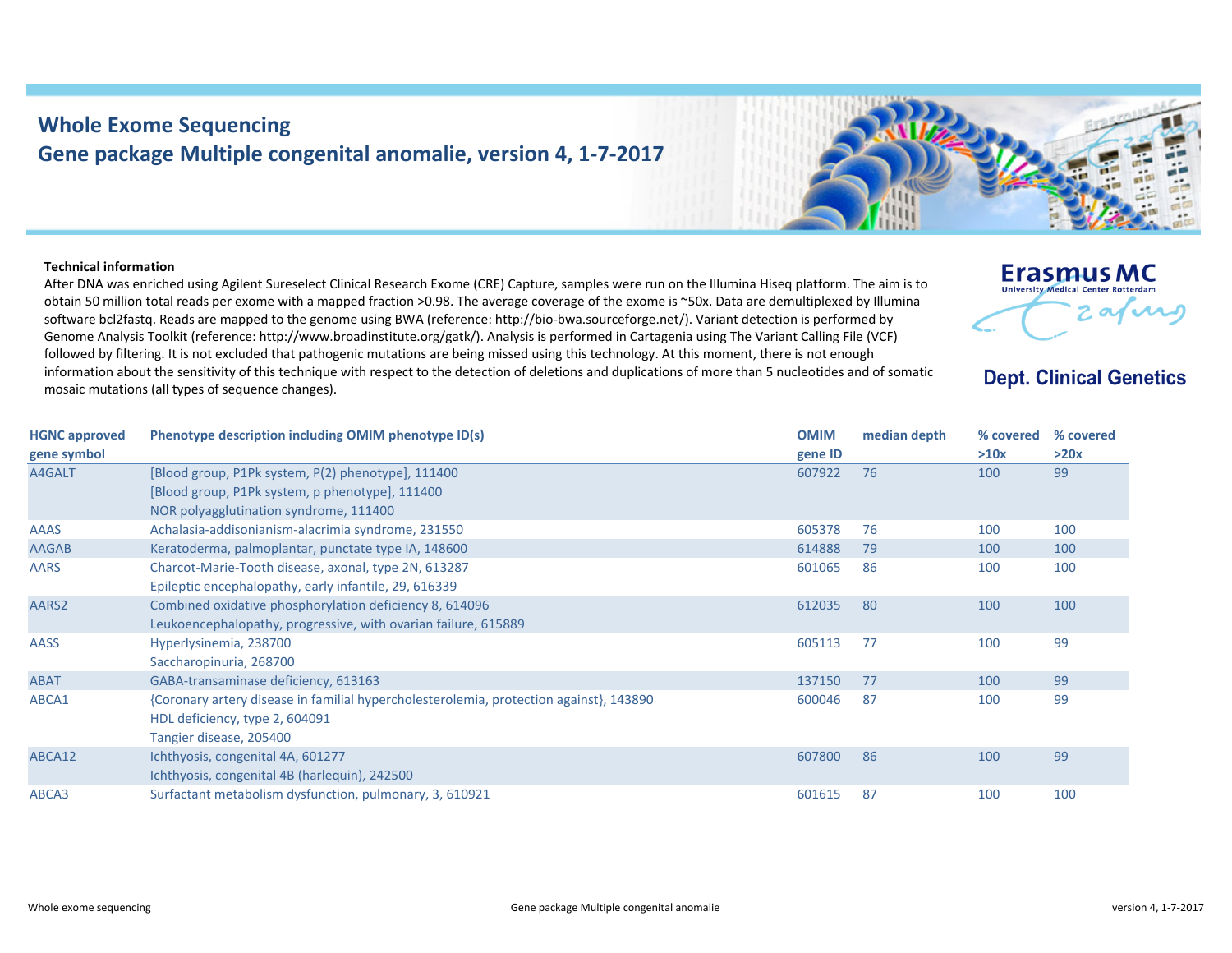| <b>HGNC approved</b> | Phenotype description including OMIM phenotype ID(s)                                                   | <b>OMIM</b>      | median depth | % covered  | % covered |
|----------------------|--------------------------------------------------------------------------------------------------------|------------------|--------------|------------|-----------|
| gene symbol          |                                                                                                        | gene ID          |              | >10x       | >20x      |
| ABCA4                | Cone-rod dystrophy 3, 604116                                                                           | 601691           | 86           | 100        | 99        |
|                      | Fundus flavimaculatus, 248200                                                                          |                  |              |            |           |
|                      | {Macular degeneration, age-related, 2}, 153800                                                         |                  |              |            |           |
|                      | Retinal dystrophy, early-onset severe, 248200                                                          |                  |              |            |           |
|                      | Retinitis pigmentosa 19, 601718                                                                        |                  |              |            |           |
|                      | Stargardt disease 1, 248200                                                                            |                  |              |            |           |
| ABCB11               | Cholestasis, benign recurrent intrahepatic, 2, 605479                                                  | 603201           | 80           | 100        | 100       |
|                      | Cholestasis, progressive familial intrahepatic 2, 601847                                               |                  |              |            |           |
| ABCB4                | Cholestasis, intrahepatic, of pregnancy, 3, 614972                                                     | 171060           | 88           | 100        | 98        |
|                      | Cholestasis, progressive familial intrahepatic 3, 602347                                               |                  |              |            |           |
|                      | Gallbladder disease 1, 600803                                                                          |                  |              |            |           |
| ABCB6                | [Blood group, Langereis system], 111600                                                                | 605452           | 79           | 100        | 100       |
|                      | Dyschromatosis universalis hereditaria 3, 615402                                                       |                  |              |            |           |
|                      | Microphthalmia, isolated, with coloboma 7, 614497                                                      |                  |              |            |           |
|                      | Pseudohyperkalemia, familial, 2, due to red cell leak, 609153                                          |                  |              |            |           |
| ABCB7                | Anemia, sideroblastic, with ataxia, 301310                                                             | 300135           | 51           | 100        | 98        |
| ABCC <sub>2</sub>    | Dubin-Johnson syndrome, 237500                                                                         | 601107           | 90           | 100        | 100       |
| ABCC6                | Arterial calcification, generalized, of infancy, 2, 614473                                             | 603234           | 66           | 93         | 92        |
|                      | Pseudoxanthoma elasticum, 264800                                                                       |                  |              |            |           |
|                      | Pseudoxanthoma elasticum, forme fruste, 177850                                                         |                  |              |            |           |
| ABCC8                | Diabetes mellitus, noninsulin-dependent, 125853                                                        | 600509           | 83           | 100        | 100       |
|                      | Diabetes mellitus, permanent neonatal, 606176                                                          |                  |              |            |           |
|                      | Diabetes mellitus, transient neonatal 2, 610374                                                        |                  |              |            |           |
|                      | Hyperinsulinemic hypoglycemia, familial, 1, 256450                                                     |                  |              |            |           |
|                      | Hypoglycemia of infancy, leucine-sensitive, 240800                                                     |                  |              |            |           |
| ABCC9                | Atrial fibrillation, familial, 12, 614050                                                              | 601439           | 81           | 100        | 98        |
|                      | Cardiomyopathy, dilated, 10, 608569                                                                    |                  |              |            |           |
|                      | Hypertrichotic osteochondrodysplasia, 239850                                                           |                  |              |            |           |
| ABCD1                | Adrenoleukodystrophy, 300100                                                                           | 300371           | 46           | 96         | 86        |
|                      | Adrenomyeloneuropathy, adult, 300100                                                                   |                  |              |            |           |
| ABCD4                | Methylmalonic aciduria and homocystinuria, cblJ type, 614857                                           | 603214           | 88           | 100        | 98        |
| ABCG5                | Sitosterolemia, 210250                                                                                 | 605459           | 79           | 100        | 100       |
| ABCG8                | {Gallbladder disease 4}, 611465                                                                        | 605460           | 91           | 100        | 100       |
|                      | Sitosterolemia, 210250                                                                                 |                  | 62           |            | 94        |
| ABHD12               | Polyneuropathy, hearing loss, ataxia, retinitis pigmentosa, and cataract, 612674                       | 613599<br>604780 | 100          | 100        | 100       |
| ABHD5<br>ABL1        | Chanarin-Dorfman syndrome, 275630<br>Leukemia, Philadelphia chromosome-positive, resistant to imatinib | 189980           | 97           | 100<br>100 | 100       |
| ACAD <sub>8</sub>    | Isobutyryl-CoA dehydrogenase deficiency, 611283                                                        | 604773           | 98           | 100        | 100       |
|                      | Mitochondrial complex I deficiency due to ACAD9 deficiency, 611126                                     | 611103           | 88           | 100        | 100       |
| ACAD9                |                                                                                                        |                  |              |            |           |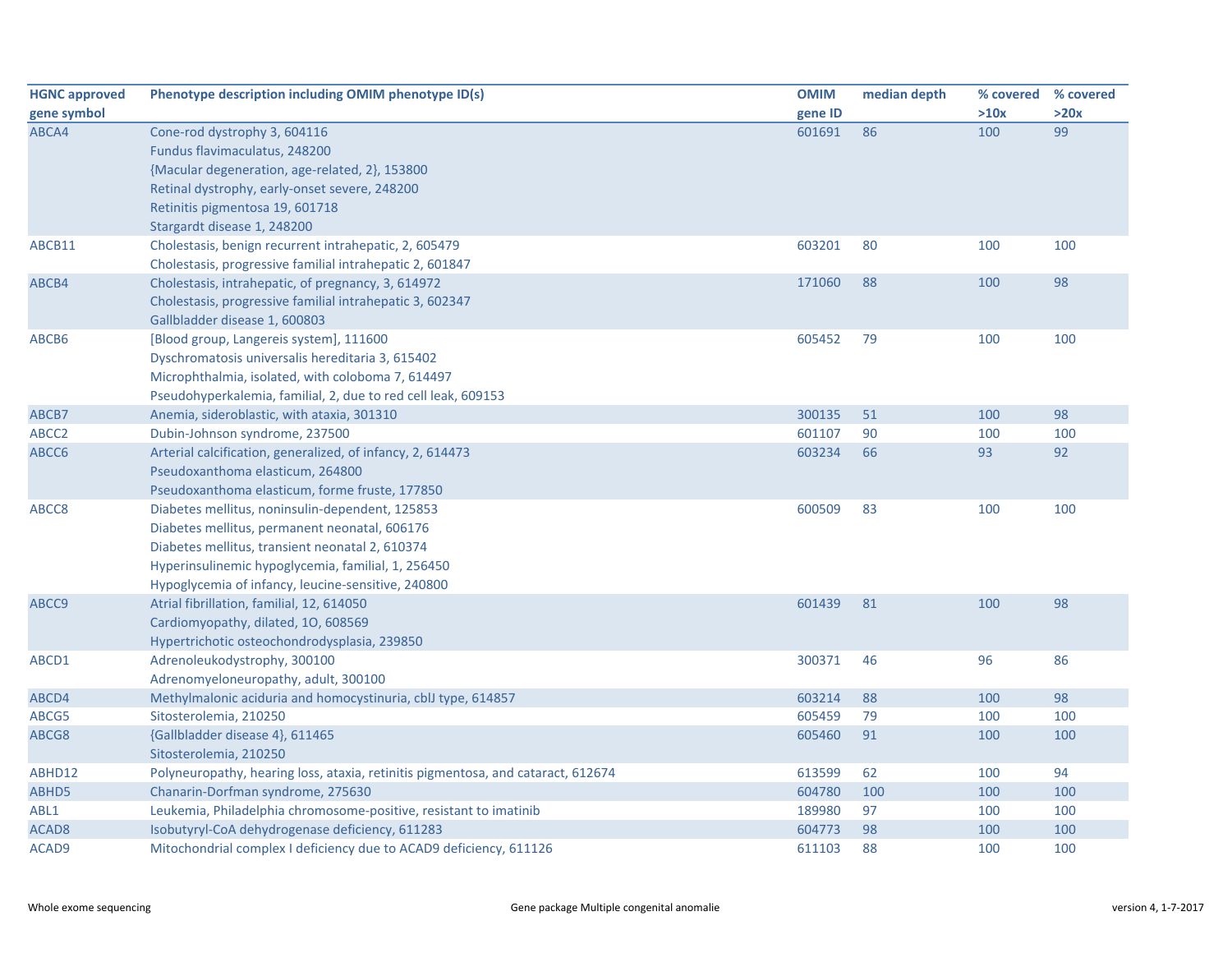| <b>HGNC approved</b> | Phenotype description including OMIM phenotype ID(s)                             | <b>OMIM</b> | median depth | % covered % covered |      |
|----------------------|----------------------------------------------------------------------------------|-------------|--------------|---------------------|------|
| gene symbol          |                                                                                  | gene ID     |              | >10x                | >20x |
| <b>ACADM</b>         | Acyl-CoA dehydrogenase, medium chain, deficiency of, 201450                      | 607008      | 75           | 100                 | 100  |
| <b>ACADS</b>         | Acyl-CoA dehydrogenase, short-chain, deficiency of, 201470                       | 606885      | 80           | 100                 | 97   |
| <b>ACADSB</b>        | 2-methylbutyrylglycinuria, 610006                                                | 600301      | 80           | 100                 | 95   |
| <b>ACADVL</b>        | VLCAD deficiency, 201475                                                         | 609575      | 81           | 100                 | 97   |
| <b>ACAN</b>          | Osteochondritis dissecans, short stature, and early-onset osteoarthritis, 165800 | 155760      | 161          | 100                 | 100  |
|                      | Spondyloepimetaphyseal dysplasia, aggrecan type, 612813                          |             |              |                     |      |
|                      | Spondyloepiphyseal dysplasia, Kimberley type, 608361                             |             |              |                     |      |
| ACAT1                | Alpha-methylacetoacetic aciduria, 203750                                         | 607809      | 66           | 97                  | 92   |
| <b>ACE</b>           | [Angiotensin I-converting enzyme, benign serum increase]                         | 106180      | 87           | 100                 | 99   |
|                      | {Microvascular complications of diabetes 3}, 612624                              |             |              |                     |      |
|                      | {Myocardial infarction, susceptibility to}                                       |             |              |                     |      |
|                      | Renal tubular dysgenesis, 267430                                                 |             |              |                     |      |
|                      | {SARS, progression of}                                                           |             |              |                     |      |
|                      | {Stroke, hemorrhagic}, 614519                                                    |             |              |                     |      |
| ACO <sub>2</sub>     | Infantile cerebellar-retinal degeneration, 614559                                | 100850      | 91           | 98                  | 92   |
|                      | ?Optic atrophy 9, 616289                                                         |             |              |                     |      |
| ACOX1                | Peroxisomal acyl-CoA oxidase deficiency, 264470                                  | 609751      | 93           | 100                 | 100  |
| ACP5                 | Spondyloenchondrodysplasia with immune dysregulation, 607944                     | 171640      | 91           | 100                 | 100  |
| ACSF3                | Combined malonic and methylmalonic aciduria, 614265                              | 614245      | 82           | 100                 | 100  |
| ACSL4                | Mental retardation 63, 300387                                                    | 300157      | 44           | 99                  | 91   |
| ACSL6                | Myelodysplastic syndrome                                                         | 604443      | 82           | 100                 | 98   |
|                      | Myelogenous leukemia, acute                                                      |             |              |                     |      |
| ACTA1                | Myopathy, actin, congenital, with cores, 161800                                  | 102610      | 67           | 100                 | 98   |
|                      | Myopathy, actin, congenital, with excess of thin myofilaments, 161800            |             |              |                     |      |
|                      | Myopathy, congenital, with fiber-type disproportion 1, 255310                    |             |              |                     |      |
|                      | ?Myopathy, scapulohumeroperoneal, 616852                                         |             |              |                     |      |
|                      | Nemaline myopathy 3 or recessive, 161800                                         |             |              |                     |      |
| ACTA <sub>2</sub>    | Aortic aneurysm, familial thoracic 6, 611788                                     | 102620      | 96           | 100                 | 100  |
|                      | Moyamoya disease 5, 614042                                                       |             |              |                     |      |
|                      | Multisystemic smooth muscle dysfunction syndrome, 613834                         |             |              |                     |      |
| <b>ACTB</b>          | Baraitser-Winter syndrome 1, 243310                                              | 102630      | 77           | 100                 | 100  |
|                      | ?Dystonia, juvenile-onset, 607371                                                |             |              |                     |      |
| ACTC1                | Atrial septal defect 5, 612794                                                   | 102540      | 89           | 100                 | 100  |
|                      | Cardiomyopathy, dilated, 1R, 613424                                              |             |              |                     |      |
|                      | Cardiomyopathy, hypertrophic, 11, 612098                                         |             |              |                     |      |
|                      | Left ventricular noncompaction 4, 613424                                         |             |              |                     |      |
| ACTG1                | Baraitser-Winter syndrome 2, 614583                                              | 102560      | 104          | 100                 | 100  |
|                      | Deafness 20/26, 604717                                                           |             |              |                     |      |
| ACTN1                | Bleeding disorder, platelet-type, 15, 615193                                     | 102575      | 58           | 100                 | 96   |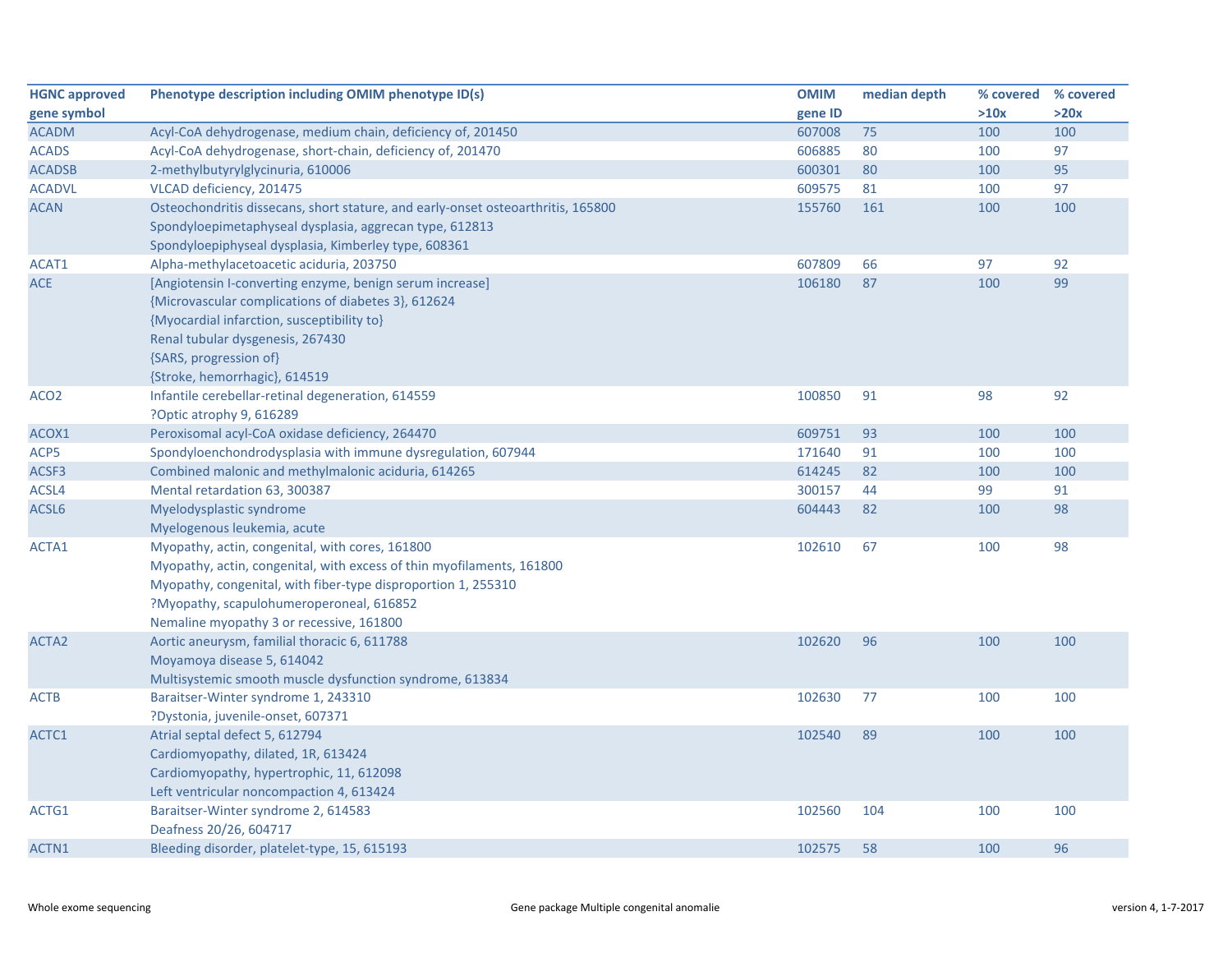| <b>HGNC approved</b> | Phenotype description including OMIM phenotype ID(s)               | <b>OMIM</b> | median depth | % covered | % covered |
|----------------------|--------------------------------------------------------------------|-------------|--------------|-----------|-----------|
| gene symbol          |                                                                    | gene ID     |              | >10x      | >20x      |
| ACTN4                | Glomerulosclerosis, focal segmental, 1, 603278                     | 604638      | 76           | 100       | 98        |
| ACVR1                | Fibrodysplasia ossificans progressiva, 135100                      | 102576      | 86           | 100       | 100       |
| ACVR1B               | Pancreatic cancer, somatic                                         | 601300      | 102          | 100       | 100       |
| ACVR2B               | Heterotaxy, visceral, 4, autosomal, 613751                         | 602730      | 93           | 100       | 96        |
| ACVRL1               | Telangiectasia, hereditary hemorrhagic, type 2, 600376             | 601284      | 83           | 100       | 99        |
| ACY1                 | Aminoacylase 1 deficiency, 609924                                  | 104620      | 84           | 100       | 100       |
| <b>ADA</b>           | Adenosine deaminase deficiency, partial, 102700                    | 608958      | 93           | 100       | 99        |
|                      | Severe combined immunodeficiency due to ADA deficiency, 102700     |             |              |           |           |
| ADA2                 | Polyarteritis nodosa, childhood-onset, 615688                      | 607575      | 34           | 93        | 73        |
|                      | ?Sneddon syndrome, 182410                                          |             |              |           |           |
| ADAM10               | {Alzheimer disease 18, susceptibility to}, 615590                  | 602192      | 68           | 100       | 98        |
|                      | Reticulate acropigmentation of Kitamura, 615537                    |             |              |           |           |
| ADAM17               | ?Inflammatory skin and bowel disease, neonatal, 1, 614328          | 603639      | 75           | 100       | 95        |
| ADAM9                | Cone-rod dystrophy 9, 612775                                       | 602713      | 78           | 100       | 100       |
| ADAMTS10             | Weill-Marchesani syndrome 1, recessive, 277600                     | 608990      | 66           | 100       | 97        |
| ADAMTS13             | Thrombotic thrombocytopenic purpura, familial, 274150              | 604134      | 66           | 97        | 95        |
| ADAMTS17             | Weill-Marchesani-like syndrome, 613195                             | 607511      | 82           | 92        | 89        |
| ADAMTS18             | Microcornea, myopic chorioretinal atrophy, and telecanthus, 615458 | 607512      | 83           | 100       | 98        |
| ADAMTS2              | Ehlers-Danlos syndrome, type VIIC, 225410                          | 604539      | 87           | 99        | 96        |
| <b>ADAMTSL2</b>      | Geleophysic dysplasia 1, 231050                                    | 612277      | 74           | 98        | 92        |
| ADAMTSL4             | Ectopia lentis et pupillae, 225200                                 | 610113      | 72           | 100       | 99        |
|                      | Ectopia lentis, isolated, 225100                                   |             |              |           |           |
| <b>ADAR</b>          | Aicardi-Goutieres syndrome 6, 615010                               | 146920      | 96           | 100       | 100       |
|                      | Dyschromatosis symmetrica hereditaria, 127400                      |             |              |           |           |
| ADAT3                | Mental retardation 36, 615286                                      | 615302      | 53           | 99        | 95        |
| ADCY5                | Dyskinesia, familial, with facial myokymia, 606703                 | 600293      | 91           | 98        | 96        |
| ADGRG1               | Polymicrogyria, bilateral frontoparietal, 606854                   | 604110      | 78           | 100       | 100       |
|                      | Polymicrogyria, bilateral perisylvian, 615752                      |             |              |           |           |
| ADGRV1               | ?Febrile seizures, familial, 4, 604352                             | 602851      | 79           | 100       | 99        |
|                      | Usher syndrome, type 2C, 605472                                    |             |              |           |           |
|                      | Usher syndrome, type 2C, GPR98/PDZD7 digenic, 605472               |             |              |           |           |
| <b>ADIPOQ</b>        | Adiponectin deficiency, 612556                                     | 605441      | 89           | 100       | 100       |
| <b>ADK</b>           | Hypermethioninemia due to adenosine kinase deficiency, 614300      | 102750      | 60           | 99        | 92        |
| ADRB <sub>2</sub>    | {Asthma, nocturnal, susceptibility to}, 600807                     | 109690      | 79           | 100       | 100       |
|                      | Beta-2-adrenoreceptor agonist, reduced response to                 |             |              |           |           |
|                      | {Obesity, susceptibility to}, 601665                               |             |              |           |           |
| <b>ADSL</b>          | Adenylosuccinase deficiency, 103050                                | 608222      | 86           | 100       | 100       |
| AFF <sub>2</sub>     | Mental retardation, FRAXE type, 309548                             | 300806      | 45           | 100       | 93        |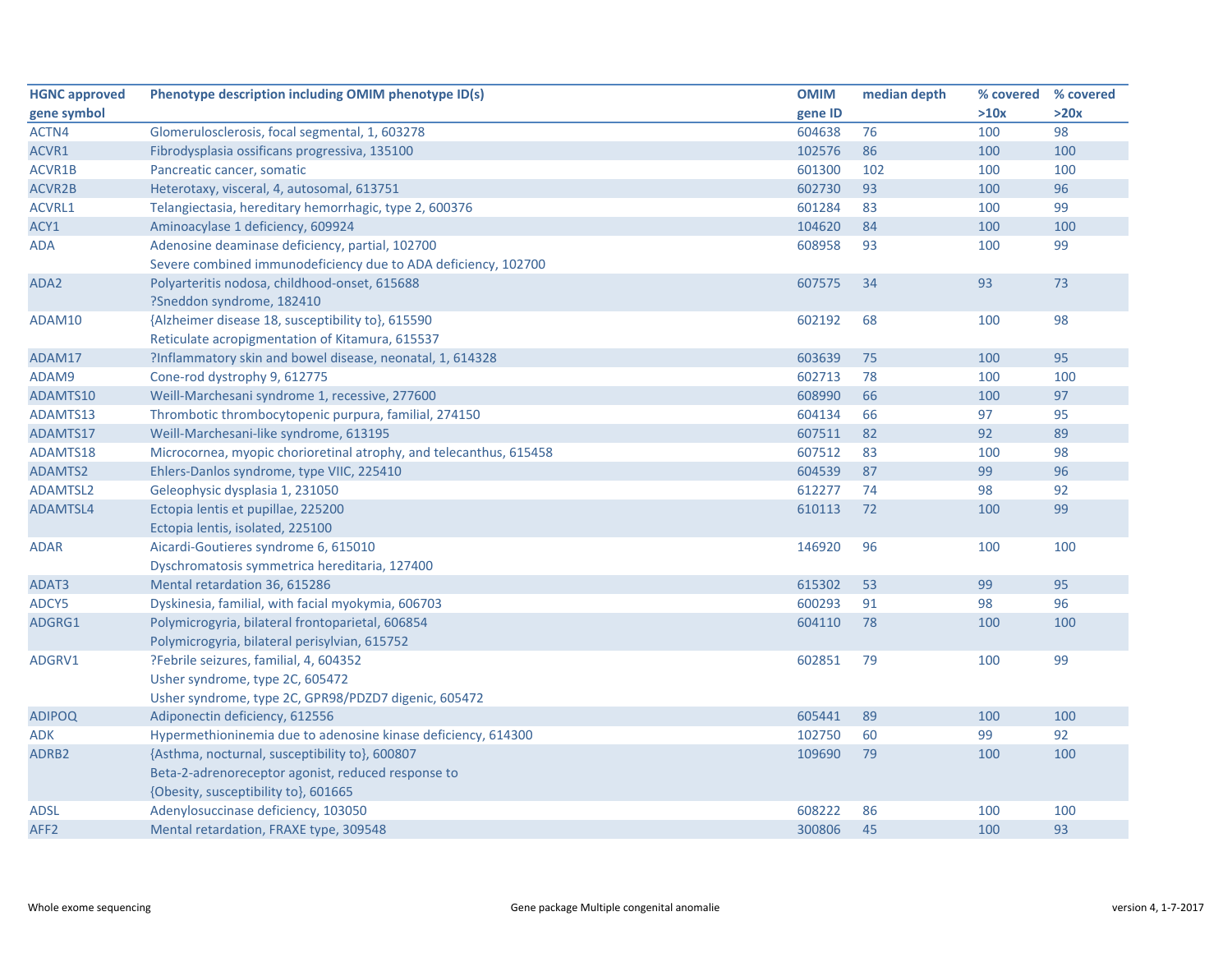| <b>HGNC approved</b> | Phenotype description including OMIM phenotype ID(s)                                              | <b>OMIM</b> | median depth |      | % covered % covered |
|----------------------|---------------------------------------------------------------------------------------------------|-------------|--------------|------|---------------------|
| gene symbol          |                                                                                                   | gene ID     |              | >10x | >20x                |
| AFG3L2               | Spastic ataxia 5, 614487                                                                          | 604581      | 68           | 90   | 84                  |
|                      | Spinocerebellar ataxia 28, 610246                                                                 |             |              |      |                     |
| <b>AGA</b>           | Aspartylglucosaminuria, 208400                                                                    | 613228      | 79           | 100  | 100                 |
| AGBL1                | Corneal dystrophy, Fuchs endothelial, 8, 615523                                                   | 615496      | 43           | 99   | 91                  |
| <b>AGK</b>           | Cataract 38, 614691                                                                               | 610345      | 84           | 97   | 90                  |
|                      | Sengers syndrome, 212350                                                                          |             |              |      |                     |
| AGL                  | Glycogen storage disease IIIa, 232400                                                             | 610860      | 83           | 100  | 98                  |
|                      | Glycogen storage disease IIIb, 232400                                                             |             |              |      |                     |
| AGPAT2               | Lipodystrophy, congenital generalized, type 1, 608594                                             | 603100      | 72           | 100  | 100                 |
| <b>AGPS</b>          | Rhizomelic chondrodysplasia punctata, type 3, 600121                                              | 603051      | 47           | 100  | 94                  |
| <b>AGRN</b>          | Myasthenic syndrome, congenital, 8, with pre- and postsynaptic defects, 615120                    | 103320      | 74           | 99   | 94                  |
| <b>AGT</b>           | {Hypertension, essential, susceptibility to}, 145500                                              | 106150      | 133          | 100  | 100                 |
|                      | {Preeclampsia, susceptibility to}                                                                 |             |              |      |                     |
|                      | Renal tubular dysgenesis, 267430                                                                  |             |              |      |                     |
| AGTR1                | {Hypertension, essential}, 145500                                                                 | 106165      | 93           | 100  | 100                 |
|                      | Renal tubular dysgenesis, 267430                                                                  |             |              |      |                     |
| <b>AGXT</b>          | Hyperoxaluria, primary, type 1, 259900                                                            | 604285      | 88           | 100  | 100                 |
| <b>AHCY</b>          | Hypermethioninemia with deficiency of S-adenosylhomocysteine hydrolase, 613752                    | 180960      | 96           | 100  | 100                 |
| AHI1                 | Joubert syndrome 3, 608629                                                                        | 608894      | 77           | 100  | 98                  |
| <b>AICDA</b>         | Immunodeficiency with hyper-IgM, type 2, 605258                                                   | 605257      | 91           | 100  | 94                  |
| AIFM1                | Combined oxidative phosphorylation deficiency 6, 300816                                           | 300169      | 55           | 100  | 94                  |
|                      | Cowchock syndrome, 310490                                                                         |             |              |      |                     |
|                      | Deafness 5, 300614                                                                                |             |              |      |                     |
| AIMP1                | Leukodystrophy, hypomyelinating, 3, 260600                                                        | 603605      | 66           | 100  | 98                  |
| AIP                  | Pituitary adenoma, ACTH-secreting, 219090                                                         | 605555      | 79           | 100  | 100                 |
|                      | Pituitary adenoma, growth hormone-secreting, 102200                                               |             |              |      |                     |
|                      | Pituitary adenoma, prolactin-secreting, 600634                                                    |             |              |      |                     |
| AIPL1                | Cone-rod dystrophy, 604393                                                                        | 604392      | 87           | 100  | 100                 |
|                      | Leber congenital amaurosis 4, 604393                                                              |             |              |      |                     |
|                      | Retinitis pigmentosa, juvenile, 604393                                                            |             |              |      |                     |
| <b>AIRE</b>          | Autoimmune polyendocrinopathy syndrome, type I, with or without reversible metaphyseal dysplasia, | 607358      | 56           | 100  | 93                  |
|                      | 240300                                                                                            |             |              |      |                     |
| AK1                  | Hemolytic anemia due to adenylate kinase deficiency, 612631                                       | 103000      | 98           | 100  | 100                 |
| AK <sub>2</sub>      | Reticular dysgenesis, 267500                                                                      | 103020      | 42           | 93   | 77                  |
| AKAP9                | ?Long QT syndrome-11, 611820                                                                      | 604001      | 57           | 99   | 90                  |
| AKR1C2               | Obesity, hyperphagia, and developmental delay                                                     | 600450      | 100          | 100  | 100                 |
|                      | 46XY sex reversal 8, 614279                                                                       |             |              |      |                     |
| AKR1D1               | Bile acid synthesis defect, congenital, 2, 235555                                                 | 604741      | 75           | 100  | 99                  |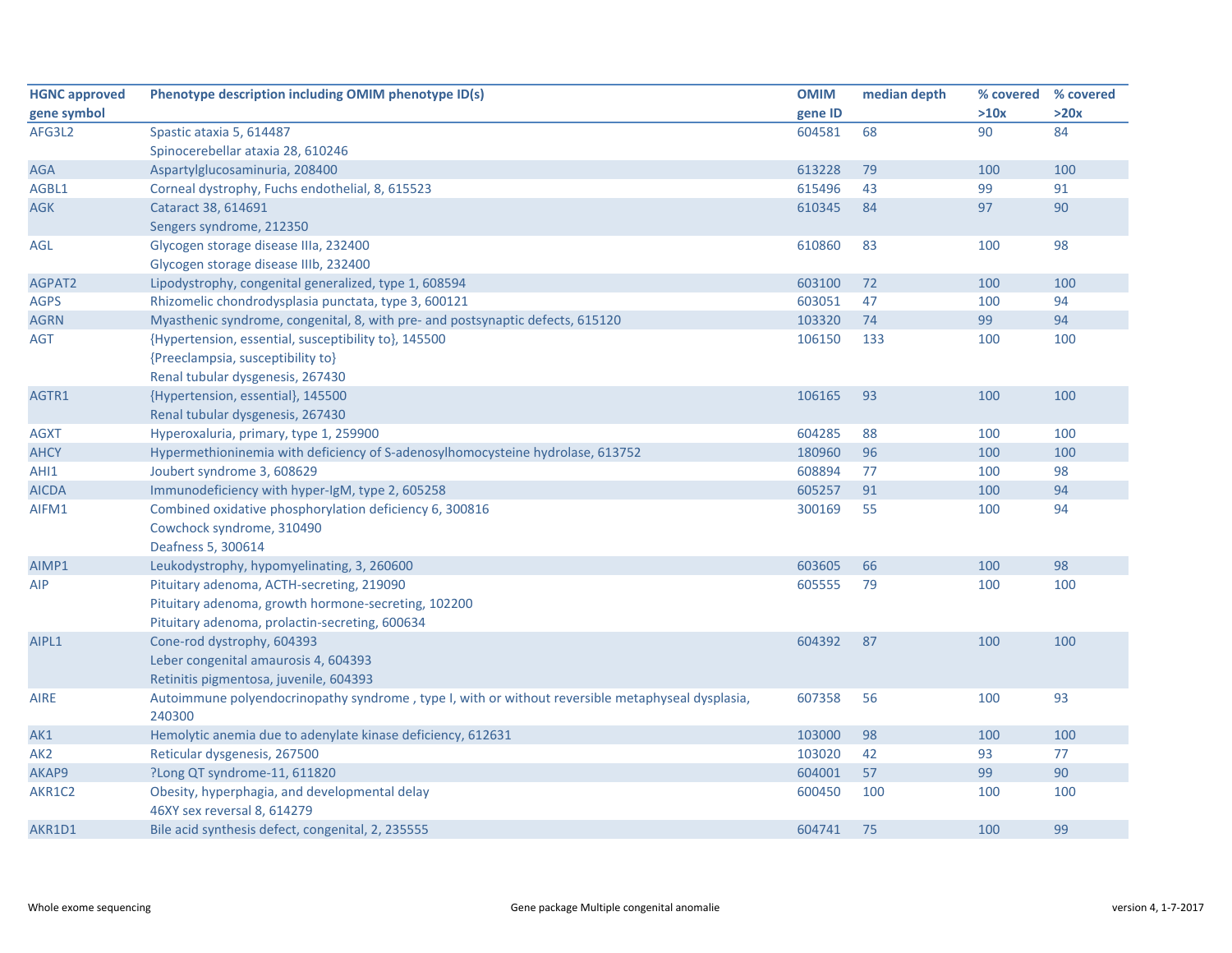| <b>HGNC approved</b> | Phenotype description including OMIM phenotype ID(s)                       | <b>OMIM</b> | median depth | % covered | % covered |
|----------------------|----------------------------------------------------------------------------|-------------|--------------|-----------|-----------|
| gene symbol          |                                                                            | gene ID     |              | >10x      | >20x      |
| AKT1                 | Breast cancer, somatic, 114480                                             | 164730      | 87           | 100       | 100       |
|                      | Colorectal cancer, somatic, 114500                                         |             |              |           |           |
|                      | Cowden syndrome 6, 615109                                                  |             |              |           |           |
|                      | Ovarian cancer, somatic, 167000                                            |             |              |           |           |
|                      | Proteus syndrome, somatic, 176920                                          |             |              |           |           |
|                      | {Schizophrenia, susceptibility to}, 181500                                 |             |              |           |           |
| AKT <sub>2</sub>     | Diabetes mellitus, type II, 125853                                         | 164731      | 96           | 100       | 100       |
|                      | Hypoinsulinemic hypoglycemia with hemihypertrophy, 240900                  |             |              |           |           |
| AKT3                 | Megalencephaly-polymicrogyria-polydactyly-hydrocephalus syndrome 2, 615937 | 611223      | 33           | 89        | 66        |
| <b>ALAD</b>          | {Lead poisoning, susceptibility to}, 612740                                | 125270      | 73           | 100       | 94        |
|                      | Porphyria, acute hepatic, 612740                                           |             |              |           |           |
| ALAS2                | Anemia, sideroblastic, 1, 300751                                           | 301300      | 49           | 100       | 97        |
|                      | Protoporphyria, erythropoietic, 300752                                     |             |              |           |           |
| <b>ALB</b>           | Analbuminemia, 616000                                                      | 103600      | 90           | 100       | 99        |
|                      | [Dysalbuminemic hyperthyroxinemia], 615999                                 |             |              |           |           |
| ALDH18A1             | Cutis laxa 3, 616603                                                       | 138250      | 82           | 100       | 99        |
|                      | Cutis laxa, type IIIA, 219150                                              |             |              |           |           |
|                      | Spastic paraplegia 9A, 601162                                              |             |              |           |           |
|                      | Spastic paraplegia 9B, 616586                                              |             |              |           |           |
| ALDH1A3              | Microphthalmia, isolated 8, 615113                                         | 600463      | 45           | 98        | 86        |
| ALDH <sub>2</sub>    | Alcohol sensitivity, acute, 610251                                         | 100650      | 80           | 100       | 100       |
|                      | {Esophageal cancer, alcohol-related, susceptibility to}                    |             |              |           |           |
|                      | {Hangover, susceptibility to}, 610251                                      |             |              |           |           |
|                      | {Sublingual nitroglycerin, susceptibility to poor response to}             |             |              |           |           |
| ALDH3A2              | Sjogren-Larsson syndrome, 270200                                           | 609523      | 91           | 100       | 100       |
| ALDH4A1              | Hyperprolinemia, type II, 239510                                           | 606811      | 66           | 100       | 99        |
| ALDH5A1              | Succinic semialdehyde dehydrogenase deficiency, 271980                     | 610045      | 61           | 97        | 87        |
| ALDH6A1              | Methylmalonate semialdehyde dehydrogenase deficiency, 614105               | 603178      | 80           | 100       | 100       |
| ALDH7A1              | Epilepsy, pyridoxine-dependent, 266100                                     | 107323      | 76           | 100       | 99        |
| <b>ALDOA</b>         | Glycogen storage disease XII, 611881                                       | 103850      | 96           | 95        | 90        |
| <b>ALDOB</b>         | Fructose intolerance, 229600                                               | 612724      | 101          | 100       | 100       |
| ALG1                 | Congenital disorder of glycosylation, type Ik, 608540                      | 605907      | 74           | 100       | 98        |
| ALG11                | Congenital disorder of glycosylation, type Ip, 613661                      | 613666      | 72           | 99        | 96        |
| <b>ALG12</b>         | Congenital disorder of glycosylation, type Ig, 607143                      | 607144      | 101          | 100       | 100       |
| ALG13                | ?Congenital disorder of glycosylation, type Is, 300884                     | 300776      | 30           | 88        | 60        |
|                      | Epileptic encephalopathy, early infantile, 36, 300884                      |             |              |           |           |
| ALG <sub>2</sub>     | ?Congenital disorder of glycosylation, type Ii, 607906                     | 607905      | 63           | 100       | 100       |
|                      | Myasthenic syndrome, congenital, 14, with tubular aggregates, 616228       |             |              |           |           |
| ALG3                 | Congenital disorder of glycosylation, type Id, 601110                      | 608750      | 63           | 100       | 98        |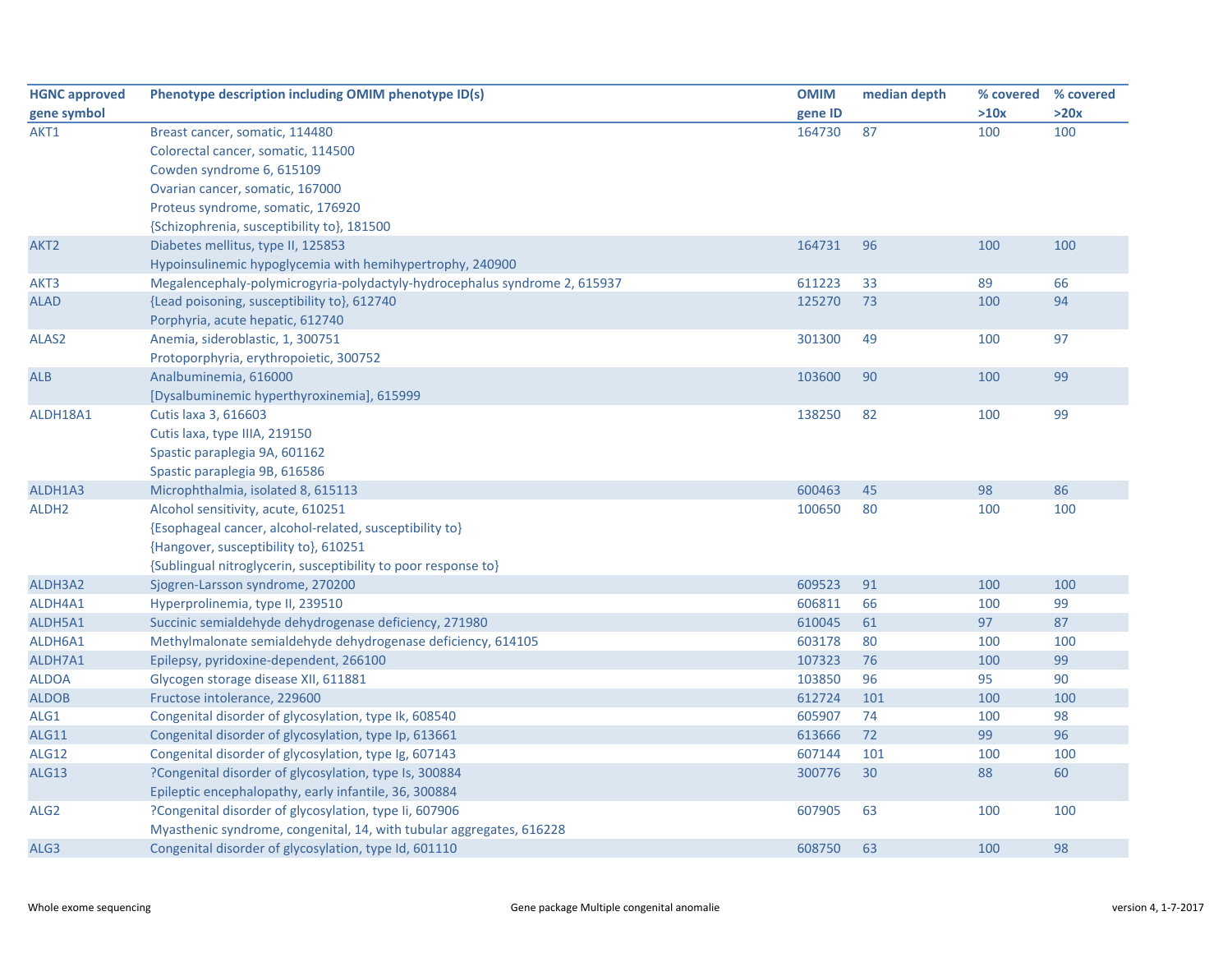| <b>HGNC approved</b> | Phenotype description including OMIM phenotype ID(s)      | <b>OMIM</b> | median depth | % covered % covered |      |
|----------------------|-----------------------------------------------------------|-------------|--------------|---------------------|------|
| gene symbol          |                                                           | gene ID     |              | >10x                | >20x |
| ALG6                 | Congenital disorder of glycosylation, type Ic, 603147     | 604566      | 65           | 100                 | 98   |
| ALG8                 | Congenital disorder of glycosylation, type Ih, 608104     | 608103      | 56           | 97                  | 90   |
| ALG9                 | Congenital disorder of glycosylation, type II, 608776     | 606941      | 68           | 100                 | 97   |
|                      | Gillessen-Kaesbach-Nishimura syndrome, 263210             |             |              |                     |      |
| ALMS1                | Alstrom syndrome, 203800                                  | 606844      | 105          | 100                 | 100  |
| ALOX12B              | Ichthyosis, congenital 2, 242100                          | 603741      | 94           | 100                 | 100  |
| ALOXE3               | Ichthyosis, congenital 3, 606545                          | 607206      | 86           | 100                 | 100  |
| <b>ALPL</b>          | Hypophosphatasia, adult, 146300                           | 171760      | 92           | 100                 | 100  |
|                      | Hypophosphatasia, childhood, 241510                       |             |              |                     |      |
|                      | Hypophosphatasia, infantile, 241500                       |             |              |                     |      |
|                      | Odontohypophosphatasia, 146300                            |             |              |                     |      |
| ALS <sub>2</sub>     | Amyotrophic lateral sclerosis 2, juvenile, 205100         | 606352      | 77           | 100                 | 98   |
|                      | Primary lateral sclerosis, juvenile, 606353               |             |              |                     |      |
|                      | Spastic paralysis, infantile onset ascending, 607225      |             |              |                     |      |
| ALX1                 | ?Frontonasal dysplasia 3, 613456                          | 601527      | 96           | 100                 | 100  |
| ALX3                 | Frontonasal dysplasia 1, 136760                           | 606014      | 65           | 87                  | 80   |
| ALX4                 | {Craniosynostosis 5, susceptibility to}, 615529           | 605420      | 82           | 100                 | 100  |
|                      | Frontonasal dysplasia 2, 613451                           |             |              |                     |      |
|                      | Parietal foramina 2, 609597                               |             |              |                     |      |
| <b>AMACR</b>         | Alpha-methylacyl-CoA racemase deficiency, 614307          | 604489      | 81           | 100                 | 98   |
|                      | Bile acid synthesis defect, congenital, 4, 214950         |             |              |                     |      |
| <b>AMELX</b>         | Amelogenesis imperfecta, type 1E, 301200                  | 300391      | 60           | 98                  | 92   |
| AMER1                | Osteopathia striata with cranial sclerosis, 300373        | 300647      | 39           | 100                 | 91   |
| AMH                  | Persistent Mullerian duct syndrome, type I, 261550        | 600957      | 47           | 100                 | 83   |
| AMHR2                | Persistent Mullerian duct syndrome, type II, 261550       | 600956      | 98           | 100                 | 100  |
| AMN                  | Megaloblastic anemia-1, Norwegian type, 261100            | 605799      | 58           | 88                  | 82   |
| AMPD1                | Myopathy due to myoadenylate deaminase deficiency, 615511 | 102770      | 80           | 100                 | 100  |
| <b>AMT</b>           | Glycine encephalopathy, 605899                            | 238310      | 91           | 100                 | 100  |
| ANG                  | Amyotrophic lateral sclerosis 9, 611895                   | 105850      | 70           | 100                 | 100  |
| ANGPTL3              | Hypobetalipoproteinemia, familial, 2, 605019              | 604774      | 49           | 100                 | 88   |
| ANK1                 | Spherocytosis, type 1, 182900                             | 612641      | 87           | 100                 | 99   |
| ANK <sub>2</sub>     | Cardiac arrhythmia, ankyrin-B-related, 600919             | 106410      | 85           | 100                 | 100  |
|                      | Long QT syndrome 4, 600919                                |             |              |                     |      |
| <b>ANKH</b>          | Chondrocalcinosis 2, 118600                               | 605145      | 79           | 100                 | 100  |
|                      | Craniometaphyseal dysplasia, 123000                       |             |              |                     |      |
| ANKK1                | Dopamine receptor D2, reduced brain density of            | 608774      | 75           | 100                 | 100  |
| ANKRD11              | KBG syndrome, 148050                                      | 611192      | 77           | 100                 | 97   |
| ANKRD26              | Thrombocytopenia 2, 188000                                | 610855      | 57           | 97                  | 91   |
| ANKS6                | Nephronophthisis 16, 615382                               | 615370      | 63           | 93                  | 89   |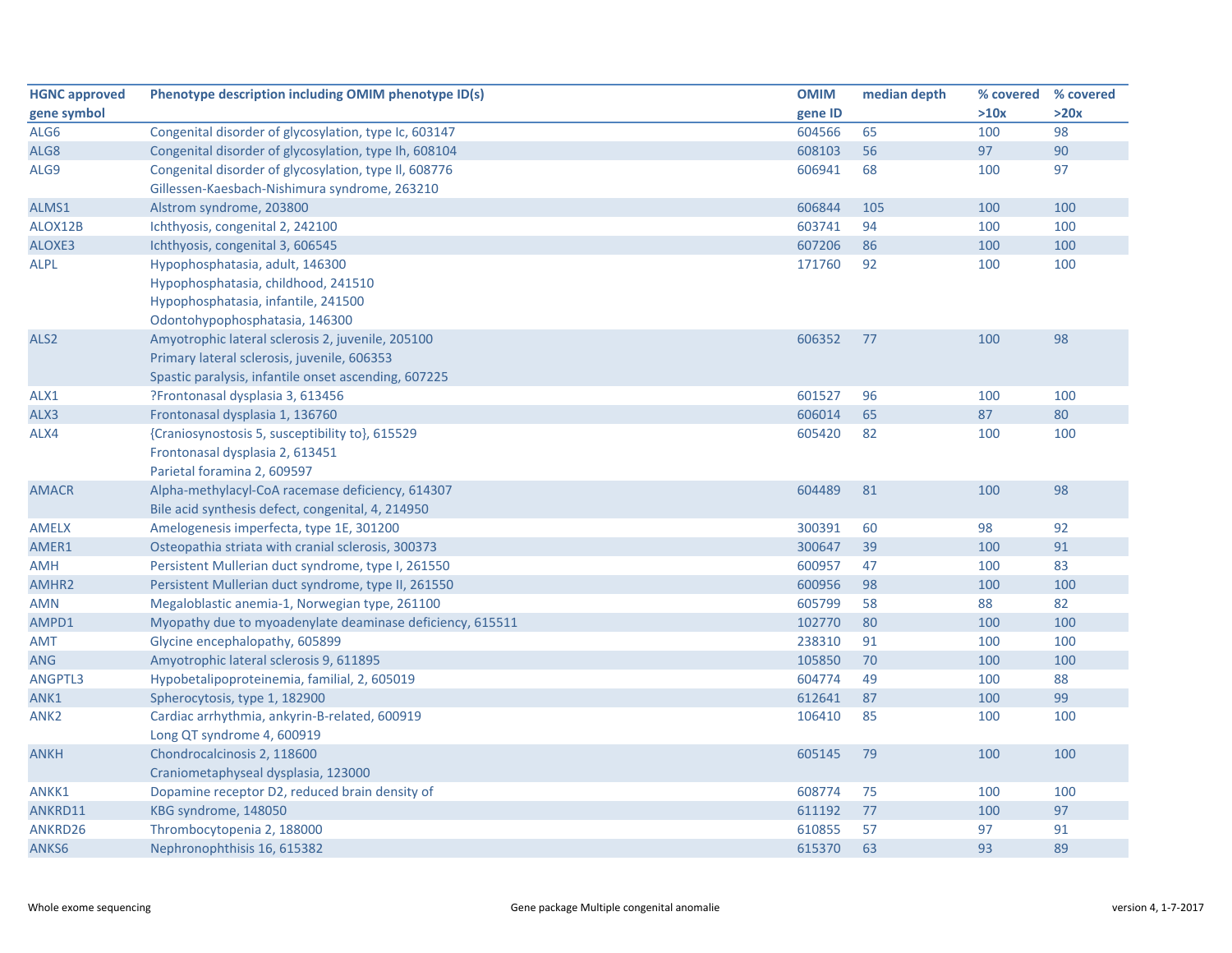| <b>HGNC approved</b> | Phenotype description including OMIM phenotype ID(s)                                  | <b>OMIM</b> | median depth | % covered | % covered |
|----------------------|---------------------------------------------------------------------------------------|-------------|--------------|-----------|-----------|
| gene symbol          |                                                                                       | gene ID     |              | >10x      | >20x      |
| <b>ANO10</b>         | Spinocerebellar ataxia 10, 613728                                                     | 613726      | 73           | 100       | 100       |
| ANO <sub>3</sub>     | Dystonia 24, 615034                                                                   | 610110      | 68           | 100       | 97        |
| ANO5                 | Gnathodiaphyseal dysplasia, 166260                                                    | 608662      | 82           | 100       | 97        |
|                      | Miyoshi muscular dystrophy 3, 613319                                                  |             |              |           |           |
|                      | Muscular dystrophy, limb-girdle, type 2L, 611307                                      |             |              |           |           |
| ANO <sub>6</sub>     | Scott syndrome, 262890                                                                | 608663      | 93           | 100       | 99        |
| ANOS1                | Hypogonadotropic hypogonadism 1 with or without anosmia (Kallmann syndrome 1), 308700 | 300836      | 46           | 98        | 87        |
| ANTXR1               | GAPO syndrome, 230740                                                                 | 606410      | 78           | 98        | 91        |
|                      | {Hemangioma, capillary infantile, susceptibility to}, 602089                          |             |              |           |           |
| ANTXR2               | Hyaline fibromatosis syndrome, 228600                                                 | 608041      | 52           | 100       | 93        |
| AP1S1                | MEDNIK syndrome, 609313                                                               | 603531      | 77           | 100       | 99        |
| <b>AP1S2</b>         | Mental retardation syndromic 5, 304340                                                | 300629      | 32           | 97        | 79        |
| AP2S1                | Hypocalciuric hypercalcemia, type III, 600740                                         | 602242      | 50           | 87        | 76        |
| AP3B1                | Hermansky-Pudlak syndrome 2, 608233                                                   | 603401      | 73           | 100       | 95        |
| AP4B1                | Spastic paraplegia 47, 614066                                                         | 607245      | 83           | 100       | 100       |
| AP4E1                | Spastic paraplegia 51, 613744                                                         | 607244      | 61           | 100       | 98        |
|                      | Stuttering, familial persistent, 1, 184450                                            |             |              |           |           |
| AP4M1                | Spastic paraplegia 50, 612936                                                         | 602296      | 75           | 100       | 100       |
| AP4S1                | Spastic paraplegia 52, 614067                                                         | 607243      | 40           | 97        | 85        |
| AP5Z1                | Spastic paraplegia 48, 613647                                                         | 613653      | 69           | 100       | 99        |
| APCDD1               | Hypotrichosis 1, 605389                                                               | 607479      | 98           | 100       | 100       |
| APOA1                | Amyloidosis, 3 or more types, 105200                                                  | 107680      | 74           | 100       | 100       |
|                      | ApoA-I and apoC-III deficiency, combined                                              |             |              |           |           |
|                      | <b>Corneal clouding</b>                                                               |             |              |           |           |
|                      | Hypoalphalipoproteinemia, 604091                                                      |             |              |           |           |
| APOA2                | Apolipoprotein A-II deficiency                                                        | 107670      | 135          | 100       | 100       |
|                      | {Hypercholesterolemia, familial, modifier of}, 143890                                 |             |              |           |           |
| APOA5                | Hyperchylomicronemia, late-onset, 144650                                              | 606368      | 91           | 100       | 100       |
|                      | {Hypertriglyceridemia, susceptibility to}, 145750                                     |             |              |           |           |
| <b>APOB</b>          | Hypercholesterolemia, due to ligand-defective apo B, 144010                           | 107730      | 81           | 100       | 100       |
|                      | Hypobetalipoproteinemia, 615558                                                       |             |              |           |           |
| APOC2                | Hyperlipoproteinemia, type Ib, 207750                                                 | 608083      | 84           | 100       | 100       |
| APOC3                | Apolipoprotein C-III deficiency, 614028                                               | 107720      | 69           | 100       | 100       |
| <b>APRT</b>          | Adenine phosphoribosyltransferase deficiency, 614723                                  | 102600      | 47           | 100       | 100       |
| <b>APTX</b>          | Ataxia, early-onset, with oculomotor apraxia and hypoalbuminemia, 208920              | 606350      | 86           | 100       | 98        |
| AQP2                 | Diabetes insipidus, nephrogenic, 125800                                               | 107777      | 74           | 100       | 100       |
| AQP5                 | Palmoplantar keratoderma, Bothnian type, 600231                                       | 600442      | 78           | 100       | 100       |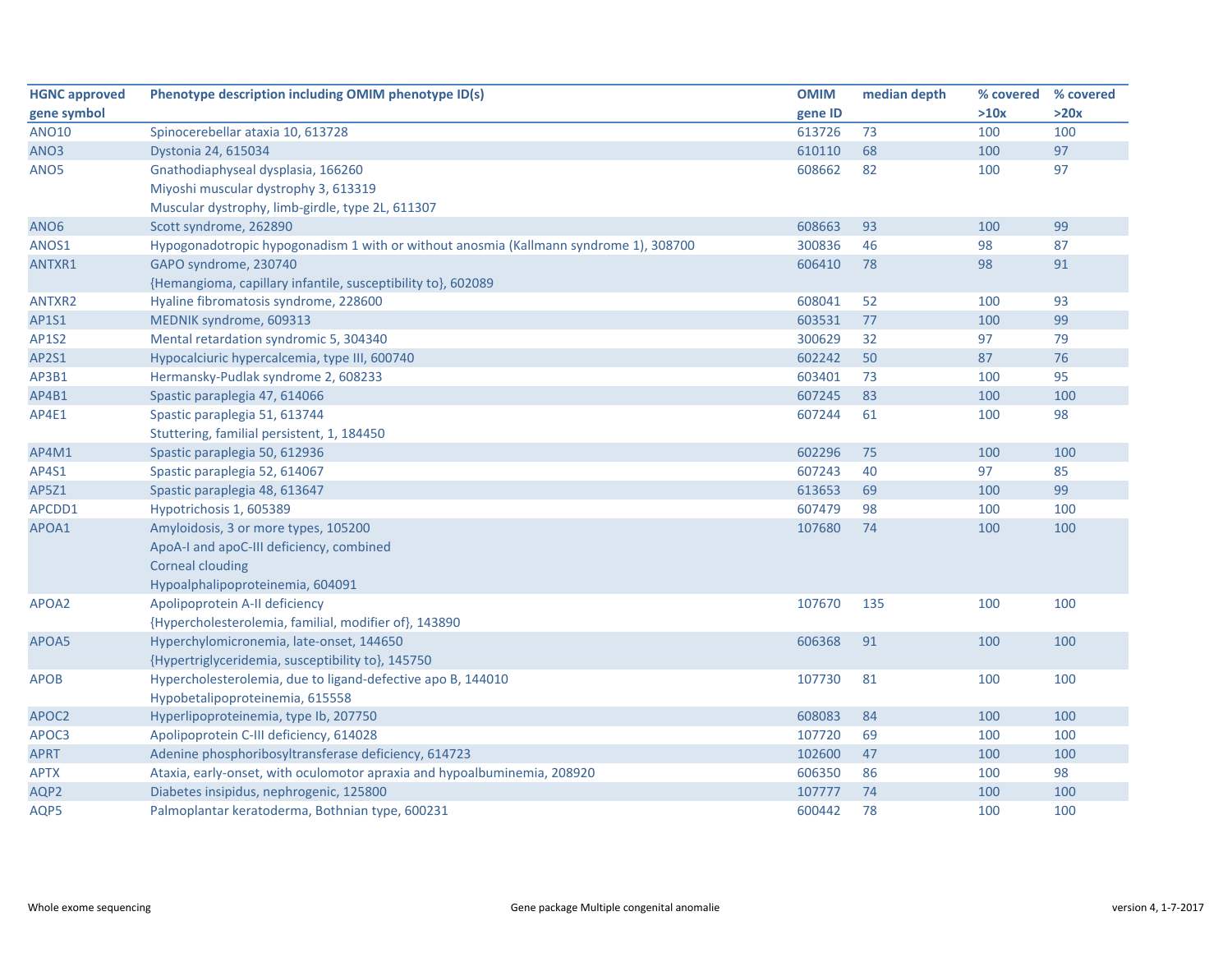| <b>HGNC approved</b> | Phenotype description including OMIM phenotype ID(s)                   | <b>OMIM</b> | median depth | % covered | % covered |
|----------------------|------------------------------------------------------------------------|-------------|--------------|-----------|-----------|
| gene symbol          |                                                                        | gene ID     |              | >10x      | >20x      |
| <b>AR</b>            | Androgen insensitivity, 300068                                         | 313700      | 46           | 96        | 89        |
|                      | Androgen insensitivity, partial, with or without breast cancer, 312300 |             |              |           |           |
|                      | Hypospadias 1, 300633                                                  |             |              |           |           |
|                      | {Prostate cancer, susceptibility to}, 176807                           |             |              |           |           |
|                      | Spinal and bulbar muscular atrophy of Kennedy, 313200                  |             |              |           |           |
| ARFGEF2              | Periventricular heterotopia with microcephaly, 608097                  | 605371      | 86           | 100       | 100       |
| ARG1                 | Argininemia, 207800                                                    | 608313      | 71           | 100       | 100       |
| ARHGAP26             | Leukemia, juvenile myelomonocytic, somatic, 607785                     | 605370      | 94           | 100       | 99        |
| ARHGAP31             | Adams-Oliver syndrome 1, 100300                                        | 610911      | 76           | 100       | 100       |
| ARHGEF10             | ?Slowed nerve conduction velocity, AD, 608236                          | 608136      | 87           | 100       | 100       |
| ARHGEF12             | No OMIM phenotype                                                      | 604763      | 70           | 100       | 97        |
| ARHGEF6              | Mental retardation 46, 300436                                          | 300267      | 50           | 99        | 88        |
| ARHGEF9              | Epileptic encephalopathy, early infantile, 8, 300607                   | 300429      | 47           | 100       | 87        |
| ARID1A               | Coffin-Siris syndrome 2, 614607                                        | 603024      | 83           | 97        | 94        |
| ARID1B               | Coffin-Siris syndrome 1, 135900                                        | 614556      | 83           | 98        | 93        |
| ARL13B               | Joubert syndrome 8, 612291                                             | 608922      | 61           | 100       | 100       |
| ARL2BP               | Retinitis pigmentosa with or without situs inversus, 615434            | 615407      | 28           | 80        | 63        |
| ARL6                 | {Bardet-Biedl syndrome 1, modifier of}, 209900                         | 608845      | 48           | 95        | 81        |
|                      | Bardet-Biedl syndrome 3, 600151                                        |             |              |           |           |
|                      | ?Retinitis pigmentosa 55, 613575                                       |             |              |           |           |
| ARMC4                | Ciliary dyskinesia, primary, 23, 615451                                | 615408      | 40           | 93        | 82        |
| <b>ARNT</b>          | No OMIM phenotype                                                      | 126110      | 39           | 95        | 76        |
| <b>ARSA</b>          | Metachromatic leukodystrophy, 250100                                   | 607574      | 79           | 100       | 100       |
| <b>ARSB</b>          | Mucopolysaccharidosis type VI (Maroteaux-Lamy), 253200                 | 611542      | 69           | 98        | 93        |
| <b>ARSE</b>          | Chondrodysplasia punctata recessive, 302950                            | 300180      | 44           | 94        | 77        |
| ARX                  | Epileptic encephalopathy, early infantile, 1, 308350                   | 300382      | 24           | 84        | 61        |
|                      | Hydranencephaly with abnormal genitalia, 300215                        |             |              |           |           |
|                      | Lissencephaly 2, 300215                                                |             |              |           |           |
|                      | Mental retardation 29 and others, 300419                               |             |              |           |           |
|                      | Partington syndrome, 309510                                            |             |              |           |           |
|                      | Proud syndrome, 300004                                                 |             |              |           |           |
| ASAH1                | Farber lipogranulomatosis, 228000                                      | 613468      | 77           | 100       | 99        |
|                      | Spinal muscular atrophy with progressive myoclonic epilepsy, 159950    |             |              |           |           |
| <b>ASB10</b>         | Glaucoma 1, open angle, F, 603383                                      | 615054      | 61           | 100       | 100       |
| ASCC1                | Barrett esophagus/esophageal adenocarcinoma, 614266                    | 614215      | 78           | 96        | 90        |
|                      | ?Spinal muscular atrophy with congenital bone fractures 2, 616867      |             |              |           |           |
| ASCL1                | Central hypoventilation syndrome, congenital, 209880                   | 100790      | 117          | 100       | 100       |
|                      | Haddad syndrome, 209880                                                |             |              |           |           |
| <b>ASL</b>           | Argininosuccinic aciduria, 207900                                      | 608310      | 72           | 100       | 100       |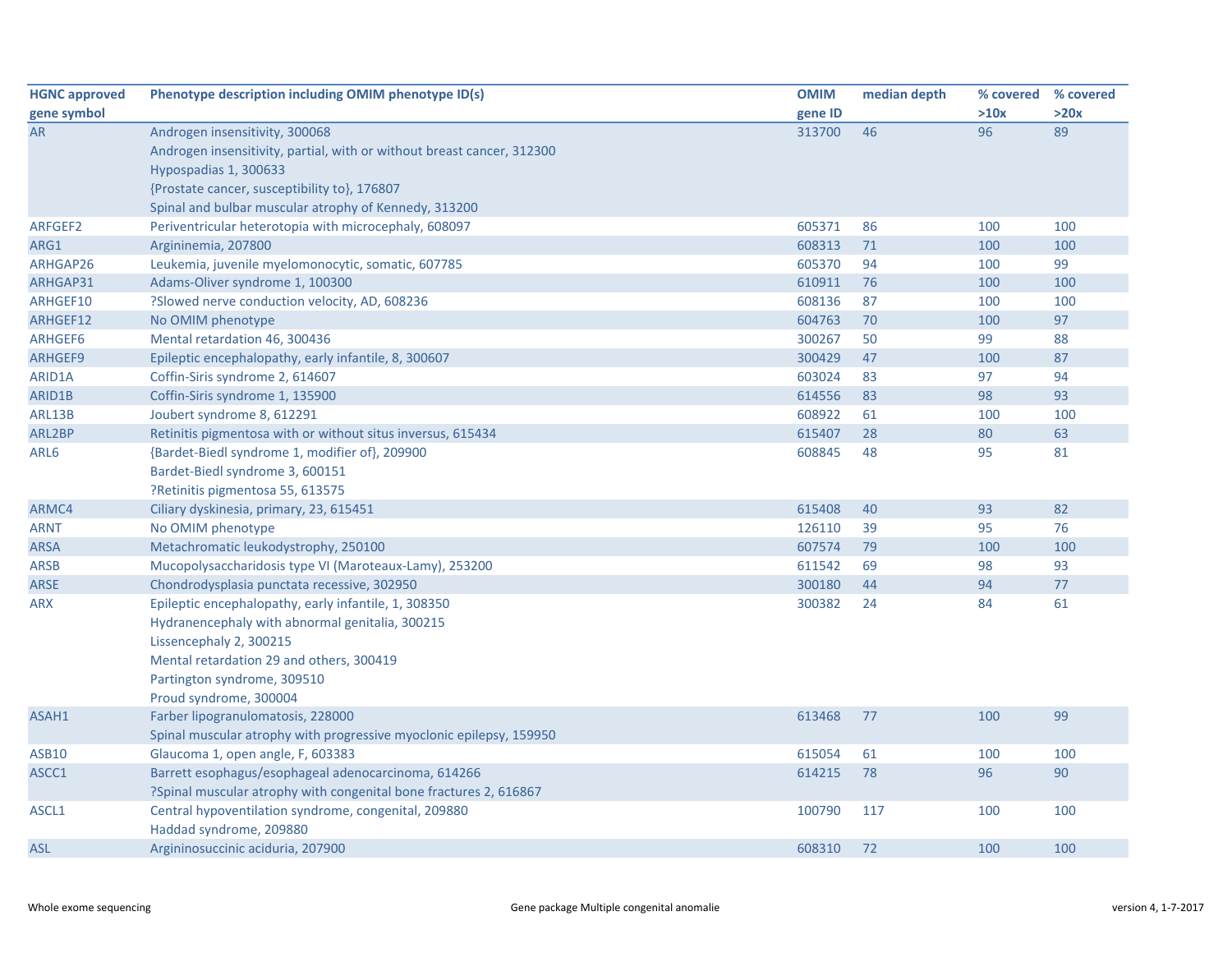| <b>HGNC approved</b> | Phenotype description including OMIM phenotype ID(s)                       | <b>OMIM</b> | median depth | % covered | % covered |
|----------------------|----------------------------------------------------------------------------|-------------|--------------|-----------|-----------|
| gene symbol          |                                                                            | gene ID     |              | >10x      | >20x      |
| ASNA1                | No OMIM phenotype                                                          | 601913      | 55           | 100       | 98        |
| <b>ASNS</b>          | Asparagine synthetase deficiency, 615574                                   | 108370      | 64           | 93        | 84        |
| <b>ASPA</b>          | Canavan disease, 271900                                                    | 608034      | 85           | 100       | 97        |
| <b>ASPM</b>          | Microcephaly 5, primary, 608716                                            | 605481      | 62           | 100       | 96        |
| ASPSCR1              | Alveolar soft-part sarcoma, 606243                                         | 606236      | 47           | 100       | 95        |
| ASS1                 | Citrullinemia, 215700                                                      | 603470      | 111          | 100       | 100       |
| ASXL1                | Bohring-Opitz syndrome, 605039                                             | 612990      | 77           | 100       | 98        |
|                      | Myelodysplastic syndrome, somatic, 614286                                  |             |              |           |           |
| ASXL3                | Bainbridge-Ropers syndrome, 615485                                         | 615115      | 53           | 99        | 94        |
| <b>ATCAY</b>         | Ataxia, cerebellar, Cayman type, 601238                                    | 608179      | 99           | 100       | 100       |
| <b>ATIC</b>          | AICA-ribosiduria due to ATIC deficiency, 608688                            | 601731      | 71           | 100       | 99        |
| ATL1                 | Neuropathy, hereditary sensory, type ID, 613708                            | 606439      | 68           | 100       | 100       |
|                      | Spastic paraplegia 3A, 182600                                              |             |              |           |           |
| ATL3                 | Neuropathy, hereditary sensory, type IF, 615632                            | 609369      | 43           | 94        | 84        |
| <b>ATM</b>           | Ataxia-telangiectasia, 208900                                              | 607585      | 64           | 100       | 97        |
|                      | {Breast cancer, susceptibility to}, 114480                                 |             |              |           |           |
|                      | Lymphoma, B-cell non-Hodgkin, somatic                                      |             |              |           |           |
|                      | Lymphoma, mantle cell, somatic                                             |             |              |           |           |
|                      | T-cell prolymphocytic leukemia, somatic                                    |             |              |           |           |
| ATN1                 | Dentatorubro-pallidoluysian atrophy, 125370                                | 607462      | 79           | 100       | 99        |
| <b>ATP13A2</b>       | Kufor-Rakeb syndrome, 606693                                               | 610513      | 67           | 100       | 99        |
|                      | Spastic paraplegia 78, 617225                                              |             |              |           |           |
| ATP1A2               | Alternating hemiplegia of childhood, 104290                                | 182340      | 109          | 100       | 100       |
|                      | Migraine, familial basilar, 602481                                         |             |              |           |           |
|                      | Migraine, familial hemiplegic, 2, 602481                                   |             |              |           |           |
| ATP1A3               | Alternating hemiplegia of childhood 2, 614820                              | 182350      | 96           | 100       | 99        |
|                      | CAPOS syndrome, 601338                                                     |             |              |           |           |
|                      | Dystonia-12, 128235                                                        |             |              |           |           |
| ATP2A1               | Brody myopathy, 601003                                                     | 108730      | 89           | 100       | 100       |
| ATP2A2               | Acrokeratosis verruciformis, 101900                                        | 108740      | 95           | 100       | 100       |
|                      | Darier disease, 124200                                                     |             |              |           |           |
| ATP2C1               | Hailey-Hailey disease, 169600                                              | 604384      | 70           | 100       | 98        |
| ATP5E                | ?Mitochondrial complex V (ATP synthase) deficiency, nuclear type 3, 614053 | 606153      | 60           | 100       | 100       |
| ATP6V0A2             | Cutis laxa, type IIA, 219200                                               | 611716      | 94           | 100       | 100       |
|                      | Wrinkly skin syndrome, 278250                                              |             |              |           |           |
| ATP6V0A4             | Renal tubular acidosis, distal, 602722                                     | 605239      | 76           | 100       | 99        |
| <b>ATP6V1B1</b>      | Renal tubular acidosis with deafness, 267300                               | 192132      | 115          | 100       | 100       |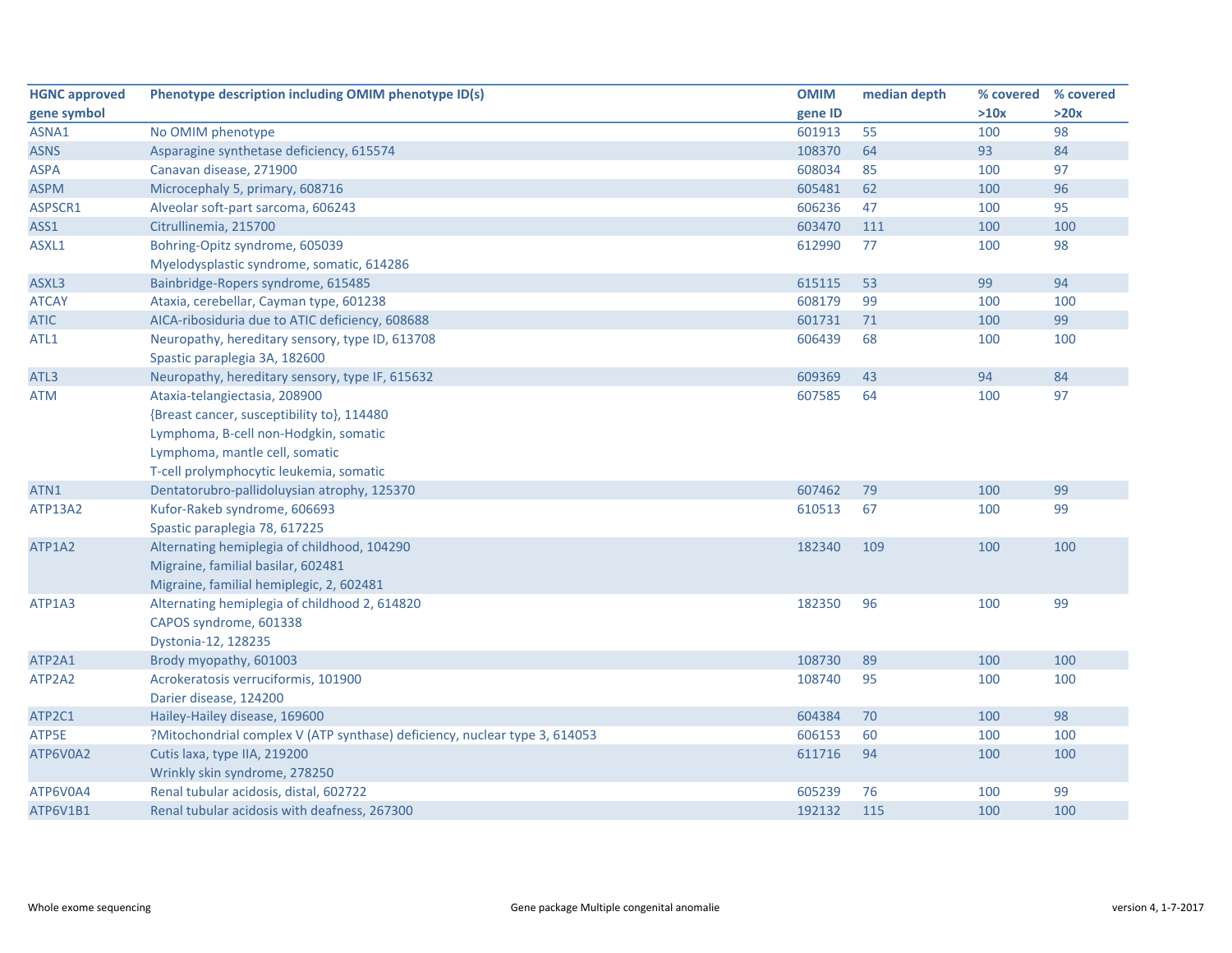| <b>HGNC approved</b> | Phenotype description including OMIM phenotype ID(s)                                                            | <b>OMIM</b> | median depth     | % covered | % covered |
|----------------------|-----------------------------------------------------------------------------------------------------------------|-------------|------------------|-----------|-----------|
| gene symbol          |                                                                                                                 | gene ID     |                  | >10x      | >20x      |
| ATP7A                | Menkes disease, 309400                                                                                          | 300011      | 53               | 99        | 94        |
|                      | Occipital horn syndrome, 304150                                                                                 |             |                  |           |           |
|                      | Spinal muscular atrophy, distal 3, 300489                                                                       |             |                  |           |           |
| ATP7B                | Wilson disease, 277900                                                                                          | 606882      | 90               | 100       | 100       |
| ATP8B1               | Cholestasis, benign recurrent intrahepatic, 243300                                                              | 602397      | 89               | 99        | 96        |
|                      | Cholestasis, intrahepatic, of pregnancy, 1, 147480                                                              |             |                  |           |           |
|                      | Cholestasis, progressive familial intrahepatic 1, 211600                                                        |             |                  |           |           |
| ATPAF2               | Mitochondrial complex V (ATP synthase) deficiency, nuclear type 1, 604273                                       | 608918      | 76               | 100       | 100       |
| <b>ATR</b>           | ?Cutaneous telangiectasia and cancer syndrome, familial, 614564                                                 | 601215      | 81               | 100       | 98        |
|                      | Seckel syndrome 1, 210600                                                                                       |             |                  |           |           |
| <b>ATRX</b>          | Alpha-thalassemia myelodysplasia syndrome, somatic, 300448                                                      | 300032      | 38               | 98        | 83        |
|                      | Alpha-thalassemia/mental retardation syndrome, 301040                                                           |             |                  |           |           |
|                      | Mental retardation-hypotonic facies syndrome, 309580                                                            |             |                  |           |           |
| ATXN1                | Spinocerebellar ataxia 1, 164400                                                                                | 601556      | 99               | 100       | 100       |
| ATXN10               | Spinocerebellar ataxia 10, 603516                                                                               | 611150      | 65               | 100       | 97        |
| ATXN2                | {Amyotrophic lateral sclerosis, susceptibility to, 13}, 183090                                                  | 601517      | 62               | 92        | 82        |
|                      | {Parkinson disease, late-onset, susceptibility to}, 168600                                                      |             |                  |           |           |
|                      | Spinocerebellar ataxia 2, 183090                                                                                |             |                  |           |           |
| ATXN3                | Machado-Joseph disease, 109150                                                                                  | 607047      | 59               | 100       | 98        |
| ATXN7                | Spinocerebellar ataxia 7, 164500                                                                                | 607640      | 71               | 100       | 96        |
| ATXN8OS              | Spinocerebellar ataxia 8, 608768                                                                                | 603680      | No coverage data |           |           |
| AUH                  | 3-methylglutaconic aciduria, type I, 250950                                                                     | 600529      | 60               | 100       | 90        |
| <b>AURKC</b>         | Spermatogenic failure 5, 243060                                                                                 | 603495      | 64               | 100       | 100       |
| <b>AVP</b>           | Diabetes insipidus, neurohypophyseal, 125700                                                                    | 192340      | 38               | 92        | 72        |
| AVPR2                | Diabetes insipidus, nephrogenic, 304800                                                                         | 300538      | 47               | 100       | 97        |
|                      | Nephrogenic syndrome of inappropriate antidiuresis, 300539                                                      |             |                  |           |           |
| AXIN1                | ?Caudal duplication anomaly, 607864                                                                             | 603816      | 77               | 100       | 98        |
|                      | Hepatocellular carcinoma, somatic, 114550                                                                       |             |                  |           |           |
| AXIN <sub>2</sub>    | Colorectal cancer, somatic, 114500                                                                              | 604025      | 82               | 100       | 100       |
|                      | Oligodontia-colorectal cancer syndrome, 608615                                                                  |             |                  |           |           |
| B <sub>2</sub> M     | ?Amyloidosis, familial visceral, 105200                                                                         | 109700      | 109              | 100       | 100       |
|                      | Immunodeficiency 43, 241600                                                                                     |             |                  |           |           |
| <b>B3GALNT2</b>      | Muscular dystrophy-dystroglycanopathy (congenital with brain and eye anomalies, type A, 11, 615181              | 610194      | 83               | 100       | 97        |
| <b>B3GALT6</b>       | Ehlers-Danlos syndrome, progeroid type, 2, 615349                                                               | 615291      | 38               | 75        | 71        |
|                      | Spondyloepimetaphyseal dysplasia with joint laxity, type 1, with or without fractures, 271640                   |             |                  |           |           |
| B3GAT3               | Multiple joint dislocations, short stature, craniofacial dysmorphism, with or without congenital heart defects, | 606374      | 59               | 94        | 86        |
| <b>B3GLCT</b>        | Peters-plus syndrome, 261540                                                                                    | 610308      | 65               | 98        | 90        |
| B4GALNT1             | Spastic paraplegia 26, 609195                                                                                   | 601873      | 86               | 100       | 100       |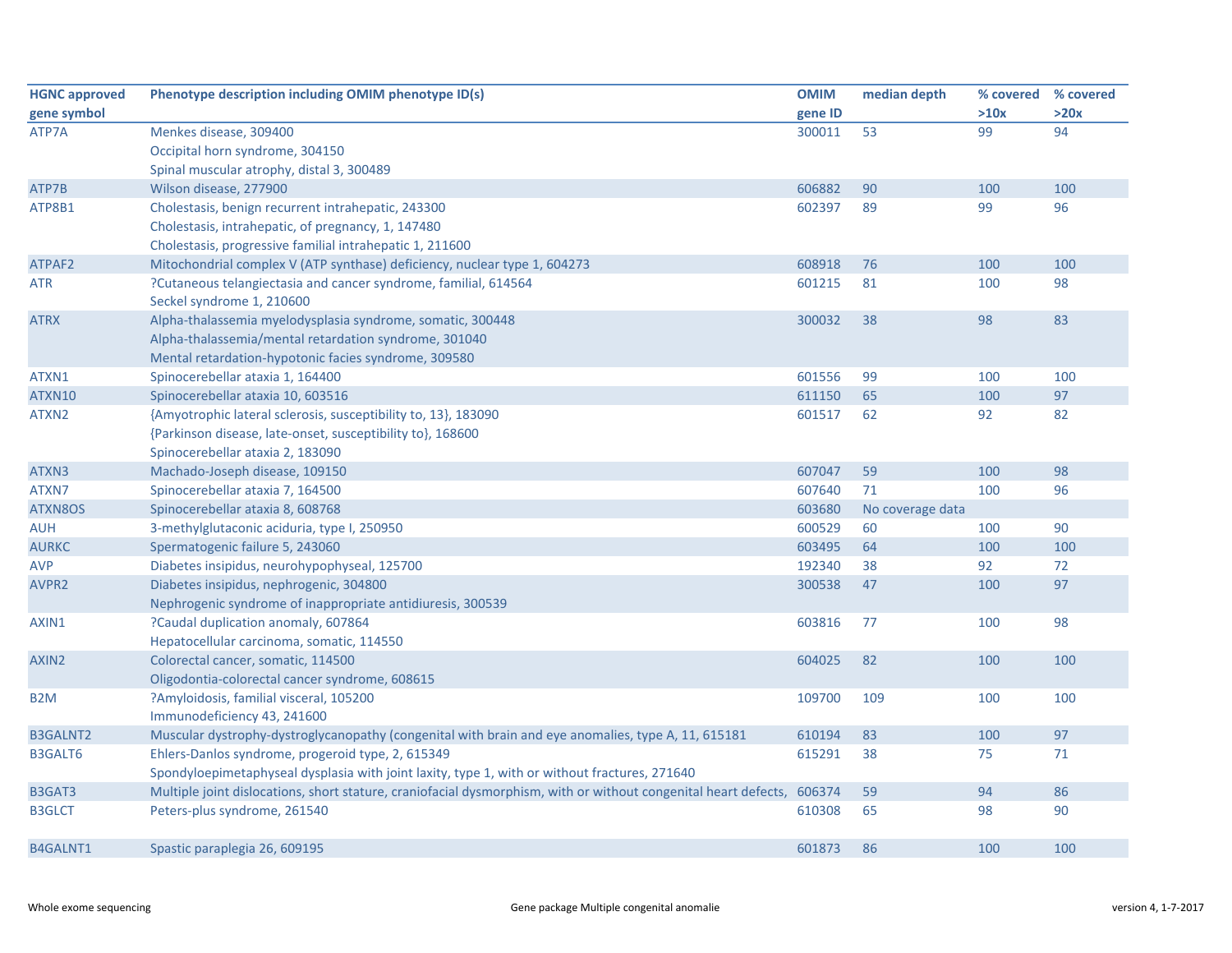| <b>HGNC approved</b> | Phenotype description including OMIM phenotype ID(s)                                                | <b>OMIM</b> | median depth     | % covered | % covered |
|----------------------|-----------------------------------------------------------------------------------------------------|-------------|------------------|-----------|-----------|
| gene symbol          |                                                                                                     | gene ID     |                  | >10x      | >20x      |
| B4GALT1              | Congenital disorder of glycosylation, type IId, 607091                                              | 137060      | 70               | 100       | 100       |
| B4GALT7              | Ehlers-Danlos syndrome with short stature and limb anomalies, 130070                                | 604327      | 87               | 97        | 95        |
| B4GAT1               | Muscular dystrophy-dystroglycanopathy (congenital with brain and eye anomalies), type A, 13, 615287 | 605517      | 76               | 100       | 99        |
| <b>B9D1</b>          | Joubert syndrome 27, 617120                                                                         | 614144      | 84               | 100       | 100       |
|                      | ?Meckel syndrome 9, 614209                                                                          |             |                  |           |           |
| <b>B9D2</b>          | Meckel syndrome 10, 614175                                                                          | 611951      | 74               | 100       | 100       |
| <b>BAAT</b>          | Hypercholanemia, familial, 607748                                                                   | 602938      | 77               | 100       | 99        |
| BAG3                 | Cardiomyopathy, dilated, 1HH, 613881                                                                | 603883      | 91               | 100       | 100       |
|                      | Myopathy, myofibrillar, 6, 612954                                                                   |             |                  |           |           |
| <b>BANF1</b>         | Nestor-Guillermo progeria syndrome, 614008                                                          | 603811      | 60               | 81        | 61        |
| BAP1                 | Tumor predisposition syndrome, 614327                                                               | 603089      | 88               | 100       | 99        |
| <b>BAX</b>           | Colorectal cancer, somatic, 114500                                                                  | 600040      | 77               | 94        | 94        |
|                      | T-cell acute lymphoblastic leukemia, somatic, 613065                                                |             |                  |           |           |
| BBS1                 | Bardet-Biedl syndrome 1, 209900                                                                     | 209901      | 92               | 100       | 100       |
| <b>BBS10</b>         | Bardet-Biedl syndrome 10, 615987                                                                    | 610148      | 76               | 100       | 100       |
| <b>BBS12</b>         | Bardet-Biedl syndrome 12, 615989                                                                    | 610683      | 98               | 100       | 100       |
| BBS2                 | Bardet-Biedl syndrome 2, 615981                                                                     | 606151      | 76               | 100       | 98        |
|                      | Retinitis pigmentosa 74, 616562                                                                     |             |                  |           |           |
| BBS4                 | Bardet-Biedl syndrome 4, 615982                                                                     | 600374      | 80               | 100       | 99        |
| <b>BBS5</b>          | Bardet-Biedl syndrome 5, 615983                                                                     | 603650      | 59               | 99        | 92        |
| BBS7                 | Bardet-Biedl syndrome 7, 615984                                                                     | 607590      | 68               | 100       | 98        |
| BBS9                 | Bardet-Biedl syndrome 9, 615986                                                                     | 607968      | 76               | 98        | 93        |
| BCAP31               | Deafness, dystonia, and cerebral hypomyelination, 300475                                            | 300398      | 22               | 76        | 46        |
| <b>BCHE</b>          | Apnea, postanesthetic                                                                               | 177400      | 79               | 100       | 100       |
| <b>BCKDHA</b>        | Maple syrup urine disease, type Ia, 248600                                                          | 608348      | 112              | 100       | 99        |
| <b>BCKDHB</b>        | Maple syrup urine disease, type lb, 248600                                                          | 248611      | 93               | 100       | 92        |
| <b>BCKDK</b>         | Branched-chain ketoacid dehydrogenase kinase deficiency, 614923                                     | 614901      | 95               | 100       | 100       |
| <b>BCL10</b>         | ?Immunodeficiency 37, 616098                                                                        | 603517      | 85               | 100       | 100       |
|                      | Lymphoma, MALT, somatic, 137245                                                                     |             |                  |           |           |
|                      | {Lymphoma, follicular, somatic}, 605027                                                             |             |                  |           |           |
|                      | {Male germ cell tumor, somatic},, 273300                                                            |             |                  |           |           |
|                      | {Mesothelioma, somatic}, 156240                                                                     |             |                  |           |           |
|                      | {Sezary syndrome, somatic}                                                                          |             |                  |           |           |
| BCL <sub>2</sub>     | Leukemia/lymphoma, B-cell, 2                                                                        | 151430      | 85               | 100       | 100       |
| <b>BCL7A</b>         | B-cell non-Hodgkin lymphoma, high-grade                                                             | 601406      | 63               | 100       | 94        |
| BCO1                 | Hypercarotenemia and vitamin A deficiency, 115300                                                   | 605748      | No coverage data |           |           |
| <b>BCOR</b>          | Microphthalmia, syndromic 2, 300166                                                                 | 300485      | 52               | 99        | 94        |
| <b>BCR</b>           | Leukemia, acute lymphocytic, somatic, 613065                                                        | 151410      | 73               | 86        | 83        |
|                      | Leukemia, chronic myeloid, somatic, 608232                                                          |             |                  |           |           |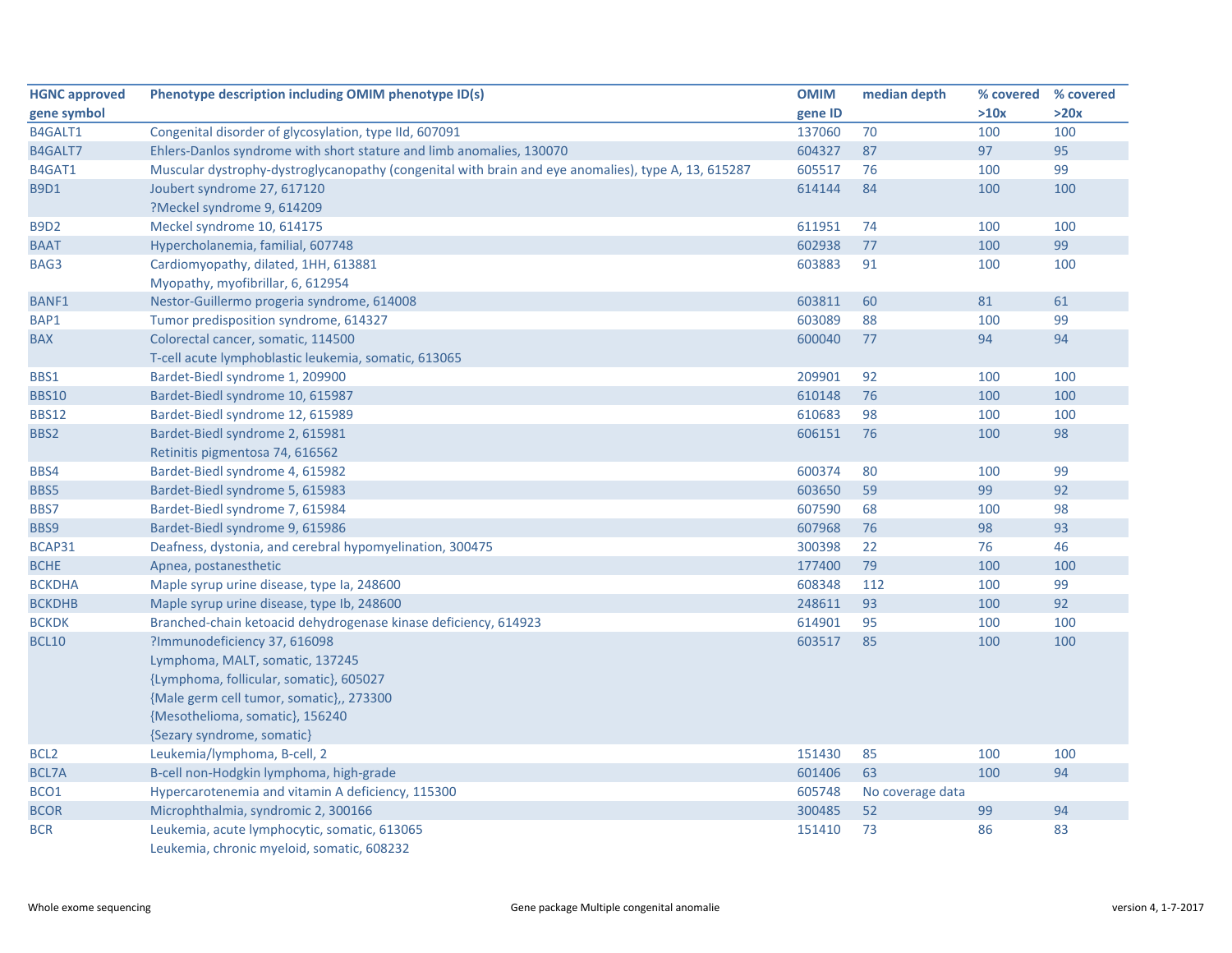| <b>HGNC approved</b> | Phenotype description including OMIM phenotype ID(s)                        | <b>OMIM</b> | median depth | % covered | % covered |
|----------------------|-----------------------------------------------------------------------------|-------------|--------------|-----------|-----------|
| gene symbol          |                                                                             | gene ID     |              | >10x      | >20x      |
| BCS1L                | Bjornstad syndrome, 262000                                                  | 603647      | 114          | 100       | 100       |
|                      | GRACILE syndrome, 603358                                                    |             |              |           |           |
|                      | Leigh syndrome, 256000                                                      |             |              |           |           |
|                      | Mitochondrial complex III deficiency, nuclear type 1, 124000                |             |              |           |           |
| <b>BDNF</b>          | {Anorexia nervosa, susceptibility to}, 610269                               | 113505      | 109          | 100       | 100       |
|                      | {Bulimia nervosa, age of onset of weight loss in}, 607499                   |             |              |           |           |
|                      | Central hypoventilation syndrome, congenital, 209880                        |             |              |           |           |
|                      | {Memory impairment, susceptibility to}                                      |             |              |           |           |
|                      | {Obsessive-compulsive disorder, protection against}, 164230                 |             |              |           |           |
| BEAN1                | Spinocerebellar ataxia 31, 117210                                           | 612051      | 80           | 100       | 100       |
| BEST1                | Bestrophinopathy, 611809                                                    | 607854      | 81           | 100       | 98        |
|                      | Macular dystrophy, vitelliform, 2, 153700                                   |             |              |           |           |
|                      | Microcornea, rod-cone dystrophy, cataract, and posterior staphyloma, 193220 |             |              |           |           |
|                      | Retinitis pigmentosa, concentric, 613194                                    |             |              |           |           |
|                      | Retinitis pigmentosa-50, 613194                                             |             |              |           |           |
|                      | Vitreoretinochoroidopathy, 193220                                           |             |              |           |           |
| BFSP1                | Cataract 33, multiple types, 611391                                         | 603307      | 69           | 100       | 98        |
| BFSP2                | Cataract 12, multiple types, 611597                                         | 603212      | 72           | 100       | 100       |
| BICD <sub>2</sub>    | Spinal muscular atrophy, lower extremity-predominant, 2, AD, 615290         | 609797      | 68           | 99        | 93        |
| BIN1                 | Myopathy, centronuclear, 255200                                             | 601248      | 68           | 100       | 99        |
| <b>BLK</b>           | Maturity-onset diabetes of the young, type 11, 613375                       | 191305      | 84           | 100       | 100       |
| <b>BLM</b>           | Bloom syndrome, 210900                                                      | 604610      | 74           | 100       | 99        |
| <b>BLNK</b>          | Agammaglobulinemia 4, 613502                                                | 604515      | 59           | 100       | 93        |
| BLOC1S3              | Hermansky-Pudlak syndrome 8, 614077                                         | 609762      | 48           | 100       | 100       |
| BLOC1S6              | Hermansky-pudlak syndrome 9, 614171                                         | 604310      | 67           | 100       | 100       |
| <b>BLVRA</b>         | Hyperbiliverdinemia, 614156                                                 | 109750      | 83           | 100       | 100       |
| BMP1                 | Osteogenesis imperfecta, type XIII, 614856                                  | 112264      | 111          | 100       | 100       |
| <b>BMP15</b>         | Ovarian dysgenesis 2, 300510                                                | 300247      | 56           | 100       | 100       |
|                      | Premature ovarian failure 4, 300510                                         |             |              |           |           |
| BMP <sub>2</sub>     | Brachydactyly, type A2, 112600                                              | 112261      | 93           | 100       | 100       |
|                      | {HFE hemochromatosis, modifier of}, 235200                                  |             |              |           |           |
| BMP4                 | Microphthalmia, syndromic 6, 607932                                         | 112262      | 77           | 100       | 100       |
|                      | Orofacial cleft 11, 600625                                                  |             |              |           |           |
| <b>BMPER</b>         | Diaphanospondylodysostosis, 608022                                          | 608699      | 96           | 100       | 100       |
| BMPR1A               | Juvenile polyposis syndrome, infantile form, 174900                         | 601299      | 91           | 100       | 100       |
|                      | Polyposis syndrome, hereditary mixed, 2, 610069                             |             |              |           |           |
|                      | Polyposis, juvenile intestinal, 174900                                      |             |              |           |           |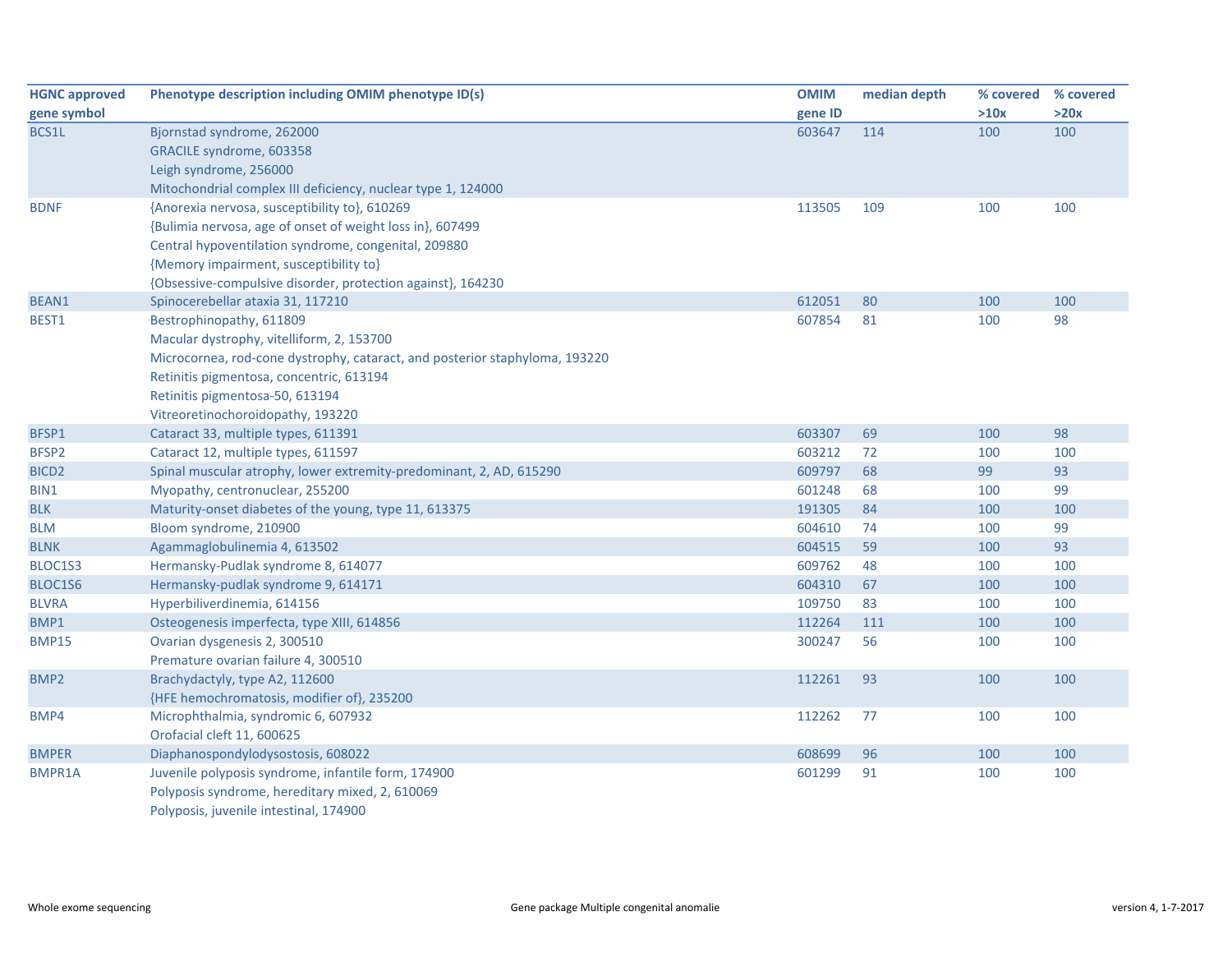| <b>HGNC approved</b> | Phenotype description including OMIM phenotype ID(s)                                | <b>OMIM</b> | median depth | % covered | % covered |
|----------------------|-------------------------------------------------------------------------------------|-------------|--------------|-----------|-----------|
| gene symbol          |                                                                                     | gene ID     |              | >10x      | >20x      |
| BMPR1B               | Acromesomelic dysplasia, Demirhan type, 609441                                      | 603248      | 105          | 100       | 100       |
|                      | Brachydactyly, type A1, D, 616849                                                   |             |              |           |           |
|                      | Brachydactyly, type A2, 112600                                                      |             |              |           |           |
| <b>BMPR2</b>         | Pulmonary hypertension, familial primary, 1, with or without HHT, 178600            | 600799      | 90           | 100       | 99        |
|                      | Pulmonary hypertension, primary, fenfluramine or dexfenfluramine-associated, 178600 |             |              |           |           |
|                      | Pulmonary venoocclusive disease 1, 265450                                           |             |              |           |           |
| BOLA3                | Multiple mitochondrial dysfunctions syndrome 2 with hyperglycinemia, 614299         | 613183      | 38           | 83        | 63        |
| <b>BPGM</b>          | Erythrocytosis due to bisphosphoglycerate mutase deficiency, 222800                 | 613896      | 102          | 100       | 100       |
| <b>BRAF</b>          | Adenocarcinoma of lung, somatic, 211980                                             | 164757      | 60           | 98        | 88        |
|                      | Cardiofaciocutaneous syndrome, 115150                                               |             |              |           |           |
|                      | Colorectal cancer, somatic                                                          |             |              |           |           |
|                      | LEOPARD syndrome 3, 613707                                                          |             |              |           |           |
|                      | Melanoma, malignant, somatic                                                        |             |              |           |           |
|                      | Nonsmall cell lung cancer, somatic                                                  |             |              |           |           |
|                      | Noonan syndrome 7, 613706                                                           |             |              |           |           |
| BRAT1                | Rigidity and multifocal seizure syndrome, lethal neonatal, 614498                   | 614506      | 69           | 100       | 97        |
| BRIP1                | Breast cancer, early-onset, 114480                                                  | 605882      | 80           | 100       | 98        |
|                      | Fanconi anemia, complementation group J, 609054                                     |             |              |           |           |
| <b>BRWD3</b>         | Mental retardation 93, 300659                                                       | 300553      | 48           | 98        | 90        |
| <b>BSCL2</b>         | Encephalopathy, progressive, with or without lipodystrophy, 615924                  | 606158      | 82           | 100       | 100       |
|                      | Lipodystrophy, congenital generalized, type 2, 269700                               |             |              |           |           |
|                      | Neuropathy, distal hereditary motor, type VA, 600794                                |             |              |           |           |
|                      | Silver spastic paraplegia syndrome, 270685                                          |             |              |           |           |
| <b>BSND</b>          | Bartter syndrome, type 4a, 602522                                                   | 606412      | 104          | 100       | 100       |
|                      | Sensorineural deafness with mild renal dysfunction, 602522                          |             |              |           |           |
| <b>BTD</b>           | Biotinidase deficiency, 253260                                                      | 609019      | 105          | 100       | 100       |
| <b>BTK</b>           | Agammaglobulinemia and isolated hormone deficiency, 307200                          | 300300      | 40           | 100       | 80        |
|                      | Agammaglobulinemia 1, 300755                                                        |             |              |           |           |
| BUB1                 | Colorectal cancer with chromosomal instability, somatic                             | 602452      | 76           | 100       | 99        |
| <b>BUB1B</b>         | Colorectal cancer, somatic, 114500                                                  | 602860      | 72           | 100       | 95        |
|                      | Mosaic variegated aneuploidy syndrome 1, 257300                                     |             |              |           |           |
|                      | [Premature chromatid separation trait], 176430                                      |             |              |           |           |
| C12orf57             | Temtamy syndrome, 218340                                                            | 615140      | 85           | 100       | 100       |
| C12orf65             | Combined oxidative phosphorylation deficiency 7, 613559                             | 613541      | 56           | 100       | 100       |
|                      | Spastic paraplegia 55, 615035                                                       |             |              |           |           |
| C15orf41             | Dyserythropoietic anemia, congenital, type Ib, 615631                               | 615626      | 44           | 82        | 69        |
| C19orf12             | Neurodegeneration with brain iron accumulation 4, 614298                            | 614297      | 71           | 100       | 100       |
|                      | ?Spastic paraplegia 43, 615043                                                      |             |              |           |           |
| C1GALT1C1            | Tn polyagglutination syndrome, somatic, 300622                                      | 300611      | 44           | 100       | 99        |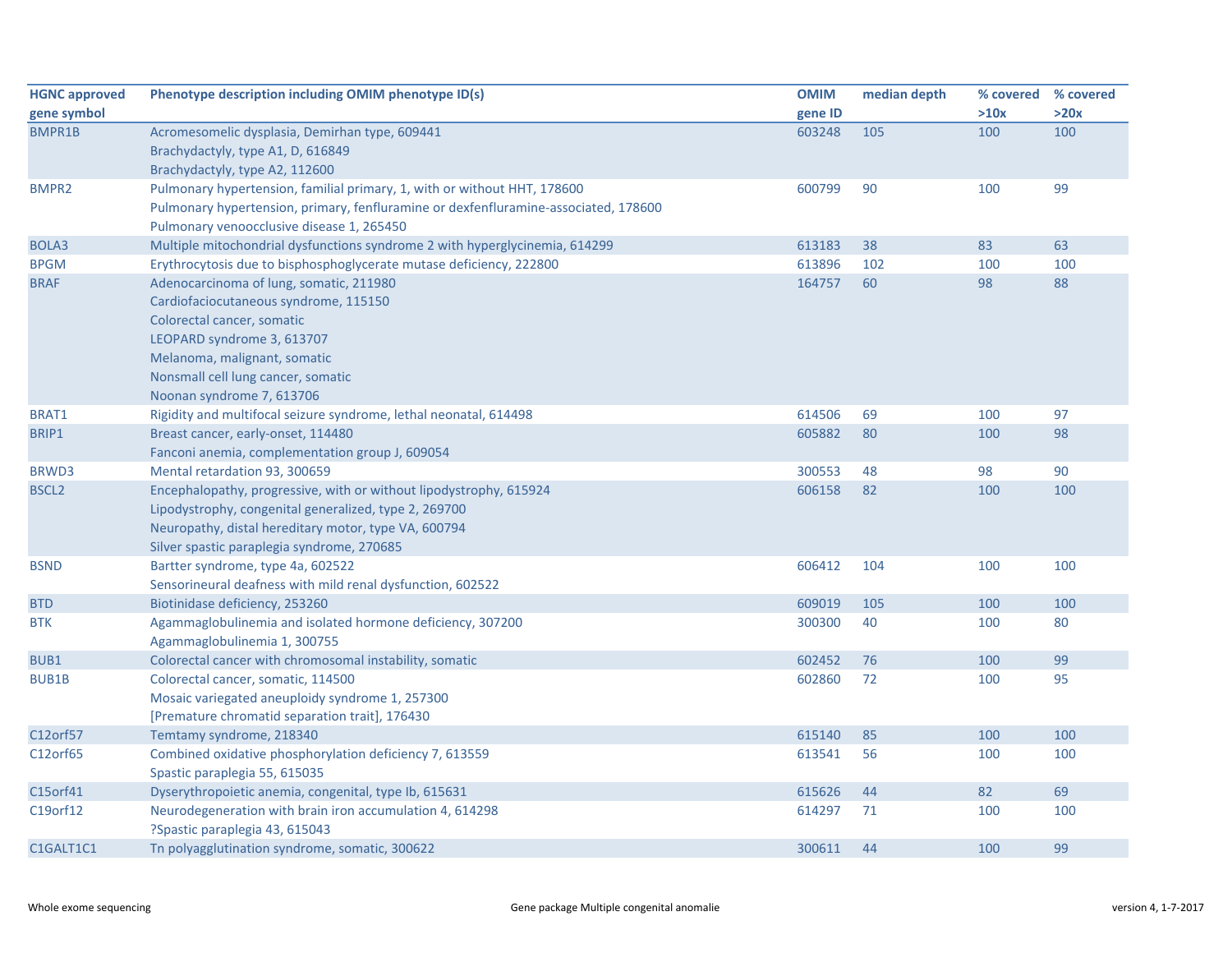| <b>HGNC approved</b> | Phenotype description including OMIM phenotype ID(s)                                      | <b>OMIM</b> | median depth | % covered % covered |      |
|----------------------|-------------------------------------------------------------------------------------------|-------------|--------------|---------------------|------|
| gene symbol          |                                                                                           | gene ID     |              | >10x                | >20x |
| C <sub>1</sub> QA    | C1q deficiency, 613652                                                                    | 120550      | 78           | 100                 | 100  |
| C1QB                 | C1q deficiency, 613652                                                                    | 120570      | 84           | 100                 | 100  |
| C <sub>1</sub> QC    | C1q deficiency, 613652                                                                    | 120575      | 106          | 100                 | 100  |
| C1QTNF5              | Retinal degeneration, late-onset, 605670                                                  | 608752      | 68           | 100                 | 96   |
| C1S                  | C1s deficiency, 613783                                                                    | 120580      | 88           | 100                 | 99   |
|                      | Ehlers-Danlos syndrome, periodontal type, 2, 617174                                       |             |              |                     |      |
| C <sub>2</sub>       | C2 deficiency, 217000                                                                     | 613927      | 53           | 100                 | 96   |
|                      | {Macular degeneration, age-related, 14, reduced risk of}, 615489                          |             |              |                     |      |
| C21orf59             | Ciliary dyskinesia, primary, 26, 615500                                                   | 615494      | 44           | 92                  | 85   |
| C <sub>2</sub> orf71 | Retinitis pigmentosa 54, 613428                                                           | 613425      | 67           | 100                 | 99   |
| C <sub>3</sub>       | C3 deficiency, 613779                                                                     | 120700      | 101          | 100                 | 98   |
|                      | {Hemolytic uremic syndrome, atypical, susceptibility to, 5}, 612925                       |             |              |                     |      |
|                      | {Macular degeneration, age-related, 9}, 611378                                            |             |              |                     |      |
| C <sub>4</sub> A     | [Blood group, Rodgers], 614374                                                            | 120810      | 35           | 95                  | 80   |
|                      | C4a deficiency, 614380                                                                    |             |              |                     |      |
| C4B                  | C4B deficiency, 614379                                                                    | 120820      | 34           | 95                  | 81   |
| C4orf26              | Amelogenesis imperfecta, type IIA4, 614832                                                | 614829      | 102          | 100                 | 100  |
| C <sub>5</sub>       | C5 deficiency, 609536                                                                     | 120900      | 71           | 100                 | 95   |
|                      | [Eculizumab, poor response to], 615749                                                    |             |              |                     |      |
| C5orf42              | Joubert syndrome 17, 614615                                                               | 614571      | 78           | 100                 | 96   |
|                      | Orofaciodigital syndrome VI, 277170                                                       |             |              |                     |      |
| C <sub>6</sub>       | C6 deficiency, 612446                                                                     | 217050      | 99           | 100                 | 100  |
|                      | Combined C6/C7 deficiency                                                                 |             |              |                     |      |
| C <sub>7</sub>       | C7 deficiency, 610102                                                                     | 217070      | 88           | 100                 | 98   |
| C8A                  | C8 deficiency, type I, 613790                                                             | 120950      | 89           | 100                 | 100  |
| C8B                  | C8 deficiency, type II, 613789                                                            | 120960      | 94           | 100                 | 98   |
| C8orf37              | Bardet-Biedl syndrome 21, 617406                                                          | 614477      | 73           | 100                 | 98   |
|                      | Cone-rod dystrophy 16, 614500                                                             |             |              |                     |      |
|                      | Retinitis pigmentosa 64, 614500                                                           |             |              |                     |      |
| C9                   | C9 deficiency, 613825                                                                     | 120940      | 67           | 100                 | 99   |
|                      | {Macular degeneration, age-related, 15, susceptibility to}, 615591                        |             |              |                     |      |
| C9orf72              | Frontotemporal dementia and/or amyotrophic lateral sclerosis 1, 105550                    | 614260      | 52           | 100                 | 99   |
| <b>CA12</b>          | Hyperchlorhidrosis, isolated, 143860                                                      | 603263      | 68           | 100                 | 98   |
| CA <sub>2</sub>      | Osteopetrosis 3, with renal tubular acidosis, 259730                                      | 611492      | 89           | 100                 | 100  |
| CA4                  | Retinitis pigmentosa 17, 600852                                                           | 114760      | 76           | 100                 | 100  |
| CA5A                 | Hyperammonemia due to carbonic anhydrase VA deficiency, 615751                            | 114761      | 38           | 94                  | 72   |
| CA8                  | Cerebellar ataxia and mental retardation with or without quadrupedal locomotion 3, 613227 | 114815      | 66           | 100                 | 100  |
| CABP <sub>2</sub>    | Deafness 93, 614899                                                                       | 607314      | 58           | 100                 | 95   |
| CABP4                | Cone-rod synaptic disorder, congenital nonprogressive, 610427                             | 608965      | 73           | 100                 | 99   |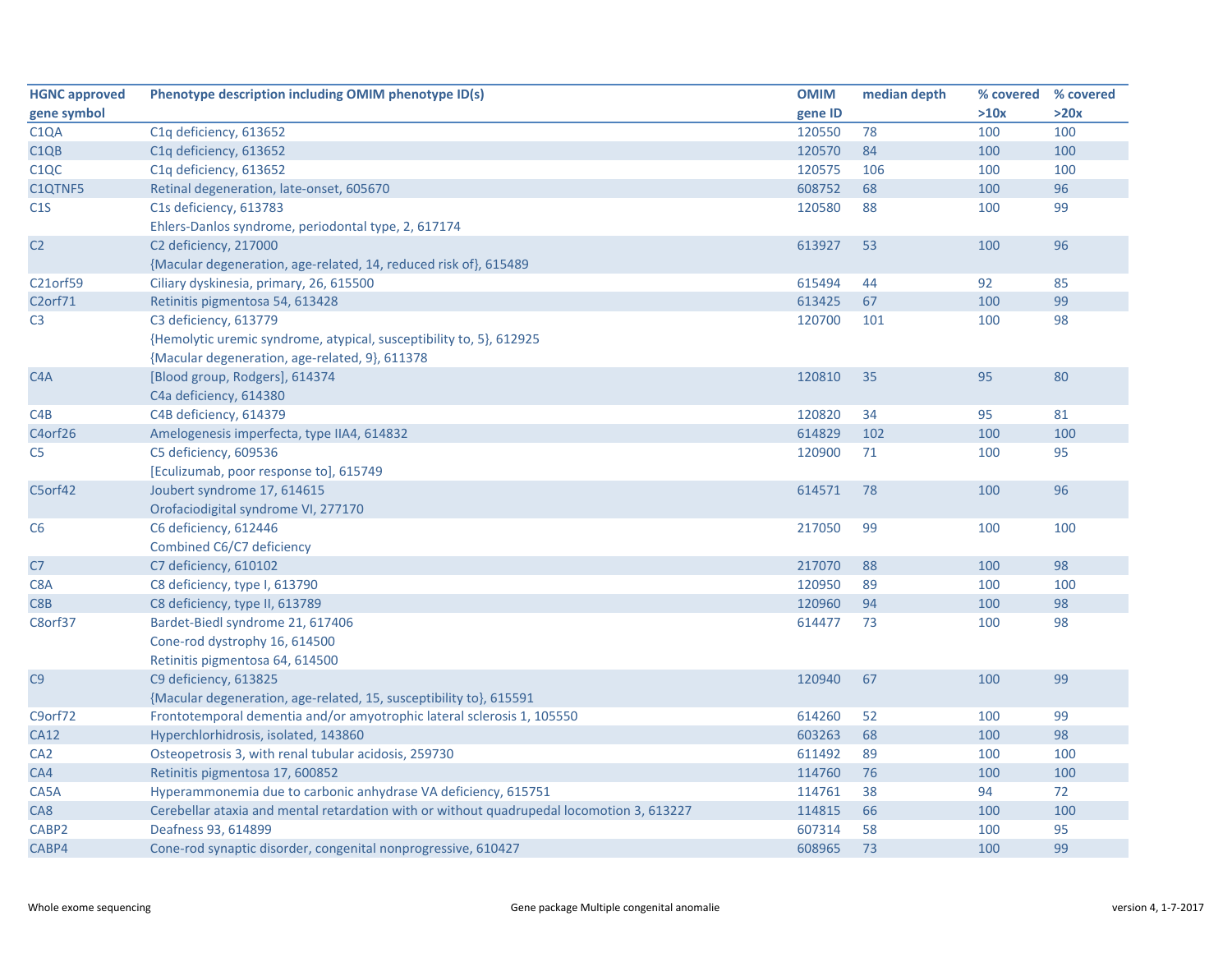| <b>HGNC approved</b> | Phenotype description including OMIM phenotype ID(s)                         | <b>OMIM</b> | median depth | % covered | % covered |
|----------------------|------------------------------------------------------------------------------|-------------|--------------|-----------|-----------|
| gene symbol          |                                                                              | gene ID     |              | >10x      | >20x      |
| CACNA1A              | Epileptic encephalopathy, early infantile, 42, 617106                        | 601011      | 74           | 100       | 95        |
|                      | Episodic ataxia, type 2, 108500                                              |             |              |           |           |
|                      | Migraine, familial hemiplegic, 1, 141500                                     |             |              |           |           |
|                      | Migraine, familial hemiplegic, 1, with progressive cerebellar ataxia, 141500 |             |              |           |           |
|                      | Spinocerebellar ataxia 6, 183086                                             |             |              |           |           |
| CACNA1C              | Brugada syndrome 3, 611875                                                   | 114205      | 96           | 100       | 100       |
|                      | Timothy syndrome, 601005                                                     |             |              |           |           |
| CACNA1D              | Primary aldosteronism, seizures, and neurologic abnormalities, 615474        | 114206      | 95           | 100       | 99        |
|                      | Sinoatrial node dysfunction and deafness, 614896                             |             |              |           |           |
| <b>CACNA1F</b>       | Aland Island eye disease, 300600                                             | 300110      | 41           | 99        | 90        |
|                      | Cone-rod dystrophy, 3, 300476                                                |             |              |           |           |
|                      | Night blindness, congenital stationary (incomplete), 2A, 300071              |             |              |           |           |
| CACNA1G              | Spinocerebellar ataxia 42, 616795                                            | 604065      | 88           | 100       | 98        |
| CACNA1S              | Hypokalemic periodic paralysis, type 1, 170400                               | 114208      | 89           | 100       | 99        |
|                      | {Malignant hyperthermia susceptibility 5}, 601887                            |             |              |           |           |
|                      | {Thyrotoxic periodic paralysis, susceptibility to, 1}, 188580                |             |              |           |           |
| CACNA2D4             | Retinal cone dystrophy 4, 610478                                             | 608171      | 81           | 100       | 98        |
| <b>CACNB2</b>        | Brugada syndrome 4, 611876                                                   | 600003      | 80           | 100       | 99        |
| CACNB4               | {Epilepsy, idiopathic generalized, susceptibility to, 9}, 607682             | 601949      | 74           | 100       | 96        |
|                      | {Epilepsy, juvenile myoclonic, susceptibility to, 6}, 607682                 |             |              |           |           |
|                      | Episodic ataxia, type 5, 613855                                              |             |              |           |           |
| CACNG <sub>2</sub>   | ?Mental retardation 10, 614256                                               | 602911      | 100          | 100       | 100       |
| CALCOCO1             | No OMIM phenotype                                                            | No id       | 49           | 98        | 88        |
| CALM1                | Long QT syndrome 14, 616247                                                  | 114180      | 75           | 100       | 100       |
|                      | Ventricular tachycardia, catecholaminergic polymorphic, 4, 614916            |             |              |           |           |
| <b>CALR</b>          | Myelofibrosis, somatic, 254450                                               | 109091      | 87           | 100       | 93        |
|                      | Thrombocythemia, somatic, 187950                                             |             |              |           |           |
| CALR3                | ?Cardiomyopathy, hypertrophic, 19, 613875                                    | 611414      | 84           | 100       | 100       |
| CAMTA1               | Cerebellar ataxia, nonprogressive, with mental retardation, 614756           | 611501      | 100          | 100       | 99        |
| CANT1                | Desbuquois dysplasia 1, 251450                                               | 613165      | 98           | 100       | 100       |
| CAPN3                | Muscular dystrophy, limb-girdle, type 2A, 253600                             | 114240      | 75           | 100       | 99        |
| CAPN5                | Vitreoretinopathy, neovascular inflammatory, 193235                          | 602537      | 64           | 100       | 92        |
| CARD11               | B-cell expansion with NFKB and T-cell anergy, 616452                         | 607210      | 93           | 100       | 99        |
|                      | Immunodeficiency 11, 615206                                                  |             |              |           |           |
| CARD14               | Pityriasis rubra pilaris, 173200                                             | 607211      | 79           | 100       | 100       |
|                      | Psoriasis 2, 602723                                                          |             |              |           |           |
| CARD9                | Candidiasis, familial, 2, 212050                                             | 607212      | 75           | 100       | 100       |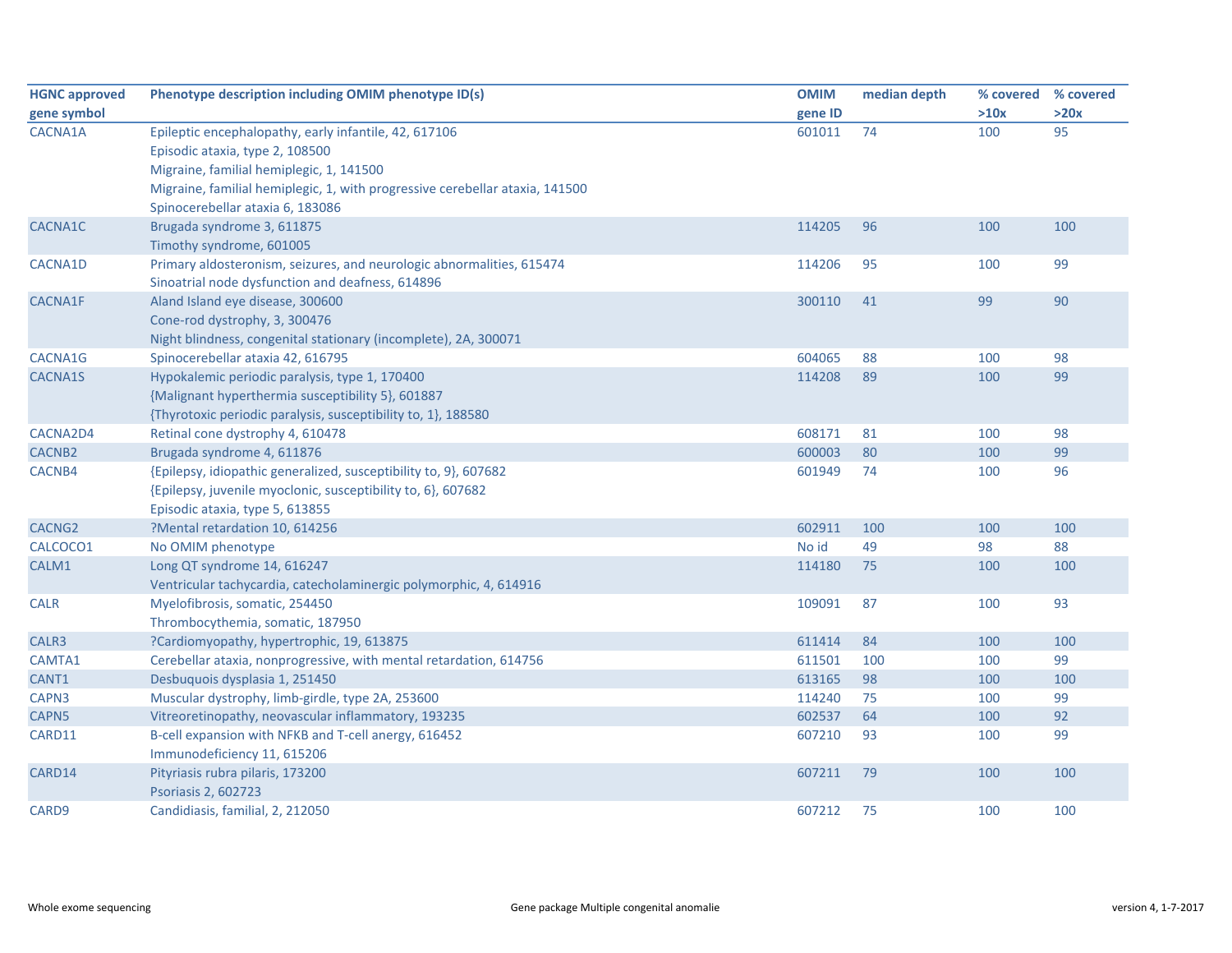| <b>HGNC approved</b> | Phenotype description including OMIM phenotype ID(s)                                        | <b>OMIM</b> | median depth | % covered % covered |      |
|----------------------|---------------------------------------------------------------------------------------------|-------------|--------------|---------------------|------|
| gene symbol          |                                                                                             | gene ID     |              | >10x                | >20x |
| <b>CASK</b>          | FG syndrome 4, 300422                                                                       | 300172      | 39           | 98                  | 87   |
|                      | Mental retardation and microcephaly with pontine and cerebellar hypoplasia, 300749          |             |              |                     |      |
|                      | Mental retardation, with or without nystagmus, 300422                                       |             |              |                     |      |
| CASP10               | Autoimmune lymphoproliferative syndrome, type II, 603909                                    | 601762      | 64           | 100                 | 99   |
|                      | Gastric cancer, somatic, 613659                                                             |             |              |                     |      |
|                      | Lymphoma, non-Hodgkin, somatic, 605027                                                      |             |              |                     |      |
| CASP8                | ?Autoimmune lymphoproliferative syndrome, type IIB, 607271                                  | 601763      | 75           | 100                 | 99   |
|                      | {Breast cancer, protection against}, 114480                                                 |             |              |                     |      |
|                      | Hepatocellular carcinoma, somatic, 114550                                                   |             |              |                     |      |
|                      | {Lung cancer, protection against}, 211980                                                   |             |              |                     |      |
| CASQ <sub>2</sub>    | Ventricular tachycardia, catecholaminergic polymorphic, 2, 611938                           | 114251      | 90           | 100                 | 100  |
| <b>CASR</b>          | {Calcium, serum level of}                                                                   | 601199      | 111          | 100                 | 100  |
|                      | {Epilepsy idiopathic generalized, susceptibility to, 8}, 612899                             |             |              |                     |      |
|                      | Hypercalciuric hypercalcemia                                                                |             |              |                     |      |
|                      | Hyperparathyroidism, neonatal, 239200                                                       |             |              |                     |      |
|                      | Hypocalcemia, 601198                                                                        |             |              |                     |      |
|                      | Hypocalcemia, with Bartter syndrome, 601198                                                 |             |              |                     |      |
|                      | Hypocalciuric hypercalcemia, type I, 145980                                                 |             |              |                     |      |
| <b>CAT</b>           | Acatalasemia, 614097                                                                        | 115500      | 88           | 100                 | 100  |
| CATSPER1             | Spermatogenic failure 7, 612997                                                             | 606389      | 90           | 100                 | 100  |
| CAV1                 | ?Lipodystrophy, congenital generalized, type 3, 612526                                      | 601047      | 78           | 100                 | 100  |
|                      | ?Partial lipodystrophy, congenital cataracts, and neurodegeneration syndrome, 606721        |             |              |                     |      |
|                      | Pulmonary hypertension, primary, 3, 615343                                                  |             |              |                     |      |
| CAV <sub>3</sub>     | Cardiomyopathy, familial hypertrophic, 192600                                               | 601253      | 144          | 100                 | 100  |
|                      | Creatine phosphokinase, elevated serum, 123320                                              |             |              |                     |      |
|                      | Long QT syndrome 9, 611818                                                                  |             |              |                     |      |
|                      | Muscular dystrophy, limb-girdle, type IC, 607801<br>Myopathy, distal, Tateyama type, 614321 |             |              |                     |      |
|                      | Rippling muscle disease, 606072                                                             |             |              |                     |      |
| CAVIN1               | Lipodystrophy, congenital generalized, type 4, 613327                                       | 603198      | 88           | 100                 | 100  |
| <b>CBL</b>           | ?Juvenile myelomonocytic leukemia, 607785                                                   | 165360      | 68           | 100                 | 100  |
|                      | Noonan syndrome-like disorder with or without juvenile myelomonocytic leukemia, 613563      |             |              |                     |      |
| <b>CBS</b>           | Homocystinuria, B6-responsive and nonresponsive types, 236200                               | 613381      | 82           | 100                 | 99   |
|                      | Thrombosis, hyperhomocysteinemic, 236200                                                    |             |              |                     |      |
| CBX2                 | ?46XY sex reversal 5, 613080                                                                | 602770      | 63           | 100                 | 97   |
| CC2D1A               | Mental retardation 3, 608443                                                                | 610055      | 74           | 100                 | 99   |
| CC2D2A               | COACH syndrome, 216360                                                                      | 612013      | 82           | 100                 | 99   |
|                      | Joubert syndrome 9, 612285                                                                  |             |              |                     |      |
|                      | Meckel syndrome 6, 612284                                                                   |             |              |                     |      |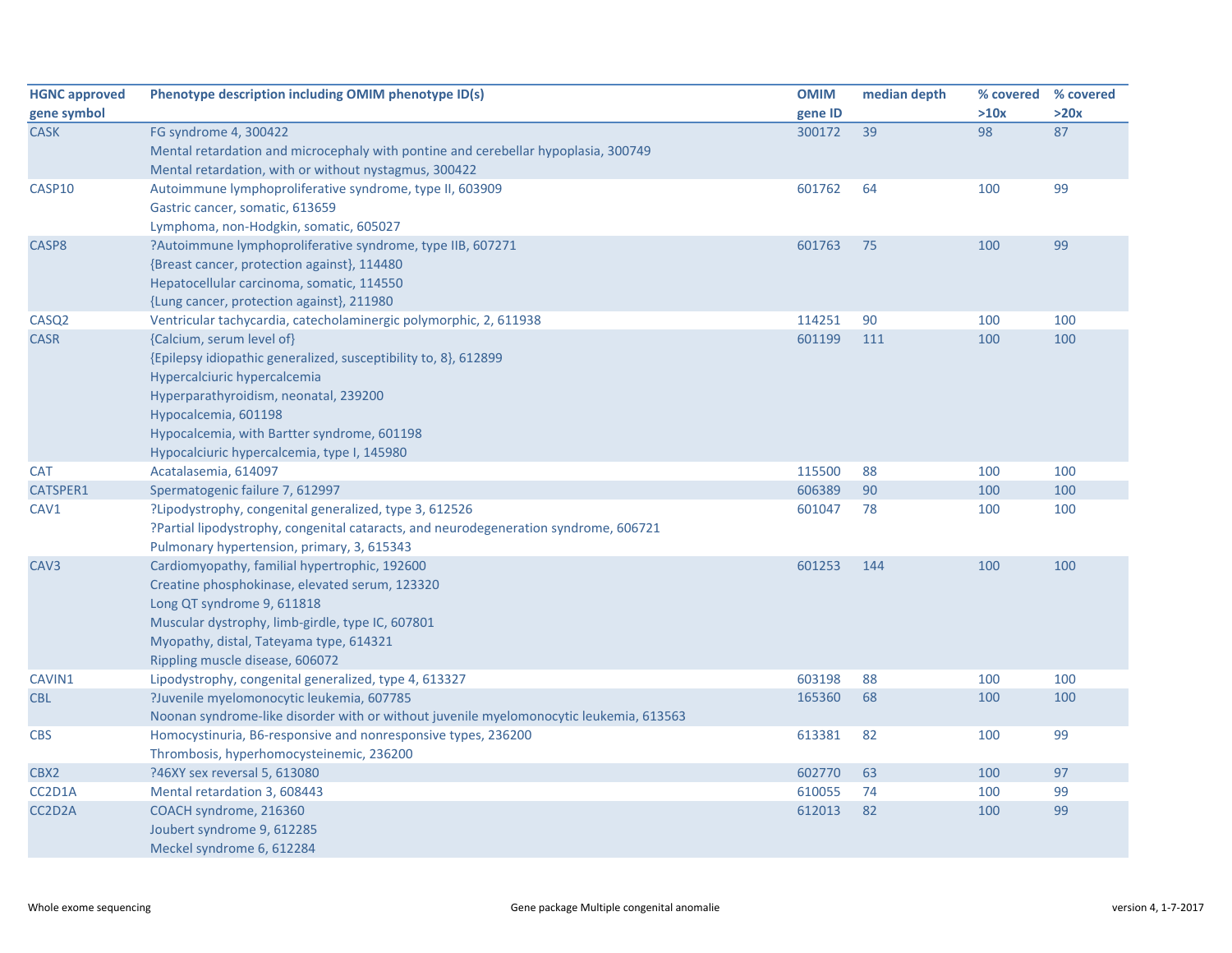| <b>HGNC approved</b> | Phenotype description including OMIM phenotype ID(s)                                    | <b>OMIM</b> | median depth | % covered % covered |      |
|----------------------|-----------------------------------------------------------------------------------------|-------------|--------------|---------------------|------|
| gene symbol          |                                                                                         | gene ID     |              | >10x                | >20x |
| CCBE1                | Hennekam lymphangiectasia-lymphedema syndrome 1, 235510                                 | 612753      | 82           | 100                 | 96   |
| <b>CCDC103</b>       | Ciliary dyskinesia, primary, 17, 614679                                                 | 614677      | 95           | 100                 | 100  |
| <b>CCDC114</b>       | Ciliary dyskinesia, primary, 20, 615067                                                 | 615038      | 59           | 100                 | 94   |
| CCDC39               | Ciliary dyskinesia, primary, 14, 613807                                                 | 613798      | 62           | 100                 | 96   |
| CCDC40               | Ciliary dyskinesia, primary, 15, 613808                                                 | 613799      | 83           | 100                 | 100  |
| CCDC50               | ?Deafness 44, 607453                                                                    | 611051      | 69           | 100                 | 100  |
| CCDC65               | Ciliary dyskinesia, primary, 27, 615504                                                 | 611088      | 29           | 94                  | 71   |
| CCDC78               | Myopathy, centronuclear, 4, 614807                                                      | 614666      | 64           | 100                 | 100  |
| CCDC8                | 3-M syndrome 3, 614205                                                                  | 614145      | 104          | 100                 | 100  |
| CCDC88C              | Hydrocephalus, nonsyndromic, 236600                                                     | 611204      | 77           | 100                 | 100  |
|                      | ?Spinocerebellar ataxia 40, 616053                                                      |             |              |                     |      |
| CCM <sub>2</sub>     | Cerebral cavernous malformations-2, 603284                                              | 607929      | 89           | 100                 | 98   |
| CCT <sub>5</sub>     | Neuropathy, hereditary sensory, with spastic paraplegia, 256840                         | 610150      | 85           | 99                  | 96   |
| CD151                | [Blood group, Raph], 179620                                                             | 602243      | 74           | 100                 | 100  |
|                      | Nephropathy with pretibial epidermolysis bullosa and deafness, 609057                   |             |              |                     |      |
| <b>CD19</b>          | Immunodeficiency, common variable, 3, 613493                                            | 107265      | 82           | 100                 | 100  |
| CD247                | ?Immunodeficiency 25, 610163                                                            | 186780      | 61           | 100                 | 100  |
| <b>CD27</b>          | Lymphoproliferative syndrome 2, 615122                                                  | 186711      | 69           | 100                 | 98   |
| CD <sub>2</sub> AP   | Glomerulosclerosis, focal segmental, 3, 607832                                          | 604241      | 65           | 99                  | 89   |
| <b>CD320</b>         | Methylmalonic aciduria, transient, due to transcobalamin receptor defect, 613646        | 606475      | 60           | 100                 | 95   |
| CD36                 | {Coronary heart disease, susceptibility to, 7}, 610938                                  | 173510      | 75           | 100                 | 100  |
|                      | [Macrothrombocytopenia]                                                                 |             |              |                     |      |
|                      | {Malaria, cerebral, reduced risk of}, 611162                                            |             |              |                     |      |
|                      | {Malaria, cerebral, susceptibility to}, 611162                                          |             |              |                     |      |
|                      | Platelet glycoprotein IV deficiency, 608404                                             |             |              |                     |      |
| CD <sub>3</sub> D    | Immunodeficiency 19, 615617                                                             | 186790      | 92           | 100                 | 92   |
| CD3E                 | Immunodeficiency 18, 615615                                                             | 186830      | 68           | 100                 | 96   |
|                      | Immunodeficiency 18, SCID variant, 615615                                               |             |              |                     |      |
| CD3G                 | Immunodeficiency 17, CD3 gamma deficient, 615607                                        | 186740      | 93           | 100                 | 100  |
| CD4                  | OKT4 epitope deficiency, 613949                                                         | 186940      | 83           | 100                 | 100  |
| <b>CD40</b>          | Immunodeficiency with hyper-IgM, type 3, 606843                                         | 109535      | 91           | 100                 | 100  |
| CD40LG               | Immunodeficiency, with hyper-IgM, 308230                                                | 300386      | 57           | 96                  | 87   |
| <b>CD59</b>          | Hemolytic anemia, CD59-mediated, with or without immune-mediated polyneuropathy, 612300 | 107271      | 103          | 100                 | 100  |
| CD79A                | Agammaglobulinemia 3, 613501                                                            | 112205      | 85           | 100                 | 100  |
| CD79B                | Agammaglobulinemia 6, 612692                                                            | 147245      | 125          | 100                 | 100  |
| <b>CD81</b>          | Immunodeficiency, common variable, 6, 613496                                            | 186845      | 98           | 100                 | 100  |
| CD8A                 | CD8 deficiency, familial, 608957                                                        | 186910      | 67           | 100                 | 98   |
| <b>CD96</b>          | C syndrome, 211750                                                                      | 606037      | 81           | 100                 | 97   |
| CDAN1                | Dyserythropoietic anemia, congenital, type Ia, 224120                                   | 607465      | 73           | 100                 | 99   |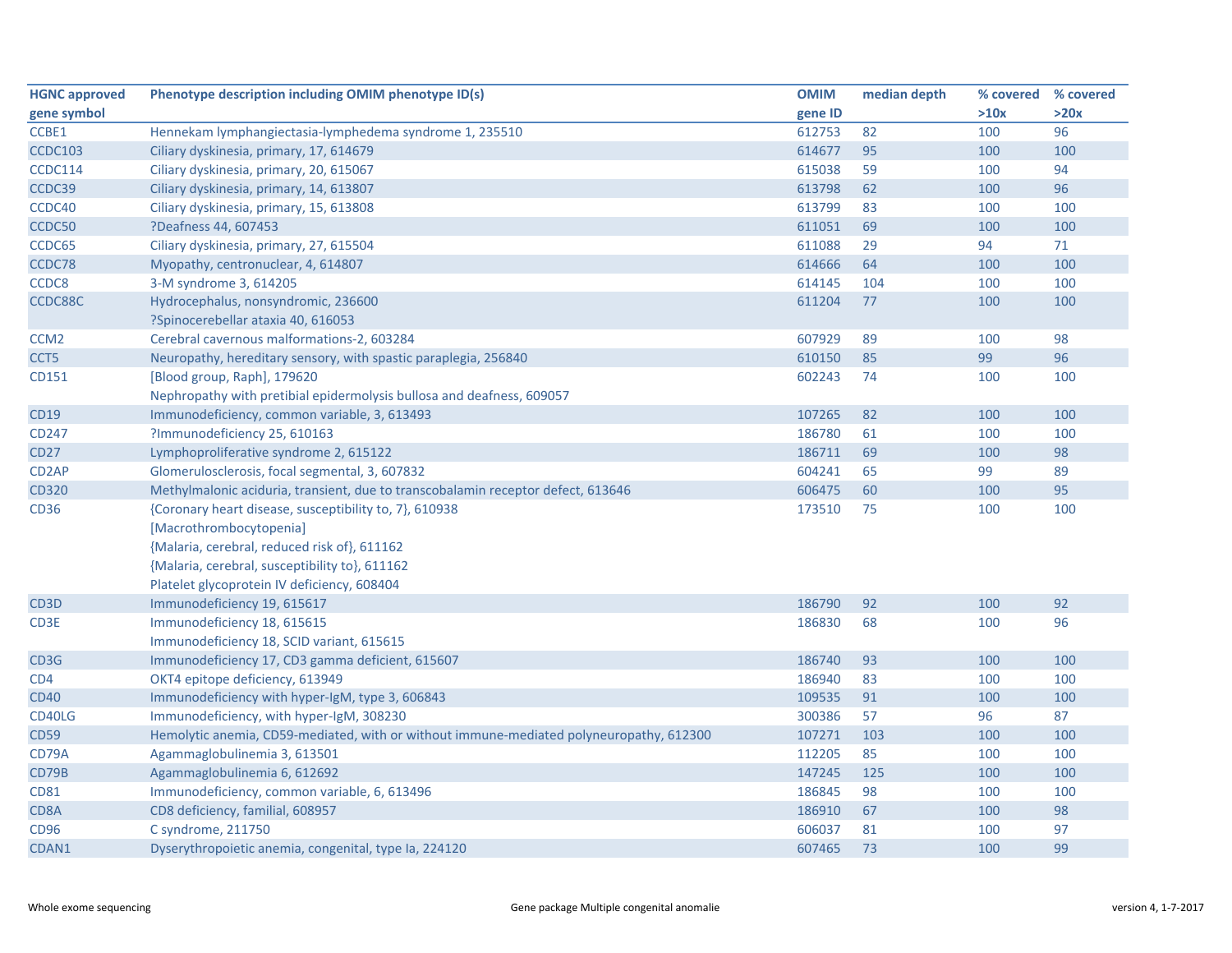| <b>HGNC approved</b> | Phenotype description including OMIM phenotype ID(s)                              | <b>OMIM</b> | median depth |      | % covered % covered |
|----------------------|-----------------------------------------------------------------------------------|-------------|--------------|------|---------------------|
| gene symbol          |                                                                                   | gene ID     |              | >10x | >20x                |
| CDC <sub>6</sub>     | ?Meier-Gorlin syndrome 5, 613805                                                  | 602627      | 72           | 100  | 100                 |
| CDC73                | Hyperparathyroidism, familial primary, 145000                                     | 607393      | 68           | 100  | 99                  |
|                      | Hyperparathyroidism-jaw tumor syndrome, 145001                                    |             |              |      |                     |
|                      | Parathyroid adenoma with cystic changes, 145001                                   |             |              |      |                     |
|                      | Parathyroid carcinoma, 608266                                                     |             |              |      |                     |
| CDH1                 | {Breast cancer, lobular}, 114480                                                  | 192090      | 95           | 100  | 100                 |
|                      | Endometrial carcinoma, somatic, 608089                                            |             |              |      |                     |
|                      | Gastric cancer, familial diffuse, with or without cleft lip and/or palate, 137215 |             |              |      |                     |
|                      | Ovarian carcinoma, somatic, 167000                                                |             |              |      |                     |
|                      | {Prostate cancer, susceptibility to}, 176807                                      |             |              |      |                     |
| CDH15                | Mental retardation 3, 612580                                                      | 114019      | 84           | 100  | 97                  |
| CDH <sub>23</sub>    | Deafness 12, 601386                                                               | 605516      | 119          | 100  | 100                 |
|                      | Usher syndrome, type 1D, 601067                                                   |             |              |      |                     |
|                      | Usher syndrome, type 1D/F digenic, 601067                                         |             |              |      |                     |
| CDH <sub>3</sub>     | Ectodermal dysplasia, ectrodactyly, and macular dystrophy, 225280                 | 114021      | 94           | 100  | 100                 |
|                      | Hypotrichosis, congenital, with juvenile macular dystrophy, 601553                |             |              |      |                     |
| CDHR1                | Cone-rod dystrophy 15, 613660                                                     | 609502      | 103          | 98   | 98                  |
|                      | Retinitis pigmentosa 65, 613660                                                   |             |              |      |                     |
| CDK5RAP2             | Microcephaly 3, primary, 604804                                                   | 608201      | 69           | 100  | 97                  |
| CDKL5                | Epileptic encephalopathy, early infantile, 2, 300672                              | 300203      | 47           | 98   | 94                  |
| CDKN1B               | Multiple endocrine neoplasia, type IV, 610755                                     | 600778      | 73           | 100  | 100                 |
| CDKN1C               | Beckwith-Wiedemann syndrome, 130650                                               | 600856      | 46           | 80   | 72                  |
|                      | IMAGE syndrome, 614732                                                            |             |              |      |                     |
| <b>CDKN2A</b>        | Melanoma and neural system tumor syndrome, 155755                                 | 600160      | 50           | 100  | 100                 |
|                      | {Melanoma, cutaneous malignant, 2}, 155601                                        |             |              |      |                     |
|                      | Orolaryngeal cancer, multiple                                                     |             |              |      |                     |
|                      | Pancreatic cancer/melanoma syndrome, 606719                                       |             |              |      |                     |
| <b>CDON</b>          | Holoprosencephaly 11, 614226                                                      | 608707      | 90           | 100  | 100                 |
| <b>CDSN</b>          | Hypotrichosis 2, 146520                                                           | 602593      | 62           | 100  | 97                  |
|                      | Peeling skin syndrome 1, 270300                                                   |             |              |      |                     |
| CDT1                 | Meier-Gorlin syndrome 4, 613804                                                   | 605525      | 65           | 100  | 97                  |
| CEACAM16             | Deafness 4B, 614614                                                               | 614591      | 88           | 100  | 100                 |
| <b>CEBPA</b>         | ?Leukemia, acute myeloid, 601626                                                  | 116897      | 65           | 91   | 61                  |
|                      | Leukemia, acute myeloid, somatic, 601626                                          |             |              |      |                     |
| <b>CEBPE</b>         | Specific granule deficiency, 245480                                               | 600749      | 57           | 100  | 98                  |
| <b>CEL</b>           | Maturity-onset diabetes of the young, type VIII, 609812                           | 114840      | 90           | 94   | 86                  |
| <b>CENPJ</b>         | Microcephaly 6, primary, 608393                                                   | 609279      | 80           | 100  | 98                  |
|                      | ?Seckel syndrome 4, 613676                                                        |             |              |      |                     |
| <b>CEP135</b>        | Microcephaly 8, primary, 614673                                                   | 611423      | 60           | 100  | 97                  |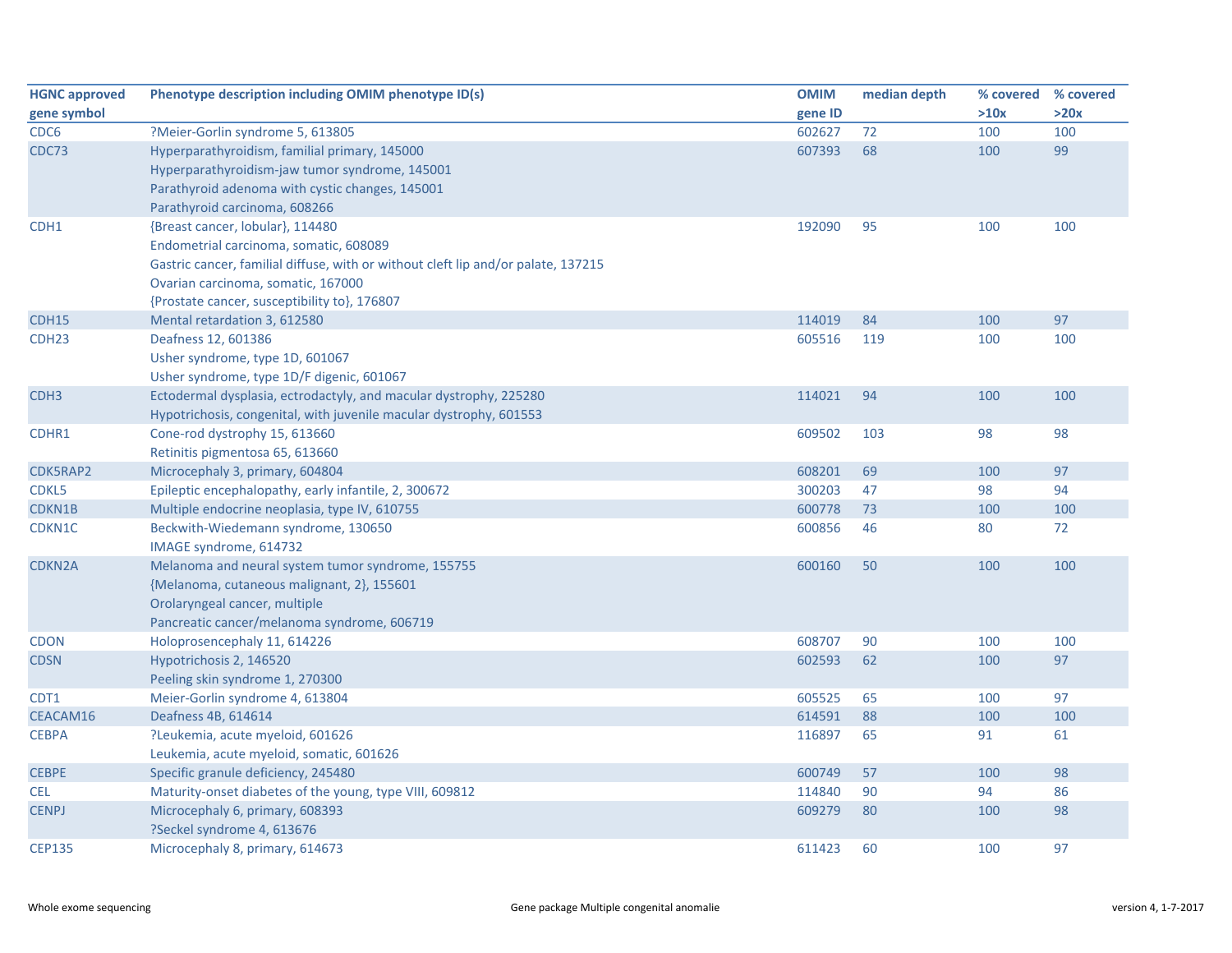| <b>HGNC approved</b> | Phenotype description including OMIM phenotype ID(s)                            | <b>OMIM</b> | median depth | % covered | % covered |
|----------------------|---------------------------------------------------------------------------------|-------------|--------------|-----------|-----------|
| gene symbol          |                                                                                 | gene ID     |              | >10x      | >20x      |
| <b>CEP152</b>        | Microcephaly 9, primary, 614852                                                 | 613529      | 76           | 100       | 98        |
|                      | Seckel syndrome 5, 613823                                                       |             |              |           |           |
| <b>CEP164</b>        | Nephronophthisis 15, 614845                                                     | 614848      | 68           | 100       | 98        |
| <b>CEP19</b>         | Morbid obesity and spermatogenic failure, 615703                                | 615586      | 72           | 100       | 100       |
| <b>CEP290</b>        | ?Bardet-Biedl syndrome 14, 615991                                               | 610142      | 55           | 98        | 92        |
|                      | Joubert syndrome 5, 610188                                                      |             |              |           |           |
|                      | Leber congenital amaurosis 10, 611755                                           |             |              |           |           |
|                      | Meckel syndrome 4, 611134                                                       |             |              |           |           |
|                      | Senior-Loken syndrome 6, 610189                                                 |             |              |           |           |
| <b>CEP41</b>         | Joubert syndrome 15, 614464                                                     | 610523      | 64           | 100       | 93        |
| <b>CEP57</b>         | Mosaic variegated aneuploidy syndrome 2, 614114                                 | 607951      | 60           | 100       | 99        |
| <b>CERKL</b>         | Retinitis pigmentosa 26, 608380                                                 | 608381      | 73           | 100       | 97        |
| CERS3                | Ichthyosis, congenital 9, 615023                                                | 615276      | 39           | 98        | 81        |
| CES1                 | Carboxylesterase 1 deficiency                                                   | 114835      | 68           | 98        | 90        |
| <b>CETP</b>          | [High density lipoprotein cholesterol level QTL 10], 143470                     | 118470      | 88           | 100       | 100       |
|                      | Hyperalphalipoproteinemia, 143470                                               |             |              |           |           |
| CFAP53               | Heterotaxy, visceral, 6, 614779                                                 | 614759      | 87           | 100       | 99        |
| CFC1                 | Heterotaxy, visceral, 2, autosomal, 605376                                      | 605194      | 35           | 76        | 55        |
| <b>CFD</b>           | Complement factor D deficiency, 613912                                          | 134350      | 55           | 100       | 94        |
| <b>CFH</b>           | Basal laminar drusen, 126700                                                    | 134370      | 80           | 99        | 96        |
|                      | Complement factor H deficiency, 609814                                          |             |              |           |           |
|                      | {Hemolytic uremic syndrome, atypical, susceptibility to, 1}, 235400             |             |              |           |           |
|                      | {Macular degeneration, age-related, 4}, 610698                                  |             |              |           |           |
| CFHR5                | Nephropathy due to CFHR5 deficiency, 614809                                     | 608593      | 64           | 100       | 99        |
| <b>CFI</b>           | Complement factor I deficiency, 610984                                          | 217030      | 71           | 99        | 96        |
|                      | {Hemolytic uremic syndrome, atypical, susceptibility to, 3}, 612923             |             |              |           |           |
|                      | {Macular degeneration, age-related, 13, susceptibility to}, 615439              |             |              |           |           |
| CFL <sub>2</sub>     | Nemaline myopathy 7, 610687                                                     | 601443      | 67           | 100       | 93        |
| <b>CFP</b>           | Properdin deficiency, 312060                                                    | 300383      | 48           | 100       | 97        |
| <b>CFTR</b>          | {Bronchiectasis with or without elevated sweat chloride 1, modifier of}, 211400 | 602421      | 88           | 100       | 98        |
|                      | Congenital bilateral absence of vas deferens, 277180                            |             |              |           |           |
|                      | Cystic fibrosis, 219700                                                         |             |              |           |           |
|                      | {Hypertrypsinemia, neonatal}                                                    |             |              |           |           |
|                      | {Pancreatitis, idiopathic}, 167800                                              |             |              |           |           |
|                      | Sweat chloride elevation without CF                                             |             |              |           |           |
| <b>CHAT</b>          | Myasthenic syndrome, congenital, 6, presynaptic, 254210                         | 118490      | 85           | 92        | 87        |
| CHD <sub>2</sub>     | Epileptic encephalopathy, childhood-onset, 615369                               | 602119      | 75           | 100       | 98        |
| CHD7                 | CHARGE syndrome, 214800                                                         | 608892      | 80           | 100       | 98        |
|                      | Hypogonadotropic hypogonadism 5 with or without anosmia, 612370                 |             |              |           |           |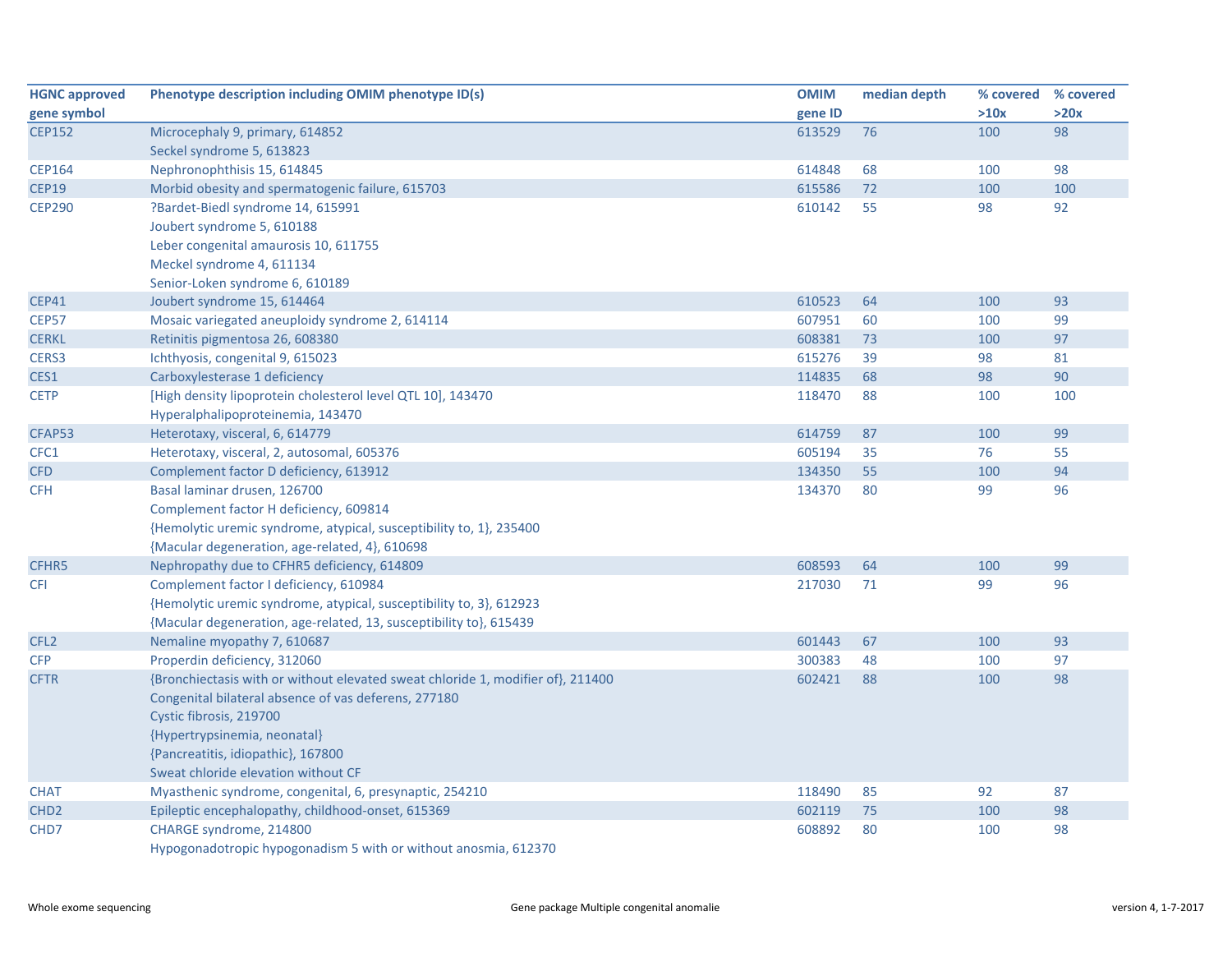| <b>HGNC approved</b> | Phenotype description including OMIM phenotype ID(s)                                            | <b>OMIM</b> | median depth | % covered % covered |      |
|----------------------|-------------------------------------------------------------------------------------------------|-------------|--------------|---------------------|------|
| gene symbol          |                                                                                                 | gene ID     |              | >10x                | >20x |
| <b>CHKB</b>          | Muscular dystrophy, congenital, megaconial type, 602541                                         | 612395      | 57           | 100                 | 99   |
| <b>CHM</b>           | Choroideremia, 303100                                                                           | 300390      | 48           | 100                 | 94   |
| CHMP1A               | Pontocerebellar hypoplasia, type 8, 614961                                                      | 164010      | 80           | 100                 | 100  |
| CHMP2B               | Amyotrophic lateral sclerosis 17, 614696                                                        | 609512      | 60           | 100                 | 97   |
|                      | Dementia, familial, nonspecific, 600795                                                         |             |              |                     |      |
| CHMP4B               | Cataract 31, multiple types, 605387                                                             | 610897      | 65           | 99                  | 91   |
| CHN1                 | Duane retraction syndrome 2, 604356                                                             | 118423      | 87           | 100                 | 98   |
| CHRDL1               | Megalocornea 1, 309300                                                                          | 300350      | 50           | 100                 | 96   |
| CHRM3                | ?Prune belly syndrome, 100100                                                                   | 118494      | 73           | 100                 | 100  |
| CHRNA1               | Multiple pterygium syndrome, lethal type, 253290                                                | 100690      | 89           | 100                 | 100  |
|                      | Myasthenic syndrome, congenital, 1A, slow-channel, 601462                                       |             |              |                     |      |
|                      | Myasthenic syndrome, congenital, 1B, fast-channel, 608930                                       |             |              |                     |      |
| CHRNA2               | Epilepsy, nocturnal frontal lobe, type 4, 610353                                                | 118502      | 119          | 100                 | 100  |
| CHRNA4               | Epilepsy, nocturnal frontal lobe, 1, 600513                                                     | 118504      | 91           | 97                  | 94   |
|                      | {Nicotine addiction, susceptibility to}, 188890                                                 |             |              |                     |      |
| <b>CHRNB1</b>        | Myasthenic syndrome, congenital, 2A, slow-channel, 616313                                       | 100710      | 102          | 100                 | 100  |
|                      | ?Myasthenic syndrome, congenital, 2C, associated with acetylcholine receptor deficiency, 616314 |             |              |                     |      |
| <b>CHRNB2</b>        | Epilepsy, nocturnal frontal lobe, 3, 605375                                                     | 118507      | 102          | 100                 | 97   |
| <b>CHRND</b>         | Multiple pterygium syndrome, lethal type, 253290                                                | 100720      | 93           | 100                 | 100  |
|                      | ?Myasthenic syndrome, congenital, 3A, slow-channel, 616321                                      |             |              |                     |      |
|                      | Myasthenic syndrome, congenital, 3B, fast-channel, 616322                                       |             |              |                     |      |
|                      | ?Myasthenic syndrome, congenital, 3C, associated with acetylcholine receptor deficiency, 616323 |             |              |                     |      |
| <b>CHRNE</b>         | Myasthenic syndrome, congenital, 4A, slow-channel, 605809                                       | 100725      | 74           | 100                 | 100  |
|                      | Myasthenic syndrome, congenital, 4B, fast-channel, 616324                                       |             |              |                     |      |
|                      | Myasthenic syndrome, congenital, 4C, associated with acetylcholine receptor deficiency, 608931  |             |              |                     |      |
| <b>CHRNG</b>         | Escobar syndrome, 265000                                                                        | 100730      | 96           | 100                 | 100  |
|                      | Multiple pterygium syndrome, lethal type, 253290                                                |             |              |                     |      |
| CHST14               | Ehlers-Danlos syndrome, musculocontractural type 1, 601776                                      | 608429      | 84           | 97                  | 94   |
| CHST3                | Spondyloepiphyseal dysplasia with congenital joint dislocations, 143095                         | 603799      | 61           | 100                 | 94   |
| CHST <sub>6</sub>    | Macular corneal dystrophy, 217800                                                               | 605294      | 141          | 100                 | 100  |
| CHSY1                | Temtamy preaxial brachydactyly syndrome, 605282                                                 | 608183      | 83           | 97                  | 95   |
| <b>CHUK</b>          | Cocoon syndrome, 613630                                                                         | 600664      | 71           | 100                 | 95   |
| CIB <sub>2</sub>     | Deafness 48, 609439                                                                             | 605564      | 109          | 100                 | 100  |
|                      | Usher syndrome, type IJ, 614869                                                                 |             |              |                     |      |
| <b>CIITA</b>         | Bare lymphocyte syndrome, type II, complementation group A, 209920                              | 600005      | 75           | 100                 | 99   |
|                      | {Rheumatoid arthritis, susceptibility to}, 180300                                               |             |              |                     |      |
| CISD <sub>2</sub>    | Wolfram syndrome 2, 604928                                                                      | 611507      | 98           | 100                 | 100  |
| <b>CITED2</b>        | Atrial septal defect 8, 614433                                                                  | 602937      | 102          | 100                 | 100  |
|                      | Ventricular septal defect 2, 614431                                                             |             |              |                     |      |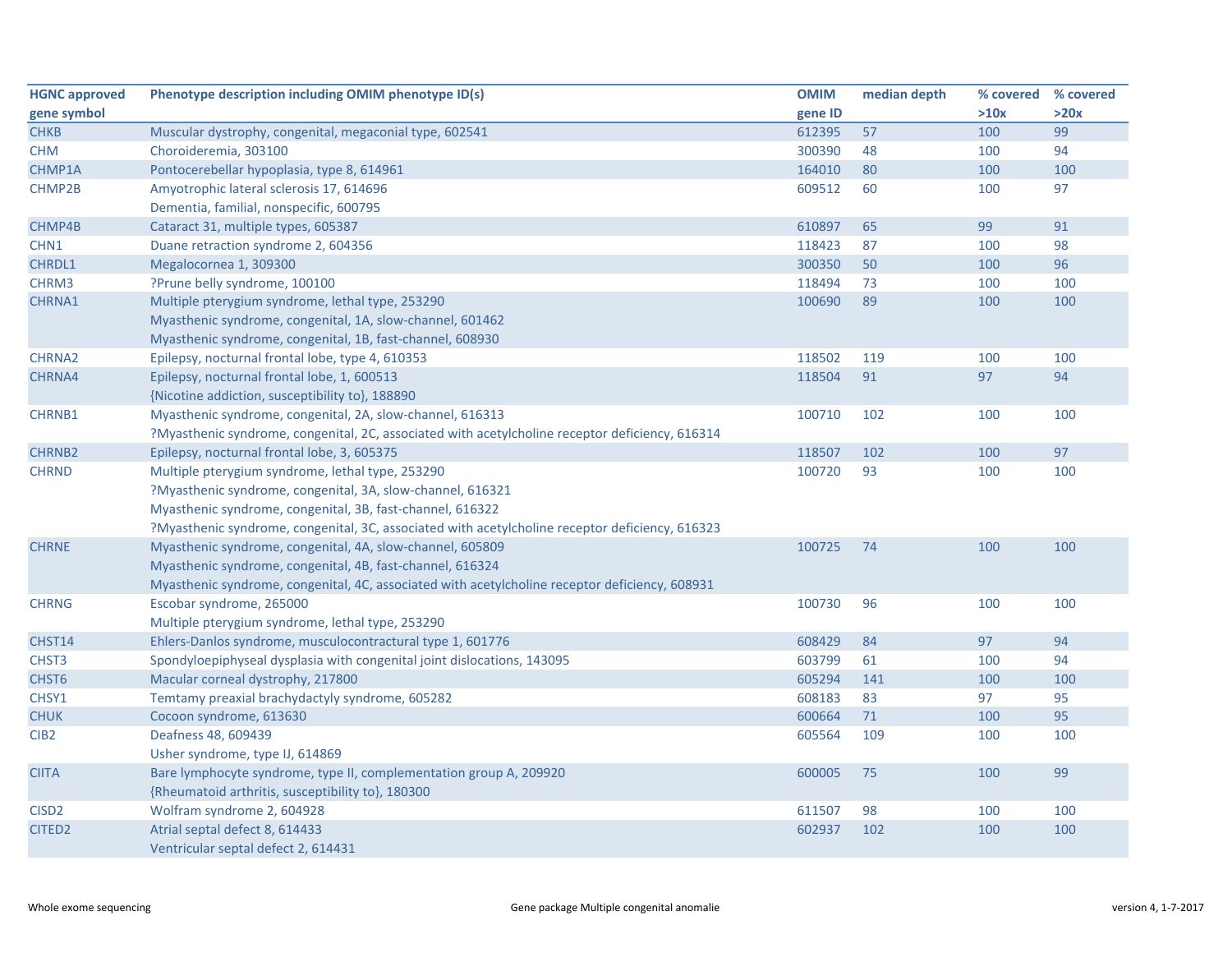| <b>HGNC approved</b> | Phenotype description including OMIM phenotype ID(s)                            | <b>OMIM</b> | median depth | % covered | % covered |
|----------------------|---------------------------------------------------------------------------------|-------------|--------------|-----------|-----------|
| gene symbol          |                                                                                 | gene ID     |              | >10x      | >20x      |
| CLCF1                | Cold-induced sweating syndrome 2, 610313                                        | 607672      | 45           | 100       | 97        |
| CLCN1                | Myotonia congenita, dominant, 160800                                            | 118425      | 94           | 100       | 100       |
|                      | Myotonia congenita, recessive, 255700                                           |             |              |           |           |
|                      | Myotonia levior, recessive                                                      |             |              |           |           |
| CLCN <sub>2</sub>    | {Epilepsy, idiopathic generalized, susceptibility to, 11}, 607628               | 600570      | 73           | 100       | 99        |
|                      | {Epilepsy, juvenile absence, susceptibility to, 2}, 607628                      |             |              |           |           |
|                      | {Epilepsy, juvenile myoclonic, susceptibility to, 8}, 607628                    |             |              |           |           |
|                      | Leukoencephalopathy with ataxia, 615651                                         |             |              |           |           |
| CLCN <sub>5</sub>    | Dent disease, 300009                                                            | 300008      | 43           | 100       | 94        |
|                      | Hypophosphatemic rickets, 300554                                                |             |              |           |           |
|                      | Nephrolithiasis, type I, 310468                                                 |             |              |           |           |
|                      | Proteinuria, low molecular weight, with hypercalciuric nephrocalcinosis, 308990 |             |              |           |           |
| CLCN7                | Osteopetrosis 2, 166600                                                         | 602727      | 86           | 100       | 99        |
|                      | Osteopetrosis 4, 611490                                                         |             |              |           |           |
| <b>CLCNKA</b>        | Bartter syndrome, type 4b, digenic, 613090                                      | 602024      | 74           | 98        | 91        |
| <b>CLCNKB</b>        | Bartter syndrome, type 3, 607364                                                | 602023      | 70           | 98        | 86        |
|                      | Bartter syndrome, type 4b, digenic, 613090                                      |             |              |           |           |
| CLDN1                | Ichthyosis, leukocyte vacuoles, alopecia, and sclerosing cholangitis, 607626    | 603718      | 96           | 100       | 100       |
| CLDN14               | Deafness 29, 614035                                                             | 605608      | 55           | 100       | 100       |
| CLDN16               | Hypomagnesemia 3, renal, 248250                                                 | 603959      | 92           | 100       | 100       |
| CLDN19               | Hypomagnesemia 5, renal, with ocular involvement, 248190                        | 610036      | 79           | 100       | 97        |
| CLEC7A               | {Aspergillosis, susceptibility to}, 614079                                      | 606264      | 74           | 100       | 100       |
|                      | Candidiasis, familial, 4, 613108                                                |             |              |           |           |
| CLIC <sub>2</sub>    | ?Mental retardation, syndromic 32, 300886                                       | 300138      | 46           | 100       | 100       |
| <b>CLMP</b>          | Congenital short bowel syndrome, 615237                                         | 611693      | 62           | 100       | 100       |
| CLN <sub>3</sub>     | Ceroid lipofuscinosis, neuronal, 3, 204200                                      | 607042      | 68           | 100       | 100       |
| CLN5                 | Ceroid lipofuscinosis, neuronal, 5, 256731                                      | 608102      | 73           | 100       | 94        |
| CLN <sub>6</sub>     | Ceroid lipofuscinosis, neuronal, 6, 601780                                      | 606725      | 72           | 100       | 91        |
|                      | Ceroid lipofuscinosis, neuronal, Kufs type, adult onset, 204300                 |             |              |           |           |
| CLN <sub>8</sub>     | Ceroid lipofuscinosis, neuronal, 8, 600143                                      | 607837      | 100          | 100       | 100       |
|                      | Ceroid lipofuscinosis, neuronal, 8, Northern epilepsy variant, 610003           |             |              |           |           |
| <b>CLPP</b>          | Perrault syndrome 3, 614129                                                     | 601119      | 60           | 97        | 90        |
| CLRN1                | Retinitis pigmentosa 61, 614180                                                 | 606397      | 105          | 100       | 100       |
|                      | Usher syndrome, type 3A, 276902                                                 |             |              |           |           |
| <b>CNBP</b>          | Myotonic dystrophy 2, 602668                                                    | 116955      | 78           | 100       | 100       |
| CNGA1                | Retinitis pigmentosa 49, 613756                                                 | 123825      | 62           | 91        | 91        |
| CNGA3                | Achromatopsia 2, 216900                                                         | 600053      | 98           | 100       | 100       |
| CNGB1                | Retinitis pigmentosa 45, 613767                                                 | 600724      | 81           | 100       | 98        |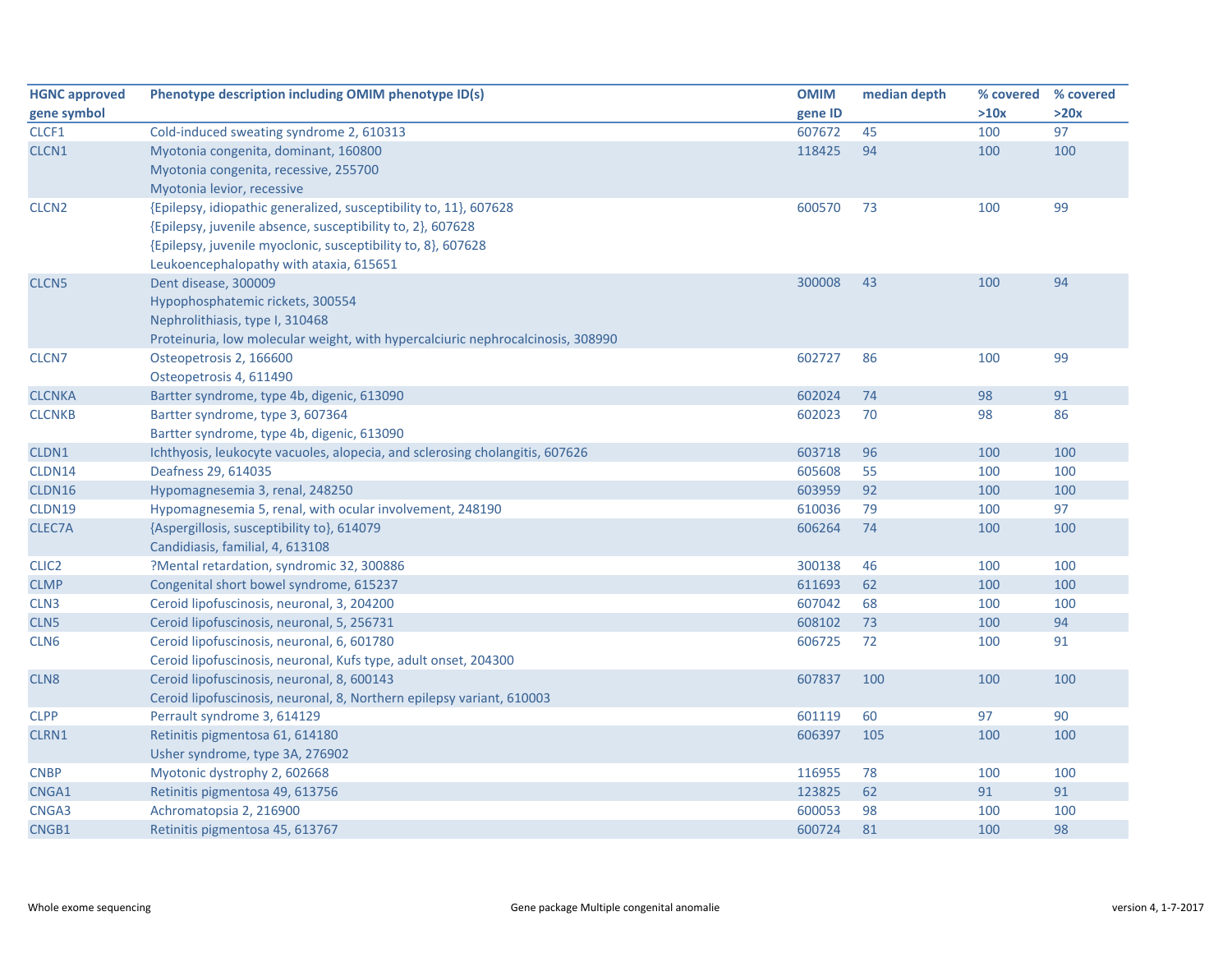| <b>HGNC approved</b> | Phenotype description including OMIM phenotype ID(s)                                        | <b>OMIM</b> | median depth | % covered | % covered |
|----------------------|---------------------------------------------------------------------------------------------|-------------|--------------|-----------|-----------|
| gene symbol          |                                                                                             | gene ID     |              | >10x      | >20x      |
| CNGB3                | Achromatopsia 3, 262300                                                                     | 605080      | 80           | 100       | 96        |
|                      | Macular degeneration, juvenile, 248200                                                      |             |              |           |           |
| CNNM <sub>2</sub>    | Hypomagnesemia 6, renal, 613882                                                             | 607803      | 113          | 100       | 100       |
|                      | Hypomagnesemia, seizures, and mental retardation, 616418                                    |             |              |           |           |
| CNNM4                | Jalili syndrome, 217080                                                                     | 607805      | 129          | 99        | 98        |
| CNTN1                | ?Myopathy, congenital, Compton-North, 612540                                                | 600016      | 80           | 100       | 100       |
| CNTNAP2              | {Autism susceptibility 15}, 612100                                                          | 604569      | 85           | 100       | 100       |
|                      | Cortical dysplasia-focal epilepsy syndrome, 610042                                          |             |              |           |           |
|                      | Pitt-Hopkins like syndrome 1, 610042                                                        |             |              |           |           |
| CNTNAP4              | No OMIM phenotype                                                                           | 610518      | 86           | 100       | 99        |
| COA5                 | ?Cardioencephalomyopathy, fatal infantile, due to cytochrome c oxidase deficiency 3, 616500 | 613920      | 94           | 100       | 100       |
| <b>COASY</b>         | Neurodegeneration with brain iron accumulation 6, 615643                                    | 609855      | 74           | 100       | 100       |
| <b>COCH</b>          | Deafness 9, 601369                                                                          | 603196      | 111          | 100       | 100       |
| COG1                 | Congenital disorder of glycosylation, type IIg, 611209                                      | 606973      | 91           | 100       | 98        |
| COG4                 | Congenital disorder of glycosylation, type IIj, 613489                                      | 606976      | 71           | 100       | 99        |
| COG5                 | Congenital disorder of glycosylation, type IIi, 613612                                      | 606821      | 60           | 100       | 95        |
| COG <sub>6</sub>     | Congenital disorder of glycosylation, type III, 614576                                      | 606977      | 72           | 99        | 96        |
|                      | Shaheen syndrome, 615328                                                                    |             |              |           |           |
| COG7                 | Congenital disorder of glycosylation, type IIe, 608779                                      | 606978      | 79           | 100       | 100       |
| COG8                 | Congenital disorder of glycosylation, type IIh, 611182                                      | 606979      | 72           | 100       | 100       |
| <b>COL10A1</b>       | Metaphyseal chondrodysplasia, Schmid type, 156500                                           | 120110      | 66           | 100       | 97        |
| <b>COL11A1</b>       | Fibrochondrogenesis 1, 228520                                                               | 120280      | 56           | 98        | 88        |
|                      | {Lumbar disc herniation, susceptibility to}, 603932                                         |             |              |           |           |
|                      | Marshall syndrome, 154780                                                                   |             |              |           |           |
|                      | Stickler syndrome, type II, 604841                                                          |             |              |           |           |
| <b>COL11A2</b>       | Deafness 13, 601868                                                                         | 120290      | 64           | 100       | 97        |
|                      | Deafness 53, 609706                                                                         |             |              |           |           |
|                      | Fibrochondrogenesis 2, 614524                                                               |             |              |           |           |
|                      | Otospondylomegaepiphyseal dysplasia, 215150                                                 |             |              |           |           |
|                      | Stickler syndrome, type III, 184840                                                         |             |              |           |           |
|                      | Weissenbacher-Zweymuller syndrome, 277610                                                   |             |              |           |           |
| <b>COL17A1</b>       | Epidermolysis bullosa, junctional, localisata variant, 226650                               | 113811      | 68           | 98        | 95        |
|                      | Epidermolysis bullosa, junctional, non-Herlitz type, 226650                                 |             |              |           |           |
|                      | Epithelial recurrent erosion dystrophy, 122400                                              |             |              |           |           |
| <b>COL18A1</b>       | Knobloch syndrome, type 1, 267750                                                           | 120328      | 71           | 100       | 95        |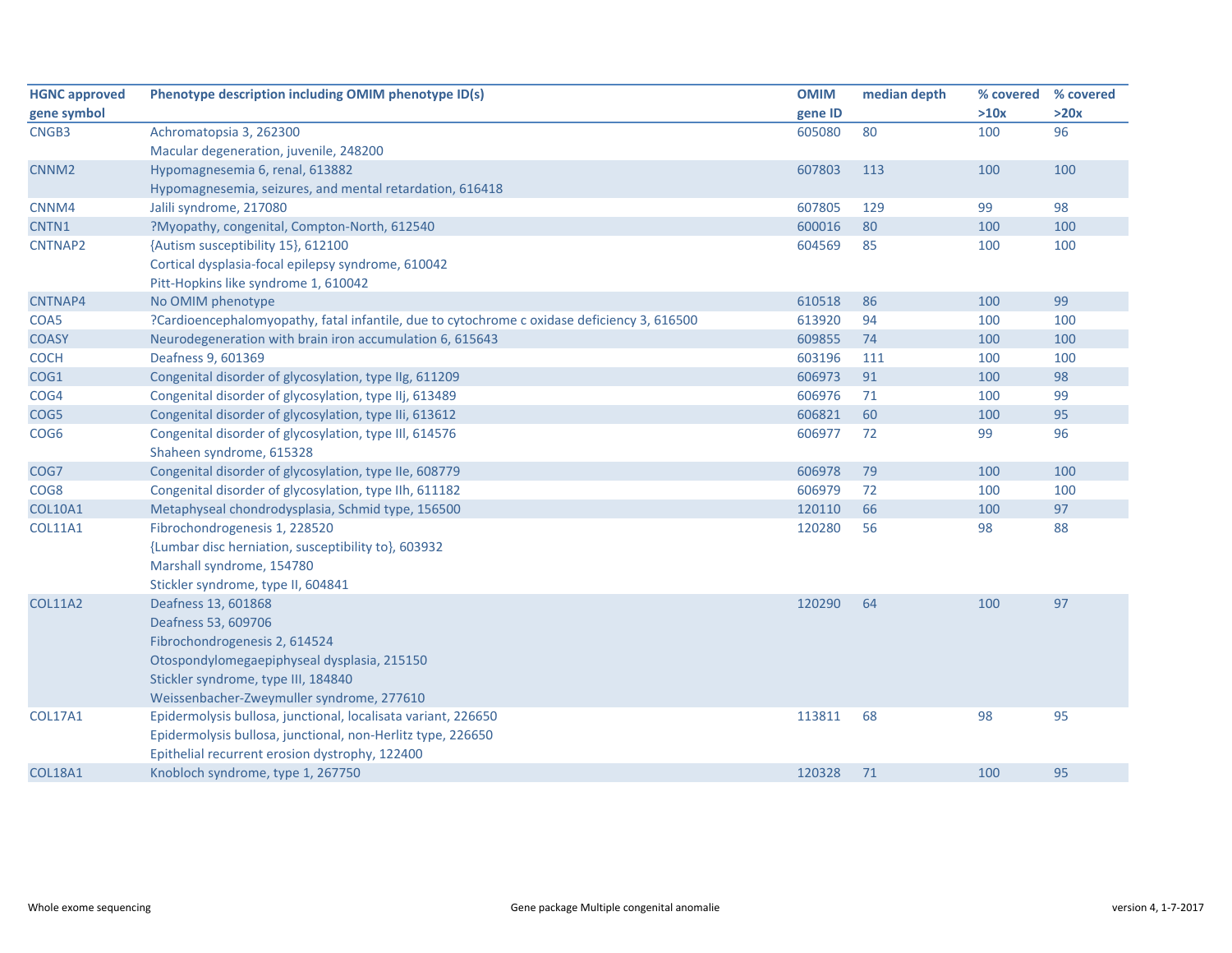| <b>HGNC approved</b> | Phenotype description including OMIM phenotype ID(s)                           | <b>OMIM</b> | median depth |      | % covered % covered |
|----------------------|--------------------------------------------------------------------------------|-------------|--------------|------|---------------------|
| gene symbol          |                                                                                | gene ID     |              | >10x | >20x                |
| COL1A1               | {Bone mineral density variation QTL, osteoporosis}, 166710                     | 120150      | 76           | 99   | 94                  |
|                      | Caffey disease, 114000                                                         |             |              |      |                     |
|                      | Ehlers-Danlos syndrome, classic, 130000                                        |             |              |      |                     |
|                      | Ehlers-Danlos syndrome, type VIIA, 130060                                      |             |              |      |                     |
|                      | Osteogenesis imperfecta, type I, 166200                                        |             |              |      |                     |
|                      | Osteogenesis imperfecta, type II, 166210                                       |             |              |      |                     |
|                      | Osteogenesis imperfecta, type III, 259420                                      |             |              |      |                     |
|                      | Osteogenesis imperfecta, type IV, 166220                                       |             |              |      |                     |
| COL1A2               | Ehlers-Danlos syndrome, cardiac valvular form, 225320                          | 120160      | 71           | 100  | 96                  |
|                      | Ehlers-Danlos syndrome, type VIIB, 130060                                      |             |              |      |                     |
|                      | Osteogenesis imperfecta, type II, 166210                                       |             |              |      |                     |
|                      | Osteogenesis imperfecta, type III, 259420                                      |             |              |      |                     |
|                      | Osteogenesis imperfecta, type IV, 166220                                       |             |              |      |                     |
|                      | {Osteoporosis, postmenopausal}, 166710                                         |             |              |      |                     |
| COL2A1               | Achondrogenesis, type II or hypochondrogenesis, 200610                         | 120140      | 74           | 100  | 99                  |
|                      | Avascular necrosis of the femoral head, 608805                                 |             |              |      |                     |
|                      | Czech dysplasia, 609162                                                        |             |              |      |                     |
|                      | Epiphyseal dysplasia, multiple, with myopia and deafness, 132450               |             |              |      |                     |
|                      | Kniest dysplasia, 156550                                                       |             |              |      |                     |
|                      | Legg-Calve-Perthes disease, 150600                                             |             |              |      |                     |
|                      | Osteoarthritis with mild chondrodysplasia, 604864                              |             |              |      |                     |
|                      | Platyspondylic skeletal dysplasia, Torrance type, 151210                       |             |              |      |                     |
|                      | SED congenita, 183900                                                          |             |              |      |                     |
|                      | SMED Strudwick type, 184250                                                    |             |              |      |                     |
|                      | Spondyloepiphyseal dysplasia, Stanescu type, 616583                            |             |              |      |                     |
|                      | Spondyloperipheral dysplasia, 271700                                           |             |              |      |                     |
|                      | Stickler sydrome, type I, nonsyndromic ocular, 609508                          |             |              |      |                     |
|                      | Stickler syndrome, type I, 108300                                              |             |              |      |                     |
|                      | Vitreoretinopathy with phalangeal epiphyseal dysplasia                         |             |              |      |                     |
| COL3A1               | Ehlers-Danlos syndrome, type IV, 130050                                        | 120180      | 63           | 99   | 93                  |
| COL4A1               | Angiopathy, hereditary, with nephropathy, aneurysms, and muscle cramps, 611773 | 120130      | 76           | 99   | 96                  |
|                      | Brain small vessel disease with or without ocular anomalies, 607595            |             |              |      |                     |
|                      | {Hemorrhage, intracerebral, susceptibility to}, 614519                         |             |              |      |                     |
|                      | Porencephaly 1, 175780                                                         |             |              |      |                     |
|                      | ?Retinal arteries, tortuosity of, 180000                                       |             |              |      |                     |
| COL4A2               | {Hemorrhage, intracerebral, susceptibility to}, 614519                         | 120090      | 69           | 100  | 97                  |
|                      | Porencephaly 2, 614483                                                         |             |              |      |                     |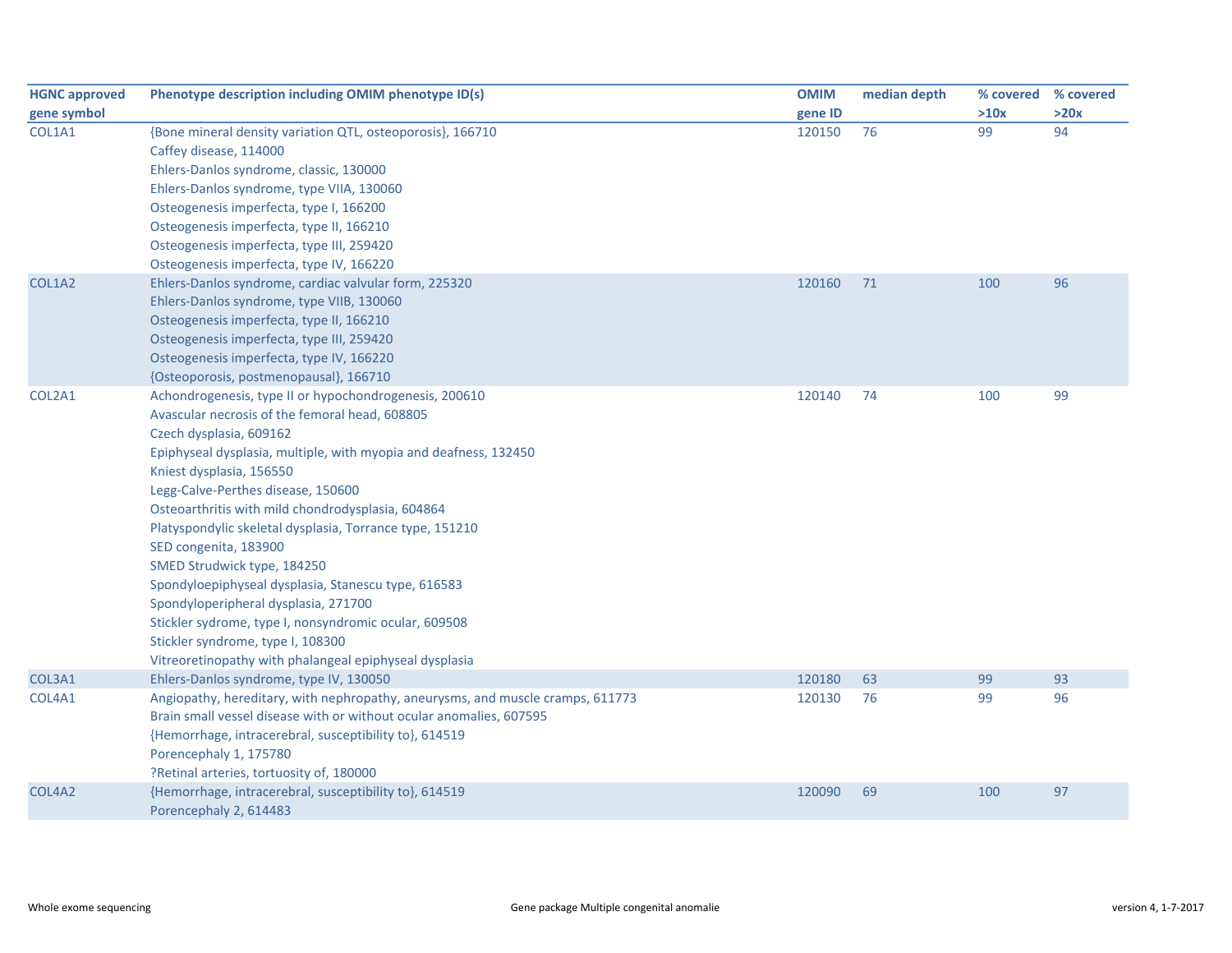| <b>HGNC approved</b> | Phenotype description including OMIM phenotype ID(s)                | <b>OMIM</b> | median depth |      | % covered % covered |
|----------------------|---------------------------------------------------------------------|-------------|--------------|------|---------------------|
| gene symbol          |                                                                     | gene ID     |              | >10x | >20x                |
| COL4A3               | Alport syndrome, 104200                                             | 120070      | 62           | 98   | 97                  |
|                      | Alport syndrome, 203780                                             |             |              |      |                     |
|                      | Hematuria, benign familial, 141200                                  |             |              |      |                     |
| COL4A4               | Alport syndrome, 203780                                             | 120131      | 62           | 100  | 96                  |
|                      | Hematuria, familial benign                                          |             |              |      |                     |
| COL4A5               | Alport syndrome, 301050                                             | 303630      | 34           | 97   | 79                  |
| COL5A1               | Ehlers-Danlos syndrome, classic type, 130000                        | 120215      | 77           | 99   | 97                  |
| COL5A2               | Ehlers-Danlos syndrome, classic type, 130000                        | 120190      | 68           | 100  | 97                  |
| COL6A1               | Bethlem myopathy 1, 158810                                          | 120220      | 90           | 100  | 100                 |
|                      | Ullrich congenital muscular dystrophy 1, 254090                     |             |              |      |                     |
| COL6A2               | Bethlem myopathy 1, 158810                                          | 120240      | 94           | 100  | 99                  |
|                      | ?Myosclerosis, congenital, 255600                                   |             |              |      |                     |
|                      | Ullrich congenital muscular dystrophy 1, 254090                     |             |              |      |                     |
| COL6A3               | Bethlem myopathy 1, 158810                                          | 120250      | 93           | 100  | 99                  |
|                      | Dystonia 27, 616411                                                 |             |              |      |                     |
|                      | Ullrich congenital muscular dystrophy 1, 254090                     |             |              |      |                     |
| COL7A1               | EBD inversa, 226600                                                 | 120120      | 78           | 100  | 99                  |
|                      | EBD, Bart type, 132000                                              |             |              |      |                     |
|                      | EBD, localisata variant                                             |             |              |      |                     |
|                      | Epidermolysis bullosa dystrophica, AD, 131750                       |             |              |      |                     |
|                      | Epidermolysis bullosa dystrophica, AR, 226600                       |             |              |      |                     |
|                      | Epidermolysis bullosa pruriginosa, 604129                           |             |              |      |                     |
|                      | Epidermolysis bullosa, pretibial, 131850                            |             |              |      |                     |
|                      | Toenail dystrophy, isolated, 607523                                 |             |              |      |                     |
|                      | Transient bullous of the newborn, 131705                            |             |              |      |                     |
| COL8A2               | Corneal dystrophy, Fuchs endothelial, 1, 136800                     | 120252      | 43           | 95   | 82                  |
|                      | Corneal dystrophy, posterior polymorphous 2, 609140                 |             |              |      |                     |
| COL9A1               | ?Epiphyseal dysplasia, multiple, 6, 614135                          | 120210      | 71           | 99   | 95                  |
|                      | Stickler syndrome, type IV, 614134                                  |             |              |      |                     |
| COL9A2               | Epiphyseal dysplasia, multiple, 2, 600204                           | 120260      | 50           | 100  | 94                  |
|                      | ?Stickler syndrome, type V, 614284                                  |             |              |      |                     |
| COL9A3               | Epiphyseal dysplasia, multiple, 3, with or without myopathy, 600969 | 120270      | 61           | 99   | 94                  |
|                      | {Intervertebral disc disease, susceptibility to}, 603932            |             |              |      |                     |
| COLEC11              | 3MC syndrome 2, 265050                                              | 612502      | 99           | 100  | 100                 |
| <b>COLQ</b>          | Myasthenic syndrome, congenital, 5, 603034                          | 603033      | 81           | 100  | 99                  |
| <b>COMP</b>          | Epiphyseal dysplasia, multiple, 1, 132400                           | 600310      | 84           | 92   | 92                  |
|                      | Pseudoachondroplasia, 177170                                        |             |              |      |                     |
| COQ <sub>2</sub>     | Coenzyme Q10 deficiency, primary, 1, 607426                         | 609825      | 60           | 100  | 94                  |
|                      | {Multiple system atrophy, susceptibility to}, 146500                |             |              |      |                     |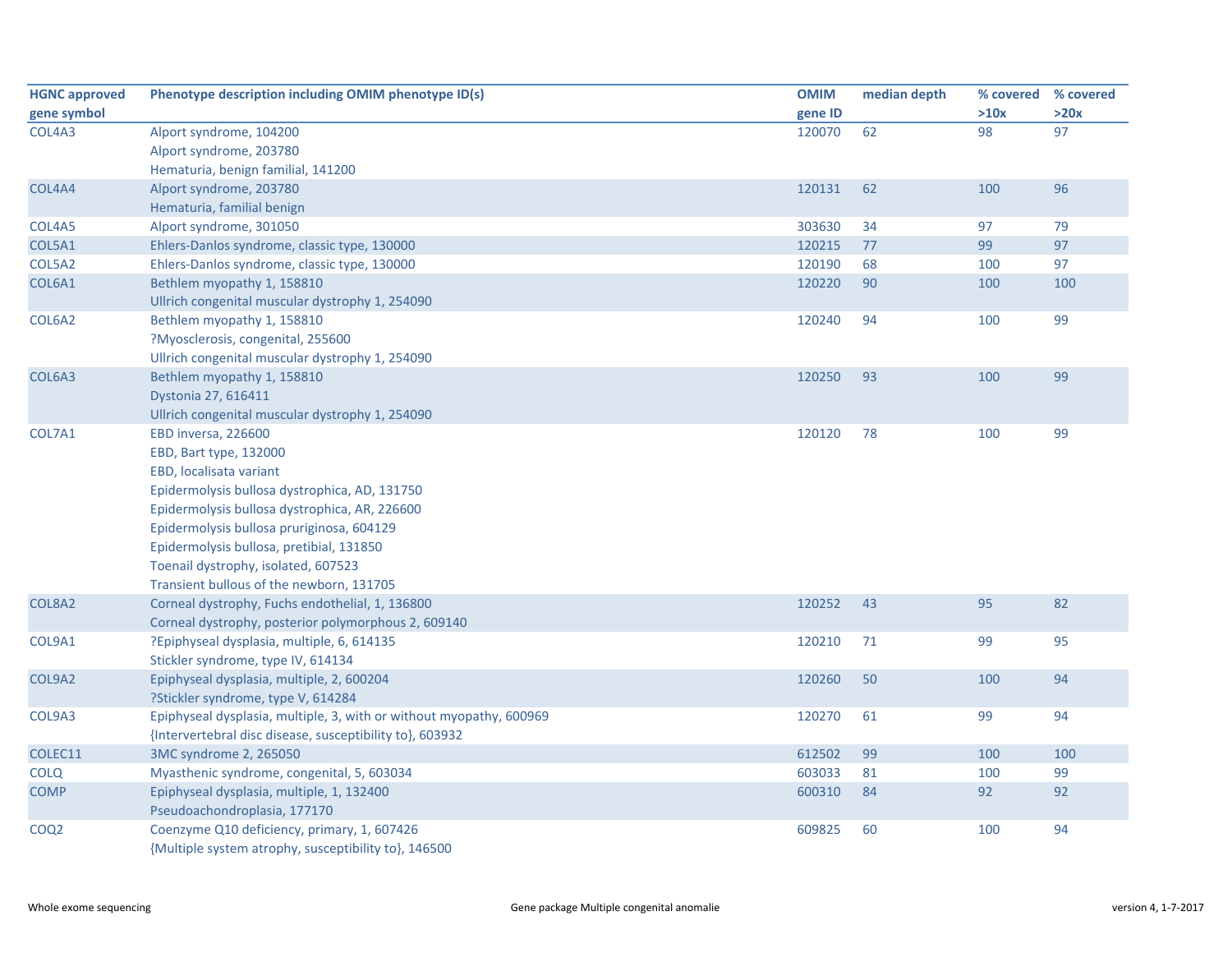| <b>HGNC approved</b> | Phenotype description including OMIM phenotype ID(s)                                            | <b>OMIM</b> | median depth | % covered | % covered |
|----------------------|-------------------------------------------------------------------------------------------------|-------------|--------------|-----------|-----------|
| gene symbol          |                                                                                                 | gene ID     |              | >10x      | >20x      |
| COQ6                 | Coenzyme Q10 deficiency, primary, 6, 614650                                                     | 614647      | 78           | 100       | 98        |
| COQ8A                | Coenzyme Q10 deficiency, primary, 4, 612016                                                     | 606980      | 95           | 100       | 100       |
| COQ8B                | Nephrotic syndrome, type 9, 615573                                                              | 615567      | 43           | 100       | 91        |
| COQ9                 | Coenzyme Q10 deficiency, primary, 5, 614654                                                     | 612837      | 75           | 100       | 95        |
| <b>CORIN</b>         | Preeclampsia/eclampsia 5, 614595                                                                | 605236      | 83           | 100       | 100       |
| CORO1A               | Immunodeficiency 8, 615401                                                                      | 605000      | 86           | 99        | 93        |
| <b>COX10</b>         | Leigh syndrome due to mitochondrial COX4 deficiency, 256000                                     | 602125      | 105          | 100       | 100       |
|                      | Mitochondrial complex IV deficiency, 220110                                                     |             |              |           |           |
| <b>COX14</b>         | ?Mitochondrial complex IV deficiency, 220110                                                    | 614478      | 59           | 100       | 100       |
| <b>COX15</b>         | Cardioencephalomyopathy, fatal infantile, due to cytochrome c oxidase deficiency 2, 615119      | 603646      | 86           | 100       | 100       |
|                      | Leigh syndrome due to cytochrome c oxidase deficiency, 256000                                   |             |              |           |           |
| COX <sub>20</sub>    | Mitochondrial complex IV deficiency, 220110                                                     | 614698      | 14           | 60        | 25        |
| <b>COX412</b>        | Exocrine pancreatic insufficiency, dyserythropoietic anemia, and calvarial hyperostosis, 612714 | 607976      | 77           | 100       | 100       |
| COX7B                | Linear skin defects with multiple congenital anomalies 2, 300887                                | 300885      | 33           | 100       | 83        |
| CP                   | Cerebellar ataxia, 604290                                                                       | 117700      | 50           | 87        | 77        |
|                      | Hemosiderosis, systemic, due to aceruloplasminemia, 604290                                      |             |              |           |           |
|                      | [Hypoceruloplasminemia, hereditary], 604290                                                     |             |              |           |           |
| CPA <sub>6</sub>     | Epilepsy, familial temporal lobe, 5, 614417                                                     | 609562      | 104          | 100       | 100       |
|                      | Febrile seizures, familial, 11, 614418                                                          |             |              |           |           |
| CPN1                 | Carboxypeptidase N deficiency, 212070                                                           | 603103      | 61           | 100       | 96        |
| <b>CPOX</b>          | Coproporphyria, 121300                                                                          | 612732      | 79           | 100       | 99        |
|                      | Harderoporphyria, 121300                                                                        |             |              |           |           |
| CPS1                 | Carbamoylphosphate synthetase I deficiency, 237300                                              | 608307      | 78           | 100       | 99        |
|                      | {Pulmonary hypertension, neonatal, susceptibility to}, 615371                                   |             |              |           |           |
|                      | {Venoocclusive disease after bone marrow transplantation}                                       |             |              |           |           |
| CPT1A                | CPT deficiency, hepatic, type IA, 255120                                                        | 600528      | 112          | 100       | 100       |
| CPT <sub>2</sub>     | CPT II deficiency, infantile, 600649                                                            | 600650      | 120          | 99        | 96        |
|                      | CPT II deficiency, lethal neonatal, 608836                                                      |             |              |           |           |
|                      | CPT II deficiency, myopathic, stress-induced, 255110                                            |             |              |           |           |
|                      | {Encephalopathy, acute, infection-induced, 4, susceptibility to}, 614212                        |             |              |           |           |
| CR <sub>2</sub>      | Immunodeficiency, common variable, 7, 614699                                                    | 120650      | 87           | 100       | 99        |
|                      | {Systemic lupus erythematosus, susceptibility to, 9}, 610927                                    |             |              |           |           |
| <b>CRADD</b>         | Mental retardation 34, with variant lissencephaly, 614499                                       | 603454      | 73           | 100       | 96        |
| CRB1                 | Leber congenital amaurosis 8, 613835                                                            | 604210      | 84           | 100       | 100       |
|                      | Pigmented paravenous chorioretinal atrophy, 172870                                              |             |              |           |           |
|                      | Retinitis pigmentosa-12, 600105                                                                 |             |              |           |           |
| <b>CRBN</b>          | Mental retardation 2, 607417                                                                    | 609262      | 87           | 100       | 94        |
| CREB1                | Histiocytoma, angiomatoid fibrous, somatic, 612160                                              | 123810      | 85           | 100       | 97        |
| <b>CREBBP</b>        | Rubinstein-Taybi syndrome 1, 180849                                                             | 600140      | 81           | 100       | 97        |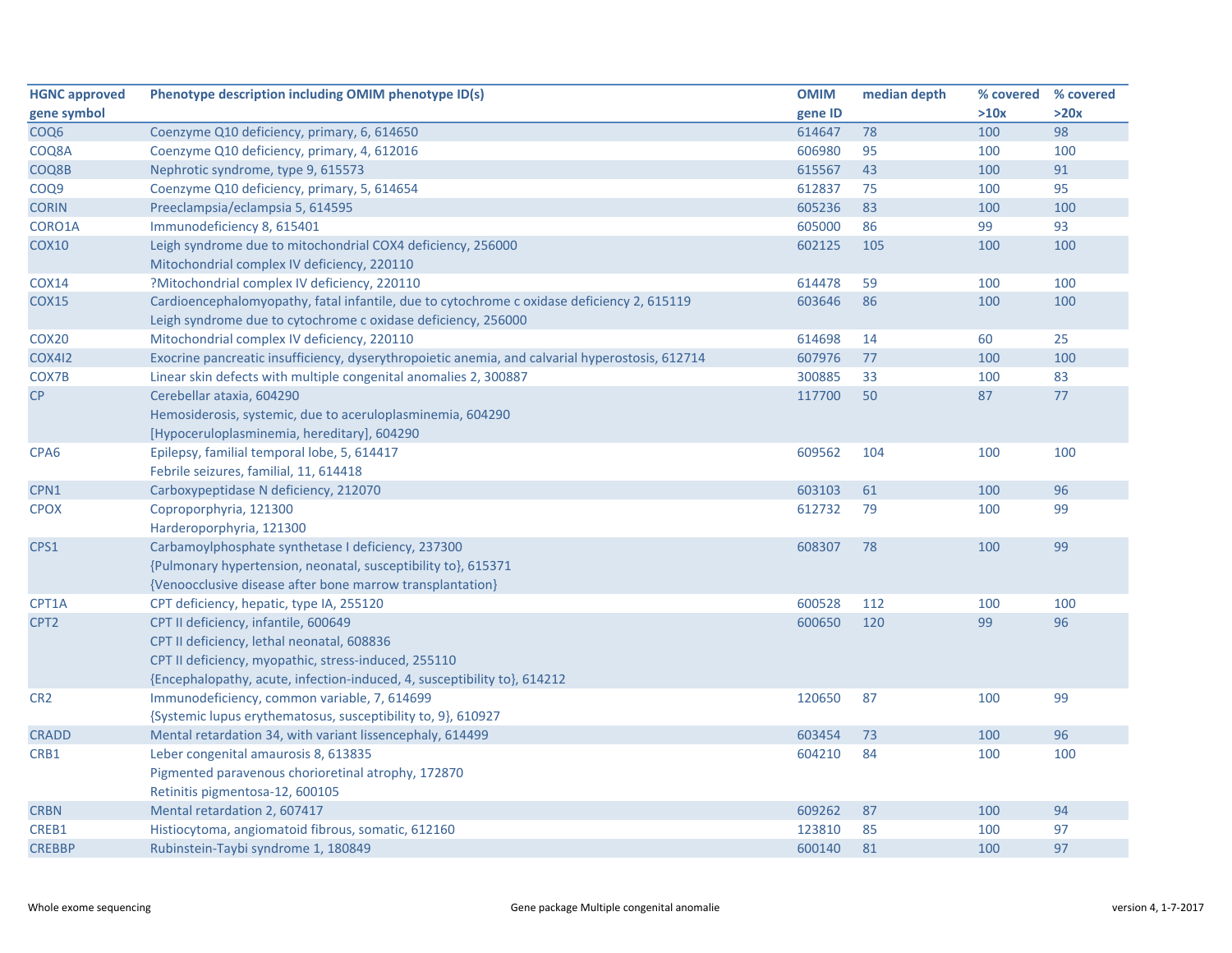| <b>HGNC approved</b> | Phenotype description including OMIM phenotype ID(s)                                    | <b>OMIM</b> | median depth | % covered | % covered |
|----------------------|-----------------------------------------------------------------------------------------|-------------|--------------|-----------|-----------|
| gene symbol          |                                                                                         | gene ID     |              | >10x      | >20x      |
| CRELD1               | Atrioventricular septal defect, partial, with heterotaxy syndrome, 606217               | 607170      | 75           | 100       | 97        |
|                      | {Atrioventricular septal defect, susceptibility to, 2}, 606217                          |             |              |           |           |
| CRLF1                | Cold-induced sweating syndrome 1, 272430                                                | 604237      | 84           | 91        | 91        |
| <b>CRTAP</b>         | Osteogenesis imperfecta, type VII, 610682                                               | 605497      | 92           | 100       | 100       |
| CRTC1                | Mucoepidermoid salivary gland carcinoma                                                 | 607536      | 63           | 98        | 91        |
| <b>CRX</b>           | Cone-rod retinal dystrophy-2, 120970                                                    | 602225      | 104          | 100       | 100       |
|                      | Leber congenital amaurosis 7, 613829                                                    |             |              |           |           |
| <b>CRYAA</b>         | Cataract 9, multiple types, 604219                                                      | 123580      | 126          | 100       | 100       |
| <b>CRYAB</b>         | Cardiomyopathy, dilated, 1II, 615184                                                    | 123590      | 77           | 100       | 100       |
|                      | Cataract 16, multiple types, 613763                                                     |             |              |           |           |
|                      | Myopathy, myofibrillar, 2, 608810                                                       |             |              |           |           |
|                      | Myopathy, myofibrillar, fatal infantile hypertrophy, alpha-B crystallin-related, 613869 |             |              |           |           |
| CRYBA1               | Cataract 10, multiple types, 600881                                                     | 123610      | 93           | 100       | 98        |
| CRYBA4               | Cataract 23, 610425                                                                     | 123631      | 67           | 100       | 93        |
| CRYBB1               | Cataract 17, multiple types, 611544                                                     | 600929      | 87           | 100       | 100       |
| CRYBB2               | Cataract 3, multiple types, 601547                                                      | 123620      | 92           | 100       | 100       |
| CRYBB3               | Cataract 22, 609741                                                                     | 123630      | 92           | 100       | 100       |
| <b>CRYGB</b>         | Cataract 39, multiple types, 615188                                                     | 123670      | 82           | 100       | 100       |
| <b>CRYGC</b>         | Cataract 2, multiple types, 604307                                                      | 123680      | 85           | 100       | 100       |
| <b>CRYGD</b>         | Cataract 4, multiple types, 115700                                                      | 123690      | 63           | 100       | 100       |
| <b>CRYGS</b>         | Cataract 20, multiple types, 116100                                                     | 123730      | 74           | 100       | 93        |
| <b>CRYM</b>          | Deafness 40, 616357                                                                     | 123740      | 70           | 100       | 100       |
| CSF1R                | Leukoencephalopathy, diffuse hereditary, with spheroids, 221820                         | 164770      | 81           | 100       | 99        |
| CSF2RA               | Surfactant metabolism dysfunction, pulmonary, 4, 300770                                 | 306250      | 64           | 92        | 89        |
| <b>CSF2RB</b>        | Surfactant metabolism dysfunction, pulmonary, 5, 614370                                 | 138981      | 69           | 100       | 98        |
| CSF3R                | Neutropenia, severe congenital, 7, 617014                                               | 138971      | 64           | 100       | 99        |
| CSNK1D               | Advanced sleep-phase syndrome, familial, 2, 615224                                      | 600864      | 104          | 100       | 96        |
| CSPP1                | Joubert syndrome 21, 615636                                                             | 611654      | 38           | 96        | 81        |
| CSRP3                | ?Cardiomyopathy, dilated, 1M, 607482                                                    | 600824      | 76           | 100       | 100       |
|                      | Cardiomyopathy, hypertrophic, 12, 612124                                                |             |              |           |           |
| CST <sub>3</sub>     | Cerebral amyloid angiopathy, 105150                                                     | 604312      | 49           | 100       | 95        |
|                      | {Macular degeneration, age-related, 11}, 611953                                         |             |              |           |           |
| <b>CSTA</b>          | Peeling skin syndrome 4, 607936                                                         | 184600      | 67           | 100       | 100       |
| <b>CSTB</b>          | Epilepsy, progressive myoclonic 1A (Unverricht and Lundborg), 254800                    | 601145      | 124          | 100       | 97        |
| CTC1                 | Cerebroretinal microangiopathy with calcifications and cysts, 612199                    | 613129      | 71           | 100       | 100       |
| <b>CTCF</b>          | Mental retardation 21, 615502                                                           | 604167      | 47           | 96        | 89        |
| CTDP1                | Congenital cataracts, facial dysmorphism, and neuropathy, 604168                        | 604927      | 74           | 95        | 88        |
| <b>CTH</b>           | Cystathioninuria, 219500                                                                | 607657      | 93           | 100       | 100       |
|                      | Homocysteine, total plasma, elevated                                                    |             |              |           |           |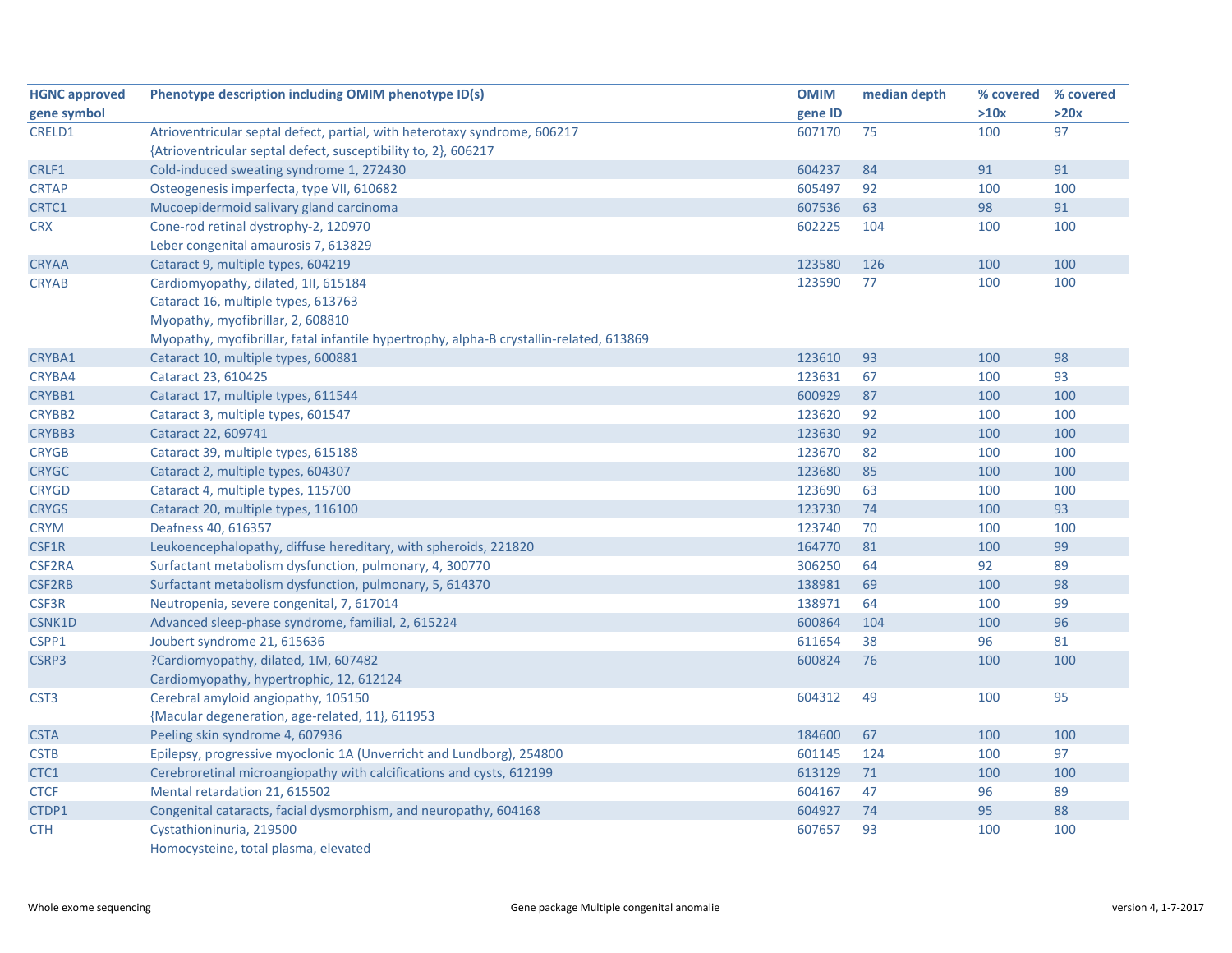| <b>HGNC approved</b> | Phenotype description including OMIM phenotype ID(s)                                   | <b>OMIM</b> | median depth | % covered % covered |      |
|----------------------|----------------------------------------------------------------------------------------|-------------|--------------|---------------------|------|
| gene symbol          |                                                                                        | gene ID     |              | >10x                | >20x |
| CTHRC1               | Barrett esophagus/esophageal adenocarcinoma, 614266                                    | 610635      | 70           | 100                 | 95   |
| CTNNA3               | Arrhythmogenic right ventricular dysplasia, familial, 13, 615616                       | 607667      | 88           | 100                 | 98   |
| CTNNB1               | Colorectal cancer, somatic, 114500                                                     | 116806      | 81           | 100                 | 100  |
|                      | Hepatocellular carcinoma, somatic, 114550                                              |             |              |                     |      |
|                      | Medulloblastoma, somatic, 155255                                                       |             |              |                     |      |
|                      | Mental retardation 19, 615075                                                          |             |              |                     |      |
|                      | Ovarian cancer, somatic, 167000                                                        |             |              |                     |      |
|                      | Pilomatricoma, somatic, 132600                                                         |             |              |                     |      |
| <b>CTNS</b>          | Cystinosis, atypical nephropathic, 219800                                              | 606272      | 99           | 100                 | 100  |
|                      | Cystinosis, late-onset juvenile or adolescent nephropathic, 219900                     |             |              |                     |      |
|                      | Cystinosis, nephropathic, 219800                                                       |             |              |                     |      |
|                      | Cystinosis, ocular nonnephropathic, 219750                                             |             |              |                     |      |
| <b>CTSA</b>          | Galactosialidosis, 256540                                                              | 613111      | 81           | 100                 | 100  |
| <b>CTSC</b>          | Haim-Munk syndrome, 245010                                                             | 602365      | 72           | 100                 | 100  |
|                      | Papillon-Lefevre syndrome, 245000                                                      |             |              |                     |      |
|                      | Periodontitis 1, juvenile, 170650                                                      |             |              |                     |      |
| <b>CTSD</b>          | Ceroid lipofuscinosis, neuronal, 10, 610127                                            | 116840      | 83           | 100                 | 96   |
| <b>CTSF</b>          | Ceroid lipofuscinosis, neuronal, 13, Kufs type, 615362                                 | 603539      | 43           | 82                  | 70   |
| <b>CTSK</b>          | Pycnodysostosis, 265800                                                                | 601105      | 96           | 100                 | 100  |
| <b>CUBN</b>          | Megaloblastic anemia-1, Finnish type, 261100                                           | 602997      | 83           | 99                  | 98   |
| CUL <sub>3</sub>     | Pseudohypoaldosteronism, type IIE, 614496                                              | 603136      | 61           | 100                 | 97   |
| CUL4B                | Mental retardation, syndromic 15 (Cabezas type), 300354                                | 300304      | 39           | 100                 | 92   |
| CUL7                 | 3-M syndrome 1, 273750                                                                 | 609577      | 78           | 100                 | 98   |
| CXCR4                | Myelokathexis, isolated                                                                | 162643      | 86           | 100                 | 100  |
|                      | WHIM syndrome, 193670                                                                  |             |              |                     |      |
| CYB5A                | ?Methemoglobinemia, type IV, 250790                                                    | 613218      | 88           | 100                 | 100  |
| CYB5R3               | Methemoglobinemia, type I, 250800                                                      | 613213      | 86           | 100                 | 100  |
|                      | Methemoglobinemia, type II, 250800                                                     |             |              |                     |      |
| <b>CYBA</b>          | Chronic granulomatous disease, autosomal, due to deficiency of CYBA, 233690            | 608508      | 52           | 88                  | 78   |
| <b>CYBB</b>          | Chronic granulomatous disease, 306400                                                  | 300481      | 54           | 100                 | 100  |
|                      | Immunodeficiency 34, mycobacteriosis, 300645                                           |             |              |                     |      |
| CYC <sub>1</sub>     | Mitochondrial complex III deficiency, nuclear type 6, 615453                           | 123980      | 65           | 100                 | 90   |
| <b>CYCS</b>          | Thrombocytopenia 4, 612004                                                             | 123970      | 25           | 95                  | 65   |
| <b>CYLD</b>          | Brooke-Spiegler syndrome, 605041                                                       | 605018      | 80           | 100                 | 99   |
|                      | Cylindromatosis, familial, 132700                                                      |             |              |                     |      |
|                      | Trichoepithelioma, multiple familial, 1, 601606                                        |             |              |                     |      |
| <b>CYP11A1</b>       | Adrenal insufficiency, congenital, with 46XY sex reversal, partial or complete, 613743 | 118485      | 77           | 100                 | 99   |
| <b>CYP11B1</b>       | Adrenal hyperplasia, congenital, due to 11-beta-hydroxylase deficiency, 202010         | 610613      | 113          | 100                 | 98   |
|                      | Aldosteronism, glucocorticoid-remediable, 103900                                       |             |              |                     |      |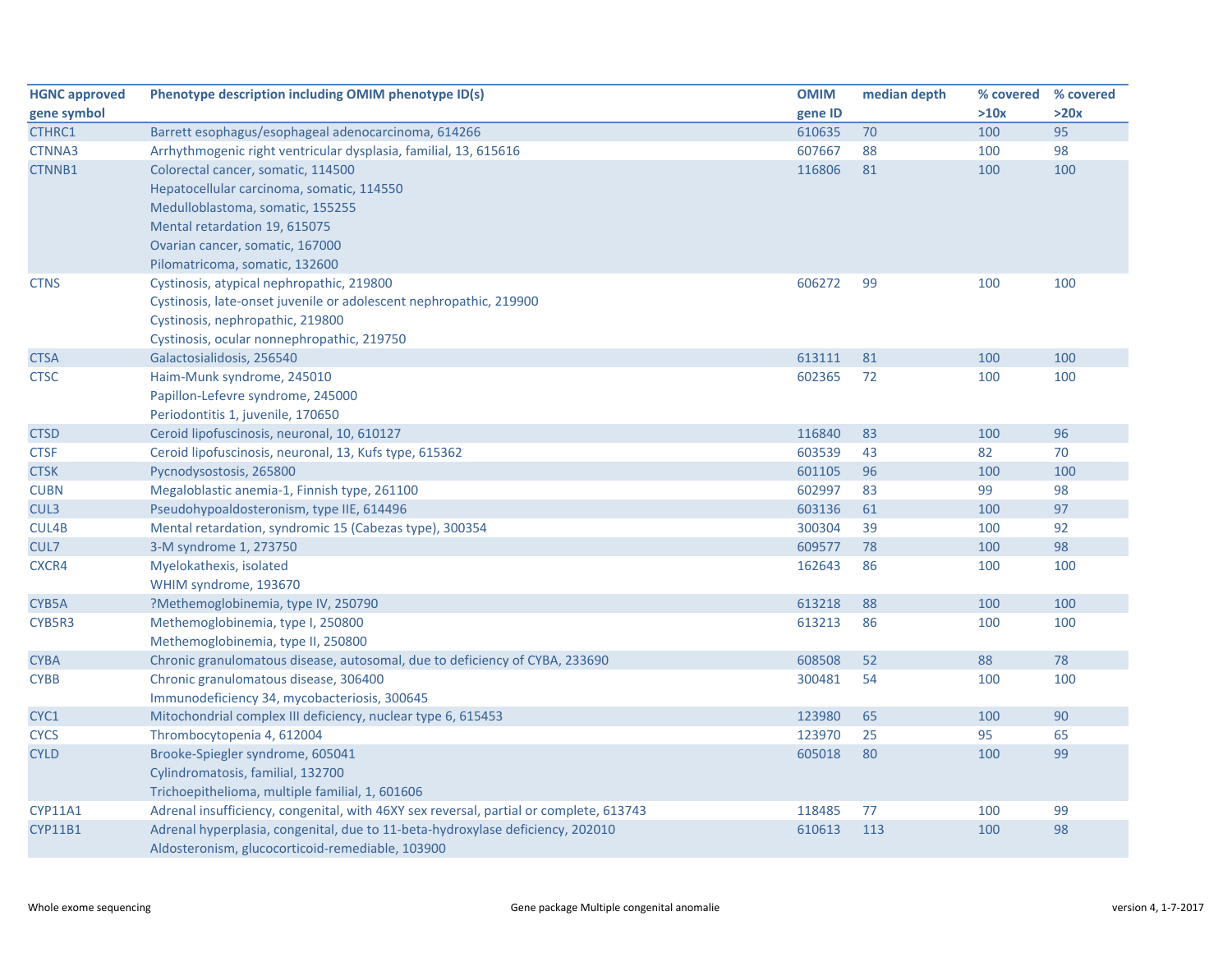| <b>HGNC approved</b> | Phenotype description including OMIM phenotype ID(s)                                               | <b>OMIM</b> | median depth | % covered | % covered |
|----------------------|----------------------------------------------------------------------------------------------------|-------------|--------------|-----------|-----------|
| gene symbol          |                                                                                                    | gene ID     |              | >10x      | >20x      |
| <b>CYP11B2</b>       | Aldosterone to renin ratio raised                                                                  | 124080      | 118          | 100       | 99        |
|                      | Hypoaldosteronism, congenital, due to CMO I deficiency, 203400                                     |             |              |           |           |
|                      | Hypoaldosteronism, congenital, due to CMO II deficiency, 610600                                    |             |              |           |           |
|                      | {Low renin hypertension, susceptibility to}                                                        |             |              |           |           |
| <b>CYP17A1</b>       | 17-alpha-hydroxylase/17,20-lyase deficiency, 202110                                                | 609300      | 77           | 100       | 100       |
|                      | 17,20-lyase deficiency, isolated, 202110                                                           |             |              |           |           |
| CYP19A1              | Aromatase deficiency, 613546                                                                       | 107910      | 96           | 100       | 100       |
|                      | Aromatase excess syndrome, 139300                                                                  |             |              |           |           |
| CYP1B1               | Anterior segment dysgenesis 6, multiple subtypes, 617315                                           | 601771      | 73           | 100       | 100       |
|                      | Glaucoma 3A, primary open angle, congenital, juvenile, or adult onset, 231300                      |             |              |           |           |
| <b>CYP21A2</b>       | Adrenal hyperplasia, congenital, due to 21-hydroxylase deficiency, 201910                          | 613815      | 71           | 100       | 100       |
|                      | Hyperandrogenism, nonclassic type, due to 21-hydroxylase deficiency, 201910                        |             |              |           |           |
| CYP24A1              | Hypercalcemia, infantile, 1, 143880                                                                | 126065      | 100          | 100       | 100       |
| <b>CYP26B1</b>       | Craniosynostosis with radiohumeral fusions and other skeletal and craniofacial anomalies, 614416   | 605207      | 101          | 100       | 100       |
| <b>CYP26C1</b>       | Focal facial dermal dysplasia 4, 614974                                                            | 608428      | 60           | 100       | 100       |
| CYP27A1              | Cerebrotendinous xanthomatosis, 213700                                                             | 606530      | 95           | 99        | 95        |
| CYP27B1              | Vitamin D-dependent rickets, type I, 264700                                                        | 609506      | 89           | 100       | 98        |
| CYP2A6               | Coumarin resistance, 122700                                                                        | 122720      | 73           | 100       | 96        |
|                      | {Lung cancer, resistance to}, 211980                                                               |             |              |           |           |
|                      | {Nicotine addiction, protection from}, 188890                                                      |             |              |           |           |
| CYP2B6               | {Efavirenz central nervous system toxicity, susceptibility to}, 614546                             | 123930      | 86           | 100       | 97        |
|                      | Efavirenz, poor metabolism of, 614546                                                              |             |              |           |           |
| CYP2C19              | Clopidogrel, impaired responsiveness to, 609535                                                    | 124020      | 124          | 100       | 100       |
|                      | Mephenytoin poor metabolizer, 609535                                                               |             |              |           |           |
|                      | Omeprazole poor metabolizer, 609535                                                                |             |              |           |           |
|                      | Proguanil poor metabolizer, 609535                                                                 |             |              |           |           |
| CYP2C8               | Rhabdomyolysis, cerivastatin-induced                                                               | 601129      | 96           | 100       | 100       |
| CYP2C9               | Tolbutamide poor metabolizer                                                                       | 601130      | 136          | 100       | 100       |
|                      | Warfarin sensitivity, 122700                                                                       |             |              |           |           |
| CYP2R1               | Rickets due to defect in vitamin D 25-hydroxylation, 600081                                        | 608713      | 74           | 100       | 100       |
| CYP2U1               | Spastic paraplegia 56, 615030                                                                      | 610670      | 89           | 96        | 93        |
| <b>CYP46A1</b>       | No OMIM phenotype                                                                                  | 604087      | 35           | 89        | 68        |
| CYP4F22              | Ichthyosis, congenital 5, 604777                                                                   | 611495      | 82           | 100       | 100       |
| CYP4V2               | Bietti crystalline corneoretinal dystrophy, 210370                                                 | 608614      | 89           | 100       | 100       |
| CYP7B1               | Bile acid synthesis defect, congenital, 3, 613812                                                  | 603711      | 56           | 100       | 95        |
|                      | Spastic paraplegia 5A, 270800                                                                      |             |              |           |           |
| D2HGDH               | D-2-hydroxyglutaric aciduria, 600721                                                               | 609186      | 91           | 100       | 100       |
| DAG1                 | Muscular dystrophy-dystroglycanopathy (congenital with brain and eye anomalies), type A, 9, 616538 | 128239      | 108          | 100       | 100       |
| <b>DARS</b>          | Hypomyelination with brainstem and spinal cord involvement and leg spasticity, 615281              | 603084      | 40           | 93        | 77        |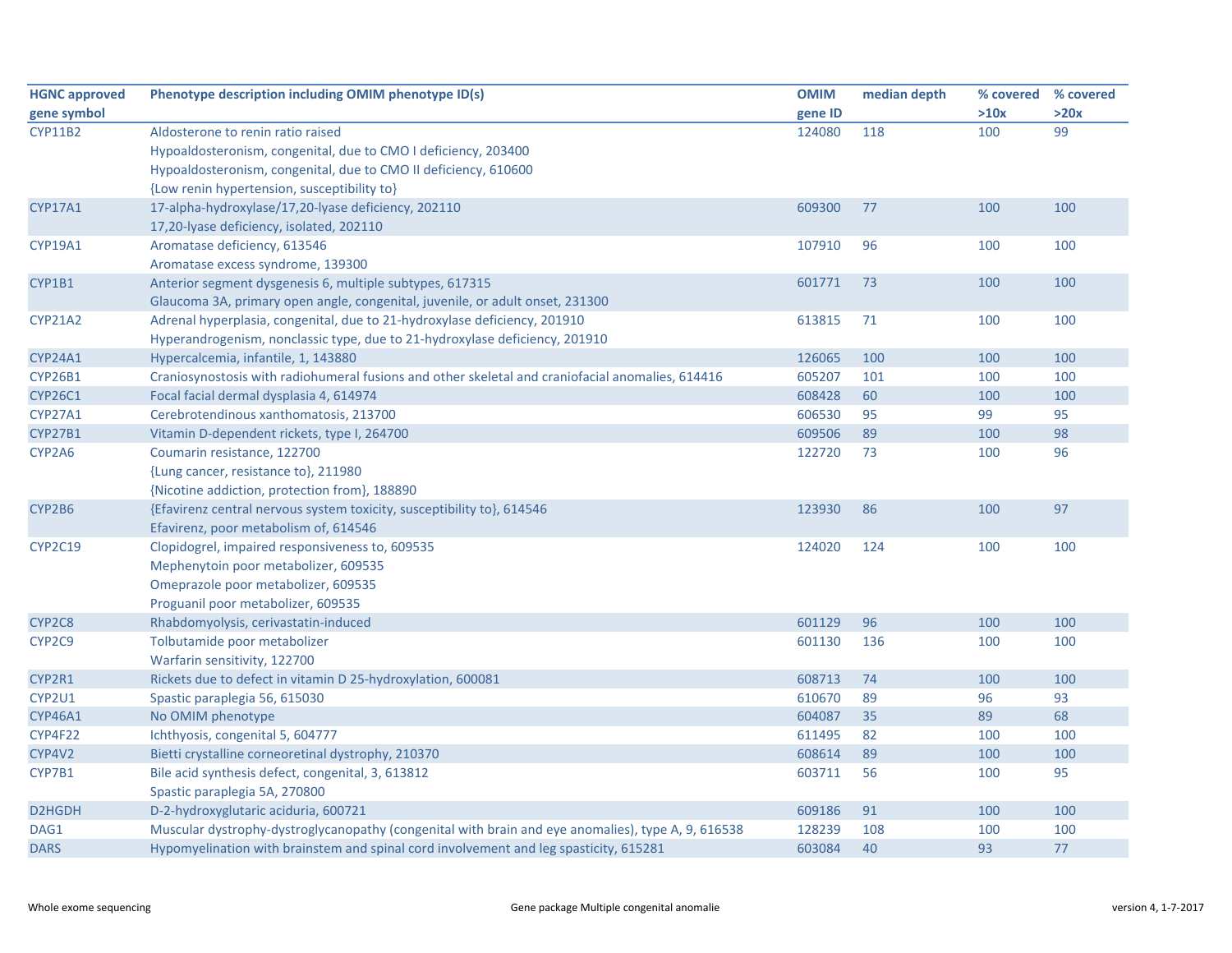| <b>HGNC approved</b> | Phenotype description including OMIM phenotype ID(s)                                          | <b>OMIM</b> | median depth | % covered | % covered |
|----------------------|-----------------------------------------------------------------------------------------------|-------------|--------------|-----------|-----------|
| gene symbol          |                                                                                               | gene ID     |              | >10x      | >20x      |
| DARS <sub>2</sub>    | Leukoencephalopathy with brain stem and spinal cord involvement and lactate elevation, 611105 | 610956      | 71           | 100       | 97        |
| <b>DBH</b>           | Dopamine beta-hydroxylase deficiency, 223360                                                  | 609312      | 103          | 100       | 100       |
|                      | [Dopamine-beta-hydroxylase activity levels, plasma]                                           |             |              |           |           |
| <b>DBT</b>           | Maple syrup urine disease, type II, 248600                                                    | 248610      | 70           | 100       | 95        |
| DCAF17               | Woodhouse-Sakati syndrome, 241080                                                             | 612515      | 71           | 100       | 98        |
| DCC                  | Colorectal cancer, somatic, 114500                                                            | 120470      | 85           | 100       | 97        |
|                      | Esophageal carcinoma, somatic, 133239                                                         |             |              |           |           |
|                      | Mirror movements 1, 157600                                                                    |             |              |           |           |
| DCHS1                | Mitral valve prolapse 2, 607829                                                               | 603057      | 70           | 99        | 97        |
|                      | Van Maldergem syndrome 1, 601390                                                              |             |              |           |           |
| DCLRE1C              | Omenn syndrome, 603554                                                                        | 605988      | 69           | 97        | 93        |
|                      | Severe combined immunodeficiency, Athabascan type, 602450                                     |             |              |           |           |
| <b>DCN</b>           | Corneal dystrophy, congenital stromal, 610048                                                 | 125255      | 98           | 100       | 100       |
| DCTN1                | {Amyotrophic lateral sclerosis, susceptibility to}, 105400                                    | 601143      | 84           | 100       | 98        |
|                      | Neuropathy, distal hereditary motor, type VIIB, 607641                                        |             |              |           |           |
|                      | Perry syndrome, 168605                                                                        |             |              |           |           |
| <b>DCX</b>           | Lissencephaly, 300067                                                                         | 300121      | 47           | 98        | 85        |
|                      | Subcortical laminal heteropia, 300067                                                         |             |              |           |           |
| DDB <sub>2</sub>     | Xeroderma pigmentosum, group E, DDB-negative subtype, 278740                                  | 600811      | 98           | 100       | 100       |
| <b>DDC</b>           | Aromatic L-amino acid decarboxylase deficiency, 608643                                        | 107930      | 95           | 100       | 100       |
| DDHD1                | Spastic paraplegia 28, 609340                                                                 | 614603      | 84           | 98        | 95        |
| DDHD <sub>2</sub>    | Spastic paraplegia 54, 615033                                                                 | 615003      | 86           | 100       | 100       |
| <b>DDOST</b>         | ?Congenital disorder of glycosylation, type Ir, 614507                                        | 602202      | 79           | 100       | 99        |
| DDR <sub>2</sub>     | Spondylometaepiphyseal dysplasia, short limb-hand type, 271665                                | 191311      | 96           | 100       | 100       |
| <b>DDX11</b>         | Warsaw breakage syndrome, 613398                                                              | 601150      | 39           | 78        | 66        |
| <b>DDX59</b>         | Orofaciodigital syndrome V, 174300                                                            | 615464      | 59           | 99        | 89        |
| DEPDC5               | Epilepsy, familial focal, with variable foci 1, 604364                                        | 614191      | 53           | 99        | 90        |
| <b>DES</b>           | Cardiomyopathy, dilated, 1I, 604765                                                           | 125660      | 92           | 100       | 100       |
|                      | ?Muscular dystrophy, limb-girdle, type 2R, 615325                                             |             |              |           |           |
|                      | Myopathy, myofibrillar, 1, 601419                                                             |             |              |           |           |
|                      | Scapuloperoneal syndrome, neurogenic, Kaeser type, 181400                                     |             |              |           |           |
| DFNA5                | Deafness 5, 600994                                                                            | 608798      | 88           | 100       | 100       |
| DFNB59               | Deafness 59, 610220                                                                           | 610219      | 79           | 100       | 97        |
| <b>DGKE</b>          | {Hemolytic uremic syndrome, atypical, susceptibility to, 7}, 615008                           | 601440      | 75           | 100       | 94        |
|                      | Nephrotic syndrome, type 7, 615008                                                            |             |              |           |           |
| <b>DGUOK</b>         | Mitochondrial DNA depletion syndrome 3 (hepatocerebral type), 251880                          | 601465      | 88           | 100       | 100       |
|                      | Portal hypertension, noncirrhotic, 617068                                                     |             |              |           |           |
|                      | Progressive external ophthalmoplegia with mitochondrial DNA deletions 4, 617070               |             |              |           |           |
| DHCR24               | Desmosterolosis, 602398                                                                       | 606418      | 104          | 100       | 100       |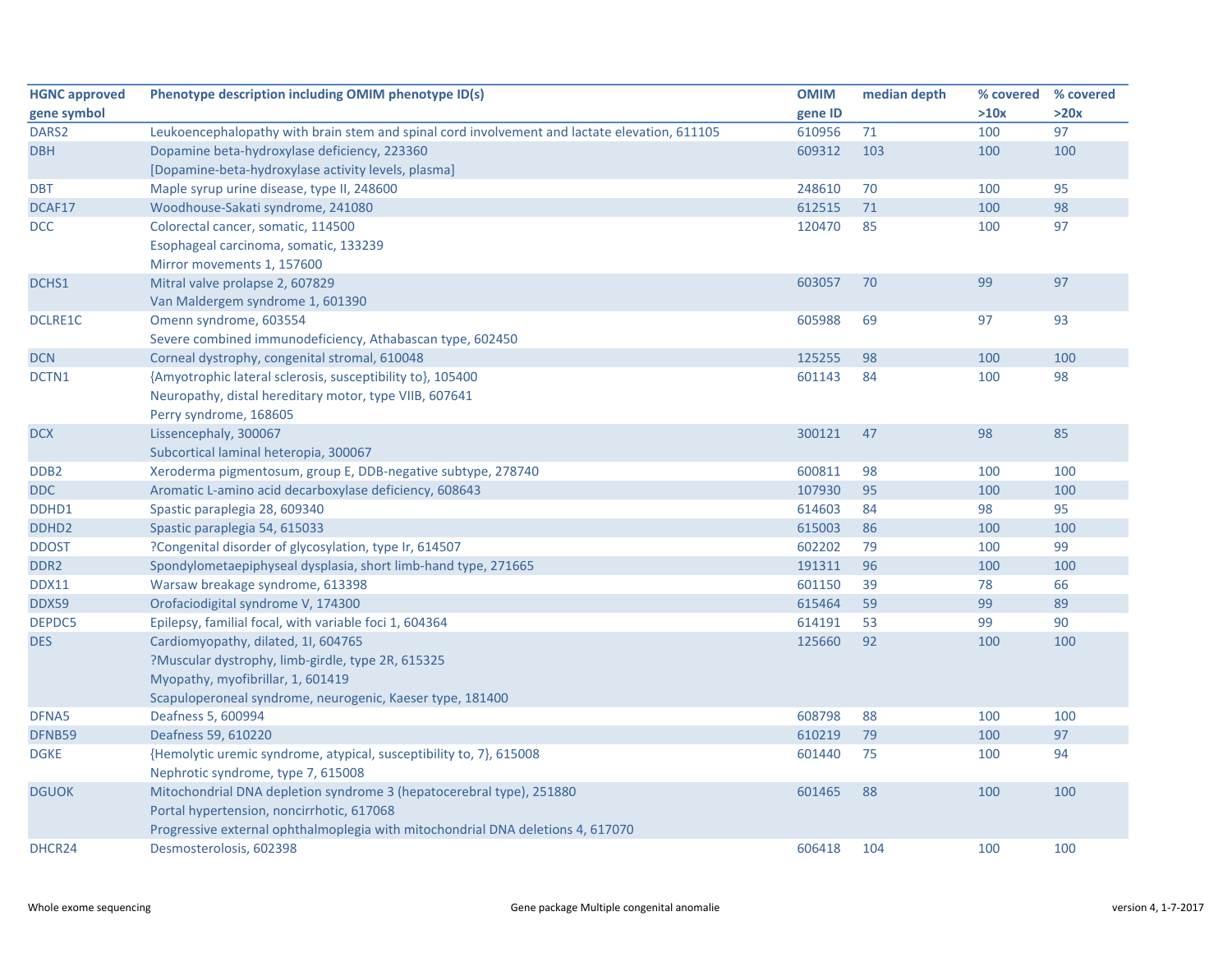| <b>HGNC approved</b> | Phenotype description including OMIM phenotype ID(s)                            | <b>OMIM</b> | median depth | % covered | % covered |
|----------------------|---------------------------------------------------------------------------------|-------------|--------------|-----------|-----------|
| gene symbol          |                                                                                 | gene ID     |              | >10x      | >20x      |
| DHCR7                | Smith-Lemli-Opitz syndrome, 270400                                              | 602858      | 114          | 100       | 100       |
| <b>DHDDS</b>         | Retinitis pigmentosa 59, 613861                                                 | 608172      | 73           | 100       | 100       |
| <b>DHFR</b>          | Megaloblastic anemia due to dihydrofolate reductase deficiency, 613839          | 126060      | 21           | 74        | 44        |
| <b>DHH</b>           | 46XY partial gonadal dysgenesis, with minifascicular neuropathy, 607080         | 605423      | 83           | 100       | 100       |
|                      | 46XY sex reversal 7, 233420                                                     |             |              |           |           |
| <b>DHODH</b>         | Miller syndrome, 263750                                                         | 126064      | 97           | 100       | 100       |
| DHTKD1               | 2-aminoadipic 2-oxoadipic aciduria, 204750                                      | 614984      | 100          | 100       | 100       |
|                      | ?Charcot-Marie-Tooth disease, axonal, type 2Q, 615025                           |             |              |           |           |
| <b>DIABLO</b>        | Deafness 64, 614152                                                             | 605219      | 107          | 100       | 100       |
| DIAPH1               | Deafness 1, 124900                                                              | 602121      | 80           | 100       | 96        |
|                      | Seizures, cortical blindness, microcephaly syndrome, 616632                     |             |              |           |           |
| DIAPH <sub>2</sub>   | ?Premature ovarian failure 2A, 300511                                           | 300108      | 33           | 98        | 76        |
| DIAPH <sub>3</sub>   | Auditory neuropathy, 1, 609129                                                  | 614567      | 54           | 100       | 92        |
| DICER1               | Goiter, multinodular 1, with or without Sertoli-Leydig cell tumors, 138800      | 606241      | 82           | 99        | 98        |
|                      | Pleuropulmonary blastoma, 601200                                                |             |              |           |           |
|                      | Rhabdomyosarcoma, embryonal, 2, 180295                                          |             |              |           |           |
| DIP2B                | Mental retardation, FRA12A type, 136630                                         | 611379      | 83           | 100       | 98        |
| DIS3L2               | Perlman syndrome, 267000                                                        | 614184      | 99           | 100       | 98        |
| DKC1                 | Dyskeratosis congenita, 305000                                                  | 300126      | 57           | 100       | 94        |
| <b>DLAT</b>          | Pyruvate dehydrogenase E2 deficiency, 245348                                    | 608770      | 62           | 100       | 95        |
| DLC1                 | Colorectal cancer, somatic, 114500                                              | 604258      | 97           | 100       | 100       |
| <b>DLD</b>           | Dihydrolipoamide dehydrogenase deficiency, 246900                               | 238331      | 84           | 100       | 97        |
| DLG3                 | Mental retardation 90, 300850                                                   | 300189      | 40           | 100       | 84        |
| DLL3                 | Spondylocostal dysostosis 1, 277300                                             | 602768      | 56           | 92        | 82        |
| DLX3                 | Amelogenesis imperfecta, type IV, 104510                                        | 600525      | 96           | 100       | 100       |
|                      | Trichodontoosseous syndrome, 190320                                             |             |              |           |           |
| <b>DMD</b>           | Becker muscular dystrophy, 300376                                               | 300377      | 50           | 99        | 93        |
|                      | Cardiomyopathy, dilated, 3B, 302045                                             |             |              |           |           |
|                      | Duchenne muscular dystrophy, 310200                                             |             |              |           |           |
| <b>DMGDH</b>         | Dimethylglycine dehydrogenase deficiency, 605850                                | 605849      | 96           | 100       | 97        |
| DMP1                 | Hypophosphatemic rickets, AR, 241520                                            | 600980      | 62           | 100       | 99        |
| <b>DMPK</b>          | Myotonic dystrophy 1, 160900                                                    | 605377      | 70           | 100       | 97        |
| DNA <sub>2</sub>     | Progressive external ophthalmoplegia with mitochondrial DNA deletions 6, 615156 | 601810      | 45           | 95        | 80        |
|                      | ?Seckel syndrome 8, 615807                                                      |             |              |           |           |
| DNAAF1               | Ciliary dyskinesia, primary, 13, 613193                                         | 613190      | 88           | 100       | 100       |
| DNAAF2               | Ciliary dyskinesia, primary, 10, 612518                                         | 612517      | 70           | 100       | 97        |
| DNAAF3               | Ciliary dyskinesia, primary, 2, 606763                                          | 614566      | 70           | 100       | 97        |
| <b>DNAAF5</b>        | Ciliary dyskinesia, primary, 18, 614874                                         | 614864      | 82           | 90        | 82        |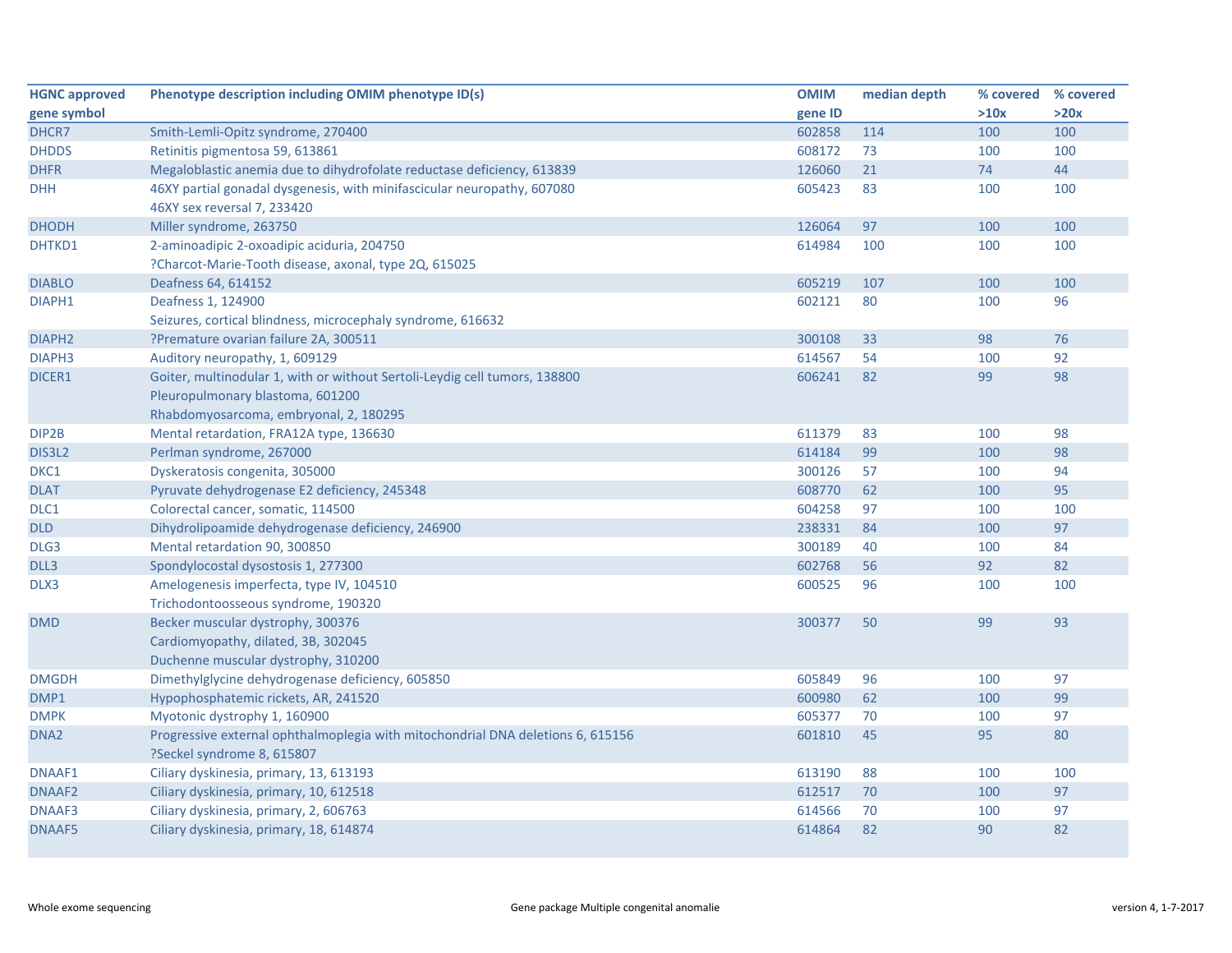| <b>HGNC approved</b> | Phenotype description including OMIM phenotype ID(s)                                                   | <b>OMIM</b> | median depth | % covered | % covered |
|----------------------|--------------------------------------------------------------------------------------------------------|-------------|--------------|-----------|-----------|
| gene symbol          |                                                                                                        | gene ID     |              | >10x      | >20x      |
| DNAH11               | Ciliary dyskinesia, primary, 7, with or without situs inversus, 611884                                 | 603339      | 87           | 100       | 99        |
| DNAH <sub>5</sub>    | Ciliary dyskinesia, primary, 3, with or without situs inversus, 608644                                 | 603335      | 85           | 100       | 99        |
| DNAI1                | Ciliary dyskinesia, primary, 1, with or without situs inversus, 244400                                 | 604366      | 84           | 100       | 97        |
| DNAI <sub>2</sub>    | Ciliary dyskinesia, primary, 9, with or without situs inversus, 612444                                 | 605483      | 107          | 100       | 98        |
| DNAJB <sub>2</sub>   | Spinal muscular atrophy, distal, 5, 614881                                                             | 604139      | 75           | 100       | 94        |
| DNAJB6               | Muscular dystrophy, limb-girdle, type 1E, 603511                                                       | 611332      | 26           | 80        | 53        |
| DNAJC19              | 3-methylglutaconic aciduria, type V, 610198                                                            | 608977      | 35           | 88        | 60        |
| DNAJC5               | Ceroid lipofuscinosis, neuronal, 4, Parry type, 162350                                                 | 611203      | 111          | 100       | 100       |
| DNAJC6               | Parkinson disease 19a, juvenile-onset, 615528                                                          | 608375      | 88           | 100       | 100       |
| DNAL1                | Ciliary dyskinesia, primary, 16, 614017                                                                | 610062      | 57           | 90        | 89        |
| DNASE1L3             | Systemic lupus erythematosus 16, 614420                                                                | 602244      | 89           | 100       | 100       |
| DNHD1                | No OMIM phenotype                                                                                      | 617277      | 69           | 100       | 96        |
| DNM1L                | Encephalopahty, lethal, due to defective mitochondrial peroxisomal fission 1, 614388                   | 603850      | 62           | 100       | 96        |
| DNM <sub>2</sub>     | Charcot-Marie-Tooth disease, axonal, type 2M, 606482                                                   | 602378      | 83           | 100       | 100       |
| DNMT1                | Cerebellar ataxia, deafness, and narcolepsy, 604121<br>Neuropathy, hereditary sensory, type IE, 614116 | 126375      | 70           | 100       | 98        |
| DNMT3B               | Immunodeficiency-centromeric instability-facial anomalies syndrome 1, 242860                           | 602900      | 89           | 100       | 99        |
| DOCK6                | Adams-Oliver syndrome 2, 614219                                                                        | 614194      | 73           | 99        | 98        |
| DOCK8                | Hyper-IgE recurrent infection syndrome, 243700                                                         | 611432      | 84           | 100       | 99        |
| DOK7                 | ?Fetal akinesia deformation sequence, 208150                                                           | 610285      | 50           | 94        | 88        |
| <b>DOLK</b>          | Congenital disorder of glycosylation, type Im, 610768                                                  | 610746      | 84           | 100       | 100       |
| DPAGT1               | Congenital disorder of glycosylation, type Ij, 608093                                                  | 191350      | 80           | 100       | 99        |
| DPM1                 | Congenital disorder of glycosylation, type le, 608799                                                  | 603503      | 69           | 100       | 100       |
| DPM <sub>2</sub>     | Congenital disorder of glycosylation, type Iu, 615042                                                  | 603564      | 55           | 100       | 100       |
| DPM3                 | Congenital disorder of glycosylation, type Io, 612937                                                  | 605951      | 100          | 100       | 100       |
| DPP6                 | Mental retardation 33, 616311                                                                          | 126141      | 70           | 99        | 94        |
| <b>DPY19L2</b>       | Spermatogenic failure 9, 613958                                                                        | 613893      | 32           | 62        | 53        |
| <b>DPYD</b>          | Dihydropyrimidine dehydrogenase deficiency, 274270                                                     | 612779      | 79           | 98        | 95        |
| <b>DPYS</b>          | Dihydropyrimidinuria, 222748                                                                           | 613326      | 103          | 100       | 98        |
| DRC1                 | Ciliary dyskinesia, primary, 21, 615294                                                                | 615288      | 34           | 96        | 79        |
| DRD <sub>2</sub>     | No OMIM phenotype                                                                                      | 126450      | 84           | 100       | 100       |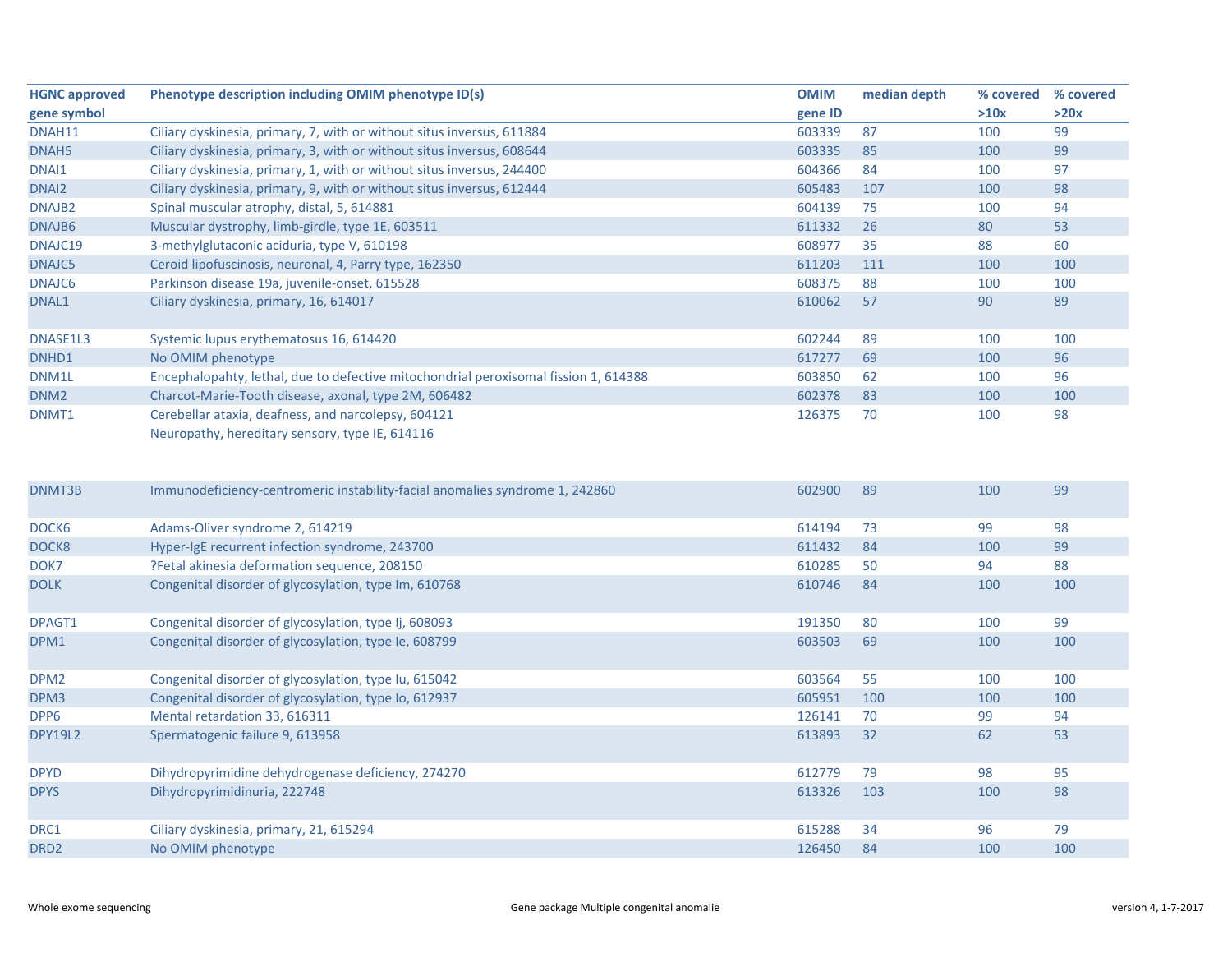| <b>HGNC approved</b> | Phenotype description including OMIM phenotype ID(s)                                                                                                                                       | <b>OMIM</b> | median depth | % covered | % covered |
|----------------------|--------------------------------------------------------------------------------------------------------------------------------------------------------------------------------------------|-------------|--------------|-----------|-----------|
| gene symbol          |                                                                                                                                                                                            | gene ID     |              | >10x      | >20x      |
| DRD4                 | {Attention deficit-hyperactivity disorder}, 143465                                                                                                                                         | 126452      | 70           | 97        | 82        |
| DRD5                 | {Attention deficit-hyperactivity disorder, susceptibility to}, 143465<br>{Blepharospasm, primary benign}, 606798<br>Dystonia, primary cervical                                             | 126453      | 62           | 100       | 100       |
| DSC <sub>2</sub>     | Arrhythmogenic right ventricular dysplasia 11, 610476<br>Arrhythmogenic right ventricular dysplasia 11 with mild palmoplantar keratoderma and woolly hair, 610476                          | 125645      | 73           | 100       | 98        |
| DSC <sub>3</sub>     | ?Hypotrichosis and recurrent skin vesicles, 613102                                                                                                                                         | 600271      | 61           | 100       | 97        |
| DSG1                 | Erythroderma, congenital, with palmoplantar keratoderma, hypotrichosis, and hyper IgE, 615508                                                                                              | 125670      | 74           | 100       | 99        |
| DSG <sub>2</sub>     | Arrhythmogenic right ventricular dysplasia 10, 610193<br>Cardiomyopathy, dilated, 1BB, 612877                                                                                              | 125671      | 71           | 100       | 100       |
| DSG4                 | Hypotrichosis 6, 607903                                                                                                                                                                    | 607892      | 87           | 100       | 98        |
| <b>DSP</b>           | Arrhythmogenic right ventricular dysplasia 8, 607450                                                                                                                                       | 125647      | 78           | 100       | 99        |
| <b>DSPP</b>          | Deafness 39, with dentinogenesis, 605594<br>Dentin dysplasia, type II, 125420<br>Dentinogenesis imperfecta, Shields type II, 125490<br>Dentinogenesis imperfecta, Shields type III, 125500 | 125485      | 49           | 84        | 61        |
| <b>DST</b>           | Epidermolysis bullosa simplex 2, 615425<br>?Neuropathy, hereditary sensory and autonomic, type VI, 614653                                                                                  | 113810      | 90           | 100       | 98        |
| <b>DTNA</b>          | Left ventricular noncompaction 1, with or without congenital heart defects, 604169                                                                                                         | 601239      | 84           | 100       | 98        |
| DTNBP1               | Hermansky-Pudlak syndrome 7, 614076                                                                                                                                                        | 607145      | 73           | 100       | 97        |
| DUOX2                | Thyroid dyshormonogenesis 6, 607200                                                                                                                                                        | 606759      | 87           | 95        | 93        |
| <b>DUOXA2</b>        | Thyroid dyshormonogenesis 5, 274900                                                                                                                                                        | 612772      | 70           | 100       | 100       |
| DUSP <sub>6</sub>    | Hypogonadotropic hypogonadism 19 with or without anosmia, 615269                                                                                                                           | 602748      | 67           | 100       | 98        |
| <b>DYM</b>           | Dyggve-Melchior-Clausen disease, 223800                                                                                                                                                    | 607461      | 64           | 100       | 98        |
| DYNC1H1              | Charcot-Marie-Tooth disease, axonal, type 20, 614228<br>Mental retardation 13, 614563                                                                                                      | 600112      | 86           | 100       | 99        |
| DYNC2H1              | Short-rib thoracic dysplasia 3 with or without polydactyly, 613091                                                                                                                         | 603297      | 64           | 99        | 94        |
| DYRK1A               | Mental retardation 7, 614104                                                                                                                                                               | 600855      | 99           | 100       | 100       |
| <b>DYSF</b>          | Miyoshi muscular dystrophy 1, 254130                                                                                                                                                       | 603009      | 97           | 100       | 100       |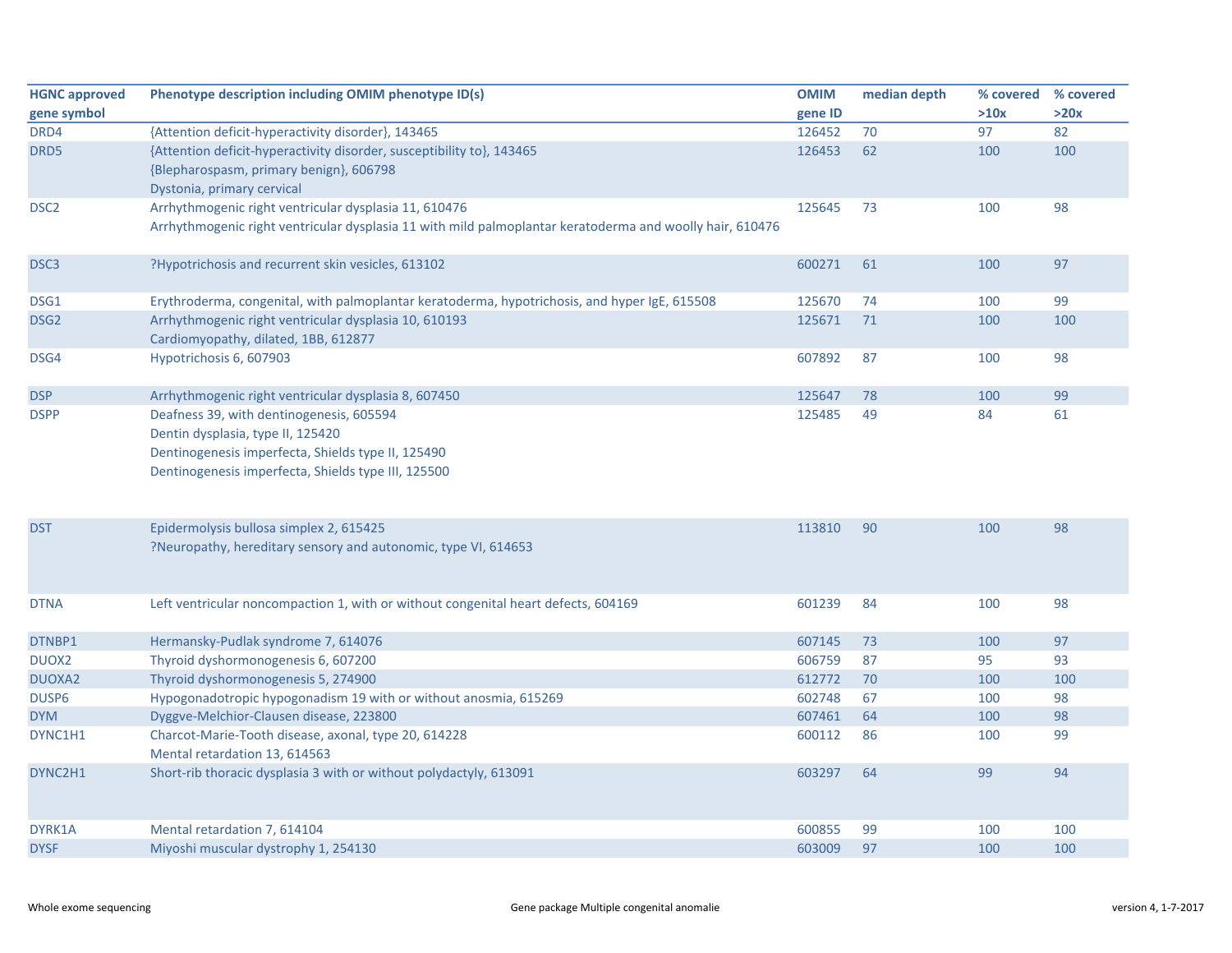| <b>HGNC approved</b> | Phenotype description including OMIM phenotype ID(s)                                                                                                                                                                                                                           | <b>OMIM</b> | median depth | % covered | % covered |
|----------------------|--------------------------------------------------------------------------------------------------------------------------------------------------------------------------------------------------------------------------------------------------------------------------------|-------------|--------------|-----------|-----------|
| gene symbol          |                                                                                                                                                                                                                                                                                | gene ID     |              | >10x      | >20x      |
| DYX1C1               | Ciliary dyskinesia, primary, 25, 615482                                                                                                                                                                                                                                        | 608706      | 63           | 100       | 96        |
|                      | {Dyslexia, susceptibility to, 1}, 127700                                                                                                                                                                                                                                       |             |              |           |           |
| EARS2                | Combined oxidative phosphorylation deficiency 12, 614924                                                                                                                                                                                                                       | 612799      | 71           | 100       | 100       |
| <b>EBP</b>           | Chondrodysplasia punctata dominant, 302960<br>MEND syndrome, 300960                                                                                                                                                                                                            | 300205      | 43           | 100       | 93        |
| ECE1                 | ?Hirschsprung disease, cardiac defects, and autonomic dysfunction, 613870<br>{Hypertension, essential, susceptibility to}, 145500                                                                                                                                              | 600423      | 97           | 98        | 97        |
| ECEL1                | Arthrogryposis, distal, type 5D, 615065                                                                                                                                                                                                                                        | 605896      | 47           | 92        | 78        |
| ECM1                 | Urbach-Wiethe disease, 247100                                                                                                                                                                                                                                                  | 602201      | 100          | 100       | 100       |
| <b>EDA</b>           | Ectodermal dysplasia 1, hypohidrotic, 305100<br>Tooth agenesis, selective 1, 313500                                                                                                                                                                                            | 300451      | 39           | 98        | 92        |
| <b>EDAR</b>          | Ectodermal dysplasia 10A, hypohidrotic/hair/nail type, 129490<br>Ectodermal dysplasia 10B, hypohidrotic/hair/tooth type, 224900<br>[Hair morphology 1, hair thickness], 612630                                                                                                 | 604095      | 84           | 100       | 100       |
| <b>EDARADD</b>       | Ectodermal dysplasia 11A, hypohidrotic/hair/tooth type, 614940<br>Ectodermal dysplasia 11B, hypohidrotic/hair/tooth type, 614941                                                                                                                                               | 606603      | 63           | 100       | 95        |
| EDN1                 | Auriculocondylar syndrome 3, 615706<br>{High density lipoprotein cholesterol level QTL 7}<br>Question mark ears, isolated, 612798                                                                                                                                              | 131240      | 72           | 100       | 100       |
| EDN3                 | Central hypoventilation syndrome, congenital, 209880<br>{Hirschsprung disease, susceptibility to, 4}, 613712<br>Waardenburg syndrome, type 4B, 613265                                                                                                                          | 131242      | 103          | 100       | 100       |
| <b>EDNRA</b>         | Mandibulofacial dysostosis with alopecia, 616367<br>{Migraine, resistance to}, 157300                                                                                                                                                                                          | 131243      | 96           | 100       | 100       |
| <b>EDNRB</b>         | ABCD syndrome, 600501<br>{Hirschsprung disease, susceptibility to, 2}, 600155<br>Waardenburg syndrome, type 4A, 277580                                                                                                                                                         | 131244      | 93           | 100       | 100       |
| EFEMP1               | Doyne honeycomb degeneration of retina, 126600                                                                                                                                                                                                                                 | 601548      | 108          | 100       | 100       |
| EFEMP2               | Cutis laxa, type IB, 614437                                                                                                                                                                                                                                                    | 604633      | 82           | 100       | 100       |
| EFNB1                | Craniofrontonasal dysplasia, 304110                                                                                                                                                                                                                                            | 300035      | 58           | 100       | 100       |
| EFTUD2               | Mandibulofacial dysostosis, Guion-Almeida type, 610536                                                                                                                                                                                                                         | 603892      | 84           | 100       | 99        |
| <b>EGF</b>           | Hypomagnesemia 4, renal, 611718                                                                                                                                                                                                                                                | 131530      | 80           | 100       | 100       |
| <b>EGFR</b>          | Adenocarcinoma of lung, response to tyrosine kinase inhibitor in, 211980<br>?Inflammatory skin and bowel disease, neonatal, 2, 616069<br>Nonsmall cell lung cancer, response to tyrosine kinase inhibitor in, 211980<br>{Nonsmall cell lung cancer, susceptibility to}, 211980 | 131550      | 89           | 100       | 100       |
| EGLN1                | Erythrocytosis, familial, 3, 609820<br>[Hemoglobin, high altitude adaptation], 609070                                                                                                                                                                                          | 606425      | 63           | 92        | 73        |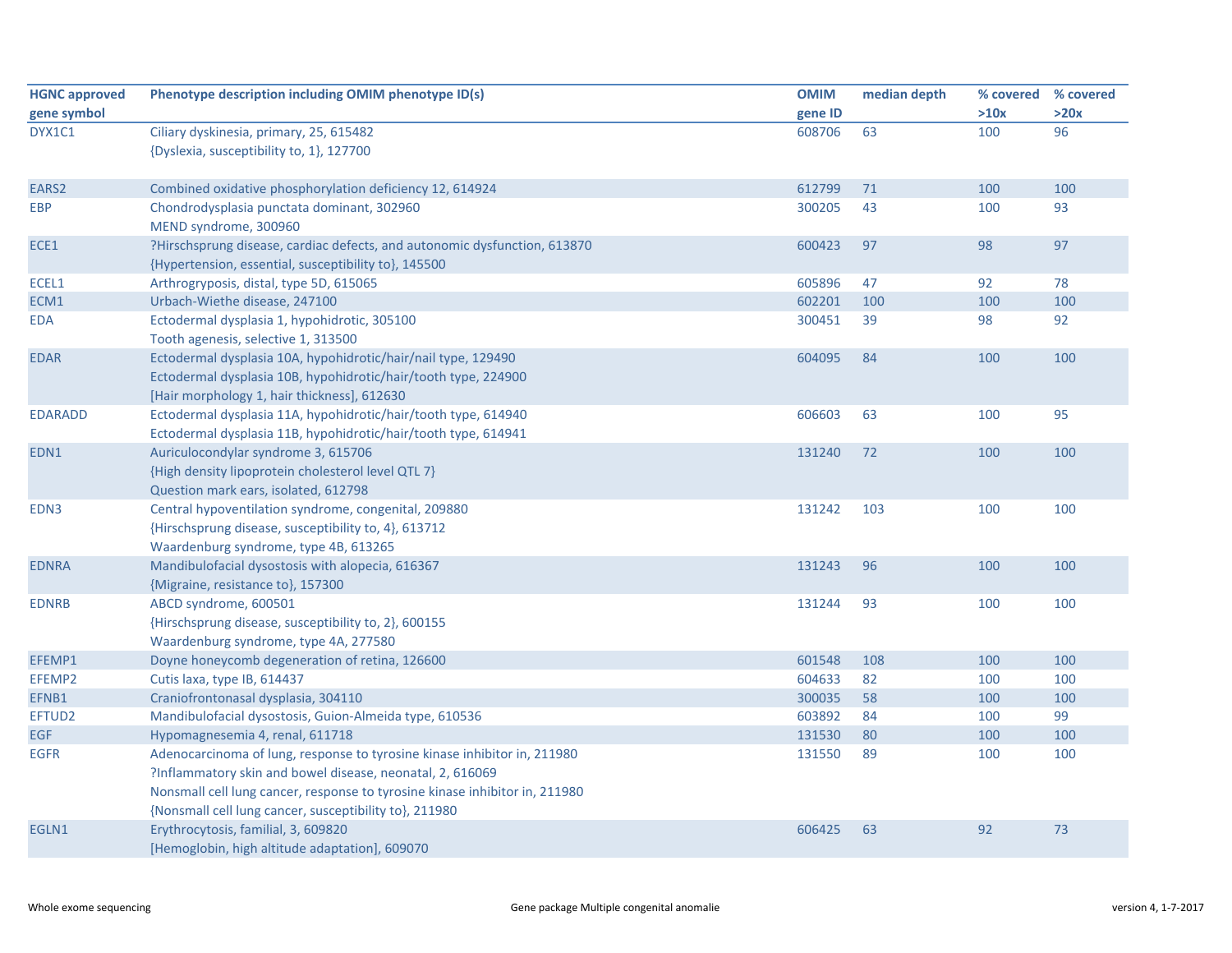| <b>HGNC approved</b> | Phenotype description including OMIM phenotype ID(s)                  | <b>OMIM</b> | median depth | % covered % covered |      |
|----------------------|-----------------------------------------------------------------------|-------------|--------------|---------------------|------|
| gene symbol          |                                                                       | gene ID     |              | >10x                | >20x |
| EGR <sub>2</sub>     | Charcot-Marie-Tooth disease, type 1D, 607678                          | 129010      | 61           | 100                 | 95   |
|                      | Dejerine-Sottas disease, 145900                                       |             |              |                     |      |
|                      | Neuropathy, congenital hypomyelinating, 1, 605253                     |             |              |                     |      |
| EHMT1                | Kleefstra syndrome, 610253                                            | 607001      | 97           | 99                  | 99   |
| EIF2AK3              | Wolcott-Rallison syndrome, 226980                                     | 604032      | 73           | 98                  | 91   |
| EIF2AK4              | Pulmonary venoocclusive disease 2, 234810                             | 609280      | 52           | 98                  | 88   |
| <b>EIF2B1</b>        | Leukoencephalopathy with vanishing white matter, 603896               | 606686      | 89           | 100                 | 100  |
| EIF2B2               | Leukoencephalopathy with vanishing white matter, 603896               | 606454      | 85           | 100                 | 100  |
|                      | Ovarioleukodystrophy, 603896                                          |             |              |                     |      |
| <b>EIF2B3</b>        | Leukoencephalopathy with vanishing white matter, 603896               | 606273      | 100          | 100                 | 100  |
| EIF2B4               | Leukoencephaly with vanishing white matter, 603896                    | 606687      | 74           | 100                 | 96   |
|                      | Ovarioleukodystrophy, 603896                                          |             |              |                     |      |
| <b>EIF2B5</b>        | Leukoencephalopathy with vanishing white matter, 603896               | 603945      | 88           | 100                 | 100  |
|                      | Ovarioleukodystrophy, 603896                                          |             |              |                     |      |
| EIF4A3               | Robin sequence with cleft mandible and limb anomalies, 268305         | 608546      | 35           | 99                  | 81   |
| EIF4G1               | {Parkinson disease 18}, 614251                                        | 600495      | 92           | 100                 | 99   |
| ELAC <sub>2</sub>    | Combined oxidative phosphorylation deficiency 17, 615440              | 605367      | 73           | 100                 | 100  |
|                      | {Prostate cancer, hereditary, 2, susceptibility to}, 614731           |             |              |                     |      |
| <b>ELANE</b>         | Neutropenia, cyclic, 162800                                           | 130130      | 81           | 100                 | 98   |
|                      | Neutropenia, severe congenital 1, 202700                              |             |              |                     |      |
| <b>ELN</b>           | <b>Cutis laxa, 123700</b>                                             | 130160      | 63           | 100                 | 99   |
|                      | Supravalvar aortic stenosis, 185500                                   |             |              |                     |      |
| ELOVL4               | Ichthyosis, spastic quadriplegia, and mental retardation, 614457      | 605512      | 57           | 100                 | 98   |
|                      | ?Spinocerebellar ataxia 34, 133190                                    |             |              |                     |      |
|                      | Stargardt disease 3, 600110                                           |             |              |                     |      |
| ELP1                 | Dysautonomia, familial, 223900                                        | 603722      | 84           | 100                 | 99   |
| <b>EMD</b>           | Emery-Dreifuss muscular dystrophy 1, 310300                           | 300384      | 62           | 100                 | 96   |
| EMG1                 | Bowen-Conradi syndrome, 211180                                        | 611531      | 78           | 100                 | 100  |
| EMX <sub>2</sub>     | Schizencephaly, 269160                                                | 600035      | 95           | 100                 | 100  |
| <b>ENAM</b>          | Amelogenesis imperfecta, type IB, 104500                              | 606585      | 74           | 100                 | 100  |
|                      | Amelogenesis imperfecta, type IC, 204650                              |             |              |                     |      |
| ENG                  | Telangiectasia, hereditary hemorrhagic, type 1, 187300                | 131195      | 87           | 100                 | 99   |
| ENO <sub>3</sub>     | ?Glycogen storage disease XIII, 612932                                | 131370      | 89           | 100                 | 100  |
| ENPP1                | Arterial calcification, generalized, of infancy, 1, 208000            | 173335      | 79           | 97                  | 91   |
|                      | Cole disease, 615522                                                  |             |              |                     |      |
|                      | {Diabetes mellitus, non-insulin-dependent, susceptibility to}, 125853 |             |              |                     |      |
|                      | Hypophosphatemic rickets, 2, 613312                                   |             |              |                     |      |
|                      | {Obesity, susceptibility to}, 601665                                  |             |              |                     |      |
| ENTPD1               | Spastic paraplegia 64, 615683                                         | 601752      | 88           | 100                 | 100  |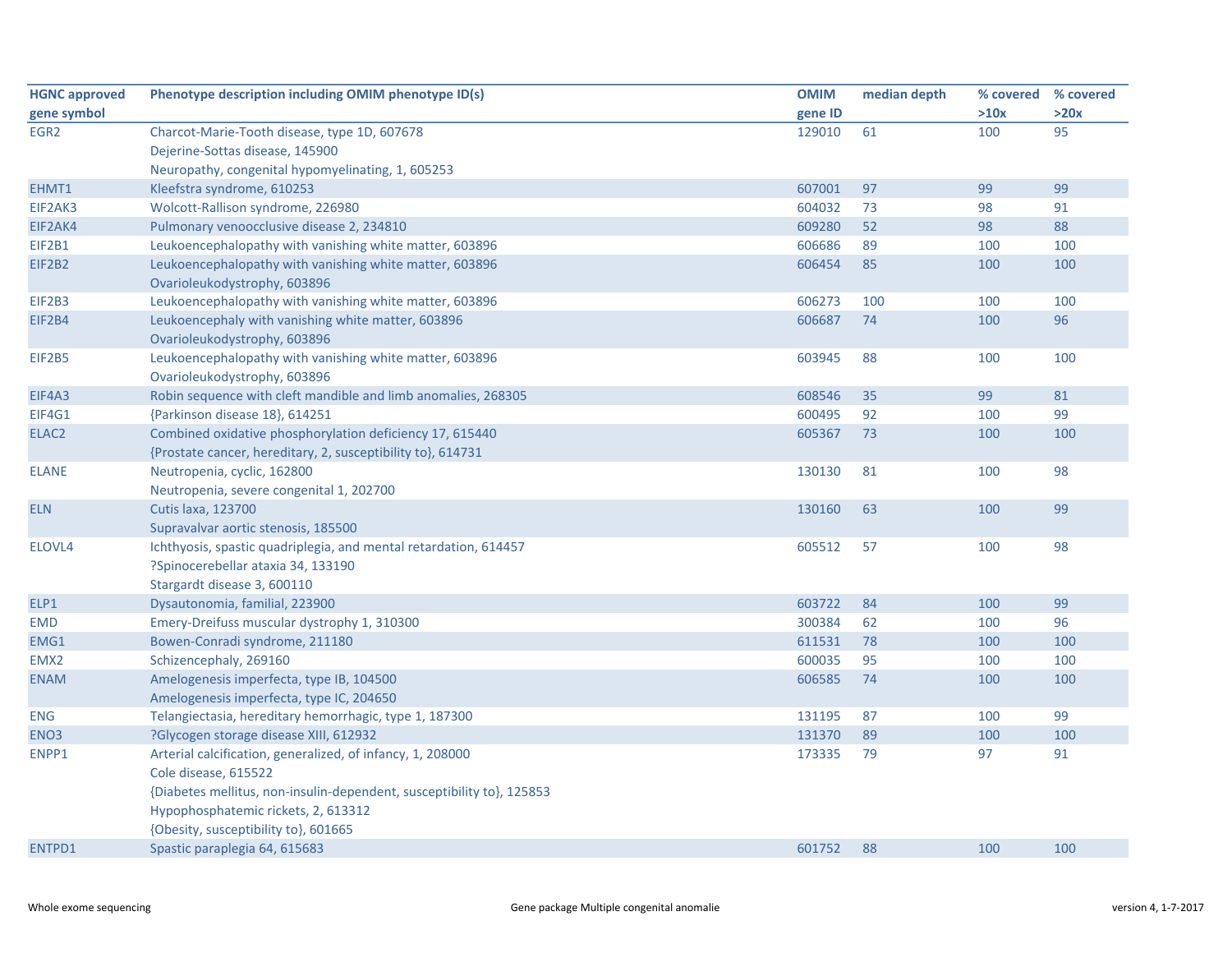| <b>HGNC approved</b> | Phenotype description including OMIM phenotype ID(s)           | <b>OMIM</b> | median depth | % covered | % covered |
|----------------------|----------------------------------------------------------------|-------------|--------------|-----------|-----------|
| gene symbol          |                                                                | gene ID     |              | >10x      | >20x      |
| <b>EOGT</b>          | Adams-Oliver syndrome 4, 615297                                | 614789      | 45           | 96        | 87        |
| EP300                | Colorectal cancer, somatic, 114500                             | 602700      | 90           | 100       | 100       |
|                      | Rubinstein-Taybi syndrome 2, 613684                            |             |              |           |           |
| EPAS1                | Erythrocytosis, familial, 4, 611783                            | 603349      | 89           | 100       | 100       |
| <b>EPB41</b>         | Elliptocytosis-1, 611804                                       | 130500      | 86           | 100       | 99        |
| <b>EPB42</b>         | Spherocytosis, type 5, 612690                                  | 177070      | 102          | 100       | 100       |
| <b>EPCAM</b>         | Colorectal cancer, hereditary nonpolyposis, type 8, 613244     | 185535      | 42           | 100       | 97        |
|                      | Diarrhea 5, with tufting enteropathy, congenital, 613217       |             |              |           |           |
| EPG5                 | Vici syndrome, 242840                                          | 615068      | 42           | 96        | 83        |
| EPHA2                | Cataract 6, multiple types, 116600                             | 176946      | 83           | 100       | 99        |
| EPHB2                | {Prostate cancer/brain cancer susceptibility, somatic}, 603688 | 600997      | 110          | 98        | 98        |
| EPHX1                | Diphenylhydantoin toxicity                                     | 132810      | 99           | 100       | 100       |
|                      | ?Fetal hydantoin syndrome                                      |             |              |           |           |
|                      | Hypercholanemia, familial, 607748                              |             |              |           |           |
|                      | {Preeclampsia, susceptibility to}, 189800                      |             |              |           |           |
| EPM2A                | Epilepsy, progressive myoclonic 2A (Lafora), 254780            | 607566      | 66           | 87        | 83        |
| <b>EPX</b>           | [Eosinophil peroxidase deficiency], 261500                     | 131399      | 101          | 100       | 100       |
| ERBB2                | Adenocarcinoma of lung, somatic, 211980                        | 164870      | 96           | 98        | 98        |
|                      | Gastric cancer, somatic, 613659                                |             |              |           |           |
|                      | Glioblastoma, somatic, 137800                                  |             |              |           |           |
|                      | Ovarian cancer, somatic                                        |             |              |           |           |
| ERBB3                | Lethal congenital contractural syndrome 2, 607598              | 190151      | 84           | 100       | 100       |
| ERBB4                | Amyotrophic lateral sclerosis 19, 615515                       | 600543      | 95           | 100       | 99        |
| ERCC1                | Cerebrooculofacioskeletal syndrome 4, 610758                   | 126380      | 73           | 100       | 92        |
| ERCC <sub>2</sub>    | Cerebrooculofacioskeletal syndrome 2, 610756                   | 126340      | 77           | 100       | 100       |
|                      | Trichothiodystrophy 1, photosensitive, 601675                  |             |              |           |           |
|                      | Xeroderma pigmentosum, group D, 278730                         |             |              |           |           |
| ERCC3                | Trichothiodystrophy 2, photosensitive, 616390                  | 133510      | 81           | 100       | 100       |
|                      | Xeroderma pigmentosum, group B, 610651                         |             |              |           |           |
| ERCC4                | Fanconi anemia, complementation group Q, 615272                | 133520      | 80           | 100       | 99        |
|                      | ?XFE progeroid syndrome, 610965                                |             |              |           |           |
|                      | Xeroderma pigmentosum, group F, 278760                         |             |              |           |           |
|                      | Xeroderma pigmentosum, type F/Cockayne syndrome, 278760        |             |              |           |           |
| ERCC5                | Cerebrooculofacioskeletal syndrome 3, 616570                   | 133530      | 73           | 100       | 99        |
|                      | Xeroderma pigmentosum, group G, 278780                         |             |              |           |           |
|                      | Xeroderma pigmentosum, group G/Cockayne syndrome, 278780       |             |              |           |           |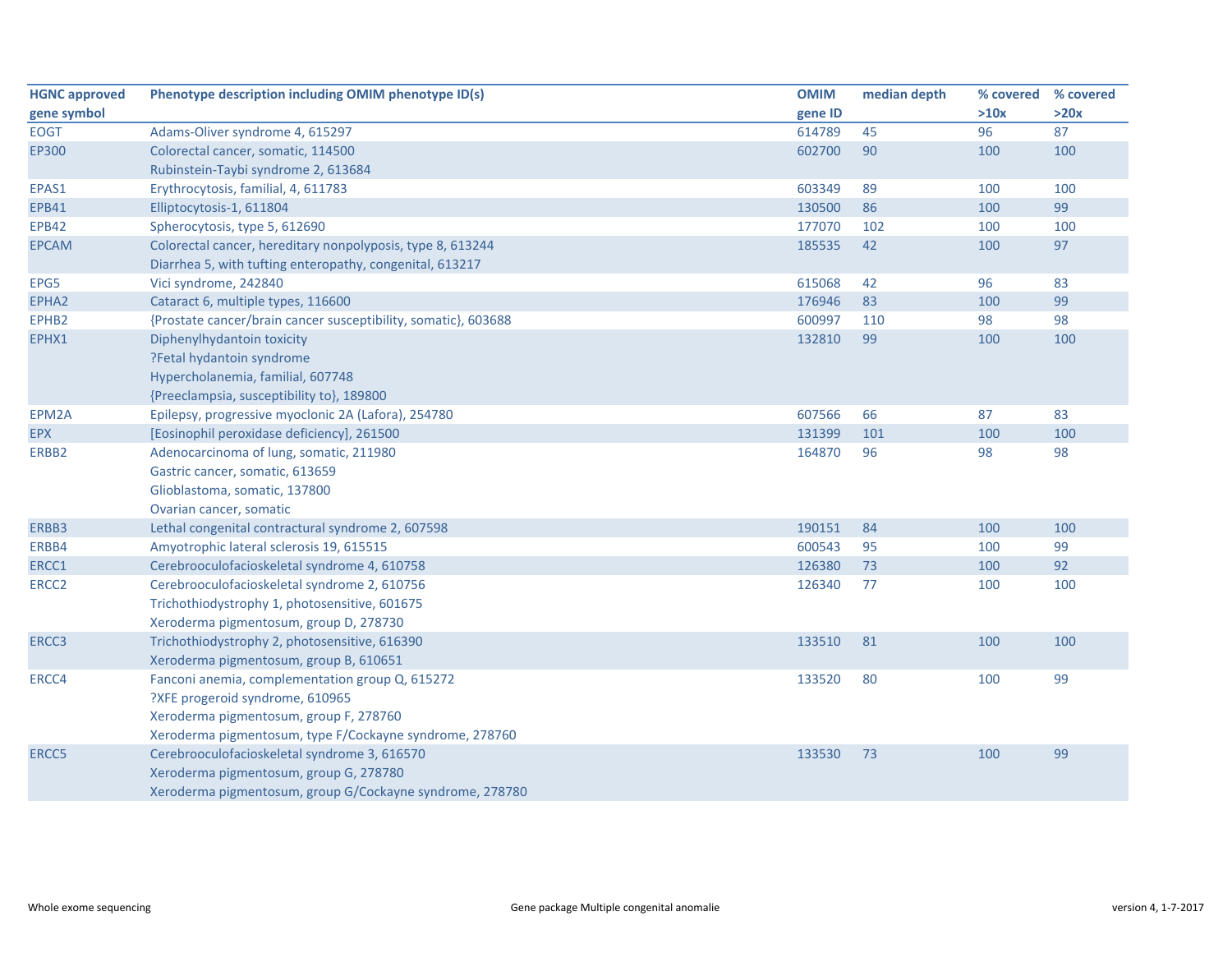| <b>HGNC approved</b> | Phenotype description including OMIM phenotype ID(s)              | <b>OMIM</b> | median depth | % covered | % covered |
|----------------------|-------------------------------------------------------------------|-------------|--------------|-----------|-----------|
| gene symbol          |                                                                   | gene ID     |              | >10x      | >20x      |
| ERCC6                | Cerebrooculofacioskeletal syndrome 1, 214150                      | 609413      | 93           | 100       | 100       |
|                      | Cockayne syndrome, type B, 133540                                 |             |              |           |           |
|                      | De Sanctis-Cacchione syndrome, 278800                             |             |              |           |           |
|                      | {Lung cancer, susceptibility to}, 211980                          |             |              |           |           |
|                      | {Macular degeneration, age-related, susceptibility to, 5}, 613761 |             |              |           |           |
|                      | Premature ovarian failure 11, 616946                              |             |              |           |           |
|                      | UV-sensitive syndrome 1, 600630                                   |             |              |           |           |
| ERCC6L2              | Bone marrow failure syndrome 2, 615715                            | 615667      | 48           | 97        | 88        |
| ERCC8                | Cockayne syndrome, type A, 216400                                 | 609412      | 60           | 100       | 96        |
|                      | UV-sensitive syndrome 2, 614621                                   |             |              |           |           |
| <b>ERF</b>           | Chitayat syndrome, 617180                                         | 611888      | 56           | 100       | 87        |
|                      | Craniosynostosis 4, 600775                                        |             |              |           |           |
| ERLIN2               | Spastic paraplegia 18, 611225                                     | 611605      | 92           | 100       | 100       |
| ESCO <sub>2</sub>    | Roberts syndrome, 268300                                          | 609353      | 58           | 98        | 92        |
|                      | SC phocomelia syndrome, 269000                                    |             |              |           |           |
| <b>ESPN</b>          | Deafness 36, 609006                                               | 606351      | 37           | 84        | 66        |
|                      | Deafness, neurosensory, without vestibular involvement            |             |              |           |           |
| ESR1                 | {Atherosclerosis, susceptibility to}                              | 133430      | 75           | 100       | 99        |
|                      | {Breast cancer}, 114480                                           |             |              |           |           |
|                      | Estrogen resistance, 615363                                       |             |              |           |           |
|                      | {HDL response to hormone replacement, augmented}                  |             |              |           |           |
|                      | {Migraine, susceptibility to}, 157300                             |             |              |           |           |
|                      | {Myocardial infarction, susceptibility to}, 608446                |             |              |           |           |
| <b>ESRRB</b>         | Deafness 35, 608565                                               | 602167      | 80           | 100       | 100       |
| <b>ETFA</b>          | Glutaric acidemia IIA, 231680                                     | 608053      | 54           | 100       | 97        |
| <b>ETFB</b>          | Glutaric acidemia IIB, 231680                                     | 130410      | 82           | 100       | 100       |
| <b>ETFDH</b>         | Glutaric acidemia IIC, 231680                                     | 231675      | 75           | 100       | 97        |
| ETHE1                | Ethylmalonic encephalopathy, 602473                               | 608451      | 67           | 100       | 99        |
| ETV <sub>6</sub>     | Leukemia, acute myeloid, somatic, 601626                          | 600618      | 79           | 100       | 100       |
|                      | Thrombocytopenia 5, 616216                                        |             |              |           |           |
| <b>EVC</b>           | Ellis-van Creveld syndrome, 225500                                | 604831      | 77           | 94        | 91        |
|                      | ?Weyers acrofacial dysostosis, 193530                             |             |              |           |           |
| EVC <sub>2</sub>     | Ellis-van Creveld syndrome, 225500                                | 607261      | 78           | 97        | 95        |
|                      | Weyers acrofacial dysostosis, 193530                              |             |              |           |           |
| EWSR1                | Ewing sarcoma, 612219                                             | 133450      | 76           | 100       | 96        |
|                      | Neuroepithelioma, 612219                                          |             |              |           |           |
| EXOSC3               | Pontocerebellar hypoplasia, type 1B, 614678                       | 606489      | 81           | 100       | 100       |
| EXPH <sub>5</sub>    | Epidermolysis bullosa, nonspecific, 615028                        | 612878      | 74           | 100       | 99        |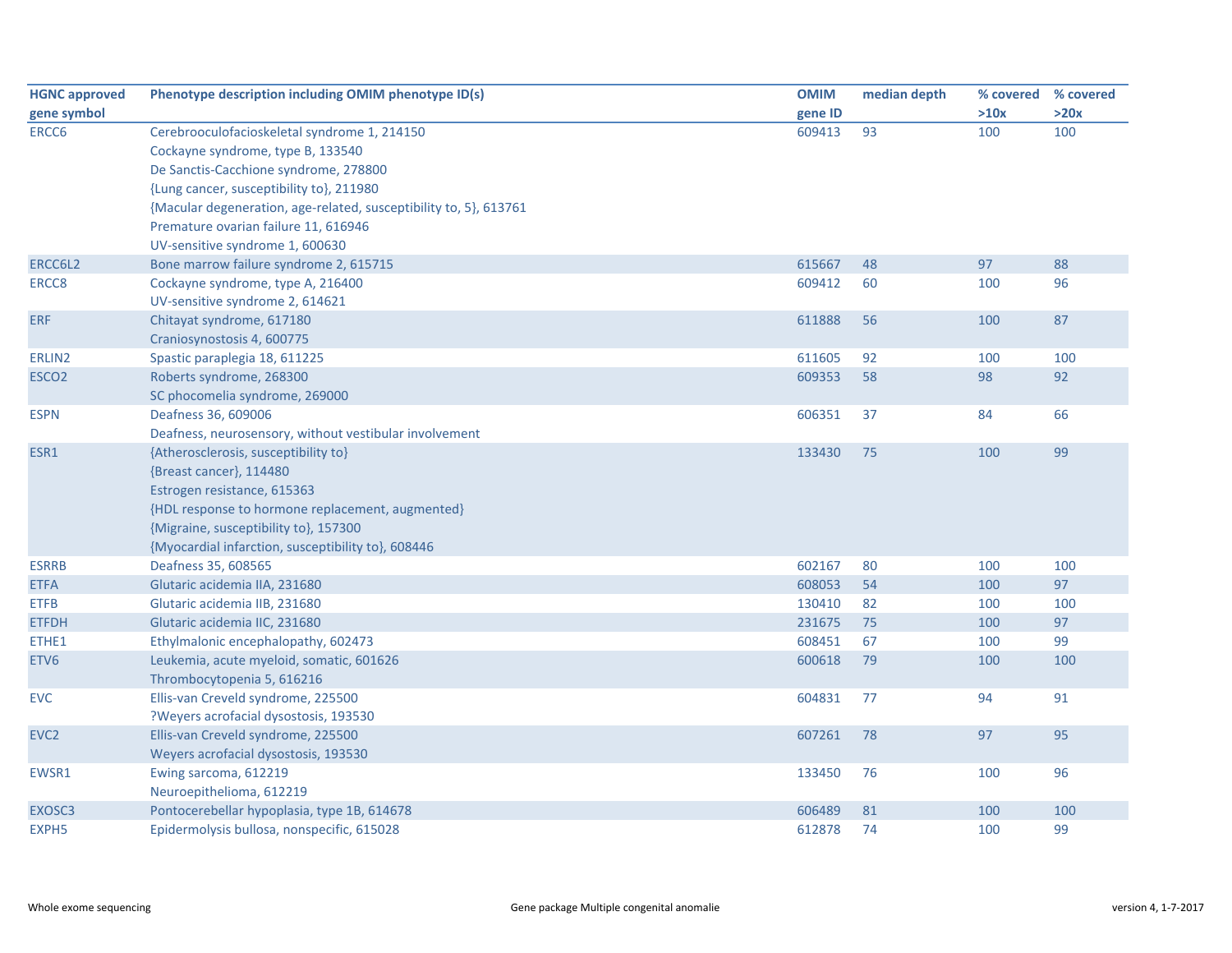| <b>HGNC approved</b> | Phenotype description including OMIM phenotype ID(s)                   | <b>OMIM</b> | median depth | % covered | % covered |
|----------------------|------------------------------------------------------------------------|-------------|--------------|-----------|-----------|
| gene symbol          |                                                                        | gene ID     |              | >10x      | >20x      |
| EXT1                 | Chondrosarcoma, 215300                                                 | 608177      | 75           | 100       | 100       |
|                      | Exostoses, multiple, type 1, 133700                                    |             |              |           |           |
| EXT <sub>2</sub>     | Exostoses, multiple, type 2, 133701                                    | 608210      | 91           | 100       | 100       |
|                      | ?Seizures, scoliosis, and macrocephaly syndrome, 616682                |             |              |           |           |
| EXTL3                | Immunoskeletal dysplasia with neurodevelopmental abnormalities, 617425 | 605744      | 93           | 100       | 100       |
| EYA1                 | Anterior segment anomalies with or without cataract, 602588            | 601653      | 78           | 100       | 96        |
|                      | Branchiootic syndrome 1, 602588                                        |             |              |           |           |
|                      | Branchiootorenal syndrome 1, with or without cataracts, 113650         |             |              |           |           |
|                      | ?Otofaciocervical syndrome, 166780                                     |             |              |           |           |
| EYA4                 | Cardiomyopathy, dilated, 1J, 605362                                    | 603550      | 82           | 100       | 100       |
|                      | Deafness 10, 601316                                                    |             |              |           |           |
| <b>EYS</b>           | Retinitis pigmentosa 25, 602772                                        | 612424      | 76           | 100       | 98        |
| EZH <sub>2</sub>     | Weaver syndrome, 277590                                                | 601573      | 84           | 100       | 99        |
| F <sub>10</sub>      | Factor X deficiency, 227600                                            | 613872      | 95           | 100       | 100       |
| F11                  | Factor XI deficiency, 612416                                           | 264900      | 103          | 100       | 99        |
|                      | Factor XI deficiency, 612416                                           |             |              |           |           |
| F <sub>12</sub>      | Angioedema, hereditary, type III, 610618                               | 610619      | 77           | 100       | 100       |
|                      | Factor XII deficiency, 234000                                          |             |              |           |           |
| F13A1                | Factor XIIIA deficiency, 613225                                        | 134570      | 96           | 100       | 100       |
|                      | {Myocardial infarction, protection against}, 608446                    |             |              |           |           |
|                      | {Venous thrombosis, protection against}, 188050                        |             |              |           |           |
| F13B                 | Factor XIIIB deficiency, 613235                                        | 134580      | 67           | 100       | 96        |
| F <sub>2</sub>       | Dysprothrombinemia, 613679                                             | 176930      | 78           | 100       | 98        |
|                      | Hypoprothrombinemia, 613679                                            |             |              |           |           |
|                      | {Pregnancy loss, recurrent, susceptibility to, 2}, 614390              |             |              |           |           |
|                      | {Stroke, ischemic, susceptibility to}, 601367                          |             |              |           |           |
|                      | Thrombophilia due to thrombin defect, 188050                           |             |              |           |           |
| F <sub>5</sub>       | {Budd-Chiari syndrome}, 600880                                         | 612309      | 103          | 100       | 100       |
|                      | Factor V deficiency, 227400                                            |             |              |           |           |
|                      | {Pregnancy loss, recurrent, susceptibility to, 1}, 614389              |             |              |           |           |
|                      | {Stroke, ischemic, susceptibility to}, 601367                          |             |              |           |           |
|                      | Thrombophilia due to activated protein C resistance, 188055            |             |              |           |           |
|                      | {Thrombophilia, susceptibility to, due to factor V Leiden}, 188055     |             |              |           |           |
| F7                   | Factor VII deficiency, 227500                                          | 613878      | 87           | 100       | 100       |
|                      | {Myocardial infarction, decreased susceptibility to}, 608446           |             |              |           |           |
| F8                   | Hemophilia A, 306700                                                   | 300841      | 48           | 100       | 94        |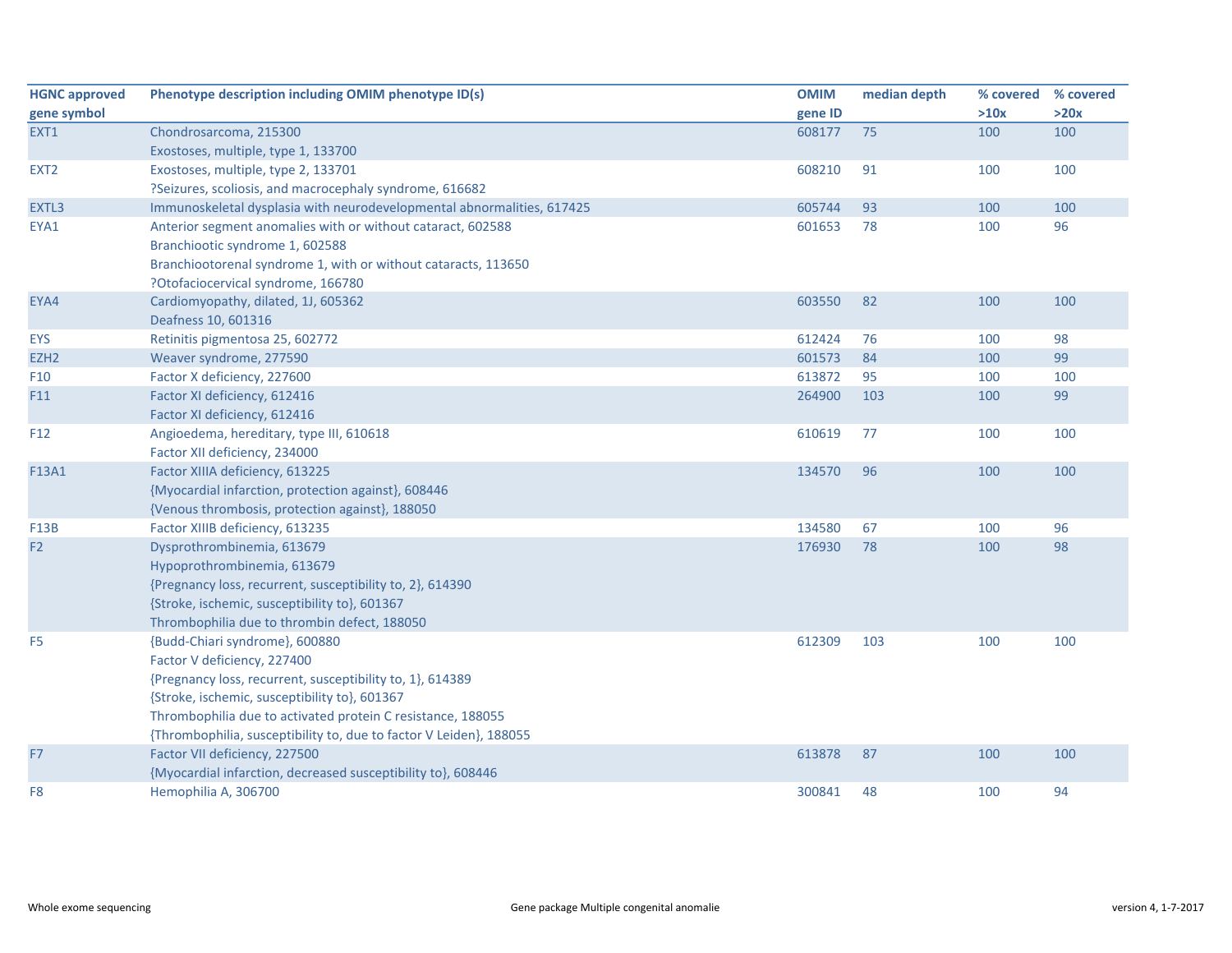| <b>HGNC approved</b> | Phenotype description including OMIM phenotype ID(s)                                                      | <b>OMIM</b> | median depth | % covered | % covered |
|----------------------|-----------------------------------------------------------------------------------------------------------|-------------|--------------|-----------|-----------|
| gene symbol          |                                                                                                           | gene ID     |              | >10x      | >20x      |
| F <sub>9</sub>       | {Deep venous thrombosis, protection against}, 300807                                                      | 300746      | 51           | 100       | 97        |
|                      | Hemophilia B, 306900                                                                                      |             |              |           |           |
|                      | Thrombophilia, due to factor IX defect, 300807                                                            |             |              |           |           |
|                      | {Warfarin sensitivity}, 122700                                                                            |             |              |           |           |
| FA2H                 | Spastic paraplegia 35, 612319                                                                             | 611026      | 55           | 98        | 87        |
| <b>FADD</b>          | Infections, recurrent, with encephalopathy, hepatic dysfunction, and cardiovasuclar malformations, 613759 | 602457      | 99           | 100       | 100       |
| <b>FAH</b>           | Tyrosinemia, type I, 276700                                                                               | 613871      | 112          | 100       | 100       |
| <b>FAM111A</b>       | Gracile bone dysplasia, 602361                                                                            | 615292      | 75           | 99        | 96        |
|                      | Kenny-Caffey syndrome, type 2, 127000                                                                     |             |              |           |           |
| <b>FAM111B</b>       | Poikiloderma, hereditary fibrosing, with tendon contractures, myopathy, and pulmonary fibrosis, 615704    | 615584      | 61           | 99        | 94        |
| <b>FAM126A</b>       | Leukodystrophy, hypomyelinating, 5, 610532                                                                | 610531      | 67           | 100       | 94        |
| <b>FAM161A</b>       | Retinitis pigmentosa 28, 606068                                                                           | 613596      | 70           | 100       | 100       |
| FAM20A               | Amelogenesis imperfecta, type IG (enamel-renal syndrome), 204690                                          | 611062      | 67           | 100       | 94        |
| FAM20C               | Raine syndrome, 259775                                                                                    | 611061      | 79           | 100       | 99        |
| FAM58A               | STAR syndrome, 300707                                                                                     | 300708      | 32           | 76        | 64        |
| FAM83H               | Amelogenesis imperfecta, type III, 130900                                                                 | 611927      | 64           | 99        | 92        |
| FAN1                 | Interstitial nephritis, karyomegalic, 614817                                                              | 613534      | 77           | 100       | 100       |
| <b>FANCA</b>         | Fanconi anemia, complementation group A, 227650                                                           | 607139      | 75           | 99        | 95        |
| <b>FANCB</b>         | Fanconi anemia, complementation group B, 300514                                                           | 300515      | 35           | 99        | 86        |
| <b>FANCC</b>         | Fanconi anemia, complementation group C, 227645                                                           | 613899      | 59           | 100       | 98        |
| <b>FANCD2</b>        | Fanconi anemia, complementation group D2, 227646                                                          | 613984      | 67           | 96        | 91        |
| <b>FANCE</b>         | Fanconi anemia, complementation group E, 600901                                                           | 613976      | 63           | 89        | 85        |
| <b>FANCF</b>         | Fanconi anemia, complementation group F, 603467                                                           | 613897      | 98           | 100       | 100       |
| <b>FANCG</b>         | Fanconi anemia, complementation group G, 614082                                                           | 602956      | 100          | 100       | 100       |
| <b>FANCI</b>         | Fanconi anemia, complementation group I, 609053                                                           | 611360      | 53           | 98        | 92        |
| <b>FANCL</b>         | Fanconi anemia, complementation group L, 614083                                                           | 608111      | 52           | 100       | 95        |
| <b>FANCM</b>         | No OMIM phenotype                                                                                         | 609644      | 55           | 100       | 96        |
| FARS2                | Combined oxidative phosphorylation deficiency 14, 614946                                                  | 611592      | 101          | 100       | 100       |
|                      | ?Spastic paraplegia 77, 617046                                                                            |             |              |           |           |
| FAS                  | Autoimmune lymphoproliferative syndrome, type IA, 601859                                                  | 134637      | 92           | 100       | 98        |
|                      | {Autoimmune lymphoproliferative syndrome}, 601859                                                         |             |              |           |           |
|                      | Squamous cell carcinoma, burn scar-related, somatic                                                       |             |              |           |           |
| <b>FASLG</b>         | Autoimmune lymphoproliferative syndrome, type IB, 601859                                                  | 134638      | 87           | 100       | 97        |
|                      | {Lung cancer, susceptibility to}, 211980                                                                  |             |              |           |           |
| FAT4                 | Hennekam lymphangiectasia-lymphedema syndrome 2, 616006                                                   | 612411      | 78           | 100       | 98        |
|                      | Van Maldergem syndrome 2, 615546                                                                          |             |              |           |           |
| FBLN1                | Synpolydactyly, 3/3'4, associated with metacarpal and metatarsal synostoses, 608180 (4)                   | 135820      | 93           | 99        | 96        |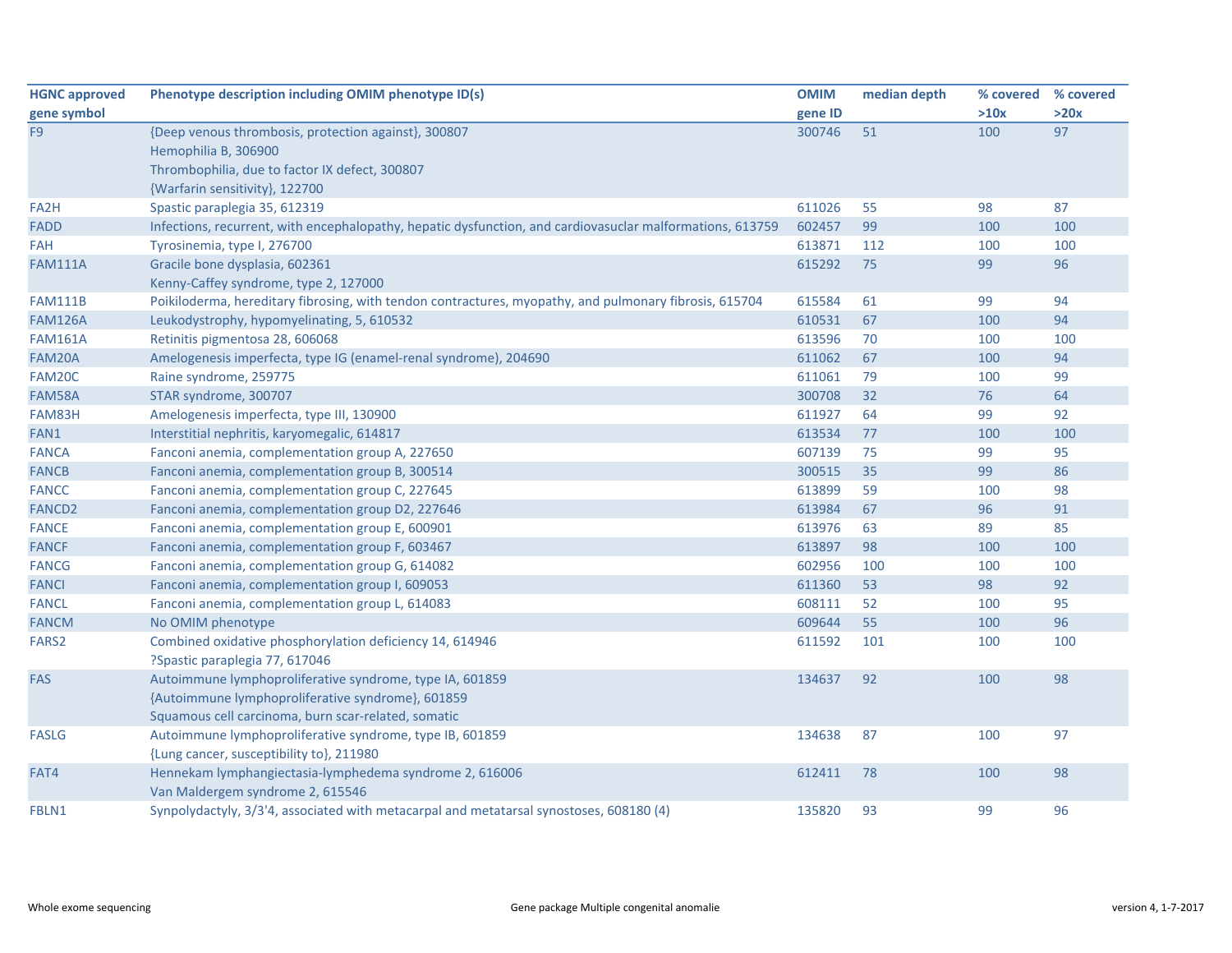| <b>HGNC approved</b> | Phenotype description including OMIM phenotype ID(s)                             | <b>OMIM</b> | median depth | % covered | % covered |
|----------------------|----------------------------------------------------------------------------------|-------------|--------------|-----------|-----------|
| gene symbol          |                                                                                  | gene ID     |              | >10x      | >20x      |
| FBLN5                | Cutis laxa 2, 614434                                                             | 604580      | 75           | 100       | 100       |
|                      | Cutis laxa, type IA, 219100                                                      |             |              |           |           |
|                      | Macular degeneration, age-related, 3, 608895                                     |             |              |           |           |
|                      | Neuropathy, hereditary, with or without age-related macular degeneration, 608895 |             |              |           |           |
| FBN1                 | Acromicric dysplasia, 102370                                                     | 134797      | 86           | 100       | 100       |
|                      | Ectopia lentis, familial, 129600                                                 |             |              |           |           |
|                      | Geleophysic dysplasia 2, 614185                                                  |             |              |           |           |
|                      | MASS syndrome, 604308                                                            |             |              |           |           |
|                      | Marfan lipodystrophy syndrome, 616914                                            |             |              |           |           |
|                      | Marfan syndrome, 154700                                                          |             |              |           |           |
|                      | Stiff skin syndrome, 184900                                                      |             |              |           |           |
|                      | Weill-Marchesani syndrome 2, dominant, 608328                                    |             |              |           |           |
| FBN <sub>2</sub>     | Contractural arachnodactyly, congenital, 121050                                  | 612570      | 90           | 100       | 98        |
|                      | Macular degeneration, early-onset, 616118                                        |             |              |           |           |
| FBP1                 | Fructose-1,6-bisphosphatase deficiency, 229700                                   | 611570      | 99           | 100       | 100       |
| FBXL4                | Mitochondrial DNA depletion syndrome 13 (encephalomyopathic type), 615471        | 605654      | 64           | 100       | 100       |
| <b>FBXO38</b>        | Neuronopathy, distal hereditary motor, type IID, 615575                          | 608533      | 56           | 97        | 86        |
| FBXO7                | Parkinson disease 15, 260300                                                     | 605648      | 100          | 100       | 95        |
| FCGR3A               | Immunodeficiency 20, 615707                                                      | 146740      | 70           | 100       | 96        |
| FCGR3B               | Neutropenia, alloimmune neonatal                                                 | 610665      | 55           | 98        | 93        |
| FCN <sub>3</sub>     | Immunodeficiency due to ficolin 3 deficiency, 613860                             | 604973      | 82           | 100       | 100       |
| <b>FECH</b>          | Protoporphyria, erythropoietic, 177000                                           | 612386      | 108          | 100       | 100       |
| FERMT1               | Kindler syndrome, 173650                                                         | 607900      | 60           | 99        | 95        |
| FERMT3               | Leukocyte adhesion deficiency, type III, 612840                                  | 607901      | 76           | 100       | 100       |
| <b>FGA</b>           | Afibrinogenemia, congenital, 202400                                              | 134820      | 84           | 100       | 100       |
|                      | Amyloidosis, familial visceral, 105200                                           |             |              |           |           |
|                      | Dysfibrinogenemia, congenital, 616004                                            |             |              |           |           |
|                      | Hypodysfibrinogenemia, congenital, 616004                                        |             |              |           |           |
| <b>FGB</b>           | Afibrinogenemia, congenital, 202400                                              | 134830      | 83           | 100       | 100       |
|                      | Dysfibrinogenemia, congenital, 616004                                            |             |              |           |           |
|                      | Hypofibrinogenemia, congenital, 202400                                           |             |              |           |           |
| FGD1                 | Aarskog-Scott syndrome, 305400                                                   | 300546      | 43           | 99        | 87        |
|                      | Mental retardation syndromic 16, 305400                                          |             |              |           |           |
| FGD4                 | Charcot-Marie-Tooth disease, type 4H, 609311                                     | 611104      | 63           | 100       | 94        |
| <b>FGF10</b>         | Aplasia of lacrimal and salivary glands, 180920                                  | 602115      | 87           | 100       | 100       |
|                      | LADD syndrome, 149730                                                            |             |              |           |           |
| <b>FGF14</b>         | Spinocerebellar ataxia 27, 609307                                                | 601515      | 96           | 100       | 100       |
| <b>FGF16</b>         | Metacarpal 4-5 fusion, 309630                                                    | 300827      | 30           | 97        | 82        |
| <b>FGF17</b>         | Hypogonadotropic hypogonadism 20 with or without anosmia, 615270                 | 603725      | 66           | 100       | 100       |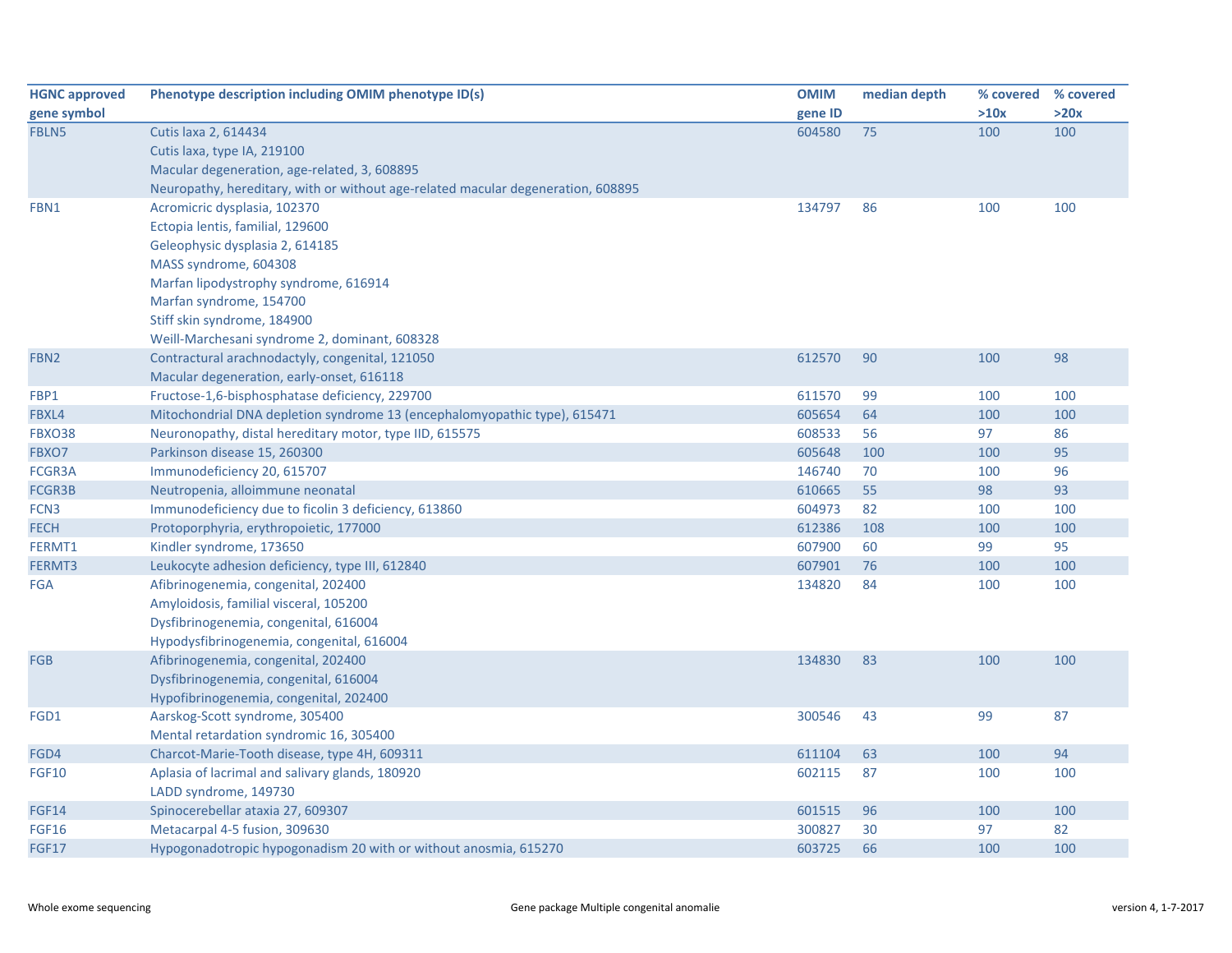| <b>HGNC approved</b> | Phenotype description including OMIM phenotype ID(s)                                   | <b>OMIM</b> | median depth | % covered | % covered |
|----------------------|----------------------------------------------------------------------------------------|-------------|--------------|-----------|-----------|
| gene symbol          |                                                                                        | gene ID     |              | >10x      | >20x      |
| FGF23                | Hypophosphatemic rickets, 193100                                                       | 605380      | 56           | 100       | 100       |
|                      | Osteomalacia, tumor-induced                                                            |             |              |           |           |
|                      | Tumoral calcinosis, hyperphosphatemic, familial, 211900                                |             |              |           |           |
| FGF3                 | Deafness, congenital with inner ear agenesis, microtia, and microdontia, 610706        | 164950      | 60           | 100       | 97        |
| FGF8                 | Hypogonadotropic hypogonadism 6 with or without anosmia, 612702                        | 600483      | 78           | 95        | 92        |
| FGF9                 | ?Multiple synostoses syndrome 3, 612961                                                | 600921      | 106          | 100       | 100       |
| FGFR1                | Encephalocraniocutaneous lipomatosis, 613001                                           | 136350      | 99           | 100       | 100       |
|                      | Hartsfield syndrome, 615465                                                            |             |              |           |           |
|                      | Hypogonadotropic hypogonadism 2 with or without anosmia, 147950                        |             |              |           |           |
|                      | Jackson-Weiss syndrome, 123150                                                         |             |              |           |           |
|                      | Osteoglophonic dysplasia, 166250                                                       |             |              |           |           |
|                      | Pfeiffer syndrome, 101600                                                              |             |              |           |           |
|                      | Trigonocephaly 1, 190440                                                               |             |              |           |           |
| FGFR <sub>2</sub>    | Antley-Bixler syndrome without genital anomalies or disordered steroidogenesis, 207410 | 176943      | 80           | 100       | 98        |
|                      | Apert syndrome, 101200                                                                 |             |              |           |           |
|                      | Beare-Stevenson cutis gyrata syndrome, 123790                                          |             |              |           |           |
|                      | Bent bone dysplasia syndrome, 614592                                                   |             |              |           |           |
|                      | Craniofacial-skeletal-dermatologic dysplasia, 101600                                   |             |              |           |           |
|                      | Craniosynostosis, nonspecific                                                          |             |              |           |           |
|                      | Crouzon syndrome, 123500                                                               |             |              |           |           |
|                      | Gastric cancer, somatic, 613659                                                        |             |              |           |           |
|                      | Jackson-Weiss syndrome, 123150                                                         |             |              |           |           |
|                      | LADD syndrome, 149730                                                                  |             |              |           |           |
|                      | Pfeiffer syndrome, 101600                                                              |             |              |           |           |
|                      | Saethre-Chotzen syndrome, 101400                                                       |             |              |           |           |
|                      | Scaphocephaly and Axenfeld-Rieger anomaly                                              |             |              |           |           |
|                      | Scaphocephaly, maxillary retrusion, and mental retardation, 609579                     |             |              |           |           |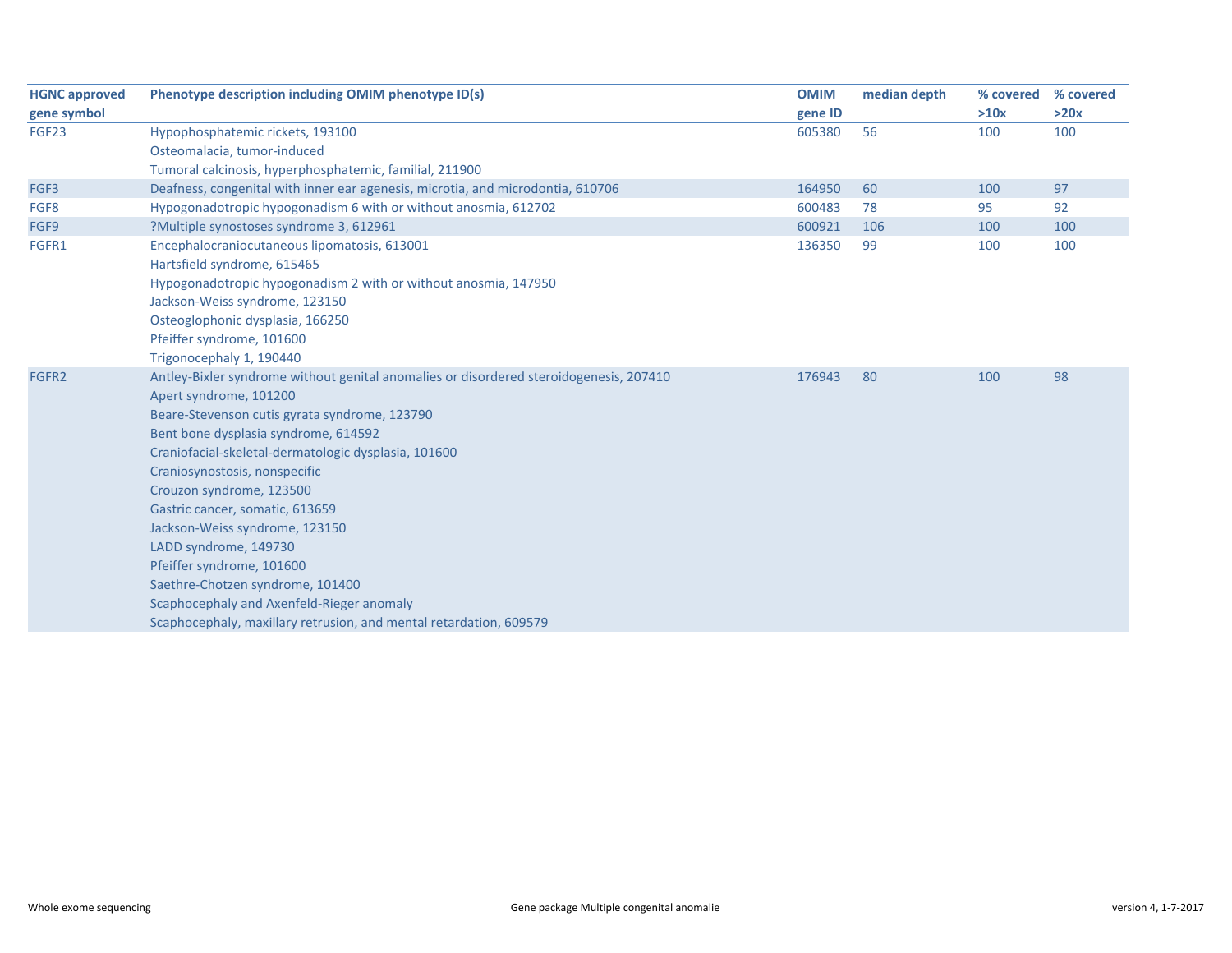| <b>HGNC approved</b> | Phenotype description including OMIM phenotype ID(s)                                                     | <b>OMIM</b> | median depth | % covered | % covered |
|----------------------|----------------------------------------------------------------------------------------------------------|-------------|--------------|-----------|-----------|
| gene symbol          |                                                                                                          | gene ID     |              | >10x      | >20x      |
| FGFR3                | Achondroplasia, 100800                                                                                   | 134934      | 73           | 100       | 100       |
|                      | Bladder cancer, somatic, 109800                                                                          |             |              |           |           |
|                      | CATSHL syndrome, 610474                                                                                  |             |              |           |           |
|                      | Cervical cancer, somatic, 603956                                                                         |             |              |           |           |
|                      | Colorectal cancer, somatic, 114500                                                                       |             |              |           |           |
|                      | Crouzon syndrome with acanthosis nigricans, 612247                                                       |             |              |           |           |
|                      | Hypochondroplasia, 146000                                                                                |             |              |           |           |
|                      | LADD syndrome, 149730                                                                                    |             |              |           |           |
|                      | Muenke syndrome, 602849                                                                                  |             |              |           |           |
|                      | Nevus, epidermal, somatic, 162900                                                                        |             |              |           |           |
|                      | SADDAN, 616482                                                                                           |             |              |           |           |
|                      | Spermatocytic seminoma, somatic, 273300                                                                  |             |              |           |           |
|                      | Thanatophoric dysplasia, type I, 187600                                                                  |             |              |           |           |
|                      | Thanatophoric dysplasia, type II, 187601                                                                 |             |              |           |           |
| <b>FGG</b>           | Afibrinogenemia, congenital, 202400                                                                      | 134850      | 86           | 100       | 100       |
|                      | Dysfibrinogenemia, congenital, 616004                                                                    |             |              |           |           |
|                      | Hypodysfibrinogenemia, 616004                                                                            |             |              |           |           |
|                      | Hypofibrinogenemia, congenital, 202400                                                                   |             |              |           |           |
| FH.                  | Fumarase deficiency, 606812                                                                              | 136850      | 84           | 97        | 91        |
|                      | Leiomyomatosis and renal cell cancer, 150800                                                             |             |              |           |           |
| FHL1                 | Emery-Dreifuss muscular dystrophy 6, 300696                                                              | 300163      | 62           | 97        | 92        |
|                      | Myopathy, with postural muscle atrophy, 300696                                                           |             |              |           |           |
|                      | Reducing body myopathy 1a, severe, infantile or early childhood onset, 300717                            |             |              |           |           |
|                      | Reducing body myopathy 1b, with late childhood or adult onset, 300718                                    |             |              |           |           |
|                      | Scapuloperoneal myopathy dominant, 300695                                                                |             |              |           |           |
| FIG4                 | Amyotrophic lateral sclerosis 11, 612577                                                                 | 609390      | 86           | 100       | 99        |
|                      | Charcot-Marie-Tooth disease, type 4J, 611228                                                             |             |              |           |           |
|                      | ?Polymicrogyria, bilateral temporooccipital, 612691                                                      |             |              |           |           |
|                      | Yunis-Varon syndrome, 216340                                                                             |             |              |           |           |
| <b>FIGLA</b>         | Premature ovarian failure 6, 612310                                                                      | 608697      | 68           | 97        | 90        |
| FKBP10               | Bruck syndrome 1, 259450                                                                                 | 607063      | 92           | 100       | 96        |
|                      | Osteogenesis imperfecta, type XI, 610968                                                                 |             |              |           |           |
| FKBP14               | Ehlers-Danlos syndrome with progressive kyphoscoliosis, myopathy, and hearing loss, 614557               | 614505      | 66           | 100       | 100       |
| <b>FKRP</b>          | Muscular dystrophy-dystroglycanopathy (congenital with brain and eye anomalies), type A, 5, 613153       | 606596      | 72           | 100       | 100       |
|                      | Muscular dystrophy-dystroglycanopathy (congenital with or without mental retardation), type B, 5, 606612 |             |              |           |           |
|                      | Muscular dystrophy-dystroglycanopathy (limb-girdle), type C, 5, 607155                                   |             |              |           |           |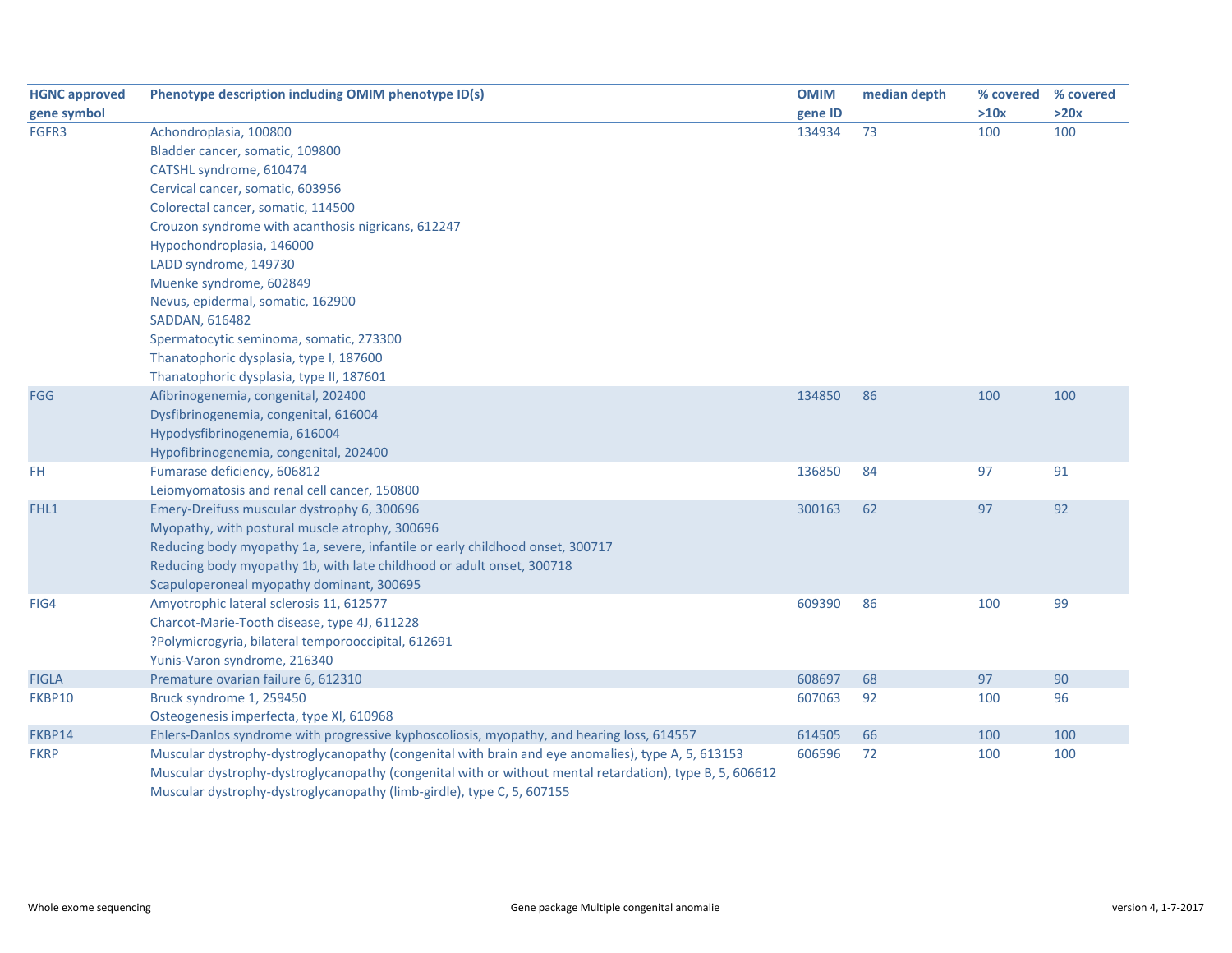| <b>HGNC approved</b> | Phenotype description including OMIM phenotype ID(s)                                               | <b>OMIM</b> | median depth | % covered | % covered |
|----------------------|----------------------------------------------------------------------------------------------------|-------------|--------------|-----------|-----------|
| gene symbol          |                                                                                                    | gene ID     |              | >10x      | >20x      |
| <b>FKTN</b>          | Cardiomyopathy, dilated, 1X, 611615                                                                | 607440      | 75           | 100       | 100       |
|                      | Muscular dystrophy-dystroglycanopathy (congenital with brain and eye anomalies), type A, 4, 253800 |             |              |           |           |
|                      | Muscular dystrophy-dystroglycanopathy (congenital without mental retardation), type B, 4, 613152   |             |              |           |           |
|                      | Muscular dystrophy-dystroglycanopathy (limb-girdle), type C, 4, 611588                             |             |              |           |           |
| <b>FLCN</b>          | Birt-Hogg-Dube syndrome, 135150                                                                    | 607273      | 100          | 100       | 100       |
|                      | Colorectal cancer, somatic, 114500                                                                 |             |              |           |           |
|                      | Pneumothorax, primary spontaneous, 173600                                                          |             |              |           |           |
|                      | Renal carcinoma, chromophobe, somatic, 144700                                                      |             |              |           |           |
| <b>FLG</b>           | {Dermatitis, atopic, susceptibility to, 2}, 605803                                                 | 135940      | 356          | 100       | 100       |
|                      | Ichthyosis vulgaris, 146700                                                                        |             |              |           |           |
| <b>FLNA</b>          | Cardiac valvular dysplasia, 314400                                                                 | 300017      | 55           | 100       | 99        |
|                      | Congenital short bowel syndrome, 300048                                                            |             |              |           |           |
|                      | FG syndrome 2, 300321                                                                              |             |              |           |           |
|                      | Frontometaphyseal dysplasia 1, 305620                                                              |             |              |           |           |
|                      | Heterotopia, periventricular, 300049                                                               |             |              |           |           |
|                      | Intestinal pseudoobstruction, neuronal, 300048                                                     |             |              |           |           |
|                      | Melnick-Needles syndrome, 309350                                                                   |             |              |           |           |
|                      | Otopalatodigital syndrome, type I, 311300                                                          |             |              |           |           |
|                      | Otopalatodigital syndrome, type II, 304120                                                         |             |              |           |           |
|                      | Terminal osseous dysplasia, 300244                                                                 |             |              |           |           |
| <b>FLNB</b>          | Atelosteogenesis, type I, 108720                                                                   | 603381      | 91           | 100       | 99        |
|                      | Atelosteogenesis, type III, 108721                                                                 |             |              |           |           |
|                      | Boomerang dysplasia, 112310                                                                        |             |              |           |           |
|                      | Larsen syndrome, 150250                                                                            |             |              |           |           |
|                      | Spondylocarpotarsal synostosis syndrome, 272460                                                    |             |              |           |           |
| <b>FLNC</b>          | Cardiomyopathy, familial hypertrophic, 26                                                          | 102565      | 90           | 100       | 99        |
|                      | Cardiomyopathy, familial restrictive 5, 617047                                                     |             |              |           |           |
|                      | Myopathy, distal, 4, 614065                                                                        |             |              |           |           |
|                      | Myopathy, myofibrillar, 5, 609524                                                                  |             |              |           |           |
| FLRT3                | Hypogonadotropic hypogonadism 21 with anosmia, 615271                                              | 604808      | 64           | 100       | 100       |
| FLT3                 | Leukemia, acute lymphoblastic, somatic, 613065                                                     | 136351      | 71           | 99        | 96        |
|                      | Leukemia, acute myeloid, reduced survival in, somatic, 601626                                      |             |              |           |           |
|                      | Leukemia, acute myeloid, somatic, 601626                                                           |             |              |           |           |
| FLT4                 | Hemangioma, capillary infantile, somatic, 602089                                                   | 136352      | 91           | 100       | 99        |
|                      | Lymphedema, hereditary, IA, 153100                                                                 |             |              |           |           |
| <b>FLVCR1</b>        | Ataxia, posterior column, with retinitis pigmentosa, 609033                                        | 609144      | 82           | 100       | 97        |
| <b>FLVCR2</b>        | Proliferative vasculopathy and hydraencephaly-hydrocephaly syndrome, 225790                        | 610865      | 85           | 100       | 100       |
| FMO <sub>3</sub>     | Trimethylaminuria, 602079                                                                          | 136132      | 93           | 100       | 100       |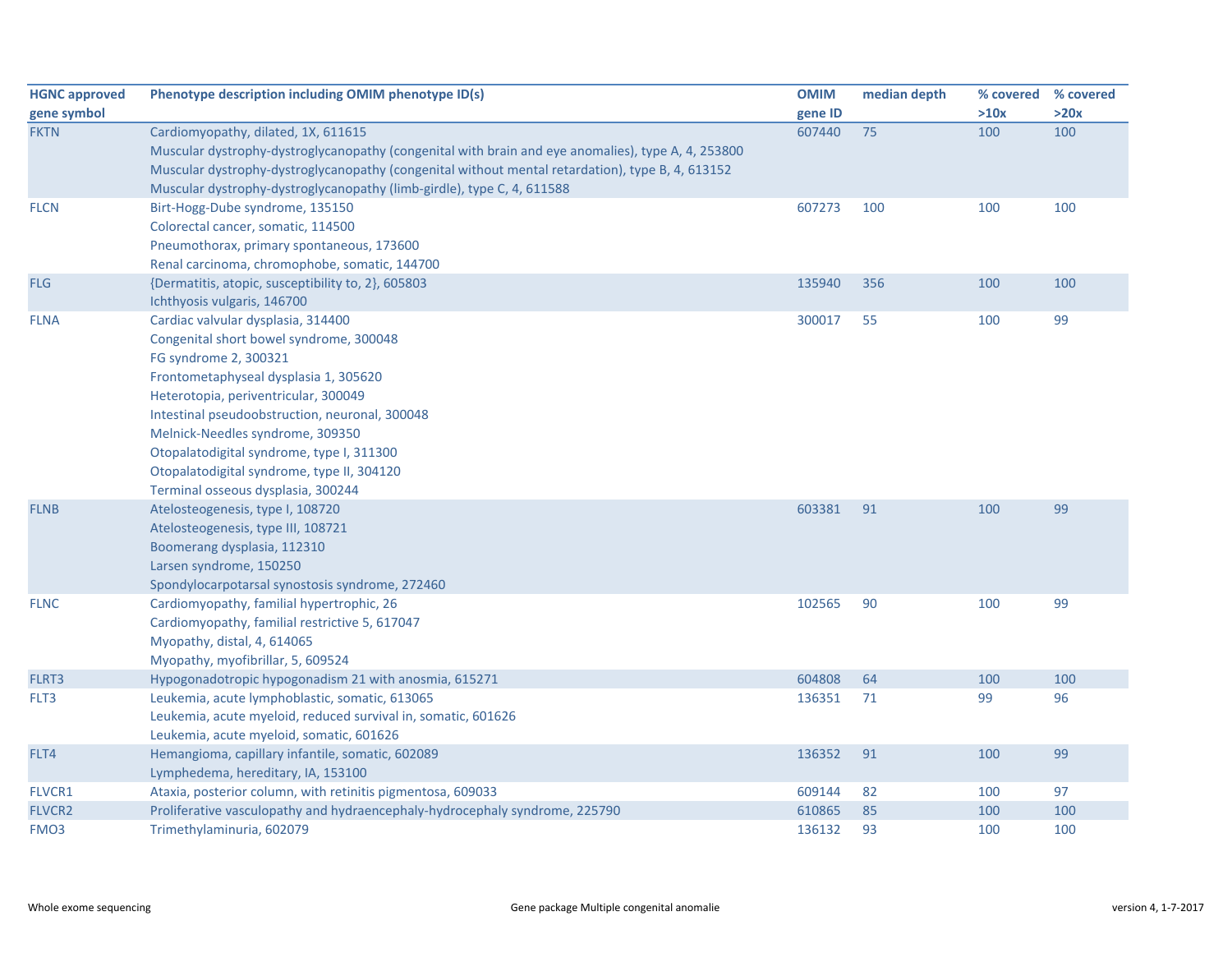| <b>HGNC approved</b> | Phenotype description including OMIM phenotype ID(s)                                      | <b>OMIM</b> | median depth | % covered % covered |      |
|----------------------|-------------------------------------------------------------------------------------------|-------------|--------------|---------------------|------|
| gene symbol          |                                                                                           | gene ID     |              | >10x                | >20x |
| FMR1                 | Fragile X syndrome, 300624                                                                | 309550      | 44           | 100                 | 89   |
|                      | Fragile X tremor/ataxia syndrome, 300623                                                  |             |              |                     |      |
|                      | Premature ovarian failure 1, 311360                                                       |             |              |                     |      |
| FN1                  | Glomerulopathy with fibronectin deposits 2, 601894                                        | 135600      | 82           | 100                 | 100  |
|                      | Plasma fibronectin deficiency, 614101                                                     |             |              |                     |      |
| FOLR1                | Neurodegeneration due to cerebral folate transport deficiency, 613068                     | 136430      | 94           | 100                 | 100  |
| FOXC1                | Anterior segment dysgenesis 3, multiple subtypes, 601631                                  | 601090      | 46           | 99                  | 75   |
|                      | Axenfeld-Rieger syndrome, type 3, 602482                                                  |             |              |                     |      |
| FOXC <sub>2</sub>    | Lymphedema-distichiasis syndrome, 153400                                                  | 602402      | 68           | 100                 | 91   |
|                      | Lymphedema-distichiasis syndrome with renal disease and diabetes mellitus, 153400         |             |              |                     |      |
| FOXE1                | Bamforth-Lazarus syndrome, 241850                                                         | 602617      | 71           | 98                  | 82   |
|                      | {Thyroid cancer, nonmedullary, 4}, 616534                                                 |             |              |                     |      |
| FOXE3                | Anterior segment dysgenesis 2, multiple subtypes, 610256                                  | 601094      | 40           | 73                  | 58   |
|                      | {Aortic aneurysm, familial thoracic 11, susceptibility to}, 617349                        |             |              |                     |      |
|                      | Cataract 34, multiple types, 612968                                                       |             |              |                     |      |
| FOXF1                | Alveolar capillary dysplasia with misalignment of pulmonary veins, 265380                 | 601089      | 73           | 100                 | 92   |
| FOXG1                | Rett syndrome, congenital variant, 613454                                                 | 164874      | 80           | 83                  | 77   |
| FOXI1                | Enlarged vestibular aqueduct, 600791                                                      | 601093      | 84           | 100                 | 100  |
| FOXL <sub>2</sub>    | Blepharophimosis, epicanthus inversus, and ptosis, type 1, 110100                         | 605597      | 70           | 97                  | 90   |
|                      | Blepharophimosis, epicanthus inversus, and ptosis, type 2, 110100                         |             |              |                     |      |
|                      | Premature ovarian failure 3, 608996                                                       |             |              |                     |      |
| FOXN1                | T-cell immunodeficiency, congenital alopecia, and nail dystrophy, 601705                  | 600838      | 85           | 100                 | 99   |
| FOXO1                | Rhabdomyosarcoma, alveolar, 268220                                                        | 136533      | 89           | 100                 | 95   |
| FOXP1                | Mental retardation with language impairment and with or without autistic features, 613670 | 605515      | 80           | 100                 | 98   |
| FOXP2                | Speech-language disorder-1, 602081                                                        | 605317      | 76           | 100                 | 100  |
| FOXP3                | {Diabetes mellitus, type I, susceptibility to}, 222100                                    | 300292      | 41           | 100                 | 94   |
|                      | Immunodysregulation, polyendocrinopathy, and enteropathy, 304790                          |             |              |                     |      |
| <b>FOXRED1</b>       | Leigh syndrome due to mitochondrial complex I deficiency, 256000                          | 613622      | 74           | 100                 | 100  |
|                      | Mitochondrial complex I deficiency, 252010 dominant                                       |             |              |                     |      |
| FRAS1                | Fraser syndrome, 219000                                                                   | 607830      | 91           | 100                 | 100  |
| FREM1                | Bifid nose with or without anorectal and renal anomalies, 608980                          | 608944      | 88           | 100                 | 99   |
|                      | Manitoba oculotrichoanal syndrome, 248450                                                 |             |              |                     |      |
|                      | Trigonocephaly 2, 614485                                                                  |             |              |                     |      |
| FREM2                | Fraser syndrome, 219000                                                                   | 608945      | 92           | 100                 | 100  |
| FRMD7                | Nystagmus 1, congenital, 310700                                                           | 300628      | 42           | 100                 | 96   |
|                      | Nystagmus, infantile periodic alternating, 310700                                         |             |              |                     |      |
| FSCN <sub>2</sub>    | Retinitis pigmentosa 30, 607921                                                           | 607643      | 82           | 100                 | 100  |
| <b>FSHB</b>          | Hypogonadotropic hypogonadism 24 without anosmia, 229070                                  | 136530      | 52           | 100                 | 100  |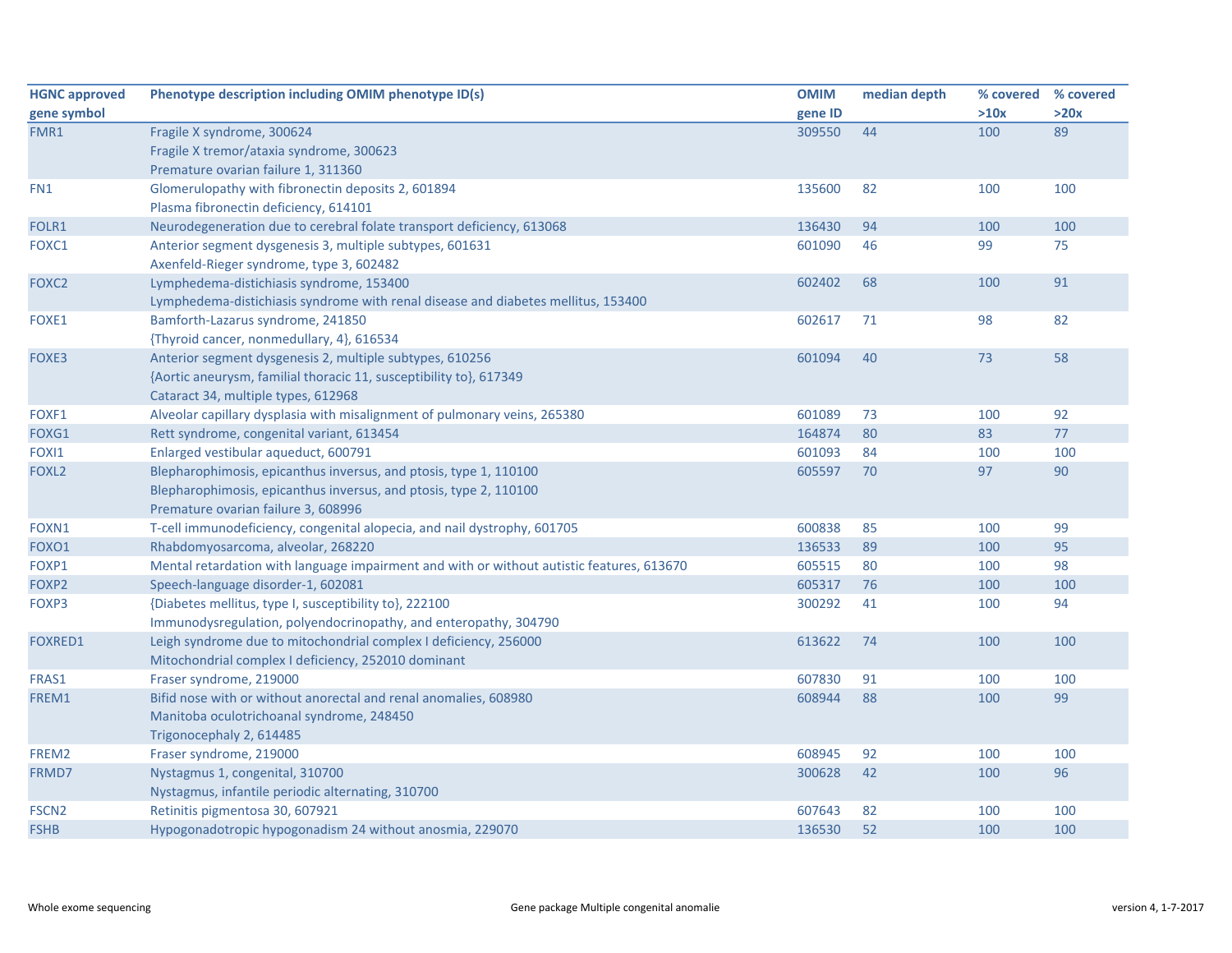| <b>HGNC approved</b> | Phenotype description including OMIM phenotype ID(s)                             | <b>OMIM</b> | median depth |      | % covered % covered |
|----------------------|----------------------------------------------------------------------------------|-------------|--------------|------|---------------------|
| gene symbol          |                                                                                  | gene ID     |              | >10x | >20x                |
| <b>FSHR</b>          | Ovarian dysgenesis 1, 233300                                                     | 136435      | 60           | 100  | 100                 |
|                      | Ovarian hyperstimulation syndrome, 608115                                        |             |              |      |                     |
|                      | Ovarian response to FSH stimulation, 276400                                      |             |              |      |                     |
| <b>FTCD</b>          | Glutamate formiminotransferase deficiency, 229100                                | 606806      | 57           | 95   | 90                  |
| FTL.                 | Hyperferritinemia-cataract syndrome, 600886                                      | 134790      | 62           | 94   | 76                  |
|                      | L-ferritin deficiency, dominant and recessive, 615604                            |             |              |      |                     |
|                      | Neurodegeneration with brain iron accumulation 3, 606159                         |             |              |      |                     |
| <b>FTO</b>           | Growth retardation, developmental delay, facial dysmorphism, 612938              | 610966      | 70           | 100  | 100                 |
|                      | {Obesity, susceptibility to, BMIQ14}, 612460                                     |             |              |      |                     |
| FTSJ1                | Mental retardation 9/44, 309549                                                  | 300499      | 59           | 100  | 100                 |
| <b>FUCA1</b>         | Fucosidosis, 230000                                                              | 612280      | 96           | 100  | 100                 |
| <b>FUS</b>           | Amyotrophic lateral sclerosis 6, with or without frontotemporal dementia, 608030 | 137070      | 79           | 100  | 99                  |
|                      | Tremor, hereditary essential, 4, 614782                                          |             |              |      |                     |
| FUT6                 | Fucosyltransferase 6 deficiency, 613852                                          | 136836      | 135          | 100  | 100                 |
| <b>FUZ</b>           | Neural tube defects, 182940                                                      | 610622      | 80           | 100  | 100                 |
| <b>FXN</b>           | Friedreich ataxia, 229300                                                        | 606829      | 38           | 96   | 72                  |
|                      | Friedreich ataxia with retained reflexes, 229300                                 |             |              |      |                     |
| FXYD2                | Hypomagnesemia 2, renal, 154020                                                  | 601814      | 49           | 100  | 91                  |
| FYCO1                | Cataract 18, 610019                                                              | 607182      | 85           | 100  | 100                 |
| FZD4                 | Exudative vitreoretinopathy 1, 133780                                            | 604579      | 93           | 100  | 100                 |
|                      | Retinopathy of prematurity, 133780                                               |             |              |      |                     |
| FZD6                 | Nail disorder, nonsyndromic congenital, 10, (claw-shaped nails), 614157          | 603409      | 97           | 100  | 100                 |
| G6PC                 | Glycogen storage disease Ia, 232200                                              | 613742      | 115          | 100  | 100                 |
| G6PC3                | Dursun syndrome, 612541                                                          | 611045      | 65           | 100  | 98                  |
|                      | Neutropenia, severe congenital 4, 612541                                         |             |              |      |                     |
| G6PD                 | Favism, 134700                                                                   | 305900      | 55           | 100  | 98                  |
|                      | Hemolytic anemia due to G6PD deficiency, 300908                                  |             |              |      |                     |
|                      | {Resistance to malaria due to G6PD deficiency}, 611162                           |             |              |      |                     |
| <b>GAA</b>           | Glycogen storage disease II, 232300                                              | 606800      | 81           | 100  | 100                 |
| GABRA1               | {Epilepsy, childhood absence, susceptibility to, 4}, 611136                      | 137160      | 95           | 100  | 100                 |
|                      | {Epilepsy, juvenile myoclonic, susceptibility to, 5}, 611136                     |             |              |      |                     |
|                      | Epileptic encephalopathy, early infantile, 19, 615744                            |             |              |      |                     |
| GABRB3               | {Epilepsy, childhood absence, susceptibility to, 5}, 612269                      | 137192      | 94           | 96   | 94                  |
|                      | Epileptic encephalopathy, early infantile, 43, 617113                            |             |              |      |                     |
| GABRG2               | {Epilepsy, childhood absence, susceptibility to, 2}, 607681                      | 137164      | 107          | 99   | 92                  |
|                      | Epilepsy, generalized, with febrile seizures plus, type 3, 611277                |             |              |      |                     |
|                      | Febrile seizures, familial, 8, 611277                                            |             |              |      |                     |
| GAD1                 | ?Cerebral palsy, spastic quadriplegic, 1, 603513                                 | 605363      | 78           | 100  | 100                 |
| <b>GALC</b>          | Krabbe disease, 245200                                                           | 606890      | 64           | 100  | 98                  |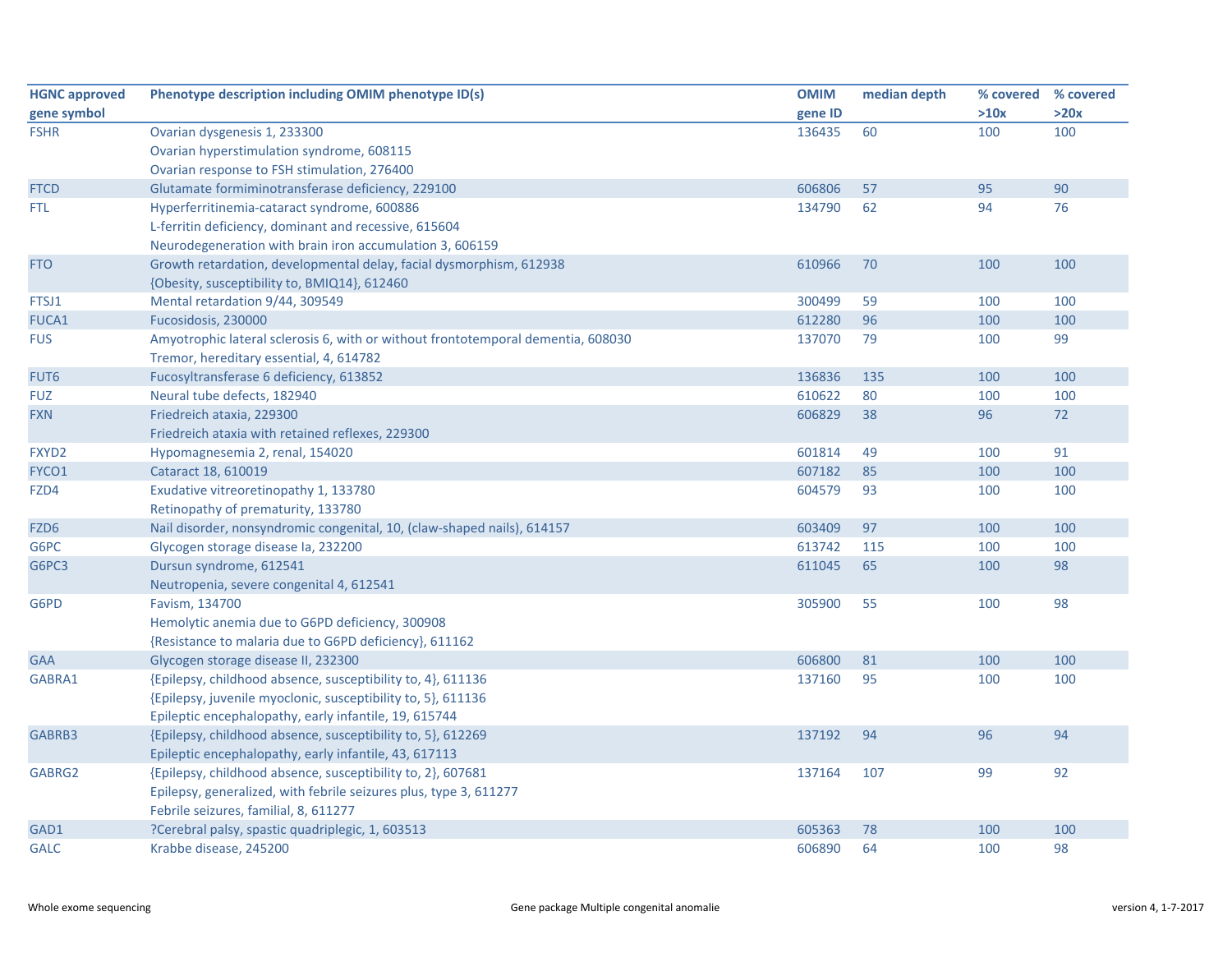| <b>HGNC approved</b> | Phenotype description including OMIM phenotype ID(s)                       | <b>OMIM</b> | median depth | % covered | % covered |
|----------------------|----------------------------------------------------------------------------|-------------|--------------|-----------|-----------|
| gene symbol          |                                                                            | gene ID     |              | >10x      | >20x      |
| <b>GALE</b>          | Galactose epimerase deficiency, 230350                                     | 606953      | 84           | 100       | 100       |
| GALK1                | Galactokinase deficiency with cataracts, 230200                            | 604313      | 76           | 100       | 100       |
| <b>GALNS</b>         | Mucopolysaccharidosis IVA, 253000                                          | 612222      | 73           | 98        | 92        |
| GALNT3               | Tumoral calcinosis, hyperphosphatemic, familial, 211900                    | 601756      | 72           | 100       | 100       |
| <b>GALT</b>          | Galactosemia, 230400                                                       | 606999      | 120          | 100       | 100       |
| <b>GAMT</b>          | Cerebral creatine deficiency syndrome 2, 612736                            | 601240      | 59           | 99        | 89        |
| <b>GAN</b>           | Giant axonal neuropathy-1, 256850                                          | 605379      | 87           | 100       | 100       |
| <b>GARS</b>          | Charcot-Marie-Tooth disease, type 2D, 601472                               | 600287      | 75           | 100       | 98        |
|                      | Neuropathy, distal hereditary motor, type VA, 600794                       |             |              |           |           |
| GATA1                | Anemia, with/without neutropenia and/or platelet abnormalities, 300835     | 305371      | 51           | 100       | 100       |
|                      | Leukemia, megakaryoblastic, with or without Down syndrome, somatic, 190685 |             |              |           |           |
|                      | Thrombocytopenia with beta-thalassemia, 314050                             |             |              |           |           |
|                      | Thrombocytopenia, with or without dyserythropoietic anemia, 300367         |             |              |           |           |
| GATA2                | Emberger syndrome, 614038                                                  | 137295      | 69           | 100       | 100       |
|                      | Immunodeficiency 21, 614172                                                |             |              |           |           |
|                      | {Leukemia, acute myeloid, susceptibility to}, 601626                       |             |              |           |           |
|                      | {Myelodysplastic syndrome, susceptibility to}, 614286                      |             |              |           |           |
| GATA3                | Hypoparathyroidism, sensorineural deafness, and renal dysplasia, 146255    | 131320      | 86           | 100       | 100       |
| GATA4                | Atrial septal defect 2, 607941                                             | 600576      | 60           | 77        | 62        |
|                      | Atrioventricular septal defect 4, 614430                                   |             |              |           |           |
|                      | ?Testicular anomalies with or without congenital heart disease, 615542     |             |              |           |           |
|                      | Tetralogy of Fallot, 187500                                                |             |              |           |           |
|                      | Ventricular septal defect 1, 614429                                        |             |              |           |           |
| GATA6                | Atrial septal defect 9, 614475                                             | 601656      | 55           | 85        | 72        |
|                      | Atrioventricular septal defect 5, 614474                                   |             |              |           |           |
|                      | Pancreatic agenesis and congenital heart defects, 600001                   |             |              |           |           |
|                      | Persistent truncus arteriosus, 217095                                      |             |              |           |           |
|                      | Tetralogy of Fallot, 187500                                                |             |              |           |           |
| GATAD1               | ?Cardiomyopathy, dilated, 2B, 614672                                       | 614518      | 91           | 100       | 94        |
| GATAD2B              | Mental retardation 18, 615074                                              | 614998      | 40           | 98        | 82        |
| <b>GATM</b>          | Cerebral creatine deficiency syndrome 3, 612718                            | 602360      | 93           | 100       | 100       |
| <b>GBA</b>           | Gaucher disease, perinatal lethal, 608013                                  | 606463      | 110          | 100       | 100       |
|                      | Gaucher disease, type I, 230800                                            |             |              |           |           |
|                      | Gaucher disease, type II, 230900                                           |             |              |           |           |
|                      | Gaucher disease, type III, 231000                                          |             |              |           |           |
|                      | Gaucher disease, type IIIC, 231005                                         |             |              |           |           |
|                      | {Lewy body dementia, susceptibility to}, 127750                            |             |              |           |           |
|                      | {Parkinson disease, late-onset, susceptibility to}, 168600                 |             |              |           |           |
| GBA2                 | Spastic paraplegia 46, 614409                                              | 609471      | 62           | 99        | 93        |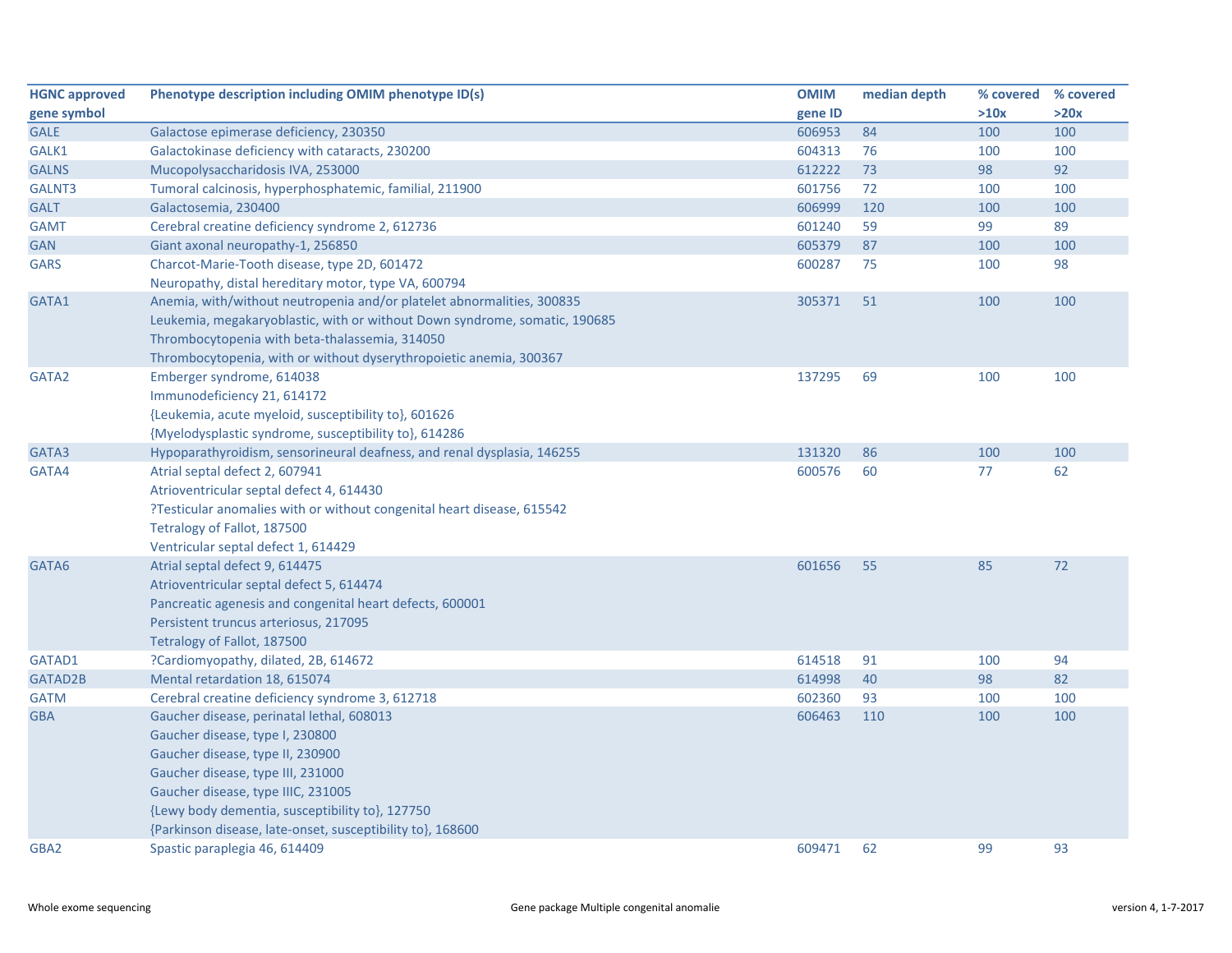| <b>HGNC approved</b> | Phenotype description including OMIM phenotype ID(s)                         | <b>OMIM</b> | median depth | % covered % covered |      |
|----------------------|------------------------------------------------------------------------------|-------------|--------------|---------------------|------|
| gene symbol          |                                                                              | gene ID     |              | >10x                | >20x |
| GBE1                 | Glycogen storage disease IV, 232500                                          | 607839      | 79           | 100                 | 100  |
|                      | Polyglucosan body disease, adult form, 263570                                |             |              |                     |      |
| <b>GCDH</b>          | Glutaricaciduria, type I, 231670                                             | 608801      | 81           | 100                 | 99   |
| GCH1                 | Dystonia, DOPA-responsive, with or without hyperphenylalaninemia, 128230     | 600225      | 63           | 100                 | 87   |
|                      | Hyperphenylalaninemia, BH4-deficient, B, 233910                              |             |              |                     |      |
| <b>GCK</b>           | Diabetes mellitus, noninsulin-dependent, late onset, 125853                  | 138079      | 84           | 100                 | 100  |
|                      | Diabetes mellitus, permanent neonatal, 606176                                |             |              |                     |      |
|                      | Hyperinsulinemic hypoglycemia, familial, 3, 602485                           |             |              |                     |      |
|                      | MODY, type II, 125851                                                        |             |              |                     |      |
| <b>GCLC</b>          | Hemolytic anemia due to gamma-glutamylcysteine synthetase deficiency, 230450 | 606857      | 78           | 100                 | 100  |
|                      | {Myocardial infarction, susceptibility to}, 608446                           |             |              |                     |      |
| GCM <sub>2</sub>     | Hyperparathyroidism 4, 617343                                                | 603716      | 77           | 100                 | 99   |
|                      | Hypoparathyroidism, familial isolated, 146200                                |             |              |                     |      |
| GCNT2                | Adult i phenotype without cataract, 110800                                   | 600429      | 105          | 100                 | 100  |
|                      | [Blood group, li], 110800                                                    |             |              |                     |      |
|                      | Cataract 13 with adult i phenotype, 116700                                   |             |              |                     |      |
| <b>GCSH</b>          | Glycine encephalopathy, 605899                                               | 238330      | 14           | 61                  | 18   |
| GDAP1                | Charcot-Marie-Tooth disease, axonal, type 2K, 607831                         | 606598      | 96           | 100                 | 100  |
|                      | Charcot-Marie-Tooth disease, axonal, with vocal cord paresis, 607706         |             |              |                     |      |
|                      | Charcot-Marie-Tooth disease, recessive intermediate, A, 608340               |             |              |                     |      |
|                      | Charcot-Marie-Tooth disease, type 4A, 214400                                 |             |              |                     |      |
| GDF1                 | Double-outlet right ventricle, 217095                                        | 602880      | 27           | 70                  | 49   |
|                      | Right atrial isomerism, 208530                                               |             |              |                     |      |
|                      | Tetralogy of Fallot, 187500                                                  |             |              |                     |      |
|                      | Transposition of great arteries, dextro-looped 3, 613854                     |             |              |                     |      |
| GDF <sub>2</sub>     | Telangiectasia, hereditary hemorrhagic, type 5, 615506                       | 605120      | 70           | 100                 | 99   |
| GDF3                 | Klippel-Feil syndrome 3, 613702                                              | 606522      | 101          | 100                 | 100  |
|                      | Microphthalmia with coloboma 6, 613703                                       |             |              |                     |      |
|                      | Microphthalmia, isolated 7, 613704                                           |             |              |                     |      |
| GDF5                 | ?Acromesomelic dysplasia, Hunter-Thompson type, 201250                       | 601146      | 104          | 100                 | 100  |
|                      | Brachydactyly, type A1, C, 615072                                            |             |              |                     |      |
|                      | Brachydactyly, type A2, 112600                                               |             |              |                     |      |
|                      | Brachydactyly, type C, 113100                                                |             |              |                     |      |
|                      | Chondrodysplasia, Grebe type, 200700                                         |             |              |                     |      |
|                      | Du Pan syndrome, 228900                                                      |             |              |                     |      |
|                      | Multiple synostoses syndrome 2, 610017                                       |             |              |                     |      |
|                      | {Osteoarthritis-5}, 612400                                                   |             |              |                     |      |
|                      | Symphalangism, proximal, 1B, 615298                                          |             |              |                     |      |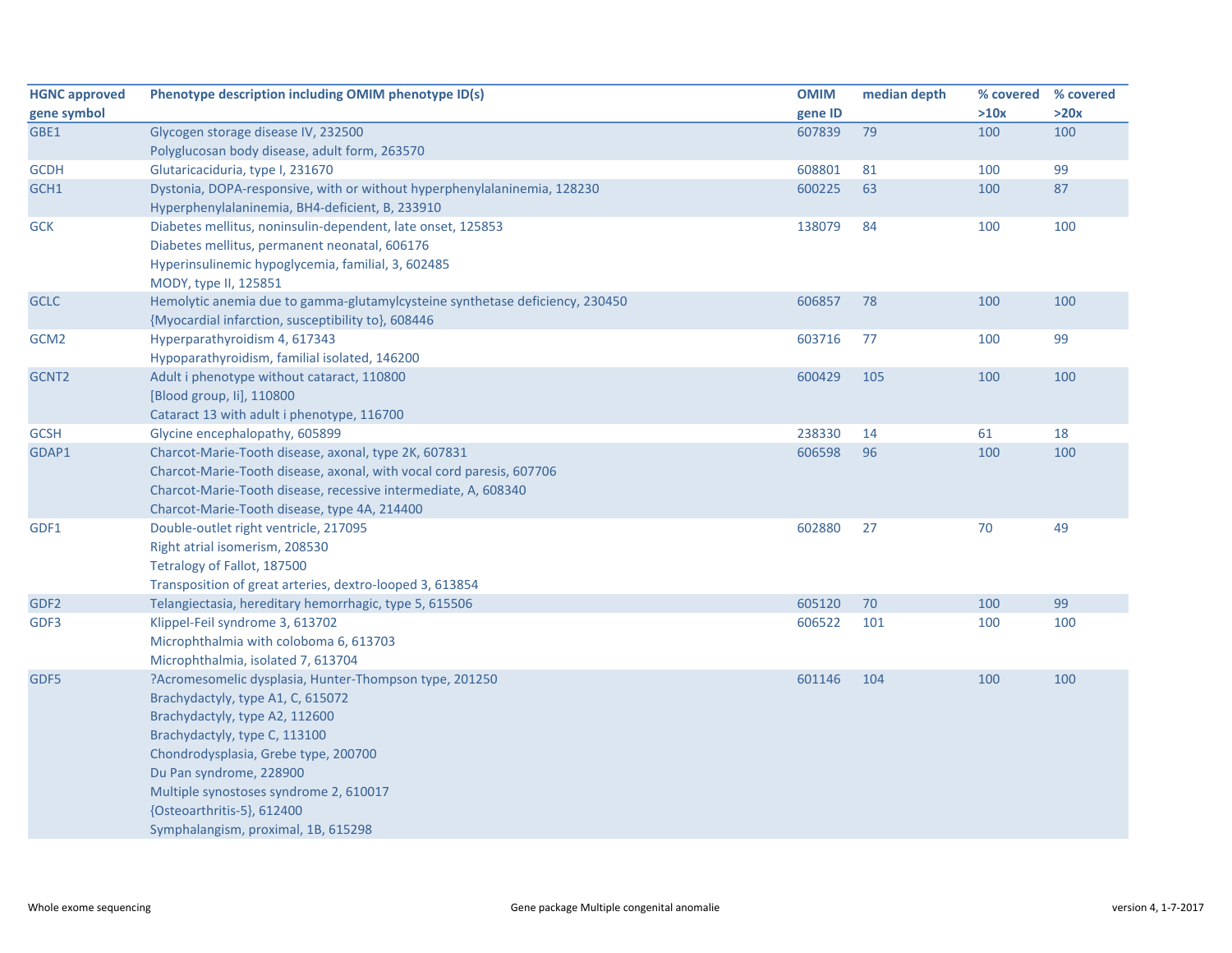| <b>HGNC approved</b> | Phenotype description including OMIM phenotype ID(s)                                          | <b>OMIM</b> | median depth | % covered | % covered |
|----------------------|-----------------------------------------------------------------------------------------------|-------------|--------------|-----------|-----------|
| gene symbol          |                                                                                               | gene ID     |              | >10x      | >20x      |
| GDF <sub>6</sub>     | Klippel-Feil syndrome 1, 118100                                                               | 601147      | 86           | 100       | 100       |
|                      | Leber congenital amaurosis 17, 615360                                                         |             |              |           |           |
|                      | Microphthalmia with coloboma 6, digenic, 613703                                               |             |              |           |           |
|                      | Microphthalmia, isolated 4, 613094                                                            |             |              |           |           |
| GDI1                 | Mental retardation 41, 300849                                                                 | 300104      | 64           | 100       | 98        |
| <b>GDNF</b>          | Central hypoventilation syndrome, 209880                                                      | 600837      | 144          | 100       | 100       |
|                      | {Hirschsprung disease, susceptibility to, 3}, 613711                                          |             |              |           |           |
|                      | {Pheochromocytoma, modifier of}, 171300                                                       |             |              |           |           |
| <b>GFAP</b>          | Alexander disease, 203450                                                                     | 137780      | 62           | 100       | 100       |
| <b>GFER</b>          | Myopathy progressive, with congenital cataract, hearing loss, and developmental delay, 613076 | 600924      | 58           | 100       | 86        |
| GFI1                 | ?Neutropenia, nonimmune chronic idiopathic, of adults, 607847                                 | 600871      | 65           | 100       | 97        |
|                      | ?Neutropenia, severe congenital 2, 613107                                                     |             |              |           |           |
| GFI1B                | Bleeding disorder, platelet-type, 17, 187900                                                  | 604383      | 104          | 100       | 100       |
| GFM1                 | Combined oxidative phosphorylation deficiency 1, 609060                                       | 606639      | 75           | 100       | 97        |
| GFPT1                | Myasthenia, congenital, 12, with tubular aggregates, 610542                                   | 138292      | 67           | 100       | 99        |
| <b>GGCX</b>          | Pseudoxanthoma elasticum-like disorder with multiple coagulation factor deficiency, 610842    | 137167      | 86           | 100       | 100       |
|                      | Vitamin K-dependent clotting factors, combined deficiency of, 1, 277450                       |             |              |           |           |
| GH <sub>1</sub>      | Growth hormone deficiency, isolated, type IA, 262400                                          | 139250      | 82           | 100       | 100       |
|                      | Growth hormone deficiency, isolated, type IB, 612781                                          |             |              |           |           |
|                      | Growth hormone deficiency, isolated, type II, 173100                                          |             |              |           |           |
|                      | Kowarski syndrome, 262650                                                                     |             |              |           |           |
| <b>GHR</b>           | Growth hormone insensitivity, partial, 604271                                                 | 600946      | 77           | 100       | 99        |
|                      | {Hypercholesterolemia, familial, modifier of}, 143890                                         |             |              |           |           |
|                      | Increased responsiveness to growth hormone                                                    |             |              |           |           |
|                      | Laron dwarfism, 262500                                                                        |             |              |           |           |
| <b>GHRHR</b>         | Growth hormone deficiency, isolated, type IB, 612781                                          | 139191      | 75           | 100       | 98        |
| <b>GHSR</b>          | Growth hormone deficiency, isolated partial, 615925                                           | 601898      | 80           | 100       | 100       |
| <b>GIF</b>           | Intrinsic factor deficiency, 261000                                                           | 609342      | 103          | 100       | 100       |
| GIGYF2               | {Parkinson disease 11}, 607688                                                                | 612003      | 65           | 100       | 97        |
| GIPC3                | Deafness 15, 601869                                                                           | 608792      | 70           | 94        | 88        |
| GJA1                 | Atrioventricular septal defect 3, 600309                                                      | 121014      | 66           | 100       | 100       |
|                      | Craniometaphyseal dysplasia, 218400                                                           |             |              |           |           |
|                      | Erythrokeratodermia variabilis et progressiva, 133200                                         |             |              |           |           |
|                      | Hypoplastic left heart syndrome 1, 241550                                                     |             |              |           |           |
|                      | Oculodentodigital dysplasia, 164200                                                           |             |              |           |           |
|                      | Oculodentodigital dysplasia, 257850                                                           |             |              |           |           |
|                      | Palmoplantar keratoderma with congenital alopecia, 104100                                     |             |              |           |           |
|                      | Syndactyly, type III, 186100                                                                  |             |              |           |           |
| GJA3                 | Cataract 14, multiple types, 601885                                                           | 121015      | 95           | 100       | 97        |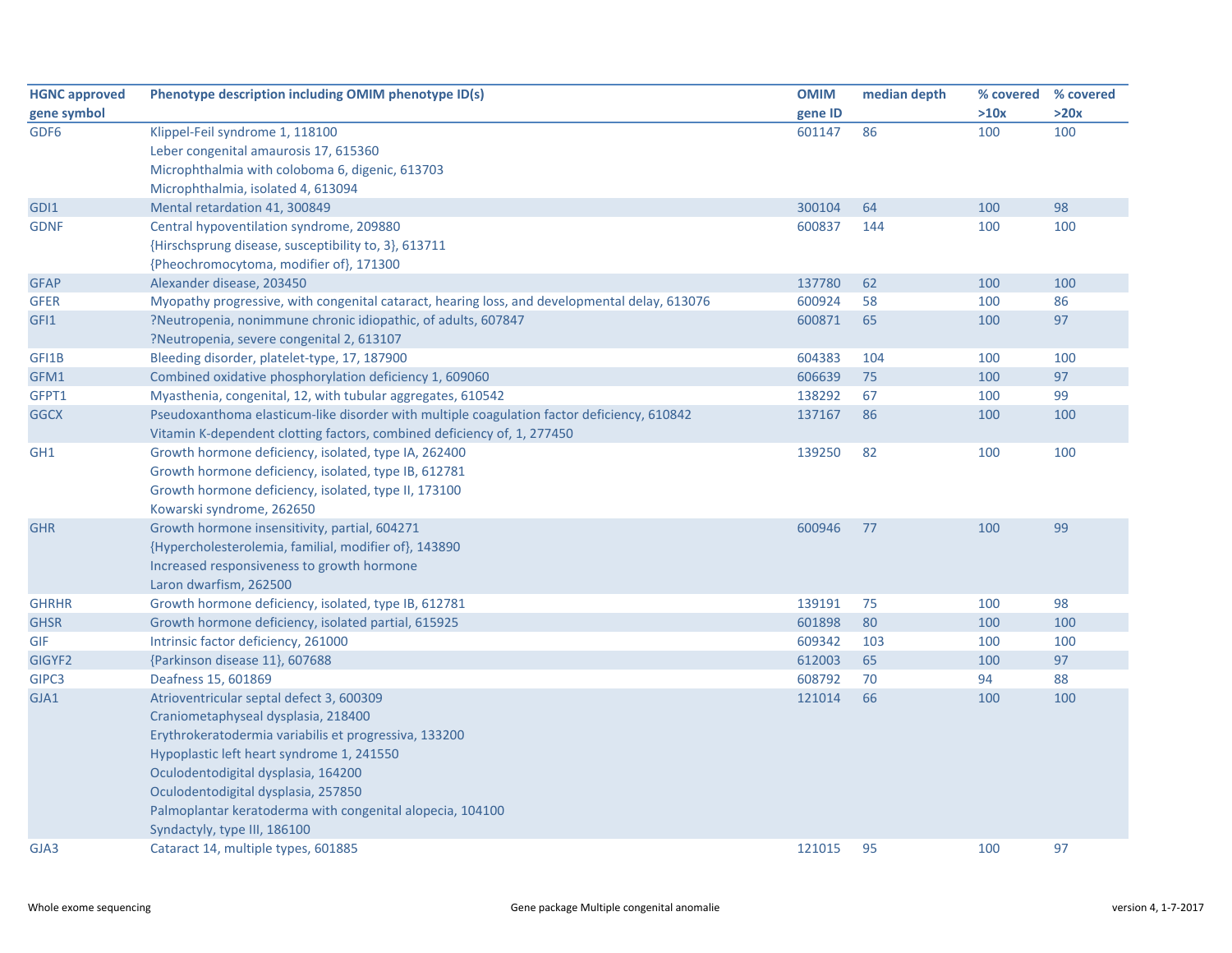| <b>HGNC approved</b> | Phenotype description including OMIM phenotype ID(s)                | <b>OMIM</b> | median depth | % covered | % covered |
|----------------------|---------------------------------------------------------------------|-------------|--------------|-----------|-----------|
| gene symbol          |                                                                     | gene ID     |              | >10x      | >20x      |
| GJA5                 | Atrial fibrillation, familial, 11, 614049                           | 121013      | 121          | 100       | 100       |
|                      | Atrial standstill, digenic (GJA5/SCN5A), 108770                     |             |              |           |           |
| GJA8                 | Cataract 1, multiple types, 116200                                  | 600897      | 97           | 100       | 100       |
| GJB1                 | Charcot-Marie-Tooth neuropathy dominant, 1, 302800                  | 304040      | 54           | 100       | 100       |
| GJB <sub>2</sub>     | Bart-Pumphrey syndrome, 149200                                      | 121011      | 122          | 100       | 100       |
|                      | Deafness 3A, 601544                                                 |             |              |           |           |
|                      | Deafness 1A, 220290                                                 |             |              |           |           |
|                      | Hystrix-like ichthyosis with deafness, 602540                       |             |              |           |           |
|                      | Keratitis-ichthyosis-deafness syndrome, 148210                      |             |              |           |           |
|                      | Keratoderma, palmoplantar, with deafness, 148350                    |             |              |           |           |
|                      | Vohwinkel syndrome, 124500                                          |             |              |           |           |
| GJB3                 | Deafness 2B, 612644                                                 | 603324      | 114          | 100       | 100       |
|                      | Deafness, with peripheral neuropathy                                |             |              |           |           |
|                      | <b>Deafness</b>                                                     |             |              |           |           |
|                      | Deafness, digenic, GJB2/GJB3, 220290                                |             |              |           |           |
|                      | Erythrokeratodermia variabilis et progressiva, 133200               |             |              |           |           |
| GJB4                 | Erythrokeratodermia variabilis with erythema gyratum repens, 133200 | 605425      | 120          | 100       | 100       |
| GJB6                 | Deafness 3B, 612643                                                 | 604418      | 90           | 100       | 100       |
|                      | Deafness 1B, 612645                                                 |             |              |           |           |
|                      | Deafness, digenic GJB2/GJB6, 220290                                 |             |              |           |           |
|                      | Ectodermal dysplasia 2, Clouston type, 129500                       |             |              |           |           |
| GJC <sub>2</sub>     | Leukodystrophy, hypomyelinating, 2, 608804                          | 608803      | 40           | 83        | 58        |
|                      | Lymphedema, hereditary, IC, 613480                                  |             |              |           |           |
|                      | Spastic paraplegia 44, 613206                                       |             |              |           |           |
| GK                   | Glycerol kinase deficiency, 307030                                  | 300474      | 33           | 99        | 74        |
| GLA                  | Fabry disease, 301500                                               | 300644      | 64           | 100       | 98        |
|                      | Fabry disease, cardiac variant, 301500                              |             |              |           |           |
| GLB1                 | GM1-gangliosidosis, type I, 230500                                  | 611458      | 77           | 100       | 97        |
|                      | GM1-gangliosidosis, type II, 230600                                 |             |              |           |           |
|                      | GM1-gangliosidosis, type III, 230650                                |             |              |           |           |
|                      | Mucopolysaccharidosis type IVB (Morquio), 253010                    |             |              |           |           |
| <b>GLDC</b>          | Glycine encephalopathy, 605899                                      | 238300      | 36           | 81        | 62        |
| GLE1                 | Arthrogryposis, lethal, with anterior horn cell disease, 611890     | 603371      | 79           | 100       | 100       |
|                      | Lethal congenital contracture syndrome 1, 253310                    |             |              |           |           |
| GLI <sub>2</sub>     | Culler-Jones syndrome, 615849                                       | 165230      | 82           | 99        | 97        |
|                      | Holoprosencephaly 9, 610829                                         |             |              |           |           |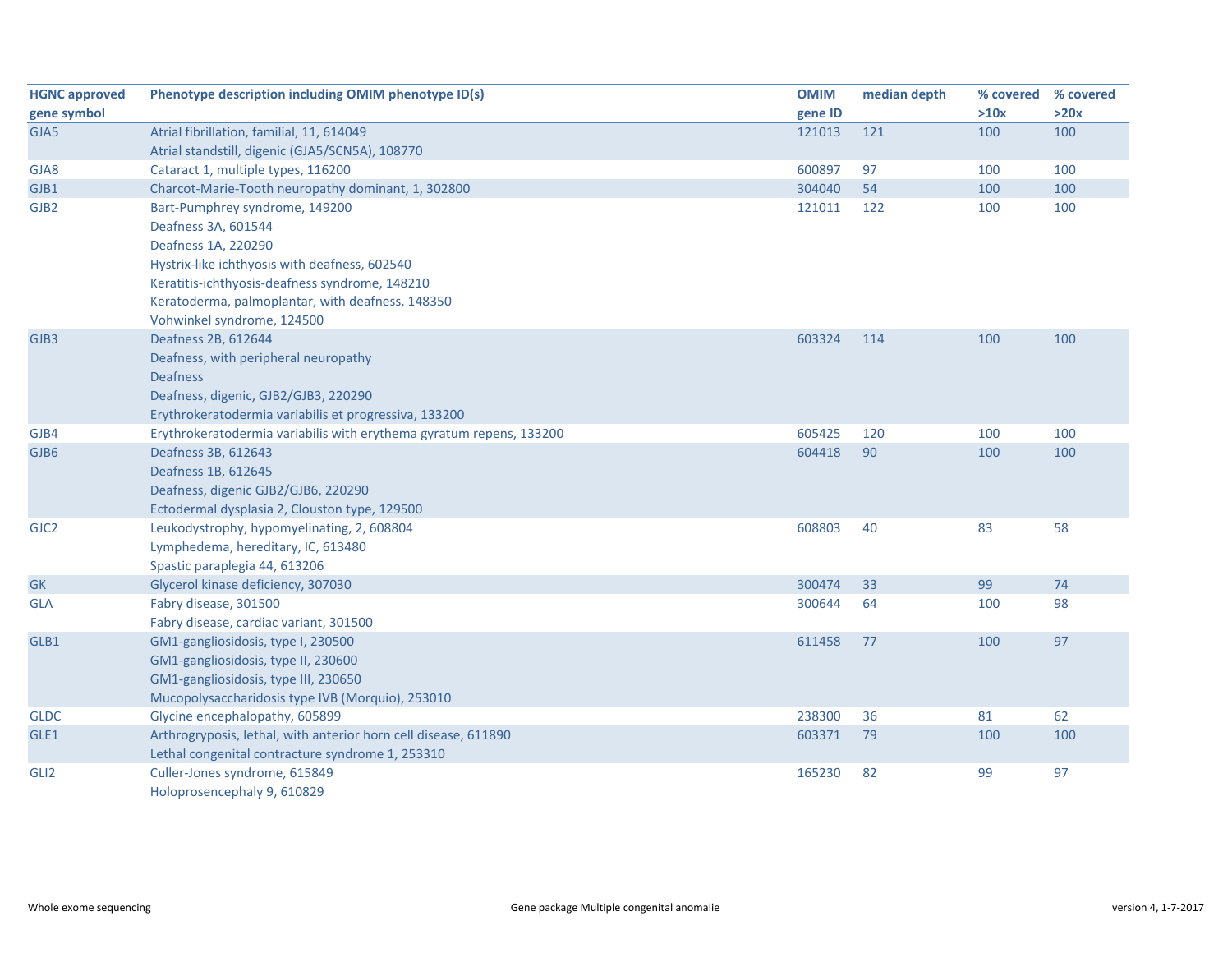| <b>HGNC approved</b> | Phenotype description including OMIM phenotype ID(s)                                                | <b>OMIM</b> | median depth | % covered % covered |      |
|----------------------|-----------------------------------------------------------------------------------------------------|-------------|--------------|---------------------|------|
| gene symbol          |                                                                                                     | gene ID     |              | >10x                | >20x |
| GLI3                 | Greig cephalopolysyndactyly syndrome, 175700                                                        | 165240      | 88           | 100                 | 100  |
|                      | {Hypothalamic hamartomas, somatic}, 241800                                                          |             |              |                     |      |
|                      | Pallister-Hall syndrome, 146510                                                                     |             |              |                     |      |
|                      | Polydactyly, postaxial, types A1 and B, 174200                                                      |             |              |                     |      |
|                      | Polydactyly, preaxial, type IV, 174700                                                              |             |              |                     |      |
| GLIS2                | Nephronophthisis 7, 611498                                                                          | 608539      | 74           | 100                 | 96   |
| GLIS3                | Diabetes mellitus, neonatal, with congenital hypothyroidism, 610199                                 | 610192      | 84           | 100                 | 100  |
| <b>GLMN</b>          | Glomuvenous malformations, 138000                                                                   | 601749      | 55           | 100                 | 96   |
| GLRA1                | Hyperekplexia, hereditary 1 or recessive, 149400                                                    | 138491      | 73           | 100                 | 99   |
| <b>GLRB</b>          | Hyperekplexia 2, 614619                                                                             | 138492      | 65           | 100                 | 99   |
| GLRX5                | Anemia, sideroblastic, 3, pyridoxine-refractory, 616860                                             | 609588      | 57           | 100                 | 86   |
|                      | Spasticity, childhood-onset, with hyperglycinemia, 616859                                           |             |              |                     |      |
| GLUD1                | Hyperinsulinism-hyperammonemia syndrome, 606762                                                     | 138130      | 25           | 80                  | 50   |
| <b>GLUL</b>          | Glutamine deficiency, congenital, 610015                                                            | 138290      | 79           | 100                 | 100  |
| <b>GLYCTK</b>        | D-glyceric aciduria, 220120                                                                         | 610516      | 92           | 100                 | 100  |
| GM2A                 | GM2-gangliosidosis, AB variant, 272750                                                              | 613109      | 94           | 100                 | 100  |
| <b>GMPPA</b>         | Alacrima, achalasia, and mental retardation syndrome, 615510                                        | 615495      | 57           | 100                 | 95   |
| <b>GMPPB</b>         | Muscular dystrophy-dystroglycanopathy (congenital with brain and eye anomalies), type A, 14, 615350 | 615320      | 100          | 100                 | 100  |
|                      | Muscular dystrophy-dystroglycanopathy (congenital with mental retardation), type B, 14, 615351      |             |              |                     |      |
|                      | Muscular dystrophy-dystroglycanopathy (limb-girdle), type C, 14, 615352                             |             |              |                     |      |
| <b>GMPS</b>          | No OMIM phenotype                                                                                   | 600358      | 70           | 93                  | 86   |
| <b>GNA11</b>         | Hypocalcemia 2, 615361                                                                              | 139313      | 64           | 100                 | 98   |
|                      | Hypocalciuric hypercalcemia, type II, 145981                                                        |             |              |                     |      |
| GNAI2                | Pituitary ACTH-secreting adenoma                                                                    | 139360      | 79           | 100                 | 100  |
|                      | Ventricular tachycardia, idiopathic, 192605                                                         |             |              |                     |      |
| GNAI3                | Auriculocondylar syndrome 1, 602483                                                                 | 139370      | 65           | 100                 | 90   |
| <b>GNAL</b>          | Dystonia 25, 615073                                                                                 | 139312      | 49           | 96                  | 83   |
| GNAO1                | Epileptic encephalopathy, early infantile, 17, 615473                                               | 139311      | 66           | 100                 | 99   |
| <b>GNAQ</b>          | Capillary malformations, congenital, 1, somatic, mosaic, 163000                                     | 600998      | 35           | 69                  | 47   |
|                      | Sturge-Weber syndrome, somatic, mosaic, 185300                                                      |             |              |                     |      |
| <b>GNAS</b>          | ACTH-independent macronodular adrenal hyperplasia, 219080                                           | 139320      | 91           | 100                 | 97   |
|                      | Acromegaly, somatic, 102200                                                                         |             |              |                     |      |
|                      | McCune-Albright syndrome, somatic, mosaic, 174800                                                   |             |              |                     |      |
|                      | Osseous heteroplasia, progressive, 166350                                                           |             |              |                     |      |
|                      | Pseudohypoparathyroidism la, 103580                                                                 |             |              |                     |      |
|                      | Pseudohypoparathyroidism Ib, 603233                                                                 |             |              |                     |      |
|                      | Pseudohypoparathyroidism Ic, 612462                                                                 |             |              |                     |      |
|                      | Pseudopseudohypoparathyroidism, 612463                                                              |             |              |                     |      |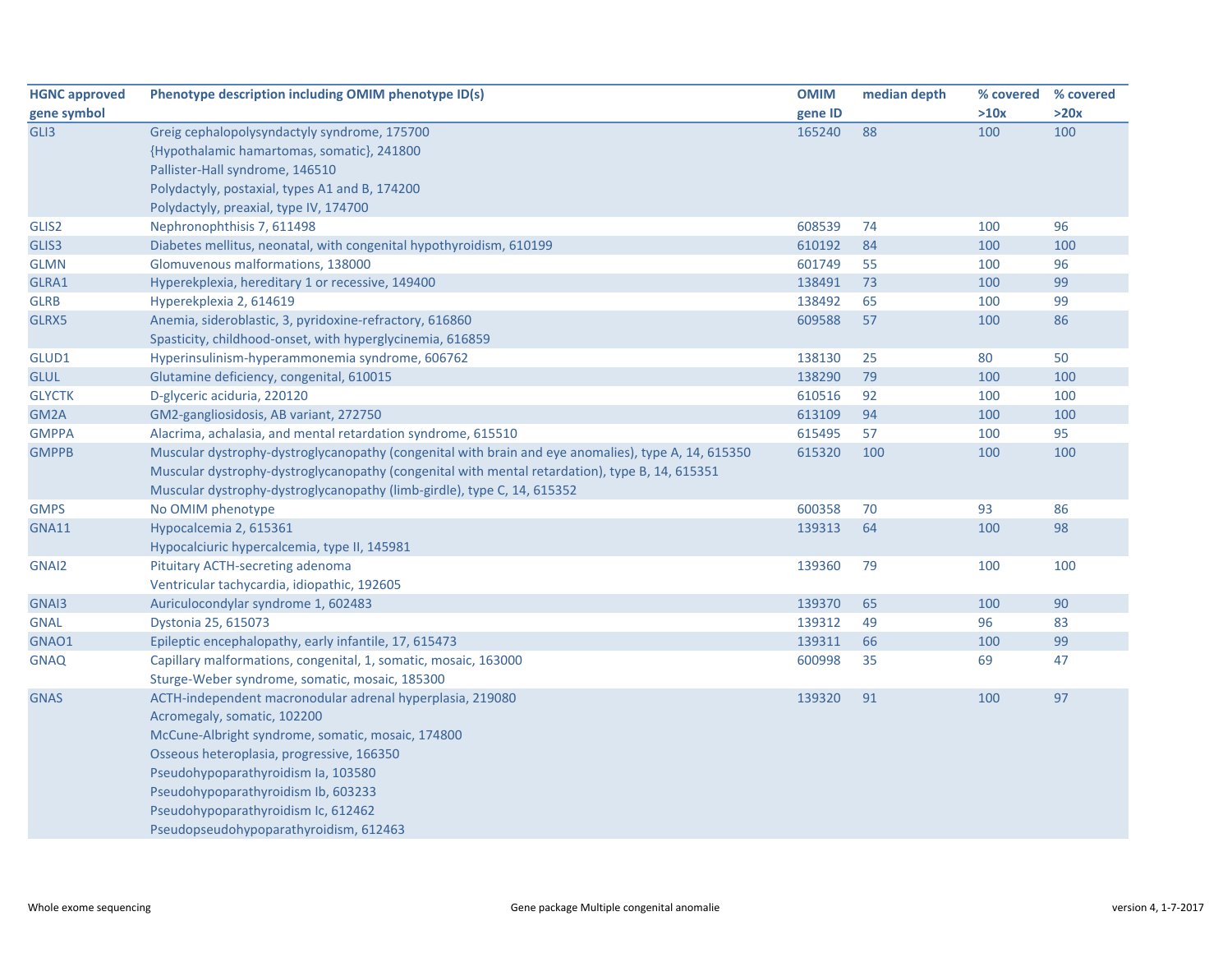| <b>HGNC approved</b> | Phenotype description including OMIM phenotype ID(s)                                    | <b>OMIM</b> | median depth | % covered | % covered |
|----------------------|-----------------------------------------------------------------------------------------|-------------|--------------|-----------|-----------|
| gene symbol          |                                                                                         | gene ID     |              | >10x      | >20x      |
| GNAT1                | Night blindness, congenital stationary 3, 610444                                        | 139330      | 96           | 100       | 100       |
|                      | ?Night blindness, congenital stationary, type 1G, 616389                                |             |              |           |           |
| GNAT2                | Achromatopsia 4, 613856                                                                 | 139340      | 100          | 100       | 98        |
| GNB4                 | Charcot-Marie-Tooth disease, dominant intermediate F, 615185                            | 610863      | 53           | 100       | 90        |
| <b>GNE</b>           | Nonaka myopathy, 605820<br>Sialuria, 269921                                             | 603824      | 86           | 100       | 100       |
| <b>GNMT</b>          | Glycine N-methyltransferase deficiency, 606664                                          | 606628      | 92           | 100       | 98        |
| <b>GNPAT</b>         | Rhizomelic chondrodysplasia punctata, type 2, 222765                                    | 602744      | 92           | 100       | 100       |
| <b>GNPTAB</b>        | Mucolipidosis II alpha/beta, 252500                                                     | 607840      | 96           | 100       | 97        |
|                      | Mucolipidosis III alpha/beta, 252600                                                    |             |              |           |           |
| <b>GNPTG</b>         | Mucolipidosis III gamma, 252605                                                         | 607838      | 87           | 95        | 88        |
| GNRH1                | ?Hypogonadotropic hypogonadism 12 with or without anosmia, 614841                       | 152760      | 49           | 100       | 100       |
| <b>GNRHR</b>         | Hypogonadotropic hypogonadism 7 without anosmia, 146110                                 | 138850      | 98           | 100       | 100       |
| <b>GNS</b>           | Mucopolysaccharidosis type IIID, 252940                                                 | 607664      | 84           | 100       | 93        |
| GOLGA5               | No OMIM phenotype                                                                       | 606918      | 92           | 100       | 100       |
| <b>GORAB</b>         | Geroderma osteodysplasticum, 231070                                                     | 607983      | 76           | 100       | 100       |
| GOSR2                | Epilepsy, progressive myoclonic 6, 614018                                               | 604027      | 76           | 100       | 100       |
| GOT1                 | Aspartate aminotransferase, serum level of, QTL1, 614419                                | 138180      | 90           | 100       | 100       |
| GP1BA                | Bernard-Soulier syndrome, type A1 (recessive), 231200                                   | 606672      | 82           | 98        | 94        |
|                      | Bernard-Soulier syndrome, type A2 (dominant), 153670                                    |             |              |           |           |
|                      | {Nonarteritic anterior ischemic optic neuropathy, susceptibility to}, 258660            |             |              |           |           |
|                      | von Willebrand disease, platelet-type, 177820                                           |             |              |           |           |
| GP1BB                | Bernard-Soulier syndrome, type B, 231200                                                | 138720      | 31           | 84        | 67        |
|                      | Giant platelet disorder, isolated, 231200                                               |             |              |           |           |
| GP <sub>6</sub>      | Bleeding disorder, platelet-type, 11, 614201                                            | 605546      | 65           | 100       | 100       |
| GP <sub>9</sub>      | Bernard-Soulier syndrome, type C, 231200                                                | 173515      | 75           | 100       | 97        |
| GPC3                 | Simpson-Golabi-Behmel syndrome, type 1, 312870                                          | 300037      | 38           | 98        | 92        |
|                      | Wilms tumor, somatic, 194070                                                            |             |              |           |           |
| GPC6                 | Omodysplasia 1, 258315                                                                  | 604404      | 89           | 100       | 99        |
| GPD1                 | Hypertriglyceridemia, transient infantile, 614480                                       | 138420      | 78           | 100       | 100       |
| GPD1L                | Brugada syndrome 2, 611777                                                              | 611778      | 88           | 100       | 94        |
| <b>GPHN</b>          | Molybdenum cofactor deficiency C, 615501                                                | 603930      | 80           | 100       | 98        |
| <b>GPI</b>           | Hemolytic anemia, nonspherocytic, due to glucose phosphate isomerase deficiency, 613470 | 172400      | 87           | 100       | 100       |
| <b>GPR143</b>        | Nystagmus 6, congenital, 300814                                                         | 300808      | 36           | 99        | 75        |
|                      | Ocular albinism, type I, Nettleship-Falls type, 300500                                  |             |              |           |           |
| <b>GPR179</b>        | Night blindness, congenital stationary (complete), 1E, 614565                           | 614515      | 78           | 100       | 100       |
| GPSM2                | Chudley-McCullough syndrome, 604213                                                     | 609245      | 76           | 100       | 97        |
| GRHL2                | Deafness 28, 608641                                                                     | 608576      | 75           | 100       | 99        |
|                      | Ectodermal dysplasia/short stature syndrome, 616029                                     |             |              |           |           |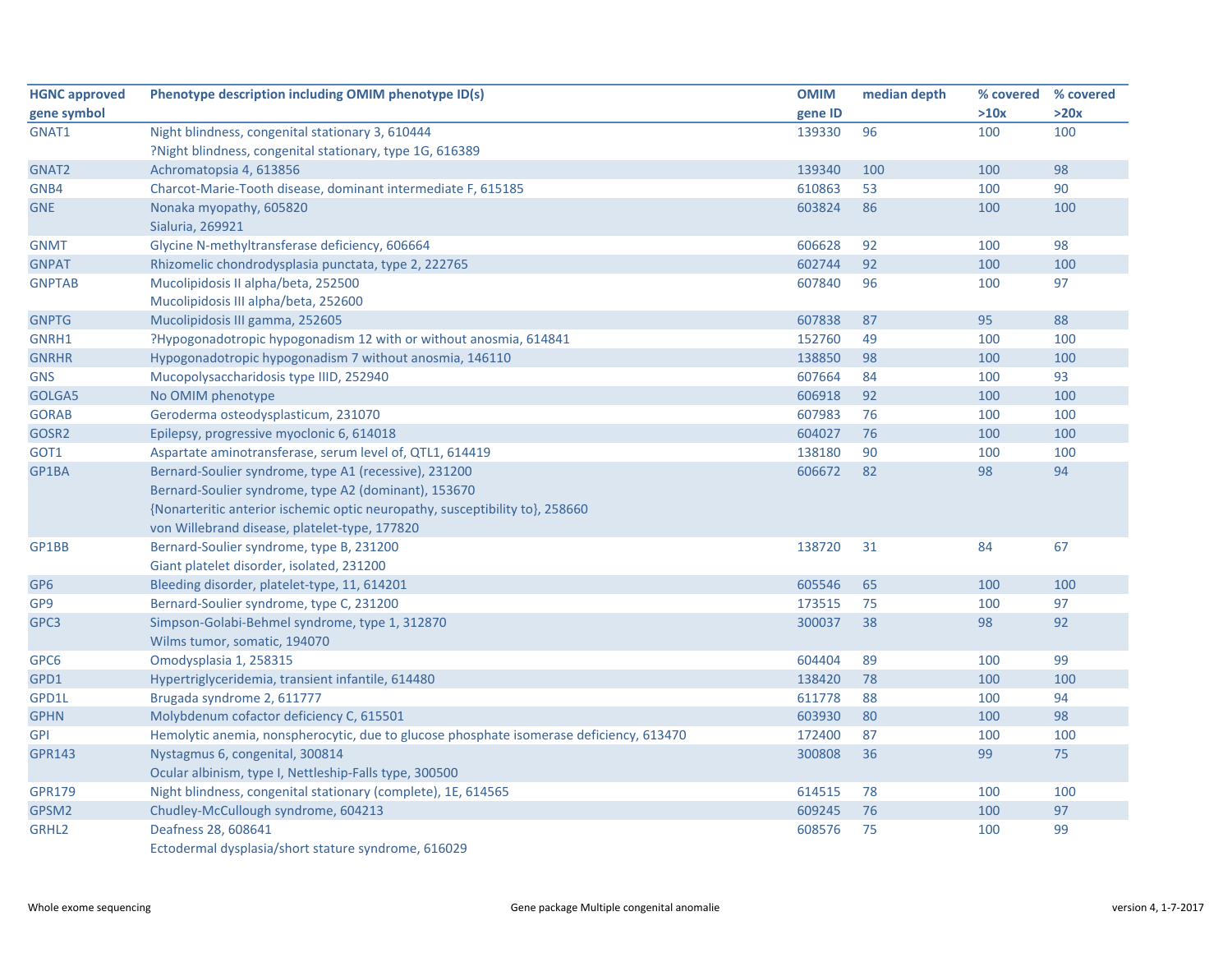| <b>HGNC approved</b> | Phenotype description including OMIM phenotype ID(s)                                         | <b>OMIM</b> | median depth   | % covered      | % covered      |
|----------------------|----------------------------------------------------------------------------------------------|-------------|----------------|----------------|----------------|
| gene symbol          |                                                                                              | gene ID     |                | >10x           | >20x           |
| GRHL3                | Van der Woude syndrome 2, 606713                                                             | 608317      | 60             | 100            | 96             |
| <b>GRHPR</b>         | Hyperoxaluria, primary, type II, 260000                                                      | 604296      | 108            | 100            | 100            |
| GRIA3                | Mental retardation 94, 300699                                                                | 305915      | 54             | 100            | 98             |
| GRIK2                | Mental retardation, 6, 611092                                                                | 138244      | 88             | 100            | 99             |
| GRIN1                | Mental retardation 8, 614254                                                                 | 138249      | 96             | 100            | 99             |
| GRIN2A               | Epilepsy, focal, with speech disorder and with or without mental retardation, 245570         | 138253      | 80             | 100            | 100            |
| GRIN2B               | Epileptic encephalopathy, early infantile, 27, 616139                                        | 138252      | 95             | 100            | 100            |
|                      | Mental retardation 6, 613970                                                                 |             |                |                |                |
| GRIP1                | Fraser syndrome, 219000                                                                      | 604597      | 82             | 100            | 100            |
| GRK1                 | Oguchi disease-2, 613411                                                                     | 180381      | 95             | 100            | 100            |
| GRM1                 | Spinocerebellar ataxia 13, 614831                                                            | 604473      | 89             | 100            | 100            |
| GRM6                 | Night blindness, congenital stationary (complete), 1B, 257270                                | 604096      | 73             | 92             | 81             |
| <b>GRN</b>           | Aphasia, primary progressive, 607485                                                         | 138945      | 95             | 100            | 100            |
|                      | Ceroid lipofuscinosis, neuronal, 11, 614706                                                  |             |                |                |                |
|                      | Frontotemporal lobar degeneration with ubiquitin-positive inclusions, 607485                 |             |                |                |                |
| GRXCR1               | Deafness 25, 613285                                                                          | 613283      | 93             | 100            | 100            |
| <b>GSC</b>           | Short stature, auditory canal atresia, mandibular hypoplasia, skeletal abnormalities, 602471 | 138890      | 87             | 100            | 98             |
| <b>GSN</b>           | Amyloidosis, Finnish type, 105120                                                            | 137350      | 82             | 99             | 94             |
| <b>GSS</b>           | Glutathione synthetase deficiency, 266130                                                    | 601002      | 80             | 100            | 99             |
|                      | Hemolytic anemia due to glutathione synthetase deficiency, 231900                            |             |                |                |                |
| GTF2H5               | Trichothiodystrophy 3, photosensitive, 616395                                                | 608780      | 112            | 100            | 100            |
| GTPBP3               | Combined oxidative phosphorylation deficiency 23, 616198                                     | 608536      | 62             | 100            | 95             |
| GUCA1A               | Cone dystrophy-3, 602093                                                                     | 600364      | 135            | 100            | 100            |
|                      | Cone-rod dystrophy 14, 602093                                                                |             |                |                |                |
| GUCA1B               | Retinitis pigmentosa 48, 613827                                                              | 602275      | 89             | 100            | 100            |
| GUCY1A3              | Moyamoya 6 with achalasia, 615750                                                            | 139396      | 51             | 97             | 89             |
| GUCY2C               | Diarrhea 6, 614616                                                                           | 601330      | 81             | 100            | 100            |
|                      | Meconium ileus, 614665                                                                       |             |                |                |                |
| <b>GUCY2D</b>        | Cone-rod dystrophy 6, 601777                                                                 | 600179      | 64             | 100            | 93             |
|                      | Leber congenital amaurosis 1, 204000                                                         |             |                |                |                |
| GUCY2F               | No OMIM phenotype                                                                            | 300041      | 42             | 100            | 92             |
| <b>GUSB</b>          | Mucopolysaccharidosis VII, 253220                                                            | 611499      | 95             | 100            | 99             |
| GYG1                 | ?Glycogen storage disease XV, 613507                                                         | 603942      | 69             | 96             | 92             |
|                      | Polyglucosan body myopathy 2, 616199                                                         |             |                |                |                |
| GYS1                 | Glycogen storage disease 0, muscle, 611556                                                   | 138570      | 77             | 100            | 100            |
| GYS2                 | Glycogen storage disease 0, liver, 240600                                                    | 138571      | 75             | 100            | 95             |
| H <sub>19</sub>      | Beckwith-Wiedemann syndrome, 130650                                                          | 103280      | $\overline{0}$ | $\overline{0}$ | $\overline{0}$ |
|                      | Silver-Russell syndrome, 180860                                                              |             |                |                |                |
|                      | Wilms tumor 2, 194071                                                                        |             |                |                |                |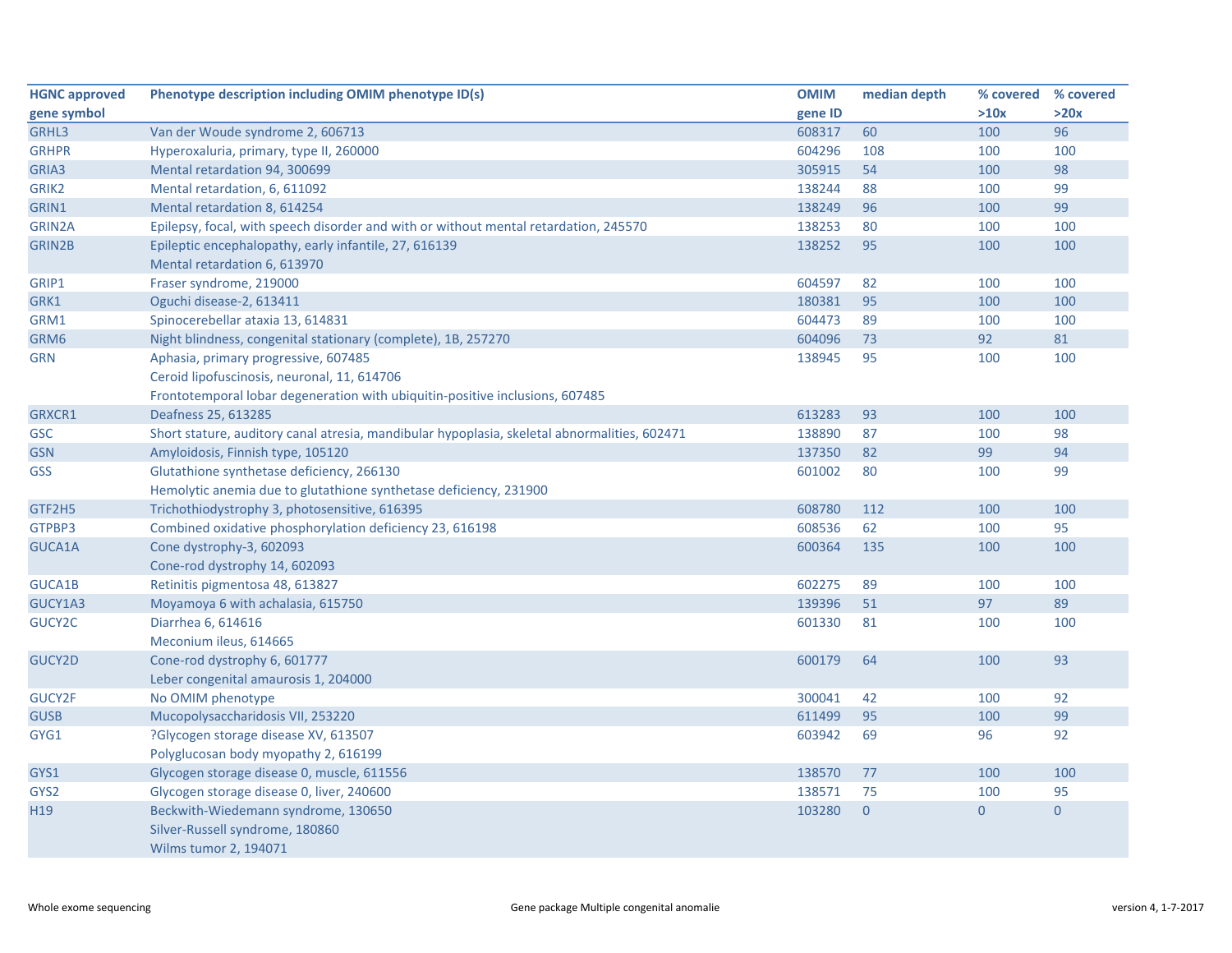| <b>HGNC approved</b> | Phenotype description including OMIM phenotype ID(s)                                 | <b>OMIM</b> | median depth | % covered | % covered |
|----------------------|--------------------------------------------------------------------------------------|-------------|--------------|-----------|-----------|
| gene symbol          |                                                                                      | gene ID     |              | >10x      | >20x      |
| H6PD                 | Cortisone reductase deficiency 1, 604931                                             | 138090      | 100          | 99        | 99        |
| <b>HADH</b>          | 3-hydroxyacyl-CoA dehydrogenase deficiency, 231530                                   | 601609      | 85           | 100       | 100       |
|                      | Hyperinsulinemic hypoglycemia, familial, 4, 609975                                   |             |              |           |           |
| <b>HADHA</b>         | Fatty liver, acute, of pregnancy, 609016                                             | 600890      | 83           | 100       | 98        |
|                      | HELLP syndrome, maternal, of pregnancy, 609016                                       |             |              |           |           |
|                      | LCHAD deficiency, 609016                                                             |             |              |           |           |
|                      | Trifunctional protein deficiency, 609015                                             |             |              |           |           |
| <b>HADHB</b>         | Trifunctional protein deficiency, 609015                                             | 143450      | 65           | 100       | 95        |
| <b>HAMP</b>          | Hemochromatosis, type 2B, 613313                                                     | 606464      | 105          | 100       | 100       |
| <b>HARS</b>          | Charcot-Marie-Tooth disease, axonal, type 2W, 616625                                 | 142810      | 86           | 100       | 99        |
|                      | Usher syndrome type 3B, 614504                                                       |             |              |           |           |
| HARS2                | ?Perrault syndrome 2, 614926                                                         | 600783      | 107          | 100       | 100       |
| HAX1                 | Neutropenia, severe congenital 3, 610738                                             | 605998      | 100          | 100       | 100       |
| HBA1                 | Erythremias, alpha-                                                                  | 141800      | 46           | 100       | 95        |
|                      | Heinz body anemias, alpha-, 140700                                                   |             |              |           |           |
|                      | Hemoglobin H disease, nondeletional, 613978                                          |             |              |           |           |
|                      | Methemoglobinemias, alpha-                                                           |             |              |           |           |
|                      | Thalassemias, alpha-, 604131                                                         |             |              |           |           |
| HBA2                 | Erythrocytosis                                                                       | 141850      | 45           | 87        | 77        |
|                      | Heinz body anemia, 140700                                                            |             |              |           |           |
|                      | Hemoglobin H disease, nondeletional, 613978                                          |             |              |           |           |
|                      | Hypochromic microcytic anemia                                                        |             |              |           |           |
|                      | Thalassemia, alpha-, 604131                                                          |             |              |           |           |
| <b>HBB</b>           | Delta-beta thalassemia, 141749                                                       | 141900      | 165          | 100       | 100       |
|                      | Erythremias, beta-                                                                   |             |              |           |           |
|                      | Heinz body anemias, beta-, 140700                                                    |             |              |           |           |
|                      | Hereditary persistence of fetal hemoglobin, 141749                                   |             |              |           |           |
|                      | {Malaria, resistance to}, 611162                                                     |             |              |           |           |
|                      | Methemoglobinemias, beta-                                                            |             |              |           |           |
|                      | Sickle cell anemia, 603903                                                           |             |              |           |           |
|                      | Thalassemia-beta, dominant inclusion-body, 603902                                    |             |              |           |           |
|                      | Thalassemias, beta-, 613985                                                          |             |              |           |           |
| <b>HBD</b>           | Thalassemia due to Hb Lepore                                                         | 142000      | 154          | 100       | 100       |
|                      | Thalassemia, delta-                                                                  |             |              |           |           |
| HBG1                 | Fetal hemoglobin quantitative trait locus 1, 141749                                  | 142200      | 57           | 99        | 76        |
| HBG <sub>2</sub>     | Cyanosis, transient neonatal, 613977                                                 | 142250      | 118          | 100       | 100       |
|                      | Fetal hemoglobin quantitative trait locus 1, 141749                                  |             |              |           |           |
| <b>HCCS</b>          | Linear skin defects with multiple congenital anomalies 1, 309801                     | 300056      | 53           | 100       | 99        |
| HCFC1                | Mental retardation 3 (methylmalonic acidemia and homocysteinemia, cblX type), 309541 | 300019      | 44           | 100       | 94        |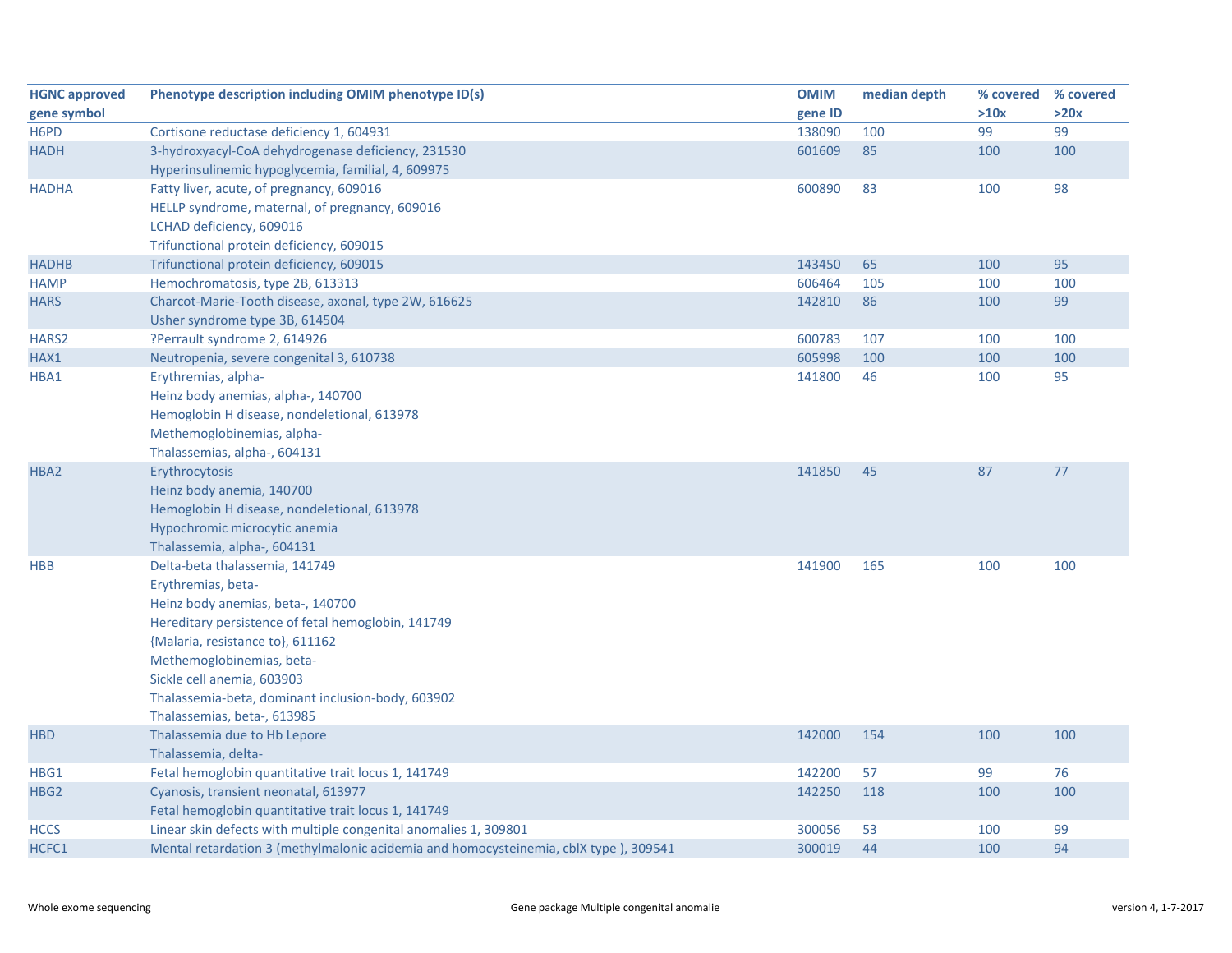| <b>HGNC approved</b> | Phenotype description including OMIM phenotype ID(s)                                                      | <b>OMIM</b> | median depth | % covered | % covered |
|----------------------|-----------------------------------------------------------------------------------------------------------|-------------|--------------|-----------|-----------|
| gene symbol          |                                                                                                           | gene ID     |              | >10x      | >20x      |
| HCN4                 | Brugada syndrome 8, 613123                                                                                | 605206      | 70           | 100       | 97        |
|                      | Sick sinus syndrome 2, 163800                                                                             |             |              |           |           |
| <b>HCRT</b>          | ?Narcolepsy 1, 161400                                                                                     | 602358      | 80           | 100       | 100       |
| HDAC4                | No OMIM phenotype                                                                                         | 605314      | 73           | 100       | 100       |
| HDAC6                | ?Chondrodysplasia with platyspondyly, distinctive brachydactyly, hydrocephaly, and microphthalmia, 300863 | 300272      | 53           | 100       | 97        |
| HDAC8                | Cornelia de Lange syndrome 5, 300882                                                                      | 300269      | 41           | 100       | 94        |
| <b>HEPACAM</b>       | Megalencephalic leukoencephalopathy with subcortical cysts 2A, 613925                                     | 611642      | 63           | 99        | 83        |
|                      | Megalencephalic leukoencephalopathy with subcortical cysts 2B, remitting, with or without mental          |             |              |           |           |
|                      | retardation, 613926                                                                                       |             |              |           |           |
| HERC <sub>2</sub>    | Mental retardation 38, 615516                                                                             | 605837      | 37           | 73        | 63        |
|                      | [Skin/hair/eye pigmentation 1, blond/brown hair], 227220                                                  |             |              |           |           |
|                      | [Skin/hair/eye pigmentation 1, blue/nonblue eyes], 227220                                                 |             |              |           |           |
| HES7                 | Spondylocostal dysostosis 4, 613686                                                                       | 608059      | 32           | 80        | 62        |
| HESX1                | Growth hormone deficiency with pituitary anomalies, 182230                                                | 601802      | 78           | 100       | 100       |
|                      | Pituitary hormone deficiency, combined, 5, 182230                                                         |             |              |           |           |
|                      | Septooptic dysplasia, 182230                                                                              |             |              |           |           |
| <b>HEXA</b>          | GM2-gangliosidosis, several forms, 272800                                                                 | 606869      | 85           | 100       | 100       |
|                      | [Hex A pseudodeficiency], 272800                                                                          |             |              |           |           |
|                      | Tay-Sachs disease, 272800                                                                                 |             |              |           |           |
| <b>HEXB</b>          | Sandhoff disease, infantile, juvenile, and adult forms, 268800                                            | 606873      | 88           | 100       | 95        |
| HFE                  | {Alzheimer disease, susceptibility to}, 104300                                                            | 613609      | 77           | 100       | 100       |
|                      | Hemochromatosis, 235200                                                                                   |             |              |           |           |
|                      | {Microvascular complications of diabetes 7}, 612635                                                       |             |              |           |           |
|                      | {Porphyria cutanea tarda, susceptibility to}, 176100                                                      |             |              |           |           |
|                      | {Porphyria variegata, susceptibility to}, 176200                                                          |             |              |           |           |
|                      | [Transferrin serum level QTL2], 614193                                                                    |             |              |           |           |
| HFE <sub>2</sub>     | Hemochromatosis, type 2A, 602390                                                                          | 608374      | 89           | 100       | 100       |
| HFM1                 | Premature ovarian failure 9, 615724                                                                       | 615684      | 18           | 77        | 36        |
| <b>HGD</b>           | Alkaptonuria, 203500                                                                                      | 607474      | 84           | 100       | 100       |
| <b>HGF</b>           | Deafness 39, 608265                                                                                       | 142409      | 83           | 100       | 99        |
| <b>HGSNAT</b>        | Mucopolysaccharidosis type IIIC (Sanfilippo C), 252930                                                    | 610453      | 69           | 94        | 91        |
|                      | Retinitis pigmentosa 73, 616544                                                                           |             |              |           |           |
| <b>HIBCH</b>         | 3-hydroxyisobutryl-CoA hydrolase deficiency, 250620                                                       | 610690      | 40           | 87        | 68        |
| HINT1                | Neuromyotonia and axonal neuropathy, 137200                                                               | 601314      | 39           | 88        | 69        |
| HK1                  | Hemolytic anemia due to hexokinase deficiency, 235700                                                     | 142600      | 91           | 100       | 98        |
|                      | Neuropathy, hereditary motor and sensory, Russe type, 605285                                              |             |              |           |           |
|                      | Retinitis pigmentosa 79, 617460                                                                           |             |              |           |           |
| <b>HLCS</b>          | Holocarboxylase synthetase deficiency, 253270                                                             | 609018      | 88           | 100       | 100       |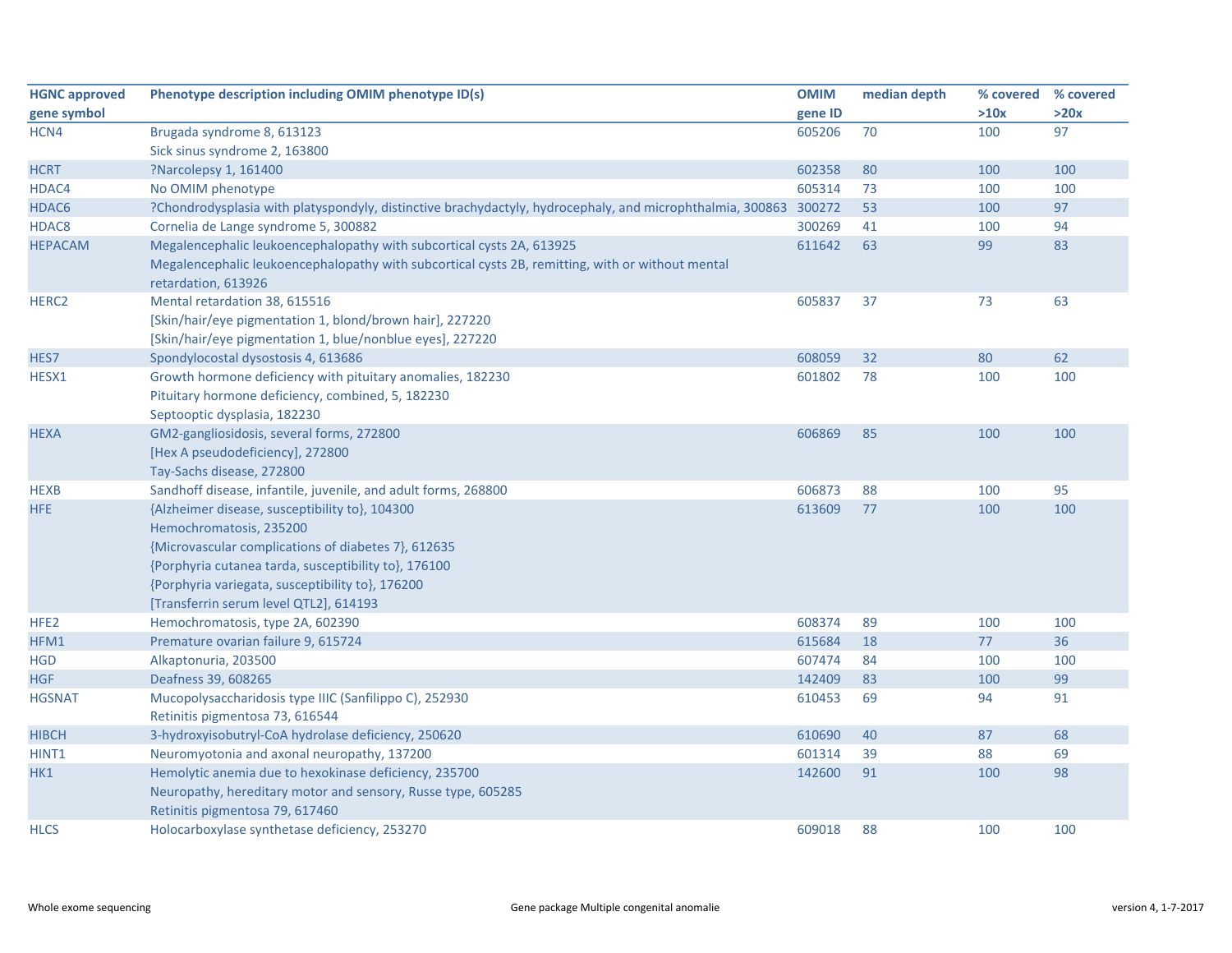| <b>HGNC approved</b> | Phenotype description including OMIM phenotype ID(s)                                              | <b>OMIM</b> | median depth |      | % covered % covered |
|----------------------|---------------------------------------------------------------------------------------------------|-------------|--------------|------|---------------------|
| gene symbol          |                                                                                                   | gene ID     |              | >10x | >20x                |
| <b>HMBS</b>          | Porphyria, acute intermittent, 176000                                                             | 609806      | 80           | 100  | 100                 |
|                      | Porphyria, acute intermittent, nonerythroid variant, 176000                                       |             |              |      |                     |
| <b>HMGCL</b>         | HMG-CoA lyase deficiency, 246450                                                                  | 613898      | 98           | 100  | 100                 |
| HMGCS2               | HMG-CoA synthase-2 deficiency, 605911                                                             | 600234      | 112          | 100  | 100                 |
| HMOX1                | Heme oxygenase-1 deficiency, 614034                                                               | 141250      | 85           | 100  | 96                  |
|                      | {Pulmonary disease, chronic obstructive, susceptibility to}, 606963                               |             |              |      |                     |
| HMX1                 | Oculoauricular syndrome, 612109                                                                   | 142992      | 37           | 77   | 59                  |
| HNF1A                | Diabetes mellitus, insulin-dependent, 20, 612520                                                  | 142410      | 82           | 100  | 99                  |
|                      | {Diabetes mellitus, insulin-dependent}, 222100                                                    |             |              |      |                     |
|                      | {Diabetes mellitus, noninsulin-dependent, 2}, 125853                                              |             |              |      |                     |
|                      | Hepatic adenoma, somatic, 142330                                                                  |             |              |      |                     |
|                      | MODY, type III, 600496                                                                            |             |              |      |                     |
|                      | Renal cell carcinoma, 144700                                                                      |             |              |      |                     |
| HNF1B                | Diabetes mellitus, noninsulin-dependent, 125853                                                   | 189907      | 79           | 100  | 98                  |
|                      | {Renal cell carcinoma}, 144700                                                                    |             |              |      |                     |
|                      | Renal cysts and diabetes syndrome, 137920                                                         |             |              |      |                     |
| HNF4A                | {Diabetes mellitus, noninsulin-dependent}, 125853                                                 | 600281      | 80           | 100  | 100                 |
|                      | Fanconi renotubular syndrome 4, with maturity-onset diabetes of the young, 616026                 |             |              |      |                     |
|                      | MODY, type I, 125850                                                                              |             |              |      |                     |
| HNRNPA1              | Amyotrophic lateral sclerosis 20, 615426                                                          | 164017      | 25           | 75   | 51                  |
|                      | ?Inclusion body myopathy with early-onset Paget disease without frontotemporal dementia 3, 615424 |             |              |      |                     |
| HOGA1                | Hyperoxaluria, primary, type III, 613616                                                          | 613597      | 100          | 100  | 97                  |
| HOXA1                | Athabaskan brainstem dysgenesis syndrome, 601536                                                  | 142955      | 108          | 100  | 100                 |
|                      | Bosley-Salih-Alorainy syndrome, 601536                                                            |             |              |      |                     |
| HOXA11               | Radioulnar synostosis with amegakaryocytic thrombocytopenia 1, 605432                             | 142958      | 41           | 100  | 99                  |
| HOXA13               | Guttmacher syndrome, 176305                                                                       | 142959      | 60           | 80   | 72                  |
|                      | Hand-foot-uterus syndrome, 140000                                                                 |             |              |      |                     |
| HOXB1                | Facial paresis, hereditary congenital, 3, 614744                                                  | 142968      | 75           | 100  | 100                 |
| HOXC13               | Ectodermal dysplasia 9, hair/nail type, 614931                                                    | 142976      | 86           | 100  | 95                  |
| HOXD10               | Charcot-Marie-Tooth disease, foot deformity of, 192950                                            | 142984      | 97           | 100  | 100                 |
|                      | Vertical talus, congenital, 192950                                                                |             |              |      |                     |
| HOXD13               | Brachydactyly, type D, 113200                                                                     | 142989      | 77           | 100  | 96                  |
|                      | Brachydactyly, type E, 113300                                                                     |             |              |      |                     |
|                      | ?Brachydactyly-syndactyly syndrome, 610713                                                        |             |              |      |                     |
|                      | Syndactyly, type V, 186300                                                                        |             |              |      |                     |
|                      | Synpolydactyly 1, 186000                                                                          |             |              |      |                     |
| <b>HPD</b>           | Hawkinsinuria, 140350                                                                             | 609695      | 102          | 100  | 100                 |
|                      | Tyrosinemia, type III, 276710                                                                     |             |              |      |                     |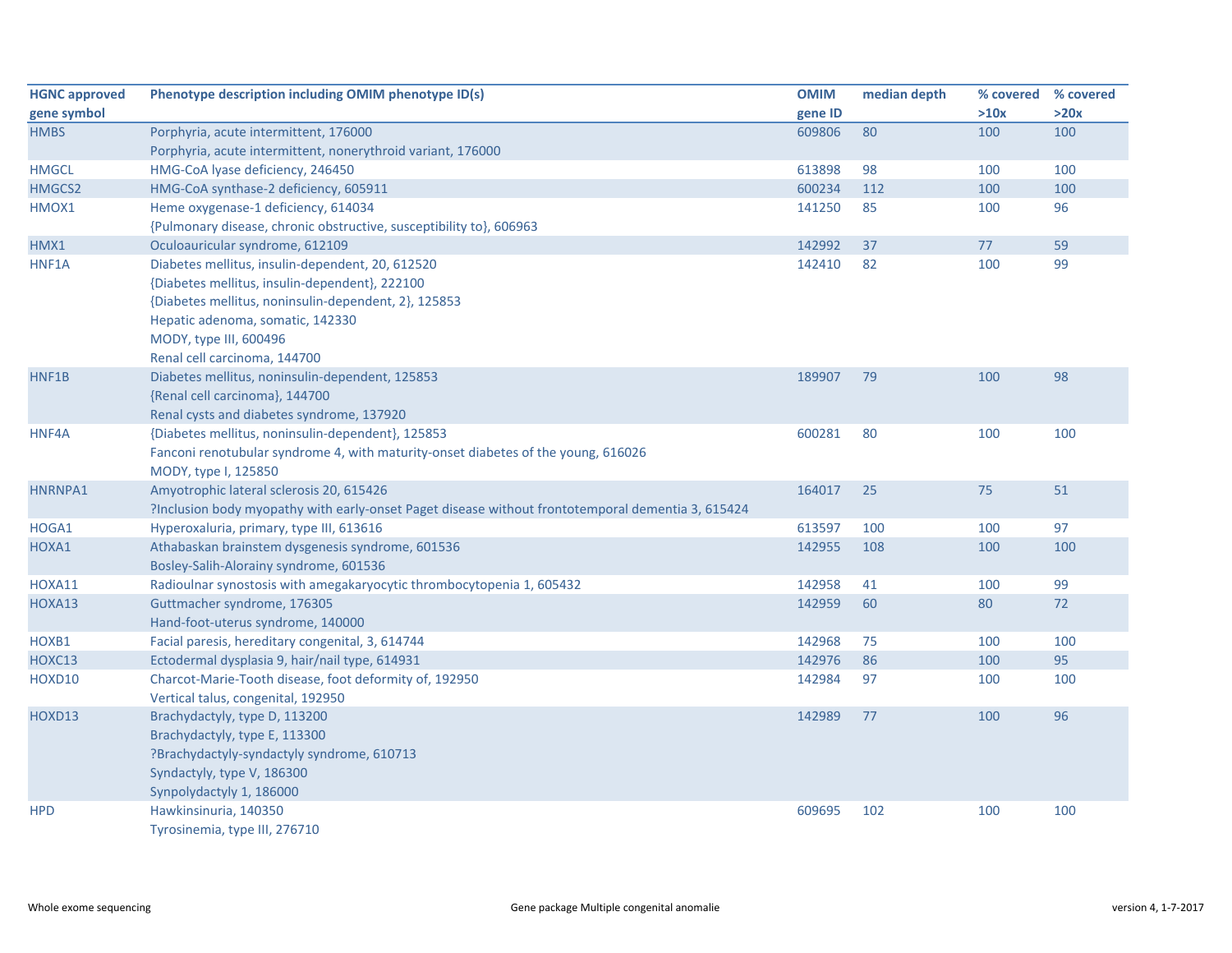| <b>HGNC approved</b> | Phenotype description including OMIM phenotype ID(s)                                             | <b>OMIM</b> | median depth |      | % covered % covered |
|----------------------|--------------------------------------------------------------------------------------------------|-------------|--------------|------|---------------------|
| gene symbol          |                                                                                                  | gene ID     |              | >10x | >20x                |
| <b>HPGD</b>          | Cranioosteoarthropathy, 259100                                                                   | 601688      | 62           | 100  | 100                 |
|                      | Digital clubbing, isolated congenital, 119900                                                    |             |              |      |                     |
|                      | Hypertrophic osteoarthropathy, primary 1, 259100                                                 |             |              |      |                     |
| HPRT1                | HPRT-related gout, 300323                                                                        | 308000      | 36           | 100  | 85                  |
|                      | Lesch-Nyhan syndrome, 300322                                                                     |             |              |      |                     |
| HPS1                 | Hermansky-Pudlak syndrome 1, 203300                                                              | 604982      | 85           | 100  | 100                 |
| HPS3                 | Hermansky-Pudlak syndrome 3, 614072                                                              | 606118      | 89           | 100  | 100                 |
| HPS4                 | Hermansky-Pudlak syndrome 4, 614073                                                              | 606682      | 82           | 100  | 100                 |
| HPS5                 | Hermansky-Pudlak syndrome 5, 614074                                                              | 607521      | 82           | 100  | 99                  |
| HPS6                 | Hermansky-Pudlak syndrome 6, 614075                                                              | 607522      | 65           | 99   | 89                  |
| HPSE <sub>2</sub>    | Urofacial syndrome 1, 236730                                                                     | 613469      | 79           | 100  | 100                 |
| HR                   | Alopecia universalis, 203655                                                                     | 602302      | 61           | 98   | 95                  |
|                      | Atrichia with papular lesions, 209500                                                            |             |              |      |                     |
|                      | Hypotrichosis 4, 146550                                                                          |             |              |      |                     |
| <b>HRAS</b>          | {Bladder cancer, somatic}, 109800                                                                | 190020      | 128          | 100  | 100                 |
|                      | Congenital myopathy with excess of muscle spindles, 218040                                       |             |              |      |                     |
|                      | Costello syndrome, 218040                                                                        |             |              |      |                     |
|                      | {Nevus sebaceous or woolly hair nevus, somatic}, 162900                                          |             |              |      |                     |
|                      | Schimmelpenning-Feuerstein-Mims syndrome, somatic mosaic, 163200                                 |             |              |      |                     |
|                      | {Spitz nevus or nevus spilus, somatic}, 137550                                                   |             |              |      |                     |
|                      | {Thyroid carcinoma, follicular, somatic}, 188470                                                 |             |              |      |                     |
| <b>HRG</b>           | Thrombophilia due to HRG deficiency, 613116                                                      | 142640      | 114          | 94   | 94                  |
|                      | Thrombophilia due to elevated HRG, 613116                                                        |             |              |      |                     |
| <b>HSD11B1</b>       | Cortisone reductase deficiency 2, 614662                                                         | 600713      | 112          | 100  | 100                 |
| <b>HSD11B2</b>       | Apparent mineralocorticoid excess, 218030                                                        | 614232      | 75           | 89   | 83                  |
| <b>HSD17B10</b>      | HDS10 mitochondrial disease, 300438                                                              | 300256      | 63           | 100  | 100                 |
| <b>HSD17B3</b>       | Pseudohermaphroditism, male, with gynecomastia, 264300                                           | 605573      | 73           | 100  | 100                 |
| <b>HSD17B4</b>       | D-bifunctional protein deficiency, 261515                                                        | 601860      | 63           | 99   | 96                  |
|                      | Perrault syndrome 1, 233400                                                                      |             |              |      |                     |
| HSD3B2               | Adrenal hyperplasia, congenital, due to 3-beta-hydroxysteroid dehydrogenase 2 deficiency, 201810 | 613890      | 136          | 100  | 100                 |
| HSD3B7               | Bile acid synthesis defect, congenital, 1, 607765                                                | 607764      | 74           | 100  | 100                 |
| HSF4                 | Cataract 5, multiple types, 116800                                                               | 602438      | 66           | 99   | 95                  |
| HSPB1                | Charcot-Marie-Tooth disease, axonal, type 2F, 606595                                             | 602195      | 82           | 92   | 78                  |
|                      | Neuropathy, distal hereditary motor, type IIB, 608634                                            |             |              |      |                     |
| HSPB3                | ?Neuronopathy, distal hereditary motor, type IIC, 613376                                         | 604624      | 125          | 100  | 100                 |
| HSPB8                | Charcot-Marie-Tooth disease, axonal, type 2L, 608673                                             | 608014      | 118          | 100  | 100                 |
|                      | Neuropathy, distal hereditary motor, type IIA, 158590                                            |             |              |      |                     |
| HSPD1                | Leukodystrophy, hypomyelinating, 4, 612233                                                       | 118190      | 27           | 84   | 58                  |
|                      | Spastic paraplegia 13, 605280                                                                    |             |              |      |                     |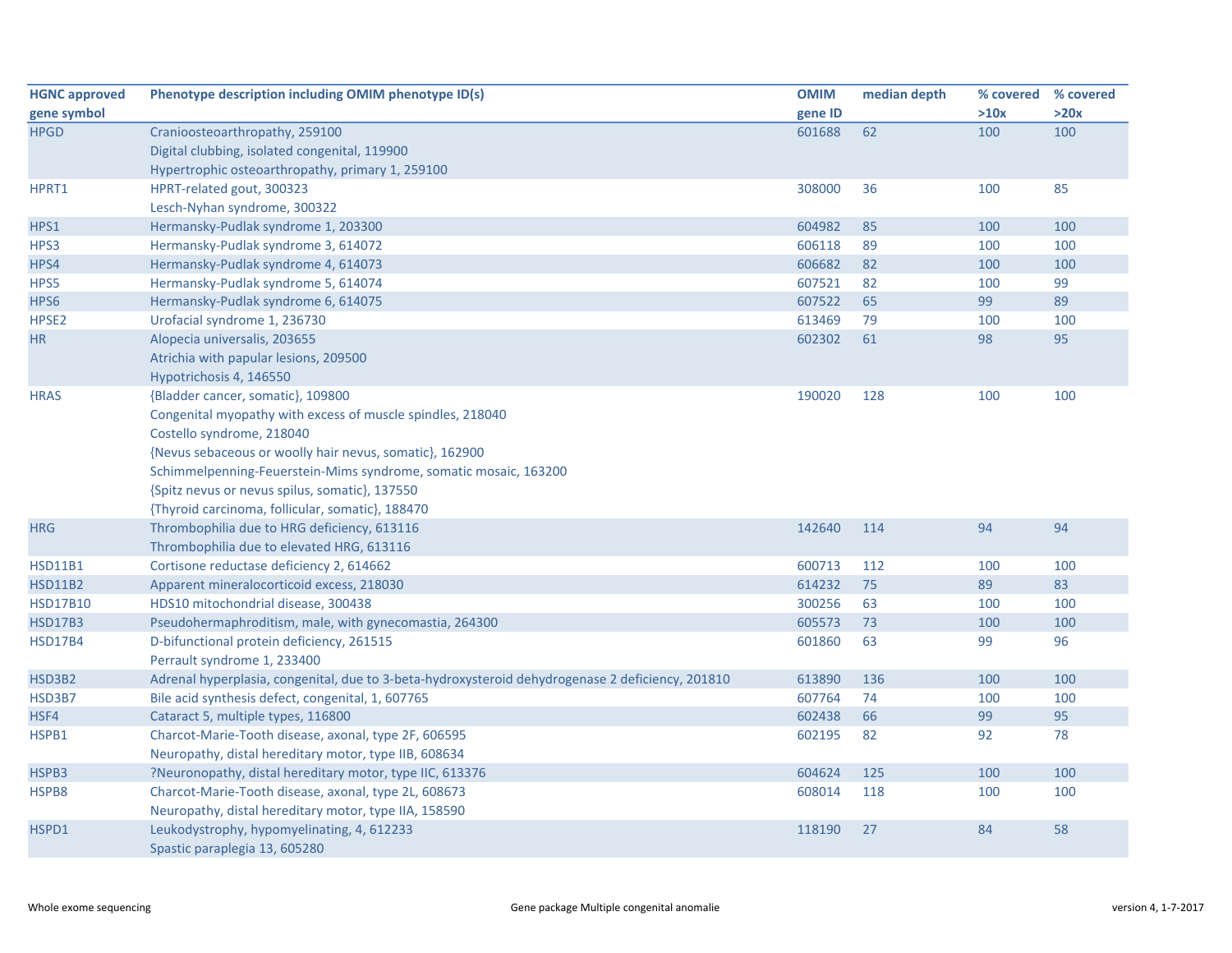| <b>HGNC approved</b> | Phenotype description including OMIM phenotype ID(s)                                            | <b>OMIM</b> | median depth | % covered % covered |      |
|----------------------|-------------------------------------------------------------------------------------------------|-------------|--------------|---------------------|------|
| gene symbol          |                                                                                                 | gene ID     |              | >10x                | >20x |
| HSPG2                | Dyssegmental dysplasia, Silverman-Handmaker type, 224410                                        | 142461      | 74           | 100                 | 98   |
|                      | Schwartz-Jampel syndrome, type 1, 255800                                                        |             |              |                     |      |
| HTR1A                | Periodic fever, menstrual cycle dependent, 614674                                               | 109760      | 87           | 100                 | 100  |
| HTRA1                | CARASIL syndrome, 600142                                                                        | 602194      | 76           | 83                  | 78   |
|                      | Cerebral arteriopathy, with subcortical infarcts and leukoencephalopathy, type 2, 616779        |             |              |                     |      |
|                      | {Macular degeneration, age-related, 7}, 610149                                                  |             |              |                     |      |
|                      | {Macular degeneration, age-related, neovascular type}, 610149                                   |             |              |                     |      |
| HTRA2                | 3-methylglutaconic aciduria, type VIII, 617248                                                  | 606441      | 86           | 100                 | 100  |
|                      | {Parkinson disease 13}, 610297                                                                  |             |              |                     |      |
| <b>HTT</b>           | Huntington disease, 143100                                                                      | 613004      | 95           | 99                  | 98   |
|                      | Lopes-Maciel-Rodan syndrome, 617435                                                             |             |              |                     |      |
| HUWE1                | Mental retardation syndromic, Turner type, 300706                                               | 300697      | 43           | 99                  | 89   |
| HYAL1                | ?Mucopolysaccharidosis type IX, 601492                                                          | 607071      | 53           | 100                 | 100  |
| <b>HYDIN</b>         | Ciliary dyskinesia, primary, 5, 608647                                                          | 610812      | 147          | 100                 | 100  |
| HYLS1                | Hydrolethalus syndrome, 236680                                                                  | 610693      | 66           | 100                 | 100  |
| <b>ICK</b>           | Endocrine-cerebroosteodysplasia, 612651                                                         | 612325      | 76           | 100                 | 100  |
| <b>ICOS</b>          | Immunodeficiency, common variable, 1, 607594                                                    | 604558      | 77           | 100                 | 100  |
| IDH <sub>2</sub>     | D-2-hydroxyglutaric aciduria 2, 613657                                                          | 147650      | 79           | 100                 | 98   |
| <b>IDH3B</b>         | Retinitis pigmentosa 46, 612572                                                                 | 604526      | 80           | 100                 | 100  |
| <b>IDS</b>           | Mucopolysaccharidosis II, 309900                                                                | 300823      | 62           | 100                 | 100  |
| <b>IDUA</b>          | Mucopolysaccharidosis Ih, 607014                                                                | 252800      | 67           | 92                  | 82   |
|                      | Mucopolysaccharidosis Ih/s, 607015                                                              |             |              |                     |      |
|                      | Mucopolysaccharidosis Is, 607016                                                                |             |              |                     |      |
| IER3IP1              | Microcephaly, epilepsy, and diabetes syndrome, 614231                                           | 609382      | 60           | 78                  | 78   |
| <b>IFITM5</b>        | Osteogenesis imperfecta, type V, 610967                                                         | 614757      | 52           | 100                 | 100  |
| IFNGR1               | {H. pylori infection, susceptibility to}, 600263                                                | 107470      | 65           | 100                 | 99   |
|                      | {Hepatitis B virus infection, susceptibility to}, 610424                                        |             |              |                     |      |
|                      | Immunodeficiency 27A, mycobacteriosis, AR, 209950                                               |             |              |                     |      |
|                      | Immunodeficiency 27B, mycobacteriosis, AD, 615978                                               |             |              |                     |      |
|                      | {Tuberculosis infection, protection against}, 607948                                            |             |              |                     |      |
|                      | {Tuberculosis, susceptibility to}, 607948                                                       |             |              |                     |      |
| <b>IFT122</b>        | Cranioectodermal dysplasia 1, 218330                                                            | 606045      | 97           | 100                 | 99   |
| <b>IFT140</b>        | Short-rib thoracic dysplasia 9 with or without polydactyly, 266920                              | 614620      | 82           | 100                 | 99   |
| <b>IFT172</b>        | Retinitis pigmentosa 71, 616394                                                                 | 607386      | 77           | 100                 | 99   |
|                      | Short-rib thoracic dysplasia 10 with or without polydactyly, 615630                             |             |              |                     |      |
| IFT43                | Cranioectodermal dysplasia 3, 614099                                                            | 614068      | 45           | 100                 | 99   |
| IFT80                | Short-rib thoracic dysplasia 2 with or without polydactyly, 611263                              | 611177      | 54           | 99                  | 92   |
| IGBP1                | Corpus callosum, agenesis of, with mental retardation, ocular coloboma and micrognathia, 300472 | 300139      | 56           | 100                 | 100  |
| IGF1                 | Growth retardation with deafness and mental retardation due to IGF1 deficiency, 608747          | 147440      | 84           | 100                 | 100  |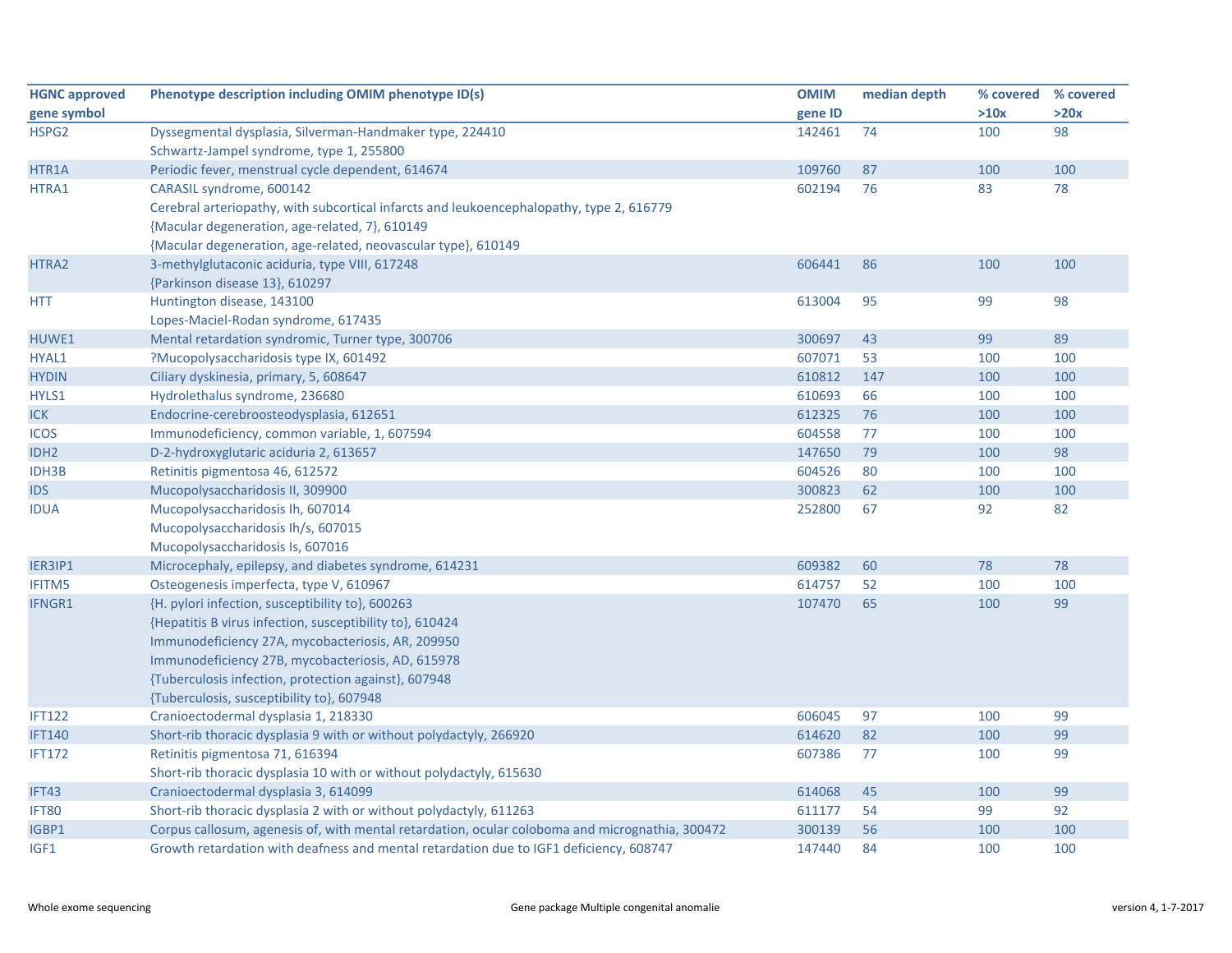| <b>HGNC approved</b> | Phenotype description including OMIM phenotype ID(s)                                                | <b>OMIM</b> | median depth | % covered | % covered |
|----------------------|-----------------------------------------------------------------------------------------------------|-------------|--------------|-----------|-----------|
| gene symbol          |                                                                                                     | gene ID     |              | >10x      | >20x      |
| IGF1R                | Insulin-like growth factor I, resistance to, 270450                                                 | 147370      | 86           | 100       | 100       |
| IGF2R                | Hepatocellular carcinoma, somatic, 114550                                                           | 147280      | 87           | 98        | 98        |
| <b>IGFALS</b>        | Acid-labile subunit, deficiency of, 615961                                                          | 601489      | 59           | 100       | 99        |
| IGFBP7               | Retinal arterial macroaneurysm with supravalvular pulmonic stenosis, 614224                         | 602867      | 51           | 93        | 82        |
| IGHMBP2              | Charcot-Marie-Tooth disease, axonal, type 2S, 616155                                                | 600502      | 87           | 100       | 99        |
|                      | Neuronopathy, distal hereditary motor, type VI, 604320                                              |             |              |           |           |
| <b>IGLL1</b>         | Agammaglobulinemia 2, 613500                                                                        | 146770      | 36           | 100       | 96        |
| IGSF1                | Hypothyroidism, central, and testicular enlargement, 300888                                         | 300137      | 55           | 100       | 98        |
| <b>IHH</b>           | Acrocapitofemoral dysplasia, 607778                                                                 | 600726      | 79           | 100       | 100       |
|                      | Brachydactyly, type A1, 112500                                                                      |             |              |           |           |
| <b>IKBKB</b>         | Immunodeficiency 15, 615592                                                                         | 603258      | 75           | 100       | 99        |
| <b>IKBKG</b>         | Ectodermal dysplasia, hypohidrotic, with immune deficiency, 300291                                  | 300248      | 25           | 75        | 49        |
|                      | Ectodermal, dysplasia, anhidrotic, lymphedema and immunodeficiency, 300301                          |             |              |           |           |
|                      | Immunodeficiency 33, 300636                                                                         |             |              |           |           |
|                      | Immunodeficiency, isolated, 300584                                                                  |             |              |           |           |
|                      | Incontinentia pigmenti, 308300                                                                      |             |              |           |           |
|                      | Invasive pneumococcal disease, recurrent isolated, 2, 300640                                        |             |              |           |           |
| IKZF1                | Immunodeficiency, common variable, 13, 616873                                                       | 603023      | 91           | 100       | 100       |
| IKZF5                | No OMIM phenotype                                                                                   | 606238      | 74           | 100       | 100       |
| IL10RA               | Inflammatory bowel disease 28, early onset, 613148                                                  | 146933      | 99           | 100       | 100       |
| IL10RB               | {Hepatitis B virus, susceptibility to}, 610424                                                      | 123889      | 106          | 100       | 95        |
|                      | Inflammatory bowel disease 25, early onset, 612567                                                  |             |              |           |           |
| IL11RA               | Craniosynostosis and dental anomalies, 614188                                                       | 600939      | 80           | 100       | 100       |
| IL17F                | ?Candidiasis, familial, 6, 613956                                                                   | 606496      | 95           | 100       | 100       |
| IL17RA               | Immunodeficiency 51, 613953                                                                         | 605461      | 90           | 100       | 96        |
| IL17RD               | Hypogonadotropic hypogonadism 18 with or without anosmia, 615267                                    | 606807      | 56           | 98        | 90        |
| IL1RAPL1             | Mental retardation 21/34, 300143                                                                    | 300206      | 50           | 100       | 100       |
| IL1RN                | {Gastric cancer risk after H. pylori infection}, 137215                                             | 147679      | 89           | 100       | 99        |
|                      | Interleukin 1 receptor antagonist deficiency, 612852                                                |             |              |           |           |
|                      | {Microvascular complications of diabetes 4}, 612628                                                 |             |              |           |           |
| IL21R                | [IgE, elevated level of], 147050                                                                    | 605383      | 83           | 100       | 100       |
|                      | Immunodeficiency, primary, IL21R-related, 615207                                                    |             |              |           |           |
| IL2RA                | {Diabetes, mellitus, insulin-dependent, susceptibility to, 10}, 601942                              | 147730      | 114          | 100       | 100       |
|                      | Immunodeficiency 41 with lymphoproliferation and autoimmunity, 606367                               |             |              |           |           |
| IL2RG                | Combined immunodeficiency, moderate, 312863                                                         | 308380      | 50           | 100       | 90        |
|                      | Severe combined immunodeficiency, 300400                                                            |             |              |           |           |
| IL31RA               | Amyloidosis, primary localized cutaneous, 2, 613955                                                 | 609510      | 95           | 100       | 100       |
| IL36RN               | Psoriasis 14, pustular, 614204                                                                      | 605507      | 70           | 100       | 100       |
| IL7R                 | Severe combined immunodeficiency, T-cell negative, B-cell/natural killer cell-positive type, 608971 | 146661      | 69           | 100       | 100       |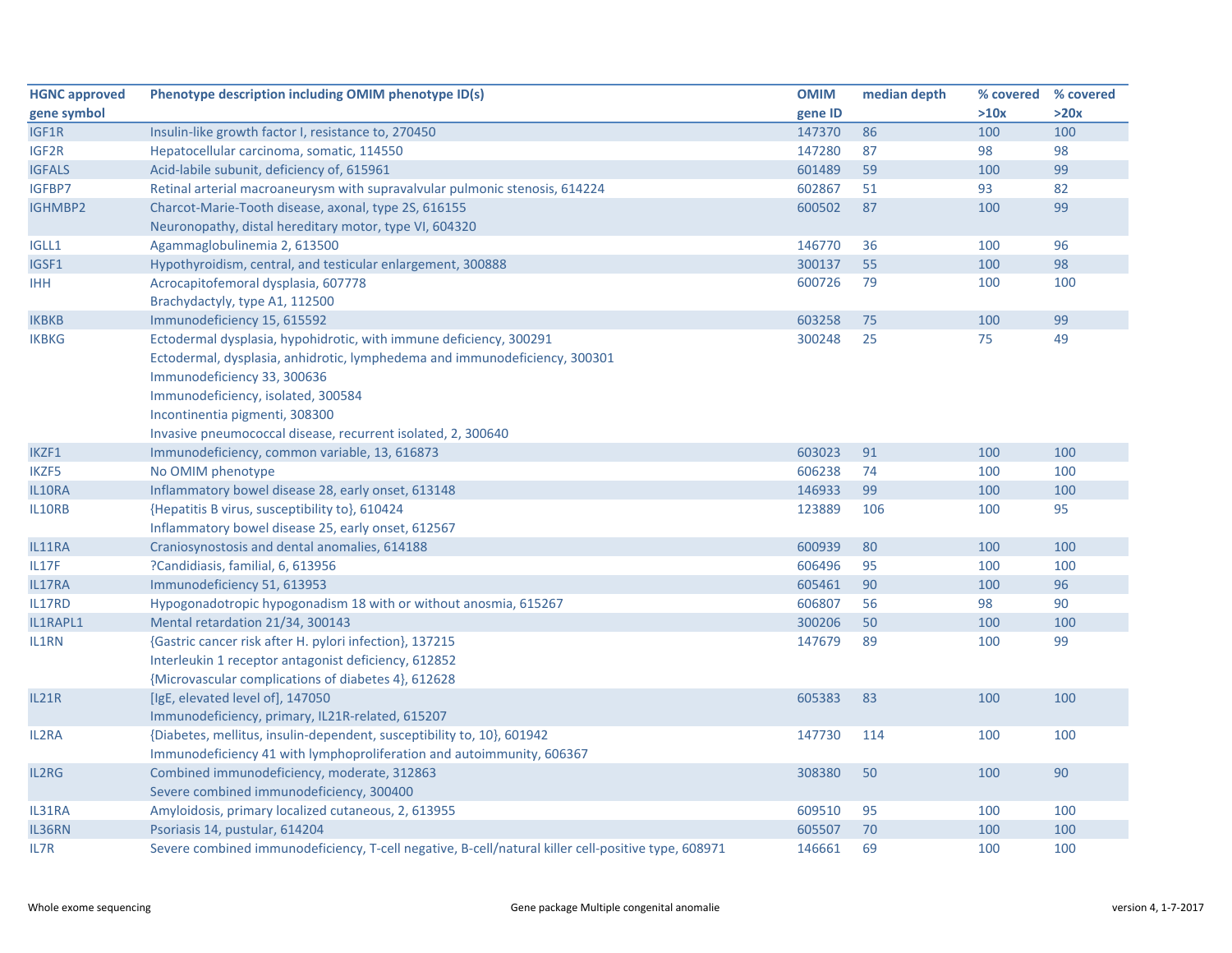| <b>HGNC approved</b> | Phenotype description including OMIM phenotype ID(s)                           | <b>OMIM</b> | median depth | % covered % covered |      |
|----------------------|--------------------------------------------------------------------------------|-------------|--------------|---------------------|------|
| gene symbol          |                                                                                | gene ID     |              | >10x                | >20x |
| ILDR1                | Deafness 42, 609646                                                            | 609739      | 63           | 100                 | 97   |
| <b>IMPAD1</b>        | Chondrodysplasia with joint dislocations, GPAPP type, 614078                   | 614010      | 98           | 100                 | 98   |
| IMPDH1               | Leber congenital amaurosis 11, 613837                                          | 146690      | 72           | 97                  | 92   |
|                      | Retinitis pigmentosa 10, 180105                                                |             |              |                     |      |
| IMPG2                | Macular dystrophy, vitelliform, 5, 616152                                      | 607056      | 89           | 100                 | 100  |
|                      | Retinitis pigmentosa 56, 613581                                                |             |              |                     |      |
| INF <sub>2</sub>     | Charcot-Marie-Tooth disease, dominant intermediate E, 614455                   | 610982      | 69           | 92                  | 87   |
|                      | Glomerulosclerosis, focal segmental, 5, 613237                                 |             |              |                     |      |
| ING1                 | Squamous cell carcinoma, head and neck, somatic, 275355                        | 601566      | 62           | 100                 | 97   |
| <b>INPP5E</b>        | Joubert syndrome 1, 213300                                                     | 613037      | 71           | 98                  | 92   |
|                      | Mental retardation, truncal obesity, retinal dystrophy, and micropenis, 610156 |             |              |                     |      |
| <b>INPPL1</b>        | Opsismodysplasia, 258480                                                       | 600829      | 55           | 98                  | 89   |
| <b>INS</b>           | Diabetes mellitus, insulin-dependent, 2, 125852                                | 176730      | 74           | 100                 | 100  |
|                      | Diabetes mellitus, permanent neonatal, 606176                                  |             |              |                     |      |
|                      | Hyperproinsulinemia, 616214                                                    |             |              |                     |      |
|                      | Maturity-onset diabetes of the young, type 10, 613370                          |             |              |                     |      |
| <b>INSL3</b>         | Cryptorchidism, 219050                                                         | 146738      | 39           | 100                 | 81   |
| <b>INSR</b>          | Diabetes mellitus, insulin-resistant, with acanthosis nigricans, 610549        | 147670      | 92           | 98                  | 97   |
|                      | Hyperinsulinemic hypoglycemia, familial, 5, 609968                             |             |              |                     |      |
|                      | Leprechaunism, 246200                                                          |             |              |                     |      |
|                      | Rabson-Mendenhall syndrome, 262190                                             |             |              |                     |      |
| <b>INVS</b>          | Nephronophthisis 2, infantile, 602088                                          | 243305      | 82           | 100                 | 99   |
| IQCB1                | Senior-Loken syndrome 5, 609254                                                | 609237      | 65           | 99                  | 89   |
| IQSEC2               | Mental retardation 1/78, 309530                                                | 300522      | 38           | 94                  | 84   |
| IRAK4                | IRAK4 deficiency, 607676                                                       | 606883      | 68           | 100                 | 99   |
|                      | Invasive pneumococcal disease, recurrent isolated, 1, 610799                   |             |              |                     |      |
| IRF1                 | Gastric cancer, somatic, 613659                                                | 147575      | 115          | 100                 | 100  |
|                      | Myelodysplastic syndrome, preleukemic                                          |             |              |                     |      |
|                      | Myelogenous leukemia, acute                                                    |             |              |                     |      |
|                      | Nonsmall cell lung cancer, somatic, 211980                                     |             |              |                     |      |
| IRF4                 | [Skin/hair/eye pigmentation, variation in, 8], 611724                          | 601900      | 116          | 100                 | 100  |
| IRF <sub>6</sub>     | {Orofacial cleft 6}, 608864                                                    | 607199      | 79           | 100                 | 99   |
|                      | Popliteal pterygium syndrome 1, 119500                                         |             |              |                     |      |
|                      | van der Woude syndrome, 119300                                                 |             |              |                     |      |
| IRF8                 | Immunodeficiency 32A, mycobacteriosis, 614893                                  | 601565      | 79           | 100                 | 100  |
|                      | Immunodeficiency 32B, monocyte and dendritic cell deficiency, 614894           |             |              |                     |      |
| <b>IRGM</b>          | {Inflammatory bowel disease (Crohn disease) 19}, 612278                        | 608212      | 60           | 100                 | 100  |
|                      | {Mycobacterium tuberculosis, protection against}, 607948                       |             |              |                     |      |
| IRX5                 | Hamamy syndrome, 611174                                                        | 606195      | 69           | 100                 | 92   |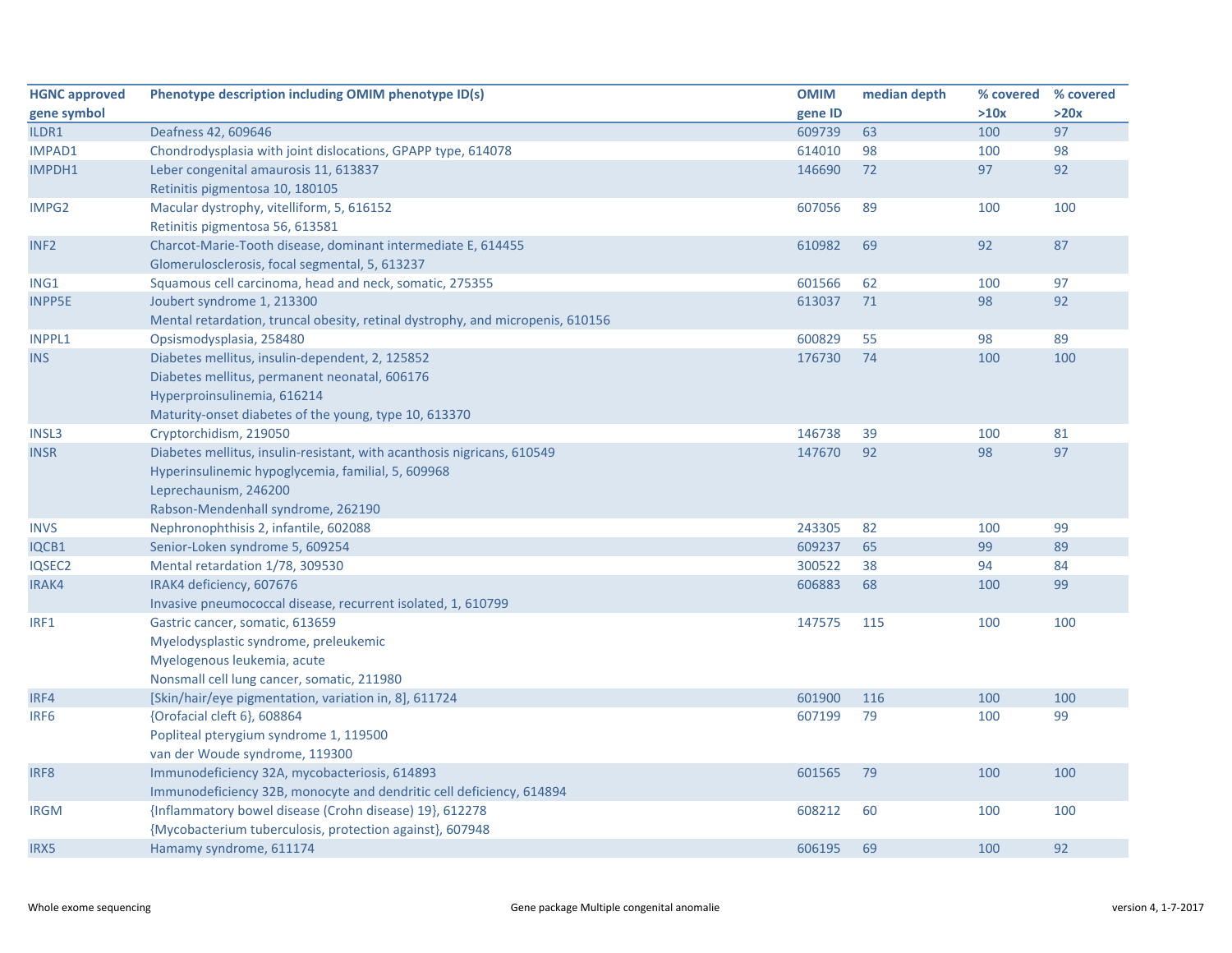| <b>HGNC approved</b> | Phenotype description including OMIM phenotype ID(s)                                                                                                                         | <b>OMIM</b> | median depth |      | % covered % covered |
|----------------------|------------------------------------------------------------------------------------------------------------------------------------------------------------------------------|-------------|--------------|------|---------------------|
| gene symbol          |                                                                                                                                                                              | gene ID     |              | >10x | >20x                |
| <b>ISCU</b>          | Myopathy with lactic acidosis, hereditary, 255125                                                                                                                            | 611911      | 68           | 100  | 100                 |
| <b>ISPD</b>          | Muscular dystrophy-dystroglycanopathy (congenital with brain and eye anomalies), type A, 7, 614643<br>Muscular dystrophy-dystroglycanopathy (limb-girdle), type C, 7, 616052 | 614631      | 50           | 97   | 88                  |
| <b>ITCH</b>          | Autoimmune disease, multisystem, with facial dysmorphism, 613385                                                                                                             | 606409      | 81           | 95   | 92                  |
| ITGA2                | ?Glycoprotein la deficiency, 614200                                                                                                                                          | 192974      | 77           | 100  | 98                  |
| <b>ITGA2B</b>        | Bleeding disorder, platelet-type, 16, 187800                                                                                                                                 | 607759      | 68           | 100  | 100                 |
|                      | Glanzmann thrombasthenia, 273800                                                                                                                                             |             |              |      |                     |
|                      | Thrombocytopenia, neonatal alloimmune, BAK antigen related                                                                                                                   |             |              |      |                     |
| ITGA3                | Interstitial lung disease, nephrotic syndrome, and epidermolysis bullosa, congenital, 614748                                                                                 | 605025      | 85           | 100  | 97                  |
| ITGA6                | Epidermolysis bullosa, junctional, with pyloric stenosis, 226730                                                                                                             | 147556      | 86           | 100  | 100                 |
| <b>ITGA7</b>         | Muscular dystrophy, congenital, due to ITGA7 deficiency, 613204                                                                                                              | 600536      | 78           | 97   | 96                  |
| <b>ITGA8</b>         | Renal hypodysplasia/aplasia 1, 191830                                                                                                                                        | 604063      | 44           | 98   | 86                  |
| ITGB2                | Leukocyte adhesion deficiency, 116920                                                                                                                                        | 600065      | 114          | 100  | 100                 |
| ITGB3                | Bleeding disorder, platelet-type, 16, 187800<br>Glanzmann thrombasthenia, 273800<br>{Myocardial infarction, susceptibility to}, 608446                                       | 173470      | 79           | 100  | 97                  |
|                      | Purpura, posttransfusion<br>Thrombocytopenia, neonatal alloimmune                                                                                                            |             |              |      |                     |
| ITGB4                | Epidermolysis bullosa of hands and feet, 131800                                                                                                                              | 147557      | 85           | 100  | 97                  |
|                      | Epidermolysis bullosa, junctional, non-Herlitz type, 226650                                                                                                                  |             |              |      |                     |
|                      | Epidermolysis bullosa, junctional, with pyloric atresia, 226730                                                                                                              |             |              |      |                     |
| <b>ITK</b>           | Lymphoproliferative syndrome 1, 613011                                                                                                                                       | 186973      | 78           | 100  | 99                  |
| ITM2B                | Dementia, familial British, 176500                                                                                                                                           | 603904      | 70           | 100  | 100                 |
|                      | Dementia, familial Danish, 117300                                                                                                                                            |             |              |      |                     |
|                      | ?Retinal dystrophy with inner retinal dysfunction and ganglion cell abnormalities, 616079                                                                                    |             |              |      |                     |
| ITPR1                | Gillespie syndrome, 206700                                                                                                                                                   | 147265      | 96           | 100  | 100                 |
|                      | Spinocerebellar ataxia 15, 606658                                                                                                                                            |             |              |      |                     |
|                      | Spinocerebellar ataxia 29, congenital nonprogressive, 117360                                                                                                                 |             |              |      |                     |
| <b>IVD</b>           | Isovaleric acidemia, 243500                                                                                                                                                  | 607036      | 81           | 100  | 99                  |
| <b>IYD</b>           | Thyroid dyshormonogenesis 4, 274800                                                                                                                                          | 612025      | 91           | 100  | 100                 |
| JAG1                 | Alagille syndrome 1, 118450                                                                                                                                                  | 601920      | 89           | 99   | 96                  |
|                      | ?Deafness, congenital heart defects, and posterior embryotoxon<br>Tetralogy of Fallot, 187500                                                                                |             |              |      |                     |
| JAK2                 | {Budd-Chiari syndrome, somatic}, 600800                                                                                                                                      | 147796      | 65           | 96   | 95                  |
|                      | Erythrocytosis, somatic, 133100                                                                                                                                              |             |              |      |                     |
|                      | Leukemia, acute myeloid, somatic, 601626                                                                                                                                     |             |              |      |                     |
|                      | Myelofibrosis, somatic, 254450                                                                                                                                               |             |              |      |                     |
|                      | Polycythemia vera, somatic, 263300                                                                                                                                           |             |              |      |                     |
|                      | Thrombocythemia 3, 614521                                                                                                                                                    |             |              |      |                     |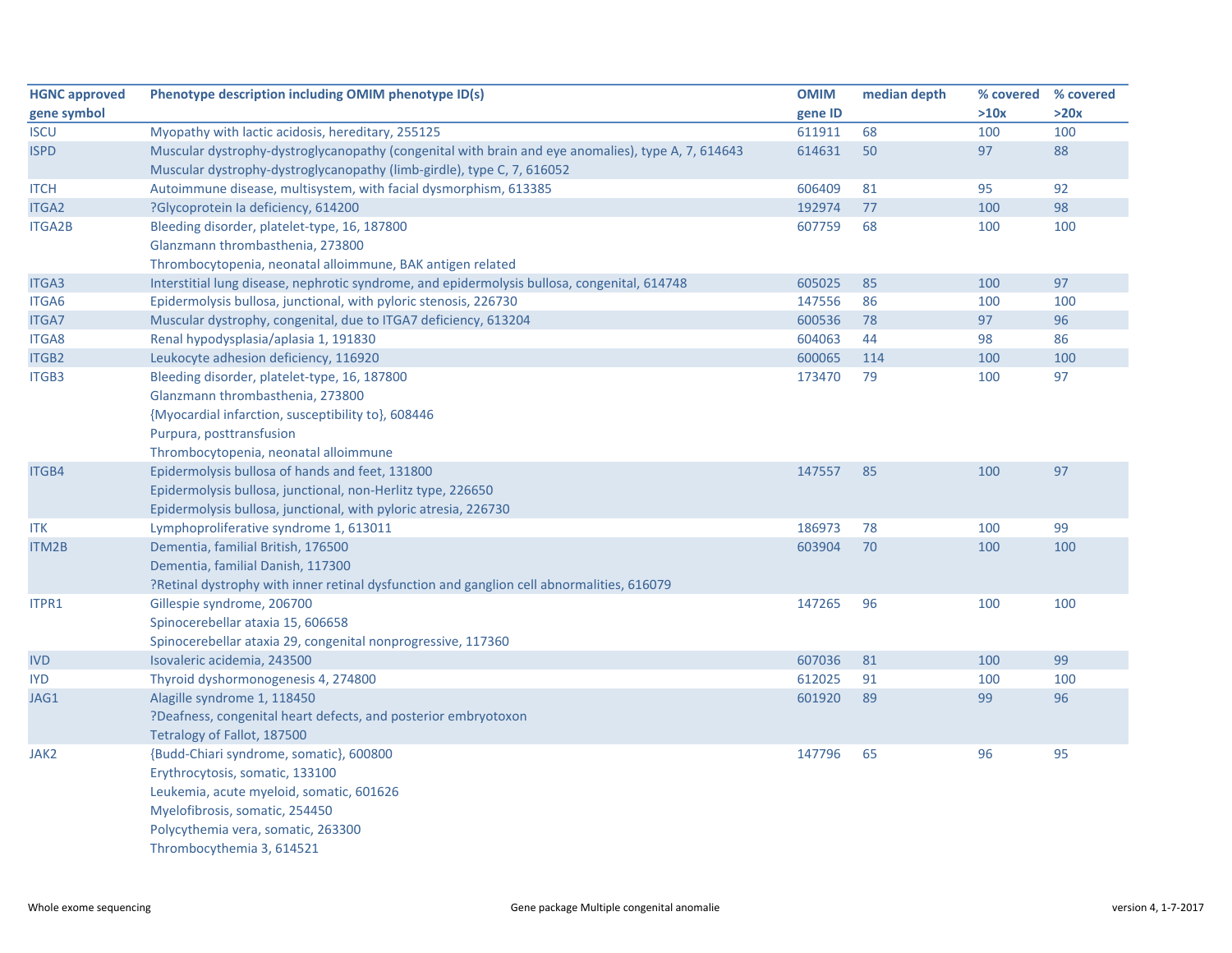| <b>HGNC approved</b> | Phenotype description including OMIM phenotype ID(s)                                                                                                                                                                                                                                                   | <b>OMIM</b> | median depth | % covered % covered |      |
|----------------------|--------------------------------------------------------------------------------------------------------------------------------------------------------------------------------------------------------------------------------------------------------------------------------------------------------|-------------|--------------|---------------------|------|
| gene symbol          |                                                                                                                                                                                                                                                                                                        | gene ID     |              | >10x                | >20x |
| JAK3                 | SCID, T-negative/B-positive type, 600802                                                                                                                                                                                                                                                               | 600173      | 71           | 100                 | 98   |
| JAM3                 | Hemorrhagic destruction of the brain, subependymal calcification, and cataracts, 613730                                                                                                                                                                                                                | 606871      | 102          | 100                 | 100  |
| JPH <sub>2</sub>     | Cardiomyopathy, hypertrophic, 17, 613873                                                                                                                                                                                                                                                               | 605267      | 78           | 100                 | 94   |
| JPH3                 | ?Huntington disease-like 2, 606438                                                                                                                                                                                                                                                                     | 605268      | 81           | 100                 | 100  |
| <b>JUP</b>           | Arrhythmogenic right ventricular dysplasia 12, 611528<br>Naxos disease, 601214                                                                                                                                                                                                                         | 173325      | 70           | 100                 | 100  |
| KANK1                | Cerebral palsy, spastic quadriplegic, 2, 612900                                                                                                                                                                                                                                                        | 607704      | 81           | 100                 | 100  |
| <b>KANSL1</b>        | Koolen-De Vries syndrome, 610443                                                                                                                                                                                                                                                                       | 612452      | 65           | 97                  | 86   |
| <b>KARS</b>          | ?Charcot-Marie-Tooth disease, recessive intermediate, B, 613641<br>Deafness 89, 613916                                                                                                                                                                                                                 | 601421      | 100          | 100                 | 100  |
| KAT6B                | Genitopatellar syndrome, 606170<br>SBBYSS syndrome, 603736                                                                                                                                                                                                                                             | 605880      | 94           | 100                 | 99   |
| KBTBD13              | Nemaline myopathy 6, 609273                                                                                                                                                                                                                                                                            | 613727      | 75           | 100                 | 92   |
| <b>KCNA1</b>         | Episodic ataxia/myokymia syndrome, 160120                                                                                                                                                                                                                                                              | 176260      | 81           | 100                 | 100  |
| <b>KCNA5</b>         | Atrial fibrillation, familial, 7, 612240                                                                                                                                                                                                                                                               | 176267      | 92           | 100                 | 100  |
| KCNC3                | Spinocerebellar ataxia 13, 605259                                                                                                                                                                                                                                                                      | 176264      | 56           | 80                  | 66   |
| KCND3                | Brugada syndrome 9, 616399<br>Spinocerebellar ataxia 19, 607346                                                                                                                                                                                                                                        | 605411      | 104          | 100                 | 99   |
| <b>KCNE1</b>         | Jervell and Lange-Nielsen syndrome 2, 612347<br>Long QT syndrome 5, 613695                                                                                                                                                                                                                             | 176261      | 163          | 100                 | 100  |
| <b>KCNE2</b>         | Atrial fibrillation, familial, 4, 611493<br>Long QT syndrome 6, 613693                                                                                                                                                                                                                                 | 603796      | 103          | 100                 | 100  |
| <b>KCNE3</b>         | Brugada syndrome 6, 613119                                                                                                                                                                                                                                                                             | 604433      | 88           | 100                 | 100  |
| <b>KCNH2</b>         | Long QT syndrome 2, 613688<br>{Long QT syndrome 2, acquired, susceptibility to}, 613688<br>Short QT syndrome 1, 609620                                                                                                                                                                                 | 152427      | 74           | 98                  | 94   |
| <b>KCNJ1</b>         | Bartter syndrome, type 2, 241200                                                                                                                                                                                                                                                                       | 600359      | 113          | 100                 | 100  |
| KCNJ10               | Enlarged vestibular aqueduct, digenic, 600791<br>SESAME syndrome, 612780                                                                                                                                                                                                                               | 602208      | 122          | 100                 | 100  |
| KCNJ11               | Diabetes mellitus, transient neonatal, 3, 610582<br>{Diabetes mellitus, type 2, susceptibility to}, 125853<br>Diabetes, permanent neonatal, with or without neurologic features, 606176<br>Hyperinsulinemic hypoglycemia, familial, 2, 601820<br>Maturity-onset diabetes of the young, type 13, 616329 | 600937      | 104          | 100                 | 100  |
| KCNJ13               | Leber congenital amaurosis 16, 614186<br>Snowflake vitreoretinal degeneration, 193230                                                                                                                                                                                                                  | 603208      | 88           | 100                 | 100  |
| <b>KCNJ2</b>         | Andersen syndrome, 170390<br>Atrial fibrillation, familial, 9, 613980<br>Short QT syndrome 3, 609622                                                                                                                                                                                                   | 600681      | 62           | 100                 | 100  |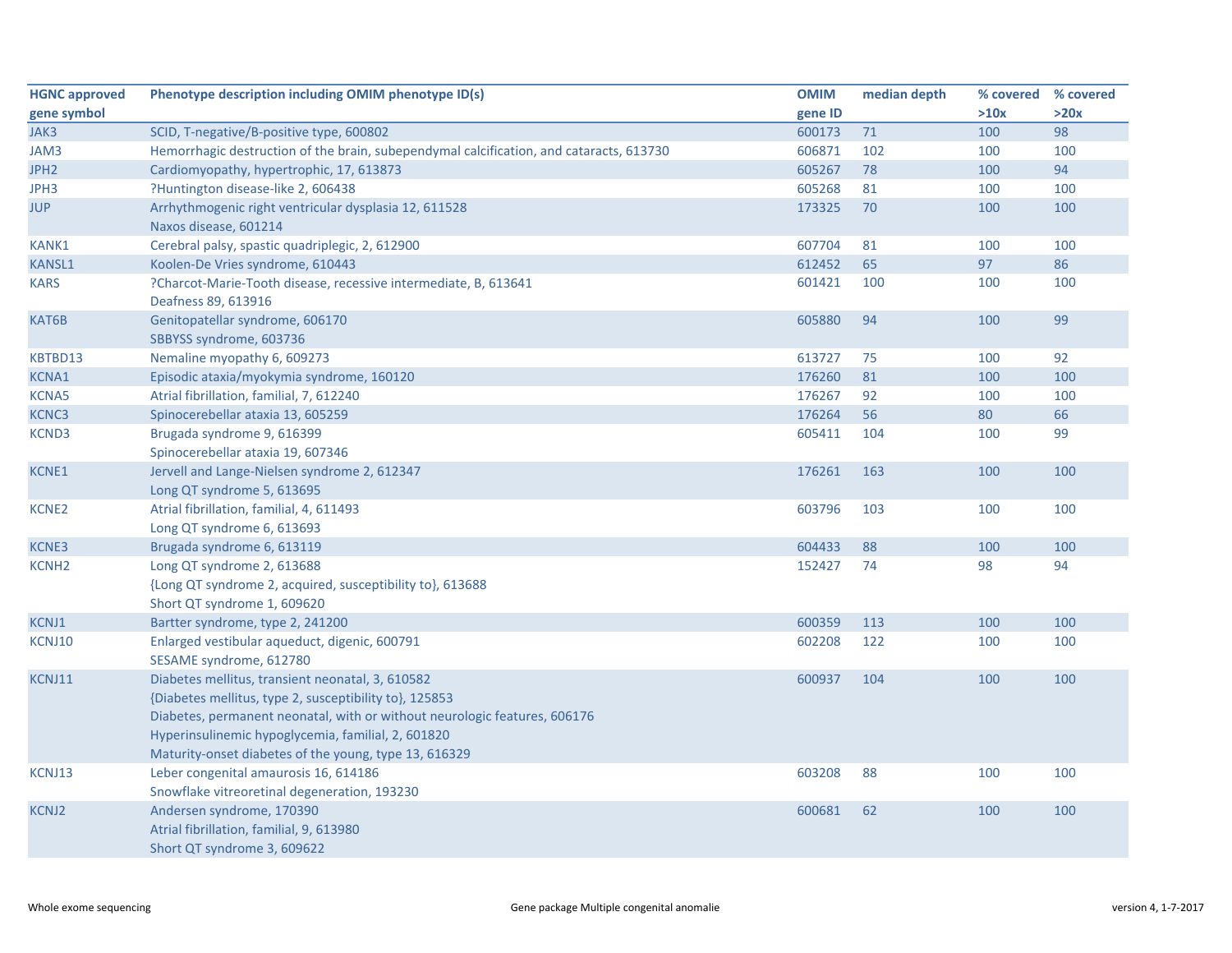| <b>HGNC approved</b> | Phenotype description including OMIM phenotype ID(s)                                      | <b>OMIM</b> | median depth     | % covered | % covered |
|----------------------|-------------------------------------------------------------------------------------------|-------------|------------------|-----------|-----------|
| gene symbol          |                                                                                           | gene ID     |                  | >10x      | >20x      |
| KCNJ5                | Hyperaldosteronism, familial, type III, 613677                                            | 600734      | 102              | 100       | 100       |
|                      | Long QT syndrome 13, 613485                                                               |             |                  |           |           |
| <b>KCNK3</b>         | Pulmonary hypertension, primary, 4, 615344                                                | 603220      | 84               | 100       | 100       |
| <b>KCNK9</b>         | Birk-Barel mental retardation dysmorphism syndrome, 612292                                | 605874      | 88               | 100       | 100       |
| <b>KCNMA1</b>        | Generalized epilepsy and paroxysmal dyskinesia, 609446                                    | 600150      | 73               | 100       | 97        |
| KCNQ1                | Atrial fibrillation, familial, 3, 607554                                                  | 607542      | 75               | 93        | 90        |
|                      | Jervell and Lange-Nielsen syndrome, 220400                                                |             |                  |           |           |
|                      | Long QT syndrome 1, 192500                                                                |             |                  |           |           |
|                      | {Long QT syndrome 1, acquired, susceptibility to}, 192500                                 |             |                  |           |           |
|                      | Short QT syndrome 2, 609621                                                               |             |                  |           |           |
| KCNQ10T1             | Beckwith-Wiedemann syndrome, 130650                                                       | 604115      | No coverage data |           |           |
| <b>KCNQ2</b>         | Epileptic encephalopathy, early infantile, 7, 613720                                      | 602235      | 70               | 100       | 100       |
|                      | Myokymia, 121200                                                                          |             |                  |           |           |
|                      | Seizures, benign neonatal, 1, 121200                                                      |             |                  |           |           |
| <b>KCNQ3</b>         | Seizures, benign neonatal, type 2, 121201                                                 | 602232      | 85               | 100       | 96        |
| <b>KCNQ4</b>         | Deafness 2A, 600101                                                                       | 603537      | 98               | 95        | 94        |
| KCNT1                | Epilepsy, nocturnal frontal lobe, 5, 615005                                               | 608167      | 86               | 100       | 99        |
|                      | Epileptic encephalopathy, early infantile, 14, 614959                                     |             |                  |           |           |
| <b>KCNV2</b>         | Retinal cone dystrophy 3B, 610356                                                         | 607604      | 74               | 100       | 100       |
| KCTD1                | Scalp-ear-nipple syndrome, 181270                                                         | 613420      | 61               | 90        | 78        |
| KCTD7                | Epilepsy, progressive myoclonic 3, with or without intracellular inclusions, 611726       | 611725      | 90               | 100       | 100       |
| KDM5C                | Mental retardation, syndromic, Claes-Jensen type, 300534                                  | 314690      | 52               | 100       | 96        |
| KDM6A                | Kabuki syndrome 2, 300867                                                                 | 300128      | 36               | 95        | 84        |
| <b>KDR</b>           | Hemangioma, capillary infantile, somatic, 602089                                          | 191306      | 92               | 100       | 100       |
|                      | {Hemangioma, capillary infantile, susceptibility to}, 602089                              |             |                  |           |           |
| <b>KERA</b>          | Cornea plana 2, 217300                                                                    | 603288      | 91               | 100       | 100       |
| KHDC3L               | Hydatidiform mole, recurrent, 2, 614293                                                   | 611687      | 113              | 100       | 100       |
| <b>KIF11</b>         | Microcephaly with or without chorioretinopathy, lymphedema, or mental retardation, 152950 | 148760      | 53               | 99        | 95        |
| KIF1A                | Mental retardation 9, 614255                                                              | 601255      | 75               | 100       | 98        |
|                      | Neuropathy, hereditary sensory, type IIC, 614213                                          |             |                  |           |           |
|                      | Spastic paraplegia 30, 610357                                                             |             |                  |           |           |
| KIF1B                | ?Charcot-Marie-Tooth disease, type 2A1, 118210                                            | 605995      | 88               | 100       | 99        |
|                      | {Neuroblastoma, susceptibility to, 1}, 256700                                             |             |                  |           |           |
|                      | Pheochromocytoma, 171300                                                                  |             |                  |           |           |
| KIF1BP               | Goldberg-Shprintzen megacolon syndrome, 609460                                            | 609367      | 90               | 100       | 95        |
| KIF1C                | Spastic ataxia 2, 611302                                                                  | 603060      | 55               | 99        | 92        |
| KIF21A               | Fibrosis of extraocular muscles, congenital, 1, 135700                                    | 608283      | 79               | 100       | 96        |
|                      | Fibrosis of extraocular muscles, congenital, 3B, 135700                                   |             |                  |           |           |
| <b>KIF22</b>         | Spondyloepimetaphyseal dysplasia with joint laxity, type 2, 603546                        | 603213      | 98               | 100       | 100       |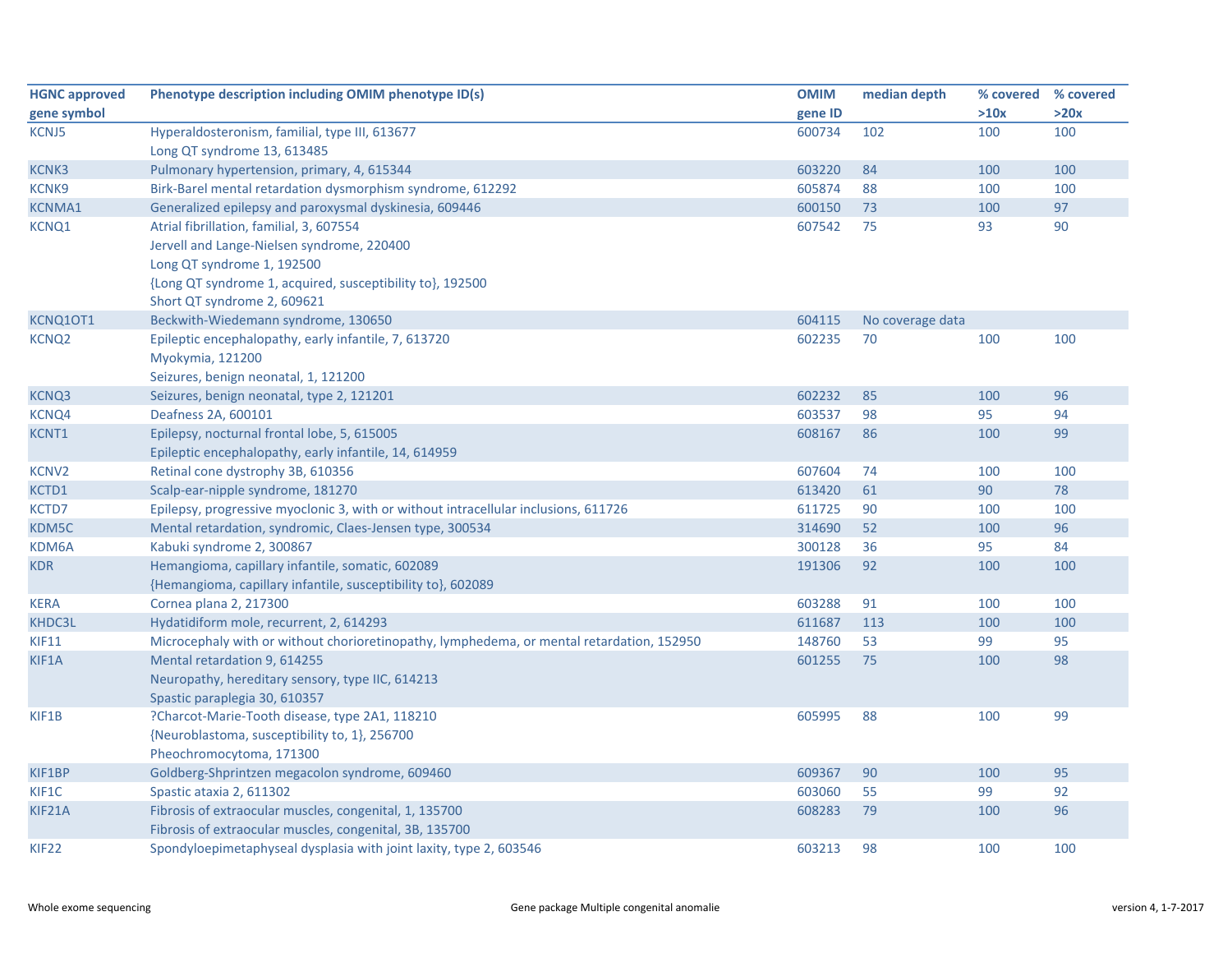| <b>HGNC approved</b> | Phenotype description including OMIM phenotype ID(s)                  | <b>OMIM</b> | median depth | % covered % covered |      |
|----------------------|-----------------------------------------------------------------------|-------------|--------------|---------------------|------|
| gene symbol          |                                                                       | gene ID     |              | >10x                | >20x |
| KIF <sub>2</sub> A   | Cortical dysplasia, complex, with other brain malformations 3, 615411 | 602591      | 36           | 87                  | 63   |
| KIF5A                | Myoclonus, intractable, neonatal, 617235                              | 602821      | 81           | 100                 | 100  |
|                      | Spastic paraplegia 10, 604187                                         |             |              |                     |      |
| KIF7                 | Acrocallosal syndrome, 200990                                         | 611254      | 64           | 98                  | 93   |
|                      | ?Al-Gazali-Bakalinova syndrome, 607131                                |             |              |                     |      |
|                      | ?Hydrolethalus syndrome 2, 614120                                     |             |              |                     |      |
|                      | Joubert syndrome 12, 200990                                           |             |              |                     |      |
| <b>KIRREL3</b>       | Mental retardation 4, 612581                                          | 607761      | 77           | 100                 | 99   |
| KISS1                | ?Hypogonadotropic hypogonadism 13 with or without anosmia, 614842     | 603286      | 46           | 100                 | 97   |
| KISS1R               | Hypogonadotropic hypogonadism 8 with or without anosmia, 614837       | 604161      | 68           | 100                 | 100  |
|                      | ?Precocious puberty, central, 1, 176400                               |             |              |                     |      |
| <b>KIT</b>           | Gastrointestinal stromal tumor, familial, 606764                      | 164920      | 87           | 100                 | 100  |
|                      | Germ cell tumors, 273300                                              |             |              |                     |      |
|                      | Leukemia, acute myeloid, 601626                                       |             |              |                     |      |
|                      | Mast cell disease, 154800                                             |             |              |                     |      |
|                      | Piebaldism, 172800                                                    |             |              |                     |      |
| <b>KITLG</b>         | Deafness 69, unilateral or asymmetric, 616697                         | 184745      | 55           | 100                 | 95   |
|                      | Hyperpigmentation with or without hypopigmentation, 145250            |             |              |                     |      |
|                      | [Skin/hair/eye pigmentation 7, blond/brown hair], 611664              |             |              |                     |      |
| <b>KL</b>            | {Coronary artery disease, susceptibility to}                          | 604824      | 89           | 98                  | 97   |
|                      | Tumoral calcinosis, hyperphosphatemic, 211900                         |             |              |                     |      |
| KLF1                 | Blood group--Lutheran inhibitor, 111150                               | 600599      | 65           | 100                 | 97   |
|                      | Dyserythropoietic anemia, congenital, type IV, 613673                 |             |              |                     |      |
|                      | [Hereditary persistence of fetal hemoglobin], 613566                  |             |              |                     |      |
| <b>KLF11</b>         | Maturity-onset diabetes of the young, type VII, 610508                | 603301      | 96           | 100                 | 100  |
| KLF6                 | Gastric cancer, somatic, 613659                                       | 602053      | 93           | 100                 | 100  |
|                      | Prostate cancer, somatic, 176807                                      |             |              |                     |      |
| <b>KLHDC8B</b>       | {Hodgkin lymphoma, susceptibility to}, 236000                         | 613169      | 80           | 100                 | 99   |
| KLHL10               | Spermatogenic failure 11, 615081                                      | 608778      | 65           | 100                 | 100  |
| KLHL3                | Pseudohypoaldosteronism, type IID, 614495                             | 605775      | 96           | 100                 | 100  |
| KLHL40               | Nemaline myopathy 8, 615348                                           | 615340      | 61           | 100                 | 99   |
| KLHL41               | Nemaline myopathy 9, 615731                                           | 607701      | 67           | 100                 | 96   |
| KLHL7                | Cold-induced sweating syndrome 3, 617055                              | 611119      | 78           | 100                 | 99   |
|                      | Retinitis pigmentosa 42, 612943                                       |             |              |                     |      |
| KLK4                 | Amelogenesis imperfecta, type IIA1, 204700                            | 603767      | 116          | 100                 | 100  |
| KLKB1                | Fletcher factor (prekallikrein) deficiency, 612423                    | 229000      | 81           | 100                 | 98   |
| <b>KLLN</b>          | Cowden syndrome 4, 615107                                             | 612105      | 74           | 100                 | 100  |
| KMT2A                | Leukemia, myeloid/lymphoid or mixed-lineage, 159555                   | 159555      | 55           | 99                  | 95   |
|                      | Wiedemann-Steiner syndrome, 605130                                    |             |              |                     |      |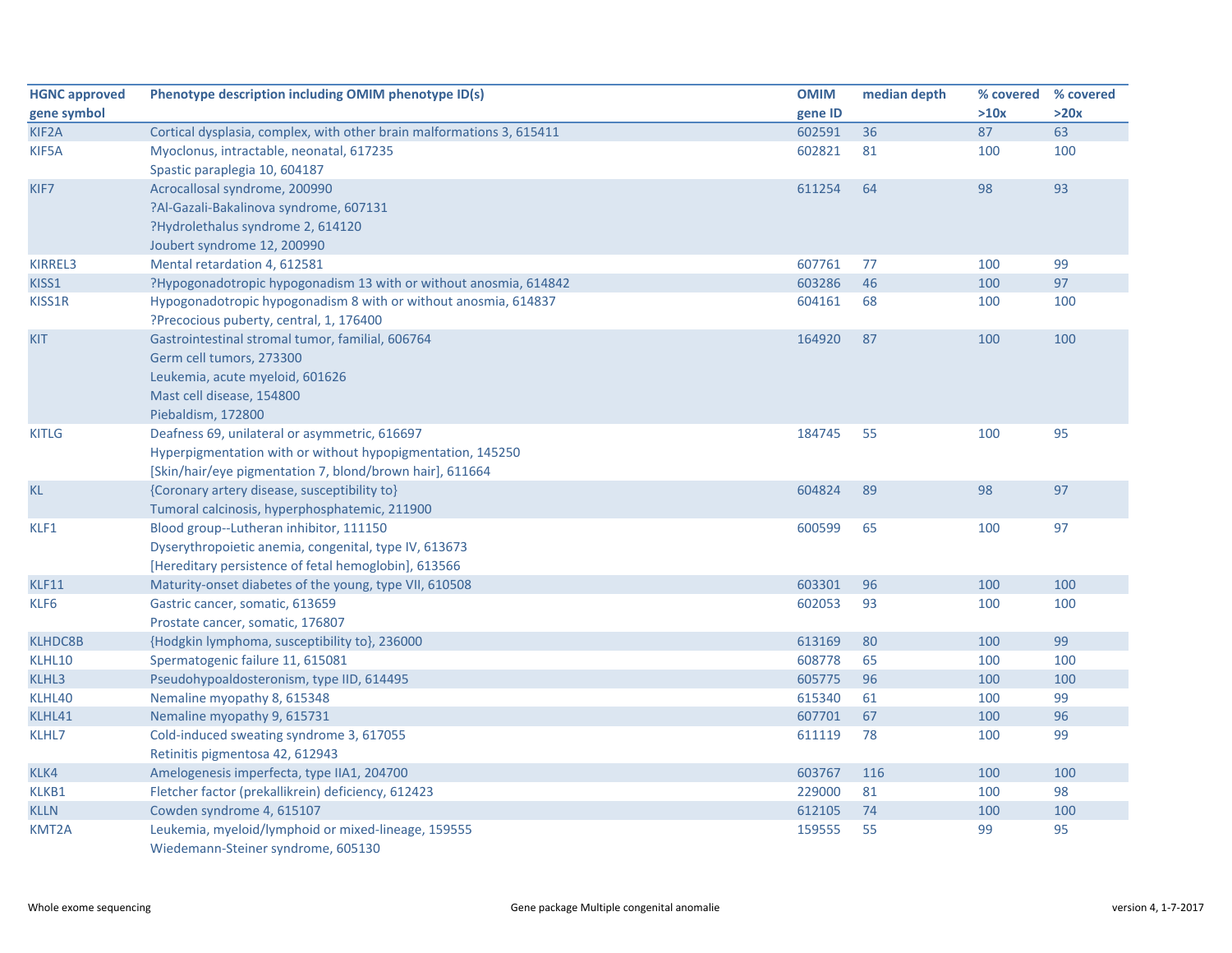| <b>HGNC approved</b> | Phenotype description including OMIM phenotype ID(s)                                                      | <b>OMIM</b> | median depth | % covered | % covered |
|----------------------|-----------------------------------------------------------------------------------------------------------|-------------|--------------|-----------|-----------|
| gene symbol          |                                                                                                           | gene ID     |              | >10x      | >20x      |
| KMT2D                | Kabuki syndrome 1, 147920                                                                                 | 602113      | 80           | 100       | 99        |
| KNL1                 | Microcephaly 4, primary, 604321                                                                           | 609173      | 55           | 99        | 91        |
| <b>KPTN</b>          | Mental retardation 41, 615637                                                                             | 615620      | 54           | 100       | 95        |
| <b>KRAS</b>          | Bladder cancer, somatic, 109800                                                                           | 190070      | 64           | 100       | 100       |
|                      | Breast cancer, somatic, 114480                                                                            |             |              |           |           |
|                      | Cardiofaciocutaneous syndrome 2, 615278                                                                   |             |              |           |           |
|                      | Gastric cancer, somatic, 137215                                                                           |             |              |           |           |
|                      | Leukemia, acute myeloid, 601626                                                                           |             |              |           |           |
|                      | Lung cancer, somatic, 211980                                                                              |             |              |           |           |
|                      | Noonan syndrome 3, 609942                                                                                 |             |              |           |           |
|                      | Pancreatic carcinoma, somatic, 260350                                                                     |             |              |           |           |
|                      | RAS-associated autoimmune leukoproliferative disorder, 614470                                             |             |              |           |           |
|                      | Schimmelpenning-Feuerstein-Mims syndrome, somatic mosaic, 163200                                          |             |              |           |           |
| KRIT1                | Cavernous malformations of CNS and retina, 116860                                                         | 604214      | 68           | 100       | 99        |
|                      | Cerebral cavernous malformations-1, 116860                                                                |             |              |           |           |
|                      | Hyperkeratotic cutaneous capillary-venous malformations associated with cerebral capillary malformations, |             |              |           |           |
|                      | 116860                                                                                                    |             |              |           |           |
| KRT1                 | Epidermolytic hyperkeratosis, 113800                                                                      | 139350      | 82           | 100       | 99        |
|                      | Ichthyosis histrix, Curth-Macklin type, 146590                                                            |             |              |           |           |
|                      | Ichthyosis, cyclic, with epidermolytic hyperkeratosis, 607602                                             |             |              |           |           |
|                      | Keratosis palmoplantaris striata III, 607654                                                              |             |              |           |           |
|                      | Palmoplantar keratoderma, epidermolytic, 144200                                                           |             |              |           |           |
|                      | Palmoplantar keratoderma, nonepidermolytic, 600962                                                        |             |              |           |           |
| <b>KRT10</b>         | Epidermolytic hyperkeratosis, 113800                                                                      | 148080      | 105          | 100       | 95        |
|                      | Ichthyosis with confetti, 609165                                                                          |             |              |           |           |
|                      | Ichthyosis, cyclic, with epidermolytic hyperkeratosis, 607602                                             |             |              |           |           |
| <b>KRT12</b>         | Meesmann corneal dystrophy, 122100                                                                        | 601687      | 67           | 100       | 97        |
| <b>KRT13</b>         | White sponge nevus 2, 615785                                                                              | 148065      | 91           | 100       | 100       |
| <b>KRT14</b>         | Dermatopathia pigmentosa reticularis, 125595                                                              | 148066      | 54           | 96        | 87        |
|                      | Epidermolysis bullosa simplex, Dowling-Meara type, 131760                                                 |             |              |           |           |
|                      | Epidermolysis bullosa simplex, Koebner type, 131900                                                       |             |              |           |           |
|                      | Epidermolysis bullosa simplex, Weber-Cockayne type, 131800                                                |             |              |           |           |
|                      | Epidermolysis bullosa simplex, recessive 1, 601001                                                        |             |              |           |           |
|                      | Naegeli-Franceschetti-Jadassohn syndrome, 161000                                                          |             |              |           |           |
| <b>KRT16</b>         | Pachyonychia congenita 1, 167200                                                                          | 148067      | 40           | 87        | 77        |
|                      | Palmoplantar keratoderma, nonepidermolytic, focal, 613000                                                 |             |              |           |           |
| <b>KRT17</b>         | Pachyonychia congenita 2, 167210                                                                          | 148069      | 25           | 73        | 52        |
|                      | Steatocystoma multiplex, 184500                                                                           |             |              |           |           |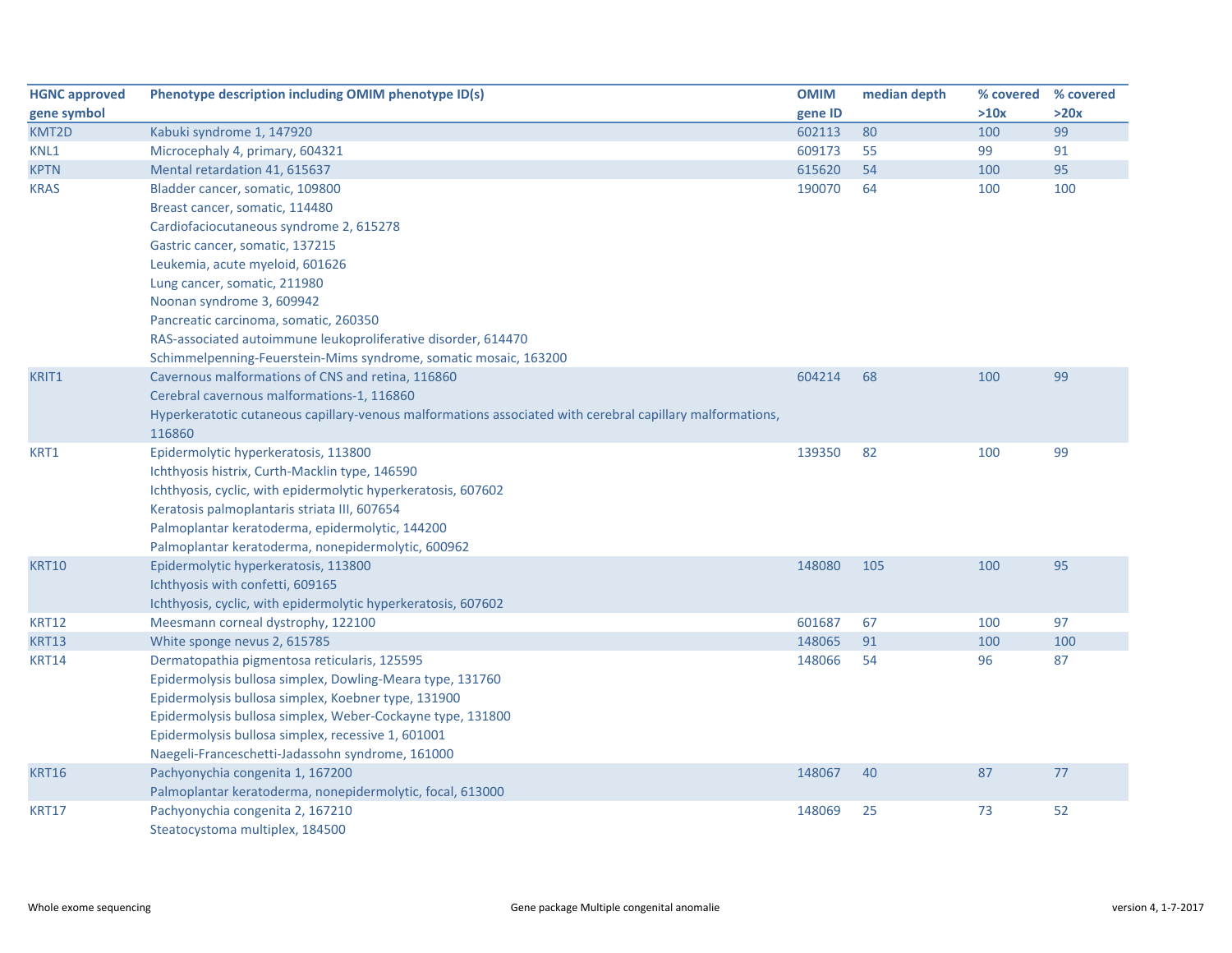| <b>HGNC approved</b> | Phenotype description including OMIM phenotype ID(s)                          | <b>OMIM</b> | median depth |      | % covered % covered |
|----------------------|-------------------------------------------------------------------------------|-------------|--------------|------|---------------------|
| gene symbol          |                                                                               | gene ID     |              | >10x | >20x                |
| <b>KRT18</b>         | Cirrhosis, cryptogenic, 215600                                                | 148070      | 54           | 91   | 79                  |
|                      | {Cirrhosis, noncryptogenic, susceptibility to}, 215600                        |             |              |      |                     |
| KRT <sub>2</sub>     | Ichthyosis bullosa of Siemens, 146800                                         | 600194      | 92           | 100  | 100                 |
| KRT3                 | Meesmann corneal dystrophy, 122100                                            | 148043      | 73           | 100  | 100                 |
| KRT4                 | White sponge nevus 1, 193900                                                  | 123940      | 105          | 100  | 100                 |
| KRT5                 | Dowling-Degos disease 1, 179850                                               | 148040      | 96           | 100  | 100                 |
|                      | Epidermolysis bullosa simplex, Dowling-Meara type, 131760                     |             |              |      |                     |
|                      | Epidermolysis bullosa simplex, Koebner type, 131900                           |             |              |      |                     |
|                      | Epidermolysis bullosa simplex, Weber-Cockayne type, 131800                    |             |              |      |                     |
|                      | Epidermolysis bullosa simplex, recessive 1, 601001                            |             |              |      |                     |
|                      | Epidermolysis bullosa simplex-MP, 131960                                      |             |              |      |                     |
|                      | Epidermylysis bullosa simplex-MCR, 609352                                     |             |              |      |                     |
| KRT6A                | Pachyonychia congenita 3, 615726                                              | 148041      | 66           | 92   | 85                  |
| KRT6B                | Pachyonychia congenita 4, 615728                                              | 148042      | 68           | 93   | 87                  |
| KRT6C                | Palmoplantar keratoderma, nonepidermolytic, focal or diffuse, 615735          | 612315      | 55           | 86   | 77                  |
| <b>KRT74</b>         | ?Ectodermal dysplasia 7, hair/nail type, 614929                               | 608248      | 87           | 100  | 100                 |
|                      | ?Hypotrichosis 3, 613981                                                      |             |              |      |                     |
|                      | Woolly hair, 194300                                                           |             |              |      |                     |
| KRT8                 | Cirrhosis, cryptogenic, 215600                                                | 148060      | 19           | 70   | 28                  |
|                      | {Cirrhosis, noncryptogenic, susceptibility to}, 215600                        |             |              |      |                     |
| <b>KRT81</b>         | Monilethrix, 158000                                                           | 602153      | 88           | 100  | 99                  |
| <b>KRT83</b>         | ?Monilethrix, 158000                                                          | 602765      | 85           | 99   | 93                  |
| <b>KRT85</b>         | Ectodermal dysplasia 4, hair/nail type, 602032                                | 602767      | 105          | 100  | 100                 |
| <b>KRT86</b>         | Monilethrix, 158000                                                           | 601928      | 89           | 100  | 98                  |
| KRT9                 | Palmoplantar keratoderma, epidermolytic, 144200                               | 607606      | 63           | 100  | 94                  |
| L1CAM                | CRASH syndrome, 303350                                                        | 308840      | 52           | 100  | 100                 |
|                      | Corpus callosum, partial agenesis of, 304100                                  |             |              |      |                     |
|                      | Hydrocephalus due to aqueductal stenosis, 307000                              |             |              |      |                     |
|                      | Hydrocephalus with Hirschsprung disease, 307000                               |             |              |      |                     |
|                      | Hydrocephalus with congenital idiopathic intestinal pseudoobstruction, 307000 |             |              |      |                     |
|                      | MASA syndrome, 303350                                                         |             |              |      |                     |
| L2HGDH               | L-2-hydroxyglutaric aciduria, 236792                                          | 609584      | 64           | 100  | 92                  |
| LAMA2                | Muscular dystrophy, congenital merosin-deficient, 607855                      | 156225      | 75           | 100  | 99                  |
|                      | Muscular dystrophy, congenital, due to partial LAMA2 deficiency, 607855       |             |              |      |                     |
| LAMA3                | Epidermolysis bullosa, generalized atrophic benign, 226650                    | 600805      | 87           | 100  | 99                  |
|                      | Epidermolysis bullosa, junctional, Herlitz type, 226700                       |             |              |      |                     |
|                      | Laryngoonychocutaneous syndrome, 245660                                       |             |              |      |                     |
| LAMA4                | Cardiomyopathy, dilated, 1JJ, 615235                                          | 600133      | 83           | 100  | 99                  |
| LAMB1                | Lissencephaly 5, 615191                                                       | 150240      | 91           | 100  | 100                 |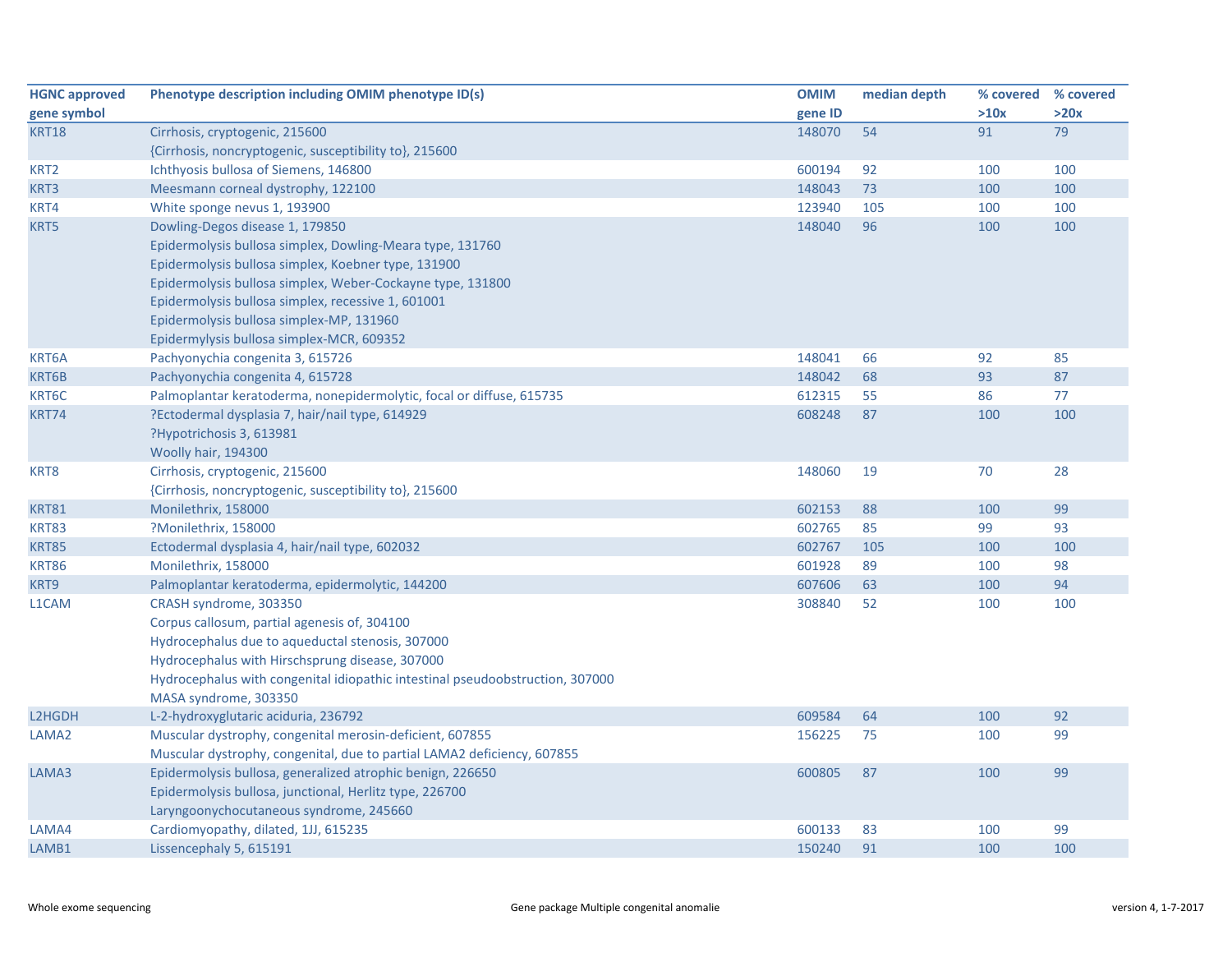| <b>HGNC approved</b> | Phenotype description including OMIM phenotype ID(s)                                               | <b>OMIM</b> | median depth | % covered | % covered |
|----------------------|----------------------------------------------------------------------------------------------------|-------------|--------------|-----------|-----------|
| gene symbol          |                                                                                                    | gene ID     |              | >10x      | >20x      |
| LAMB <sub>2</sub>    | Nephrotic syndrome, type 5, with or without ocular abnormalities, 614199                           | 150325      | 95           | 100       | 100       |
|                      | Pierson syndrome, 609049                                                                           |             |              |           |           |
| LAMB3                | Amelogenesis imperfecta, type IA, 104530                                                           | 150310      | 82           | 100       | 100       |
|                      | Epidermolysis bullosa, junctional, Herlitz type, 226700                                            |             |              |           |           |
|                      | Epidermolysis bullosa, junctional, non-Herlitz type, 226650                                        |             |              |           |           |
| LAMC <sub>2</sub>    | Epidermolysis bullosa, junctional, Herlitz type, 226700                                            | 150292      | 93           | 100       | 99        |
|                      | Epidermolysis bullosa, junctional, non-Herlitz type, 226650                                        |             |              |           |           |
| LAMC3                | Cortical malformations, occipital, 614115                                                          | 604349      | 88           | 100       | 98        |
| LAMP <sub>2</sub>    | Danon disease, 300257                                                                              | 309060      | 65           | 91        | 90        |
| LAMTOR2              | Immunodeficiency due to defect in MAPBP-interacting protein, 610798                                | 610389      | 127          | 100       | 100       |
| LARGE1               | Muscular dystrophy-dystroglycanopathy (congenital with brain and eye anomalies), type A, 6, 613154 | 603590      | 91           | 100       | 100       |
|                      | Muscular dystrophy-dystroglycanopathy (congenital with mental retardation), type B, 6, 608840      |             |              |           |           |
| LARP7                | Alazami syndrome, 615071                                                                           | 612026      | 23           | 63        | 41        |
| LARS <sub>2</sub>    | ?Hydrops, lactic acidosis, and sideroblastic anemia, 617021                                        | 604544      | 50           | 100       | 97        |
|                      | Perrault syndrome 4, 615300                                                                        |             |              |           |           |
| <b>LBR</b>           | Greenberg skeletal dysplasia, 215140                                                               | 600024      | 69           | 100       | 94        |
|                      | Pelger-Huet anomaly, 169400                                                                        |             |              |           |           |
|                      | ?Reynolds syndrome, 613471                                                                         |             |              |           |           |
| LCA5                 | Leber congenital amaurosis 5, 604537                                                               | 611408      | 70           | 100       | 97        |
| <b>LCAT</b>          | Fish-eye disease, 136120                                                                           | 606967      | 76           | 99        | 92        |
|                      | Norum disease, 245900                                                                              |             |              |           |           |
| LCT                  | Lactase deficiency, congenital, 223000                                                             | 603202      | 81           | 100       | 100       |
| LDB3                 | Cardiomyopathy, dilated, 1C, with or without LVNC, 601493                                          | 605906      | 94           | 100       | 96        |
|                      | Cardiomyopathy, hypertrophic, 24, 601493                                                           |             |              |           |           |
|                      | Left ventricular noncompaction 3, 601493                                                           |             |              |           |           |
|                      | Myopathy, myofibrillar, 4, 609452                                                                  |             |              |           |           |
| <b>LDHA</b>          | Glycogen storage disease XI, 612933                                                                | 150000      | 45           | 90        | 67        |
| <b>LDHB</b>          | [Lactate dehydrogenase-B deficiency], 614128                                                       | 150100      | 40           | 87        | 68        |
| <b>LDLR</b>          | Hypercholesterolemia, familial, 143890                                                             | 606945      | 112          | 100       | 100       |
|                      | LDL cholesterol level QTL2, 143890                                                                 |             |              |           |           |
| LDLRAP1              | Hypercholesterolemia, familial, 603813                                                             | 605747      | 85           | 100       | 93        |
| LEF1                 | Sebaceous tumors, somatic                                                                          | 153245      | 83           | 100       | 95        |
| LEFTY2               | Left-right axis malformations                                                                      | 601877      | 31           | 81        | 65        |
| LEMD3                | Buschke-Ollendorff syndrome, 166700                                                                | 607844      | 71           | 100       | 95        |
|                      | Melorheostosis with osteopoikilosis, 155950                                                        |             |              |           |           |
|                      | Osteopoikilosis, 166700                                                                            |             |              |           |           |
| <b>LEP</b>           | Obesity, morbid, due to leptin deficiency, 614962                                                  | 164160      | 95           | 100       | 100       |
| <b>LEPR</b>          | Obesity, morbid, due to leptin receptor deficiency, 614963                                         | 601007      | 74           | 100       | 98        |
| <b>LFNG</b>          | ?Spondylocostal dysostosis 3, 609813                                                               | 602576      | 54           | 81        | 77        |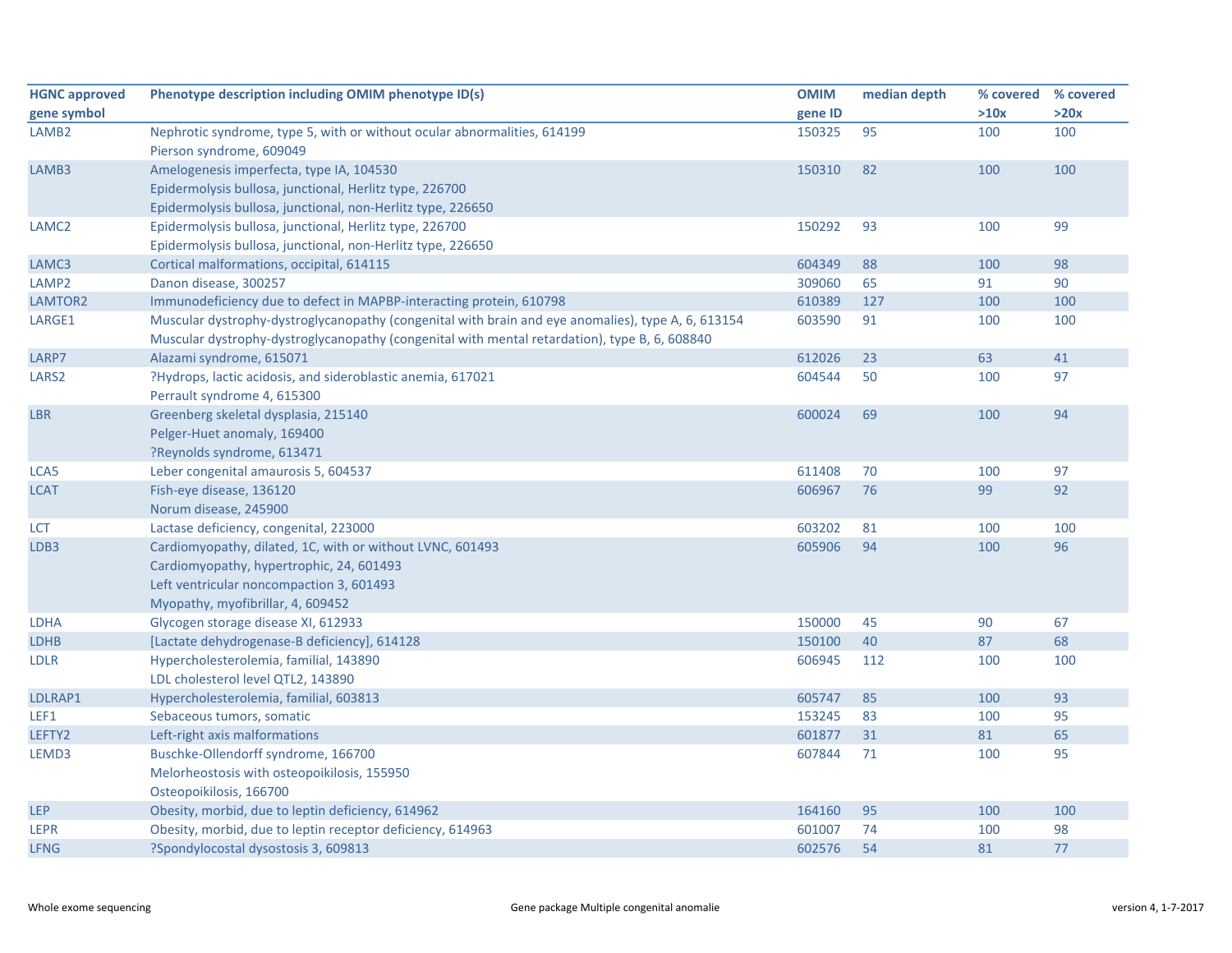| <b>HGNC approved</b> | Phenotype description including OMIM phenotype ID(s)               | <b>OMIM</b> | median depth | % covered | % covered |
|----------------------|--------------------------------------------------------------------|-------------|--------------|-----------|-----------|
| gene symbol          |                                                                    | gene ID     |              | >10x      | >20x      |
| LGI <sub>1</sub>     | Epilepsy, familial temporal lobe, 1, 600512                        | 604619      | 86           | 100       | 100       |
| <b>LHB</b>           | Hypogonadotropic hypogonadism 23 with or without anosmia, 228300   | 152780      | 22           | 77        | 52        |
| <b>LHCGR</b>         | Leydig cell adenoma, somatic, with precocious puberty, 176410      | 152790      | 78           | 100       | 91        |
|                      | Leydig cell hypoplasia with hypergonadotropic hypogonadism, 238320 |             |              |           |           |
|                      | Leydig cell hypoplasia with pseudohermaphroditism, 238320          |             |              |           |           |
|                      | Luteinizing hormone resistance, female, 238320                     |             |              |           |           |
|                      | Precocious puberty, male, 176410                                   |             |              |           |           |
| LHFPL5               | Deafness 67, 610265                                                | 609427      | 123          | 100       | 100       |
| LHX3                 | Pituitary hormone deficiency, combined, 3, 221750                  | 600577      | 60           | 100       | 92        |
| LHX4                 | Pituitary hormone deficiency, combined, 4, 262700                  | 602146      | 79           | 100       | 100       |
| <b>LIAS</b>          | Hyperglycinemia, lactic acidosis, and seizures, 614462             | 607031      | 85           | 100       | 97        |
| <b>LIFR</b>          | Stuve-Wiedemann syndrome/Schwartz-Jampel type 2 syndrome, 601559   | 151443      | 71           | 99        | 96        |
| LIG1                 | DNA ligase I deficiency                                            | 126391      | 70           | 100       | 100       |
| LIG4                 | LIG4 syndrome, 606593                                              | 601837      | 76           | 100       | 100       |
|                      | {Multiple myeloma, resistance to}, 254500                          |             |              |           |           |
| LIM <sub>2</sub>     | Cataract 19, multiple types, 615277                                | 154045      | 66           | 100       | 100       |
| LINS1                | Mental retardation 27, 614340                                      | 610350      | 79           | 100       | 100       |
| <b>LIPA</b>          | Cholesteryl ester storage disease, 278000                          | 613497      | 73           | 100       | 100       |
|                      | Wolman disease, 278000                                             |             |              |           |           |
| <b>LIPC</b>          | {Diabetes mellitus, noninsulin-dependent}, 125853                  | 151670      | 91           | 100       | 100       |
|                      | Hepatic lipase deficiency, 614025                                  |             |              |           |           |
|                      | [High density lipoprotein cholesterol level QTL 12], 612797        |             |              |           |           |
| <b>LIPH</b>          | Hypotrichosis 7, 604379                                            | 607365      | 75           | 100       | 100       |
|                      | Woolly hair 2 with or without hypotrichosis, 604379                |             |              |           |           |
| <b>LIPN</b>          | Ichthyosis, congenital 8, 613943                                   | 613924      | 87           | 100       | 100       |
| <b>LITAF</b>         | Charcot-Marie-Tooth disease, type 1C, 601098                       | 603795      | 88           | 100       | 100       |
| LMAN1                | Combined factor V and VIII deficiency, 227300                      | 601567      | 65           | 100       | 92        |
| LMBR1                | Acheiropody, 200500                                                | 605522      | 54           | 100       | 93        |
|                      | Hypoplastic or aplastic tibia with polydactyly, 188740             |             |              |           |           |
|                      | Laurin-Sandrow syndrome, 135750                                    |             |              |           |           |
|                      | Polydactyly, preaxial type II, 174500                              |             |              |           |           |
|                      | Syndactyly, type IV, 186200                                        |             |              |           |           |
|                      | Triphalangeal thumb, type I, 174500                                |             |              |           |           |
|                      | Triphalangeal thumb-polysyndactyly syndrome, 174500                |             |              |           |           |
| LMBRD1               | Methylmalonic aciduria and homocystinuria, cblF type, 277380       | 612625      | 57           | 97        | 93        |
| LMF1                 | Lipase deficiency, combined, 246650                                | 611761      | 89           | 100       | 100       |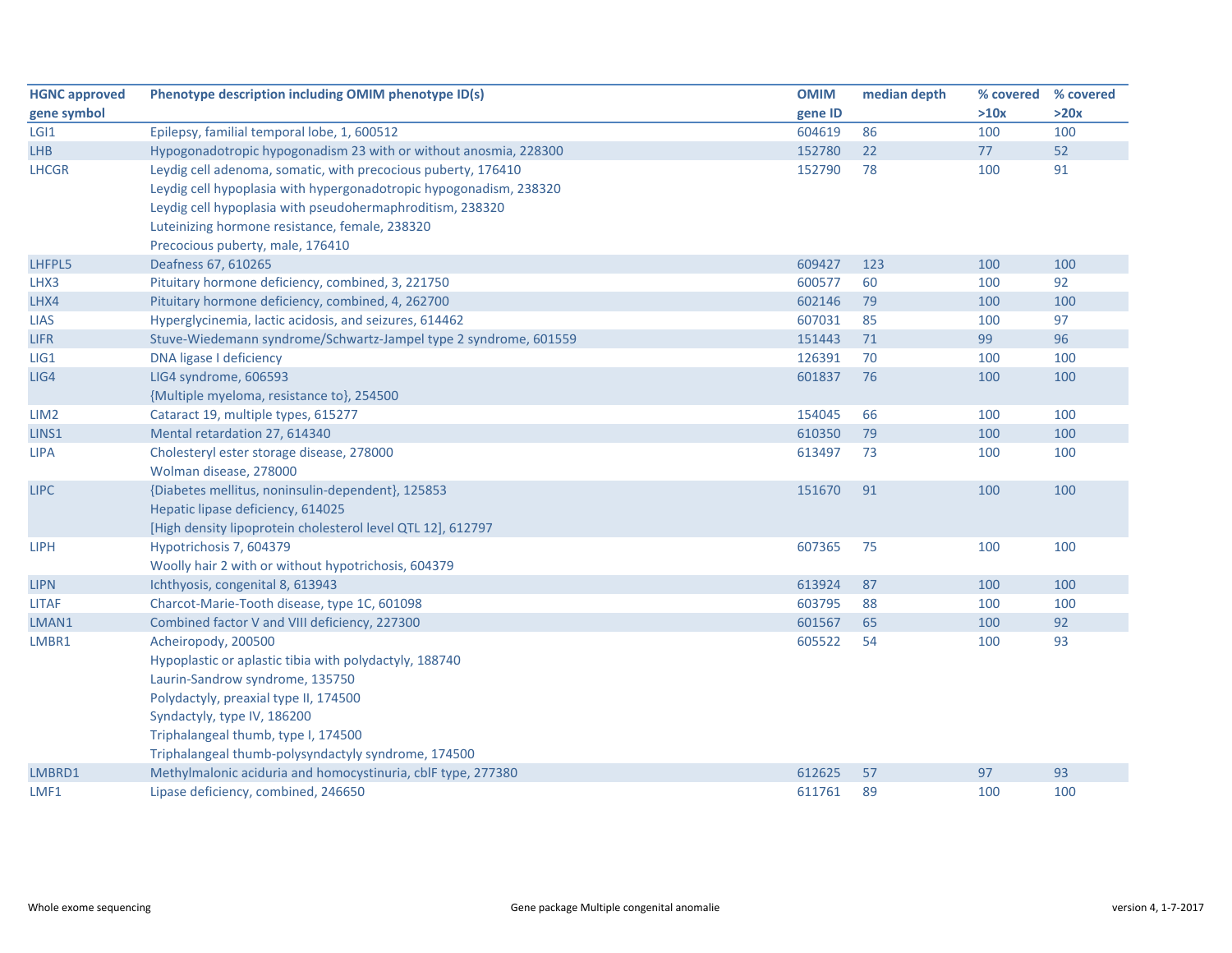| <b>HGNC approved</b> | Phenotype description including OMIM phenotype ID(s)            | <b>OMIM</b> | median depth | % covered % covered |      |
|----------------------|-----------------------------------------------------------------|-------------|--------------|---------------------|------|
| gene symbol          |                                                                 | gene ID     |              | >10x                | >20x |
| <b>LMNA</b>          | Cardiomyopathy, dilated, 1A, 115200                             | 150330      | 61           | 99                  | 96   |
|                      | Charcot-Marie-Tooth disease, type 2B1, 605588                   |             |              |                     |      |
|                      | Emery-Dreifuss muscular dystrophy 2, AD, 181350                 |             |              |                     |      |
|                      | Emery-Dreifuss muscular dystrophy 3, AR, 616516                 |             |              |                     |      |
|                      | Heart-hand syndrome, Slovenian type, 610140                     |             |              |                     |      |
|                      | Hutchinson-Gilford progeria, 176670                             |             |              |                     |      |
|                      | Lipodystrophy, familial partial, type 2, 151660                 |             |              |                     |      |
|                      | Malouf syndrome, 212112                                         |             |              |                     |      |
|                      | Mandibuloacral dysplasia, 248370                                |             |              |                     |      |
|                      | Muscular dystrophy, congenital, 613205                          |             |              |                     |      |
|                      | Muscular dystrophy, limb-girdle, type 1B, 159001                |             |              |                     |      |
|                      | Restrictive dermopathy, lethal, 275210                          |             |              |                     |      |
| LMNB1                | Leukodystrophy, adult-onset, 169500                             | 150340      | 84           | 100                 | 98   |
| LMX1B                | Nail-patella syndrome, 161200                                   | 602575      | 84           | 100                 | 98   |
| LOR                  | Vohwinkel syndrome with ichthyosis, 604117                      | 152445      | 24           | 92                  | 38   |
| LOXHD1               | Deafness 77, 613079                                             | 613072      | 100          | 100                 | 100  |
| LPAR6                | Hypotrichosis 8, 278150                                         | 609239      | 47           | 100                 | 100  |
|                      | Woolly hair 1, with or without hypotrichosis, 278150            |             |              |                     |      |
| LPIN1                | Myoglobinuria, acute recurrent, 268200                          | 605518      | 78           | 99                  | 95   |
| LPIN <sub>2</sub>    | Majeed syndrome, 609628                                         | 605519      | 69           | 100                 | 100  |
| <b>LPL</b>           | Combined hyperlipidemia, familial, 144250                       | 609708      | 96           | 100                 | 100  |
|                      | [High density lipoprotein cholesterol level QTL 11]             |             |              |                     |      |
|                      | Lipoprotein lipase deficiency, 238600                           |             |              |                     |      |
| <b>LPP</b>           | Leukemia, acute myeloid, 601626                                 | 600700      | 69           | 100                 | 100  |
|                      | Lipoma                                                          |             |              |                     |      |
| <b>LRAT</b>          | Leber congenital amaurosis 14, 613341                           | 604863      | 137          | 100                 | 100  |
|                      | Retinal dystrophy, early-onset severe, 613341                   |             |              |                     |      |
|                      | Retinitis pigmentosa, juvenile, 613341                          |             |              |                     |      |
| <b>LRBA</b>          | Immunodeficiency, common variable, 8, with autoimmunity, 614700 | 606453      | 72           | 100                 | 96   |
| LRIG2                | Urofacial syndrome 2, 615112                                    | 608869      | 50           | 96                  | 89   |
| LRIT <sub>3</sub>    | Night blindness, congenital stationary (complete), 1F, 615058   | 615004      | 67           | 100                 | 100  |
| <b>LRMDA</b>         | Albinism, oculocutaneous, type VII, 615179                      | 614537      | 95           | 100                 | 95   |
| LRP2                 | Donnai-Barrow syndrome, 222448                                  | 600073      | 89           | 100                 | 100  |
| LRP4                 | Cenani-Lenz syndactyly syndrome, 212780                         | 604270      | 93           | 100                 | 100  |
|                      | ?Myasthenic syndrome, congenital, 17, 616304                    |             |              |                     |      |
|                      | Sclerosteosis 2, 614305                                         |             |              |                     |      |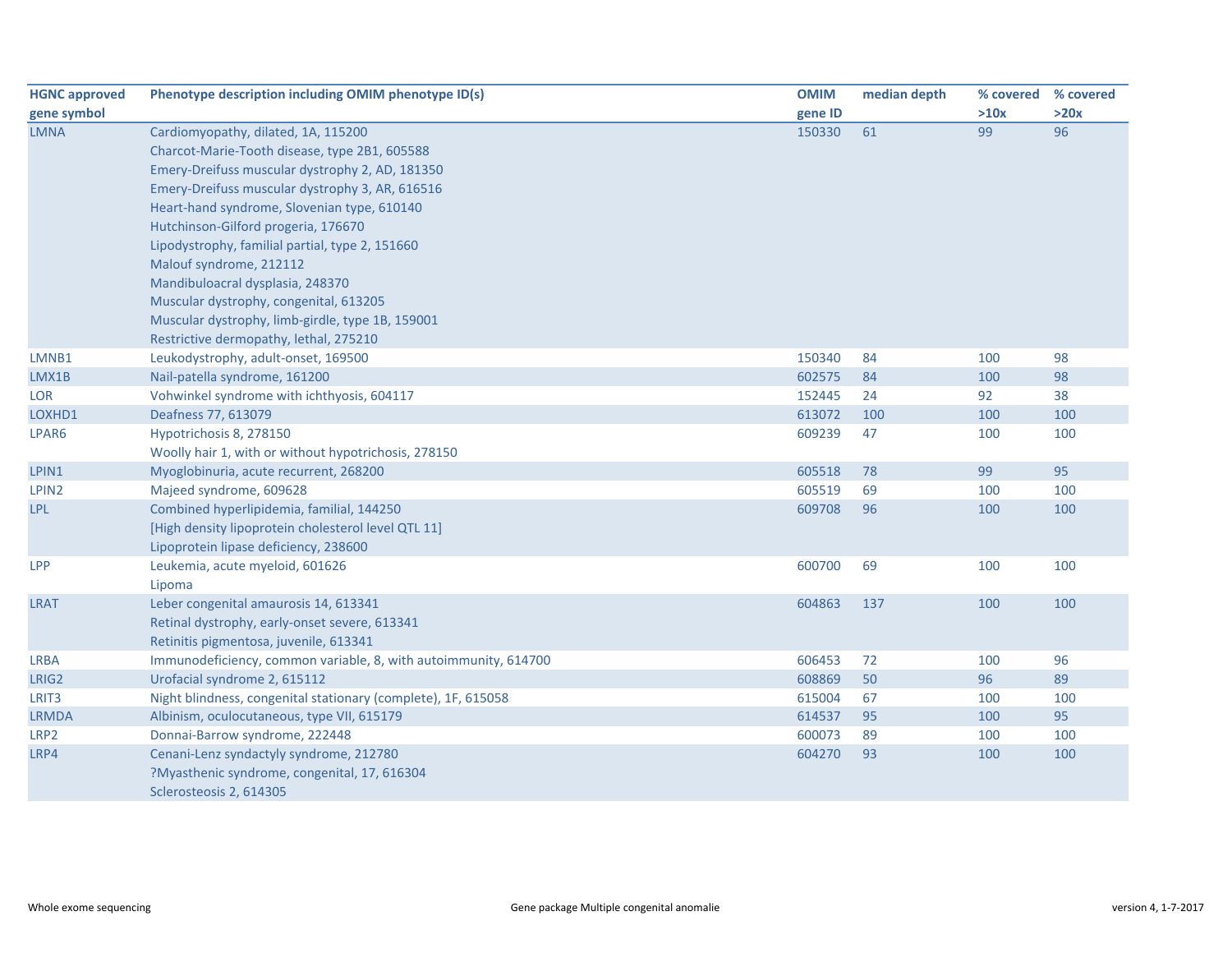| <b>HGNC approved</b> | Phenotype description including OMIM phenotype ID(s)                                               | <b>OMIM</b> | median depth | % covered | % covered |
|----------------------|----------------------------------------------------------------------------------------------------|-------------|--------------|-----------|-----------|
| gene symbol          |                                                                                                    | gene ID     |              | >10x      | >20x      |
| LRP5                 | [Bone mineral density variability 1], 601884                                                       | 603506      | 112          | 99        | 98        |
|                      | Exudative vitreoretinopathy 4, 601813                                                              |             |              |           |           |
|                      | Hyperostosis, endosteal, 144750                                                                    |             |              |           |           |
|                      | Osteopetrosis 1, 607634                                                                            |             |              |           |           |
|                      | Osteoporosis-pseudoglioma syndrome, 259770                                                         |             |              |           |           |
|                      | {Osteoporosis}, 166710                                                                             |             |              |           |           |
|                      | Osteosclerosis, 144750                                                                             |             |              |           |           |
|                      | van Buchem disease, type 2, 607636                                                                 |             |              |           |           |
| LRPAP1               | Myopia 23, 615431                                                                                  | 104225      | 57           | 98        | 89        |
| <b>LRPPRC</b>        | Leigh syndrome, French-Canadian type, 220111                                                       | 607544      | 76           | 100       | 98        |
| LRRC6                | Ciliary dyskinesia, primary, 19, 614935                                                            | 614930      | 79           | 100       | 95        |
| LRRC8A               | ?Agammaglobulinemia 5, 613506                                                                      | 608360      | 132          | 100       | 100       |
| LRRK2                | {Parkinson disease 8}, 607060                                                                      | 609007      | 75           | 100       | 97        |
| LRSAM1               | Charcot-Marie-Toothe disease, axonal, type 2P, 614436                                              | 610933      | 84           | 100       | 100       |
| <b>LRTOMT</b>        | Deafness 63, 611451                                                                                | 612414      | 98           | 100       | 100       |
| LTBP2                | Glaucoma 3, primary congenital, D, 613086                                                          | 602091      | 72           | 100       | 99        |
|                      | Microspherophakia and/or megalocornea, with ectopia lentis and with or without secondary glaucoma, |             |              |           |           |
|                      | 251750                                                                                             |             |              |           |           |
|                      | Weill-Marchesani syndrome 3, recessive, 614819                                                     |             |              |           |           |
| LTBP3                | Dental anomalies and short stature, 601216                                                         | 602090      | 70           | 99        | 96        |
| LTBP4                | Cutis laxa, type IC, 613177                                                                        | 604710      | 82           | 99        | 98        |
| <b>LYST</b>          | Chediak-Higashi syndrome, 214500                                                                   | 606897      | 77           | 99        | 97        |
| LYZ                  | Amyloidosis, renal, 105200                                                                         | 153450      | 62           | 100       | 100       |
| LZTFL1               | Bardet-Biedl syndrome 17, 615994                                                                   | 606568      | 87           | 100       | 92        |
| LZTS1                | Esophageal squamous cell carcinoma, 133239                                                         | 606551      | 76           | 100       | 100       |
| MAD1L1               | Lymphoma, somatic                                                                                  | 602686      | 77           | 99        | 93        |
|                      | Prostate cancer, somatic, 176807                                                                   |             |              |           |           |
| <b>MAF</b>           | Ayme-Gripp syndrome, 601088                                                                        | 177075      | 53           | 81        | 74        |
|                      | Cataract 21, multiple types, 610202                                                                |             |              |           |           |
| <b>MAFB</b>          | Duane retraction syndrome 3, 617041                                                                | 608968      | 89           | 100       | 100       |
|                      | Multicentric carpotarsal osteolysis syndrome, 166300                                               |             |              |           |           |
| MAGEL2               | Schaaf-Yang syndrome, 615547                                                                       | 605283      | 70           | 100       | 97        |
| MAGT1                | Immunodeficiency, with magnesium defect, Epstein-Barr virus infection and neoplasia, 300853        | 300715      | 44           | 100       | 89        |
| <b>MAK</b>           | Retinitis pigmentosa 62, 614181                                                                    | 154235      | 97           | 100       | 95        |
| MAML2                | Mucoepidermoid salivary gland carcinoma                                                            | 607537      | 71           | 100       | 100       |
| MAMLD1               | Hypospadias 2, 300758                                                                              | 300120      | 54           | 100       | 99        |
| MAN1B1               | Mental retardation 15, 614202                                                                      | 604346      | 91           | 100       | 100       |
| MAN2B1               | Mannosidosis, alpha-, types I and II, 248500                                                       | 609458      | 86           | 100       | 98        |
| <b>MANBA</b>         | Mannosidosis, beta, 248510                                                                         | 609489      | 84           | 100       | 100       |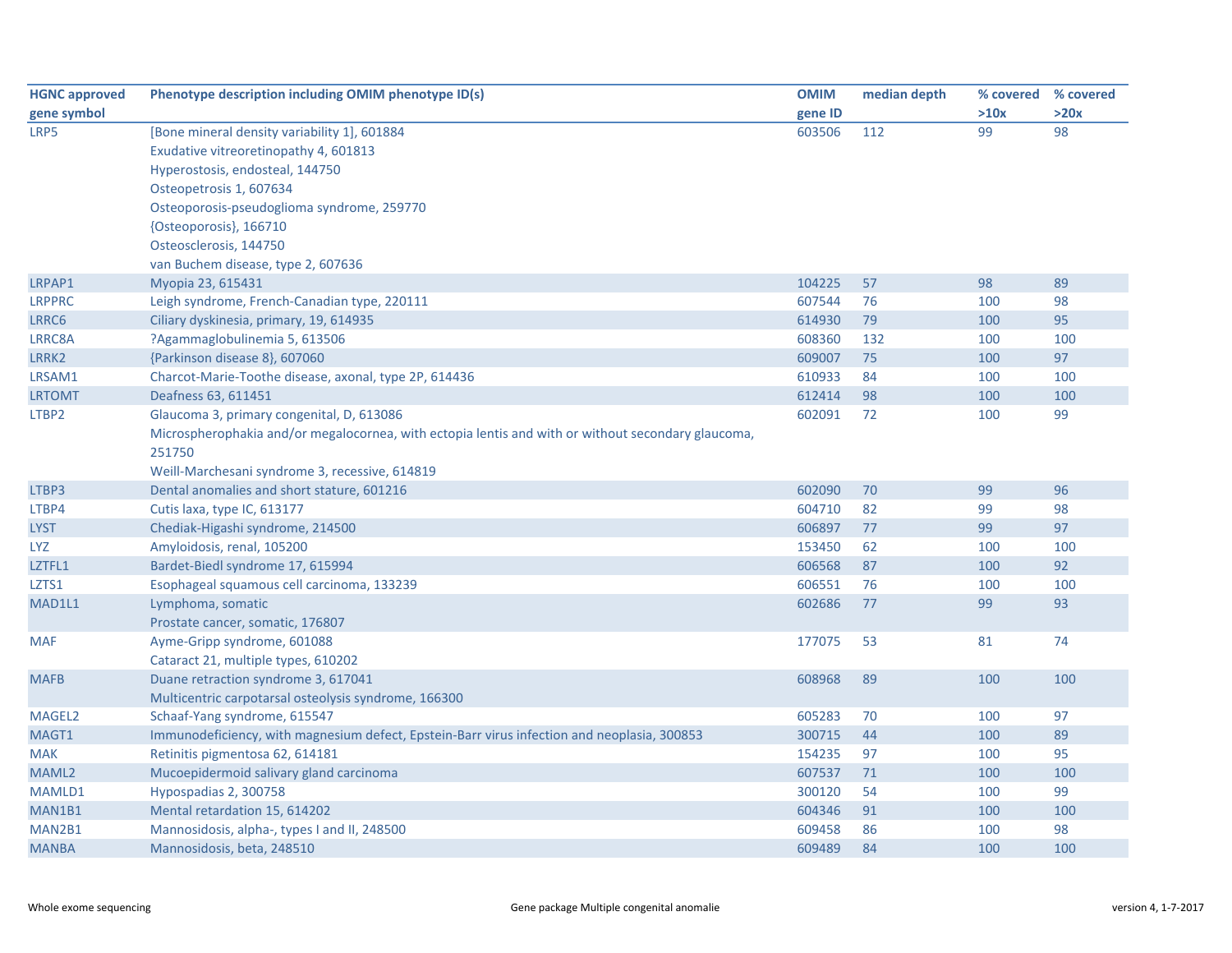| <b>HGNC approved</b> | Phenotype description including OMIM phenotype ID(s)                                           | <b>OMIM</b> | median depth |      | % covered % covered |
|----------------------|------------------------------------------------------------------------------------------------|-------------|--------------|------|---------------------|
| gene symbol          |                                                                                                | gene ID     |              | >10x | >20x                |
| <b>MAOA</b>          | {Antisocial behavior}, 300615                                                                  | 309850      | 39           | 100  | 86                  |
|                      | Brunner syndrome, 300615                                                                       |             |              |      |                     |
| MAP2K1               | Cardiofaciocutaneous syndrome 3, 615279                                                        | 176872      | 87           | 100  | 100                 |
| MAP2K2               | Cardiofaciocutaneous syndrome 4, 615280                                                        | 601263      | 91           | 100  | 100                 |
| MAP3K1               | 46XY sex reversal 6, 613762                                                                    | 600982      | 95           | 98   | 93                  |
| MAP3K8               | Lung cancer, somatic, 211980                                                                   | 191195      | 72           | 100  | 100                 |
| <b>MAPT</b>          | Dementia, frontotemporal, with or without parkinsonism, 600274                                 | 157140      | 55           | 97   | 91                  |
|                      | {Parkinson disease, susceptibility to}, 168600                                                 |             |              |      |                     |
|                      | Pick disease, 172700                                                                           |             |              |      |                     |
|                      | Supranuclear palsy, progressive, 601104                                                        |             |              |      |                     |
|                      | Supranuclear palsy, progressive atypical, 260540                                               |             |              |      |                     |
| MARS2                | ?Combined oxidative phosphorylation deficiency 25, 616430                                      | 609728      | 93           | 100  | 100                 |
|                      | Spastic ataxia 3, 611390                                                                       |             |              |      |                     |
| <b>MARVELD2</b>      | Deafness 49, 610153                                                                            | 610572      | 91           | 100  | 98                  |
| MASP1                | 3MC syndrome 1, 257920                                                                         | 600521      | 103          | 100  | 99                  |
| MASP2                | MASP2 deficiency, 613791                                                                       | 605102      | 86           | 100  | 98                  |
| <b>MASTL</b>         | No OMIM phenotype                                                                              | 608221      | 68           | 100  | 99                  |
| MAT <sub>1</sub> A   | Hypermethioninemia, persistent, due to methionine adenosyltransferase I/III deficiency, 250850 | 610550      | 89           | 100  | 100                 |
|                      | Methionine adenosyltransferase deficiency, 250850                                              |             |              |      |                     |
| MATN3                | Epiphyseal dysplasia, multiple, 5, 607078                                                      | 602109      | 54           | 85   | 84                  |
|                      | {Osteoarthritis susceptibility 2}, 140600                                                      |             |              |      |                     |
|                      | Spondyloepimetaphyseal dysplasia, 608728                                                       |             |              |      |                     |
| MATR3                | Amyotrophic lateral sclerosis 21, 606070                                                       | 164015      | 56           | 91   | 80                  |
| MBD5                 | Mental retardation 1, 156200                                                                   | 611472      | 82           | 100  | 100                 |
| MBTPS2               | IFAP syndrome with or without BRESHECK syndrome, 308205                                        | 300294      | 54           | 100  | 99                  |
|                      | Keratosis follicularis spinulosa decalvans, 308800                                             |             |              |      |                     |
|                      | ?Olmsted syndrome, 300918                                                                      |             |              |      |                     |
| MC <sub>2R</sub>     | Glucocorticoid deficiency, due to ACTH unresponsiveness, 202200                                | 607397      | 80           | 100  | 100                 |
| MC4R                 | Obesity, 601665                                                                                | 155541      | 79           | 100  | 100                 |
| <b>MCC</b>           | Colorectal cancer, somatic, 114500                                                             | 159350      | 92           | 100  | 100                 |
| MCCC1                | 3-Methylcrotonyl-CoA carboxylase 1 deficiency, 210200                                          | 609010      | 77           | 100  | 100                 |
| MCCC <sub>2</sub>    | 3-Methylcrotonyl-CoA carboxylase 2 deficiency, 210210                                          | 609014      | 62           | 100  | 95                  |
| <b>MCEE</b>          | Methylmalonyl-CoA epimerase deficiency, 251120                                                 | 608419      | 68           | 100  | 100                 |
| MCFD <sub>2</sub>    | Factor V and factor VIII, combined deficiency of, 613625                                       | 607788      | 61           | 92   | 82                  |
| MCM4                 | Natural killer cell and glucocorticoid deficiency with DNA repair defect, 609981               | 602638      | 79           | 100  | 100                 |
| MCM <sub>6</sub>     | Lactase persistence/nonpersistence, 223100                                                     | 601806      | 80           | 100  | 100                 |
| MCOLN1               | Mucolipidosis IV, 252650                                                                       | 605248      | 95           | 100  | 99                  |
| MCPH1                | Microcephaly 1, primary, 251200                                                                | 607117      | 67           | 100  | 99                  |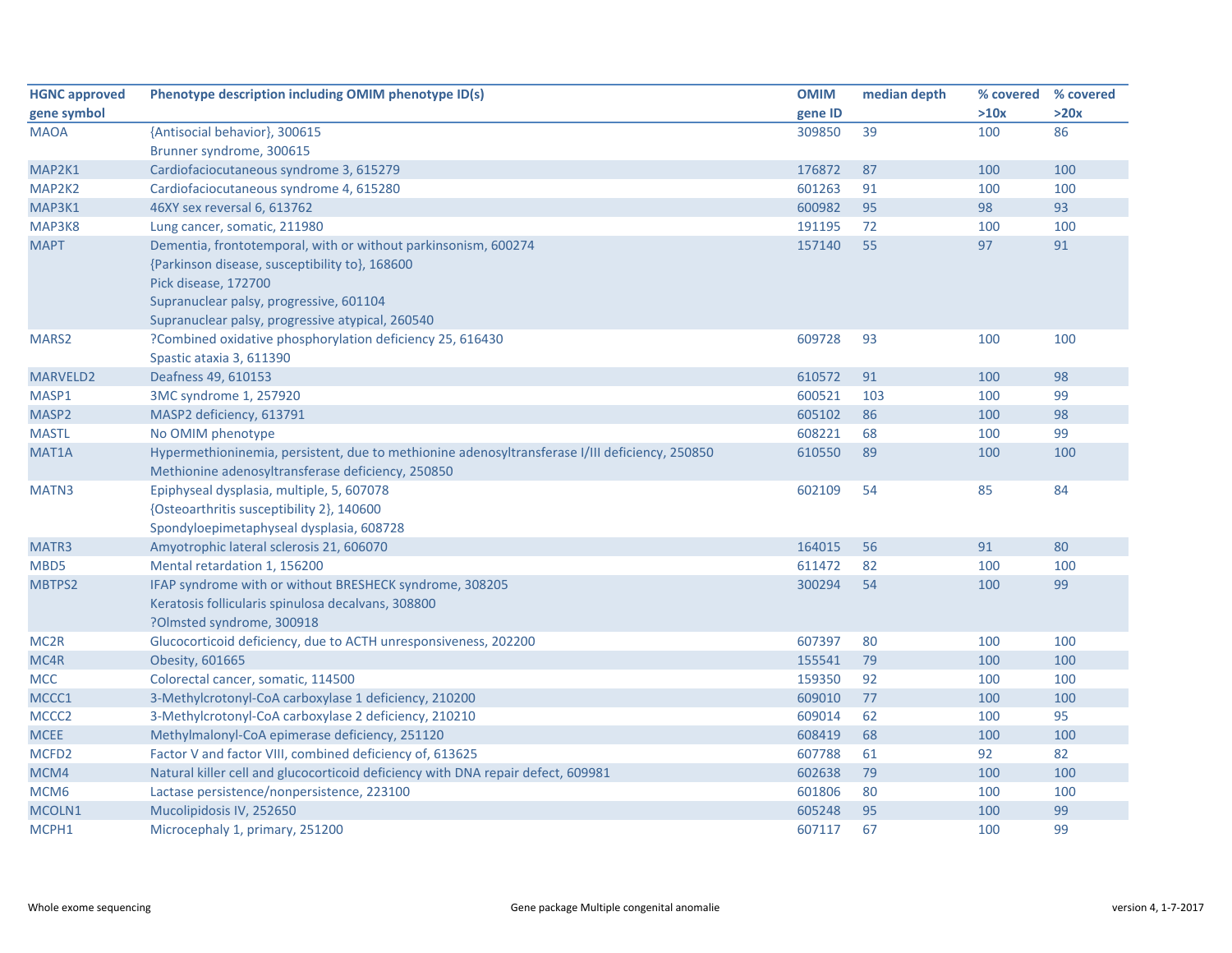| <b>HGNC approved</b> | Phenotype description including OMIM phenotype ID(s)                                        | <b>OMIM</b> | median depth | % covered | % covered |
|----------------------|---------------------------------------------------------------------------------------------|-------------|--------------|-----------|-----------|
| gene symbol          |                                                                                             | gene ID     |              | >10x      | >20x      |
| MECP <sub>2</sub>    | {Autism susceptibility 3}, 300496                                                           | 300005      | 52           | 99        | 81        |
|                      | Encephalopathy, neonatal severe, 300673                                                     |             |              |           |           |
|                      | Mental retardation syndromic, Lubs type, 300260                                             |             |              |           |           |
|                      | Mental retardation, syndromic 13, 300055                                                    |             |              |           |           |
|                      | Rett syndrome, 312750                                                                       |             |              |           |           |
|                      | Rett syndrome, atypical, 312750                                                             |             |              |           |           |
|                      | Rett syndrome, preserved speech variant, 312750                                             |             |              |           |           |
| MED12                | Lujan-Fryns syndrome, 309520                                                                | 300188      | 47           | 100       | 91        |
|                      | Ohdo syndrome, 300895                                                                       |             |              |           |           |
|                      | Opitz-Kaveggia syndrome, 305450                                                             |             |              |           |           |
| MED13L               | Mental retardation and distinctive facial features with or without cardiac defects, 616789  | 608771      | 77           | 100       | 99        |
|                      | Transposition of the great arteries, dextro-looped 1, 608808                                |             |              |           |           |
| MED17                | Microcephaly, postnatal progressive, with seizures and brain atrophy, 613668                | 603810      | 77           | 100       | 100       |
| MED <sub>23</sub>    | Mental retardation 18, 614249                                                               | 605042      | 72           | 100       | 97        |
| MED <sub>25</sub>    | Basel-Vanagait-Smirin-Yosef syndrome, 616449                                                | 610197      | 77           | 100       | 98        |
|                      | ?Charcot-Marie-Tooth disease, type 2B2, 605589                                              |             |              |           |           |
| MEF2C                | Chromosome 5q14.3 deletion syndrome, 613443 (4)                                             | 600662      | 66           | 100       | 98        |
|                      | Mental retardation, stereotypic movements, epilepsy, and/or cerebral malformations, 613443  |             |              |           |           |
| <b>MEFV</b>          | Familial Mediterranean fever, AD, 134610                                                    | 608107      | 95           | 100       | 97        |
|                      | Familial Mediterranean fever, AR, 249100                                                    |             |              |           |           |
| MEGF10               | Myopathy, areflexia, respiratory distress, and dysphagia, early-onset, 614399               | 612453      | 89           | 100       | 99        |
|                      | Myopathy, areflexia, respiratory distress, and dysphagia, early-onset, mild variant, 614399 |             |              |           |           |
| MEGF8                | Carpenter syndrome 2, 614976                                                                | 604267      | 79           | 100       | 99        |
| MEN1                 | Adrenal adenoma, somatic                                                                    | 613733      | 75           | 100       | 100       |
|                      | Angiofibroma, somatic                                                                       |             |              |           |           |
|                      | Carcinoid tumor of lung                                                                     |             |              |           |           |
|                      | Lipoma, somatic                                                                             |             |              |           |           |
|                      | Multiple endocrine neoplasia 1, 131100                                                      |             |              |           |           |
|                      | Parathyroid adenoma, somatic                                                                |             |              |           |           |
| MEOX1                | Klippel-Feil syndrome 2, 214300                                                             | 600147      | 47           | 97        | 91        |
| <b>MERTK</b>         | Retinitis pigmentosa 38, 613862                                                             | 604705      | 86           | 100       | 100       |
| MESP2                | Spondylocostal dysostosis 2, 608681                                                         | 605195      | 72           | 92        | 86        |
| <b>MET</b>           | ?Deafness 97, 616705                                                                        | 164860      | 95           | 100       | 100       |
|                      | Hepatocellular carcinoma, childhood type, somatic, 114550                                   |             |              |           |           |
|                      | {Osteofibrous dysplasia, susceptibility to}, 607278                                         |             |              |           |           |
|                      | Renal cell carcinoma, papillary, 1, familial and somatic, 605074                            |             |              |           |           |
| MFN <sub>2</sub>     | Charcot-Marie-Tooth disease, axonal, type 2A2A, 609260                                      | 608507      | 84           | 100       | 100       |
|                      | Charcot-Marie-Tooth disease, axonal, type 2A2B, 617087                                      |             |              |           |           |
|                      | Hereditary motor and sensory neuropathy VIA, 601152                                         |             |              |           |           |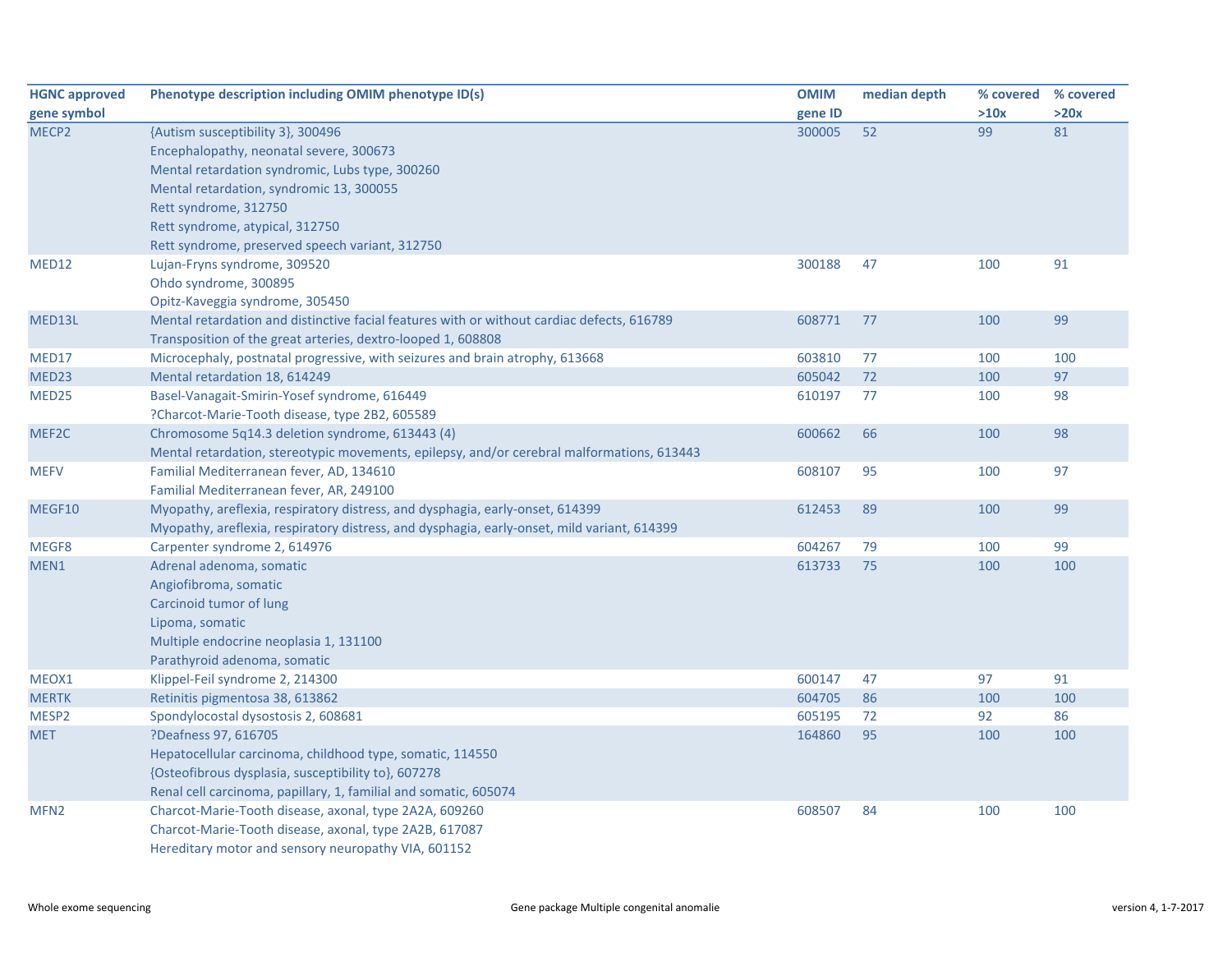| <b>HGNC approved</b> | Phenotype description including OMIM phenotype ID(s)               | <b>OMIM</b> | median depth     | % covered % covered |      |
|----------------------|--------------------------------------------------------------------|-------------|------------------|---------------------|------|
| gene symbol          |                                                                    | gene ID     |                  | >10x                | >20x |
| <b>MFRP</b>          | Microphthalmia, isolated 5, 611040                                 | 606227      | 74               | 100                 | 100  |
|                      | Nanophthalmos 2, 609549                                            |             |                  |                     |      |
| MFSD8                | Ceroid lipofuscinosis, neuronal, 7, 610951                         | 611124      | 75               | 100                 | 97   |
|                      | Macular dystrophy with central cone involvement, 616170            |             |                  |                     |      |
| MGAT <sub>2</sub>    | Congenital disorder of glycosylation, type IIa, 212066             | 602616      | 87               | 100                 | 100  |
| MGME1                | Mitochondrial DNA depletion syndrome 11, 615084                    | 615076      | 56               | 99                  | 96   |
| <b>MGP</b>           | Keutel syndrome, 245150                                            | 154870      | 71               | 100                 | 97   |
| MIB1                 | Left ventricular noncompaction 7, 615092                           | 608677      | 44               | 99                  | 88   |
| MICU1                | Myopathy with extrapyramidal signs, 615673                         | 605084      | 37               | 93                  | 80   |
| MID1                 | Opitz GBBB syndrome, type I, 300000                                | 300552      | 57               | 100                 | 99   |
| MINPP1               | Thyroid carcinoma, follicular, 188470                              | 605391      | 79               | 99                  | 89   |
| <b>MIP</b>           | Cataract 15, multiple types, 615274                                | 154050      | 54               | 100                 | 93   |
| MIR17HG              | Feingold syndrome 2, 614326                                        | 609415      | No coverage data |                     |      |
| <b>MIR184</b>        | EDICT syndrome, 614303                                             | 613146      | No coverage data |                     |      |
| <b>MIR96</b>         | Deafness 50, 613074                                                | 611606      | No coverage data |                     |      |
| <b>MITF</b>          | COMMAD syndrome, 617306                                            | 156845      | 54               | 100                 | 98   |
|                      | {Melanoma, cutaneous malignant, susceptibility to, 8}, 614456      |             |                  |                     |      |
|                      | Tietz albinism-deafness syndrome, 103500                           |             |                  |                     |      |
|                      | Waardenburg syndrome, type 2A, 193510                              |             |                  |                     |      |
|                      | Waardenburg syndrome/ocular albinism, digenic, 103470              |             |                  |                     |      |
| <b>MKKS</b>          | Bardet-Biedl syndrome 6, 605231                                    | 604896      | 106              | 100                 | 100  |
|                      | McKusick-Kaufman syndrome, 236700                                  |             |                  |                     |      |
| MKL1                 | Megakaryoblastic leukemia, acute                                   | 606078      | 61               | 100                 | 97   |
| MKRN3                | Precocious puberty, central, 2, 615346                             | 603856      | 47               | 100                 | 98   |
| MKS1                 | Bardet-Biedl syndrome 13, 615990                                   | 609883      | 73               | 100                 | 98   |
|                      | Joubert syndrome 28, 617121                                        |             |                  |                     |      |
|                      | Meckel syndrome 1, 249000                                          |             |                  |                     |      |
| MLC1                 | Megalencephalic leukoencephalopathy with subcortical cysts, 604004 | 605908      | 71               | 100                 | 96   |
| MLH1                 | Colorectal cancer, hereditary nonpolyposis, type 2, 609310         | 120436      | 85               | 100                 | 98   |
|                      | Mismatch repair cancer syndrome, 276300                            |             |                  |                     |      |
|                      | Muir-Torre syndrome, 158320                                        |             |                  |                     |      |
| MLH3                 | Colorectal cancer, hereditary nonpolyposis, type 7, 614385         | 604395      | 74               | 100                 | 99   |
|                      | Colorectal cancer, somatic, 114500                                 |             |                  |                     |      |
|                      | {Endometrial cancer, susceptibility to}, 608089                    |             |                  |                     |      |
| MLLT10               | Leukemia, acute myeloid, 601626                                    | 602409      | 77               | 98                  | 97   |
| MLLT11               | No OMIM phenotype                                                  | 604684      | 85               | 100                 | 100  |
| <b>MLPH</b>          | Griscelli syndrome, type 3, 609227                                 | 606526      | 72               | 100                 | 98   |
| <b>MLYCD</b>         | Malonyl-CoA decarboxylase deficiency, 248360                       | 606761      | 67               | 95                  | 92   |
| <b>MMAA</b>          | Methylmalonic aciduria, vitamin B12-responsive, 251100             | 607481      | 105              | 100                 | 100  |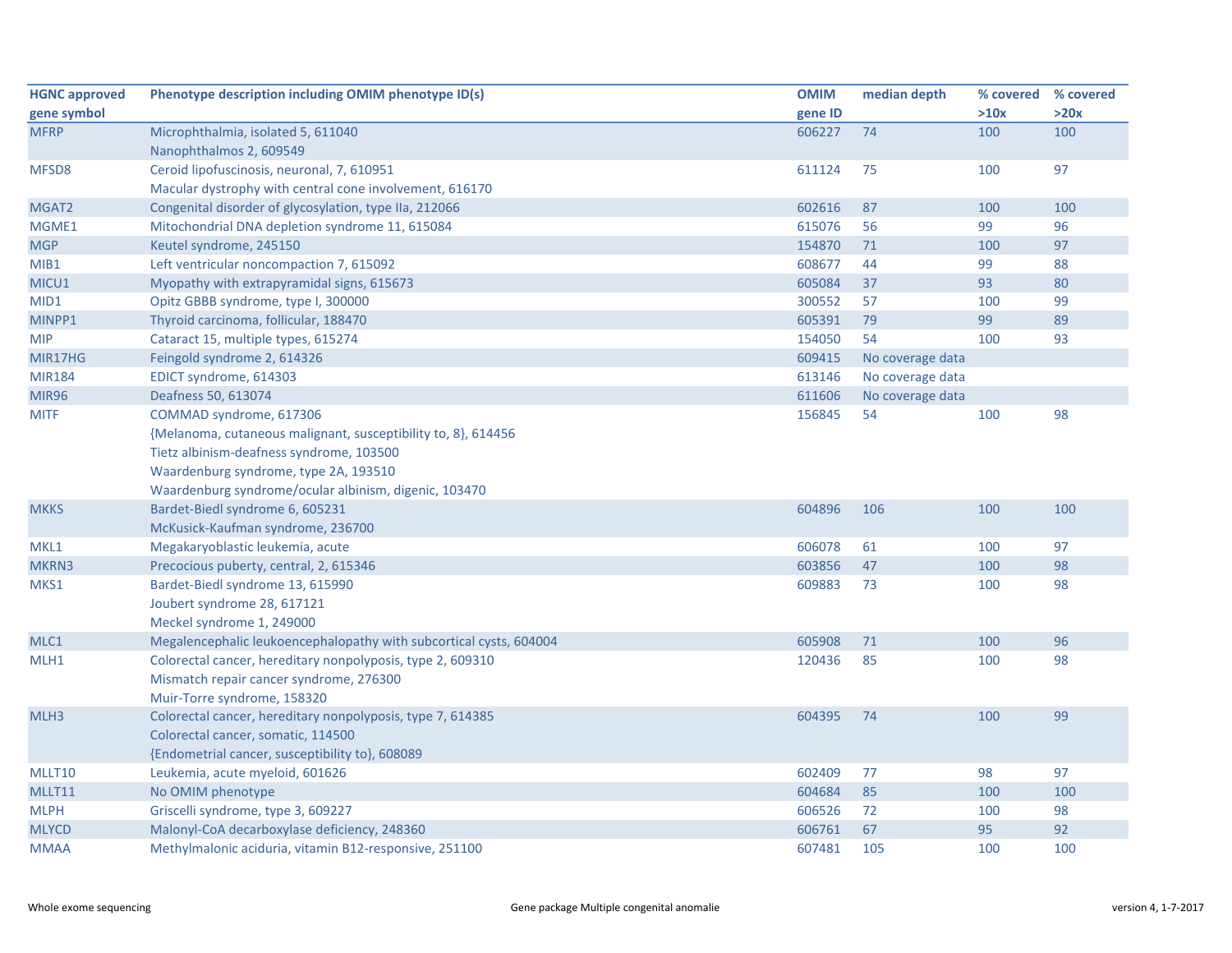| <b>HGNC approved</b> | Phenotype description including OMIM phenotype ID(s)                                                  | <b>OMIM</b> | median depth | % covered | % covered |
|----------------------|-------------------------------------------------------------------------------------------------------|-------------|--------------|-----------|-----------|
| gene symbol          |                                                                                                       | gene ID     |              | >10x      | >20x      |
| <b>MMAB</b>          | Methylmalonic aciduria, vitamin B12-responsive, due to defect in synthesis of adenosylcobalamin, cblB | 607568      | 80           | 100       | 100       |
|                      | complementation type, 251110                                                                          |             |              |           |           |
| <b>MMACHC</b>        | Methylmalonic aciduria and homocystinuria, cblC type, 277400                                          | 609831      | 135          | 100       | 100       |
| <b>MMADHC</b>        | Homocystinuria, cblD type, variant 1, 277410                                                          | 611935      | 60           | 100       | 97        |
|                      | Methylmalonic aciduria and homocystinuria, cbID type, 277410                                          |             |              |           |           |
|                      | Methylmalonic aciduria, cblD type, variant 2, 277410                                                  |             |              |           |           |
| MMP1                 | COPD, rate of decline of lung function in, 606963                                                     | 120353      | 85           | 100       | 100       |
|                      | {Epidermolysis bullosa dystrophica, modifier of}, 226600                                              |             |              |           |           |
| MMP13                | Metaphyseal anadysplasia 1, 602111                                                                    | 600108      | 62           | 100       | 98        |
|                      | Metaphyseal dysplasia, Spahr type, 250400                                                             |             |              |           |           |
|                      | Spondyloepimetaphyseal dysplasia, Missouri type, 602111                                               |             |              |           |           |
| MMP <sub>2</sub>     | Multicentric osteolysis, nodulosis, and arthropathy, 259600                                           | 120360      | 94           | 100       | 100       |
| MMP20                | Amelogenesis imperfecta, type IIA2, 612529                                                            | 604629      | 56           | 100       | 98        |
| <b>MMP21</b>         | Heterotaxy, visceral, 7, autosomal, 616749                                                            | 608416      | 43           | 95        | 84        |
| MMP9                 | Metaphyseal anadysplasia 2, 613073                                                                    | 120361      | 82           | 100       | 100       |
| MN1                  | Meningioma, 607174                                                                                    | 156100      | 71           | 100       | 96        |
| MNX1                 | Currarino syndrome, 176450                                                                            | 142994      | 48           | 73        | 68        |
| MOCS1                | Molybdenum cofactor deficiency A, 252150                                                              | 603707      | 67           | 93        | 77        |
| MOCS2                | Molybdenum cofactor deficiency B, 252160                                                              | 603708      | 73           | 100       | 100       |
| <b>MOG</b>           | ?Narcolepsy 7, 614250                                                                                 | 159465      | 54           | 100       | 96        |
| <b>MOGS</b>          | Congenital disorder of glycosylation, type IIb, 606056                                                | 601336      | 78           | 100       | 100       |
| MPC1                 | Mitochondrial pyruvate carrier deficiency, 614741                                                     | 614738      | 59           | 100       | 100       |
| MPDU1                | Congenital disorder of glycosylation, type If, 609180                                                 | 604041      | 66           | 100       | 99        |
| <b>MPDZ</b>          | Hydrocephalus, nonsyndromic 2, 615219                                                                 | 603785      | 76           | 100       | 97        |
| <b>MPI</b>           | Congenital disorder of glycosylation, type Ib, 602579                                                 | 154550      | 96           | 100       | 100       |
| <b>MPL</b>           | Myelofibrosis with myeloid metaplasia, somatic, 254450                                                | 159530      | 89           | 100       | 99        |
|                      | Thrombocythemia 2, 601977                                                                             |             |              |           |           |
|                      | Thrombocytopenia, congenital amegakaryocytic, 604498                                                  |             |              |           |           |
| <b>MPLKIP</b>        | Trichothiodystrophy 4, nonphotosensitive, 234050                                                      | 609188      | 77           | 100       | 100       |
| <b>MPO</b>           | {Alzheimer disease, susceptibility to}, 104300                                                        | 606989      | 95           | 100       | 100       |
|                      | {Lung cancer, protection against, in smokers}                                                         |             |              |           |           |
|                      | Myeloperoxidase deficiency, 254600                                                                    |             |              |           |           |
| <b>MPV17</b>         | Mitochondrial DNA depletion syndrome 6 (hepatocerebral type), 256810                                  | 137960      | 72           | 100       | 100       |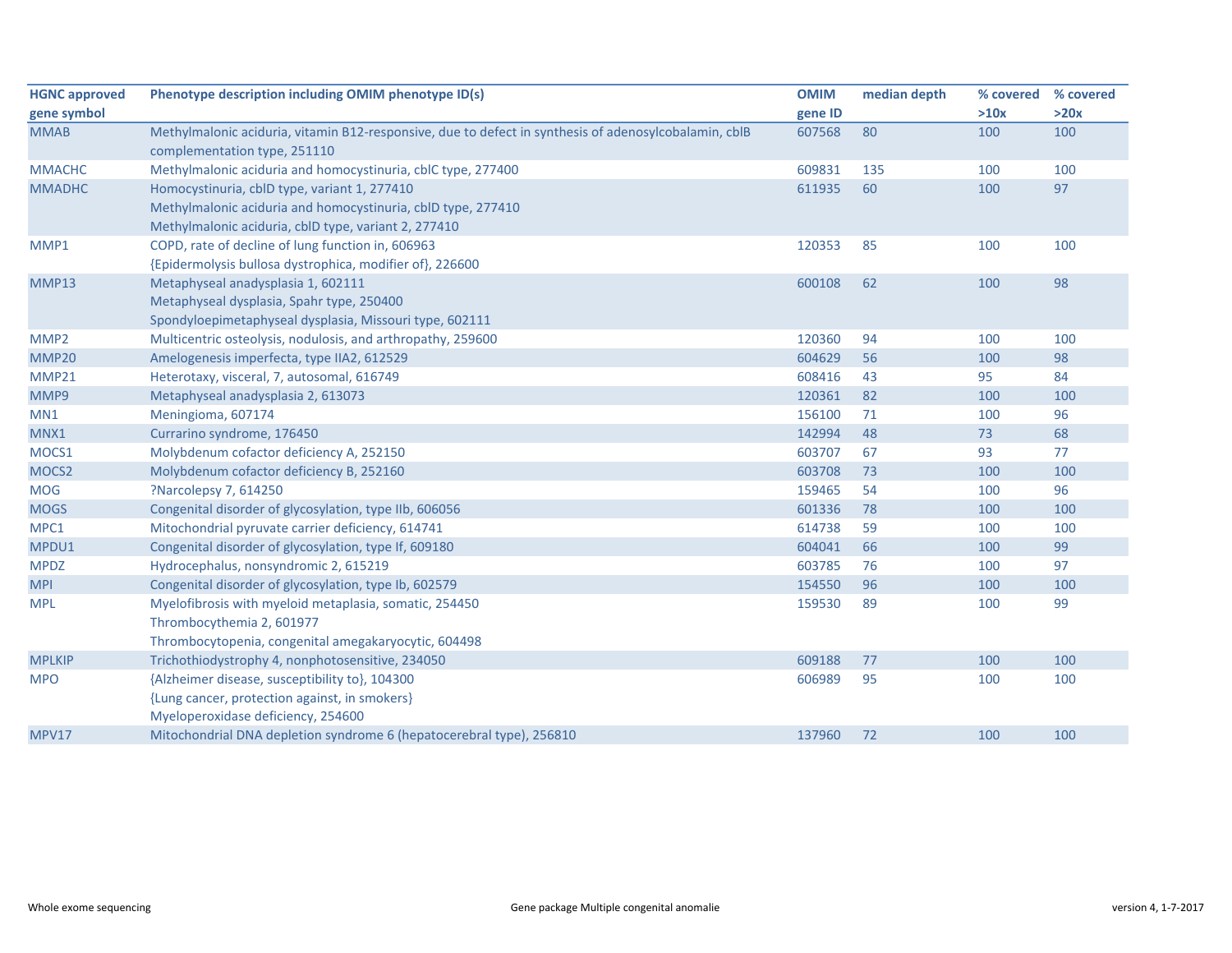| <b>HGNC approved</b> | Phenotype description including OMIM phenotype ID(s)                      | <b>OMIM</b> | median depth | % covered % covered |      |
|----------------------|---------------------------------------------------------------------------|-------------|--------------|---------------------|------|
| gene symbol          |                                                                           | gene ID     |              | >10x                | >20x |
| <b>MPZ</b>           | Charcot-Marie-Tooth disease, dominant intermediate D, 607791              | 159440      | 96           | 100                 | 100  |
|                      | Charcot-Marie-Tooth disease, type 1B, 118200                              |             |              |                     |      |
|                      | Charcot-Marie-Tooth disease, type 2I, 607677                              |             |              |                     |      |
|                      | Charcot-Marie-Tooth disease, type 2J, 607736                              |             |              |                     |      |
|                      | Dejerine-Sottas disease, 145900                                           |             |              |                     |      |
|                      | Neuropathy, congenital hypomyelinating, 605253                            |             |              |                     |      |
|                      | Roussy-Levy syndrome, 180800                                              |             |              |                     |      |
| <b>MRAP</b>          | Glucocorticoid deficiency 2, 607398                                       | 609196      | 98           | 100                 | 100  |
| <b>MRE11</b>         | Ataxia-telangiectasia-like disorder, 604391                               | 600814      | 53           | 95                  | 85   |
| MRPL3                | Combined oxidative phosphorylation deficiency 9, 614582                   | 607118      | 43           | 79                  | 63   |
| MRPS16               | Combined oxidative phosphorylation deficiency 2, 610498                   | 609204      | 91           | 100                 | 100  |
| MRPS22               | Combined oxidative phosphorylation deficiency 5, 611719                   | 605810      | 75           | 100                 | 99   |
| MS4A1                | Immunodeficiency, common variable, 5, 613495                              | 112210      | 72           | 100                 | 100  |
| MSH <sub>2</sub>     | Colorectal cancer, hereditary nonpolyposis, type 1, 120435                | 609309      | 71           | 100                 | 97   |
|                      | Mismatch repair cancer syndrome, 276300                                   |             |              |                     |      |
|                      | Muir-Torre syndrome, 158320                                               |             |              |                     |      |
| MSH3                 | Endometrial carcinoma, somatic, 608089                                    | 600887      | 74           | 100                 | 98   |
|                      | Familial adenomatous polyposis 4, 617100                                  |             |              |                     |      |
| MSH <sub>6</sub>     | Colorectal cancer, hereditary nonpolyposis, type 5, 614350                | 600678      | 73           | 100                 | 100  |
|                      | Endometrial cancer, familial, 608089                                      |             |              |                     |      |
|                      | Mismatch repair cancer syndrome, 276300                                   |             |              |                     |      |
| MSR1                 | Barrett esophagus/esophageal adenocarcinoma, 614266                       | 153622      | 78           | 100                 | 99   |
|                      | Prostate cancer, hereditary, 176807                                       |             |              |                     |      |
| MSRB3                | Deafness 74, 613718                                                       | 613719      | 72           | 100                 | 99   |
| <b>MSTN</b>          | Muscle hypertrophy, 614160                                                | 601788      | 81           | 100                 | 100  |
| MSX1                 | Ectodermal dysplasia 3, Witkop type, 189500                               | 142983      | 73           | 100                 | 96   |
|                      | Orofacial cleft 5, 608874                                                 |             |              |                     |      |
|                      | Tooth agenesis, selective, 1, with or without orofacial cleft, 106600     |             |              |                     |      |
| MSX <sub>2</sub>     | Craniosynostosis 2, 604757                                                | 123101      | 73           | 100                 | 100  |
|                      | Parietal foramina 1, 168500                                               |             |              |                     |      |
|                      | Parietal foramina with cleidocranial dysplasia, 168550                    |             |              |                     |      |
| <b>MTAP</b>          | Diaphyseal medullary stenosis with malignant fibrous histiocytoma, 112250 | 156540      | 72           | 90                  | 90   |
| <b>MTFMT</b>         | Combined oxidative phosphorylation deficiency 15, 614947                  | 611766      | 67           | 100                 | 95   |
| <b>MTHFR</b>         | Homocystinuria due to MTHFR deficiency, 236250                            | 607093      | 94           | 100                 | 100  |
|                      | {Neural tube defects, susceptibility to}, 601634                          |             |              |                     |      |
|                      | {Schizophrenia, susceptibility to}, 181500                                |             |              |                     |      |
|                      | {Thromboembolism, susceptibility to}, 188050                              |             |              |                     |      |
|                      | {Vascular disease, susceptibility to}                                     |             |              |                     |      |
| MTM1                 | Myotubular myopathy, 310400                                               | 300415      | 42           | 99                  | 93   |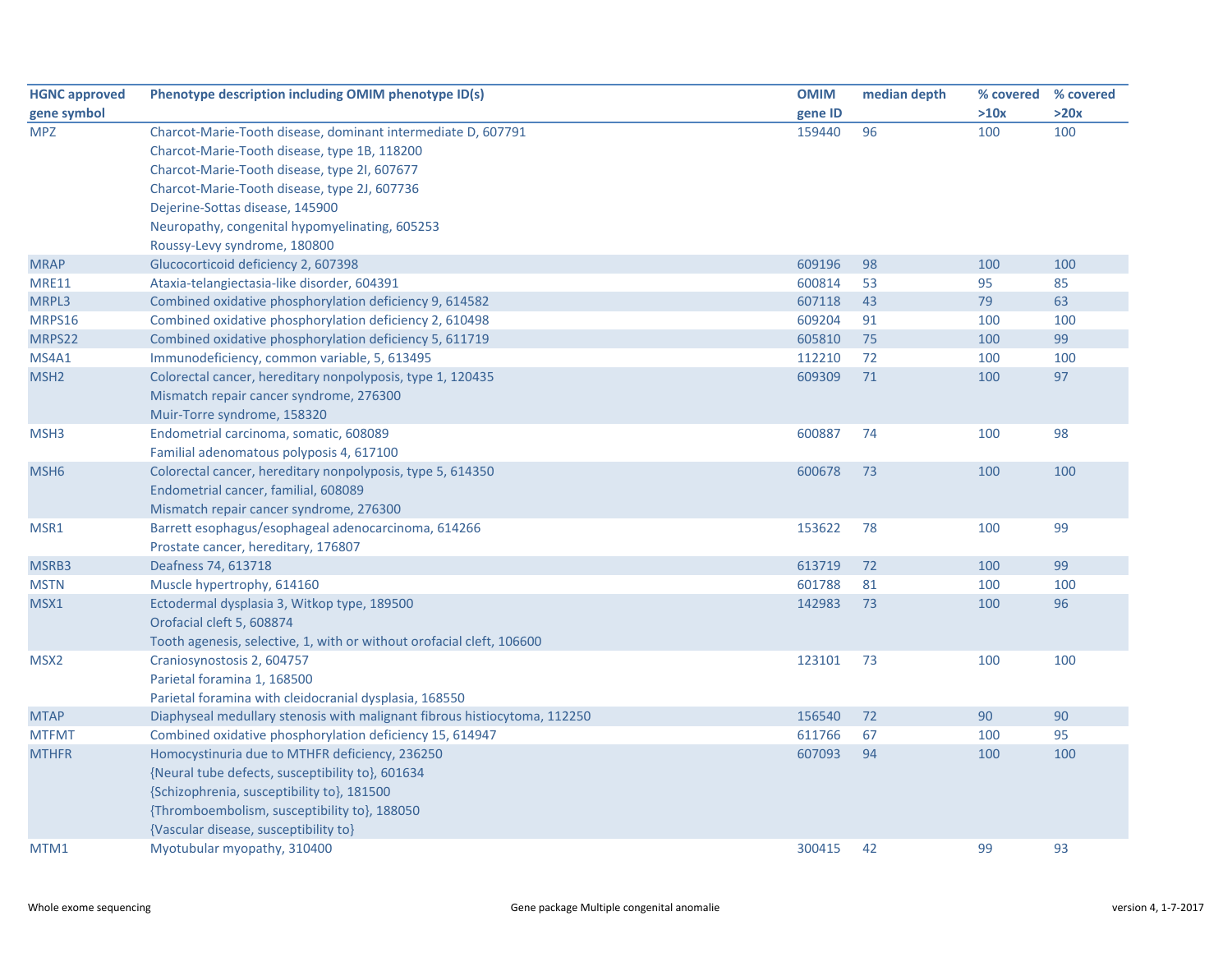| <b>HGNC approved</b> | Phenotype description including OMIM phenotype ID(s)                                          | <b>OMIM</b> | median depth | % covered | % covered |
|----------------------|-----------------------------------------------------------------------------------------------|-------------|--------------|-----------|-----------|
| gene symbol          |                                                                                               | gene ID     |              | >10x      | >20x      |
| MTMR2                | Charcot-Marie-Tooth disease, type 4B1, 601382                                                 | 603557      | 78           | 100       | 100       |
| MTO1                 | Combined oxidative phosphorylation deficiency 10, 614702                                      | 614667      | 85           | 94        | 93        |
| <b>MTPAP</b>         | ?Spastic ataxia 4, 613672                                                                     | 613669      | 74           | 100       | 99        |
| <b>MTR</b>           | Homocystinuria-megaloblastic anemia, cblG complementation type, 250940                        | 156570      | 80           | 100       | 99        |
|                      | {Neural tube defects, folate-sensitive, susceptibility to}, 601634                            |             |              |           |           |
| <b>MTRR</b>          | Homocystinuria-megaloblastic anemia, cbl E type, 236270                                       | 602568      | 81           | 100       | 100       |
|                      | {Neural tube defects, folate-sensitive, susceptibility to}, 601634                            |             |              |           |           |
| <b>MTTP</b>          | Abetalipoproteinemia, 200100                                                                  | 157147      | 78           | 100       | 96        |
|                      | {Metabolic syndrome, protection against}, 605552                                              |             |              |           |           |
| MUC1                 | Medullary cystic kidney disease 1, 174000                                                     | 158340      | 37           | 95        | 75        |
| <b>MUSK</b>          | Fetal akinesia deformation sequence, 208150                                                   | 601296      | 93           | 100       | 99        |
|                      | Myasthenic syndrome, congenital, 9, associated with acetylcholine receptor deficiency, 616325 |             |              |           |           |
| <b>MUT</b>           | Methylmalonic aciduria, mut(0) type, 251000                                                   | 609058      | 81           | 100       | 100       |
| <b>MUTYH</b>         | Adenomas, multiple colorectal, 608456                                                         | 604933      | 82           | 100       | 100       |
|                      | Colorectal adenomatous polyposis, with pilomatricomas, 132600                                 |             |              |           |           |
|                      | Gastric cancer, somatic, 613659                                                               |             |              |           |           |
| <b>MVK</b>           | Hyper-IgD syndrome, 260920                                                                    | 251170      | 94           | 100       | 100       |
|                      | Mevalonic aciduria, 610377                                                                    |             |              |           |           |
|                      | Porokeratosis 3, multiple types, 175900                                                       |             |              |           |           |
| MXI1                 | Neurofibrosarcoma                                                                             | 600020      | 62           | 100       | 96        |
|                      | {Prostate cancer, susceptibility to}, 176807                                                  |             |              |           |           |
| MYBPC1               | Arthrogryposis, distal, type 1B, 614335                                                       | 160794      | 82           | 100       | 100       |
|                      | Lethal congenital contracture syndrome 4, 614915                                              |             |              |           |           |
| MYBPC3               | Cardiomyopathy, dilated, 1MM, 615396                                                          | 600958      | 90           | 100       | 97        |
|                      | Cardiomyopathy, hypertrophic, 4, 115197                                                       |             |              |           |           |
|                      | Left ventricular noncompaction 10, 615396                                                     |             |              |           |           |
| <b>MYCN</b>          | Feingold syndrome 1, 164280                                                                   | 164840      | 68           | 100       | 91        |
| <b>MYD88</b>         | Macroglobulinemia, Waldenstrom, somatic, 153600                                               | 602170      | 131          | 100       | 100       |
|                      | Pyogenic bacterial infections, recurrent, due to MYD88 deficiency, 612260                     |             |              |           |           |
| MYF <sub>6</sub>     | Myopathy, centronuclear, 3, 614408                                                            | 159991      | 92           | 100       | 100       |
| <b>MYH11</b>         | Aortic aneurysm, familial thoracic 4, 132900                                                  | 160745      | 90           | 100       | 100       |
| MYH14                | Deafness 4A, 600652                                                                           | 608568      | 70           | 99        | 95        |
|                      | ?Peripheral neuropathy, myopathy, hoarseness, and hearing loss, 614369                        |             |              |           |           |
| MYH <sub>2</sub>     | Proximal myopathy and ophthalmoplegia, 605637                                                 | 160740      | 68           | 100       | 98        |
| MYH <sub>3</sub>     | Arthrogryposis, distal, type 2A, 193700                                                       | 160720      | 78           | 100       | 99        |
|                      | Arthrogryposis, distal, type 2B, 601680                                                       |             |              |           |           |
|                      | Arthrogryposis, distal, type 8, 178110                                                        |             |              |           |           |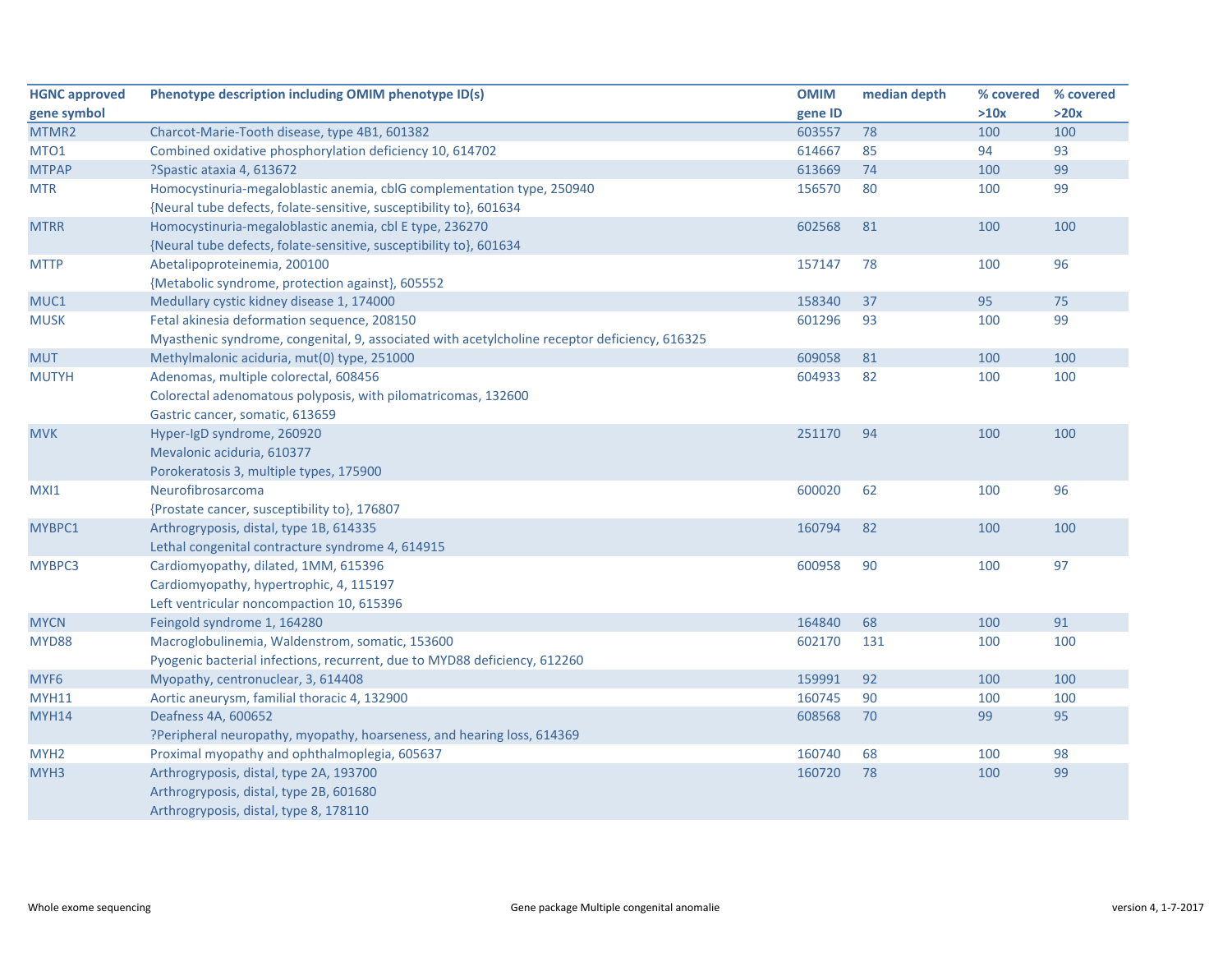| <b>HGNC approved</b> | Phenotype description including OMIM phenotype ID(s)                 | <b>OMIM</b> | median depth | % covered | % covered |
|----------------------|----------------------------------------------------------------------|-------------|--------------|-----------|-----------|
| gene symbol          |                                                                      | gene ID     |              | >10x      | >20x      |
| MYH <sub>6</sub>     | Atrial septal defect 3, 614089                                       | 160710      | 92           | 99        | 98        |
|                      | Cardiomyopathy, dilated, 1EE, 613252                                 |             |              |           |           |
|                      | Cardiomyopathy, hypertrophic, 14, 613251                             |             |              |           |           |
|                      | {Sick sinus syndrome 3}, 614090                                      |             |              |           |           |
| MYH7                 | Cardiomyopathy, dilated, 1S, 613426                                  | 160760      | 90           | 100       | 100       |
|                      | Cardiomyopathy, hypertrophic, 1, 192600                              |             |              |           |           |
|                      | Laing distal myopathy, 160500                                        |             |              |           |           |
|                      | Left ventricular noncompaction 5, 613426                             |             |              |           |           |
|                      | Myopathy, myosin storage, 608358                                     |             |              |           |           |
|                      | Myopathy, myosin storage, 255160                                     |             |              |           |           |
|                      | Scapuloperoneal syndrome, myopathic type, 181430                     |             |              |           |           |
| MYH7B                | No OMIM phenotype                                                    | 609928      | 53           | 96        | 87        |
| MYH <sub>8</sub>     | Carney complex variant, 608837                                       | 160741      | 85           | 100       | 99        |
|                      | Trismus-pseudocamptodactyly syndrome, 158300                         |             |              |           |           |
| MYH9                 | Deafness 17, 603622                                                  | 160775      | 91           | 100       | 100       |
|                      | Epstein syndrome, 153650                                             |             |              |           |           |
|                      | Fechtner syndrome, 153640                                            |             |              |           |           |
|                      | Macrothrombocytopenia and progressive sensorineural deafness, 600208 |             |              |           |           |
|                      | May-Hegglin anomaly, 155100                                          |             |              |           |           |
|                      | Sebastian syndrome, 605249                                           |             |              |           |           |
| MYL <sub>2</sub>     | Cardiomyopathy, hypertrophic, 10, 608758                             | 160781      | 90           | 100       | 100       |
| MYL3                 | Cardiomyopathy, hypertrophic, 8, 608751                              | 160790      | 87           | 100       | 100       |
| <b>MYLK</b>          | Aortic aneurysm, familial thoracic 7, 613780                         | 600922      | 102          | 100       | 100       |
| MYLK2                | Cardiomyopathy, hypertrophic, 1, digenic, 192600                     | 606566      | 84           | 100       | 100       |
| <b>MYO15A</b>        | Deafness 3, 600316                                                   | 602666      | 83           | 98        | 94        |
| MYO1A                | No OMIM phenotype                                                    | 601478      | 87           | 100       | 100       |
| MYO1E                | Glomerulosclerosis, focal segmental, 6, 614131                       | 601479      | 77           | 100       | 99        |
| MYO3A                | Deafness 30, 607101                                                  | 606808      | 70           | 100       | 98        |
| MYO5A                | Griscelli syndrome, type 1, 214450                                   | 160777      | 74           | 100       | 98        |
| MYO5B                | Microvillus inclusion disease, 251850                                | 606540      | 91           | 100       | 97        |
| MYO <sub>6</sub>     | Deafness 22, 606346                                                  | 600970      | 59           | 100       | 94        |
|                      | Deafness 22, with hypertrophic cardiomyopathy, 606346                |             |              |           |           |
|                      | Deafness 37, 607821                                                  |             |              |           |           |
| MYO7A                | Deafness 11, 601317                                                  | 276903      | 100          | 100       | 98        |
|                      | Deafness 2, 600060                                                   |             |              |           |           |
|                      | Usher syndrome, type 1B, 276900                                      |             |              |           |           |
| <b>MYOC</b>          | Glaucoma 1A, primary open angle, 137750                              | 601652      | 101          | 100       | 100       |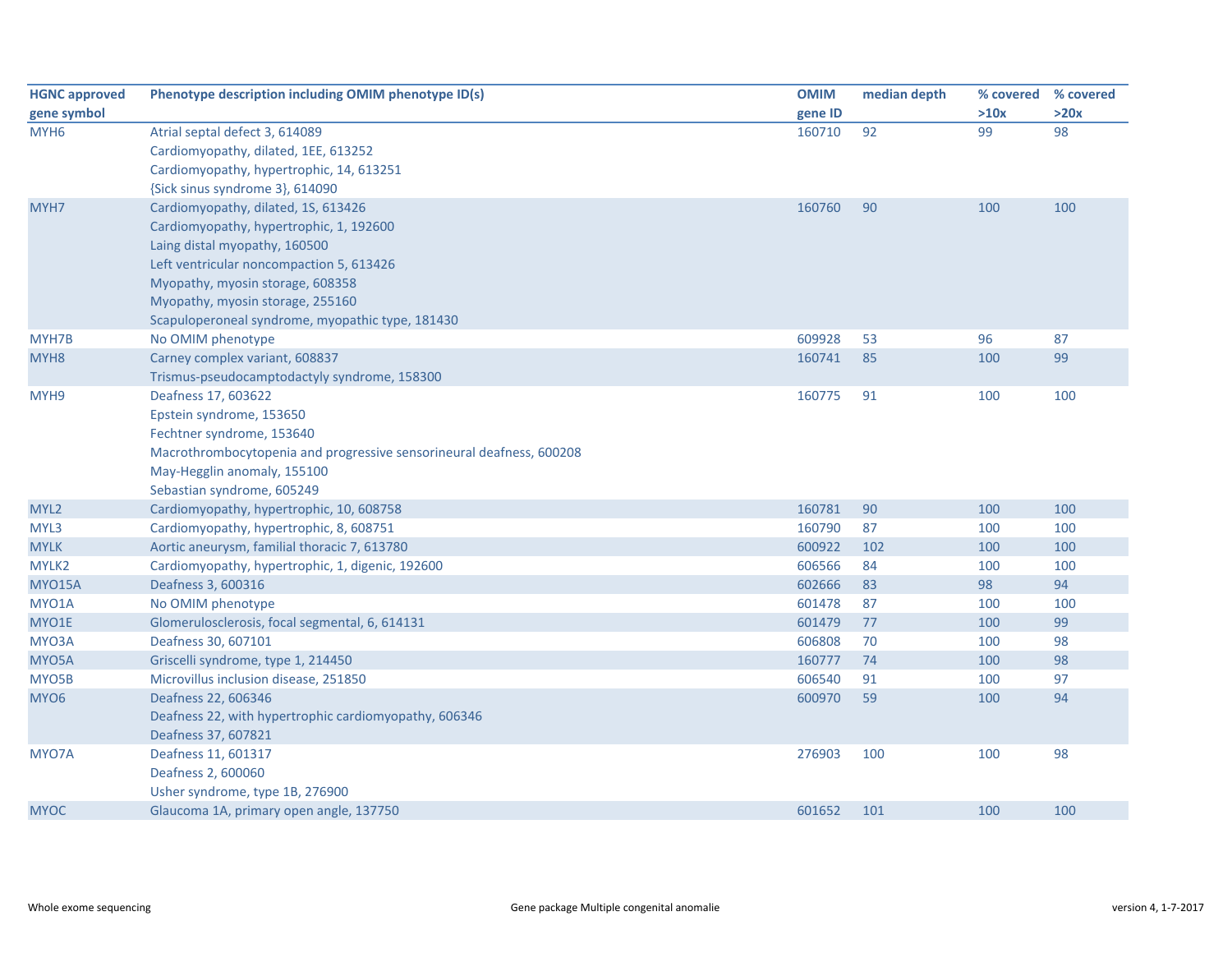| <b>HGNC approved</b> | Phenotype description including OMIM phenotype ID(s)                                      | <b>OMIM</b> | median depth | % covered | % covered |
|----------------------|-------------------------------------------------------------------------------------------|-------------|--------------|-----------|-----------|
| gene symbol          |                                                                                           | gene ID     |              | >10x      | >20x      |
| <b>MYOT</b>          | Muscular dystrophy, limb-girdle, type 1A, 159000                                          | 604103      | 75           | 100       | 96        |
|                      | Myopathy, myofibrillar, 3, 609200                                                         |             |              |           |           |
|                      | Myopathy, spheroid body, 182920                                                           |             |              |           |           |
| MYOZ2                | Cardiomyopathy, hypertrophic, 16, 613838                                                  | 605602      | 85           | 100       | 100       |
| <b>MYPN</b>          | Cardiomyopathy, dilated, 1KK, 615248                                                      | 608517      | 101          | 100       | 99        |
|                      | Cardiomyopathy, familial restrictive, 4, 615248                                           |             |              |           |           |
|                      | Cardiomyopathy, hypertrophic, 22, 615248                                                  |             |              |           |           |
|                      | Nemaline myopathy 11, 617336                                                              |             |              |           |           |
| <b>NAA10</b>         | ?Microphthalmia, syndromic 1, 309800                                                      | 300013      | 51           | 100       | 100       |
|                      | Ogden syndrome, 300855 dominant                                                           |             |              |           |           |
| <b>NAGA</b>          | Kanzaki disease, 609242                                                                   | 104170      | 86           | 100       | 100       |
|                      | Schindler disease, type I, 609241                                                         |             |              |           |           |
|                      | Schindler disease, type III, 609241                                                       |             |              |           |           |
| <b>NAGLU</b>         | ?Charcot-Marie-Tooth disease, axonal, type 2V, 616491                                     | 609701      | 81           | 100       | 93        |
|                      | Mucopolysaccharidosis type IIIB (Sanfilippo B), 252920                                    |             |              |           |           |
| <b>NAGS</b>          | N-acetylglutamate synthase deficiency, 237310                                             | 608300      | 62           | 100       | 95        |
| <b>NALCN</b>         | Congenital contractures of the limbs and face, hypotonia, and developmental delay, 616266 | 611549      | 43           | 98        | 87        |
|                      | Hypotonia, infantile, with psychomotor retardation and characteristic facies 1, 615419    |             |              |           |           |
| NANOS1               | Spermatogenic failure 12, 615413                                                          | 608226      | 44           | 96        | 82        |
| <b>NBAS</b>          | Infantile liver failure syndrome 2, 616483                                                | 608025      | 79           | 100       | 98        |
|                      | Short stature, optic nerve atrophy, and Pelger-Huet anomaly, 614800                       |             |              |           |           |
| NBEAL <sub>2</sub>   | Gray platelet syndrome, 139090                                                            | 614169      | 87           | 100       | 99        |
| <b>NBN</b>           | Aplastic anemia, 609135                                                                   | 602667      | 66           | 100       | 97        |
|                      | Leukemia, acute lymphoblastic, 613065                                                     |             |              |           |           |
|                      | Nijmegen breakage syndrome, 251260                                                        |             |              |           |           |
| NCF1                 | Chronic granulomatous disease due to deficiency of NCF-1, 233700                          | 608512      | 10           | 21        | 19        |
| NCF <sub>2</sub>     | Chronic granulomatous disease due to deficiency of NCF-2, 233710                          | 608515      | 83           | 100       | 100       |
| NCF4                 | ?Granulomatous disease, chronic, cytochrome b-positive, type III, 613960                  | 601488      | 104          | 100       | 100       |
| NCOA4                | No OMIM phenotype                                                                         | 601984      | 91           | 91        | 89        |
| <b>NCSTN</b>         | Acne inversa, familial, 1, 142690                                                         | 605254      | 84           | 100       | 97        |
| NDE1                 | Lissencephaly 4 (with microcephaly), 614019                                               | 609449      | 94           | 100       | 100       |
|                      | ?Microhydranencephaly, 605013                                                             |             |              |           |           |
| <b>NDN</b>           | Prader-Willi syndrome, 176270                                                             | 602117      | 74           | 100       | 97        |
| <b>NDP</b>           | Exudative vitreoretinopathy 2, 305390                                                     | 300658      | 68           | 100       | 100       |
|                      | Norrie disease, 310600                                                                    |             |              |           |           |
| NDRG1                | Charcot-Marie-Tooth disease, type 4D, 601455                                              | 605262      | 65           | 100       | 100       |
| NDUFA1               | Mitochondrial complex I deficiency, 252010 dominant                                       | 300078      | 85           | 100       | 90        |
| NDUFA10              | Leigh syndrome, 256000                                                                    | 603835      | 94           | 99        | 96        |
| NDUFA11              | Mitochondrial complex I deficiency, 252010 dominant                                       | 612638      | 57           | 100       | 96        |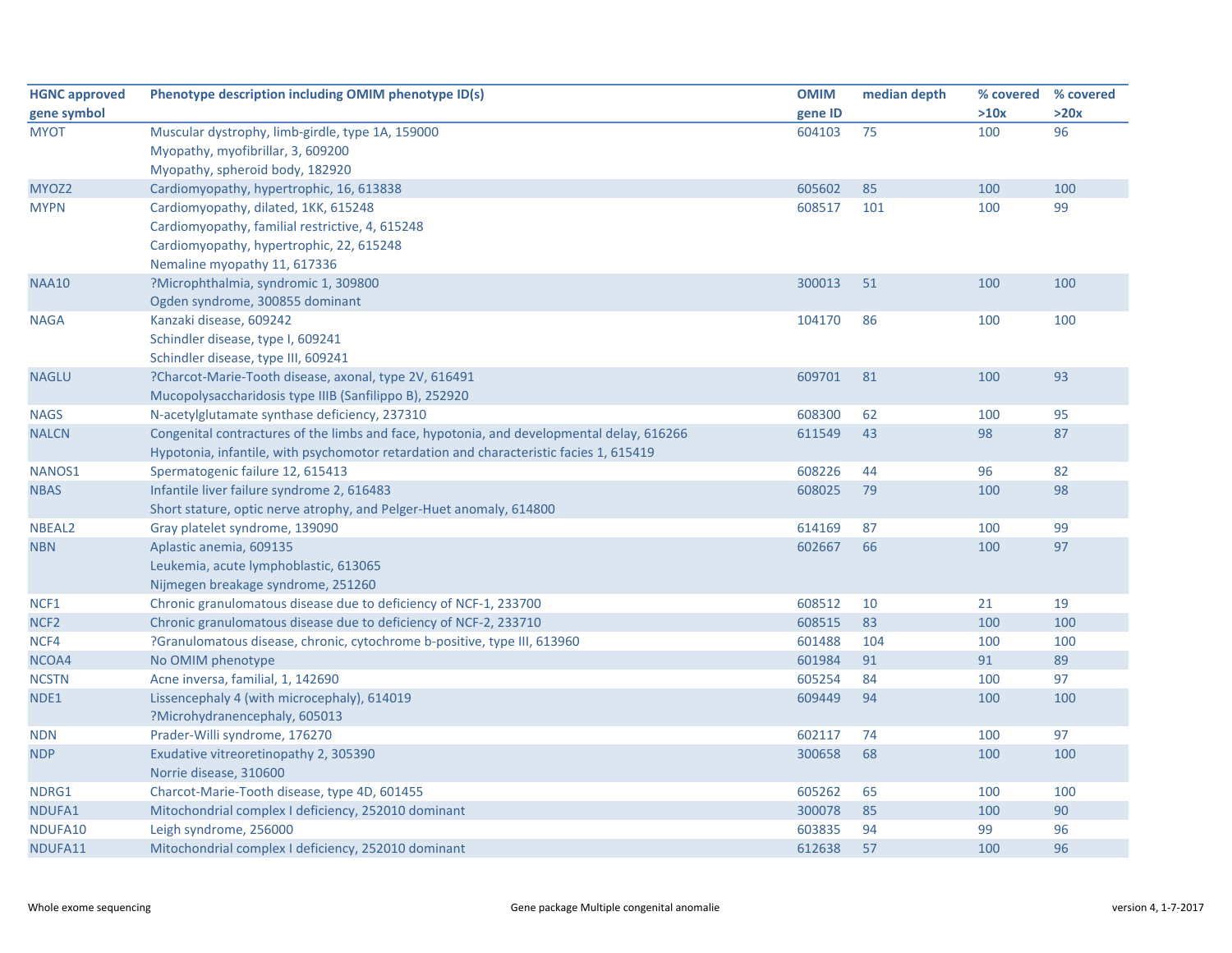| <b>HGNC approved</b> | Phenotype description including OMIM phenotype ID(s)               | <b>OMIM</b> | median depth | % covered % covered |      |
|----------------------|--------------------------------------------------------------------|-------------|--------------|---------------------|------|
| gene symbol          |                                                                    | gene ID     |              | >10x                | >20x |
| NDUFA12              | Leigh syndrome due to mitochondrial complex 1 deficiency, 256000   | 614530      | 98           | 100                 | 100  |
| NDUFA2               | Leigh syndrome due to mitochondrial complex I deficiency, 256000   | 602137      | 71           | 100                 | 100  |
| NDUFA9               | Leigh syndrome due to mitochondrial complex I deficiency, 256000   | 603834      | 73           | 92                  | 81   |
| NDUFAF1              | Mitochondrial complex I deficiency, 252010 dominant                | 606934      | 81           | 100                 | 100  |
| NDUFAF2              | Leigh syndrome, 256000                                             | 609653      | 14           | 65                  | 23   |
|                      | Mitochondrial complex I deficiency, 252010 dominant                |             |              |                     |      |
| NDUFAF3              | Mitochondrial complex I deficiency, 252010 dominant                | 612911      | 83           | 100                 | 100  |
| NDUFAF4              | Mitochondrial complex I deficiency, 252010 dominant                | 611776      | 71           | 100                 | 100  |
| NDUFAF5              | Mitochondrial complex 1 deficiency, 252010 dominant                | 612360      | 67           | 100                 | 95   |
| NDUFAF6              | Leigh syndrome due to mitochondrial complex I deficiency, 256000   | 612392      | 55           | 100                 | 96   |
| NDUFB3               | Mitochondrial complex I deficiency, 252010 dominant                | 603839      | 47           | 65                  | 48   |
| NDUFS1               | Mitochondrial complex I deficiency, 252010 dominant                | 157655      | 76           | 100                 | 98   |
| NDUFS2               | Mitochondrial complex I deficiency, 252010 dominant                | 602985      | 89           | 100                 | 100  |
| NDUFS3               | Leigh syndrome due to mitochondrial complex I deficiency, 256000   | 603846      | 126          | 100                 | 100  |
|                      | Mitochondrial complex I deficiency, 252010 dominant                |             |              |                     |      |
| NDUFS4               | Leigh syndrome, 256000                                             | 602694      | 81           | 100                 | 100  |
|                      | Mitochondrial complex I deficiency, 252010 dominant                |             |              |                     |      |
| NDUFS6               | Mitochondrial complex I deficiency, 252010 dominant                | 603848      | 65           | 100                 | 85   |
| NDUFS7               | Leigh syndrome, 256000                                             | 601825      | 77           | 100                 | 100  |
| NDUFS8               | Leigh syndrome due to mitochondrial complex I deficiency, 256000   | 602141      | 91           | 100                 | 100  |
| NDUFV1               | Mitochondrial complex I deficiency, 252010 dominant                | 161015      | 92           | 100                 | 100  |
| NDUFV2               | Mitochondrial complex I deficiency, 252010 dominant                | 600532      | 30           | 68                  | 36   |
| <b>NEB</b>           | Nemaline myopathy 2, 256030                                        | 161650      | 137          | 100                 | 99   |
| NECTIN1              | Cleft lip/palate-ectodermal dysplasia syndrome, 225060             | 600644      | 84           | 100                 | 100  |
|                      | Orofacial cleft 7, 225060                                          |             |              |                     |      |
| NECTIN4              | Ectodermal dysplasia-syndactyly syndrome 1, 613573                 | 609607      | 82           | 100                 | 100  |
| <b>NEFL</b>          | Charcot-Marie-Tooth disease, type 1F, 607734                       | 162280      | 95           | 100                 | 100  |
|                      | Charcot-Marie-Tooth disease, type 2E, 607684                       |             |              |                     |      |
| NEK1                 | Short-rib thoracic dysplasia 6 with or without polydactyly, 263520 | 604588      | 62           | 99                  | 92   |
| NEU1                 | Sialidosis, type I, 256550                                         | 608272      | 60           | 95                  | 86   |
|                      | Sialidosis, type II, 256550                                        |             |              |                     |      |
| NEUROD1              | {Diabetes mellitus, noninsulin-dependent}, 125853                  | 601724      | 66           | 100                 | 100  |
|                      | Maturity-onset diabetes of the young 6, 606394                     |             |              |                     |      |
| NEUROG3              | Diarrhea 4, malabsorptive, congenital, 610370                      | 604882      | 100          | 100                 | 100  |
| <b>NEXMIF</b>        | Mental retardation 98, 300912                                      | 300524      | 44           | 100                 | 97   |
| <b>NEXN</b>          | Cardiomyopathy, dilated, 1CC, 613122                               | 613121      | 49           | 100                 | 95   |
|                      | Cardiomyopathy, hypertrophic, 20, 613876                           |             |              |                     |      |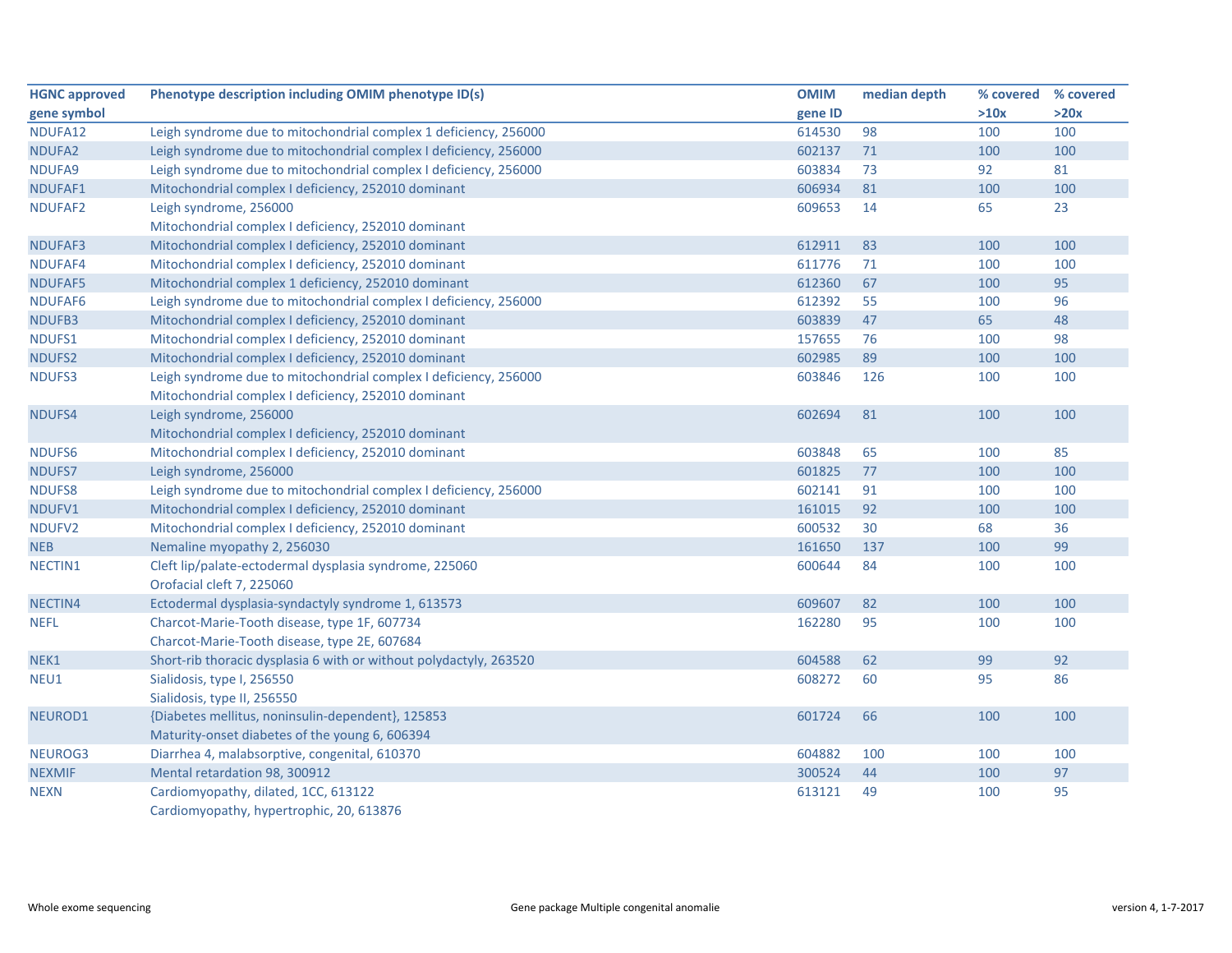| <b>HGNC approved</b> | Phenotype description including OMIM phenotype ID(s)                                                                     | <b>OMIM</b> | median depth | % covered | % covered |
|----------------------|--------------------------------------------------------------------------------------------------------------------------|-------------|--------------|-----------|-----------|
| gene symbol          |                                                                                                                          | gene ID     |              | >10x      | >20x      |
| NF <sub>1</sub>      | Leukemia, juvenile myelomonocytic, 607785                                                                                | 613113      | 80           | 99        | 98        |
|                      | Neurofibromatosis, familial spinal, 162210                                                                               |             |              |           |           |
|                      | Neurofibromatosis, type 1, 162200                                                                                        |             |              |           |           |
|                      | Neurofibromatosis-Noonan syndrome, 601321                                                                                |             |              |           |           |
|                      | Watson syndrome, 193520                                                                                                  |             |              |           |           |
| NF <sub>2</sub>      | Meningioma, NF2-related, somatic, 607174                                                                                 | 607379      | 80           | 100       | 99        |
|                      | Neurofibromatosis, type 2, 101000                                                                                        |             |              |           |           |
|                      | Schwannomatosis, 162091                                                                                                  |             |              |           |           |
| <b>NFIX</b>          | Marshall-Smith syndrome, 602535                                                                                          | 164005      | 90           | 100       | 100       |
|                      | Sotos syndrome 2, 614753                                                                                                 |             |              |           |           |
| NFKB <sub>2</sub>    | Immunodeficiency, common variable, 10, 615577                                                                            | 164012      | 86           | 100       | 97        |
| <b>NFKBIA</b>        | Ectodermal dysplasia, anhidrotic, with T-cell immunodeficiency, 612132                                                   | 164008      | 80           | 100       | 98        |
| NFU1                 | Multiple mitochondrial dysfunctions syndrome 1, 605711                                                                   | 608100      | 48           | 91        | 85        |
| <b>NGF</b>           | Neuropathy, hereditary sensory and autonomic, type V, 608654                                                             | 162030      | 79           | 100       | 100       |
| NHEJ1                | Severe combined immunodeficiency with microcephaly, growth retardation, and sensitivity to ionizing<br>radiation, 611291 | 611290      | 63           | 100       | 99        |
| NHLRC1               | Epilepsy, progressive myoclonic 2B (Lafora), 254780                                                                      | 608072      | 86           | 100       | 100       |
| NHP <sub>2</sub>     | Dyskeratosis congenita 2, 613987                                                                                         | 606470      | 52           | 99        | 93        |
| <b>NHS</b>           | Cataract 40, 302200                                                                                                      | 300457      | 48           | 95        | 92        |
|                      | Nance-Horan syndrome, 302350                                                                                             |             |              |           |           |
| <b>NIN</b>           | ?Seckel syndrome 7, 614851                                                                                               | 608684      | 89           | 100       | 99        |
| NIPA1                | Spastic paraplegia 6, 600363                                                                                             | 608145      | 116          | 100       | 97        |
| NIPAL4               | Ichthyosis, congenital 6, 612281                                                                                         | 609383      | 85           | 100       | 98        |
| <b>NIPBL</b>         | Cornelia de Lange syndrome 1, 122470                                                                                     | 608667      | 64           | 98        | 93        |
| <b>NKX2-1</b>        | Chorea, hereditary benign, 118700                                                                                        | 600635      | 70           | 100       | 97        |
|                      | Choreoathetosis, hypothyroidism, and neonatal respiratory distress, 610978                                               |             |              |           |           |
|                      | {Thyroid cancer, monmedullary, 1}, 188550                                                                                |             |              |           |           |
| <b>NKX2-5</b>        | Atrial septal defect 7, with or without AV conduction defects, 108900                                                    | 600584      | 79           | 100       | 100       |
|                      | Conotruncal heart malformations, variable, 217095                                                                        |             |              |           |           |
|                      | Hypoplastic left heart syndrome 2, 614435                                                                                |             |              |           |           |
|                      | Hypothyroidism, congenital nongoitrous, 5, 225250                                                                        |             |              |           |           |
|                      | Tetralogy of Fallot, 187500                                                                                              |             |              |           |           |
|                      | Ventricular septal defect 3, 614432                                                                                      |             |              |           |           |
| <b>NKX2-6</b>        | Conotruncal heart malformations, 217095                                                                                  | 611770      | 101          | 100       | 100       |
|                      | Persistent truncus arteriosus, 217095                                                                                    |             |              |           |           |
| <b>NKX3-2</b>        | Spondylo-megaepiphyseal-metaphyseal dysplasia, 613330                                                                    | 602183      | 73           | 100       | 100       |
| NLGN4X               | {Asperger syndrome susceptibility 2}, 300497                                                                             | 300427      | 74           | 100       | 100       |
|                      | {Autism susceptibility 2}, 300495                                                                                        |             |              |           |           |
|                      | Mental retardation, 300495                                                                                               |             |              |           |           |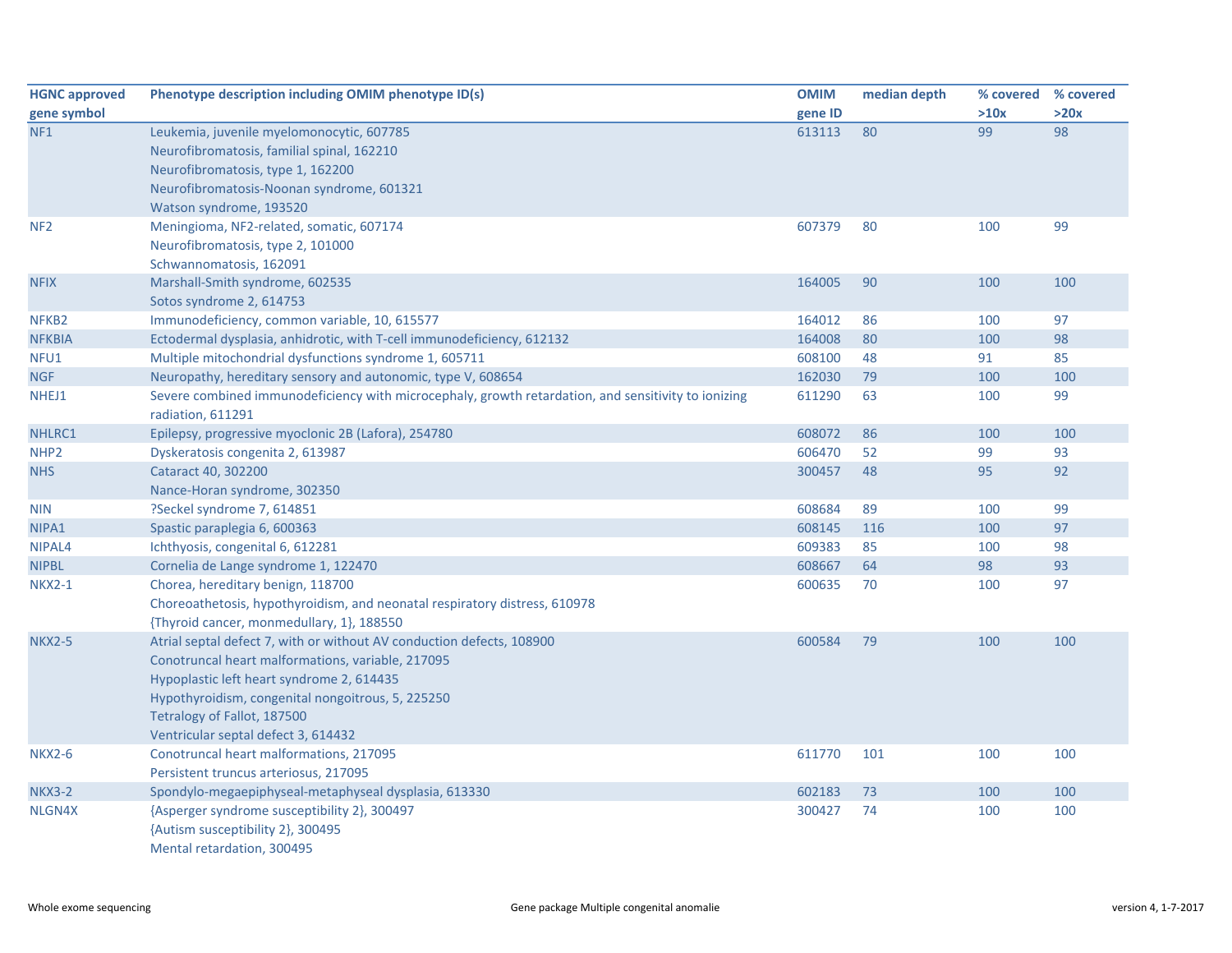| <b>HGNC approved</b> | Phenotype description including OMIM phenotype ID(s)                              | <b>OMIM</b> | median depth | % covered | % covered |
|----------------------|-----------------------------------------------------------------------------------|-------------|--------------|-----------|-----------|
| gene symbol          |                                                                                   | gene ID     |              | >10x      | >20x      |
| NLRP12               | Familial cold autoinflammatory syndrome 2, 611762                                 | 609648      | 100          | 100       | 100       |
| NLRP3                | CINCA syndrome, 607115                                                            | 606416      | 102          | 100       | 100       |
|                      | Familial cold-induced inflammatory syndrome 1, 120100                             |             |              |           |           |
|                      | Muckle-Wells syndrome, 191900                                                     |             |              |           |           |
| NLRP7                | Hydatidiform mole, recurrent, 1, 231090                                           | 609661      | 108          | 100       | 100       |
| NME8                 | Ciliary dyskinesia, primary, 6, 610852                                            | 607421      | 76           | 100       | 99        |
| NMNAT1               | Leber congenital amaurosis 9, 608553                                              | 608700      | 119          | 100       | 100       |
| <b>NNT</b>           | Glucocorticoid deficiency 4, with or without mineralocorticoid deficiency, 614736 | 607878      | 68           | 100       | 97        |
| <b>NOBOX</b>         | Premature ovarian failure 5, 611548                                               | 610934      | 59           | 100       | 100       |
| NOD <sub>2</sub>     | Blau syndrome, 186580                                                             | 605956      | 88           | 100       | 100       |
|                      | {Inflammatory bowel disease 1, Crohn disease}, 266600                             |             |              |           |           |
|                      | {Psoriatic arthritis, susceptibility to}, 607507                                  |             |              |           |           |
|                      | {Yao syndrome}, 617321                                                            |             |              |           |           |
| <b>NODAL</b>         | Heterotaxy, visceral, 5, 270100                                                   | 601265      | 106          | 100       | 100       |
| <b>NOG</b>           | Brachydactyly, type B2, 611377                                                    | 602991      | 128          | 100       | 100       |
|                      | Multiple synostoses syndrome 1, 186500                                            |             |              |           |           |
|                      | Stapes ankylosis with broad thumb and toes, 184460                                |             |              |           |           |
|                      | Symphalangism, proximal, 1A, 185800                                               |             |              |           |           |
|                      | Tarsal-carpal coalition syndrome, 186570                                          |             |              |           |           |
| NOL3                 | Myoclonus, familial cortical, 614937                                              | 605235      | 54           | 100       | 99        |
| <b>NOP10</b>         | Dyskeratosis congenita 1, 224230                                                  | 606471      | 65           | 100       | 86        |
| <b>NOP56</b>         | Spinocerebellar ataxia 36, 614153                                                 | 614154      | 68           | 96        | 90        |
| NOTCH1               | Adams-Oliver syndrome 5, 616028                                                   | 190198      | 86           | 100       | 99        |
|                      | Aortic valve disease 1, 109730                                                    |             |              |           |           |
| NOTCH <sub>2</sub>   | Alagille syndrome 2, 610205                                                       | 600275      | 89           | 100       | 100       |
|                      | Hajdu-Cheney syndrome, 102500                                                     |             |              |           |           |
| NOTCH <sub>3</sub>   | Cerebral arteriopathy with subcortical infarcts and leukoencephalopathy 1, 125310 | 600276      | 66           | 95        | 90        |
|                      | Lateral meningocele syndrome, 130720                                              |             |              |           |           |
|                      | ?Myofibromatosis, infantile 2, 615293                                             |             |              |           |           |
| NPC1                 | Niemann-Pick disease, type C1, 257220                                             | 607623      | 83           | 100       | 96        |
|                      | Niemann-Pick disease, type D, 257220                                              |             |              |           |           |
| NPC <sub>2</sub>     | Niemann-pick disease, type C2, 607625                                             | 601015      | 115          | 100       | 100       |
| NPHP1                | Joubert syndrome 4, 609583                                                        | 607100      | 78           | 100       | 99        |
|                      | Nephronophthisis 1, juvenile, 256100                                              |             |              |           |           |
|                      | Senior-Loken syndrome-1, 266900                                                   |             |              |           |           |
| NPHP3                | Meckel syndrome 7, 267010                                                         | 608002      | 77           | 100       | 100       |
|                      | Nephronophthisis 3, 604387                                                        |             |              |           |           |
|                      | Renal-hepatic-pancreatic dysplasia 1, 208540                                      |             |              |           |           |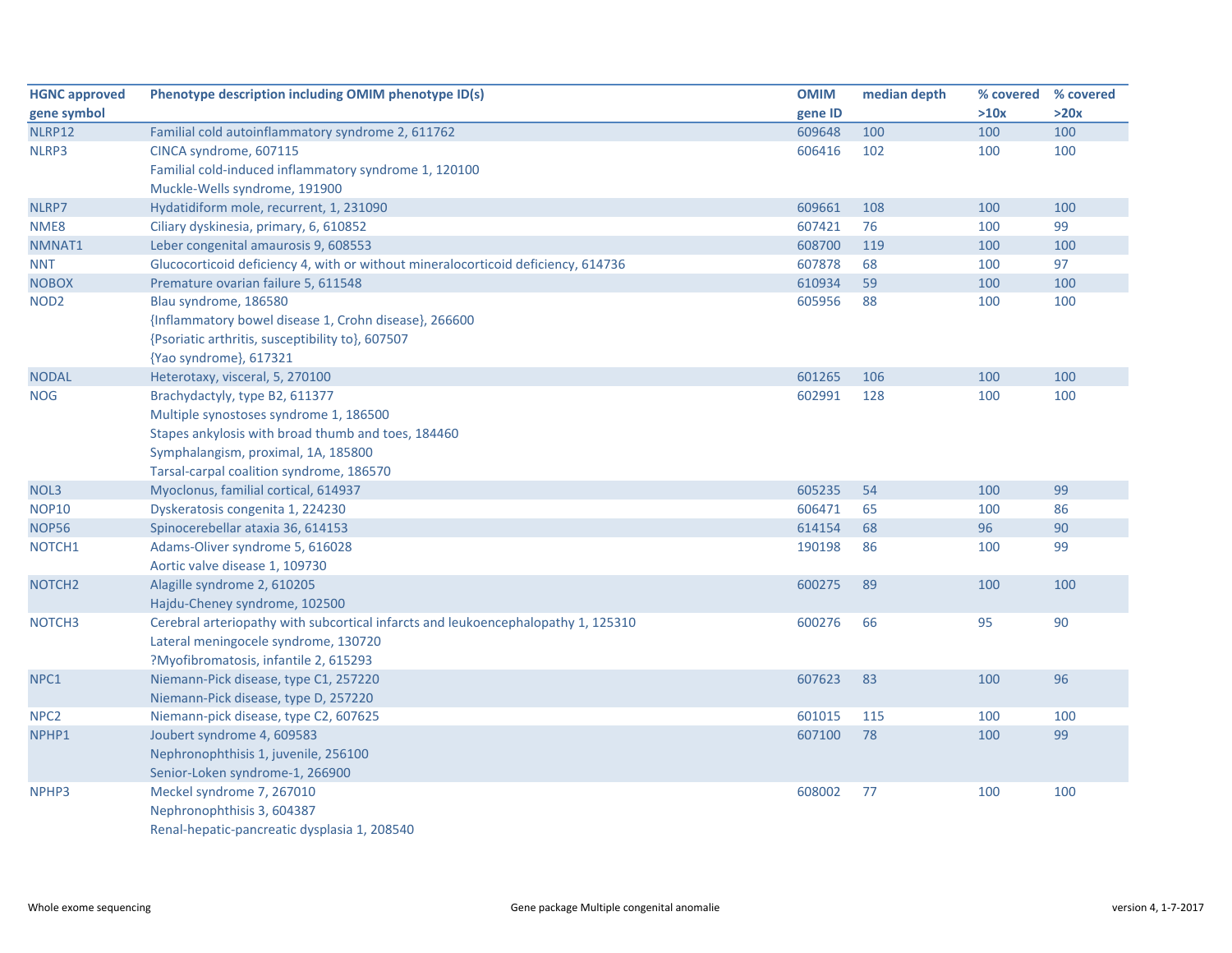| <b>HGNC approved</b> | Phenotype description including OMIM phenotype ID(s)                             | <b>OMIM</b> | median depth | % covered | % covered |
|----------------------|----------------------------------------------------------------------------------|-------------|--------------|-----------|-----------|
| gene symbol          |                                                                                  | gene ID     |              | >10x      | >20x      |
| NPHP4                | Nephronophthisis 4, 606966                                                       | 607215      | 87           | 100       | 100       |
|                      | Senior-Loken syndrome 4, 606996                                                  |             |              |           |           |
| NPHS1                | Nephrotic syndrome, type 1, 256300                                               | 602716      | 66           | 100       | 97        |
| NPHS <sub>2</sub>    | Nephrotic syndrome, type 2, 600995                                               | 604766      | 69           | 100       | 96        |
| NPM1                 | Leukemia, acute myeloid, somatic, 601626                                         | 164040      | 65           | 100       | 93        |
| <b>NPPA</b>          | Atrial fibrillation, familial, 6, 612201                                         | 108780      | 108          | 100       | 100       |
|                      | Atrial standstill 2, 615745                                                      |             |              |           |           |
| NPR <sub>2</sub>     | Acromesomelic dysplasia, Maroteaux type, 602875                                  | 108961      | 100          | 100       | 100       |
|                      | Epiphyseal chondrodysplasia, Miura type, 615923                                  |             |              |           |           |
|                      | Short stature with nonspecific skeletal abnormalities, 616255                    |             |              |           |           |
| NR0B1                | Adrenal hypoplasia, congenital, 300200                                           | 300473      | 55           | 100       | 100       |
|                      | 46XY sex reversal 2, dosage-sensitive, 300018                                    |             |              |           |           |
| NR0B2                | Obesity, mild, early-onset, 601665                                               | 604630      | 64           | 100       | 100       |
| <b>NR2E3</b>         | Enhanced S-cone syndrome, 268100                                                 | 604485      | 65           | 100       | 100       |
|                      | Retinitis pigmentosa 37, 611131                                                  |             |              |           |           |
| NR2F1                | Bosch-Boonstra-Schaaf optic atrophy syndrome, 615722                             | 132890      | 123          | 100       | 100       |
| NR3C1                | Glucocorticoid resistance, 615962                                                | 138040      | 83           | 100       | 100       |
| <b>NR3C2</b>         | Hypertension, early-onset, with exacerbation in pregnancy, 605115                | 600983      | 75           | 99        | 96        |
|                      | Pseudohypoaldosteronism type I, 177735                                           |             |              |           |           |
| NR4A3                | Chondrosarcoma, extraskeletal myxoid, 612237                                     | 600542      | 79           | 100       | 94        |
| <b>NR5A1</b>         | Adrenocortical insufficiency, 612964                                             | 184757      | 67           | 100       | 99        |
|                      | Premature ovarian failure 7, 612964                                              |             |              |           |           |
|                      | Spermatogenic failure 8, 613957                                                  |             |              |           |           |
|                      | 46, XX sex reversal 4, 617480                                                    |             |              |           |           |
|                      | 46XY sex reversal 3, 612965                                                      |             |              |           |           |
| <b>NRAS</b>          | Colorectal cancer, somatic, 114500                                               | 164790      | 78           | 100       | 100       |
|                      | Epidermal nevus, somatic, 162900                                                 |             |              |           |           |
|                      | Melanocytic nevus syndrome, congenital, somatic, 137550                          |             |              |           |           |
|                      | Neurocutaneous melanosis, somatic, 249400                                        |             |              |           |           |
|                      | Noonan syndrome 6, 613224                                                        |             |              |           |           |
|                      | ?RAS-associated autoimmune lymphoproliferative syndrome type IV, somatic, 614470 |             |              |           |           |
|                      | Schimmelpenning-Feuerstein-Mims syndrome, somatic mosaic, 163200                 |             |              |           |           |
|                      | Thyroid carcinoma, follicular, somatic, 188470                                   |             |              |           |           |
| <b>NRL</b>           | Retinal degeneration, clumped pigment type                                       | 162080      | 54           | 100       | 100       |
|                      | Retinitis pigmentosa 27, 613750                                                  |             |              |           |           |
| NRXN1                | Pitt-Hopkins-like syndrome 2, 614325                                             | 600565      | 102          | 100       | 99        |
|                      | {Schizophrenia, susceptibility to, 17}, 614332                                   |             |              |           |           |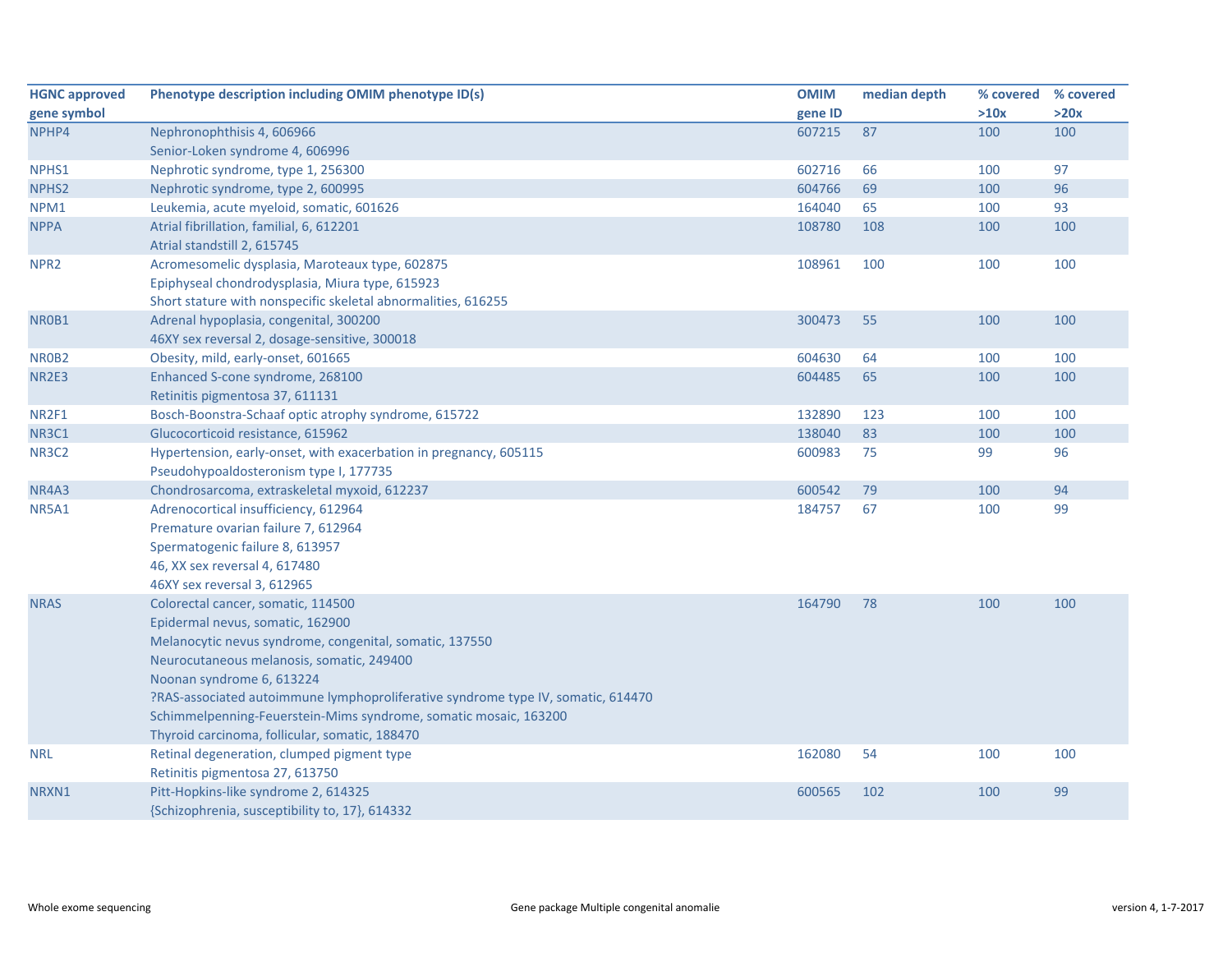| <b>HGNC approved</b> | Phenotype description including OMIM phenotype ID(s)                      | <b>OMIM</b> | median depth | % covered | % covered |
|----------------------|---------------------------------------------------------------------------|-------------|--------------|-----------|-----------|
| gene symbol          |                                                                           | gene ID     |              | >10x      | >20x      |
| NSD1                 | Beckwith-Wiedemann syndrome, 130650                                       | 606681      | 90           | 100       | 99        |
|                      | Leukemia, acute myeloid, 601626                                           |             |              |           |           |
|                      | Sotos syndrome 1, 117550                                                  |             |              |           |           |
| NSD3                 | Leukemia, acute myeloid, 601626                                           | 607083      | 39           | 98        | 86        |
| <b>NSDHL</b>         | CHILD syndrome, 308050                                                    | 300275      | 57           | 100       | 100       |
|                      | CK syndrome, 300831                                                       |             |              |           |           |
| <b>NSMF</b>          | Hypogonadotropic hypogonadism 9 with or without anosmia, 614838           | 608137      | 59           | 95        | 95        |
| NSUN <sub>2</sub>    | Mental retardation 5, 611091                                              | 610916      | 78           | 100       | 95        |
| NT5C2                | Spastic paraplegia 45, 613162                                             | 600417      | 44           | 93        | 75        |
| NT5C3A               | Anemia, hemolytic, due to UMPH1 deficiency, 266120                        | 606224      | 33           | 81        | 58        |
| NT5E                 | Calcification of joints and arteries, 211800                              | 129190      | 107          | 100       | 100       |
| NTF4                 | Glaucoma 1, open angle, 10, 613100                                        | 162662      | 73           | 100       | 91        |
| NTRK1                | Insensitivity to pain, congenital, with anhidrosis, 256800                | 191315      | 75           | 100       | 99        |
|                      | Medullary thyroid carcinoma, familial, 155240                             |             |              |           |           |
| NTRK2                | Obesity, hyperphagia, and developmental delay, 613886                     | 600456      | 88           | 100       | 100       |
| <b>NUBPL</b>         | Mitochondrial complex I deficiency, 252010 dominant                       | 613621      | 55           | 100       | 92        |
| NUMA1                | Leukemia, acute promyelocytic, somatic, 612376                            | 164009      | 77           | 100       | 99        |
| <b>NUP214</b>        | Leukemia, T-cell acute lymphoblastic, somatic, 613065                     | 114350      | 99           | 100       | 100       |
|                      | Leukemia, acute myeloid, somatic, 601626                                  |             |              |           |           |
| <b>NUP62</b>         | Striatonigral degeneration, infantile, 271930                             | 605815      | 67           | 100       | 100       |
| <b>NYX</b>           | Night blindness, congenital stationary (complete), 1A, 310500             | 300278      | 43           | 100       | 97        |
| <b>OAT</b>           | Gyrate atrophy of choroid and retina with or without ornithinemia, 258870 | 613349      | 72           | 100       | 96        |
| OBSL1                | 3-M syndrome 2, 612921                                                    | 610991      | 81           | 100       | 98        |
| OCA <sub>2</sub>     | Albinism, brown oculocutaneous, 203200                                    | 611409      | 75           | 100       | 98        |
|                      | Albinism, oculocutaneous, type II, 203200                                 |             |              |           |           |
|                      | [Skin/hair/eye pigmentation 1, blond/brown hair], 227220                  |             |              |           |           |
|                      | [Skin/hair/eye pigmentation 1, blue/nonblue eyes], 227220                 |             |              |           |           |
| <b>OCLN</b>          | Pseudo-TORCH syndrome 1, 251290                                           | 602876      | 79           | 100       | 100       |
| <b>OCRL</b>          | Dent disease 2, 300555                                                    | 300535      | 45           | 99        | 93        |
|                      | Lowe syndrome, 309000                                                     |             |              |           |           |
| OFD1                 | Joubert syndrome 10, 300804                                               | 300170      | 43           | 99        | 88        |
|                      | Orofaciodigital syndrome I, 311200                                        |             |              |           |           |
|                      | ?Retinitis pigmentosa 23, 300424                                          |             |              |           |           |
|                      | Simpson-Golabi-Behmel syndrome, type 2, 300209                            |             |              |           |           |
| OGG1                 | Renal cell carcinoma, clear cell, somatic, 144700                         | 601982      | 80           | 100       | 100       |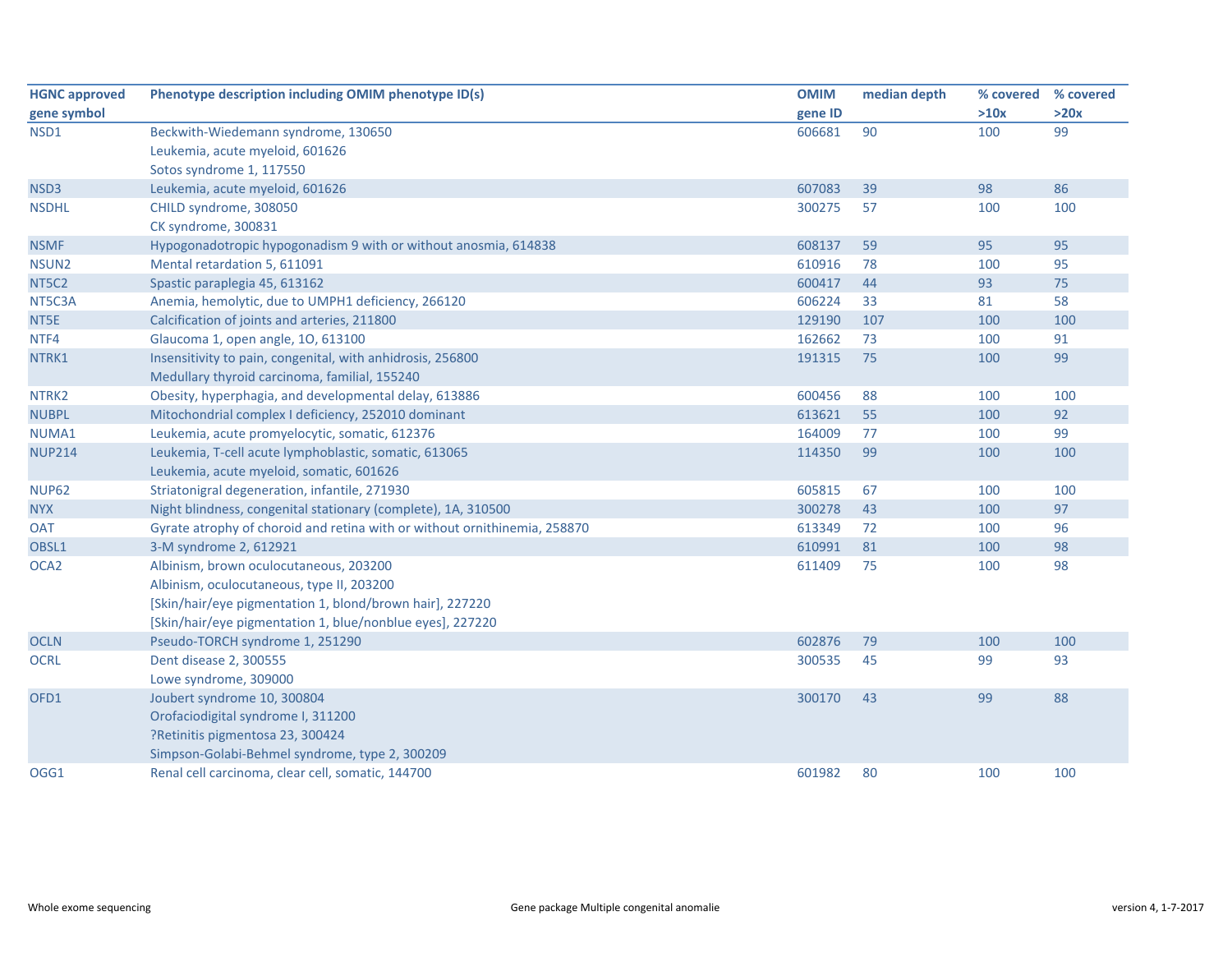| <b>HGNC approved</b> | Phenotype description including OMIM phenotype ID(s)                                     | <b>OMIM</b> | median depth |      | % covered % covered |
|----------------------|------------------------------------------------------------------------------------------|-------------|--------------|------|---------------------|
| gene symbol          |                                                                                          | gene ID     |              | >10x | >20x                |
| OPA1                 | Behr syndrome, 210000                                                                    | 605290      | 69           | 100  | 93                  |
|                      | {Glaucoma, normal tension, susceptibility to}, 606657                                    |             |              |      |                     |
|                      | ?Mitochondrial DNA depletion syndrome 14 (encephalocardiomyopathic type), 616896         |             |              |      |                     |
|                      | Optic atrophy 1, 165500                                                                  |             |              |      |                     |
|                      | Optic atrophy plus syndrome, 125250                                                      |             |              |      |                     |
| OPA3                 | 3-methylglutaconic aciduria, type III, 258501                                            | 606580      | 72           | 100  | 90                  |
|                      | Optic atrophy 3 with cataract, 165300                                                    |             |              |      |                     |
| OPHN1                | Mental retardation, with cerebellar hypoplasia and distinctive facial appearance, 300486 | 300127      | 42           | 100  | 97                  |
| <b>OPLAH</b>         | 5-oxoprolinase deficiency, 260005                                                        | 614243      | 66           | 100  | 97                  |
| OPN1LW               | Blue cone monochromacy, 303700                                                           | 300822      | 27           | 59   | 46                  |
|                      | Colorblindness, protan, 303900                                                           |             |              |      |                     |
| OPN1MW               | Blue cone monochromacy, 303700                                                           | 300821      | 22           | 65   | 50                  |
|                      | Colorblindness, deutan, 303800                                                           |             |              |      |                     |
| OPN1SW               | Colorblindness, tritan, 190900                                                           | 613522      | 89           | 100  | 100                 |
| <b>OPTN</b>          | Amyotrophic lateral sclerosis 12, 613435                                                 | 602432      | 69           | 100  | 93                  |
|                      | Glaucoma 1, open angle, E, 137760                                                        |             |              |      |                     |
|                      | {Glaucoma, normal tension, susceptibility to}, 606657                                    |             |              |      |                     |
| ORAI1                | Immunodeficiency 9, 612782                                                               | 610277      | 105          | 98   | 93                  |
|                      | Myopathy, tubular aggregate, 2, 615883                                                   |             |              |      |                     |
| ORC1                 | Meier-Gorlin syndrome 1, 224690                                                          | 601902      | 94           | 100  | 100                 |
| ORC4                 | Meier-Gorlin syndrome 2, 613800                                                          | 603056      | 49           | 100  | 93                  |
| ORC6                 | Meier-Gorlin syndrome 3, 613803                                                          | 607213      | 71           | 100  | 100                 |
| <b>OSMR</b>          | Amyloidosis, primary localized cutaneous, 1, 105250                                      | 601743      | 82           | 100  | 99                  |
| OSTM1                | Osteopetrosis 5, 259720                                                                  | 607649      | 59           | 93   | 87                  |
| <b>OTC</b>           | Ornithine transcarbamylase deficiency, 311250                                            | 300461      | 59           | 100  | 93                  |
| <b>OTOA</b>          | Deafness 22, 607039                                                                      | 607038      | 88           | 100  | 98                  |
| <b>OTOF</b>          | Auditory neuropathy, 1, 601071                                                           | 603681      | 90           | 100  | 99                  |
|                      | Deafness 9, 601071                                                                       |             |              |      |                     |
| <b>OTOG</b>          | Deafness 18B, 614945                                                                     | 604487      | 82           | 100  | 99                  |
| <b>OTOGL</b>         | Deafness 84B, 614944                                                                     | 614925      | 68           | 100  | 96                  |
| OTX <sub>2</sub>     | Microphthalmia, syndromic 5, 610125                                                      | 600037      | 88           | 100  | 100                 |
|                      | Pituitary hormone deficiency, combined, 6, 613986                                        |             |              |      |                     |
|                      | Retinal dystrophy, early-onset, with or without pituitary dysfunction, 610125            |             |              |      |                     |
| OXCT1                | Succinyl CoA:3-oxoacid CoA transferase deficiency, 245050                                | 601424      | 63           | 100  | 100                 |
| P2RX1                | Bleeding disorder due to P2RX1 defect, somatic, 609821                                   | 600845      | 73           | 100  | 100                 |
| P2RX2                | Deafness 41, 608224                                                                      | 600844      | 61           | 100  | 95                  |
| <b>P2RY12</b>        | Bleeding disorder, platelet-type, 8, 609821                                              | 600515      | 93           | 100  | 100                 |
| <b>P3H1</b>          | Osteogenesis imperfecta, type VIII, 610915                                               | 610339      | 87           | 100  | 100                 |
| P3H <sub>2</sub>     | Myopia, high, with cataract and vitreoretinal degeneration, 614292                       | 610341      | 79           | 100  | 100                 |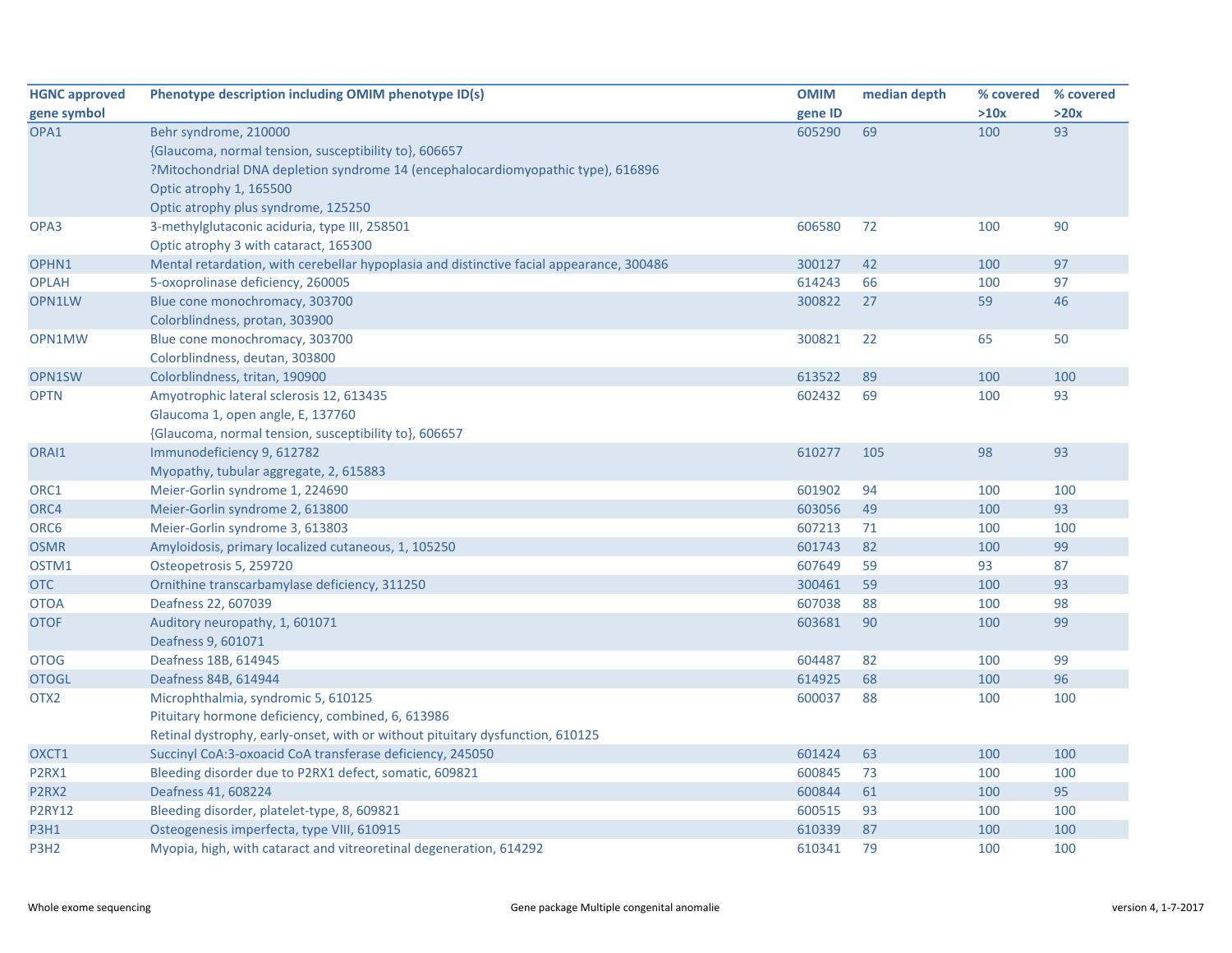| <b>HGNC approved</b> | Phenotype description including OMIM phenotype ID(s)                        | <b>OMIM</b> | median depth | % covered % covered |      |
|----------------------|-----------------------------------------------------------------------------|-------------|--------------|---------------------|------|
| gene symbol          |                                                                             | gene ID     |              | >10x                | >20x |
| PABPN1               | Oculopharyngeal muscular dystrophy, 164300                                  | 602279      | 60           | 64                  | 62   |
| PACS1                | Schuurs-Hoeijmakers syndrome, 615009                                        | 607492      | 78           | 98                  | 95   |
| PAFAH1B1             | Lissencephaly 1, 607432                                                     | 601545      | 68           | 100                 | 97   |
|                      | Subcortical laminar heterotopia, 607432                                     |             |              |                     |      |
| PAH                  | [Hyperphenylalaninemia, non-PKU mild], 261600                               | 612349      | 112          | 100                 | 100  |
|                      | Phenylketonuria, 261600                                                     |             |              |                     |      |
| PAK3                 | Mental retardation 30/47, 300558                                            | 300142      | 41           | 99                  | 86   |
| PALB <sub>2</sub>    | {Breast cancer, susceptibility to}, 114480                                  | 610355      | 85           | 100                 | 100  |
|                      | Fanconi anemia, complementation group N, 610832                             |             |              |                     |      |
|                      | {Pancreatic cancer, susceptibility to, 3}, 613348                           |             |              |                     |      |
| PANK <sub>2</sub>    | HARP syndrome, 607236                                                       | 606157      | 90           | 100                 | 100  |
|                      | Neurodegeneration with brain iron accumulation 1, 234200                    |             |              |                     |      |
| PAPSS2               | Brachyolmia 4 with mild epiphyseal and metaphyseal changes, 612847          | 603005      | 60           | 100                 | 95   |
| PARK7                | Parkinson disease 7 early-onset, 606324                                     | 602533      | 63           | 100                 | 99   |
| PAX <sub>2</sub>     | Glomerulosclerosis, focal segmental, 7, 616002                              | 167409      | 100          | 100                 | 98   |
|                      | Papillorenal syndrome, 120330                                               |             |              |                     |      |
| PAX3                 | Craniofacial-deafness-hand syndrome, 122880                                 | 606597      | 71           | 100                 | 100  |
|                      | Rhabdomyosarcoma 2, alveolar, 268220                                        |             |              |                     |      |
|                      | Waardenburg syndrome, type 1, 193500                                        |             |              |                     |      |
|                      | Waardenburg syndrome, type 3, 148820                                        |             |              |                     |      |
| PAX4                 | {Diabetes mellitus, ketosis-prone, susceptibility to}, 612227               | 167413      | 65           | 100                 | 100  |
|                      | Diabetes mellitus, type 2, 125853                                           |             |              |                     |      |
|                      | Maturity-onset diabetes of the young, type IX, 612225                       |             |              |                     |      |
| PAX <sub>6</sub>     | Aniridia, 106210                                                            | 607108      | 62           | 100                 | 99   |
|                      | Anterior segment dysgenesis 5, multiple subtypes, 604229                    |             |              |                     |      |
|                      | Cataract with late-onset corneal dystrophy, 106210                          |             |              |                     |      |
|                      | ?Coloboma of optic nerve, 120430                                            |             |              |                     |      |
|                      | ?Coloboma, ocular, 120200                                                   |             |              |                     |      |
|                      | Foveal hypoplasia 1, 136520                                                 |             |              |                     |      |
|                      | Keratitis, 148190                                                           |             |              |                     |      |
|                      | ?Morning glory disc anomaly, 120430                                         |             |              |                     |      |
|                      | Optic nerve hypoplasia, 165550                                              |             |              |                     |      |
| PAX8                 | Hypothyroidism, congenital, due to thyroid dysgenesis or hypoplasia, 218700 | 167415      | 73           | 100                 | 98   |
| PAX9                 | Tooth agenesis, selective, 3, 604625                                        | 167416      | 128          | 99                  | 99   |
| PC                   | Pyruvate carboxylase deficiency, 266150                                     | 608786      | 84           | 100                 | 100  |
| PCBD1                | Hyperphenylalaninemia, BH4-deficient, D, 264070                             | 126090      | 87           | 100                 | 98   |
| <b>PCCA</b>          | Propionicacidemia, 606054                                                   | 232000      | 55           | 99                  | 88   |
| <b>PCCB</b>          | Propionicacidemia, 606054                                                   | 232050      | 87           | 100                 | 100  |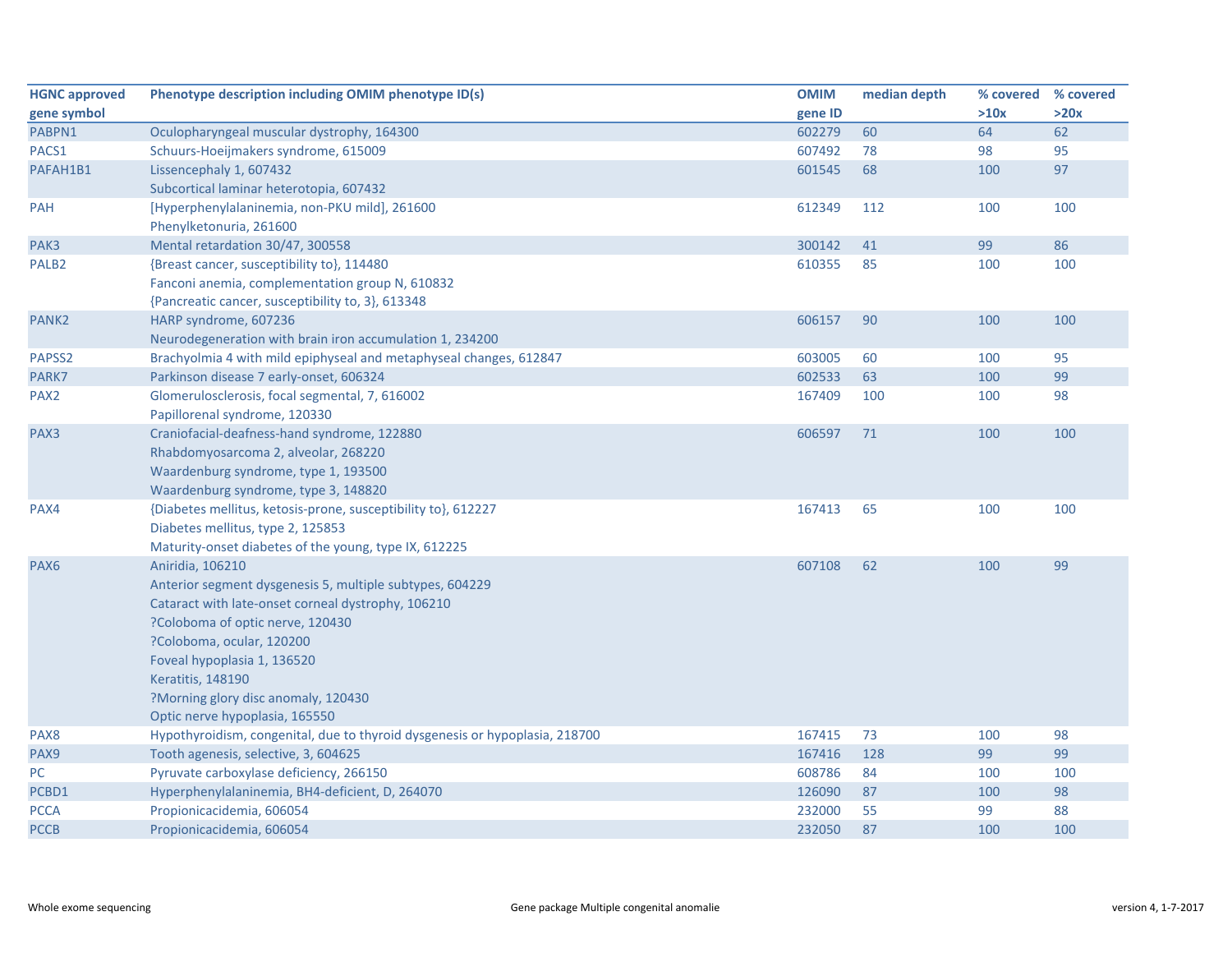| <b>HGNC approved</b> | Phenotype description including OMIM phenotype ID(s)                  | <b>OMIM</b> | median depth | % covered | % covered |
|----------------------|-----------------------------------------------------------------------|-------------|--------------|-----------|-----------|
| gene symbol          |                                                                       | gene ID     |              | >10x      | >20x      |
| PCDH15               | Deafness 23, 609533                                                   | 605514      | 89           | 100       | 98        |
|                      | Usher syndrome, type 1D/F digenic, 601067                             |             |              |           |           |
|                      | Usher syndrome, type 1F, 602083                                       |             |              |           |           |
| PCDH19               | Epileptic encephalopathy, early infantile, 9, 300088                  | 300460      | 57           | 100       | 97        |
| PCM1                 | No OMIM phenotype                                                     | 600299      | 75           | 100       | 99        |
| <b>PCNT</b>          | Microcephalic osteodysplastic primordial dwarfism, type II, 210720    | 605925      | 79           | 100       | 97        |
| PCSK1                | Obesity with impaired prohormone processing, 600955                   | 162150      | 79           | 100       | 100       |
|                      | {Obesity, susceptibility to, BMIQ12}, 612362                          |             |              |           |           |
| PCSK9                | Hypercholesterolemia, familial, 3, 603776                             | 607786      | 67           | 100       | 97        |
|                      | {Low density lipoprotein cholesterol level QTL 1}, 603776             |             |              |           |           |
| PCYT1A               | Spondylometaphyseal dysplasia with cone-rod dystrophy, 608940         | 123695      | 40           | 96        | 78        |
| PDCD10               | Cerebral cavernous malformations 3, 603285                            | 609118      | 62           | 100       | 90        |
| PDE11A               | Pigmented nodular adrenocortical disease, primary, 2, 610475          | 604961      | 79           | 100       | 96        |
| PDE4D                | Acrodysostosis 2, with or without hormone resistance, 614613          | 600129      | 64           | 99        | 95        |
|                      | {Stroke, susceptibility to, 1}, 606799                                |             |              |           |           |
| PDE6A                | Retinitis pigmentosa 43, 613810                                       | 180071      | 75           | 100       | 99        |
| PDE6B                | Night blindness, congenital stationary 2, 163500                      | 180072      | 101          | 100       | 100       |
|                      | Retinitis pigmentosa-40, 613801                                       |             |              |           |           |
| PDE6C                | Cone dystrophy 4, 613093                                              | 600827      | 75           | 100       | 99        |
| PDE6G                | Retinitis pigmentosa 57, 613582                                       | 180073      | 88           | 100       | 100       |
| PDE6H                | Achromatopsia 6, 610024                                               | 601190      | 48           | 100       | 100       |
|                      | Retinal cone dystrophy 3, 610024                                      |             |              |           |           |
| PDE8B                | Pigmented nodular adrenocortical disease, primary, 3, 614190          | 603390      | 66           | 100       | 98        |
|                      | Striatal degeneration, 609161                                         |             |              |           |           |
| <b>PDGFB</b>         | Basal ganglia calcification, idiopathic, 5, 615483                    | 190040      | 73           | 100       | 100       |
|                      | Dermatofibrosarcoma protuberans, 607907                               |             |              |           |           |
|                      | Meningioma, SIS-related, 607174                                       |             |              |           |           |
| <b>PDGFRA</b>        | Gastrointestinal stromal tumor, somatic, 606764                       | 173490      | 92           | 100       | 100       |
|                      | Hypereosinophilic syndrome, idiopathic, resistant to imatinib, 607685 |             |              |           |           |
| <b>PDGFRB</b>        | Basal ganglia calcification, idiopathic, 4, 615007                    | 173410      | 92           | 100       | 99        |
|                      | Kosaki overgrowth syndrome, 616592                                    |             |              |           |           |
|                      | Myeloproliferative disorder with eosinophilia, 131440 (4)             |             |              |           |           |
|                      | Myofibromatosis, infantile, 1, 228550                                 |             |              |           |           |
|                      | Premature aging syndrome, Penttinen type, 601812                      |             |              |           |           |
| <b>PDGFRL</b>        | Colorectal cancer, somatic, 114500                                    | 604584      | 100          | 100       | 100       |
|                      | Hepatocellular cancer, somatic, 114550                                |             |              |           |           |
| PDHA1                | Pyruvate dehydrogenase E1-alpha deficiency, 312170                    | 300502      | 64           | 99        | 92        |
| <b>PDHB</b>          | Pyruvate dehydrogenase E1-beta deficiency, 614111                     | 179060      | 79           | 100       | 100       |
| PDP1                 | Pyruvate dehydrogenase phosphatase deficiency, 608782                 | 605993      | 83           | 100       | 100       |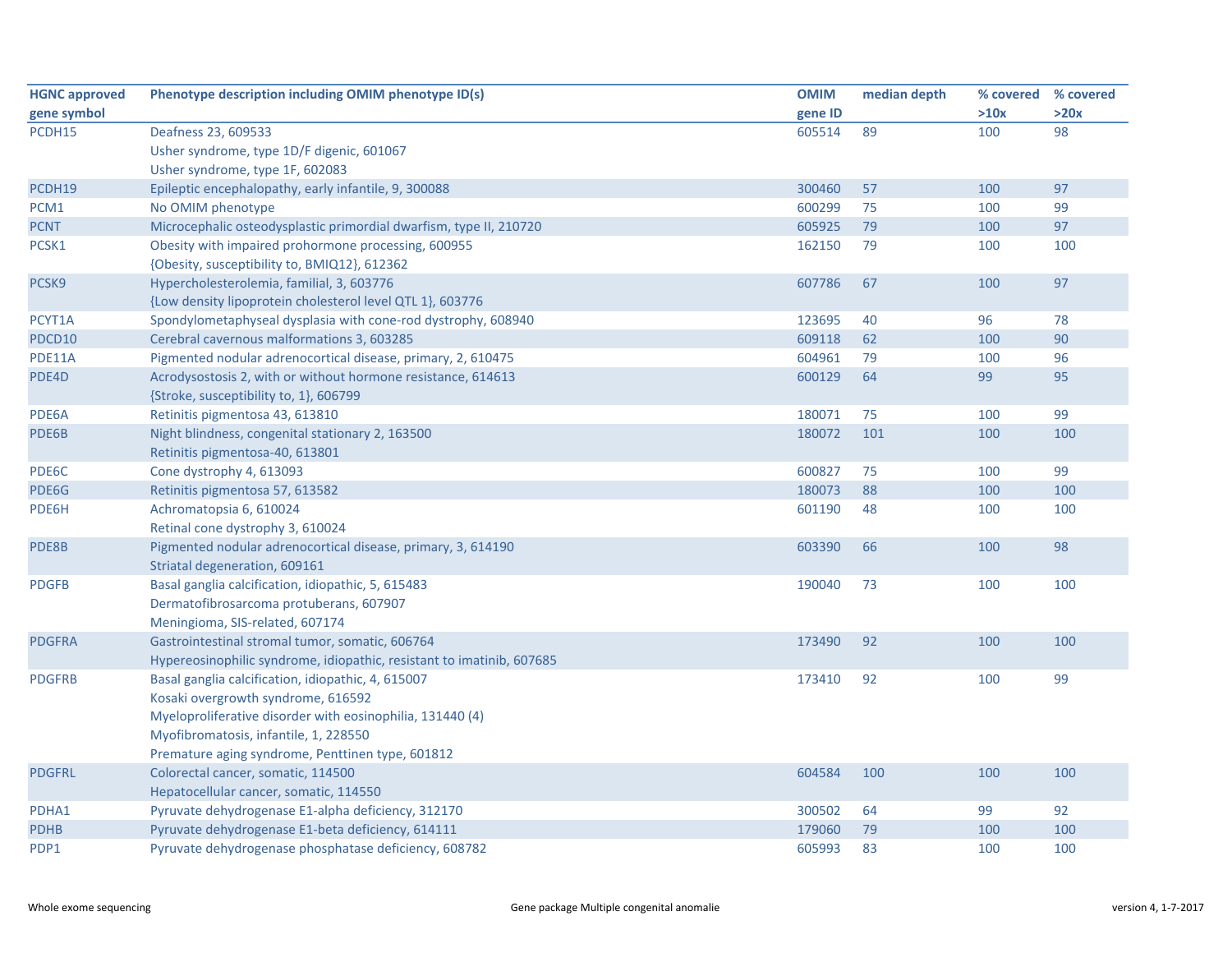| <b>HGNC approved</b> | Phenotype description including OMIM phenotype ID(s)              | <b>OMIM</b> | median depth | % covered % covered |      |
|----------------------|-------------------------------------------------------------------|-------------|--------------|---------------------|------|
| gene symbol          |                                                                   | gene ID     |              | >10x                | >20x |
| PDS5B                | No OMIM phenotype                                                 | 605333      | 35           | 90                  | 73   |
| PDSS1                | Coenzyme Q10 deficiency, primary, 2, 614651                       | 607429      | 65           | 91                  | 83   |
| PDSS2                | Coenzyme Q10 deficiency, primary, 3, 614652                       | 610564      | 69           | 99                  | 94   |
| PDX1                 | {Diabetes mellitus, type II, susceptibility to}, 125853           | 600733      | 37           | 100                 | 76   |
|                      | MODY, type IV, 606392                                             |             |              |                     |      |
|                      | Pancreatic agenesis 1, 260370                                     |             |              |                     |      |
| <b>PDYN</b>          | Spinocerebellar ataxia 23, 610245                                 | 131340      | 76           | 100                 | 100  |
| PDZD7                | {Retinal disease in Usher syndrome type IIA, modifier of}, 276901 | 612971      | 60           | 99                  | 96   |
|                      | Usher syndrome, type IIC, GPR98/PDZD7 digenic, 605472             |             |              |                     |      |
| <b>PEPD</b>          | Prolidase deficiency, 170100                                      | 613230      | 68           | 100                 | 94   |
| PER <sub>2</sub>     | Advanced sleep phase syndrome, familial, 1, 604348                | 603426      | 78           | 100                 | 98   |
| <b>PET100</b>        | Mitochondrial complex IV deficiency, 220110                       | 614770      | 35           | 97                  | 64   |
| PEX1                 | Heimler syndrome 1, 234580                                        | 602136      | 67           | 100                 | 98   |
|                      | Peroxisome biogenesis disorder 1A (Zellweger), 214100             |             |              |                     |      |
|                      | Peroxisome biogenesis disorder 1B (NALD/IRD), 601539              |             |              |                     |      |
| <b>PEX10</b>         | Peroxisome biogenesis disorder 6A (Zellweger), 614870             | 602859      | 60           | 95                  | 89   |
|                      | Peroxisome biogenesis disorder 6B, 614871                         |             |              |                     |      |
| <b>PEX11B</b>        | ?Peroxisome biogenesis disorder 14B, 614920                       | 603867      | 92           | 100                 | 100  |
| <b>PEX12</b>         | Peroxisome biogenesis disorder 3A (Zellweger), 614859             | 601758      | 104          | 100                 | 100  |
|                      | Peroxisome biogenesis disorder 3B, 266510                         |             |              |                     |      |
| <b>PEX13</b>         | Peroxisome biogenesis disorder 11A (Zellweger), 614883            | 601789      | 91           | 100                 | 100  |
|                      | Peroxisome biogenesis disorder 11B, 614885                        |             |              |                     |      |
| <b>PEX14</b>         | Peroxisome biogenesis disorder 13A (Zellweger), 614887            | 601791      | 85           | 100                 | 100  |
| <b>PEX16</b>         | Peroxisome biogenesis disorder 8A (Zellweger), 614876             | 603360      | 85           | 100                 | 95   |
|                      | Peroxisome biogenesis disorder 8B, 614877                         |             |              |                     |      |
| <b>PEX19</b>         | Peroxisome biogenesis disorder 12A (Zellweger), 614886            | 600279      | 75           | 100                 | 100  |
| PEX <sub>2</sub>     | Peroxisome biogenesis disorder 5A (Zellweger), 614866             | 170993      | 71           | 100                 | 100  |
|                      | Peroxisome biogenesis disorder 5B, 614867                         |             |              |                     |      |
| <b>PEX26</b>         | Peroxisome biogenesis disorder 7A (Zellweger), 614872             | 608666      | 94           | 100                 | 100  |
|                      | Peroxisome biogenesis disorder 7B, 614873                         |             |              |                     |      |
| PEX3                 | Peroxisome biogenesis disorder 10A (Zellweger), 614882            | 603164      | 58           | 100                 | 98   |
|                      | ?Peroxisome biogenesis disorder 10B, 617370                       |             |              |                     |      |
| PEX5                 | Peroxisome biogenesis disorder 2A (Zellweger), 214110             | 600414      | 93           | 100                 | 100  |
|                      | Peroxisome biogenesis disorder 2B, 202370                         |             |              |                     |      |
|                      | Rhizomelic chondrodysplasia punctata, type 5, 616716              |             |              |                     |      |
| PEX <sub>6</sub>     | Heimler syndrome 2, 616617                                        | 601498      | 71           | 95                  | 91   |
|                      | Peroxisome biogenesis disorder 4A (Zellweger), 614862             |             |              |                     |      |
|                      | Peroxisome biogenesis disorder 4B, 614863                         |             |              |                     |      |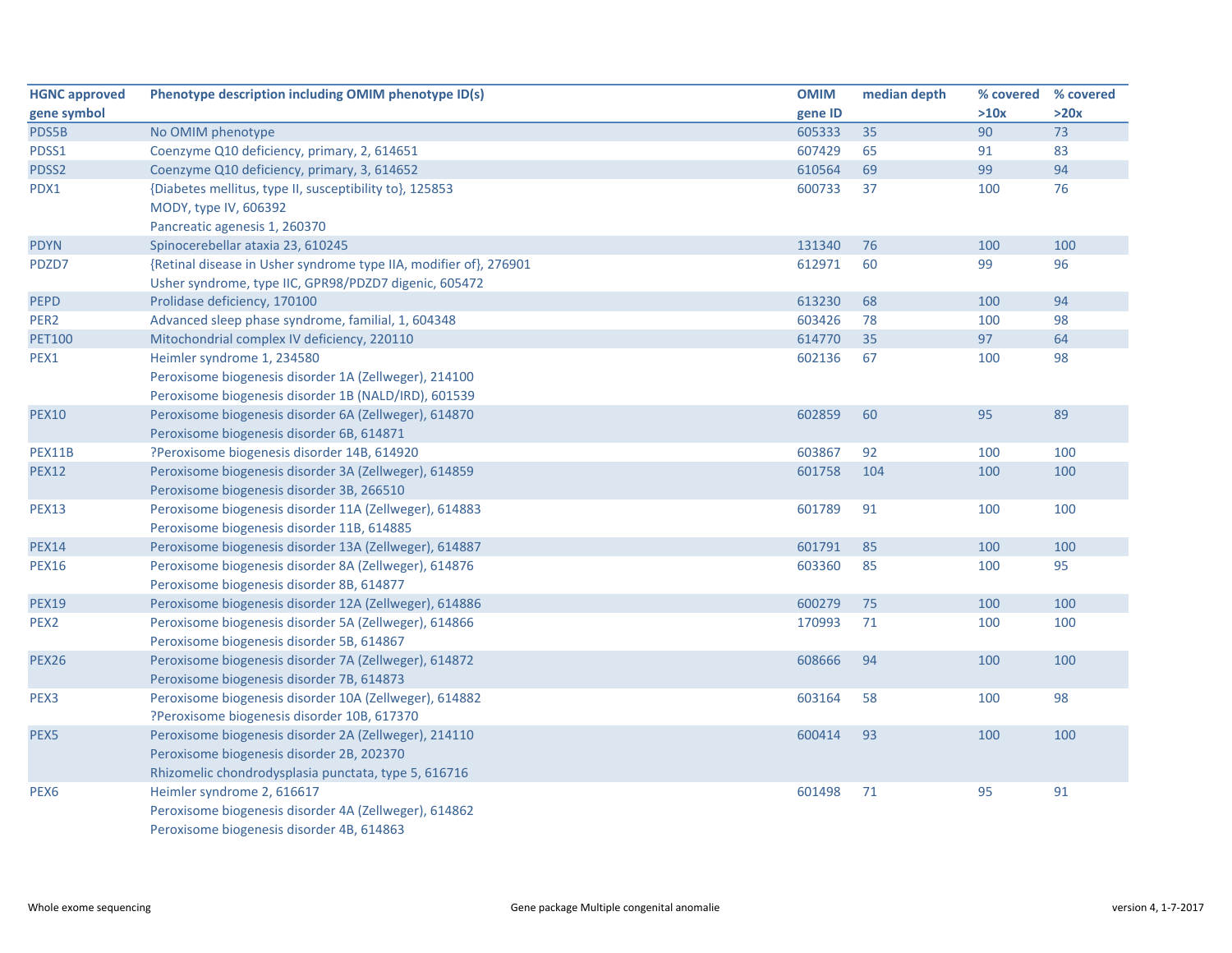| gene ID<br>>10x<br>>20x<br>601757<br>68<br>100<br>89<br>Peroxisome biogenesis disorder 9B, 614879<br>Rhizomelic chondrodysplasia punctata, type 1, 215100<br>610681<br>84<br>Glycogen storage disease VII, 232800<br>100<br>100<br>Amyotrophic lateral sclerosis 18, 614808<br>176610<br>127<br>100<br>100<br>Glycogen storage disease X, 261670<br>612931<br>79<br>100<br>100<br>615187<br>Hyperphosphatasia with mental retardation syndrome 3, 614207<br>63<br>100<br>92<br>Hyperphosphatasia with mental retardation syndrome 4, 615716<br>611801<br>42<br>96<br>81<br>93<br>Phosphoglycerate kinase 1 deficiency, 300653<br>311800<br>43<br>100<br>171900<br>99<br>100<br>Congenital disorder of glycosylation, type It, 614921<br>100<br>Hypophosphatemic rickets dominant, 307800<br>300550<br>42<br>100<br>96<br>Borjeson-Forssman-Lehmann syndrome, 301900<br>300414<br>31<br>98<br>73<br>300560<br>52<br>99<br>90<br>Mental retardation syndrome, Siderius type, 300263<br>Neu-Laxova syndrome 1, 256520<br>606879<br>86<br>99<br>100<br>Phosphoglycerate dehydrogenase deficiency, 601815<br>Muscle glycogenosis, 300559<br>93<br>80<br>311870<br>37<br>Glycogen storage disease, type IXa1, 306000<br>300798<br>45<br>100<br>96<br>Glycogen storage disease, type IXa2, 306000<br>Phosphorylase kinase deficiency of liver and muscle, 261750<br>172490<br>69<br>100<br>98<br>Cirrhosis due to liver phosphorylase kinase deficiency<br>172471<br>72<br>100<br>100<br>Glycogen storage disease IXc, 613027<br>Fibrosis of extraocular muscles, congenital, 2, 602078<br>602753<br>39<br>81<br>57<br>67<br>Central hypoventilation syndrome, congenital, with or without Hirschsprung disease, 209880<br>603851<br>99<br>91<br>Neuroblastoma with Hirschsprung disease, 613013<br>{Neuroblastoma, susceptibility to, 2}, 613013<br>No OMIM phenotype<br>611780<br>66<br>100<br>95<br>Refsum disease, 266500<br>602026<br>57<br>99<br>85<br>Leukemia, acute myeloid, somatic, 601626<br>603025<br>57<br>100<br>98<br>Dehydrated hereditary stomatocytosis with or without pseudohyperkalemia and/or perinatal edema, 194380 611184<br>61<br>99<br>94<br>Lymphedema, hereditary, III, 616843<br>Arthrogryposis, distal, type 3, 114300<br>97<br>86<br>PIEZO <sub>2</sub><br>613629<br>40<br>Arthrogryposis, distal, type 5, 108145<br>Arthrogryposis, distal, with impaired proprioception and touch, 617146<br>?Marden-Walker syndrome, 248700<br>93<br>Multiple congenital anomalies-hypotonia-seizures syndrome 2, 300868<br>311770<br>41<br>83<br><b>PIGA</b><br>Paroxysmal nocturnal hemoglobinuria, somatic, 300818<br>94<br>CHIME syndrome, 280000<br>605947<br>74<br>100<br><b>PIGL</b> | <b>HGNC approved</b> | Phenotype description including OMIM phenotype ID(s) | <b>OMIM</b> | median depth | % covered % covered |     |
|----------------------------------------------------------------------------------------------------------------------------------------------------------------------------------------------------------------------------------------------------------------------------------------------------------------------------------------------------------------------------------------------------------------------------------------------------------------------------------------------------------------------------------------------------------------------------------------------------------------------------------------------------------------------------------------------------------------------------------------------------------------------------------------------------------------------------------------------------------------------------------------------------------------------------------------------------------------------------------------------------------------------------------------------------------------------------------------------------------------------------------------------------------------------------------------------------------------------------------------------------------------------------------------------------------------------------------------------------------------------------------------------------------------------------------------------------------------------------------------------------------------------------------------------------------------------------------------------------------------------------------------------------------------------------------------------------------------------------------------------------------------------------------------------------------------------------------------------------------------------------------------------------------------------------------------------------------------------------------------------------------------------------------------------------------------------------------------------------------------------------------------------------------------------------------------------------------------------------------------------------------------------------------------------------------------------------------------------------------------------------------------------------------------------------------------------------------------------------------------------------------------------------------------------------------------------------------------------------------------------------------------------------------------------------------------------------------|----------------------|------------------------------------------------------|-------------|--------------|---------------------|-----|
|                                                                                                                                                                                                                                                                                                                                                                                                                                                                                                                                                                                                                                                                                                                                                                                                                                                                                                                                                                                                                                                                                                                                                                                                                                                                                                                                                                                                                                                                                                                                                                                                                                                                                                                                                                                                                                                                                                                                                                                                                                                                                                                                                                                                                                                                                                                                                                                                                                                                                                                                                                                                                                                                                                          | gene symbol          |                                                      |             |              |                     |     |
|                                                                                                                                                                                                                                                                                                                                                                                                                                                                                                                                                                                                                                                                                                                                                                                                                                                                                                                                                                                                                                                                                                                                                                                                                                                                                                                                                                                                                                                                                                                                                                                                                                                                                                                                                                                                                                                                                                                                                                                                                                                                                                                                                                                                                                                                                                                                                                                                                                                                                                                                                                                                                                                                                                          | PEX7                 |                                                      |             |              |                     |     |
|                                                                                                                                                                                                                                                                                                                                                                                                                                                                                                                                                                                                                                                                                                                                                                                                                                                                                                                                                                                                                                                                                                                                                                                                                                                                                                                                                                                                                                                                                                                                                                                                                                                                                                                                                                                                                                                                                                                                                                                                                                                                                                                                                                                                                                                                                                                                                                                                                                                                                                                                                                                                                                                                                                          |                      |                                                      |             |              |                     |     |
|                                                                                                                                                                                                                                                                                                                                                                                                                                                                                                                                                                                                                                                                                                                                                                                                                                                                                                                                                                                                                                                                                                                                                                                                                                                                                                                                                                                                                                                                                                                                                                                                                                                                                                                                                                                                                                                                                                                                                                                                                                                                                                                                                                                                                                                                                                                                                                                                                                                                                                                                                                                                                                                                                                          | <b>PFKM</b>          |                                                      |             |              |                     |     |
|                                                                                                                                                                                                                                                                                                                                                                                                                                                                                                                                                                                                                                                                                                                                                                                                                                                                                                                                                                                                                                                                                                                                                                                                                                                                                                                                                                                                                                                                                                                                                                                                                                                                                                                                                                                                                                                                                                                                                                                                                                                                                                                                                                                                                                                                                                                                                                                                                                                                                                                                                                                                                                                                                                          | PFN1                 |                                                      |             |              |                     |     |
|                                                                                                                                                                                                                                                                                                                                                                                                                                                                                                                                                                                                                                                                                                                                                                                                                                                                                                                                                                                                                                                                                                                                                                                                                                                                                                                                                                                                                                                                                                                                                                                                                                                                                                                                                                                                                                                                                                                                                                                                                                                                                                                                                                                                                                                                                                                                                                                                                                                                                                                                                                                                                                                                                                          | PGAM2                |                                                      |             |              |                     |     |
|                                                                                                                                                                                                                                                                                                                                                                                                                                                                                                                                                                                                                                                                                                                                                                                                                                                                                                                                                                                                                                                                                                                                                                                                                                                                                                                                                                                                                                                                                                                                                                                                                                                                                                                                                                                                                                                                                                                                                                                                                                                                                                                                                                                                                                                                                                                                                                                                                                                                                                                                                                                                                                                                                                          | PGAP2                |                                                      |             |              |                     |     |
|                                                                                                                                                                                                                                                                                                                                                                                                                                                                                                                                                                                                                                                                                                                                                                                                                                                                                                                                                                                                                                                                                                                                                                                                                                                                                                                                                                                                                                                                                                                                                                                                                                                                                                                                                                                                                                                                                                                                                                                                                                                                                                                                                                                                                                                                                                                                                                                                                                                                                                                                                                                                                                                                                                          | PGAP3                |                                                      |             |              |                     |     |
|                                                                                                                                                                                                                                                                                                                                                                                                                                                                                                                                                                                                                                                                                                                                                                                                                                                                                                                                                                                                                                                                                                                                                                                                                                                                                                                                                                                                                                                                                                                                                                                                                                                                                                                                                                                                                                                                                                                                                                                                                                                                                                                                                                                                                                                                                                                                                                                                                                                                                                                                                                                                                                                                                                          | PGK1                 |                                                      |             |              |                     |     |
|                                                                                                                                                                                                                                                                                                                                                                                                                                                                                                                                                                                                                                                                                                                                                                                                                                                                                                                                                                                                                                                                                                                                                                                                                                                                                                                                                                                                                                                                                                                                                                                                                                                                                                                                                                                                                                                                                                                                                                                                                                                                                                                                                                                                                                                                                                                                                                                                                                                                                                                                                                                                                                                                                                          | PGM1                 |                                                      |             |              |                     |     |
|                                                                                                                                                                                                                                                                                                                                                                                                                                                                                                                                                                                                                                                                                                                                                                                                                                                                                                                                                                                                                                                                                                                                                                                                                                                                                                                                                                                                                                                                                                                                                                                                                                                                                                                                                                                                                                                                                                                                                                                                                                                                                                                                                                                                                                                                                                                                                                                                                                                                                                                                                                                                                                                                                                          | <b>PHEX</b>          |                                                      |             |              |                     |     |
|                                                                                                                                                                                                                                                                                                                                                                                                                                                                                                                                                                                                                                                                                                                                                                                                                                                                                                                                                                                                                                                                                                                                                                                                                                                                                                                                                                                                                                                                                                                                                                                                                                                                                                                                                                                                                                                                                                                                                                                                                                                                                                                                                                                                                                                                                                                                                                                                                                                                                                                                                                                                                                                                                                          | PHF <sub>6</sub>     |                                                      |             |              |                     |     |
|                                                                                                                                                                                                                                                                                                                                                                                                                                                                                                                                                                                                                                                                                                                                                                                                                                                                                                                                                                                                                                                                                                                                                                                                                                                                                                                                                                                                                                                                                                                                                                                                                                                                                                                                                                                                                                                                                                                                                                                                                                                                                                                                                                                                                                                                                                                                                                                                                                                                                                                                                                                                                                                                                                          | PHF8                 |                                                      |             |              |                     |     |
|                                                                                                                                                                                                                                                                                                                                                                                                                                                                                                                                                                                                                                                                                                                                                                                                                                                                                                                                                                                                                                                                                                                                                                                                                                                                                                                                                                                                                                                                                                                                                                                                                                                                                                                                                                                                                                                                                                                                                                                                                                                                                                                                                                                                                                                                                                                                                                                                                                                                                                                                                                                                                                                                                                          | <b>PHGDH</b>         |                                                      |             |              |                     |     |
|                                                                                                                                                                                                                                                                                                                                                                                                                                                                                                                                                                                                                                                                                                                                                                                                                                                                                                                                                                                                                                                                                                                                                                                                                                                                                                                                                                                                                                                                                                                                                                                                                                                                                                                                                                                                                                                                                                                                                                                                                                                                                                                                                                                                                                                                                                                                                                                                                                                                                                                                                                                                                                                                                                          |                      |                                                      |             |              |                     |     |
|                                                                                                                                                                                                                                                                                                                                                                                                                                                                                                                                                                                                                                                                                                                                                                                                                                                                                                                                                                                                                                                                                                                                                                                                                                                                                                                                                                                                                                                                                                                                                                                                                                                                                                                                                                                                                                                                                                                                                                                                                                                                                                                                                                                                                                                                                                                                                                                                                                                                                                                                                                                                                                                                                                          | PHKA1                |                                                      |             |              |                     |     |
|                                                                                                                                                                                                                                                                                                                                                                                                                                                                                                                                                                                                                                                                                                                                                                                                                                                                                                                                                                                                                                                                                                                                                                                                                                                                                                                                                                                                                                                                                                                                                                                                                                                                                                                                                                                                                                                                                                                                                                                                                                                                                                                                                                                                                                                                                                                                                                                                                                                                                                                                                                                                                                                                                                          | PHKA2                |                                                      |             |              |                     |     |
|                                                                                                                                                                                                                                                                                                                                                                                                                                                                                                                                                                                                                                                                                                                                                                                                                                                                                                                                                                                                                                                                                                                                                                                                                                                                                                                                                                                                                                                                                                                                                                                                                                                                                                                                                                                                                                                                                                                                                                                                                                                                                                                                                                                                                                                                                                                                                                                                                                                                                                                                                                                                                                                                                                          |                      |                                                      |             |              |                     |     |
|                                                                                                                                                                                                                                                                                                                                                                                                                                                                                                                                                                                                                                                                                                                                                                                                                                                                                                                                                                                                                                                                                                                                                                                                                                                                                                                                                                                                                                                                                                                                                                                                                                                                                                                                                                                                                                                                                                                                                                                                                                                                                                                                                                                                                                                                                                                                                                                                                                                                                                                                                                                                                                                                                                          | <b>PHKB</b>          |                                                      |             |              |                     |     |
|                                                                                                                                                                                                                                                                                                                                                                                                                                                                                                                                                                                                                                                                                                                                                                                                                                                                                                                                                                                                                                                                                                                                                                                                                                                                                                                                                                                                                                                                                                                                                                                                                                                                                                                                                                                                                                                                                                                                                                                                                                                                                                                                                                                                                                                                                                                                                                                                                                                                                                                                                                                                                                                                                                          | PHKG2                |                                                      |             |              |                     |     |
|                                                                                                                                                                                                                                                                                                                                                                                                                                                                                                                                                                                                                                                                                                                                                                                                                                                                                                                                                                                                                                                                                                                                                                                                                                                                                                                                                                                                                                                                                                                                                                                                                                                                                                                                                                                                                                                                                                                                                                                                                                                                                                                                                                                                                                                                                                                                                                                                                                                                                                                                                                                                                                                                                                          |                      |                                                      |             |              |                     |     |
|                                                                                                                                                                                                                                                                                                                                                                                                                                                                                                                                                                                                                                                                                                                                                                                                                                                                                                                                                                                                                                                                                                                                                                                                                                                                                                                                                                                                                                                                                                                                                                                                                                                                                                                                                                                                                                                                                                                                                                                                                                                                                                                                                                                                                                                                                                                                                                                                                                                                                                                                                                                                                                                                                                          | PHOX2A               |                                                      |             |              |                     |     |
|                                                                                                                                                                                                                                                                                                                                                                                                                                                                                                                                                                                                                                                                                                                                                                                                                                                                                                                                                                                                                                                                                                                                                                                                                                                                                                                                                                                                                                                                                                                                                                                                                                                                                                                                                                                                                                                                                                                                                                                                                                                                                                                                                                                                                                                                                                                                                                                                                                                                                                                                                                                                                                                                                                          | PHOX2B               |                                                      |             |              |                     |     |
|                                                                                                                                                                                                                                                                                                                                                                                                                                                                                                                                                                                                                                                                                                                                                                                                                                                                                                                                                                                                                                                                                                                                                                                                                                                                                                                                                                                                                                                                                                                                                                                                                                                                                                                                                                                                                                                                                                                                                                                                                                                                                                                                                                                                                                                                                                                                                                                                                                                                                                                                                                                                                                                                                                          |                      |                                                      |             |              |                     |     |
|                                                                                                                                                                                                                                                                                                                                                                                                                                                                                                                                                                                                                                                                                                                                                                                                                                                                                                                                                                                                                                                                                                                                                                                                                                                                                                                                                                                                                                                                                                                                                                                                                                                                                                                                                                                                                                                                                                                                                                                                                                                                                                                                                                                                                                                                                                                                                                                                                                                                                                                                                                                                                                                                                                          |                      |                                                      |             |              |                     |     |
|                                                                                                                                                                                                                                                                                                                                                                                                                                                                                                                                                                                                                                                                                                                                                                                                                                                                                                                                                                                                                                                                                                                                                                                                                                                                                                                                                                                                                                                                                                                                                                                                                                                                                                                                                                                                                                                                                                                                                                                                                                                                                                                                                                                                                                                                                                                                                                                                                                                                                                                                                                                                                                                                                                          | PHRF1                |                                                      |             |              |                     |     |
|                                                                                                                                                                                                                                                                                                                                                                                                                                                                                                                                                                                                                                                                                                                                                                                                                                                                                                                                                                                                                                                                                                                                                                                                                                                                                                                                                                                                                                                                                                                                                                                                                                                                                                                                                                                                                                                                                                                                                                                                                                                                                                                                                                                                                                                                                                                                                                                                                                                                                                                                                                                                                                                                                                          | <b>PHYH</b>          |                                                      |             |              |                     |     |
|                                                                                                                                                                                                                                                                                                                                                                                                                                                                                                                                                                                                                                                                                                                                                                                                                                                                                                                                                                                                                                                                                                                                                                                                                                                                                                                                                                                                                                                                                                                                                                                                                                                                                                                                                                                                                                                                                                                                                                                                                                                                                                                                                                                                                                                                                                                                                                                                                                                                                                                                                                                                                                                                                                          | <b>PICALM</b>        |                                                      |             |              |                     |     |
|                                                                                                                                                                                                                                                                                                                                                                                                                                                                                                                                                                                                                                                                                                                                                                                                                                                                                                                                                                                                                                                                                                                                                                                                                                                                                                                                                                                                                                                                                                                                                                                                                                                                                                                                                                                                                                                                                                                                                                                                                                                                                                                                                                                                                                                                                                                                                                                                                                                                                                                                                                                                                                                                                                          | PIEZO1               |                                                      |             |              |                     |     |
|                                                                                                                                                                                                                                                                                                                                                                                                                                                                                                                                                                                                                                                                                                                                                                                                                                                                                                                                                                                                                                                                                                                                                                                                                                                                                                                                                                                                                                                                                                                                                                                                                                                                                                                                                                                                                                                                                                                                                                                                                                                                                                                                                                                                                                                                                                                                                                                                                                                                                                                                                                                                                                                                                                          |                      |                                                      |             |              |                     |     |
|                                                                                                                                                                                                                                                                                                                                                                                                                                                                                                                                                                                                                                                                                                                                                                                                                                                                                                                                                                                                                                                                                                                                                                                                                                                                                                                                                                                                                                                                                                                                                                                                                                                                                                                                                                                                                                                                                                                                                                                                                                                                                                                                                                                                                                                                                                                                                                                                                                                                                                                                                                                                                                                                                                          |                      |                                                      |             |              |                     |     |
|                                                                                                                                                                                                                                                                                                                                                                                                                                                                                                                                                                                                                                                                                                                                                                                                                                                                                                                                                                                                                                                                                                                                                                                                                                                                                                                                                                                                                                                                                                                                                                                                                                                                                                                                                                                                                                                                                                                                                                                                                                                                                                                                                                                                                                                                                                                                                                                                                                                                                                                                                                                                                                                                                                          |                      |                                                      |             |              |                     |     |
|                                                                                                                                                                                                                                                                                                                                                                                                                                                                                                                                                                                                                                                                                                                                                                                                                                                                                                                                                                                                                                                                                                                                                                                                                                                                                                                                                                                                                                                                                                                                                                                                                                                                                                                                                                                                                                                                                                                                                                                                                                                                                                                                                                                                                                                                                                                                                                                                                                                                                                                                                                                                                                                                                                          |                      |                                                      |             |              |                     |     |
|                                                                                                                                                                                                                                                                                                                                                                                                                                                                                                                                                                                                                                                                                                                                                                                                                                                                                                                                                                                                                                                                                                                                                                                                                                                                                                                                                                                                                                                                                                                                                                                                                                                                                                                                                                                                                                                                                                                                                                                                                                                                                                                                                                                                                                                                                                                                                                                                                                                                                                                                                                                                                                                                                                          |                      |                                                      |             |              |                     |     |
|                                                                                                                                                                                                                                                                                                                                                                                                                                                                                                                                                                                                                                                                                                                                                                                                                                                                                                                                                                                                                                                                                                                                                                                                                                                                                                                                                                                                                                                                                                                                                                                                                                                                                                                                                                                                                                                                                                                                                                                                                                                                                                                                                                                                                                                                                                                                                                                                                                                                                                                                                                                                                                                                                                          |                      |                                                      |             |              |                     |     |
|                                                                                                                                                                                                                                                                                                                                                                                                                                                                                                                                                                                                                                                                                                                                                                                                                                                                                                                                                                                                                                                                                                                                                                                                                                                                                                                                                                                                                                                                                                                                                                                                                                                                                                                                                                                                                                                                                                                                                                                                                                                                                                                                                                                                                                                                                                                                                                                                                                                                                                                                                                                                                                                                                                          |                      |                                                      |             |              |                     |     |
|                                                                                                                                                                                                                                                                                                                                                                                                                                                                                                                                                                                                                                                                                                                                                                                                                                                                                                                                                                                                                                                                                                                                                                                                                                                                                                                                                                                                                                                                                                                                                                                                                                                                                                                                                                                                                                                                                                                                                                                                                                                                                                                                                                                                                                                                                                                                                                                                                                                                                                                                                                                                                                                                                                          | <b>PIGM</b>          | Glycosylphosphatidylinositol deficiency, 610293      | 610273      | 67           | 100                 | 100 |
| Multiple congenital anomalies-hypotonia-seizures syndrome 1, 614080<br>606097<br>66<br>98<br>93                                                                                                                                                                                                                                                                                                                                                                                                                                                                                                                                                                                                                                                                                                                                                                                                                                                                                                                                                                                                                                                                                                                                                                                                                                                                                                                                                                                                                                                                                                                                                                                                                                                                                                                                                                                                                                                                                                                                                                                                                                                                                                                                                                                                                                                                                                                                                                                                                                                                                                                                                                                                          | <b>PIGN</b>          |                                                      |             |              |                     |     |
| Hyperphosphatasia with mental retardation syndrome 2, 614749<br>614730<br>82<br>100<br>100                                                                                                                                                                                                                                                                                                                                                                                                                                                                                                                                                                                                                                                                                                                                                                                                                                                                                                                                                                                                                                                                                                                                                                                                                                                                                                                                                                                                                                                                                                                                                                                                                                                                                                                                                                                                                                                                                                                                                                                                                                                                                                                                                                                                                                                                                                                                                                                                                                                                                                                                                                                                               | <b>PIGO</b>          |                                                      |             |              |                     |     |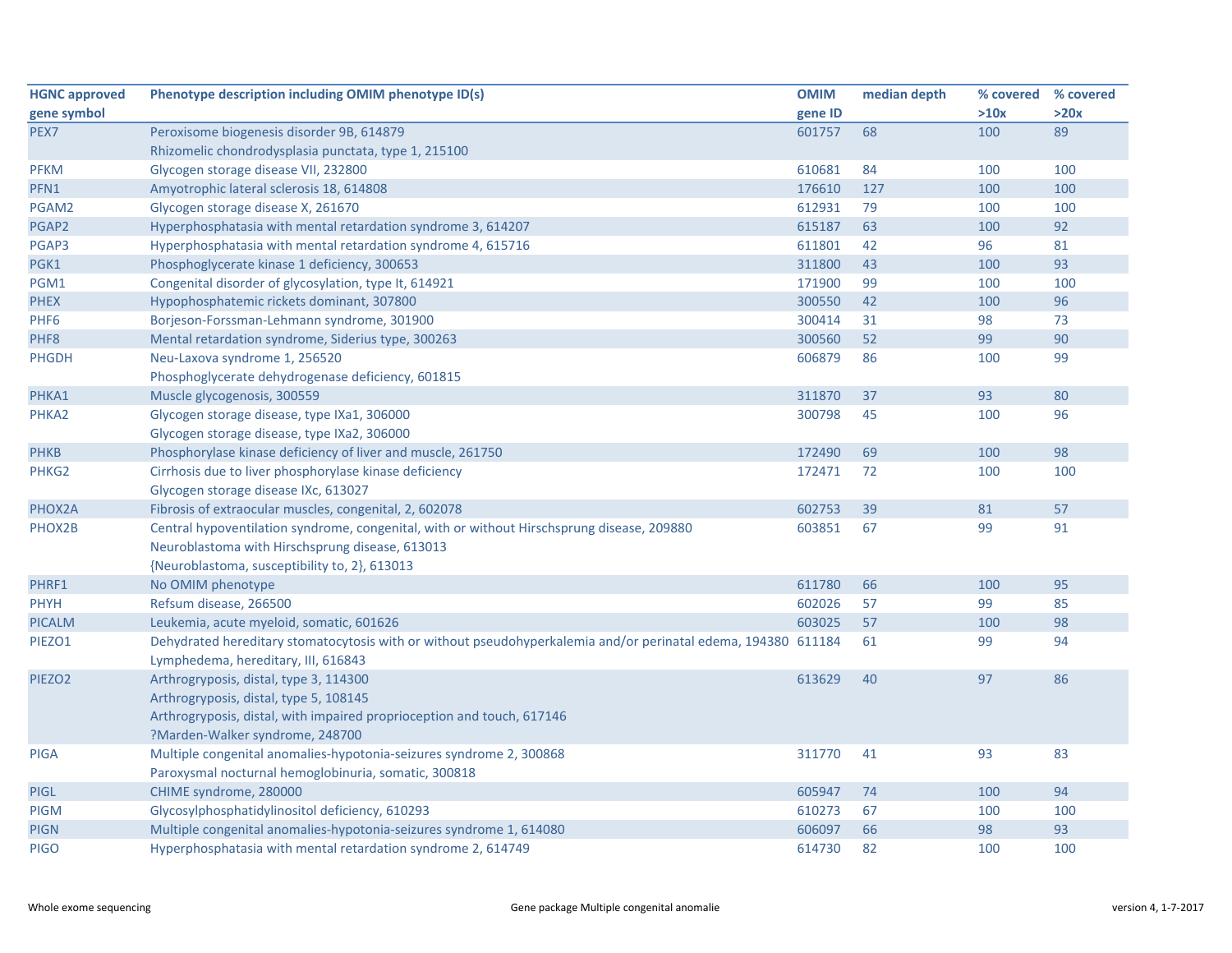| <b>HGNC approved</b> | Phenotype description including OMIM phenotype ID(s)                                                   | <b>OMIM</b> | median depth | % covered % covered |      |
|----------------------|--------------------------------------------------------------------------------------------------------|-------------|--------------|---------------------|------|
| gene symbol          |                                                                                                        | gene ID     |              | >10x                | >20x |
| <b>PIGV</b>          | Hyperphosphatasia with mental retardation syndrome 1, 239300                                           | 610274      | 102          | 100                 | 100  |
| PIK3CA               | Breast cancer, somatic, 114480                                                                         | 171834      | 71           | 100                 | 98   |
|                      | CLOVE syndrome, somatic, 612918                                                                        |             |              |                     |      |
|                      | Colorectal cancer, somatic, 114500                                                                     |             |              |                     |      |
|                      | Cowden syndrome 5, 615108                                                                              |             |              |                     |      |
|                      | Gastric cancer, somatic, 613659                                                                        |             |              |                     |      |
|                      | Hepatocellular carcinoma, somatic, 114550                                                              |             |              |                     |      |
|                      | Keratosis, seborrheic, somatic, 182000                                                                 |             |              |                     |      |
|                      | Megalencephaly-capillary malformation-polymicrogyria syndrome, somatic, 602501                         |             |              |                     |      |
|                      | Nevus, epidermal, somatic, 162900                                                                      |             |              |                     |      |
|                      | Nonsmall cell lung cancer, somatic, 211980                                                             |             |              |                     |      |
|                      | Ovarian cancer, somatic, 167000                                                                        |             |              |                     |      |
| PIK3CD               | Immunodeficiency 14, 615513                                                                            | 602839      | 100          | 100                 | 99   |
| PIK3R1               | ?Agammaglobulinemia 7, 615214                                                                          | 171833      | 81           | 100                 | 100  |
|                      | Immunodeficiency 36, 616005                                                                            |             |              |                     |      |
|                      | SHORT syndrome, 269880                                                                                 |             |              |                     |      |
| PIK3R2               | Megalencephaly-polymicrogyria-polydactyly-hydrocephalus syndrome 1, 603387                             | 603157      | 70           | 90                  | 89   |
| PIK3R5               | Ataxia-oculomotor apraxia 3, 615217                                                                    | 611317      | 76           | 100                 | 100  |
| <b>PIKFYVE</b>       | Corneal fleck dystrophy, 121850                                                                        | 609414      | 88           | 100                 | 98   |
| PINK1                | Parkinson disease 6, early onset, 605909                                                               | 608309      | 65           | 94                  | 90   |
| PIP5K1C              | Lethal congenital contractural syndrome 3, 611369                                                      | 606102      | 81           | 96                  | 95   |
| PITPNM3              | Cone-rod dystrophy 5, 600977                                                                           | 608921      | 75           | 99                  | 99   |
| PITX1                | Clubfoot, congenital, with or without deficiency of long bones and/or mirror-image polydactyly, 119800 | 602149      | 81           | 100                 | 92   |
|                      | Liebenberg syndrome, 186550 (4)                                                                        |             |              |                     |      |
| PITX2                | Anterior segment dysgenesis 4, 137600                                                                  | 601542      | 74           | 98                  | 91   |
|                      | Axenfeld-Rieger syndrome, type 1, 180500                                                               |             |              |                     |      |
|                      | Ring dermoid of cornea, 180550                                                                         |             |              |                     |      |
| PITX3                | Anterior segment dysgenesis 1, multiple subtypes, 107250                                               | 602669      | 60           | 100                 | 100  |
|                      | Cataract 11, multiple types, 610623                                                                    |             |              |                     |      |
|                      | Cataract 11, syndromic, 610623                                                                         |             |              |                     |      |
| PKD1                 | Polycystic kidney disease, adult type I, 173900                                                        | 601313      | 76           | 98                  | 95   |
| PKD <sub>2</sub>     | Polycystic kidney disease 2, 613095                                                                    | 173910      | 67           | 95                  | 89   |
| PKHD1                | Polycystic kidney and hepatic disease, 263200                                                          | 606702      | 83           | 100                 | 99   |
| <b>PKLR</b>          | Adenosine triphosphate, elevated, of erythrocytes, 102900                                              | 609712      | 85           | 100                 | 100  |
|                      | Pyruvate kinase deficiency, 266200                                                                     |             |              |                     |      |
| PKP1                 | Ectodermal dysplasia/skin fragility syndrome, 604536                                                   | 601975      | 80           | 100                 | 99   |
| PKP <sub>2</sub>     | Arrhythmogenic right ventricular dysplasia 9, 609040                                                   | 602861      | 80           | 97                  | 92   |
| PLA2G4A              | Phospholipase A2, group IV A, deficiency of                                                            | 600522      | 80           | 100                 | 98   |
| PLA2G5               | [Fleck retina, familial benign], 228980                                                                | 601192      | 105          | 100                 | 100  |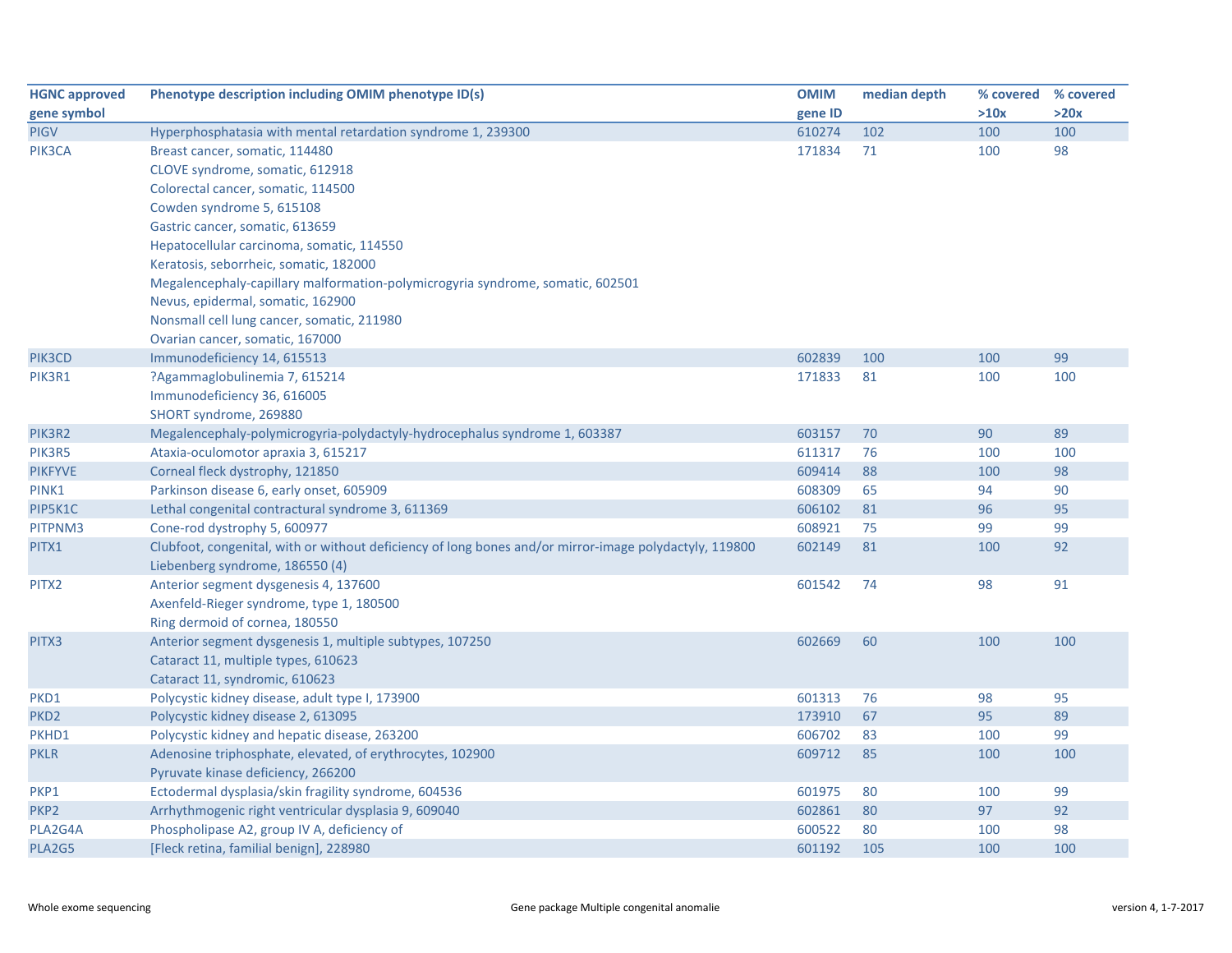| <b>HGNC approved</b> | Phenotype description including OMIM phenotype ID(s)                             | <b>OMIM</b> | median depth | % covered | % covered |
|----------------------|----------------------------------------------------------------------------------|-------------|--------------|-----------|-----------|
| gene symbol          |                                                                                  | gene ID     |              | >10x      | >20x      |
| PLA2G6               | Infantile neuroaxonal dystrophy 1, 256600                                        | 603604      | 88           | 100       | 99        |
|                      | Neurodegeneration with brain iron accumulation 2B, 610217                        |             |              |           |           |
|                      | Parkinson disease 14, 612953                                                     |             |              |           |           |
| PLA2G7               | {Asthma, susceptibility to}, 600807                                              | 601690      | 78           | 100       | 100       |
|                      | {Atopy, susceptibility to}, 147050                                               |             |              |           |           |
|                      | Platelet-activating factor acetylhydrolase deficiency, 614278                    |             |              |           |           |
| PLAG1                | Adenomas, salivary gland pleomorphic, somatic, 181030                            | 603026      | 81           | 100       | 100       |
| <b>PLAU</b>          | {Alzheimer disease, late-onset, susceptibility to}, 104300                       | 191840      | 84           | 100       | 100       |
|                      | Quebec platelet disorder, 601709                                                 |             |              |           |           |
| PLCB1                | Epileptic encephalopathy, early infantile, 12, 613722                            | 607120      | 76           | 100       | 99        |
| PLCB4                | Auriculocondylar syndrome 2, 614669                                              | 600810      | 73           | 100       | 97        |
| PLCD1                | Nail disorder, nonsyndromic congenital, 3, (leukonychia), 151600                 | 602142      | 63           | 100       | 99        |
| PLCE1                | Nephrotic syndrome, type 3, 610725                                               | 608414      | 90           | 100       | 99        |
| PLCG <sub>2</sub>    | Autoinflammation, antibody deficiency, and immune dysregulation syndrome, 614878 | 600220      | 94           | 100       | 100       |
|                      | Familial cold autoinflammatory syndrome 3, 614468                                |             |              |           |           |
| <b>PLEC</b>          | Epidermolysis bullosa simplex with muscular dystrophy, 226670                    | 601282      | 75           | 100       | 97        |
|                      | ?Epidermolysis bullosa simplex with nail dystrophy, 616487                       |             |              |           |           |
|                      | Epidermolysis bullosa simplex with pyloric atresia, 612138                       |             |              |           |           |
|                      | Epidermolysis bullosa simplex, Ogna type, 131950                                 |             |              |           |           |
|                      | Muscular dystrophy, limb-girdle, type 2Q, 613723                                 |             |              |           |           |
| PLEKHG5              | Charcot-Marie-Tooth disease, recessive intermediate C, 615376                    | 611101      | 60           | 100       | 94        |
|                      | Spinal muscular atrophy, distal, 4, 611067                                       |             |              |           |           |
| PLEKHM1              | Osteopetrosis 6, 611497                                                          | 611466      | 52           | 100       | 94        |
| PLG                  | Dysplasminogenemia, 217090                                                       | 173350      | 80           | 93        | 87        |
|                      | Plasminogen deficiency, type I, 217090                                           |             |              |           |           |
| PLIN1                | Lipodystrophy, familial partial, type 4, 613877                                  | 170290      | 55           | 100       | 95        |
| <b>PLN</b>           | Cardiomyopathy, dilated, 1P, 609909                                              | 172405      | 147          | 100       | 100       |
|                      | Cardiomyopathy, hypertrophic, 18, 613874                                         |             |              |           |           |
| PLOD1                | Ehlers-Danlos syndrome, type VI, 225400                                          | 153454      | 88           | 100       | 98        |
| PLOD <sub>2</sub>    | Bruck syndrome 2, 609220                                                         | 601865      | 72           | 99        | 92        |
| PLOD3                | Lysyl hydroxylase 3 deficiency, 612394                                           | 603066      | 69           | 100       | 96        |
| PLP1                 | Pelizaeus-Merzbacher disease, 312080                                             | 300401      | 71           | 100       | 99        |
|                      | Spastic paraplegia 2, 312920                                                     |             |              |           |           |
| PLS3                 | Bone mineral density QTL18, osteoporosis, 300910                                 | 300131      | 33           | 97        | 80        |
| <b>PML</b>           | Leukemia, acute promyelocytic, PML/RARA type                                     | 102578      | 75           | 100       | 100       |
| PMM <sub>2</sub>     | Congenital disorder of glycosylation, type Ia, 212065                            | 601785      | 93           | 100       | 100       |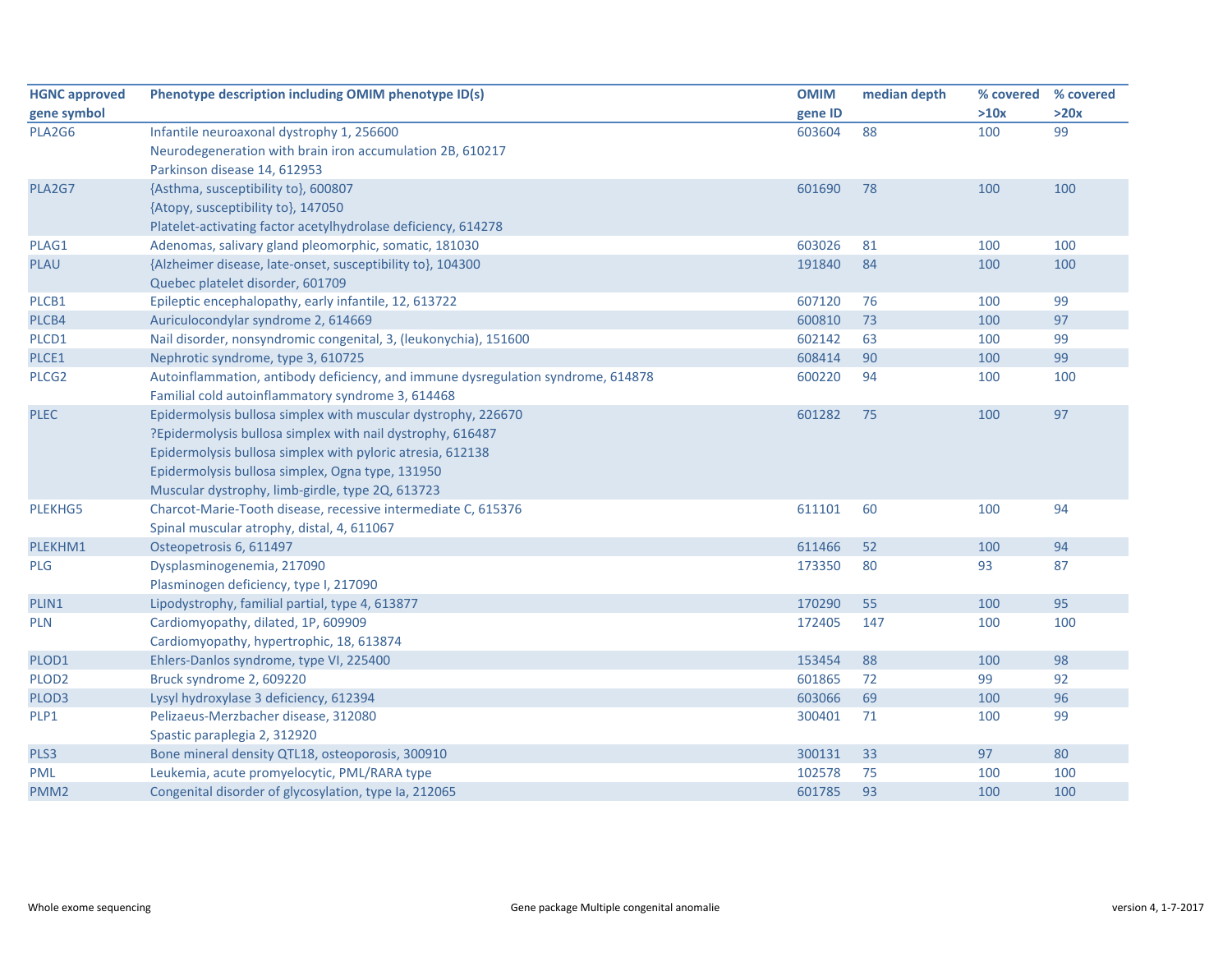| <b>HGNC approved</b> | Phenotype description including OMIM phenotype ID(s)                                    | <b>OMIM</b> | median depth |      | % covered % covered |
|----------------------|-----------------------------------------------------------------------------------------|-------------|--------------|------|---------------------|
| gene symbol          |                                                                                         | gene ID     |              | >10x | >20x                |
| <b>PMP22</b>         | Charcot-Marie-Tooth disease, type 1A, 118220                                            | 601097      | 117          | 100  | 100                 |
|                      | Charcot-Marie-Tooth disease, type 1E, 118300                                            |             |              |      |                     |
|                      | Dejerine-Sottas disease, 145900                                                         |             |              |      |                     |
|                      | ?Neuropathy, inflammatory demyelinating, 139393                                         |             |              |      |                     |
|                      | Neuropathy, recurrent, with pressure palsies, 162500                                    |             |              |      |                     |
|                      | Roussy-Levy syndrome, 180800                                                            |             |              |      |                     |
| PMS <sub>2</sub>     | Colorectal cancer, hereditary nonpolyposis, type 4, 614337                              | 600259      | 86           | 100  | 100                 |
|                      | Mismatch repair cancer syndrome, 276300                                                 |             |              |      |                     |
| <b>PNKP</b>          | Ataxia-oculomotor apraxia 4, 616267                                                     | 605610      | 61           | 100  | 98                  |
|                      | Microcephaly, seizures, and developmental delay, 613402                                 |             |              |      |                     |
| <b>PNP</b>           | Immunodeficiency due to purine nucleoside phosphorylase deficiency, 613179              | 164050      | 85           | 100  | 100                 |
| PNPLA1               | Ichthyosis, congenital 10, 615024                                                       | 612121      | 87           | 100  | 100                 |
| PNPLA2               | Neutral lipid storage disease with myopathy, 610717                                     | 609059      | 73           | 100  | 99                  |
| PNPLA6               | Boucher-Neuhauser syndrome, 215470                                                      | 603197      | 72           | 100  | 98                  |
|                      | ?Laurence-Moon syndrome, 245800                                                         |             |              |      |                     |
|                      | Oliver-McFarlane syndrome, 275400                                                       |             |              |      |                     |
|                      | Spastic paraplegia 39, 612020                                                           |             |              |      |                     |
| <b>PNPO</b>          | Pyridoxamine 5'-phosphate oxidase deficiency, 610090                                    | 603287      | 66           | 100  | 99                  |
| PNPT1                | Combined oxidative phosphorylation deficiency 13, 614932                                | 610316      | 33           | 87   | 63                  |
|                      | Deafness 70, 614934                                                                     |             |              |      |                     |
| POC1A                | Short stature, onychodysplasia, facial dysmorphism, and hypotrichosis, 614813           | 614783      | 90           | 100  | 100                 |
| POF1B                | ?Premature ovarian failure 2B, 300604                                                   | 300603      | 37           | 95   | 82                  |
| POFUT1               | Dowling-Degos disease 2, 615327                                                         | 607491      | 57           | 100  | 95                  |
| POGLUT1              | Dowling-Degos disease 4, 615696                                                         | 615618      | 43           | 98   | 85                  |
|                      | ?Muscular dystrophy, limb-girdle, type 2Z, 617232                                       |             |              |      |                     |
| POLD1                | {Colorectal cancer, susceptibility to, 10}, 612591                                      | 174761      | 73           | 100  | 100                 |
|                      | Mandibular hypoplasia, deafness, progeroid features, and lipodystrophy syndrome, 615381 |             |              |      |                     |
| <b>POLE</b>          | {Colorectal cancer, susceptibility to, 12}, 615083                                      | 174762      | 55           | 99   | 92                  |
|                      | FILS syndrome, 615139                                                                   |             |              |      |                     |
| <b>POLG</b>          | Mitochondrial DNA depletion syndrome 4A (Alpers type), 203700                           | 174763      | 86           | 100  | 100                 |
|                      | Mitochondrial DNA depletion syndrome 4B (MNGIE type), 613662                            |             |              |      |                     |
|                      | Mitochondrial recessive ataxia syndrome (includes SANDO and SCAE), 607459               |             |              |      |                     |
|                      | Progressive external ophthalmoplegia 1, 157640                                          |             |              |      |                     |
|                      | Progressive external ophthalmoplegia 1, 258450                                          |             |              |      |                     |
| POLG <sub>2</sub>    | Progressive external ophthalmoplegia with mitochondrial DNA deletions 4, 610131         | 604983      | 115          | 100  | 97                  |
| <b>POLH</b>          | Xeroderma pigmentosum, variant type, 278750                                             | 603968      | 76           | 100  | 99                  |
| POLR1C               | Leukodystrophy, hypomyelinating, 11, 616494                                             | 610060      | 92           | 100  | 100                 |
|                      | Treacher Collins syndrome 3, 248390                                                     |             |              |      |                     |
| POLR1D               | Treacher Collins syndrome 2, 613717                                                     | 613715      | 73           | 100  | 100                 |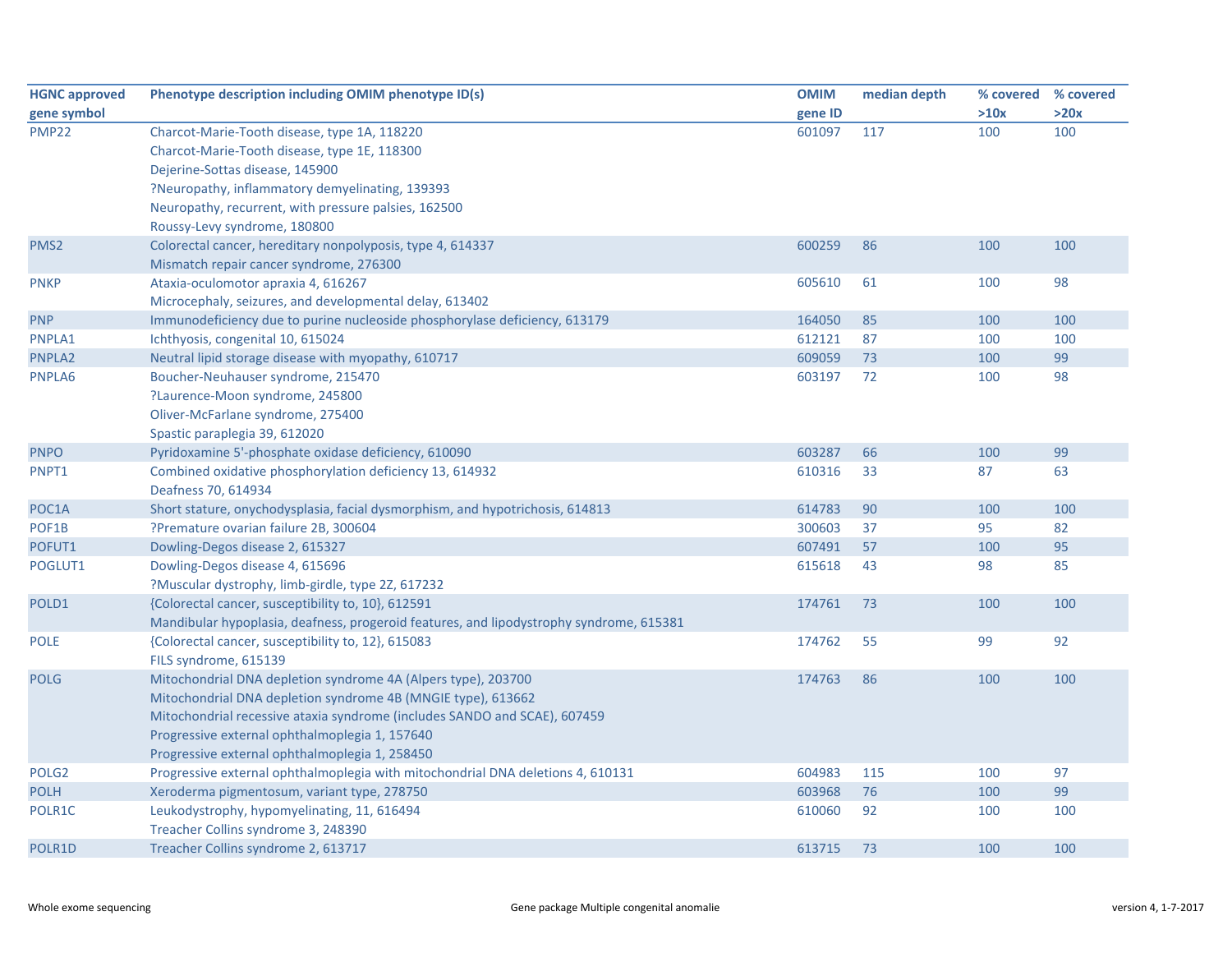| <b>HGNC approved</b> | Phenotype description including OMIM phenotype ID(s)                                                                                                                                                                                                                                                             | <b>OMIM</b> | median depth | % covered | % covered |
|----------------------|------------------------------------------------------------------------------------------------------------------------------------------------------------------------------------------------------------------------------------------------------------------------------------------------------------------|-------------|--------------|-----------|-----------|
| gene symbol          |                                                                                                                                                                                                                                                                                                                  | gene ID     |              | >10x      | >20x      |
| POLR3A               | Leukodystrophy, hypomyelinating, 7, with or without oligodontia and/or hypogonadotropic hypogonadism,<br>607694                                                                                                                                                                                                  | 614258      | 88           | 100       | 100       |
| POLR3B               | Leukodystrophy, hypomyelinating, 8, with or without oligodontia and/or hypogonadotropic hypogonadism,<br>614381                                                                                                                                                                                                  | 614366      | 82           | 100       | 99        |
| <b>POMC</b>          | Obesity, adrenal insufficiency, and red hair due to POMC deficiency, 609734<br>{Obesity, early-onset, susceptibility to}, 601665                                                                                                                                                                                 | 176830      | 70           | 100       | 100       |
| POMGNT1              | Muscular dystrophy-dystroglycanopathy (congenital with brain and eye anomalies), type A, 3, 253280<br>Muscular dystrophy-dystroglycanopathy (congenital with mental retardation), type B, 3, 613151<br>Muscular dystrophy-dystroglycanopathy (limb-girdle), type C, 3, 613157<br>Retinitis pigmentosa 76, 617123 | 606822      | 82           | 100       | 95        |
| POMGNT2              | Muscular dystrophy-dystroglycanopathy (congenital with brain and eye anomalies, type A, 8, 614830                                                                                                                                                                                                                | 614828      | 85           | 100       | 100       |
| <b>POMP</b>          | Keratosis linearis with ichthyosis congenita and sclerosing keratoderma, 601952                                                                                                                                                                                                                                  | 613386      | 61           | 100       | 97        |
| POMT1                | Muscular dystrophy-dystroglycanopathy (congenital with brain and eye anomalies), type A, 1, 236670<br>Muscular dystrophy-dystroglycanopathy (congenital with mental retardation), type B, 1, 613155<br>Muscular dystrophy-dystroglycanopathy (limb-girdle), type C, 1, 609308                                    | 607423      | 90           | 100       | 100       |
| POMT <sub>2</sub>    | Muscular dystrophy-dystroglycanopathy (congenital with brain and eye anomalies), type A, 2, 613150<br>Muscular dystrophy-dystroglycanopathy (congenital with mental retardation), type B, 2, 613156<br>Muscular dystrophy-dystroglycanopathy (limb-girdle), type C, 2, 613158                                    | 607439      | 64           | 98        | 95        |
| <b>POR</b>           | Antley-Bixler syndrome with genital anomalies and disordered steroidogenesis, 201750<br>Disordered steroidogenesis due to cytochrome P450 oxidoreductase, 613571                                                                                                                                                 | 124015      | 94           | 100       | 100       |
| <b>PORCN</b>         | Focal dermal hypoplasia, 305600                                                                                                                                                                                                                                                                                  | 300651      | 59           | 100       | 96        |
| POU1F1               | Pituitary hormone deficiency, combined, 1, 613038                                                                                                                                                                                                                                                                | 173110      | 71           | 100       | 97        |
| POU3F4               | Deafness 2, 304400                                                                                                                                                                                                                                                                                               | 300039      | 49           | 100       | 100       |
| POU4F3               | Deafness 15, 602459                                                                                                                                                                                                                                                                                              | 602460      | 131          | 100       | 100       |
| <b>PPARG</b>         | Carotid intimal medial thickness 1, 609338<br>{Diabetes, type 2}, 125853<br>Insulin resistance, severe, digenic, 604367<br>Lipodystrophy, familial partial, type 3, 604367<br>[Obesity, resistance to]<br>Obesity, severe, 601665                                                                                | 601487      | 98           | 100       | 100       |
| PPIB                 | Osteogenesis imperfecta, type IX, 259440                                                                                                                                                                                                                                                                         | 123841      | 107          | 100       | 100       |
| PPM1D                | Breast cancer, somatic, 114480<br>Intellectual developmental disorder with gastrointestinal difficulties and high pain threshold, 617450                                                                                                                                                                         | 605100      | 88           | 100       | 100       |
| PPM1K                | ?Maple syrup urine disease, mild variant, 615135                                                                                                                                                                                                                                                                 | 611065      | 90           | 100       | 99        |
| <b>PPOX</b>          | Porphyria variegata, 176200                                                                                                                                                                                                                                                                                      | 600923      | 69           | 100       | 100       |
| PPP1CB               | No OMIM phenotype                                                                                                                                                                                                                                                                                                | 600590      | 38           | 98        | 81        |
| PPP1R3A              | Insulin resistance, severe, digenic, 125853                                                                                                                                                                                                                                                                      | 600917      | 88           | 100       | 100       |
| PPP2R1B              | Lung cancer, 211980                                                                                                                                                                                                                                                                                              | 603113      | 79           | 100       | 96        |
| PPP2R2B              | Spinocerebellar ataxia 12, 604326                                                                                                                                                                                                                                                                                | 604325      | 83           | 100       | 100       |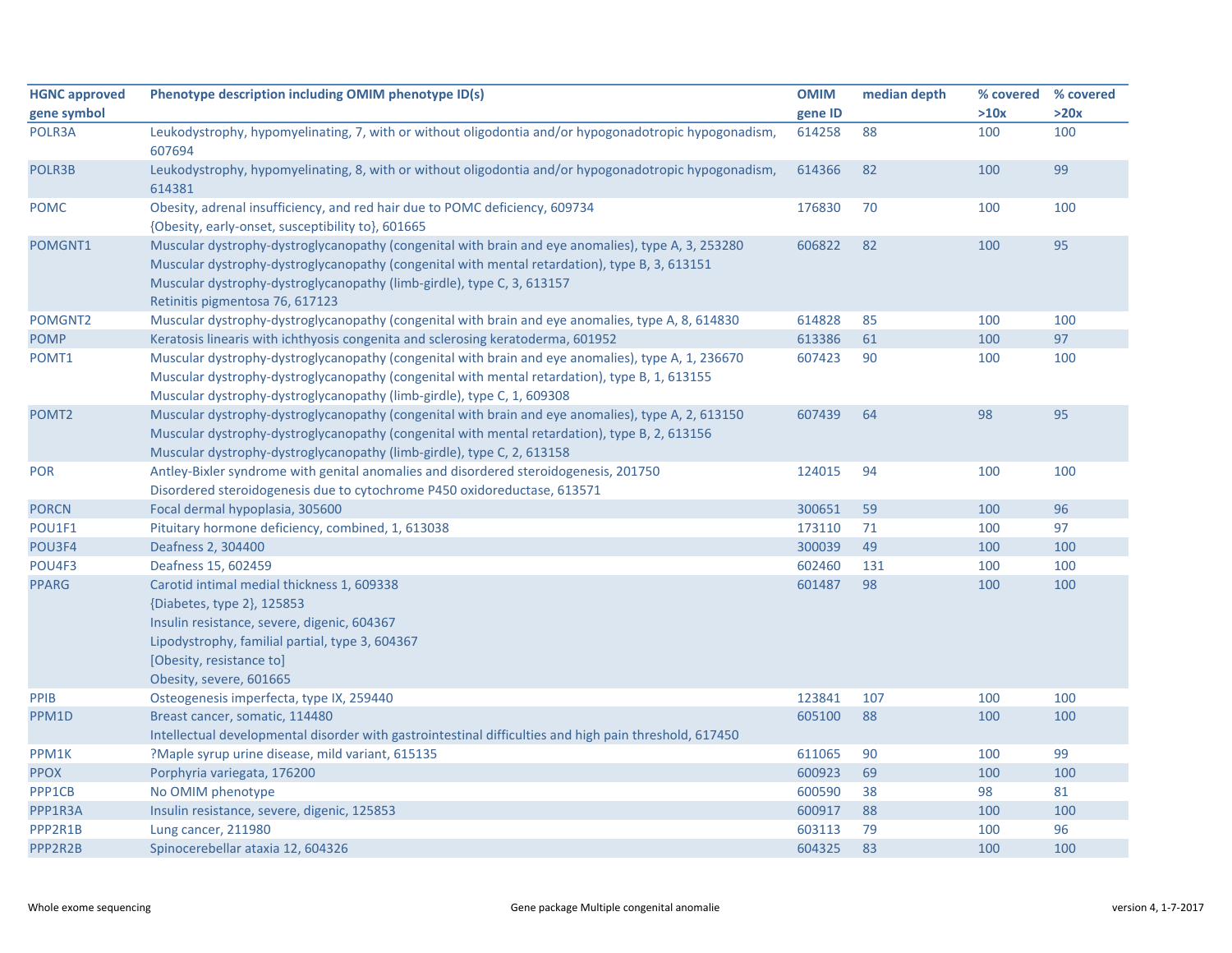| <b>HGNC approved</b> | Phenotype description including OMIM phenotype ID(s)              | <b>OMIM</b> | median depth | % covered | % covered |
|----------------------|-------------------------------------------------------------------|-------------|--------------|-----------|-----------|
| gene symbol          |                                                                   | gene ID     |              | >10x      | >20x      |
| PPT1                 | Ceroid lipofuscinosis, neuronal, 1, 256730                        | 600722      | 81           | 100       | 100       |
| PQBP1                | Renpenning syndrome, 309500                                       | 300463      | 62           | 100       | 100       |
| <b>PRCC</b>          | Renal cell carcinoma, papillary, 605074                           | 179755      | 83           | 100       | 96        |
| <b>PRCD</b>          | Retinitis pigmentosa 36, 610599                                   | 610598      | 51           | 100       | 100       |
| PRDM16               | Cardiomyopathy, dilated, 1LL, 615373                              | 605557      | 107          | 100       | 98        |
|                      | Left ventricular noncompaction 8, 615373                          |             |              |           |           |
| PRDM5                | Brittle cornea syndrome 2, 614170                                 | 614161      | 74           | 100       | 99        |
| PRELID2              | No OMIM phenotype                                                 | No id       | 43           | 100       | 83        |
| PRF1                 | Aplastic anemia, 609135                                           | 170280      | 74           | 100       | 100       |
|                      | Hemophagocytic lymphohistiocytosis, familial, 2, 603553           |             |              |           |           |
|                      | Lymphoma, non-Hodgkin, 605027                                     |             |              |           |           |
| PRG4                 | Camptodactyly-arthropathy-coxa vara-pericarditis syndrome, 208250 | 604283      | 86           | 100       | 98        |
| PRICKLE1             | Epilepsy, progressive myoclonic 1B, 612437                        | 608500      | 73           | 100       | 97        |
| <b>PRICKLE2</b>      | No OMIM phenotype                                                 | 608501      | 80           | 100       | 100       |
| <b>PRIMPOL</b>       | Myopia 22, 615420                                                 | 615421      | 40           | 89        | 71        |
| PRKAG2               | Cardiomyopathy, hypertrophic 6, 600858                            | 602743      | 78           | 100       | 98        |
|                      | Glycogen storage disease of heart, lethal congenital, 261740      |             |              |           |           |
|                      | Wolff-Parkinson-White syndrome, 194200                            |             |              |           |           |
| PRKAR1A              | Acrodysostosis 1, with or without hormone resistance, 101800      | 188830      | 96           | 100       | 100       |
|                      | Adrenocortical tumor, somatic                                     |             |              |           |           |
|                      | Carney complex, type 1, 160980                                    |             |              |           |           |
|                      | Myxoma, intracardiac, 255960                                      |             |              |           |           |
|                      | Pigmented nodular adrenocortical disease, primary, 1, 610489      |             |              |           |           |
| <b>PRKCA</b>         | Pituitary tumor, invasive                                         | 176960      | 111          | 100       | 100       |
| <b>PRKCG</b>         | Spinocerebellar ataxia 14, 605361                                 | 176980      | 84           | 100       | 99        |
| <b>PRKCSH</b>        | Polycystic liver disease 1, 174050                                | 177060      | 77           | 100       | 96        |
| PRKG1                | Aortic aneurysm, familial thoracic 8, 615436                      | 176894      | 46           | 97        | 82        |
| <b>PRKN</b>          | Adenocarcinoma of lung, somatic, 211980                           | 602544      | 69           | 100       | 99        |
|                      | Adenocarcinoma, ovarian, somatic, 167000                          |             |              |           |           |
|                      | {Leprosy, susceptibility to}, 607572                              |             |              |           |           |
|                      | Parkinson disease, juvenile, type 2, 600116                       |             |              |           |           |
| <b>PRKRA</b>         | Dystonia 16, 612067                                               | 603424      | 55           | 100       | 97        |
| <b>PRLR</b>          | ?Hyperprolactinemia, 615555                                       | 176761      | 79           | 100       | 99        |
|                      | Multiple fibroadenomas of the breast, 615554                      |             |              |           |           |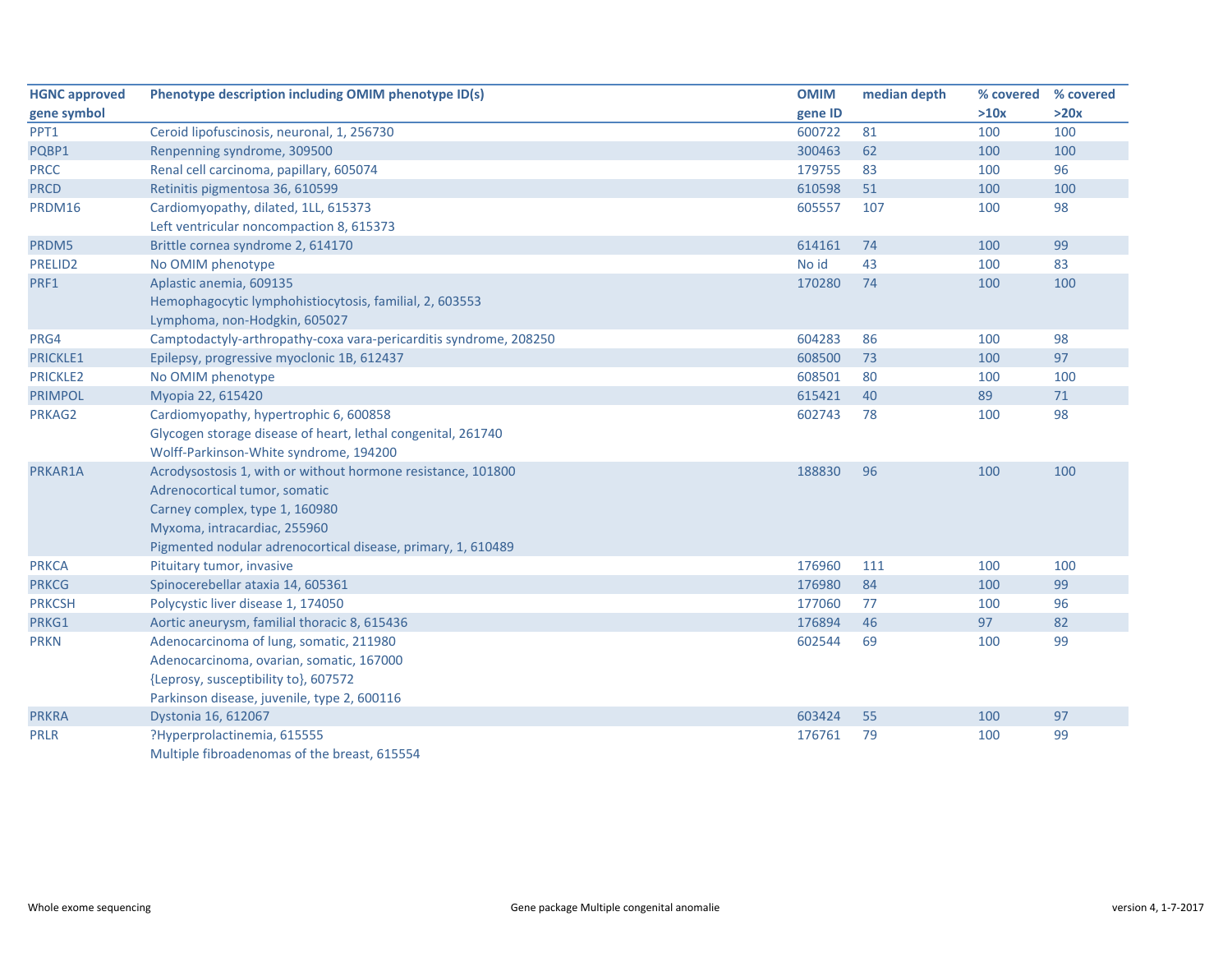| <b>HGNC approved</b> | Phenotype description including OMIM phenotype ID(s)                     | <b>OMIM</b> | median depth | % covered | % covered |
|----------------------|--------------------------------------------------------------------------|-------------|--------------|-----------|-----------|
| gene symbol          |                                                                          | gene ID     |              | >10x      | >20x      |
| <b>PRNP</b>          | Cerebral amyloid angiopathy, PRNP-related, 137440                        | 176640      | 51           | 100       | 97        |
|                      | Creutzfeldt-Jakob disease, 123400                                        |             |              |           |           |
|                      | Gerstmann-Straussler disease, 137440                                     |             |              |           |           |
|                      | Huntington disease-like 1, 603218                                        |             |              |           |           |
|                      | Insomnia, fatal familial, 600072                                         |             |              |           |           |
|                      | {Kuru, susceptibility to}, 245300                                        |             |              |           |           |
|                      | Prion disease with protracted course, 606688                             |             |              |           |           |
| <b>PROC</b>          | Thrombophilia due to protein C deficiency, 176860                        | 612283      | 76           | 100       | 100       |
|                      | Thrombophilia due to protein C deficiency, 612304                        |             |              |           |           |
| <b>PRODH</b>         | Hyperprolinemia, type I, 239500                                          | 606810      | 51           | 95        | 83        |
|                      | {Schizophrenia, susceptibility to, 4}, 600850                            |             |              |           |           |
| PROK2                | Hypogonadotropic hypogonadism 4 with or without anosmia, 610628          | 607002      | 42           | 99        | 82        |
| PROKR2               | Hypogonadotropic hypogonadism 3 with or without anosmia, 244200          | 607123      | 176          | 100       | 100       |
| PROM1                | Cone-rod dystrophy 12, 612657                                            | 604365      | 72           | 100       | 99        |
|                      | Macular dystrophy, retinal, 2, 608051                                    |             |              |           |           |
|                      | Retinitis pigmentosa 41, 612095                                          |             |              |           |           |
|                      | Stargardt disease 4, 603786                                              |             |              |           |           |
| PROP1                | Pituitary hormone deficiency, combined, 2, 262600                        | 601538      | 48           | 100       | 81        |
| PROS1                | Thrombophilia due to protein S deficiency, 612336                        | 176880      | 37           | 92        | 76        |
|                      | Thrombophilia due to protein S deficiency, 614514                        |             |              |           |           |
| PRPF3                | Retinitis pigmentosa 18, 601414                                          | 607301      | 81           | 100       | 100       |
| PRPF31               | Retinitis pigmentosa 11, 600138                                          | 606419      | 73           | 100       | 99        |
| PRPF6                | Retinitis pigmentosa 60, 613983                                          | 613979      | 91           | 100       | 100       |
| PRPF8                | Retinitis pigmentosa 13, 600059                                          | 607300      | 89           | 100       | 99        |
| PRPH <sub>2</sub>    | Choriodal dystrophy, central areolar 2, 613105                           | 179605      | 87           | 100       | 100       |
|                      | Leber congenital amaurosis 18, 608133                                    |             |              |           |           |
|                      | Macular dystrophy, patterned, 1, 169150                                  |             |              |           |           |
|                      | Macular dystrophy, vitelliform, 3, 608161                                |             |              |           |           |
|                      | Retinitis pigmentosa 7 and digenic, 608133                               |             |              |           |           |
|                      | Retinitis punctata albescens, 136880                                     |             |              |           |           |
| PRPS1                | Arts syndrome, 301835                                                    | 311850      | 59           | 100       | 100       |
|                      | Charcot-Marie-Tooth disease recessive, 5, 311070                         |             |              |           |           |
|                      | Deafness 1, 304500                                                       |             |              |           |           |
|                      | Gout, PRPS-related, 300661                                               |             |              |           |           |
|                      | Phosphoribosylpyrophosphate synthetase superactivity, 300661             |             |              |           |           |
| PRRT2                | Convulsions, familial infantile, with paroxysmal choreoathetosis, 602066 | 614386      | 58           | 100       | 100       |
|                      | Episodic kinesigenic dyskinesia 1, 128200                                |             |              |           |           |
|                      | Seizures, benign familial infantile, 2, 605751                           |             |              |           |           |
| PRRX1                | Agnathia-otocephaly complex, 202650                                      | 167420      | 75           | 100       | 100       |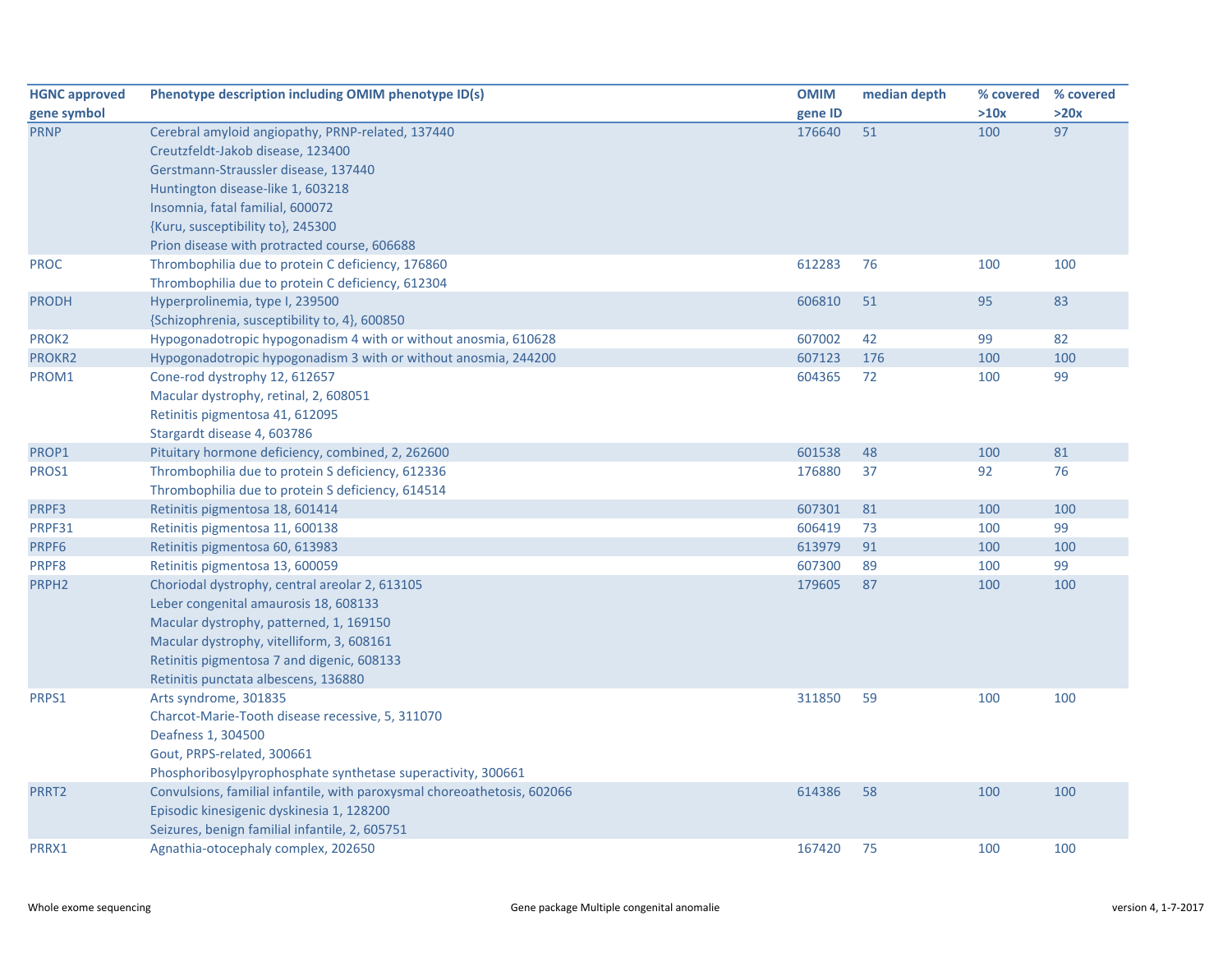| <b>HGNC approved</b> | Phenotype description including OMIM phenotype ID(s)               | <b>OMIM</b> | median depth |      | % covered % covered |
|----------------------|--------------------------------------------------------------------|-------------|--------------|------|---------------------|
| gene symbol          |                                                                    | gene ID     |              | >10x | >20x                |
| PRSS1                | Pancreatitis, hereditary, 167800                                   | 276000      | 158          | 100  | 100                 |
|                      | Trypsinogen deficiency, 614044                                     |             |              |      |                     |
| PRSS12               | Mental retardation 1, 249500                                       | 606709      | 82           | 100  | 98                  |
| PRSS56               | Microphthalmia, isolated 6, 613517                                 | 613858      | 52           | 100  | 99                  |
| <b>PRX</b>           | Charcot-Marie-Tooth disease, type 4F, 614895                       | 605725      | 92           | 100  | 98                  |
|                      | Dejerine-Sottas disease, 145900                                    |             |              |      |                     |
| <b>PSAP</b>          | Combined SAP deficiency, 611721                                    | 176801      | 98           | 100  | 100                 |
|                      | Gaucher disease, atypical, 610539                                  |             |              |      |                     |
|                      | Krabbe disease, atypical, 611722                                   |             |              |      |                     |
|                      | Metachromatic leukodystrophy due to SAP-b deficiency, 249900       |             |              |      |                     |
| PSAT1                | Neu-Laxova syndrome 2, 616038                                      | 610936      | 33           | 71   | 49                  |
|                      | ?Phosphoserine aminotransferase deficiency, 610992                 |             |              |      |                     |
| <b>PSENEN</b>        | Acne inversa, familial, 2, 613736                                  | 607632      | 101          | 100  | 100                 |
| PSMB8                | Autoinflammation, lipodystrophy, and dermatosis syndrome, 256040   | 177046      | 41           | 97   | 83                  |
| <b>PSMC3IP</b>       | Ovarian dysgenesis 3, 614324                                       | 608665      | 54           | 100  | 100                 |
| <b>PSPH</b>          | Phosphoserine phosphatase deficiency, 614023                       | 172480      | 49           | 100  | 98                  |
| PSTPIP1              | Pyogenic sterile arthritis, pyoderma gangrenosum, and acne, 604416 | 606347      | 67           | 100  | 98                  |
| PTCH1                | Basal cell carcinoma, somatic, 605462                              | 601309      | 88           | 99   | 96                  |
|                      | Basal cell nevus syndrome, 109400                                  |             |              |      |                     |
|                      | Holoprosencephaly 7, 610828                                        |             |              |      |                     |
| PTCH <sub>2</sub>    | Basal cell carcinoma, somatic, 605462                              | 603673      | 65           | 100  | 99                  |
|                      | Basal cell nevus syndrome, 109400                                  |             |              |      |                     |
|                      | Medulloblastoma, somatic, 155255                                   |             |              |      |                     |
| PTDSS1               | Lenz-Majewski hyperostotic dwarfism, 151050                        | 612792      | 46           | 100  | 94                  |
| <b>PTEN</b>          | Bannayan-Riley-Ruvalcaba syndrome, 153480                          | 601728      | 57           | 77   | 73                  |
|                      | Cowden syndrome 1, 158350                                          |             |              |      |                     |
|                      | Endometrial carcinoma, somatic, 608089                             |             |              |      |                     |
|                      | {Glioma susceptibility 2}, 613028                                  |             |              |      |                     |
|                      | Lhermitte-Duclos syndrome, 158350                                  |             |              |      |                     |
|                      | Macrocephaly/autism syndrome, 605309                               |             |              |      |                     |
|                      | Malignant melanoma, somatic, 155600                                |             |              |      |                     |
|                      | {Meningioma}, 607174                                               |             |              |      |                     |
|                      | PTEN hamartoma tumor syndrome                                      |             |              |      |                     |
|                      | {Prostate cancer, somatic}, 176807                                 |             |              |      |                     |
|                      | Squamous cell carcinoma, head and neck, somatic, 275355            |             |              |      |                     |
|                      | VATER association with macrocephaly and ventriculomegaly, 276950   |             |              |      |                     |
| PTF1A                | Pancreatic agenesis 2, 615935                                      | 607194      | 75           | 95   | 84                  |
|                      | Pancreatic and cerebellar agenesis, 609069                         |             |              |      |                     |
| <b>PTGIS</b>         | Hypertension, essential, 145500                                    | 601699      | 89           | 95   | 95                  |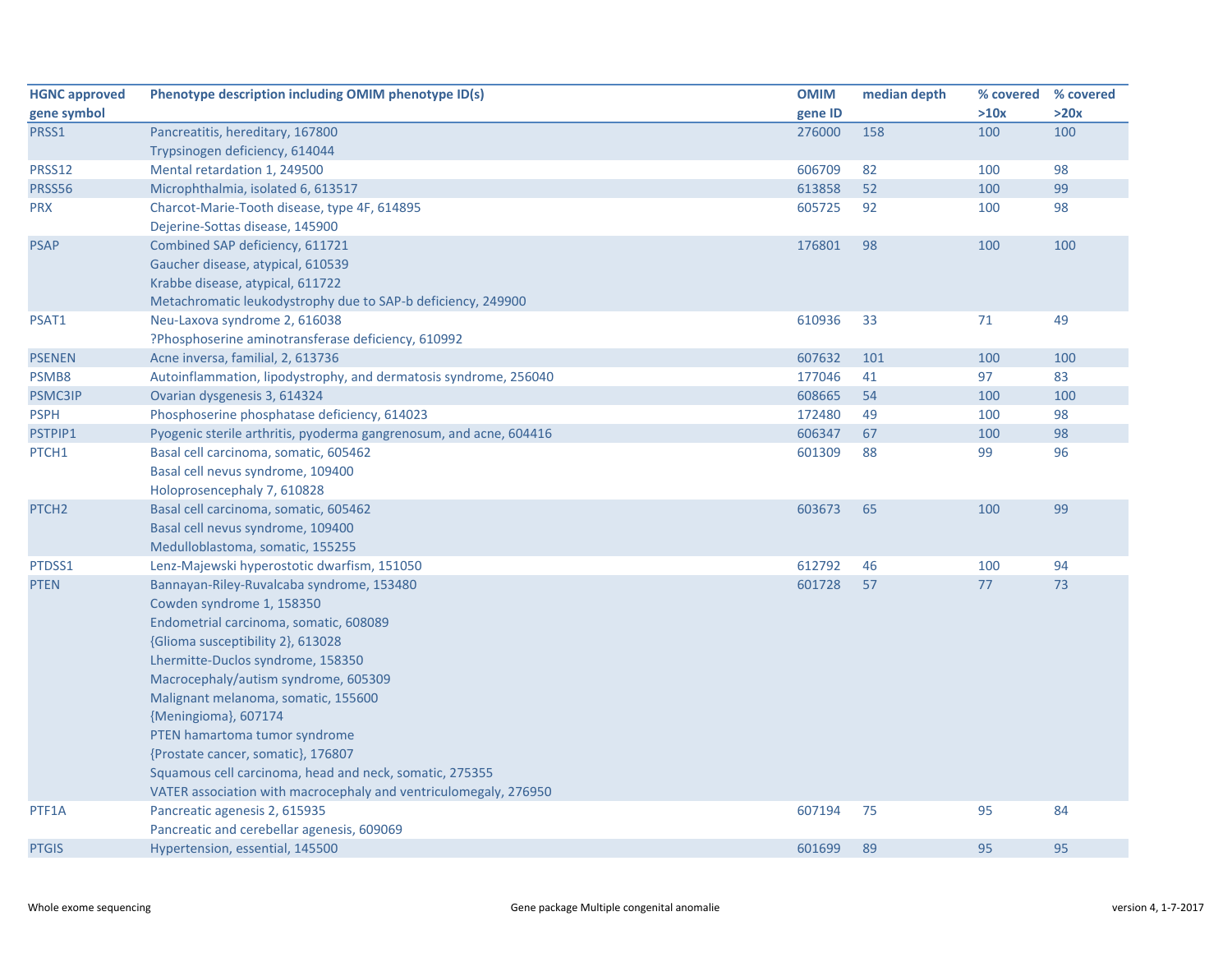| <b>HGNC approved</b> | Phenotype description including OMIM phenotype ID(s)                                           | <b>OMIM</b> | median depth | % covered % covered |      |
|----------------------|------------------------------------------------------------------------------------------------|-------------|--------------|---------------------|------|
| gene symbol          |                                                                                                | gene ID     |              | >10x                | >20x |
| <b>PTH</b>           | Hypoparathyroidism, 146200                                                                     | 168450      | 107          | 100                 | 100  |
|                      | Hypoparathyroidism, 146200                                                                     |             |              |                     |      |
| PTH <sub>1</sub> R   | Chondrodysplasia, Blomstrand type, 215045                                                      | 168468      | 76           | 100                 | 100  |
|                      | Eiken syndrome, 600002                                                                         |             |              |                     |      |
|                      | Failure of tooth eruption, primary, 125350                                                     |             |              |                     |      |
|                      | Metaphyseal chondrodysplasia, Murk Jansen type, 156400                                         |             |              |                     |      |
| <b>PTHLH</b>         | Brachydactyly, type E2, 613382                                                                 | 168470      | 76           | 100                 | 99   |
|                      | Humoral hypercalcemia of malignancy                                                            |             |              |                     |      |
| PTPN11               | LEOPARD syndrome 1, 151100                                                                     | 176876      | 68           | 99                  | 99   |
|                      | Leukemia, juvenile myelomonocytic, somatic, 607785                                             |             |              |                     |      |
|                      | Metachondromatosis, 156250                                                                     |             |              |                     |      |
|                      | Noonan syndrome 1, 163950                                                                      |             |              |                     |      |
| PTPN12               | Colon cancer, somatic, 114500                                                                  | 600079      | 69           | 100                 | 93   |
| PTPN14               | Choanal atresia and lymphedema, 613611                                                         | 603155      | 88           | 100                 | 100  |
| <b>PTPRC</b>         | {Hepatitic C virus, susceptibility to}, 609532                                                 | 151460      | 68           | 98                  | 92   |
|                      | Severe combined immunodeficiency, T cell-negative, B-cell/natural killer-cell positive, 608971 |             |              |                     |      |
| <b>PTPRJ</b>         | Colon cancer, somatic, 114500                                                                  | 600925      | 88           | 98                  | 97   |
| <b>PTPRO</b>         | Nephrotic syndrome, type 6, 614196                                                             | 600579      | 78           | 100                 | 99   |
| <b>PTPRQ</b>         | Deafness 84A, 613391                                                                           | 603317      | 69           | 99                  | 95   |
| <b>PTS</b>           | Hyperphenylalaninemia, BH4-deficient, A, 261640                                                | 612719      | 58           | 100                 | 99   |
| <b>PUF60</b>         | Verheij syndrome, 615583                                                                       | 604819      | 71           | 97                  | 95   |
| PUS1                 | Myopathy, lactic acidosis, and sideroblastic anemia 1, 600462                                  | 608109      | 71           | 100                 | 98   |
| PYCR1                | Cutis laxa, type IIB, 612940                                                                   | 179035      | 71           | 100                 | 96   |
|                      | Cutis laxa, type IIIB, 614438                                                                  |             |              |                     |      |
| <b>PYGL</b>          | Glycogen storage disease VI, 232700                                                            | 613741      | 91           | 100                 | 97   |
| <b>PYGM</b>          | McArdle disease, 232600                                                                        | 608455      | 98           | 100                 | 100  |
| QARS                 | Microcephaly, progressive, seizures, and cerebral and cerebellar atrophy, 615760               | 603727      | 57           | 99                  | 92   |
| <b>QDPR</b>          | Hyperphenylalaninemia, BH4-deficient, C, 261630                                                | 612676      | 60           | 100                 | 95   |
| <b>RAB18</b>         | Warburg micro syndrome 3, 614222                                                               | 602207      | 59           | 97                  | 91   |
| <b>RAB23</b>         | Carpenter syndrome, 201000                                                                     | 606144      | 85           | 100                 | 100  |
| RAB27A               | Griscelli syndrome, type 2, 607624                                                             | 603868      | 83           | 100                 | 100  |
| <b>RAB28</b>         | Cone-rod dystrophy 18, 615374                                                                  | 612994      | 20           | 84                  | 39   |
| RAB33B               | Smith-McCort dysplasia 2, 615222                                                               | 605950      | 75           | 100                 | 100  |
| RAB39B               | Mental retardation 72, 300271                                                                  | 300774      | 48           | 100                 | 97   |
|                      | ?Waisman syndrome, 311510                                                                      |             |              |                     |      |
| RAB3GAP1             | Warburg micro syndrome 1, 600118                                                               | 602536      | 68           | 100                 | 98   |
| RAB3GAP2             | Martsolf syndrome, 212720                                                                      | 609275      | 69           | 100                 | 96   |
|                      | Warburg micro syndrome 2, 614225                                                               |             |              |                     |      |
| RAB40AL              | No OMIM phenotype                                                                              | 300405      | 50           | 100                 | 100  |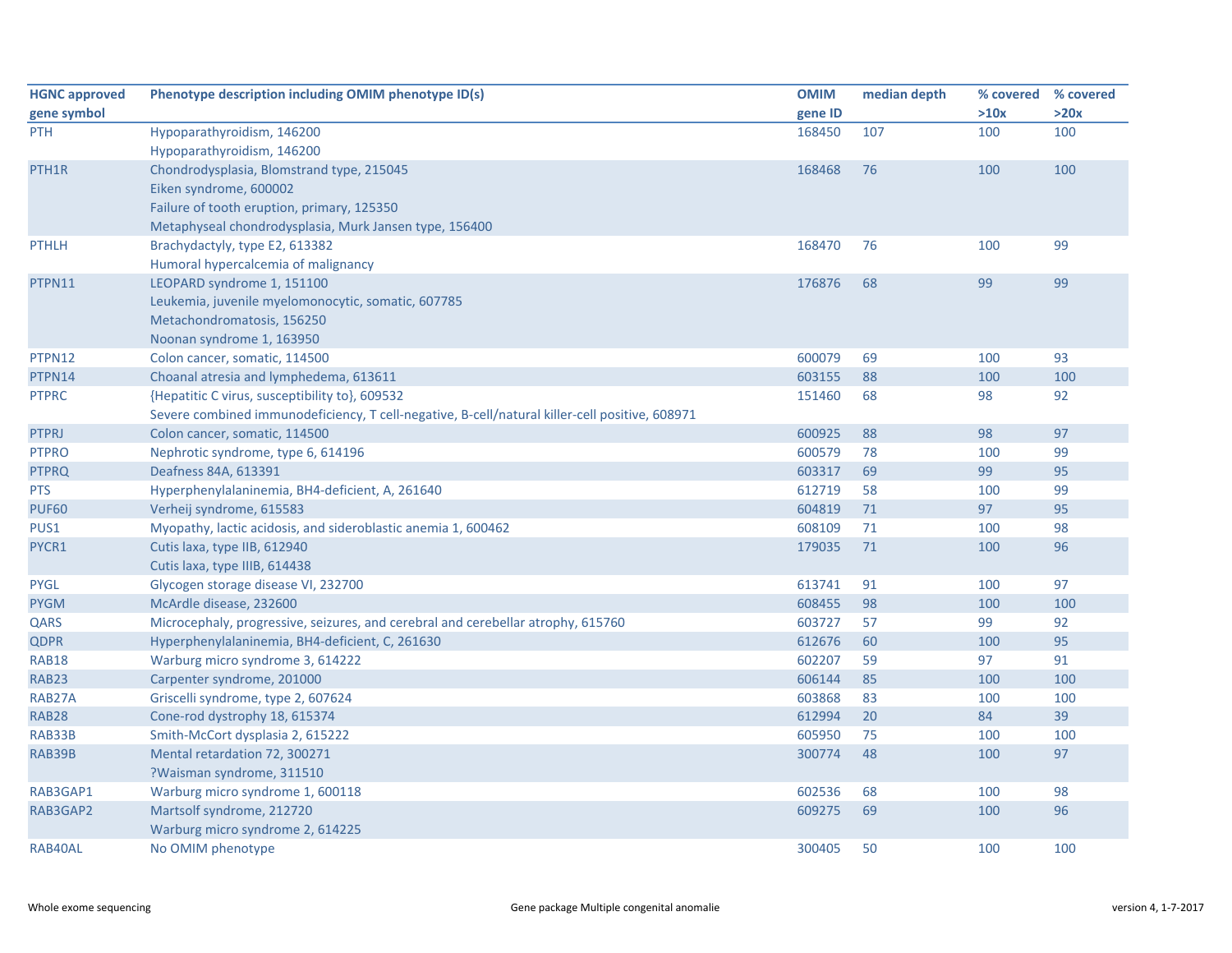| <b>HGNC approved</b> | Phenotype description including OMIM phenotype ID(s)                                                   | <b>OMIM</b> | median depth | % covered | % covered |
|----------------------|--------------------------------------------------------------------------------------------------------|-------------|--------------|-----------|-----------|
| gene symbol          |                                                                                                        | gene ID     |              | >10x      | >20x      |
| RAB7A                | Charcot-Marie-Tooth disease, type 2B, 600882                                                           | 602298      | 87           | 100       | 100       |
| RAC <sub>2</sub>     | Neutrophil immunodeficiency syndrome, 608203                                                           | 602049      | 76           | 100       | 100       |
| <b>RAD21</b>         | Cornelia de Lange syndrome 4, 614701                                                                   | 606462      | 65           | 100       | 93        |
| <b>RAD50</b>         | Nijmegen breakage syndrome-like disorder, 613078                                                       | 604040      | 66           | 97        | 92        |
| <b>RAD51</b>         | {Breast cancer, susceptibility to}, 114480                                                             | 179617      | 58           | 88        | 88        |
|                      | ?Fanconi anemia, complementation group R, 617244                                                       |             |              |           |           |
|                      | Mirror movements 2, 614508                                                                             |             |              |           |           |
| RAD51C               | {Breast-ovarian cancer, familial, susceptibility to, 3}, 613399                                        | 602774      | 84           | 100       | 100       |
|                      | Fanconi anemia, complementation group O, 613390                                                        |             |              |           |           |
| RAD54B               | Colon cancer, somatic, 114500                                                                          | 604289      | 76           | 100       | 99        |
|                      | Lymphoma, non-Hodgkin, somatic, 605027                                                                 |             |              |           |           |
| RAD54L               | Adenocarcinoma, colonic, somatic                                                                       | 603615      | 84           | 100       | 100       |
|                      | {Breast cancer, invasive ductal}, 114480                                                               |             |              |           |           |
|                      | Lymphoma, non-Hodgkin, somatic, 605027                                                                 |             |              |           |           |
| RAF1                 | Cardiomyopathy, dilated, 1NN, 615916                                                                   | 164760      | 82           | 100       | 98        |
|                      | LEOPARD syndrome 2, 611554                                                                             |             |              |           |           |
|                      | Noonan syndrome 5, 611553                                                                              |             |              |           |           |
| RAG1                 | Alpha/beta T-cell lymphopenia with gamma/delta T-cell expansion, severe cytomegalovirus infection, and | 179615      | 83           | 100       | 100       |
|                      | autoimmunity, 609889                                                                                   |             |              |           |           |
|                      | Combined cellular and humoral immune defects with granulomas, 233650                                   |             |              |           |           |
|                      | Omenn syndrome, 603554                                                                                 |             |              |           |           |
|                      | Severe combined immunodeficiency, B cell-negative, 601457                                              |             |              |           |           |
| RAG2                 | Combined cellular and humoral immune defects with granulomas, 233650                                   | 179616      | 103          | 100       | 100       |
|                      | Omenn syndrome, 603554                                                                                 |             |              |           |           |
|                      | Severe combined immunodeficiency, B cell-negative, 601457                                              |             |              |           |           |
| RAI1                 | Smith-Magenis syndrome, 182290                                                                         | 607642      | 91           | 100       | 100       |
| RAP1GDS1             | Lymphocytic leukemia, acute T-cell                                                                     | 179502      | 58           | 98        | 93        |
| <b>RAPSN</b>         | Fetal akinesia deformation sequence, 208150                                                            | 601592      | 100          | 100       | 100       |
|                      | Myasthenic syndrome, congenital, 11, associated with acetylcholine receptor deficiency, 616326         |             |              |           |           |
| <b>RARB</b>          | Microphthalmia, syndromic 12, 615524                                                                   | 180220      | 44           | 100       | 94        |
| RARS2                | Pontocerebellar hypoplasia, type 6, 611523                                                             | 611524      | 71           | 100       | 95        |
| RASA1                | Basal cell carcinoma, somatic, 605462                                                                  | 139150      | 70           | 99        | 96        |
|                      | Capillary malformation-arteriovenous malformation, 608354                                              |             |              |           |           |
|                      | Parkes Weber syndrome, 608355                                                                          |             |              |           |           |
| RAX <sub>2</sub>     | Cone-rod dystrophy 11, 610381                                                                          | 610362      | 48           | 100       | 100       |
|                      | ?Macular degeneration, age-related, 6, 613757                                                          |             |              |           |           |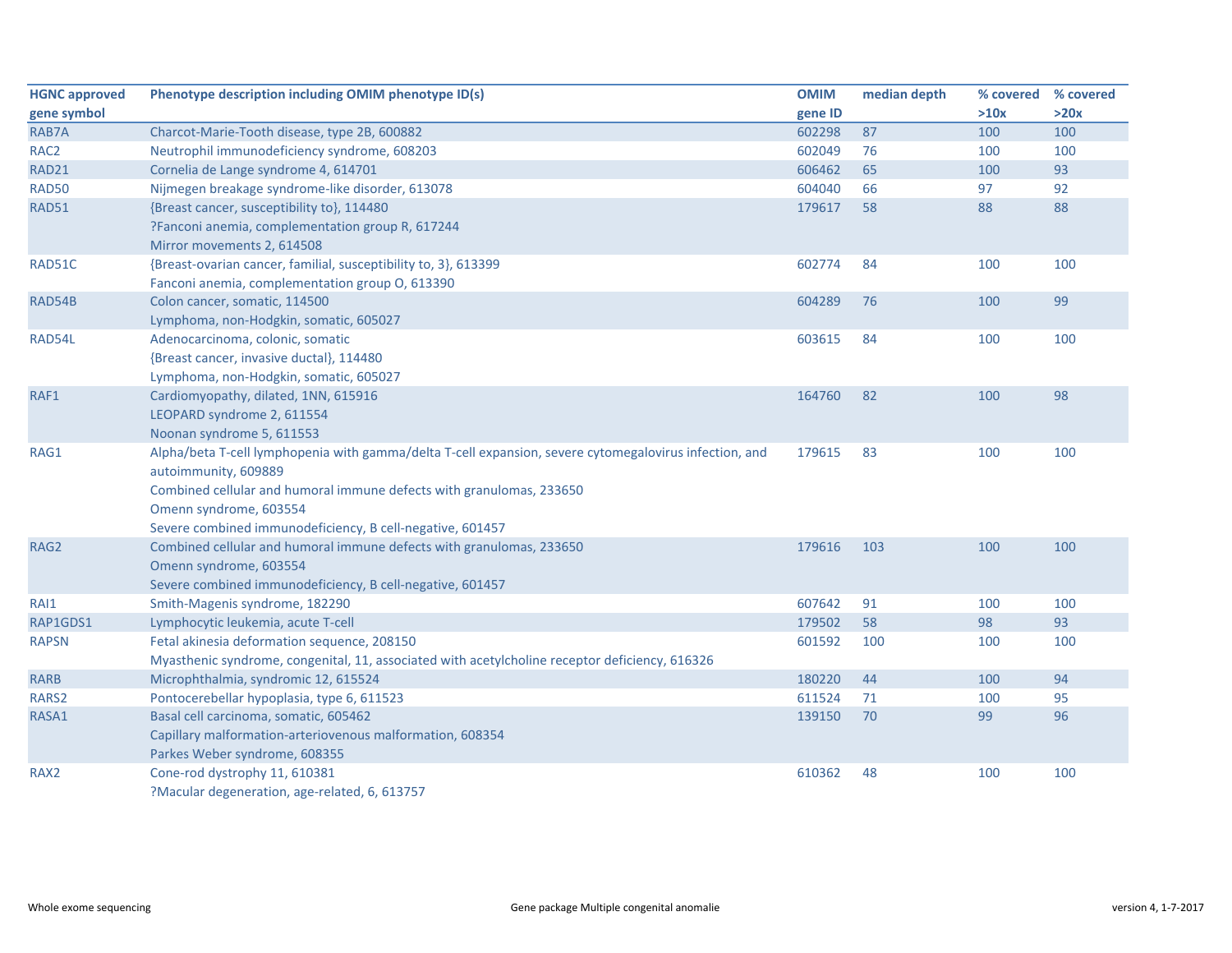| <b>HGNC approved</b> | Phenotype description including OMIM phenotype ID(s)                    | <b>OMIM</b> | median depth | % covered | % covered |
|----------------------|-------------------------------------------------------------------------|-------------|--------------|-----------|-----------|
| gene symbol          |                                                                         | gene ID     |              | >10x      | >20x      |
| RB1                  | Bladder cancer, somatic, 109800                                         | 614041      | 53           | 97        | 90        |
|                      | Osteosarcoma, somatic, 259500                                           |             |              |           |           |
|                      | Retinoblastoma, 180200                                                  |             |              |           |           |
|                      | Retinoblastoma, trilateral, 180200                                      |             |              |           |           |
|                      | Small cell cancer of the lung, somatic, 182280                          |             |              |           |           |
| RB1CC1               | Breast cancer, somatic, 114480                                          | 606837      | 55           | 100       | 95        |
| RBBP8                | Jawad syndrome, 251255                                                  | 604124      | 64           | 100       | 94        |
|                      | Pancreatic carcinoma, somatic                                           |             |              |           |           |
|                      | Seckel syndrome 2, 606744                                               |             |              |           |           |
| <b>RBM10</b>         | TARP syndrome, 311900                                                   | 300080      | 42           | 98        | 88        |
| <b>RBM20</b>         | Cardiomyopathy, dilated, 1DD, 613172                                    | 613171      | 90           | 100       | 97        |
| <b>RBM28</b>         | ?Alopecia, neurologic defects, and endocrinopathy syndrome, 612079      | 612074      | 87           | 100       | 100       |
| RBM8A                | Thrombocytopenia-absent radius syndrome, 274000                         | 605313      | 35           | 93        | 68        |
| RBP4                 | Microphthalmia, isolated, with coloboma 10, 616428                      | 180250      | 87           | 100       | 100       |
|                      | Retinal dystrophy, iris coloboma, and comedogenic acne syndrome, 615147 |             |              |           |           |
| <b>RBPJ</b>          | Adams-Oliver syndrome 3, 614814                                         | 147183      | 61           | 92        | 83        |
| RD3                  | Leber congenital amaurosis 12, 610612                                   | 180040      | 100          | 100       | 100       |
| <b>RDH12</b>         | Leber congenital amaurosis 13, 612712                                   | 608830      | 80           | 100       | 100       |
| RDH5                 | Fundus albipunctatus, 136880                                            | 601617      | 98           | 100       | 100       |
| <b>RDX</b>           | Deafness 24, 611022                                                     | 179410      | 51           | 100       | 93        |
| RECQL4               | Baller-Gerold syndrome, 218600                                          | 603780      | 72           | 100       | 99        |
|                      | RAPADILINO syndrome, 266280                                             |             |              |           |           |
|                      | Rothmund-Thomson syndrome, 268400                                       |             |              |           |           |
| REEP1                | ?Neuronopathy, distal hereditary motor, type VB, 614751                 | 609139      | 73           | 100       | 100       |
|                      | Spastic paraplegia 31, 610250                                           |             |              |           |           |
| <b>RELN</b>          | {Epilepsy, familial temporal lobe, 7}, 616436                           | 600514      | 91           | 100       | 98        |
|                      | Lissencephaly 2 (Norman-Roberts type), 257320                           |             |              |           |           |
| <b>REN</b>           | [Hyperproreninemia]                                                     | 179820      | 80           | 100       | 100       |
|                      | Hyperuricemic nephropathy, familial juvenile 2, 613092                  |             |              |           |           |
|                      | Renal tubular dysgenesis, 267430                                        |             |              |           |           |
| <b>RET</b>           | Central hypoventilation syndrome, congenital, 209880                    | 164761      | 96           | 100       | 99        |
|                      | {Hirschsprung disease, susceptibility to, 1}, 142623                    |             |              |           |           |
|                      | Medullary thyroid carcinoma, 155240                                     |             |              |           |           |
|                      | Multiple endocrine neoplasia IIA, 171400                                |             |              |           |           |
|                      | Multiple endocrine neoplasia IIB, 162300                                |             |              |           |           |
|                      | Pheochromocytoma, 171300                                                |             |              |           |           |
| <b>RETREG1</b>       | Neuropathy, hereditary sensory and autonomic, type IIB, 613115          | 613114      | 62           | 97        | 91        |
| RFT1                 | Congenital disorder of glycosylation, type In, 612015                   | 611908      | 62           | 100       | 98        |
| RFTN <sub>2</sub>    | No OMIM phenotype                                                       | No id       | 48           | 99        | 92        |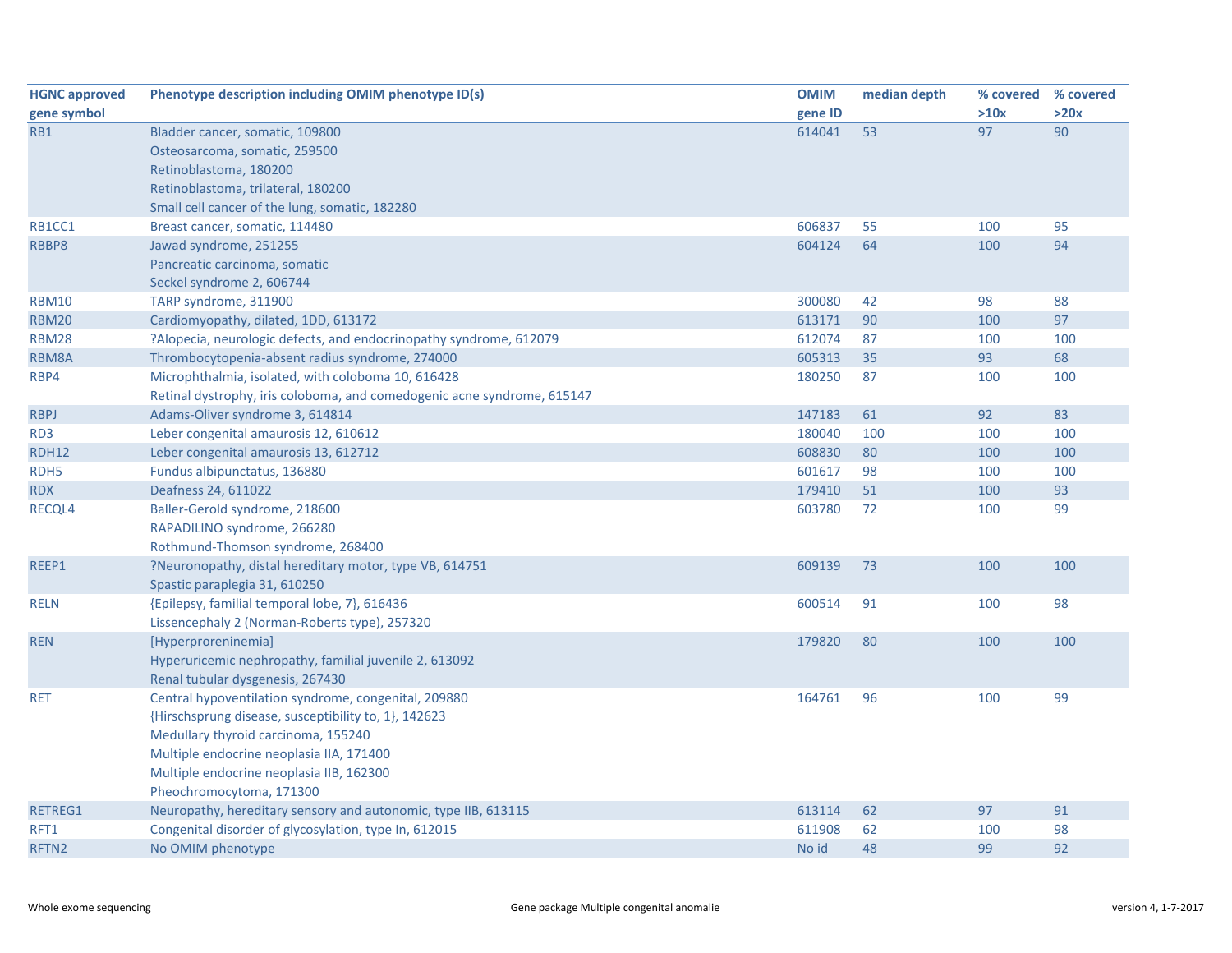| <b>HGNC approved</b> | Phenotype description including OMIM phenotype ID(s)               | <b>OMIM</b> | median depth     | % covered % covered |      |
|----------------------|--------------------------------------------------------------------|-------------|------------------|---------------------|------|
| gene symbol          |                                                                    | gene ID     |                  | >10x                | >20x |
| RFX5                 | Bare lymphocyte syndrome, type II, complementation group C, 209920 | 601863      | 61               | 100                 | 98   |
|                      | Bare lymphocyte syndrome, type II, complementation group E, 209920 |             |                  |                     |      |
| RFX6                 | Mitchell-Riley syndrome, 615710                                    | 612659      | 88               | 100                 | 99   |
| <b>RFXANK</b>        | MHC class II deficiency, complementation group B, 209920           | 603200      | 76               | 100                 | 100  |
| <b>RFXAP</b>         | Bare lymphocyte syndrome, type II, complementation group D, 209920 | 601861      | 72               | 100                 | 98   |
| <b>RGR</b>           | Retinitis pigmentosa 44, 613769                                    | 600342      | 94               | 100                 | 99   |
| RGS9                 | Bradyopsia, 608415                                                 | 604067      | 67               | 100                 | 99   |
| <b>RGS9BP</b>        | Bradyopsia, 608415                                                 | 607814      | 58               | 100                 | 100  |
| <b>RHAG</b>          | Anemia, hemolytic, Rh-null, regulator type, 268150                 | 180297      | 102              | 100                 | 95   |
|                      | Overhydrated hereditary stomatocytosis, 185000                     |             |                  |                     |      |
|                      | Rh-mod syndrome                                                    |             |                  |                     |      |
| RHBDF2               | Tylosis with esophageal cancer, 148500                             | 614404      | 57               | 100                 | 98   |
| <b>RHCE</b>          | [Blood group, Rhesus], 111690                                      | 111700      | 68               | 97                  | 91   |
|                      | Rh-null disease, amorph type                                       |             |                  |                     |      |
| <b>RHO</b>           | Night blindness, congenital stationary 1, 610445                   | 180380      | 117              | 100                 | 100  |
|                      | Retinitis pigmentosa 4 or recessive, 613731                        |             |                  |                     |      |
|                      | Retinitis punctata albescens, 136880                               |             |                  |                     |      |
| RIMS1                | Cone-rod dystrophy 7, 603649                                       | 606629      | 73               | 100                 | 96   |
| RIN <sub>2</sub>     | Macrocephaly, alopecia, cutis laxa, and scoliosis, 613075          | 610222      | 84               | 100                 | 100  |
| RIPK4                | Popliteal pterygium syndrome, Bartsocas-Papas type, 263650         | 605706      | 78               | 100                 | 100  |
| RIT1                 | Noonan syndrome 8, 615355                                          | 609591      | 54               | 100                 | 98   |
| RLBP1                | Bothnia retinal dystrophy, 607475                                  | 180090      | 90               | 100                 | 98   |
|                      | Fundus albipunctatus, 136880                                       |             |                  |                     |      |
|                      | Newfoundland rod-cone dystrophy, 607476                            |             |                  |                     |      |
|                      | Retinitis punctata albescens, 136880                               |             |                  |                     |      |
| RMND1                | Combined oxidative phosphorylation deficiency 11, 614922           | 614917      | 82               | 100                 | 100  |
| <b>RMRP</b>          | Anauxetic dysplasia 1, 607095                                      | 157660      | No coverage data |                     |      |
|                      | Cartilage-hair hypoplasia, 250250                                  |             |                  |                     |      |
|                      | Metaphyseal dysplasia without hypotrichosis, 250460                |             |                  |                     |      |
| RNASEH2A             | Aicardi-Goutieres syndrome 4, 610333                               | 606034      | 89               | 100                 | 100  |
| RNASEH2B             | Aicardi-Goutieres syndrome 2, 610181                               | 610326      | 50               | 100                 | 88   |
| RNASEH2C             | Aicardi-Goutieres syndrome 3, 610329                               | 610330      | 112              | 100                 | 100  |
| <b>RNASEL</b>        | Prostate cancer 1, 601518                                          | 180435      | 78               | 100                 | 100  |
| RNASET2              | Leukoencephalopathy, cystic, without megalencephaly, 612951        | 612944      | 54               | 100                 | 95   |
| <b>RNF123</b>        | No OMIM phenotype                                                  | 614472      | 65               | 100                 | 96   |
| <b>RNF135</b>        | Macrocephaly, macrosomia, facial dysmorphism syndrome, 614192      | 611358      | 57               | 100                 | 97   |
| <b>RNF139</b>        | Renal cell carcinoma, 144700                                       | 603046      | 70               | 100                 | 99   |
| <b>RNF145</b>        | No OMIM phenotype                                                  | No id       | 29               | 86                  | 54   |
| <b>RNF168</b>        | RIDDLE syndrome, 611943                                            | 612688      | 99               | 100                 | 100  |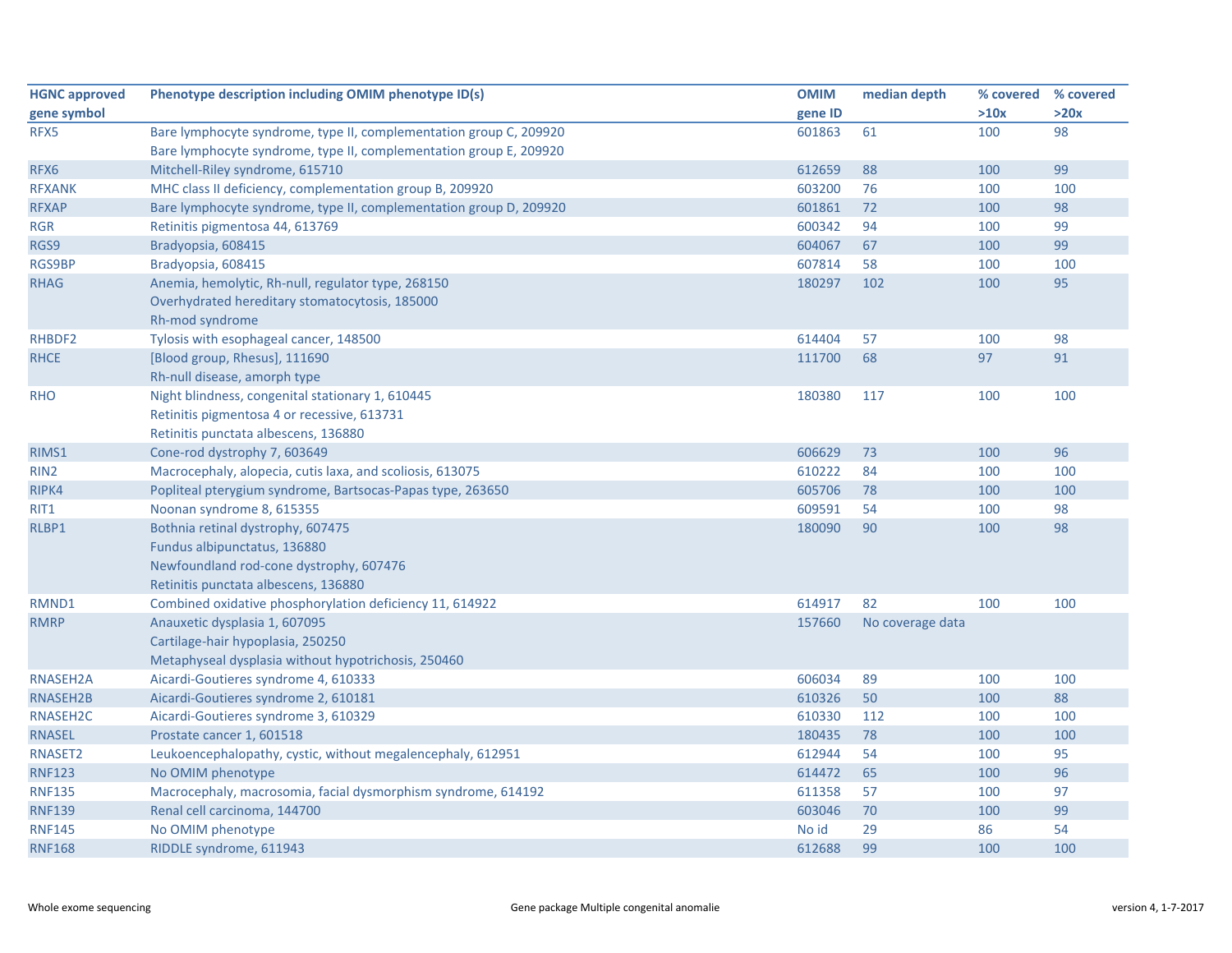| <b>HGNC approved</b> | Phenotype description including OMIM phenotype ID(s)                                   | <b>OMIM</b> | median depth | % covered | % covered |
|----------------------|----------------------------------------------------------------------------------------|-------------|--------------|-----------|-----------|
| gene symbol          |                                                                                        | gene ID     |              | >10x      | >20x      |
| <b>RNF170</b>        | Ataxia, sensory, 1, 608984                                                             | 614649      | 58           | 100       | 99        |
| <b>RNF212</b>        | Recombination rate QTL 1, 612042                                                       | 612041      | 74           | 100       | 100       |
| <b>RNF216</b>        | Cerebellar ataxia and hypogonadotropic hypogonadism, 212840                            | 609948      | 54           | 98        | 90        |
| RNF6                 | Esophageal carcinoma, somatic, 133239                                                  | 604242      | 89           | 100       | 100       |
| ROBO <sub>2</sub>    | Vesicoureteral reflux 2, 610878                                                        | 602431      | 86           | 99        | 96        |
| ROBO <sub>3</sub>    | Gaze palsy, horizontal, with progressive scoliosis, 607313                             | 608630      | 71           | 100       | 99        |
| <b>ROGDI</b>         | Kohlschutter-Tonz syndrome, 226750                                                     | 614574      | 63           | 100       | 98        |
| ROM1                 | Retinitis pigmentosa 7, digenic, 608133                                                | 180721      | 65           | 100       | 100       |
| ROR <sub>2</sub>     | Brachydactyly, type B1, 113000                                                         | 602337      | 98           | 100       | 100       |
|                      | Robinow syndrome, 268310                                                               |             |              |           |           |
| RP1                  | Retinitis pigmentosa 1, 180100                                                         | 603937      | 61           | 100       | 96        |
| <b>RP1L1</b>         | Occult macular dystrophy, 613587                                                       | 608581      | 81           | 100       | 100       |
| RP <sub>2</sub>      | Retinitis pigmentosa 2, 312600                                                         | 300757      | 47           | 100       | 96        |
| <b>RPE65</b>         | Leber congenital amaurosis 2, 204100                                                   | 180069      | 77           | 100       | 97        |
|                      | Retinitis pigmentosa 20, 613794                                                        |             |              |           |           |
| <b>RPGR</b>          | Cone-rod dystrophy, 1, 304020                                                          | 312610      | 30           | 71        | 64        |
|                      | Macular degeneration atrophic, 300834                                                  |             |              |           |           |
|                      | Retinitis pigmentosa 3, 300029                                                         |             |              |           |           |
|                      | Retinitis pigmentosa, and sinorespiratory infections, with or without deafness, 300455 |             |              |           |           |
| RPGRIP1              | Cone-rod dystrophy 13, 608194                                                          | 605446      | 86           | 100       | 99        |
|                      | Leber congenital amaurosis 6, 613826                                                   |             |              |           |           |
| RPGRIP1L             | COACH syndrome, 216360                                                                 | 610937      | 77           | 97        | 95        |
|                      | Joubert syndrome 7, 611560                                                             |             |              |           |           |
|                      | Meckel syndrome 5, 611561                                                              |             |              |           |           |
| <b>RPIA</b>          | ?Ribose 5-phosphate isomerase deficiency, 608611                                       | 180430      | 82           | 100       | 99        |
| <b>RPL11</b>         | Diamond-Blackfan anemia 7, 612562                                                      | 604175      | 85           | 100       | 100       |
| RPL35A               | Diamond-Blackfan anemia 5, 612528                                                      | 180468      | 55           | 93        | 93        |
| RPL5                 | Diamond-Blackfan anemia 6, 612561                                                      | 603634      | 22           | 64        | 40        |
| <b>RPS10</b>         | Diamond-Blackfan anemia 9, 613308                                                      | 603632      | 35           | 83        | 63        |
| <b>RPS14</b>         | Macrocytic anemia, refractory, due to 5q deletion, somatic, 153550                     | 130620      | 46           | 90        | 80        |
| <b>RPS17</b>         | Diamond-Blackfan anemia 4, 612527                                                      | 180472      | 14           | 55        | 27        |
| <b>RPS19</b>         | Diamond-Blackfan anemia 1, 105650                                                      | 603474      | 44           | 91        | 65        |
| <b>RPS24</b>         | Diamond-blackfan anemia 3, 610629                                                      | 602412      | 72           | 87        | 78        |
| <b>RPS26</b>         | Diamond-Blackfan anemia 10, 613309                                                     | 603701      | 31           | 76        | 63        |
| RPS6KA3              | Coffin-Lowry syndrome, 303600                                                          | 300075      | 40           | 96        | 81        |
|                      | Mental retardation 19, 300844                                                          |             |              |           |           |
| RPS7                 | Diamond-Blackfan anemia 8, 612563                                                      | 603658      | 28           | 62        | 48        |
| <b>RPSA</b>          | Asplenia, isolated congenital, 271400                                                  | 150370      | 26           | 98        | 62        |
| RRAS2                | Ovarian carcinoma                                                                      | 600098      | 28           | 90        | 53        |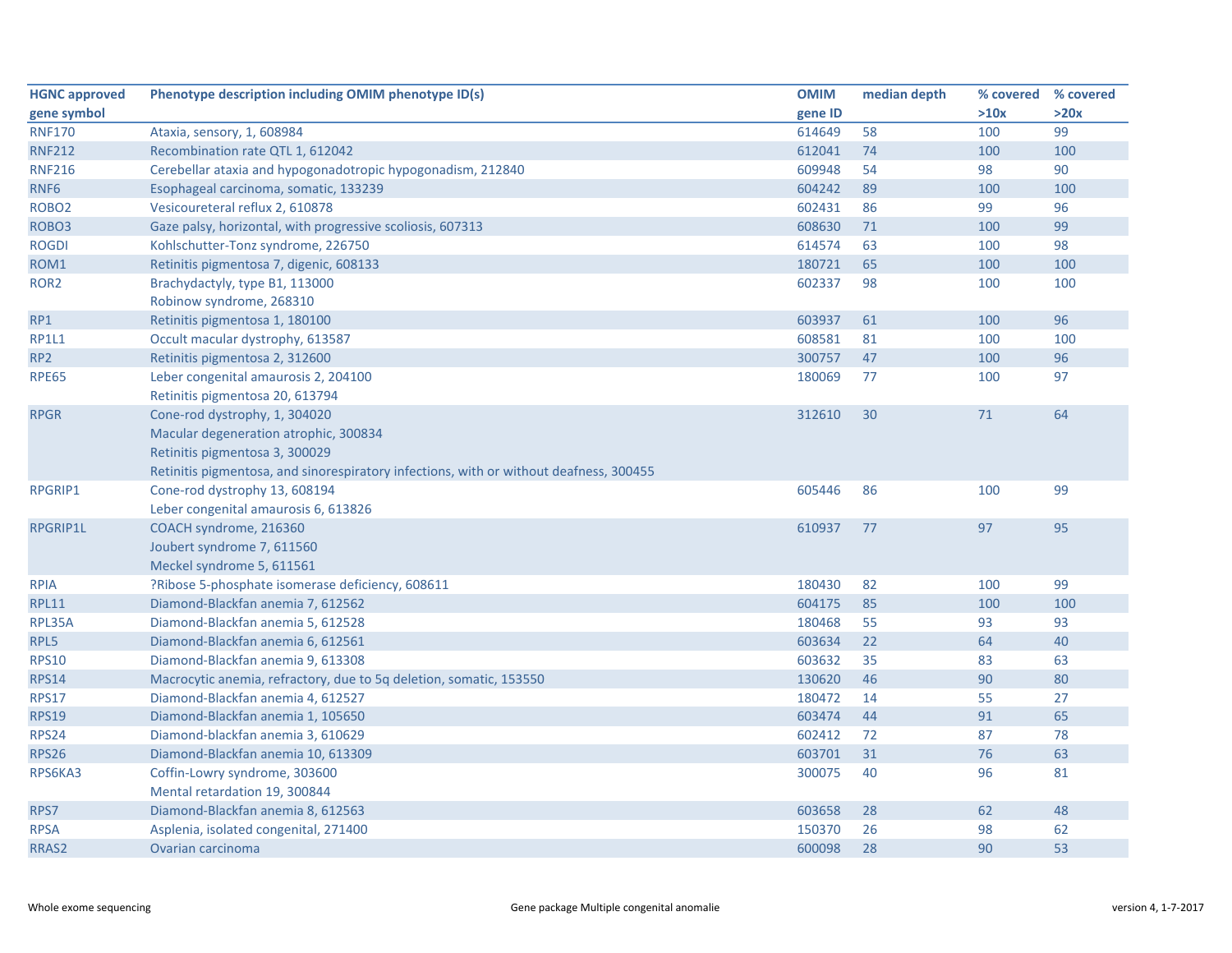| <b>HGNC approved</b> | Phenotype description including OMIM phenotype ID(s)                                                                                                                                                                                                                  | <b>OMIM</b> | median depth | % covered | % covered |
|----------------------|-----------------------------------------------------------------------------------------------------------------------------------------------------------------------------------------------------------------------------------------------------------------------|-------------|--------------|-----------|-----------|
| gene symbol          |                                                                                                                                                                                                                                                                       | gene ID     |              | >10x      | >20x      |
| RRM2B                | Mitochondrial DNA depletion syndrome 8A (encephalomyopathic type with renal tubulopathy), 612075<br>Mitochondrial DNA depletion syndrome 8B (MNGIE type), 612075<br>Progressive external ophthalmoplegia with mitochondrial DNA deletions 5, 613077                   | 604712      | 87           | 100       | 100       |
| RS1                  | Retinoschisis, 312700                                                                                                                                                                                                                                                 | 300839      | 40           | 100       | 94        |
| RSPH1                | Ciliary dyskinesia, primary, 24, 615481                                                                                                                                                                                                                               | 609314      | 54           | 100       | 94        |
| RSPH4A               | Ciliary dyskinesia, primary, 11, 612649                                                                                                                                                                                                                               | 612647      | 78           | 100       | 100       |
| RSPH9                | Ciliary dyskinesia, primary, 12, 612650                                                                                                                                                                                                                               | 612648      | 100          | 100       | 100       |
| RSPO1                | Palmoplantar hyperkeratosis and true hermaphroditism, 610644<br>Palmoplantar hyperkeratosis with squamous cell carcinoma of skin and sex reversal, 610644                                                                                                             | 609595      | 67           | 100       | 100       |
| RSPO4                | Anonychia congenita, 206800                                                                                                                                                                                                                                           | 610573      | 79           | 100       | 98        |
| RTEL1                | Dyskeratosis congenita 4, 615190<br>Dyskeratosis congenita 5, 615190<br>Pulmonary fibrosis and/or bone marrow failure, telomere-related, 3, 616373                                                                                                                    | 608833      | 58           | 97        | 87        |
| RTN <sub>2</sub>     | Spastic paraplegia 12, 604805                                                                                                                                                                                                                                         | 603183      | 77           | 100       | 100       |
| <b>RTTN</b>          | Microcephaly, short stature, and polymicrogyria with seizures, 614833                                                                                                                                                                                                 | 610436      | 71           | 99        | 96        |
| RUNX1                | Leukemia, acute myeloid, 601626<br>Platelet disorder, familial, with associated myeloid malignancy, 601399                                                                                                                                                            | 151385      | 50           | 100       | 96        |
| <b>RUNX2</b>         | Cleidocranial dysplasia, 119600<br>Cleidocranial dysplasia, forme fruste, dental anomalies only, 119600<br>Cleidocranial dysplasia, forme fruste, with brachydactyly, 119600<br>Metaphyseal dysplasia with maxillary hypoplasia with or without brachydactyly, 156510 | 600211      | 99           | 100       | 100       |
| RXFP2                | No OMIM phenotype                                                                                                                                                                                                                                                     | 606655      | 79           | 100       | 97        |
| RYR1                 | Central core disease, 117000<br>King-Denborough syndrome, 145600<br>{Malignant hyperthermia susceptibility 1}, 145600<br>Minicore myopathy with external ophthalmoplegia, 255320<br>Neuromuscular disease, congenital, with uniform type 1 fiber, 117000              | 180901      | 79           | 98        | 96        |
| RYR <sub>2</sub>     | Arrhythmogenic right ventricular dysplasia 2, 600996<br>Ventricular tachycardia, catecholaminergic polymorphic, 1, 604772                                                                                                                                             | 180902      | 83           | 100       | 99        |
| <b>SACS</b>          | Spastic ataxia, Charlevoix-Saguenay type, 270550                                                                                                                                                                                                                      | 604490      | 68           | 100       | 99        |
| <b>SAG</b>           | Oguchi disease-1, 258100<br>Retinitis pigmentosa 47, 613758                                                                                                                                                                                                           | 181031      | 79           | 100       | 100       |
| SALL1                | Townes-Brocks branchiootorenal-like syndrome, 107480<br>Townes-Brocks syndrome 1, 107480                                                                                                                                                                              | 602218      | 99           | 100       | 98        |
| SALL4                | Duane-radial ray syndrome, 607323<br>IVIC syndrome, 147750                                                                                                                                                                                                            | 607343      | 101          | 100       | 98        |
| SAMD9                | MIRAGE syndrome, 617053<br>Tumoral calcinosis, familial, normophosphatemic, 610455                                                                                                                                                                                    | 610456      | 76           | 100       | 98        |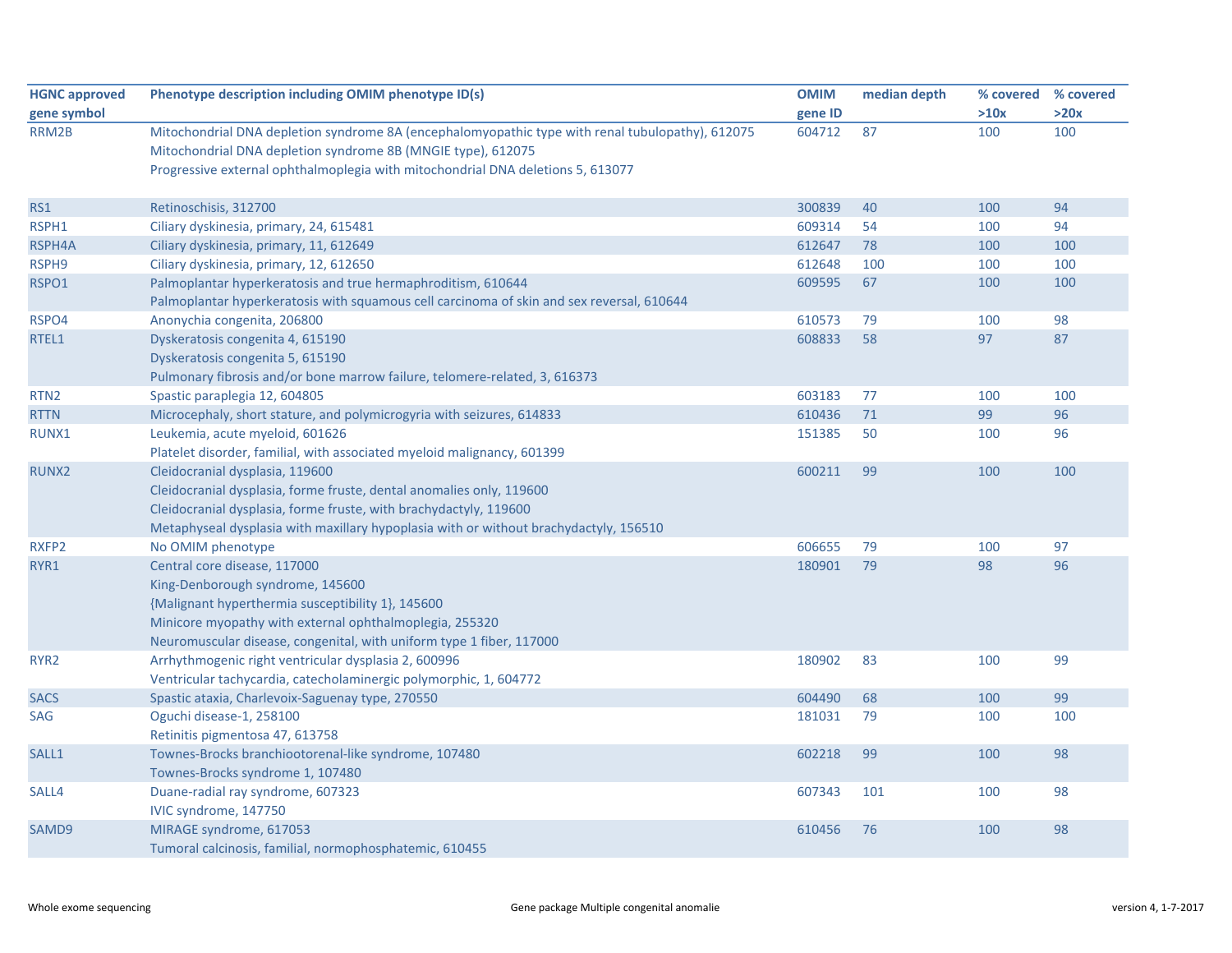| <b>HGNC approved</b> | Phenotype description including OMIM phenotype ID(s)                        | <b>OMIM</b> | median depth | % covered | % covered |
|----------------------|-----------------------------------------------------------------------------|-------------|--------------|-----------|-----------|
| gene symbol          |                                                                             | gene ID     |              | >10x      | >20x      |
| SAMHD1               | Aicardi-Goutieres syndrome 5, 612952                                        | 606754      | 76           | 100       | 94        |
|                      | ?Chilblain lupus 2, 614415                                                  |             |              |           |           |
| SAR1B                | Chylomicron retention disease, 246700                                       | 607690      | 84           | 100       | 89        |
| SARS2                | Hyperuricemia, pulmonary hypertension, renal failure, and alkalosis, 613845 | 612804      | 65           | 100       | 99        |
| SART3                | No OMIM phenotype                                                           | 611684      | 82           | 100       | 100       |
| SAT1                 | No OMIM phenotype                                                           | 313020      | 53           | 100       | 98        |
| SATB <sub>2</sub>    | Glass syndrome, 612313                                                      | 608148      | 67           | 100       | 99        |
| <b>SBDS</b>          | {Aplastic anemia, susceptibility to}, 609135                                | 607444      | 61           | 100       | 96        |
|                      | Shwachman-Diamond syndrome, 260400                                          |             |              |           |           |
| SBF <sub>2</sub>     | Charcot-Marie-Tooth disease, type 4B2, 604563                               | 607697      | 71           | 100       | 97        |
| SC5D                 | Lathosterolosis, 607330                                                     | 602286      | 86           | 100       | 100       |
| SCARB2               | Epilepsy, progressive myoclonic 4, with or without renal failure, 254900    | 602257      | 88           | 100       | 100       |
| SCARF <sub>2</sub>   | Van den Ende-Gupta syndrome, 600920                                         | 613619      | 59           | 98        | 87        |
| <b>SCN10A</b>        | Episodic pain syndrome, familial, 2, 615551                                 | 604427      | 107          | 100       | 100       |
| SCN11A               | Episodic pain syndrome, familial, 3, 615552                                 | 604385      | 81           | 100       | 100       |
|                      | Neuropathy, hereditary sensory and autonomic, type VII, 615548              |             |              |           |           |
| SCN1A                | Epilepsy, generalized, with febrile seizures plus, type 2, 604403           | 182389      | 100          | 100       | 99        |
|                      | Epileptic encephalopathy, early infantile, 6, 607208                        |             |              |           |           |
|                      | Febrile seizures, familial, 3A, 604403                                      |             |              |           |           |
|                      | Migraine, familial hemiplegic, 3, 609634                                    |             |              |           |           |
| SCN1B                | Atrial fibrillation, familial, 13, 615377                                   | 600235      | 102          | 97        | 95        |
|                      | Brugada syndrome 5, 612838                                                  |             |              |           |           |
|                      | Cardiac conduction defect, nonspecific, 612838                              |             |              |           |           |
|                      | Epilepsy, generalized, with febrile seizures plus, type 1, 604233           |             |              |           |           |
|                      | Epileptic encephalopathy, early infantile, 52, 617350                       |             |              |           |           |
| SCN <sub>2</sub> A   | Epileptic encephalopathy, early infantile, 11, 613721                       | 182390      | 100          | 100       | 99        |
|                      | Seizures, benign familial infantile, 3, 607745                              |             |              |           |           |
| SCN <sub>2B</sub>    | Atrial fibrillation, familial, 14, 615378                                   | 601327      | 121          | 100       | 95        |
| SCN3B                | Atrial fibrillation, familial, 16, 613120                                   | 608214      | 70           | 100       | 100       |
|                      | Brugada syndrome 7, 613120                                                  |             |              |           |           |
| SCN4A                | Hyperkalemic periodic paralysis, type 2, 170500                             | 603967      | 120          | 100       | 100       |
|                      | Hypokalemic periodic paralysis, type 2, 613345                              |             |              |           |           |
|                      | Myasthenic syndrome, congenital, 16, 614198                                 |             |              |           |           |
|                      | Myotonia congenita, atypical, acetazolamide-responsive, 608390              |             |              |           |           |
|                      | Paramyotonia congenita, 168300                                              |             |              |           |           |
| SCN4B                | Atrial fibrillation, familial, 17, 611819                                   | 608256      | 63           | 100       | 100       |
|                      | Long QT syndrome-10, 611819                                                 |             |              |           |           |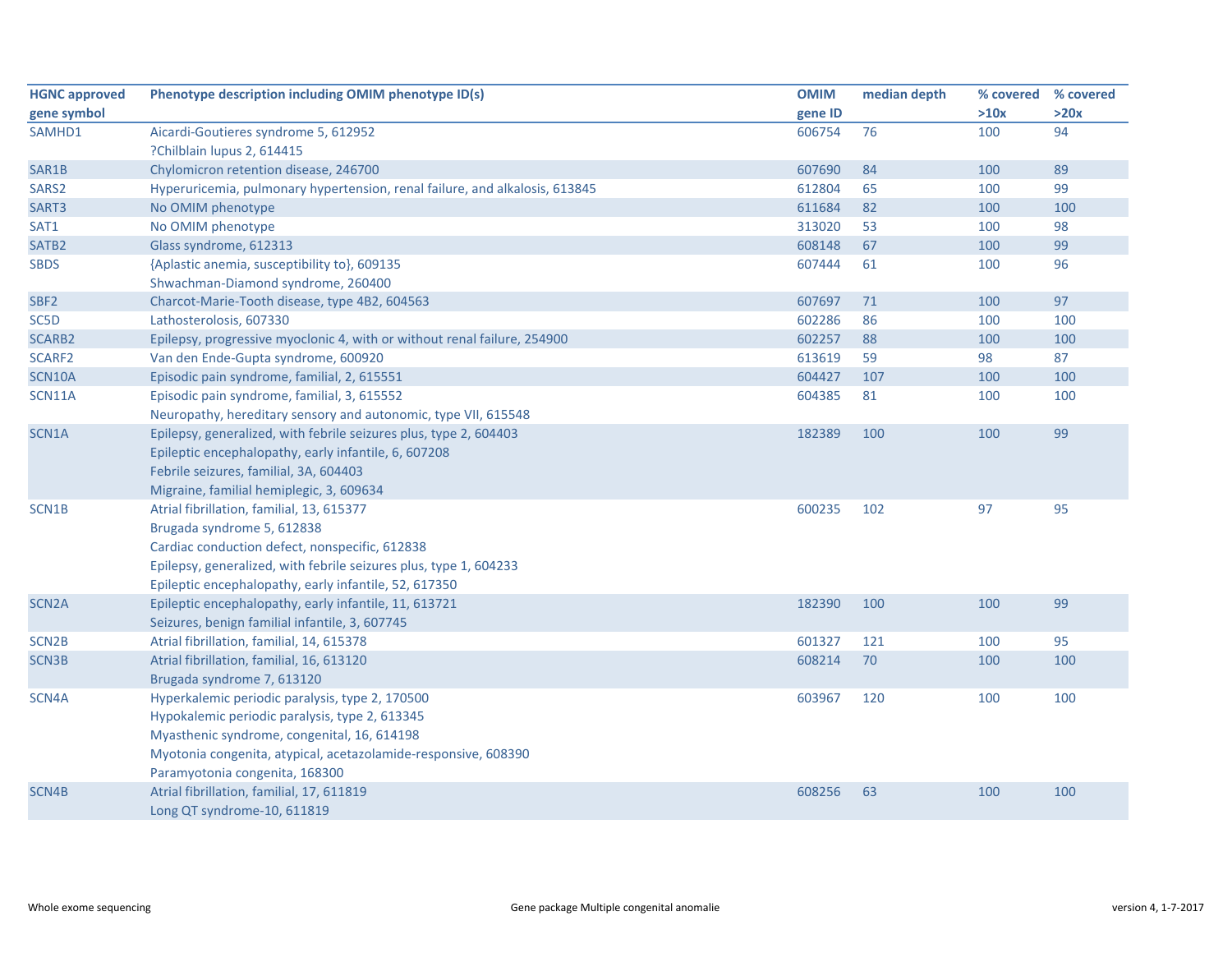| <b>HGNC approved</b> | Phenotype description including OMIM phenotype ID(s)                                       | <b>OMIM</b> | median depth | % covered | % covered |
|----------------------|--------------------------------------------------------------------------------------------|-------------|--------------|-----------|-----------|
| gene symbol          |                                                                                            | gene ID     |              | >10x      | >20x      |
| SCN5A                | Atrial fibrillation, familial, 10, 614022                                                  | 600163      | 102          | 100       | 100       |
|                      | Brugada syndrome 1, 601144                                                                 |             |              |           |           |
|                      | Cardiomyopathy, dilated, 1E, 601154                                                        |             |              |           |           |
|                      | Heart block, nonprogressive, 113900                                                        |             |              |           |           |
|                      | Heart block, progressive, type IA, 113900                                                  |             |              |           |           |
|                      | Long QT syndrome-3, 603830                                                                 |             |              |           |           |
|                      | Sick sinus syndrome 1, 608567                                                              |             |              |           |           |
|                      | {Sudden infant death syndrome, susceptibility to}, 272120                                  |             |              |           |           |
|                      | Ventricular fibrillation, familial, 1, 603829                                              |             |              |           |           |
| <b>SCN8A</b>         | ?Cognitive impairment with or without cerebellar ataxia, 614306                            | 600702      | 97           | 100       | 99        |
|                      | Epileptic encephalopathy, early infantile, 13, 614558                                      |             |              |           |           |
|                      | Seizures, benign familial infantile, 5, 617080                                             |             |              |           |           |
| SCN9A                | {Dravet syndrome, modifier of}, 607208                                                     | 603415      | 98           | 100       | 98        |
|                      | Epilepsy, generalized, with febrile seizures plus, type 7, 613863                          |             |              |           |           |
|                      | Erythermalgia, primary, 133020                                                             |             |              |           |           |
|                      | Febrile seizures, familial, 3B, 613863                                                     |             |              |           |           |
|                      | HSAN2D, 243000                                                                             |             |              |           |           |
|                      | Insensitivity to pain, congenital, 243000                                                  |             |              |           |           |
|                      | Paroxysmal extreme pain disorder,, 167400                                                  |             |              |           |           |
|                      | Small fiber neuropathy, 133020                                                             |             |              |           |           |
| SCNN1A               | Bronchiectasis with or without elevated sweat chloride 2, 613021                           | 600228      | 92           | 100       | 100       |
|                      | Pseudohypoaldosteronism, type I, 264350                                                    |             |              |           |           |
| SCNN1B               | Bronchiectasis with or without elevated sweat chloride 1, 211400                           | 600760      | 97           | 100       | 100       |
|                      | Liddle syndrome, 177200                                                                    |             |              |           |           |
|                      | Pseudohypoaldosteronism, type I, 264350                                                    |             |              |           |           |
| SCNN1G               | Bronchiectasis with or without elevated sweat chloride 3, 613071                           | 600761      | 103          | 100       | 100       |
|                      | Liddle syndrome, 177200                                                                    |             |              |           |           |
|                      | Pseudohypoaldosteronism, type I, 264350                                                    |             |              |           |           |
| SCO <sub>1</sub>     | Mitochondrial complex IV deficiency, 220110                                                | 603644      | 69           | 100       | 98        |
| SCO <sub>2</sub>     | Cardioencephalomyopathy, fatal infantile, due to cytochrome c oxidase deficiency 1, 604377 | 604272      | 94           | 100       | 100       |
|                      | Myopia 6, 608908                                                                           |             |              |           |           |
| SCP <sub>2</sub>     | ?Leukoencephalopathy with dystonia and motor neuropathy, 613724                            | 184755      | 69           | 100       | 93        |
| SDCCAG8              | Bardet-Biedl syndrome 16, 615993                                                           | 613524      | 70           | 100       | 99        |
|                      | Senior-Loken syndrome 7, 613615                                                            |             |              |           |           |
| <b>SDHA</b>          | Cardiomyopathy, dilated, 1GG, 613642                                                       | 600857      | 43           | 77        | 64        |
|                      | Leigh syndrome, 256000                                                                     |             |              |           |           |
|                      | Mitochondrial respiratory chain complex II deficiency, 252011                              |             |              |           |           |
|                      | Paragangliomas 5, 614165                                                                   |             |              |           |           |
| SDHAF1               | Mitochondrial complex II deficiency, 252011                                                | 612848      | 45           | 100       | 100       |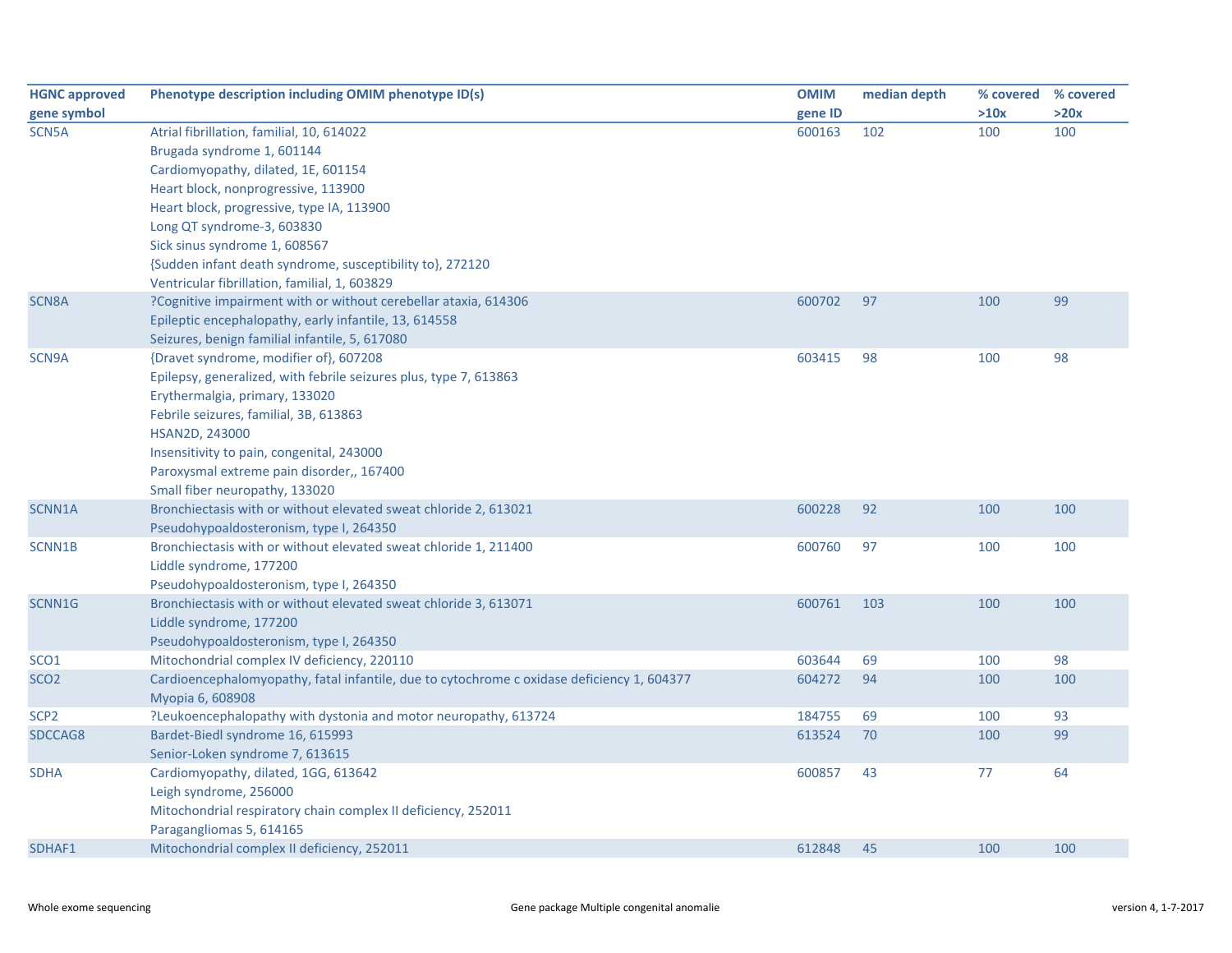| <b>HGNC approved</b> | Phenotype description including OMIM phenotype ID(s)                                                                                                                                                                                                                                      | <b>OMIM</b> | median depth | % covered % covered |      |
|----------------------|-------------------------------------------------------------------------------------------------------------------------------------------------------------------------------------------------------------------------------------------------------------------------------------------|-------------|--------------|---------------------|------|
| gene symbol          |                                                                                                                                                                                                                                                                                           | gene ID     |              | >10x                | >20x |
| SDHAF2               | Paragangliomas 2, 601650                                                                                                                                                                                                                                                                  | 613019      | 91           | 100                 | 100  |
| <b>SDHB</b>          | Cowden syndrome 2, 612359<br>Gastrointestinal stromal tumor, 606764<br>Paraganglioma and gastric stromal sarcoma, 606864<br>Paragangliomas 4, 115310<br>Pheochromocytoma, 171300                                                                                                          | 185470      | 75           | 100                 | 99   |
| <b>SDHC</b>          | Gastrointestinal stromal tumor, 606764<br>Paraganglioma and gastric stromal sarcoma, 606864<br>Paragangliomas 3, 605373                                                                                                                                                                   | 602413      | 73           | 100                 | 100  |
| <b>SDHD</b>          | Carcinoid tumors, intestinal, 114900<br>Cowden syndrome 3, 615106<br>Merkel cell carcinoma, somatic<br>Mitochondrial complex II deficiency, 252011<br>Paraganglioma and gastric stromal sarcoma, 606864<br>Paragangliomas 1, with or without deafness, 168000<br>Pheochromocytoma, 171300 | 602690      | 71           | 100                 | 100  |
| SEC23A               | Craniolenticulosutural dysplasia, 607812                                                                                                                                                                                                                                                  | 610511      | 69           | 100                 | 94   |
| SEC23B               | Cowden syndrome 7, 616858<br>Dyserythropoietic anemia, congenital, type II, 224100                                                                                                                                                                                                        | 610512      | 79           | 100                 | 97   |
| <b>SEC63</b>         | Polycystic liver disease 2, 617004                                                                                                                                                                                                                                                        | 608648      | 55           | 100                 | 90   |
| SECISBP2             | Thyroid hormone metabolism, abnormal, 609698                                                                                                                                                                                                                                              | 607693      | 79           | 100                 | 97   |
| <b>SELENON</b>       | Muscular dystrophy, rigid spine, 1, 602771<br>Myopathy, congenital, with fiber-type disproportion, 255310                                                                                                                                                                                 | 606210      | 78           | 88                  | 84   |
| SEMA3E               | ?CHARGE syndrome, 214800                                                                                                                                                                                                                                                                  | 608166      | 72           | 100                 | 100  |
| SEMA4A               | Cone-rod dystrophy 10, 610283<br>Retinitis pigmentosa 35, 610282                                                                                                                                                                                                                          | 607292      | 91           | 100                 | 100  |
| <b>SEPSECS</b>       | Pontocerebellar hypoplasia type 2D, 613811                                                                                                                                                                                                                                                | 613009      | 92           | 100                 | 100  |
| SEPT12               | Spermatogenic failure 10, 614822                                                                                                                                                                                                                                                          | 611562      | 80           | 100                 | 100  |
| SEPT9                | Amyotrophy, hereditary neuralgic, 162100<br>Leukemia, acute myeloid, therapy-related<br>Ovarian carcinoma                                                                                                                                                                                 | 604061      | 71           | 100                 | 99   |
| SERAC1               | 3-methylglutaconic aciduria with deafness, encephalopathy, and Leigh-like syndrome, 614739                                                                                                                                                                                                | 614725      | 69           | 100                 | 99   |
| SERPINA1             | Emphysema due to AAT deficiency, 613490<br>Emphysema-cirrhosis, due to AAT deficiency, 613490<br>Hemorrhagic diathesis due to antithrombin Pittsburgh, 613490<br>{Pulmonary disease, chronic obstructive, susceptibility to}, 606963                                                      | 107400      | 100          | 100                 | 100  |
| SERPINA3             | Alpha-1-antichymotrypsin deficiency<br>Cerebrovascular disease, occlusive                                                                                                                                                                                                                 | 107280      | 123          | 100                 | 100  |
| SERPINA6             | Corticosteroid-binding globulin deficiency, 611489                                                                                                                                                                                                                                        | 122500      | 96           | 100                 | 100  |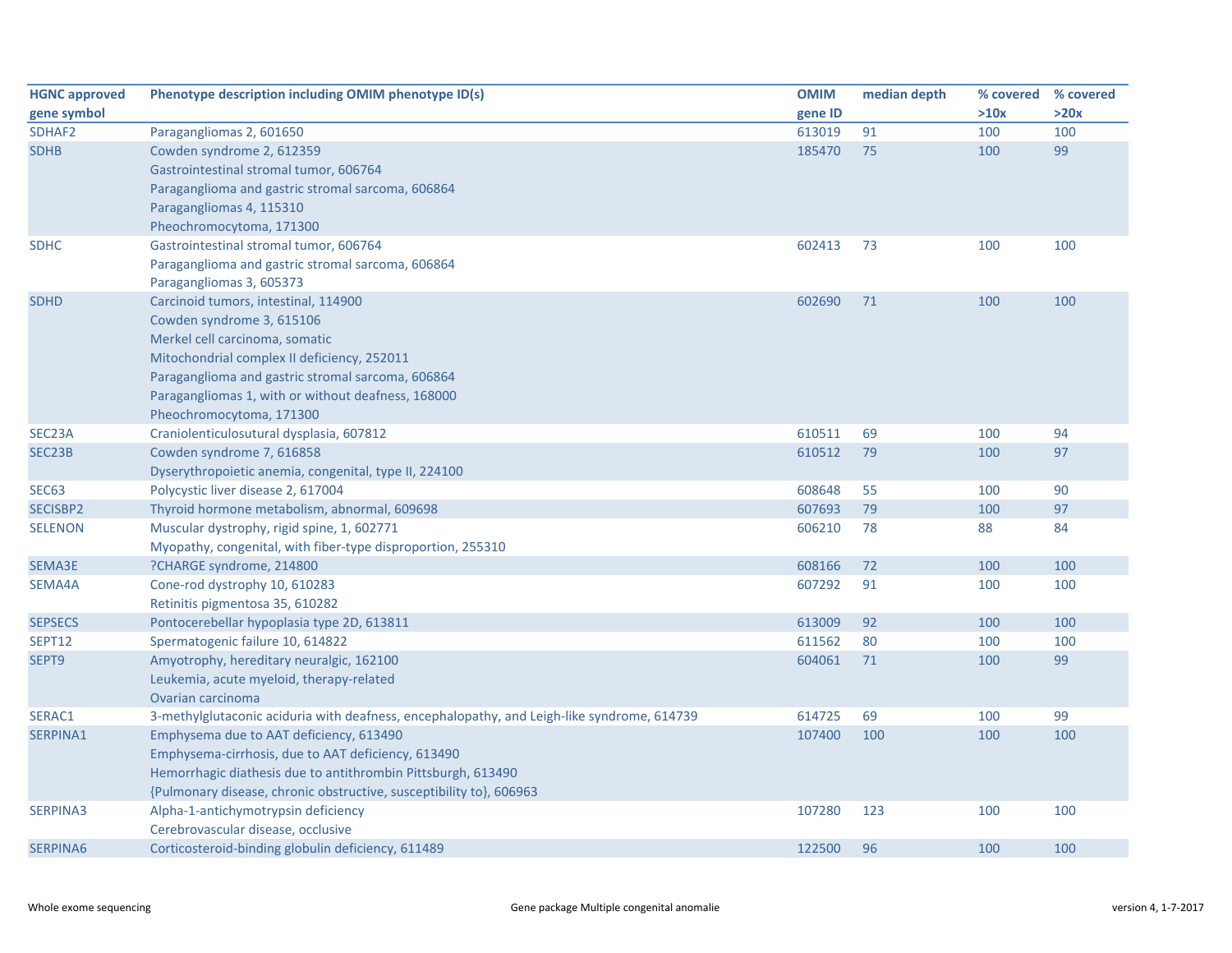| <b>HGNC approved</b>             | Phenotype description including OMIM phenotype ID(s)                    | <b>OMIM</b> | median depth |      | % covered % covered |
|----------------------------------|-------------------------------------------------------------------------|-------------|--------------|------|---------------------|
| gene symbol                      |                                                                         | gene ID     |              | >10x | >20x                |
| SERPINA7                         | [Thyroxine-binding globulin QTL], 300932                                | 314200      | 52           | 100  | 100                 |
| SERPINB6                         | ?Deafness 91, 613453                                                    | 173321      | 99           | 100  | 100                 |
| <b>SERPINB7</b>                  | Palmoplantar keratoderma, Nagashima type, 615598                        | 603357      | 40           | 98   | 80                  |
| SERPINC1                         | Thrombophilia due to antithrombin III deficiency, 613118                | 107300      | 87           | 100  | 100                 |
| SERPIND1                         | Thrombophilia due to heparin cofactor II deficiency, 612356             | 142360      | 67           | 100  | 100                 |
| SERPINE1                         | Plasminogen activator inhibitor-1 deficiency, 613329                    | 173360      | 113          | 100  | 100                 |
|                                  | {Transcription of plasminogen activator inhibitor, modulator of}        |             |              |      |                     |
| SERPINF1                         | Osteogenesis imperfecta, type VI, 613982                                | 172860      | 94           | 100  | 100                 |
| <b>SERPINF2</b>                  | Alpha-2-plasmin inhibitor deficiency, 262850                            | 613168      | 100          | 100  | 100                 |
| SERPING1                         | Angioedema, hereditary, types I and II, 106100                          | 606860      | 88           | 100  | 100                 |
|                                  | Complement component 4, partial deficiency of, 120790                   |             |              |      |                     |
| SERPINH1                         | Osteogenesis imperfecta, type X, 613848                                 | 600943      | 91           | 100  | 100                 |
|                                  | {Preterm premature rupture of the membranes, susceptibility to}, 610504 |             |              |      |                     |
| SERPINI1                         | Encephalopathy, familial, with neuroserpin inclusion bodies, 604218     | 602445      | 71           | 100  | 100                 |
| SETBP1                           | Mental retardation 29, 616078                                           | 611060      | 74           | 98   | 97                  |
|                                  | Schinzel-Giedion midface retraction syndrome, 269150                    |             |              |      |                     |
| SETD1A                           | No OMIM phenotype                                                       | 611052      | 57           | 97   | 91                  |
| SETD5                            | Mental retardation 23, 615761                                           | 615743      | 57           | 99   | 96                  |
| <b>SETX</b>                      | Amyotrophic lateral sclerosis 4, juvenile, 602433                       | 608465      | 76           | 100  | 99                  |
|                                  | Spinocerebellar ataxia 1, 606002                                        |             |              |      |                     |
| <b>SF3B1</b>                     | Myelodysplastic syndrome, somatic, 614286                               | 605590      | 76           | 100  | 100                 |
| SF3B4                            | Acrofacial dysostosis 1, Nager type, 154400                             | 605593      | 34           | 96   | 73                  |
| SFTPA2                           | Pulmonary fibrosis, idiopathic, 178500                                  | 178642      | 68           | 100  | 100                 |
| <b>SFTPB</b>                     | Surfactant metabolism dysfunction, pulmonary, 1, 265120                 | 178640      | 66           | 100  | 100                 |
| <b>SFTPC</b>                     | Surfactant metabolism dysfunction, pulmonary, 2, 610913                 | 178620      | 84           | 100  | 100                 |
| SFXN4                            | Combined oxidative phosphorylation deficiency 18, 615578                | 615564      | 46           | 97   | 86                  |
| <b>SGCA</b>                      | Muscular dystrophy, limb-girdle, type 2D, 608099                        | 600119      | 89           | 100  | 100                 |
| <b>SGCB</b>                      | Muscular dystrophy, limb-girdle, type 2E, 604286                        | 600900      | 107          | 96   | 96                  |
| <b>SGCD</b>                      | Cardiomyopathy, dilated, 1L, 606685                                     | 601411      | 78           | 100  | 100                 |
|                                  | Muscular dystrophy, limb-girdle, type 2F, 601287                        |             |              |      |                     |
| <b>SGCE</b>                      | Dystonia-11, myoclonic, 159900                                          | 604149      | 64           | 94   | 93                  |
| <b>SGCG</b>                      | Muscular dystrophy, limb-girdle, type 2C, 253700                        | 608896      | 67           | 100  | 100                 |
| <b>SGSH</b>                      | Mucopolysaccharidosis type IIIA (Sanfilippo A), 252900                  | 605270      | 86           | 94   | 94                  |
| <b>SH2B3</b>                     | Erythrocytosis, somatic, 133100                                         | 605093      | 62           | 96   | 84                  |
|                                  | Myelofibrosis, somatic, 254450                                          |             |              |      |                     |
|                                  | Thrombocythemia, somatic, 187950                                        |             |              |      |                     |
| SH <sub>2</sub> D <sub>1</sub> A | Lymphoproliferative syndrome, 1, 308240                                 | 300490      | 45           | 100  | 97                  |
| SH3BP2                           | Cherubism, 118400                                                       | 602104      | 71           | 91   | 91                  |
| SH3PXD2B                         | Frank-ter Haar syndrome, 249420                                         | 613293      | 87           | 100  | 100                 |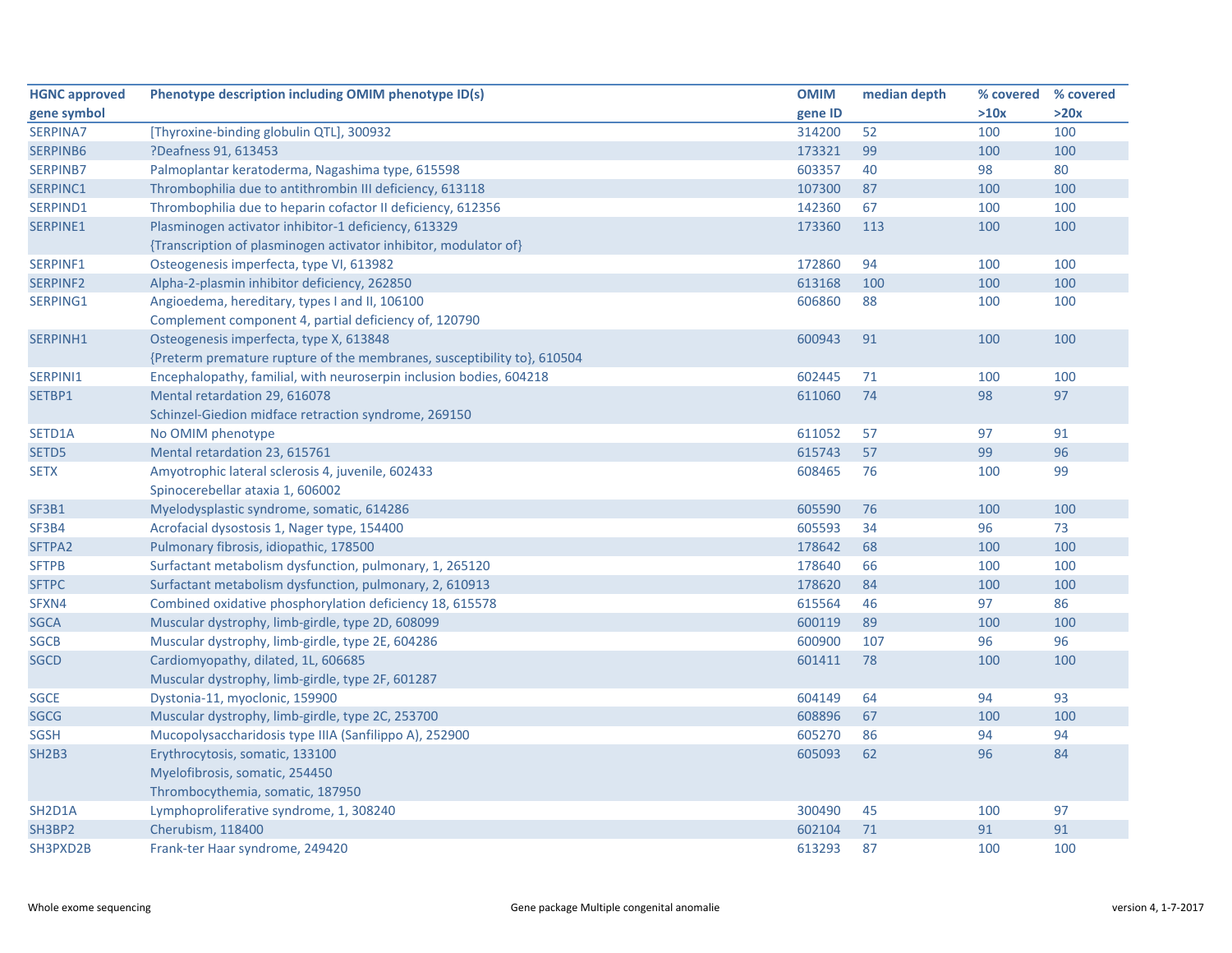| <b>HGNC approved</b> | Phenotype description including OMIM phenotype ID(s)               | <b>OMIM</b> | median depth | % covered | % covered |
|----------------------|--------------------------------------------------------------------|-------------|--------------|-----------|-----------|
| gene symbol          |                                                                    | gene ID     |              | >10x      | >20x      |
| SH3TC2               | Charcot-Marie-Tooth disease, type 4C, 601596                       | 608206      | 73           | 100       | 100       |
|                      | Mononeuropathy of the median nerve, mild, 613353                   |             |              |           |           |
| SHANK3               | Phelan-McDermid syndrome, 606232                                   | 606230      | 56           | 93        | 82        |
|                      | {Schizophrenia 15}, 613950                                         |             |              |           |           |
| <b>SHH</b>           | Holoprosencephaly 3, 142945                                        | 600725      | 80           | 100       | 97        |
|                      | Microphthalmia with coloboma 5, 611638                             |             |              |           |           |
|                      | Schizencephaly, 269160                                             |             |              |           |           |
|                      | Single median maxillary central incisor, 147250                    |             |              |           |           |
| SHOC2                | Noonan-like syndrome with loose anagen hair, 607721                | 602775      | 78           | 100       | 100       |
| <b>SHOX</b>          | Langer mesomelic dysplasia, 249700                                 | 312865      | 58           | 96        | 87        |
|                      | Leri-Weill dyschondrosteosis, 127300                               |             |              |           |           |
|                      | Short stature, idiopathic familial, 300582                         |             |              |           |           |
| SHROOM4              | Stocco dos Santos X-linked mental retardation syndrome, 300434     | 300579      | 44           | 100       | 93        |
| <b>SI</b>            | Sucrase-isomaltase deficiency, congenital, 222900                  | 609845      | 63           | 98        | 94        |
| SIGMAR1              | ?Amyotrophic lateral sclerosis 16, juvenile, 614373                | 601978      | 56           | 100       | 100       |
|                      | ?Spinal muscular atrophy, distal, 2, 605726                        |             |              |           |           |
| SIL1                 | Marinesco-Sjogren syndrome, 248800                                 | 608005      | 85           | 100       | 100       |
| SIM1                 | Obesity, severe, 601665                                            | 603128      | 85           | 100       | 99        |
| SIX1                 | Branchiootic syndrome 3, 608389                                    | 601205      | 90           | 100       | 100       |
|                      | Deafness 23, 605192                                                |             |              |           |           |
| SIX <sub>3</sub>     | Holoprosencephaly 2, 157170                                        | 603714      | 103          | 100       | 100       |
|                      | Schizencephaly, 269160                                             |             |              |           |           |
| SIX <sub>5</sub>     | Branchiootorenal syndrome 2, 610896                                | 600963      | 45           | 94        | 82        |
| SIX <sub>6</sub>     | Optic disc anomalies with retinal and/or macular dystrophy, 212550 | 606326      | 108          | 100       | 100       |
| SKI                  | Shprintzen-Goldberg syndrome, 182212                               | 164780      | 55           | 99        | 97        |
| SKIV2L               | Trichohepatoenteric syndrome 2, 614602                             | 600478      | 60           | 99        | 91        |
| <b>SLC10A2</b>       | Bile acid malabsorption, primary, 613291                           | 601295      | 94           | 100       | 100       |
| <b>SLC11A2</b>       | Anemia, hypochromic microcytic, with iron overload 1, 206100       | 600523      | 71           | 100       | 98        |
| <b>SLC12A1</b>       | Bartter syndrome, type 1, 601678                                   | 600839      | 83           | 100       | 99        |
| <b>SLC12A3</b>       | Gitelman syndrome, 263800                                          | 600968      | 84           | 100       | 100       |
| <b>SLC12A6</b>       | Agenesis of the corpus callosum with peripheral neuropathy, 218000 | 604878      | 71           | 100       | 99        |
| <b>SLC16A1</b>       | Erythrocyte lactate transporter defect, 245340                     | 600682      | 76           | 100       | 100       |
|                      | Hyperinsulinemic hypoglycemia, familial, 7, 610021                 |             |              |           |           |
|                      | Monocarboxylate transporter 1 deficiency, 616095                   |             |              |           |           |
| <b>SLC16A12</b>      | Cataract 47, juvenile, with microcornea, 612018                    | 611910      | 72           | 100       | 99        |
| <b>SLC16A2</b>       | Allan-Herndon-Dudley syndrome, 300523                              | 300095      | 42           | 99        | 89        |
| <b>SLC17A5</b>       | Salla disease, 604369                                              | 604322      | 75           | 100       | 99        |
|                      | Sialic acid storage disorder, infantile, 269920                    |             |              |           |           |
| <b>SLC17A8</b>       | Deafness 25, 605583                                                | 607557      | 81           | 100       | 99        |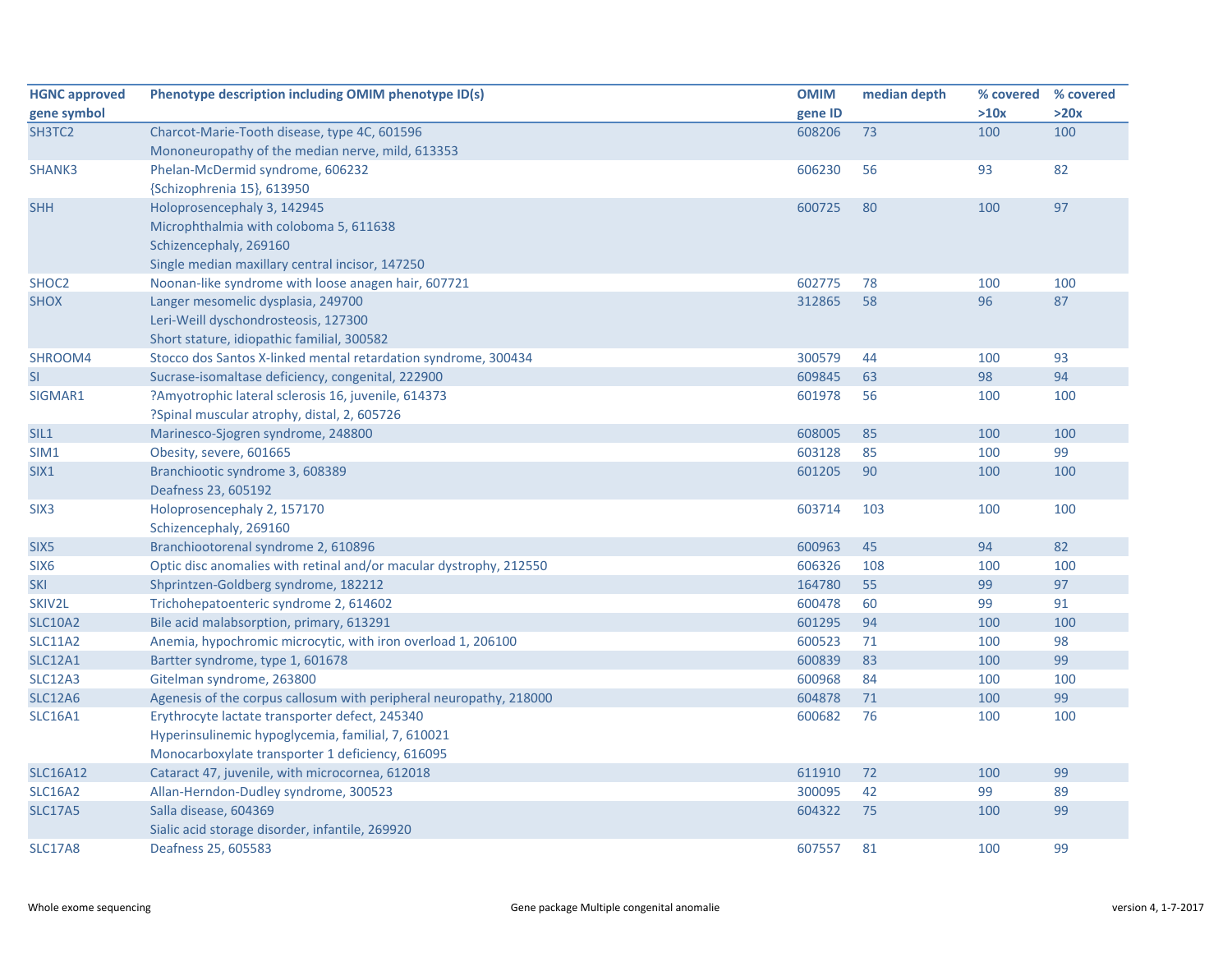| <b>HGNC approved</b> | Phenotype description including OMIM phenotype ID(s)                                                         | <b>OMIM</b> | median depth |      | % covered % covered |
|----------------------|--------------------------------------------------------------------------------------------------------------|-------------|--------------|------|---------------------|
| gene symbol          |                                                                                                              | gene ID     |              | >10x | >20x                |
| <b>SLC19A2</b>       | Thiamine-responsive megaloblastic anemia syndrome, 249270                                                    | 603941      | 90           | 100  | 100                 |
| <b>SLC19A3</b>       | Thiamine metabolism dysfunction syndrome 2 (biotin- or thiamine-responsive encephalopathy type 2),<br>607483 | 606152      | 118          | 100  | 100                 |
| SLC1A3               | Episodic ataxia, type 6, 612656                                                                              | 600111      | 92           | 100  | 100                 |
| <b>SLC20A2</b>       | Basal ganglia calcification, idiopathic, 1, 213600                                                           | 158378      | 83           | 100  | 97                  |
| <b>SLC22A12</b>      | Hypouricemia, renal, 220150                                                                                  | 607096      | 72           | 100  | 100                 |
| <b>SLC22A18</b>      | Breast cancer, somatic, 114480                                                                               | 602631      | 65           | 96   | 88                  |
|                      | Lung cancer, somatic, 211980                                                                                 |             |              |      |                     |
|                      | Rhabdomyosarcoma, somatic, 268210                                                                            |             |              |      |                     |
| <b>SLC22A5</b>       | Carnitine deficiency, systemic primary, 212140                                                               | 603377      | 97           | 100  | 100                 |
| SLC24A1              | Night blindness, congenital stationary (complete), 1D, 613830                                                | 603617      | 85           | 100  | 100                 |
| <b>SLC24A5</b>       | Albinism, oculocutaneous, type VI, 113750                                                                    | 609802      | 56           | 100  | 100                 |
|                      | [Skin/hair/eye pigmentation 4, fair/dark skin], 113750                                                       |             |              |      |                     |
| <b>SLC25A1</b>       | Combined D-2- and L-2-hydroxyglutaric aciduria, 615182                                                       | 190315      | 40           | 99   | 90                  |
| <b>SLC25A12</b>      | Epileptic encephalopathy, early infantile, 39, 612949                                                        | 603667      | 87           | 100  | 100                 |
| <b>SLC25A13</b>      | Citrullinemia, adult-onset type II, 603471                                                                   | 603859      | 70           | 100  | 96                  |
|                      | Citrullinemia, type II, neonatal-onset, 605814                                                               |             |              |      |                     |
| <b>SLC25A15</b>      | Hyperornithinemia-hyperammonemia-homocitrullinemia syndrome, 238970                                          | 603861      | 106          | 90   | 86                  |
| <b>SLC25A19</b>      | Microcephaly, Amish type, 607196                                                                             | 606521      | 85           | 100  | 100                 |
|                      | Thiamine metabolism dysfunction syndrome 4 (progressive polyneuropathy type), 613710                         |             |              |      |                     |
| <b>SLC25A20</b>      | Carnitine-acylcarnitine translocase deficiency, 212138                                                       | 613698      | 101          | 100  | 100                 |
| <b>SLC25A22</b>      | Epileptic encephalopathy, early infantile, 3, 609304                                                         | 609302      | 63           | 100  | 100                 |
| <b>SLC25A3</b>       | Mitochondrial phosphate carrier deficiency, 610773                                                           | 600370      | 70           | 97   | 93                  |
| <b>SLC25A38</b>      | Anemia, sideroblastic, 2, pyridoxine-refractory, 205950                                                      | 610819      | 40           | 92   | 75                  |
| <b>SLC25A4</b>       | Mitochondrial DNA depletion syndrome 12A (cardiomyopathic type) AD, 617184                                   | 103220      | 91           | 100  | 100                 |
|                      | Mitochondrial DNA depletion syndrome 12B (cardiomyopathic type) AR, 615418                                   |             |              |      |                     |
|                      | Progressive external ophthalmoplegia with mitochondrial DNA deletions 2, 609283                              |             |              |      |                     |
| <b>SLC26A2</b>       | Achondrogenesis Ib, 600972                                                                                   | 606718      | 102          | 100  | 100                 |
|                      | Atelosteogenesis II, 256050                                                                                  |             |              |      |                     |
|                      | De la Chapelle dysplasia, 256050                                                                             |             |              |      |                     |
|                      | Diastrophic dysplasia, 222600                                                                                |             |              |      |                     |
|                      | Diastrophic dysplasia, broad bone-platyspondylic variant, 222600                                             |             |              |      |                     |
|                      | Epiphyseal dysplasia, multiple, 4, 226900                                                                    |             |              |      |                     |
| <b>SLC26A3</b>       | Diarrhea 1, secretory chloride, congenital, 214700                                                           | 126650      | 78           | 100  | 100                 |
| <b>SLC26A4</b>       | Deafness 4, with enlarged vestibular aqueduct, 600791                                                        | 605646      | 82           | 100  | 98                  |
|                      | Pendred syndrome, 274600                                                                                     |             |              |      |                     |
| <b>SLC26A5</b>       | ?Deafness 61, 613865                                                                                         | 604943      | 90           | 100  | 100                 |
| <b>SLC26A8</b>       | Spermatogenic failure 3, 606766                                                                              | 608480      | 44           | 99   | 88                  |
| <b>SLC27A4</b>       | Ichthyosis prematurity syndrome, 608649                                                                      | 604194      | 93           | 100  | 100                 |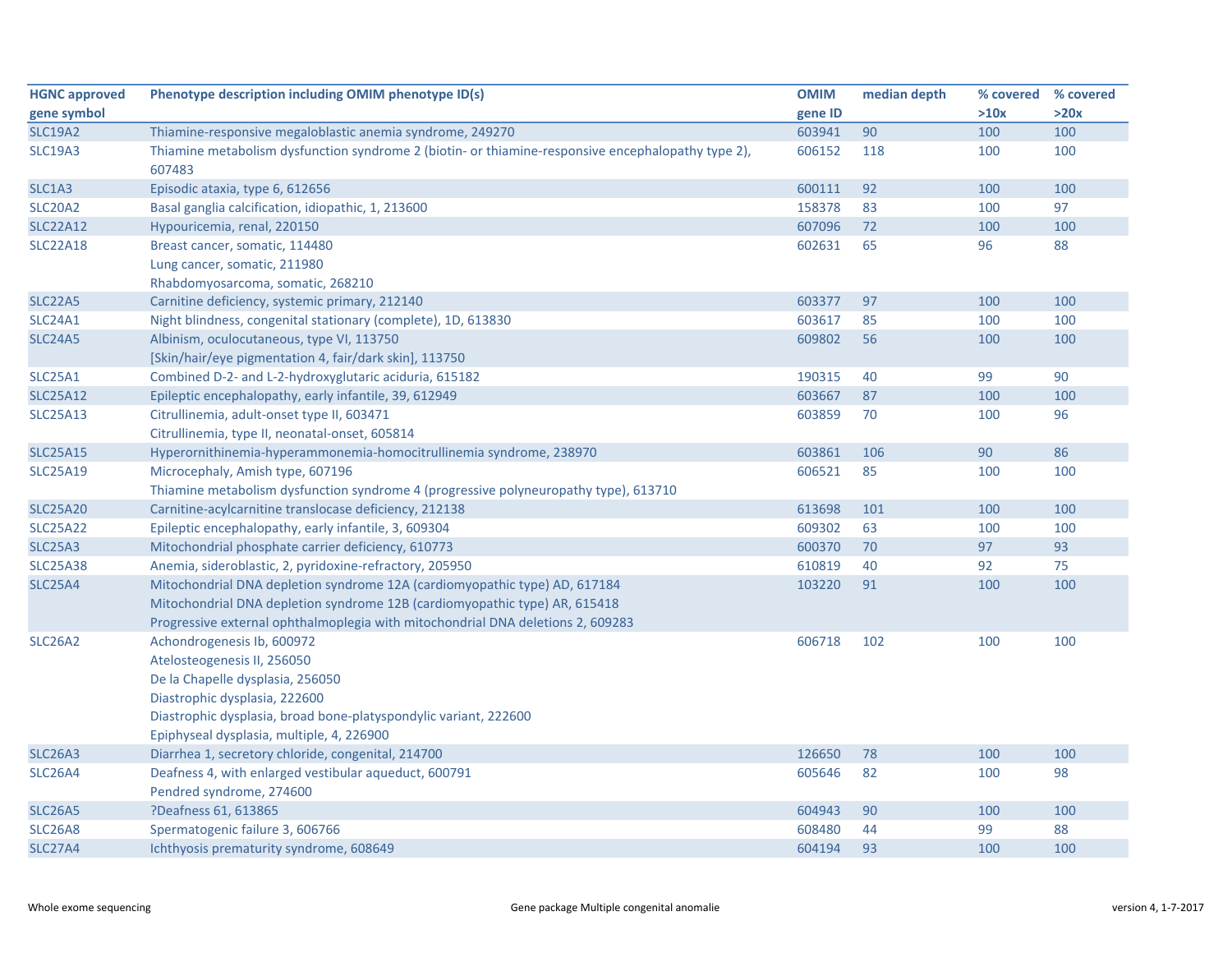| <b>HGNC approved</b>            | Phenotype description including OMIM phenotype ID(s)                                                   | <b>OMIM</b> | median depth |      | % covered % covered |
|---------------------------------|--------------------------------------------------------------------------------------------------------|-------------|--------------|------|---------------------|
| gene symbol                     |                                                                                                        | gene ID     |              | >10x | >20x                |
| <b>SLC29A3</b>                  | Histiocytosis-lymphadenopathy plus syndrome, 602782                                                    | 612373      | 98           | 100  | 100                 |
| SLC <sub>2</sub> A <sub>1</sub> | Dystonia 9, 601042                                                                                     | 138140      | 104          | 100  | 100                 |
|                                 | {Epilepsy, idiopathic generalized, susceptibility to, 12}, 614847                                      |             |              |      |                     |
|                                 | GLUT1 deficiency syndrome 1, infantile onset, severe, 606777                                           |             |              |      |                     |
|                                 | GLUT1 deficiency syndrome 2, childhood onset, 612126                                                   |             |              |      |                     |
|                                 | Stomatin-deficient cryohydrocytosis with neurologic defects, 608885                                    |             |              |      |                     |
| <b>SLC2A10</b>                  | Arterial tortuosity syndrome, 208050                                                                   | 606145      | 95           | 100  | 100                 |
| SLC <sub>2</sub> A <sub>2</sub> | {Diabetes mellitus, noninsulin-dependent}, 125853                                                      | 138160      | 90           | 100  | 100                 |
|                                 | Fanconi-Bickel syndrome, 227810                                                                        |             |              |      |                     |
| SLC <sub>2</sub> A9             | Hypouricemia, renal, 2, 612076                                                                         | 606142      | 73           | 100  | 94                  |
|                                 | {Uric acid concentration, serum, QTL 2}, 612076                                                        |             |              |      |                     |
| <b>SLC30A10</b>                 | Hypermanganesemia with dystonia 1, 613280                                                              | 611146      | 103          | 100  | 100                 |
| <b>SLC30A2</b>                  | Zinc deficiency, transient neonatal, 608118                                                            | 609617      | 76           | 100  | 100                 |
| <b>SLC33A1</b>                  | Congenital cataracts, hearing loss, and neurodegeneration, 614482                                      | 603690      | 62           | 100  | 96                  |
|                                 | Spastic paraplegia 42, 612539                                                                          |             |              |      |                     |
| <b>SLC34A1</b>                  | ?Fanconi renotubular syndrome 2, 613388                                                                | 182309      | 79           | 100  | 100                 |
|                                 | Hypercalcemia, infantile, 2, 616963                                                                    |             |              |      |                     |
|                                 | Nephrolithiasis/osteoporosis, hypophosphatemic, 1, 612286                                              |             |              |      |                     |
| <b>SLC34A2</b>                  | Pulmonary alveolar microlithiasis, 265100                                                              | 604217      | 81           | 100  | 98                  |
| <b>SLC34A3</b>                  | Hypophosphatemic rickets with hypercalciuria, 241530                                                   | 609826      | 82           | 100  | 99                  |
| <b>SLC35A1</b>                  | Congenital disorder of glycosylation, type IIf, 603585                                                 | 605634      | 76           | 100  | 100                 |
| SLC35A2                         | Congenital disorder of glycosylation, type IIm, 300896                                                 | 314375      | 29           | 98   | 80                  |
| <b>SLC35C1</b>                  | Congenital disorder of glycosylation, type IIc, 266265                                                 | 605881      | 103          | 100  | 100                 |
| <b>SLC35D1</b>                  | Schneckenbecken dysplasia, 269250                                                                      | 610804      | 72           | 100  | 91                  |
| <b>SLC36A2</b>                  | Hyperglycinuria, 138500                                                                                | 608331      | 73           | 100  | 98                  |
|                                 | Iminoglycinuria, digenic, 242600                                                                       |             |              |      |                     |
| <b>SLC37A4</b>                  | Glycogen storage disease Ib, 232220                                                                    | 602671      | 80           | 100  | 96                  |
|                                 | Glycogen storage disease Ic, 232240                                                                    |             |              |      |                     |
| <b>SLC38A8</b>                  | Foveal hypoplasia 2, with or without optic nerve misrouting and/or anterior segment dysgenesis, 609218 | 615585      | 29           | 94   | 75                  |
| <b>SLC39A13</b>                 | Spondylocheirodysplasia, Ehlers-Danlos syndrome-like, 612350                                           | 608735      | 78           | 100  | 100                 |
| <b>SLC39A4</b>                  | Acrodermatitis enteropathica, 201100                                                                   | 607059      | 62           | 100  | 98                  |
| SLC3A1                          | Cystinuria, 220100                                                                                     | 104614      | 99           | 100  | 100                 |
| <b>SLC40A1</b>                  | Hemochromatosis, type 4, 606069                                                                        | 604653      | 80           | 100  | 100                 |
| <b>SLC45A2</b>                  | Albinism, oculocutaneous, type IV, 606574                                                              | 606202      | 78           | 100  | 99                  |
|                                 | [Skin/hair/eye pigmentation 5, black/nonblack hair], 227240                                            |             |              |      |                     |
|                                 | [Skin/hair/eye pigmentation 5, dark/fair skin], 227240                                                 |             |              |      |                     |
|                                 | [Skin/hair/eye pigmentation 5, dark/light eyes], 227240                                                |             |              |      |                     |
| <b>SLC46A1</b>                  | Folate malabsorption, hereditary, 229050                                                               | 611672      | 71           | 100  | 100                 |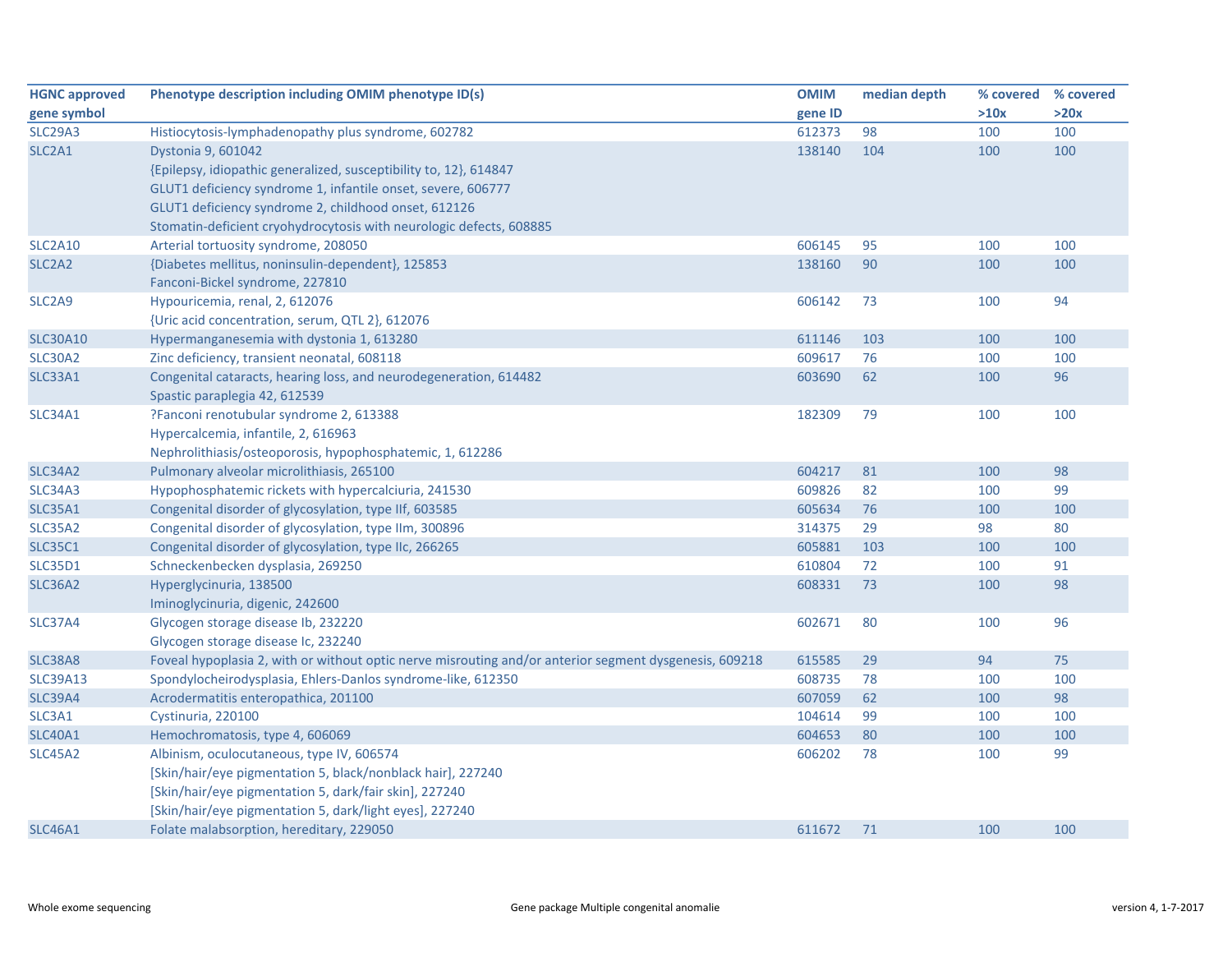| <b>HGNC approved</b> | Phenotype description including OMIM phenotype ID(s)                | <b>OMIM</b> | median depth | % covered % covered |      |
|----------------------|---------------------------------------------------------------------|-------------|--------------|---------------------|------|
| gene symbol          |                                                                     | gene ID     |              | >10x                | >20x |
| SLC4A1               | [Blood group, Diego], 110500                                        | 109270      | 78           | 100                 | 100  |
|                      | [Blood group, Froese], 601551                                       |             |              |                     |      |
|                      | [Blood group, Swann], 601550                                        |             |              |                     |      |
|                      | [Blood group, Waldner], 112010                                      |             |              |                     |      |
|                      | [Blood group, Wright], 112050                                       |             |              |                     |      |
|                      | Cryohydrocytosis, 185020                                            |             |              |                     |      |
|                      | [Malaria, resistance to], 611162                                    |             |              |                     |      |
|                      | Ovalocytosis, SA type, 166900                                       |             |              |                     |      |
|                      | Renal tubular acidosis, distal, AD, 179800                          |             |              |                     |      |
|                      | Renal tubular acidosis, distal, AR, 611590                          |             |              |                     |      |
|                      | Spherocytosis, type 4, 612653                                       |             |              |                     |      |
| <b>SLC4A11</b>       | Corneal dystrophy, Fuchs endothelial, 4, 613268                     | 610206      | 79           | 100                 | 97   |
|                      | Corneal endothelial dystrophy and perceptive deafness, 217400       |             |              |                     |      |
|                      | Corneal endothelial dystrophy, 217700                               |             |              |                     |      |
| SLC4A4               | Renal tubular acidosis, proximal, with ocular abnormalities, 604278 | 603345      | 71           | 100                 | 99   |
| SLC52A3              | Brown-Vialetto-Van Laere syndrome 1, 211530                         | 613350      | 60           | 100                 | 100  |
|                      | ?Fazio-Londe disease, 211500                                        |             |              |                     |      |
| SLC5A1               | Glucose/galactose malabsorption, 606824                             | 182380      | 94           | 100                 | 100  |
| SLC5A2               | Renal glucosuria, 233100                                            | 182381      | 72           | 100                 | 100  |
| SLC5A5               | Thyroid dyshormonogenesis 1, 274400                                 | 601843      | 62           | 100                 | 97   |
| SLC5A7               | Myasthenic syndrome, congenital, 20, presynaptic, 617143            | 608761      | 75           | 100                 | 100  |
|                      | Neuronopathy, distal hereditary motor, type VIIA, 158580            |             |              |                     |      |
| <b>SLC6A19</b>       | Hartnup disorder, 234500                                            | 608893      | 92           | 100                 | 100  |
|                      | Hyperglycinuria, 138500                                             |             |              |                     |      |
|                      | Iminoglycinuria, digenic, 242600                                    |             |              |                     |      |
| SLC6A2               | Orthostatic intolerance, 604715                                     | 163970      | 97           | 100                 | 100  |
| <b>SLC6A20</b>       | Hyperglycinuria, 138500                                             | 605616      | 87           | 100                 | 100  |
|                      | Iminoglycinuria, digenic, 242600                                    |             |              |                     |      |
| SLC6A3               | {Nicotine dependence, protection against}, 188890                   | 126455      | 87           | 100                 | 100  |
|                      | Parkinsonism-dystonia, infantile, 613135                            |             |              |                     |      |
| SLC6A5               | Hyperekplexia 3, 614618                                             | 604159      | 87           | 100                 | 100  |
| SLC6A8               | Cerebral creatine deficiency syndrome 1, 300352                     | 300036      | 19           | 81                  | 42   |
| <b>SLC7A14</b>       | Retinitis pigmentosa 68, 615725                                     | 615720      | 55           | 100                 | 96   |
| SLC7A7               | Lysinuric protein intolerance, 222700                               | 603593      | 79           | 100                 | 98   |
| SLC7A9               | Cystinuria, 220100                                                  | 604144      | 98           | 100                 | 100  |
| SLC9A3R1             | Nephrolithiasis/osteoporosis, hypophosphatemic, 2, 612287           | 604990      | 86           | 100                 | 98   |
| SLC9A6               | Mental retardation syndromic, Christianson type, 300243             | 300231      | 50           | 100                 | 96   |
| SLCO1B1              | Hyperbilirubinemia, Rotor type, digenic, 237450                     | 604843      | 52           | 100                 | 95   |
| SLCO1B3              | Hyperbilirubinemia, Rotor type, digenic, 237450                     | 605495      | 45           | 99                  | 94   |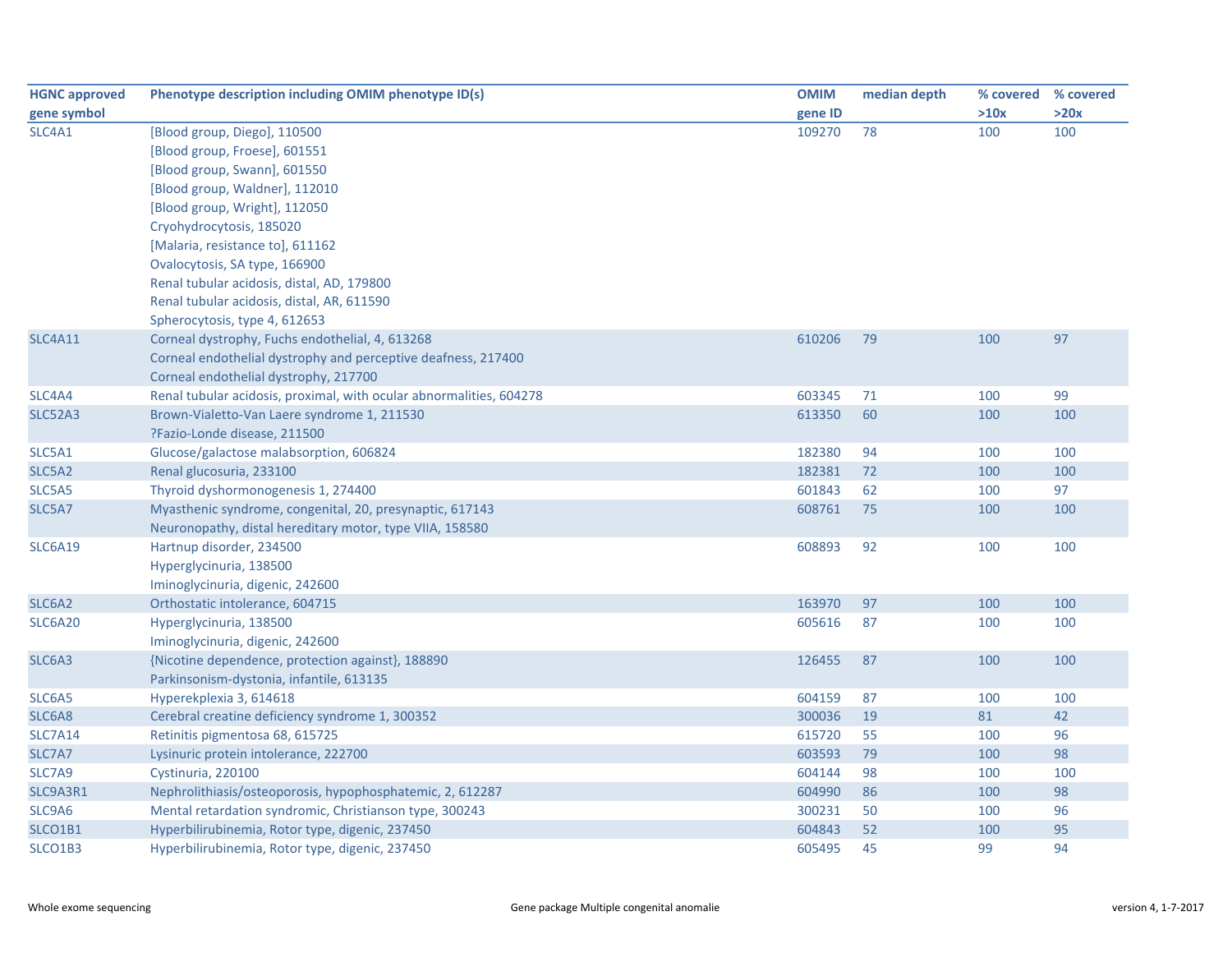| <b>HGNC approved</b> | Phenotype description including OMIM phenotype ID(s)                      | <b>OMIM</b> | median depth | % covered | % covered |
|----------------------|---------------------------------------------------------------------------|-------------|--------------|-----------|-----------|
| gene symbol          |                                                                           | gene ID     |              | >10x      | >20x      |
| SLCO2A1              | Hypertrophic osteoarthropathy, primary 2, 614441                          | 601460      | 78           | 100       | 100       |
| SLITRK1              | Tourette syndrome, 137580                                                 | 609678      | 62           | 100       | 100       |
|                      | ?Trichotillomania, 613229                                                 |             |              |           |           |
| SLITRK6              | Deafness and myopia, 221200                                               | 609681      | 93           | 100       | 100       |
| SLURP1               | Meleda disease, 248300                                                    | 606119      | 77           | 100       | 100       |
| SLX4                 | Fanconi anemia, complementation group P, 613951                           | 613278      | 82           | 100       | 100       |
| SMAD3                | Loeys-Dietz syndrome 3, 613795                                            | 603109      | 93           | 100       | 100       |
| SMAD4                | Juvenile polyposis/hereditary hemorrhagic telangiectasia syndrome, 175050 | 600993      | 76           | 100       | 98        |
|                      | Myhre syndrome, 139210                                                    |             |              |           |           |
|                      | Pancreatic cancer, somatic, 260350                                        |             |              |           |           |
|                      | Polyposis, juvenile intestinal, 174900                                    |             |              |           |           |
| SMAD6                | Aortic valve disease 2, 614823                                            | 602931      | 71           | 94        | 84        |
|                      | {Craniosynostosis 7, susceptibility to}, 617439                           |             |              |           |           |
| SMAD9                | Pulmonary hypertension, primary, 2, 615342                                | 603295      | 78           | 100       | 100       |
| SMARCA2              | Nicolaides-Baraitser syndrome, 601358                                     | 600014      | 78           | 98        | 96        |
| SMARCA4              | Coffin-Siris syndrome 4, 614609                                           | 603254      | 91           | 100       | 100       |
|                      | {Rhabdoid tumor predisposition syndrome 2}, 613325                        |             |              |           |           |
| SMARCAD1             | Adermatoglyphia, 136000                                                   | 612761      | 60           | 100       | 95        |
|                      | Basan syndrome, 129200                                                    |             |              |           |           |
| SMARCAL1             | Schimke immunoosseous dysplasia, 242900                                   | 606622      | 72           | 100       | 100       |
| SMARCB1              | Coffin-Siris syndrome 3, 614608                                           | 601607      | 123          | 100       | 100       |
|                      | {Rhabdoid predisposition syndrome 1}, 609322                              |             |              |           |           |
|                      | Rhabdoid tumors, somatic, 609322                                          |             |              |           |           |
|                      | {Schwannomatosis-1, susceptibility to}, 162091                            |             |              |           |           |
| SMC1A                | Cornelia de Lange syndrome 2, 300590                                      | 300040      | 48           | 100       | 91        |
| SMC <sub>3</sub>     | Cornelia de Lange syndrome 3, 610759                                      | 606062      | 50           | 93        | 84        |
| SMCHD1               | Bosma arhinia microphthalmia syndrome, 603457                             | 614982      | 62           | 99        | 93        |
|                      | Fascioscapulohumeral muscular dystrophy 2, digenic, 158901                |             |              |           |           |
| SMN1                 | Spinal muscular atrophy-1, 253300                                         | 600354      | 34           | 97        | 78        |
|                      | Spinal muscular atrophy-2, 253550                                         |             |              |           |           |
|                      | Spinal muscular atrophy-3, 253400                                         |             |              |           |           |
|                      | Spinal muscular atrophy-4, 271150                                         |             |              |           |           |
| <b>SMO</b>           | Basal cell carcinoma, somatic, 605462                                     | 601500      | 86           | 100       | 94        |
|                      | Curry-Jones syndrome, somatic mosaic, 601707                              |             |              |           |           |
| SMOC1                | Microphthalmia with limb anomalies, 206920                                | 608488      | 77           | 100       | 100       |
| SMOC <sub>2</sub>    | Dentin dysplasia, type I, with microdontia and misshapen teeth, 125400    | 607223      | 71           | 100       | 94        |
| SMPD1                | Niemann-Pick disease, type A, 257200                                      | 607608      | 110          | 100       | 100       |
|                      | Niemann-Pick disease, type B, 607616                                      |             |              |           |           |
| <b>SMPX</b>          | Deafness 4, 300066                                                        | 300226      | 50           | 100       | 94        |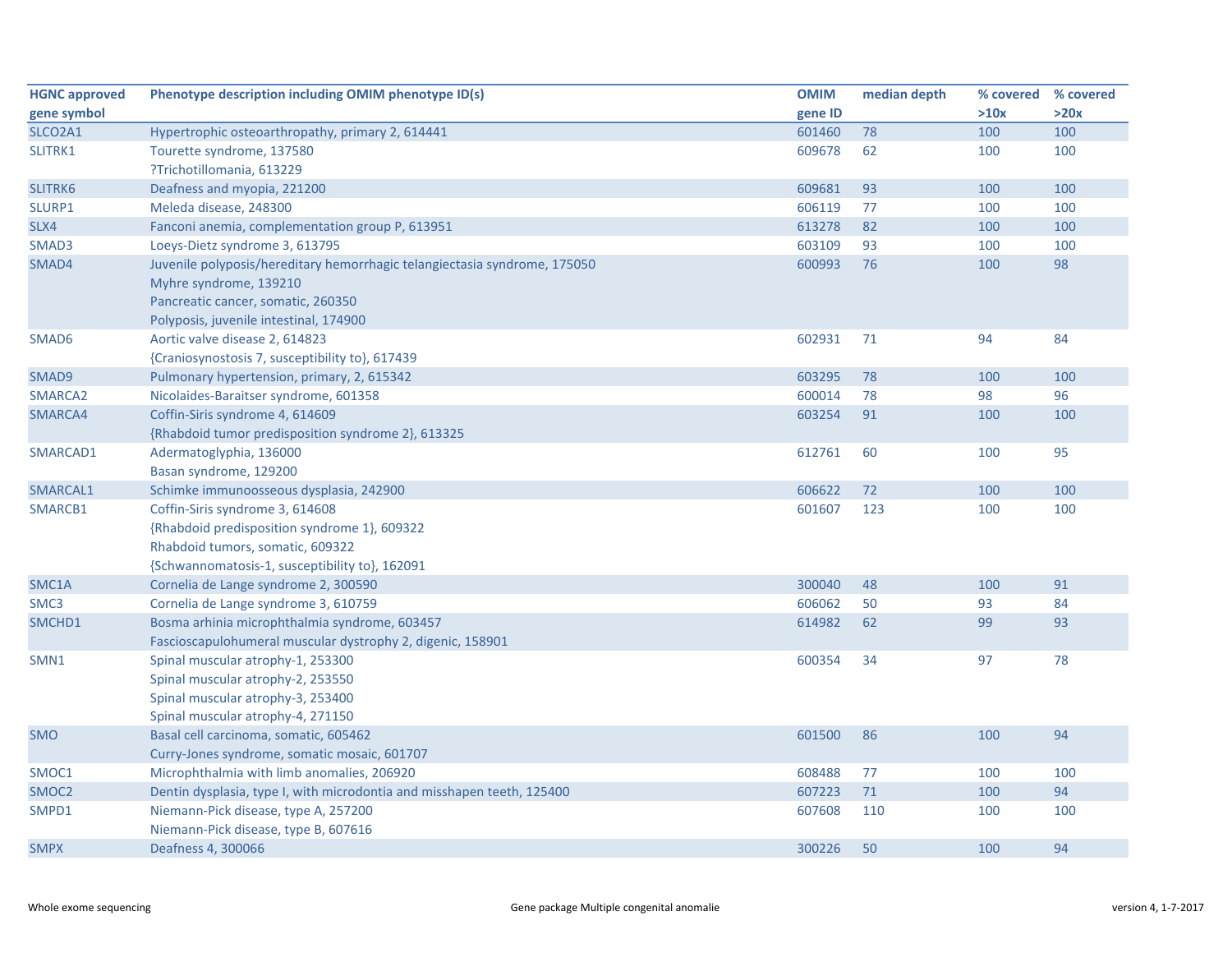| <b>HGNC approved</b> | Phenotype description including OMIM phenotype ID(s)                                       | <b>OMIM</b> | median depth | % covered | % covered |
|----------------------|--------------------------------------------------------------------------------------------|-------------|--------------|-----------|-----------|
| gene symbol          |                                                                                            | gene ID     |              | >10x      | >20x      |
| <b>SMS</b>           | Mental retardation, Snyder-Robinson type, 309583                                           | 300105      | 39           | 95        | 94        |
| SNAI <sub>2</sub>    | Piebaldism, 172800                                                                         | 602150      | 71           | 100       | 92        |
|                      | Waardenburg syndrome, type 2D, 608890                                                      |             |              |           |           |
| SNAP29               | Cerebral dysgenesis, neuropathy, ichthyosis, and palmoplantar keratoderma syndrome, 609528 | 604202      | 99           | 100       | 100       |
| <b>SNCA</b>          | Dementia, Lewy body, 127750                                                                | 163890      | 82           | 100       | 100       |
|                      | Parkinson disease 1, 168601                                                                |             |              |           |           |
|                      | Parkinson disease 4, 605543                                                                |             |              |           |           |
| <b>SNCB</b>          | Dementia, Lewy body, 127750                                                                | 602569      | 70           | 100       | 100       |
| SNIP1                | Psychomotor retardation, epilepsy, and craniofacial dysmorphism, 614501                    | 608241      | 88           | 100       | 100       |
| <b>SNRNP200</b>      | Retinitis pigmentosa 33, 610359                                                            | 601664      | 105          | 100       | 100       |
| <b>SNRPE</b>         | Hypotrichosis 11, 615059                                                                   | 128260      | 27           | 89        | 59        |
| <b>SNRPN</b>         | Prader-Willi syndrome, 176270                                                              | 182279      | 90           | 100       | 98        |
| SNTA1                | Long QT syndrome 12, 612955                                                                | 601017      | 60           | 89        | $77$      |
| <b>SNX10</b>         | Osteopetrosis 8, 615085                                                                    | 614780      | 72           | 100       | 100       |
| SOBP                 | Mental retardation, anterior maxillary protrusion, and strabismus, 613671                  | 613667      | 79           | 98        | 94        |
| SOD <sub>1</sub>     | Amyotrophic lateral sclerosis 1, 105400                                                    | 147450      | 51           | 100       | 100       |
| <b>SOS1</b>          | ?Fibromatosis, gingival, 1, 135300                                                         | 182530      | 65           | 100       | 95        |
|                      | Noonan syndrome 4, 610733                                                                  |             |              |           |           |
| <b>SOST</b>          | Craniodiaphyseal dysplasia, 122860                                                         | 605740      | 79           | 100       | 100       |
|                      | Sclerosteosis 1, 269500                                                                    |             |              |           |           |
|                      | Van Buchem disease, 239100                                                                 |             |              |           |           |
| SOX10                | PCWH syndrome, 609136                                                                      | 602229      | 45           | 99        | 87        |
|                      | Waardenburg syndrome, type 2E, with or without neurologic involvement, 611584              |             |              |           |           |
|                      | Waardenburg syndrome, type 4C, 613266                                                      |             |              |           |           |
| <b>SOX17</b>         | Vesicoureteral reflux 3, 613674                                                            | 610928      | 58           | 100       | 91        |
| <b>SOX18</b>         | Hypotrichosis-lymphedema-telangiectasia syndrome, 607823                                   | 601618      | 31           | 83        | 55        |
|                      | Hypotrichosis-lymphedema-telangiectasia-renal defect syndrome, 137940                      |             |              |           |           |
| SOX <sub>2</sub>     | Microphthalmia, syndromic 3, 206900                                                        | 184429      | 113          | 100       | 100       |
|                      | Optic nerve hypoplasia and abnormalities of the central nervous system, 206900             |             |              |           |           |
| SOX3                 | Mental retardation, with isolated growth hormone deficiency, 300123                        | 313430      | 34           | 99        | 76        |
|                      | Panhypopituitarism, 312000                                                                 |             |              |           |           |
| SOX9                 | Acampomelic campomelic dysplasia, 114290                                                   | 608160      | 73           | 98        | 91        |
|                      | Campomelic dysplasia, 114290                                                               |             |              |           |           |
|                      | Campomelic dysplasia with autosomal sex reversal, 114290                                   |             |              |           |           |
| SP110                | Hepatic venoocclusive disease with immunodeficiency, 235550                                | 604457      | 89           | 100       | 99        |
|                      | {Mycobacterium tuberculosis, susceptibility to}, 607948                                    |             |              |           |           |
| SP7                  | ?Osteogenesis imperfecta, type XII, 613849                                                 | 606633      | 89           | 100       | 98        |
| SPAG1                | Ciliary dyskinesia, primary, 28, 615505                                                    | 603395      | 36           | 89        | 69        |
| <b>SPART</b>         | Troyer syndrome, 275900                                                                    | 607111      | 71           | 100       | 99        |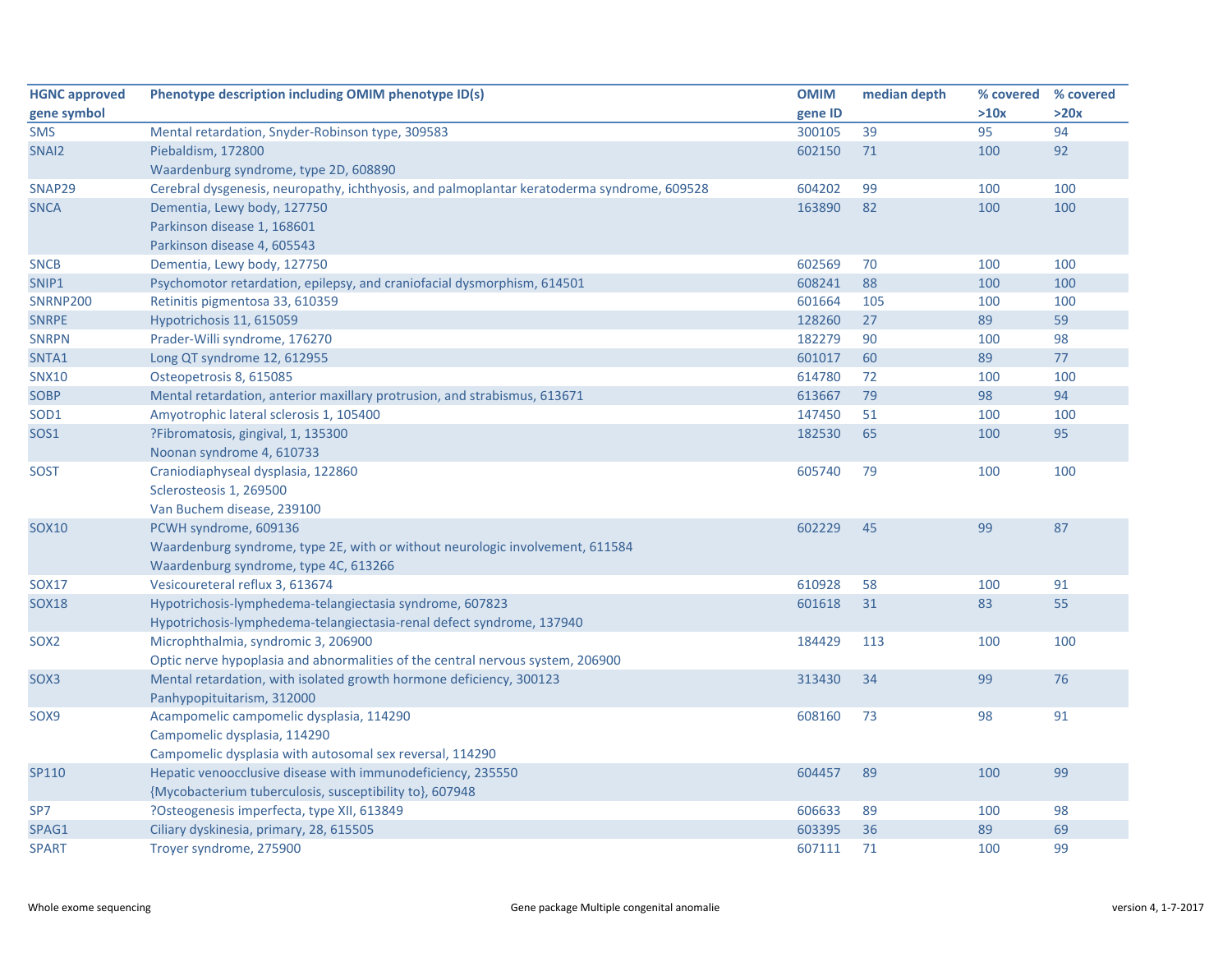| <b>HGNC approved</b> | Phenotype description including OMIM phenotype ID(s)                             | <b>OMIM</b> | median depth | % covered % covered |      |
|----------------------|----------------------------------------------------------------------------------|-------------|--------------|---------------------|------|
| gene symbol          |                                                                                  | gene ID     |              | >10x                | >20x |
| <b>SPAST</b>         | Spastic paraplegia 4, 182601                                                     | 604277      | 49           | 100                 | 91   |
| SPATA16              | ?Spermatogenic failure 6, 102530                                                 | 609856      | 76           | 100                 | 100  |
| SPATA7               | Leber congenital amaurosis 3, 604232                                             | 609868      | 71           | 100                 | 96   |
|                      | Retinitis pigmentosa, juvenile, 604232                                           |             |              |                     |      |
| SPECC1L              | ?Facial clefting, oblique, 1, 600251                                             | 614140      | 65           | 100                 | 97   |
|                      | Opitz GBBB syndrome, type II, 145410                                             |             |              |                     |      |
| SPG11                | Amyotrophic lateral sclerosis 5, juvenile, 602099                                | 610844      | 73           | 100                 | 99   |
|                      | Charcot-Marie-Tooth disease, axonal, type 2X, 616668                             |             |              |                     |      |
|                      | Spastic paraplegia 11, 604360                                                    |             |              |                     |      |
| <b>SPG21</b>         | Mast syndrome, 248900                                                            | 608181      | 85           | 100                 | 99   |
| SPG7                 | Spastic paraplegia 7, 607259                                                     | 602783      | 93           | 98                  | 92   |
| SPINK1               | {Fibrocalculous pancreatic diabetes, susceptibility to}, 608189                  | 167790      | 47           | 100                 | 100  |
|                      | Pancreatitis, hereditary, 167800                                                 |             |              |                     |      |
|                      | Tropical calcific pancreatitis, 608189                                           |             |              |                     |      |
| <b>SPINK5</b>        | Atopy, 147050                                                                    | 605010      | 81           | 100                 | 96   |
|                      | Netherton syndrome, 256500                                                       |             |              |                     |      |
| SPINT <sub>2</sub>   | Diarrhea 3, secretory sodium, congenital, syndromic, 270420                      | 605124      | 61           | 100                 | 90   |
| <b>SPR</b>           | Dystonia, dopa-responsive, due to sepiapterin reductase deficiency, 612716       | 182125      | 98           | 100                 | 94   |
| SPRED1               | Legius syndrome, 611431                                                          | 609291      | 67           | 100                 | 95   |
| SPRY4                | Hypogonadotropic hypogonadism 17 with or without anosmia, 615266                 | 607984      | 80           | 100                 | 100  |
| SPTA1                | Elliptocytosis-2, 130600                                                         | 182860      | 89           | 100                 | 99   |
|                      | Pyropoikilocytosis, 266140                                                       |             |              |                     |      |
|                      | Spherocytosis, type 3, 270970                                                    |             |              |                     |      |
| SPTAN1               | Epileptic encephalopathy, early infantile, 5, 613477                             | 182810      | 87           | 100                 | 100  |
| <b>SPTB</b>          | Anemia, neonatal hemolytic, fatal and near-fatal                                 | 182870      | 90           | 100                 | 100  |
|                      | Elliptocytosis-3                                                                 |             |              |                     |      |
|                      | Spherocytosis, type 2, 616649                                                    |             |              |                     |      |
| SPTBN2               | Spinocerebellar ataxia 5, 600224                                                 | 604985      | 82           | 100                 | 99   |
|                      | Spinocerebellar ataxia 14, 615386                                                |             |              |                     |      |
| SPTLC1               | Neuropathy, hereditary sensory and autonomic, type IA, 162400                    | 605712      | 70           | 100                 | 97   |
| SPTLC2               | Neuropathy, hereditary sensory and autonomic, type IC, 613640                    | 605713      | 93           | 100                 | 100  |
| SQSTM1               | Frontotemporal dementia and/or amyotrophic lateral sclerosis 3, 616437           | 601530      | 96           | 100                 | 100  |
|                      | Myopathy, distal, with rimmed vacuoles, 617158                                   |             |              |                     |      |
|                      | Neurodegeneration with ataxia, dystonia, and gaze palsy, childhood-onset, 617145 |             |              |                     |      |
|                      | Paget disease of bone 3, 167250                                                  |             |              |                     |      |
| <b>SRC</b>           | Colon cancer, advanced, somatic, 114500                                          | 190090      | 78           | 100                 | 99   |
|                      | ?Thrombocytopenia 6, 616937                                                      |             |              |                     |      |
| <b>SRCAP</b>         | Floating-Harbor syndrome, 136140                                                 | 611421      | 101          | 100                 | 99   |
| SRD5A2               | Pseudovaginal perineoscrotal hypospadias, 264600                                 | 607306      | 67           | 100                 | 100  |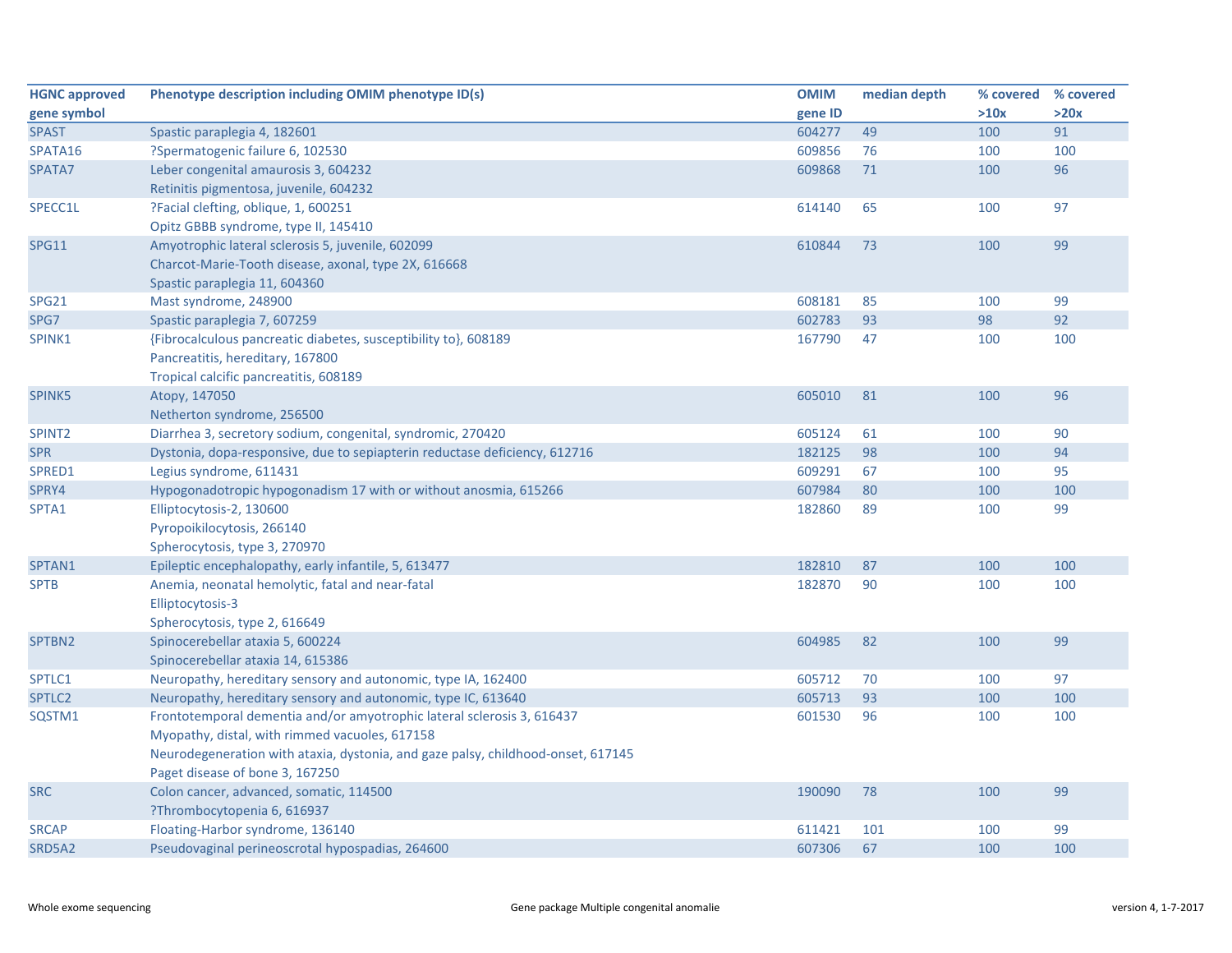| <b>HGNC approved</b> | Phenotype description including OMIM phenotype ID(s)                                           | <b>OMIM</b> | median depth |      | % covered % covered |
|----------------------|------------------------------------------------------------------------------------------------|-------------|--------------|------|---------------------|
| gene symbol          |                                                                                                | gene ID     |              | >10x | >20x                |
| SRD5A3               | Congenital disorder of glycosylation, type Iq, 612379                                          | 611715      | 105          | 100  | 100                 |
|                      | Kahrizi syndrome, 612713                                                                       |             |              |      |                     |
| <b>SRP72</b>         | Bone marrow failure syndrome 1, 614675                                                         | 602122      | 48           | 99   | 89                  |
| SRPX2                | ?Rolandic epilepsy, mental retardation, and speech dyspraxia, 300643                           | 300642      | 50           | 99   | 91                  |
| <b>SRY</b>           | 46XX sex reversal 1, 400045                                                                    | 480000      | 92           | 100  | 100                 |
|                      | 46XY sex reversal 1, 400044                                                                    |             |              |      |                     |
| SSTR5                | Somatostatin analog, resistance to                                                             | 182455      | 111          | 100  | 100                 |
| <b>ST14</b>          | Ichthyosis, congenital 11, 602400                                                              | 606797      | 81           | 100  | 97                  |
| ST3GAL3              | ?Epileptic encephalopathy, early infantile, 15, 615006                                         | 606494      | 111          | 100  | 100                 |
|                      | Mental retardation 12, 611090                                                                  |             |              |      |                     |
| ST3GAL5              | Salt and pepper developmental regression syndrome, 609056                                      | 604402      | 85           | 93   | 93                  |
| STAC <sub>3</sub>    | Native American myopathy, 255995                                                               | 615521      | 44           | 100  | 93                  |
| <b>STAMBP</b>        | Microcephaly-capillary malformation syndrome, 614261                                           | 606247      | 37           | 96   | 79                  |
| <b>STAR</b>          | Lipoid adrenal hyperplasia, 201710                                                             | 600617      | 88           | 100  | 100                 |
| STAT1                | Immunodeficiency 31A, mycobacteriosis, 614892                                                  | 600555      | 76           | 100  | 96                  |
|                      | Immunodeficiency 31B, mycobacterial and viral infections, 613796                               |             |              |      |                     |
|                      | Immunodeficiency 31C, 614162                                                                   |             |              |      |                     |
| STAT3                | Autoimmune disease, multisystem, infantile-onset, 1, 615952                                    | 102582      | 81           | 100  | 98                  |
|                      | Hyper-IgE recurrent infection syndrome, 147060                                                 |             |              |      |                     |
| STAT5B               | Growth hormone insensitivity with immunodeficiency, 245590                                     | 604260      | 69           | 99   | 90                  |
|                      | Leukemia, acute promyelocytic, somatic, 102578                                                 |             |              |      |                     |
| <b>STIL</b>          | Microcephaly 7, primary, 612703                                                                | 181590      | 81           | 100  | 97                  |
| STIM1                | Immunodeficiency 10, 612783                                                                    | 605921      | 82           | 100  | 99                  |
|                      | Myopathy, tubular aggregate, 1, 160565                                                         |             |              |      |                     |
|                      | Stormorken syndrome, 185070                                                                    |             |              |      |                     |
| <b>STK11</b>         | Melanoma, malignant, somatic                                                                   | 602216      | 64           | 100  | 98                  |
|                      | Pancreatic cancer, 260350                                                                      |             |              |      |                     |
|                      | Peutz-Jeghers syndrome, 175200                                                                 |             |              |      |                     |
|                      | Testicular tumor, somatic, 273300                                                              |             |              |      |                     |
| STK4                 | T-cell immunodeficiency, recurrent infections, autoimmunity, and cardiac malformations, 614868 | 604965      | 77           | 100  | 98                  |
| STOX1                | Preeclampsia/eclampsia 4, 609404                                                               | 609397      | 74           | 89   | 89                  |
| STRA6                | Microphthalmia, isolated, with coloboma 8, 601186                                              | 610745      | 58           | 100  | 100                 |
|                      | Microphthalmia, syndromic 9, 601186                                                            |             |              |      |                     |
| <b>STRADA</b>        | Polyhydramnios, megalencephaly, and symptomatic epilepsy, 611087                               | 608626      | 83           | 100  | 100                 |
| <b>STRC</b>          | Deafness 16, 603720                                                                            | 606440      | 73           | 100  | 97                  |
| <b>STS</b>           | Ichthyosis, 308100                                                                             | 300747      | 67           | 100  | 99                  |
| STXBP1               | Epileptic encephalopathy, early infantile, 4, 612164                                           | 602926      | 92           | 100  | 100                 |
| STXBP2               | Hemophagocytic lymphohistiocytosis, familial, 5, 613101                                        | 601717      | 85           | 100  | 99                  |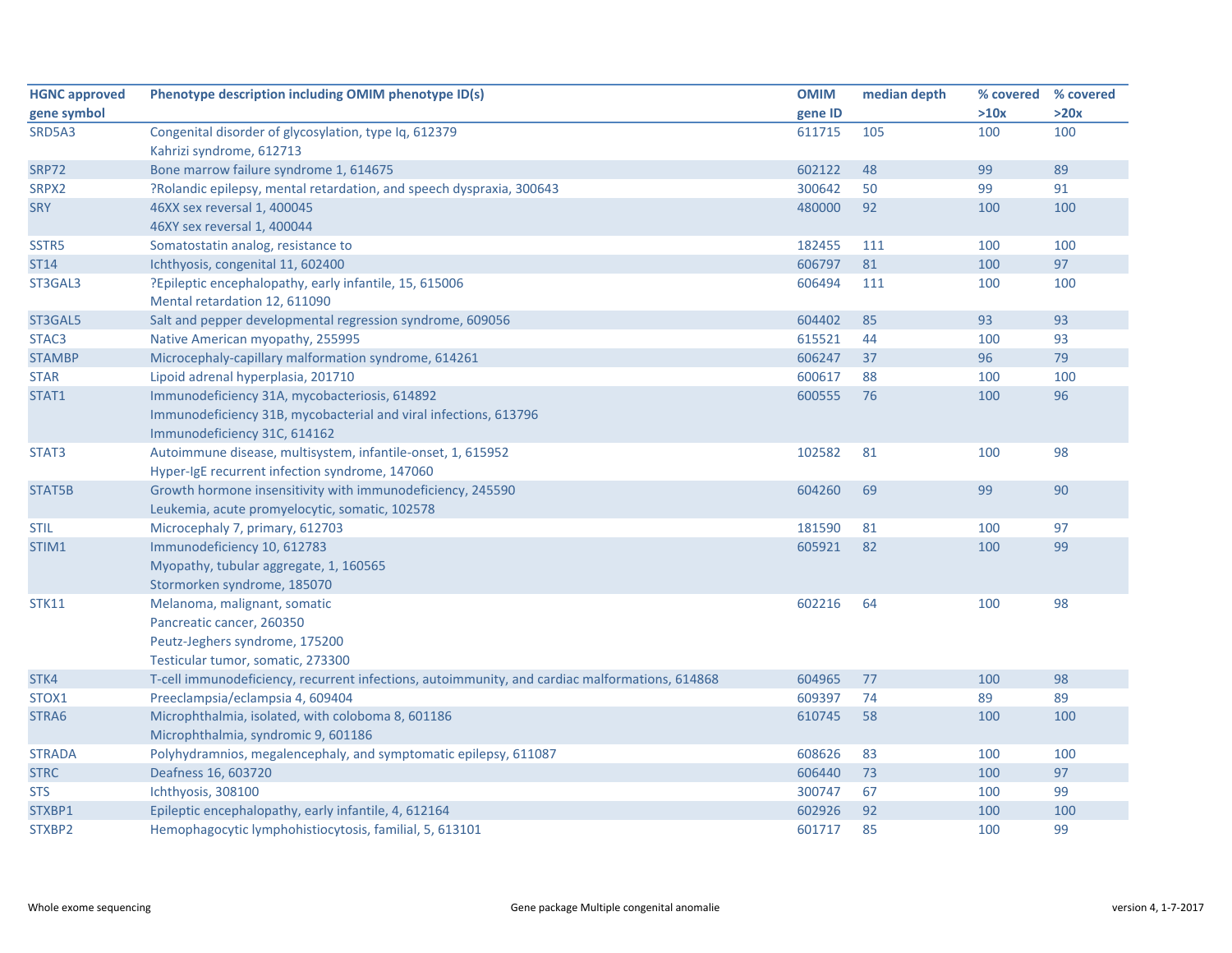| <b>HGNC approved</b> | Phenotype description including OMIM phenotype ID(s)                                                 | <b>OMIM</b> | median depth | % covered | % covered |
|----------------------|------------------------------------------------------------------------------------------------------|-------------|--------------|-----------|-----------|
| gene symbol          |                                                                                                      | gene ID     |              | >10x      | >20x      |
| <b>SUCLA2</b>        | Mitochondrial DNA depletion syndrome 5 (encephalomyopathic with or without methylmalonic aciduria),  | 603921      | 38           | 86        | 75        |
|                      | 612073                                                                                               |             |              |           |           |
| SUCLG1               | Mitochondrial DNA depletion syndrome 9 (encephalomyopathic type with methylmalonic aciduria), 245400 | 611224      | 74           | 100       | 98        |
| <b>SUFU</b>          | Basal cell nevus syndrome, 109400                                                                    | 607035      | 84           | 100       | 100       |
|                      | Medulloblastoma, desmoplastic, 155255                                                                |             |              |           |           |
|                      | {Meningioma, familial, susceptibility to}, 607174                                                    |             |              |           |           |
| SUMF1                | Multiple sulfatase deficiency, 272200                                                                | 607939      | 87           | 100       | 100       |
| SUMO1                | Orofacial cleft 10, 613705                                                                           | 601912      | 11           | 59        | 12        |
| <b>SUOX</b>          | Sulfite oxidase deficiency, 272300                                                                   | 606887      | 104          | 100       | 100       |
| SURF1                | Charcot-Marie-Tooth disease, type 4K, 616684                                                         | 185620      | 71           | 88        | 88        |
|                      | Leigh syndrome, due to COX IV deficiency, 256000                                                     |             |              |           |           |
| SYCP3                | Pregnancy loss, recurrent, 4, 270960                                                                 | 604759      | 64           | 100       | 85        |
|                      | Spermatogenic failure 4, 270960                                                                      |             |              |           |           |
| SYN1                 | Epilepsy, with variable learning disabilities and behavior disorders, 300491 dominant                | 313440      | 37           | 86        | 67        |
| SYNE1                | Emery-Dreifuss muscular dystrophy 4, 612998                                                          | 608441      | 87           | 100       | 100       |
|                      | Spinocerebellar ataxia 8, 610743                                                                     |             |              |           |           |
| SYNE <sub>2</sub>    | Emery-Dreifuss muscular dystrophy 5, 612999                                                          | 608442      | 73           | 100       | 96        |
| SYNE4                | Deafness 76, 615540                                                                                  | 615535      | 36           | 99        | 85        |
| SYNGAP1              | Mental retardation 5, 612621                                                                         | 603384      | 55           | 95        | 82        |
| SYNJ1                | Epileptic encephalopathy, early infantile, 53, 617389                                                | 604297      | 42           | 96        | 79        |
|                      | Parkinson disease 20, early-onset, 615530                                                            |             |              |           |           |
| <b>SYP</b>           | Mental retardation 96, 300802                                                                        | 313475      | 48           | 100       | 100       |
| <b>SYT14</b>         | Spinocerebellar ataxia 11, 614229                                                                    | 610949      | 92           | 93        | 89        |
| SZT <sub>2</sub>     | Epileptic encephalopathy, early infantile, 18, 615476                                                | 615463      | 57           | 99        | 93        |
| Τ                    | {Neural tube defects, susceptibility to}, 182940                                                     | 601397      | 97           | 100       | 99        |
|                      | Sacral agenesis with vertebral anomalies, 615709                                                     |             |              |           |           |
| TAB <sub>2</sub>     | Congenital heart defects, nonsyndromic, 2, 614980                                                    | 605101      | 91           | 100       | 100       |
| TAC <sub>3</sub>     | Hypogonadotropic hypogonadism 10 with or without anosmia, 614839                                     | 162330      | 69           | 100       | 91        |
| TACR3                | Hypogonadotropic hypogonadism 11 with or without anosmia, 614840                                     | 162332      | 75           | 100       | 100       |
| TACSTD <sub>2</sub>  | Corneal dystrophy, gelatinous drop-like, 204870                                                      | 137290      | 107          | 100       | 100       |
| TAF1                 | Dystonia-Parkinsonism, 314250                                                                        | 313650      | 78           | 100       | 100       |
|                      | Mental retardation, syndromic 33, 300966                                                             |             |              |           |           |
| TAF <sub>2</sub>     | Mental retardation 40, 615599                                                                        | 604912      | 63           | 100       | 99        |
| TAL1                 | Leukemia, T-cell acute lymphocytic, somatic, 613065                                                  | 187040      | 40           | 85        | 62        |
| TAL <sub>2</sub>     | Leukemia, T-cell acute lymphocytic, somatic, 613065                                                  | 186855      | 55           | 100       | 100       |
| TALDO1               | Transaldolase deficiency, 606003                                                                     | 602063      | 96           | 100       | 98        |
| TAP1                 | Bare lymphocyte syndrome, type I, 604571                                                             | 170260      | 46           | 95        | 77        |
| TAP <sub>2</sub>     | Bare lymphocyte syndrome, type I, due to TAP2 deficiency, 604571                                     | 170261      | 43           | 99        | 87        |
|                      | Wegener-like granulomatosis                                                                          |             |              |           |           |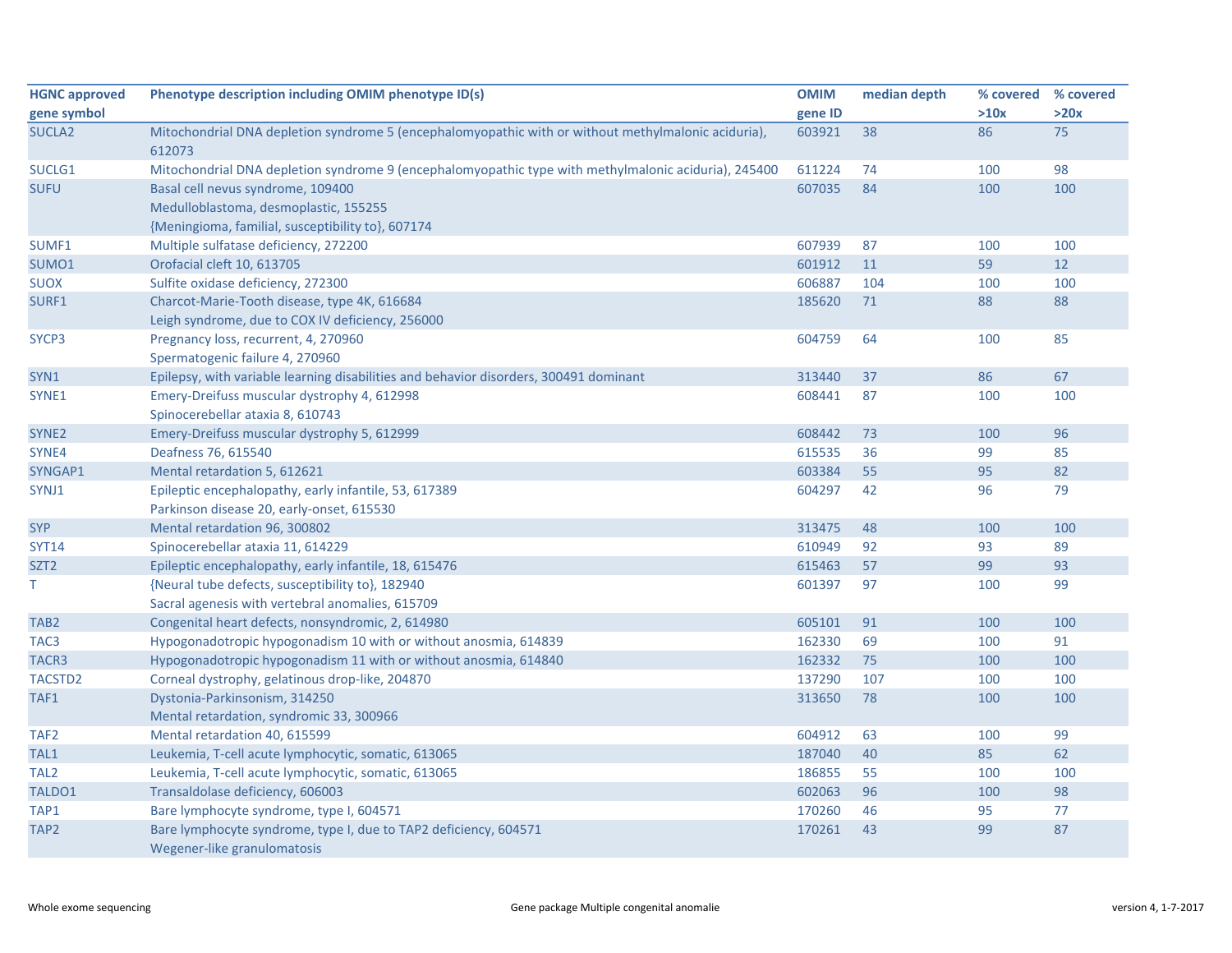| <b>HGNC approved</b> | Phenotype description including OMIM phenotype ID(s)                                       | <b>OMIM</b> | median depth | % covered | % covered |
|----------------------|--------------------------------------------------------------------------------------------|-------------|--------------|-----------|-----------|
| gene symbol          |                                                                                            | gene ID     |              | >10x      | >20x      |
| <b>TAPBP</b>         | Bare lymphocyte syndrome, type I, 604571                                                   | 601962      | 53           | 100       | 96        |
| <b>TARDBP</b>        | Amyotrophic lateral sclerosis 10, with or without FTD, 612069                              | 605078      | 75           | 100       | 100       |
|                      | Frontotemporal lobar degeneration, TARDBP-related, 612069                                  |             |              |           |           |
| <b>TAT</b>           | Tyrosinemia, type II, 276600                                                               | 613018      | 82           | 100       | 100       |
| <b>TAZ</b>           | Barth syndrome, 302060                                                                     | 300394      | 64           | 100       | 98        |
| <b>TBC1D20</b>       | Warburg micro syndrome 4, 615663                                                           | 611663      | 51           | 93        | 85        |
| <b>TBC1D24</b>       | DOOR syndrome, 220500                                                                      | 613577      | 92           | 100       | 100       |
|                      | Deafness 86, 614617                                                                        |             |              |           |           |
|                      | Deafness 65, 616044                                                                        |             |              |           |           |
|                      | Epileptic encephalopathy, early infantile, 16, 615338                                      |             |              |           |           |
|                      | Myoclonic epilepsy, infantile, familial, 605021                                            |             |              |           |           |
| <b>TBCE</b>          | Encephalopathy, progressive, with amyotrophy and optic atrophy, 617207                     | 604934      | 80           | 99        | 91        |
|                      | Hypoparathyroidism-retardation-dysmorphism syndrome, 241410                                |             |              |           |           |
|                      | Kenny-Caffey syndrome, type 1, 244460                                                      |             |              |           |           |
| <b>TBP</b>           | {Parkinson disease, susceptibility to}, 168600                                             | 600075      | 96           | 100       | 100       |
|                      | Spinocerebellar ataxia 17, 607136                                                          |             |              |           |           |
| TBX1                 | Conotruncal anomaly face syndrome, 217095                                                  | 602054      | 55           | 79        | 66        |
|                      | DiGeorge syndrome, 188400                                                                  |             |              |           |           |
|                      | Tetralogy of Fallot, 187500                                                                |             |              |           |           |
|                      | Velocardiofacial syndrome, 192430                                                          |             |              |           |           |
| <b>TBX15</b>         | Cousin syndrome, 260660                                                                    | 604127      | 69           | 100       | 97        |
| <b>TBX19</b>         | Adrenocorticotropic hormone deficiency, 201400                                             | 604614      | 116          | 100       | 100       |
| <b>TBX20</b>         | Atrial septal defect 4, 611363                                                             | 606061      | 70           | 100       | 94        |
| <b>TBX21</b>         | Asthma and nasal polyps, 208550                                                            | 604895      | 82           | 97        | 88        |
| <b>TBX22</b>         | {Asthma, aspirin-induced, susceptibility to}, 208550<br>?Abruzzo-Erickson syndrome, 302905 | 300307      | 50           | 100       | 96        |
|                      | Cleft palate with ankyloglossia, 303400                                                    |             |              |           |           |
| TBX3                 | Ulnar-mammary syndrome, 181450                                                             | 601621      | 59           | 100       | 97        |
| TBX4                 | Ischiocoxopodopatellar syndrome, 147891                                                    | 601719      | 100          | 100       | 100       |
| TBX5                 | Holt-Oram syndrome, 142900                                                                 | 601620      | 72           | 100       | 100       |
| TBXAS1               | Ghosal hematodiaphyseal syndrome, 231095                                                   | 274180      | 96           | 100       | 100       |
|                      | ?Thromboxane synthase deficiency, 614158                                                   |             |              |           |           |
| <b>TCAP</b>          | Cardiomyopathy, hypertrophic, 25, 607487                                                   | 604488      | 55           | 100       | 100       |
|                      | Muscular dystrophy, limb-girdle, type 2G, 601954                                           |             |              |           |           |
| <b>TCF12</b>         | Craniosynostosis 3, 615314                                                                 | 600480      | 51           | 100       | 94        |
| TCF4                 | Corneal dystrophy, Fuchs endothelial, 3, 613267                                            | 602272      | 73           | 100       | 98        |
|                      | Pitt-Hopkins syndrome, 610954                                                              |             |              |           |           |
| <b>TCIRG1</b>        | Osteopetrosis 1, 259700                                                                    | 604592      | 77           | 96        | 92        |
| TCN <sub>2</sub>     | Transcobalamin II deficiency, 275350                                                       | 613441      | 110          | 100       | 100       |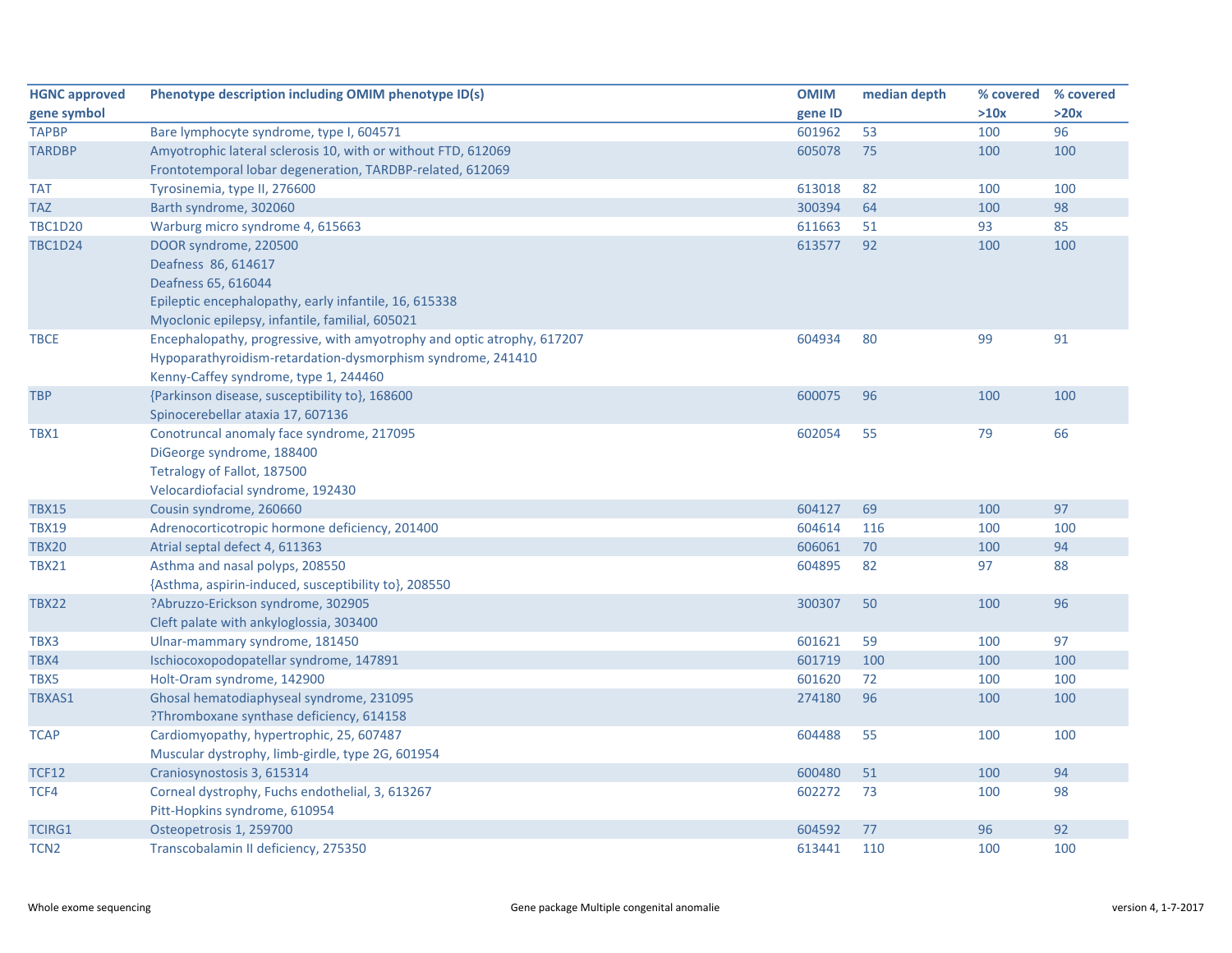| <b>HGNC approved</b> | Phenotype description including OMIM phenotype ID(s)          | <b>OMIM</b> | median depth     | % covered | % covered      |
|----------------------|---------------------------------------------------------------|-------------|------------------|-----------|----------------|
| gene symbol          |                                                               | gene ID     |                  | >10x      | >20x           |
| TCOF1                | Treacher Collins syndrome 1, 154500                           | 606847      | 78               | 100       | 98             |
| TCTN1                | Joubert syndrome 13, 614173                                   | 609863      | 70               | 100       | 97             |
| TCTN <sub>2</sub>    | Joubert syndrome 24, 616654                                   | 613846      | 93               | 100       | 100            |
|                      | ?Meckel syndrome 8, 613885                                    |             |                  |           |                |
| TCTN3                | Joubert syndrome 18, 614815                                   | 613847      | 60               | 100       | 96             |
|                      | Orofaciodigital syndrome IV, 258860                           |             |                  |           |                |
| TDGF1                | Forebrain defects                                             | 187395      | 53               | 92        | 76             |
| TDP1                 | Spinocerebellar ataxia with axonal neuropathy, 607250         | 607198      | 77               | 100       | 96             |
| TDRD7                | Cataract 36, 613887                                           | 611258      | 91               | 100       | 99             |
| TEAD1                | Sveinsson chorioretinal atrophy, 108985                       | 189967      | 74               | 100       | 100            |
| TECPR2               | Spastic paraplegia 49, 615031                                 | 615000      | 92               | 100       | 100            |
| <b>TECR</b>          | Mental retardation 14, 614020                                 | 610057      | 68               | 99        | 94             |
| <b>TECTA</b>         | Deafness 8/12, 601543                                         | 602574      | 101              | 100       | 100            |
|                      | Deafness 21, 603629                                           |             |                  |           |                |
| <b>TEK</b>           | Glaucoma 3, primary congenital, E, 617272                     | 600221      | 92               | 100       | 100            |
|                      | Venous malformations, multiple cutaneous and mucosal, 600195  |             |                  |           |                |
| TENM3                | Microphthalmia, isolated, with coloboma 9, 615145             | 610083      | 62               | 98        | 94             |
| <b>TERC</b>          | {Aplastic anemia}, 614743                                     | 602322      | No coverage data |           |                |
|                      | Dyskeratosis congenita 1, 127550                              |             |                  |           |                |
|                      | {Pulmonary fibrosis, idiopathic, susceptibility to}, 614743   |             |                  |           |                |
| TET <sub>2</sub>     | Myelodysplastic syndrome, somatic, 614286                     | 612839      | 82               | 100       | 100            |
| <b>TEX28</b>         | No OMIM phenotype                                             | 300092      | $\mathbf 0$      | 0         | $\overline{0}$ |
| TF.                  | Atransferrinemia, 209300                                      | 190000      | 93               | 100       | 100            |
| TFAP2A               | Branchiooculofacial syndrome, 113620                          | 107580      | 66               | 100       | 96             |
| TFAP2B               | Char syndrome, 169100                                         | 601601      | 79               | 100       | 100            |
|                      | Patent ductus arteriosus 2, 617035                            |             |                  |           |                |
| TFE3                 | Renal cell carcinoma, papillary, 1, 300854                    | 314310      | 37               | 100       | 89             |
| <b>TFG</b>           | Hereditary motor and sensory neuropathy, Okinawa type, 604484 | 602498      | 49               | 93        | 72             |
|                      | ?Spastic paraplegia 57, 615658                                |             |                  |           |                |
| TFR <sub>2</sub>     | Hemochromatosis, type 3, 604250                               | 604720      | 68               | 100       | 100            |
| <b>TG</b>            | {Autoimmune thyroid disease, susceptibility to, 3}, 608175    | 188450      | 88               | 100       | 98             |
|                      | Thyroid dyshormonogenesis 3, 274700                           |             |                  |           |                |
| TGFB1                | Camurati-Engelmann disease, 131300                            | 190180      | 67               | 100       | 100            |
|                      | {Cystic fibrosis lung disease, modifier of}, 219700           |             |                  |           |                |
| TGFB2                | Loeys-Dietz syndrome 4, 614816                                | 190220      | 107              | 100       | 100            |
| TGFB3                | Arrhythmogenic right ventricular dysplasia 1, 107970          | 190230      | 96               | 100       | 100            |
|                      | Loeys-Dietz syndrome 5, 615582                                |             |                  |           |                |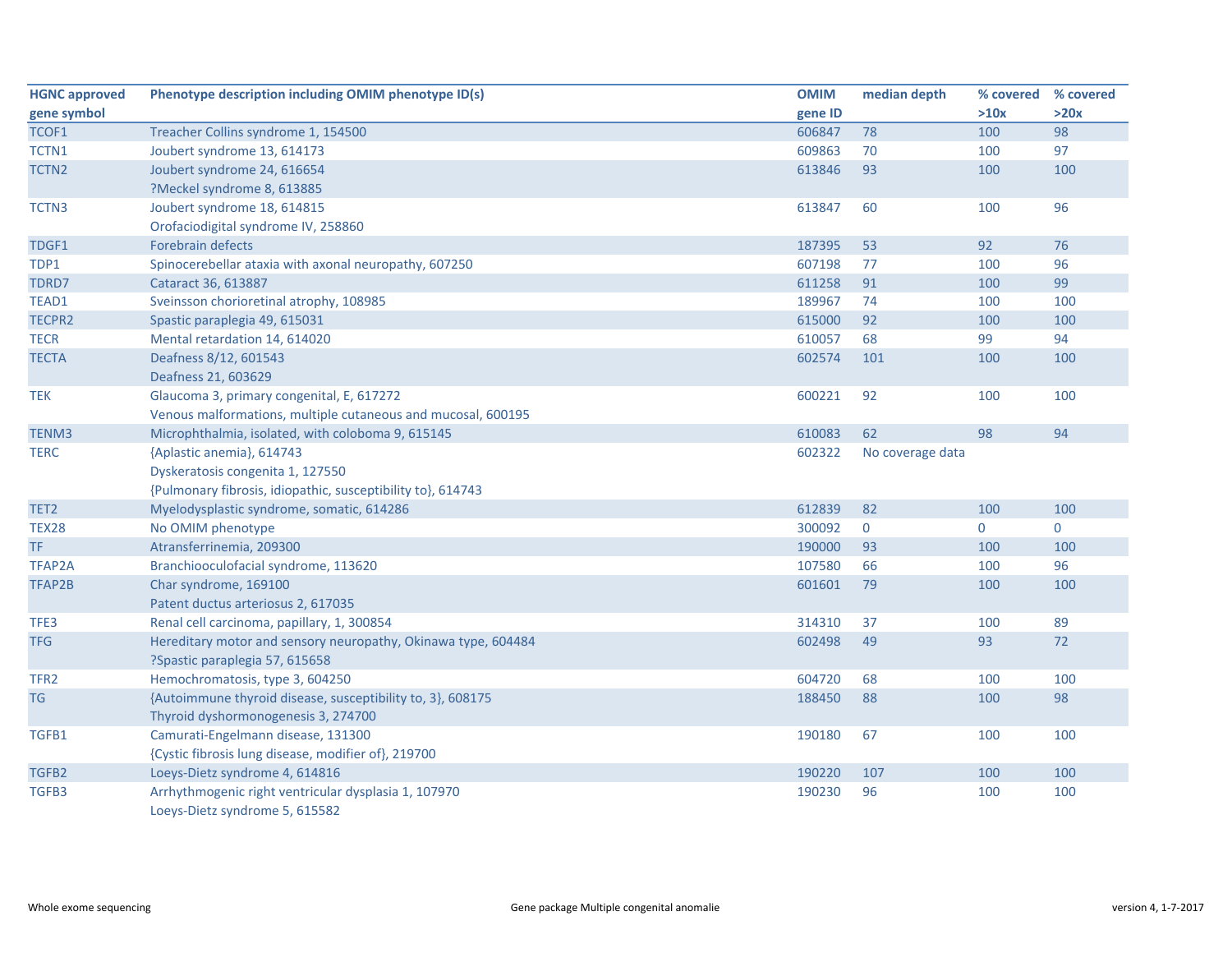| <b>HGNC approved</b> | Phenotype description including OMIM phenotype ID(s)                             | <b>OMIM</b> | median depth |      | % covered % covered |
|----------------------|----------------------------------------------------------------------------------|-------------|--------------|------|---------------------|
| gene symbol          |                                                                                  | gene ID     |              | >10x | >20x                |
| <b>TGFBI</b>         | Corneal dystrophy, Avellino type, 607541                                         | 601692      | 83           | 99   | 93                  |
|                      | Corneal dystrophy, Groenouw type I, 121900                                       |             |              |      |                     |
|                      | Corneal dystrophy, Reis-Bucklers type, 608470                                    |             |              |      |                     |
|                      | Corneal dystrophy, Thiel-Behnke type, 602082                                     |             |              |      |                     |
|                      | Corneal dystrophy, epithelial basement membrane, 121820                          |             |              |      |                     |
|                      | Corneal dystrophy, lattice type I, 122200                                        |             |              |      |                     |
|                      | Corneal dystrophy, lattice type IIIA, 608471                                     |             |              |      |                     |
| TGFBR1               | Loeys-Dietz syndrome 1, 609192                                                   | 190181      | 111          | 94   | 94                  |
|                      | {Multiple self-healing squamous epithelioma, susceptibility to}, 132800          |             |              |      |                     |
| TGFBR2               | Colorectal cancer, hereditary nonpolyposis, type 6, 614331                       | 190182      | 100          | 100  | 100                 |
|                      | Esophageal cancer, somatic, 133239                                               |             |              |      |                     |
|                      | Loeys-Dietz syndrome 2, 610168                                                   |             |              |      |                     |
| TGIF1                | Holoprosencephaly 4, 142946                                                      | 602630      | 97           | 100  | 100                 |
| TGM1                 | Ichthyosis, congenital 1, 242300                                                 | 190195      | 98           | 100  | 100                 |
| TGM5                 | Peeling skin syndrome 2, 609796                                                  | 603805      | 112          | 100  | 100                 |
| TGM6                 | Spinocerebellar ataxia 35, 613908                                                | 613900      | 82           | 100  | 100                 |
| TН                   | Segawa syndrome, recessive, 605407                                               | 191290      | 55           | 100  | 95                  |
| THAP1                | Dystonia 6, torsion, 602629                                                      | 609520      | 84           | 100  | 96                  |
| <b>THBD</b>          | {Hemolytic uremic syndrome, atypical, susceptibility to, 6}, 612926              | 188040      | 89           | 100  | 100                 |
|                      | Thrombophilia due to thrombomodulin defect, 614486                               |             |              |      |                     |
| THOC <sub>6</sub>    | Beaulieu-Boycott-Innes syndrome, 613680                                          | 615403      | 101          | 100  | 100                 |
| <b>THPO</b>          | Thrombocythemia 1, 187950                                                        | 600044      | 48           | 81   | 79                  |
| <b>THRA</b>          | Hypothyroidism, congenital, nongoitrous, 6, 614450                               | 190120      | 100          | 100  | 100                 |
| <b>THRB</b>          | Thyroid hormone resistance, 188570                                               | 190160      | 89           | 100  | 100                 |
|                      | Thyroid hormone resistance, 274300                                               |             |              |      |                     |
|                      | Thyroid hormone resistance, selective pituitary, 145650                          |             |              |      |                     |
| TIA1                 | Welander distal myopathy, 604454                                                 | 603518      | 44           | 85   | 69                  |
| <b>TIMM8A</b>        | Mohr-Tranebjaerg syndrome, 304700                                                | 300356      | 42           | 100  | 100                 |
| TIMP3                | Sorsby fundus dystrophy, 136900                                                  | 188826      | 88           | 100  | 100                 |
| TINF <sub>2</sub>    | Dyskeratosis congenita 3, 613990                                                 | 604319      | 92           | 100  | 100                 |
|                      | Revesz syndrome, 268130                                                          |             |              |      |                     |
| TJP2                 | Cholestasis, progressive familial intrahepatic 4, 615878                         | 607709      | 83           | 100  | 99                  |
|                      | Hypercholanemia, familial, 607748                                                |             |              |      |                     |
| TK <sub>2</sub>      | Mitochondrial DNA depletion syndrome 2 (myopathic type), 609560                  | 188250      | 72           | 100  | 94                  |
|                      | ?Progressive external ophthalmoplegia with mitochondrial DNA deletions 3, 617069 |             |              |      |                     |
| TLL1                 | Atrial septal defect 6, 613087                                                   | 606742      | 77           | 100  | 99                  |
| TLR4                 | No OMIM phenotype                                                                | 603030      | 71           | 100  | 100                 |
| TMC1                 | Deafness 36, 606705                                                              | 606706      | 68           | 100  | 100                 |
|                      | Deafness 7, 600974                                                               |             |              |      |                     |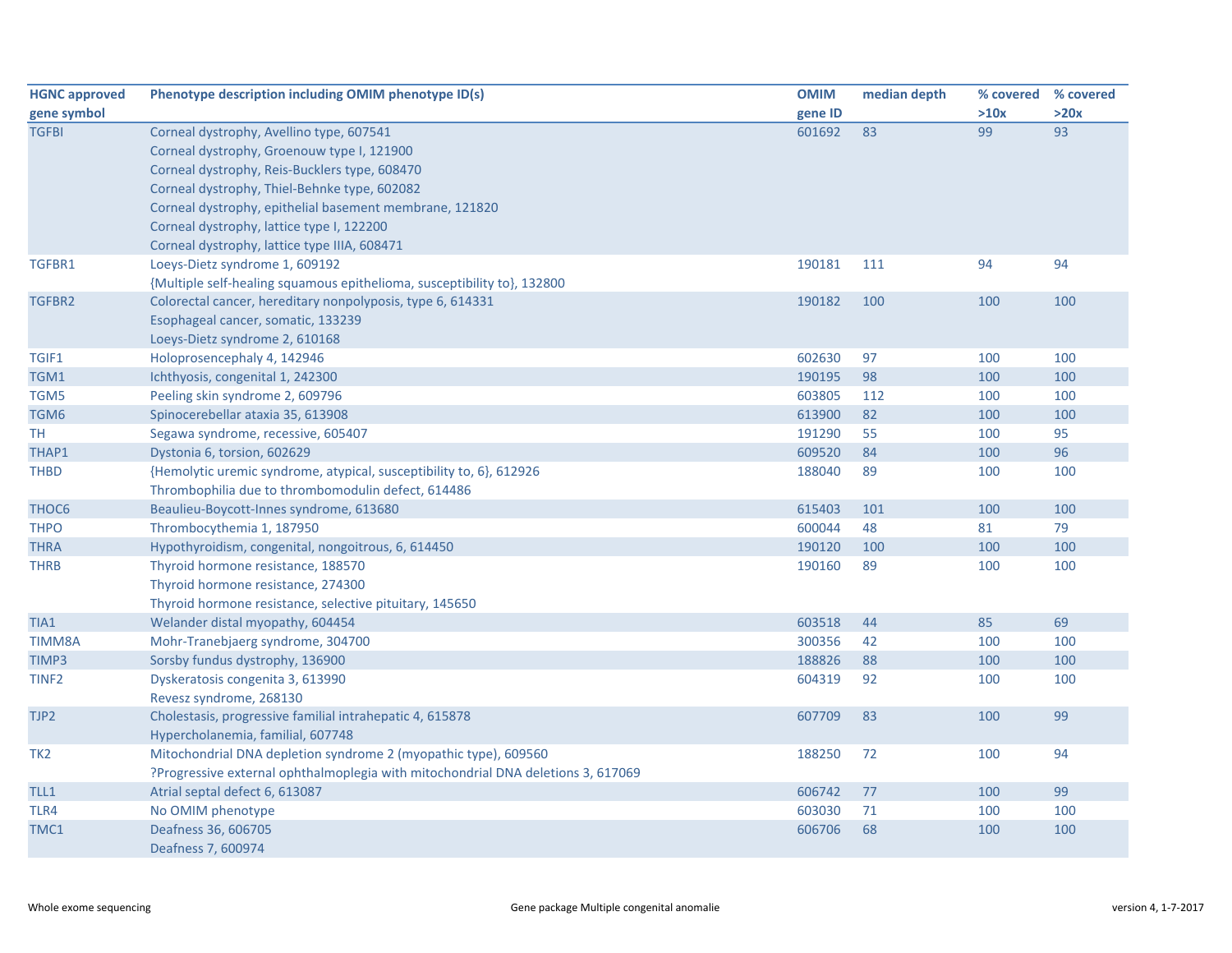| <b>HGNC approved</b> | Phenotype description including OMIM phenotype ID(s)                                  | <b>OMIM</b> | median depth | % covered | % covered |
|----------------------|---------------------------------------------------------------------------------------|-------------|--------------|-----------|-----------|
| gene symbol          |                                                                                       | gene ID     |              | >10x      | >20x      |
| TMC <sub>6</sub>     | Epidermodysplasia verruciformis, 226400                                               | 605828      | 61           | 100       | 99        |
| TMC8                 | Epidermodysplasia verruciformis, 226400                                               | 605829      | 80           | 100       | 95        |
| TMCO1                | Craniofacial dysmorphism, skeletal anomalies, and mental retardation syndrome, 213980 | 614123      | 60           | 100       | 98        |
| TMEM126A             | Optic atrophy 7, 612989                                                               | 612988      | 70           | 100       | 96        |
| <b>TMEM138</b>       | Joubert syndrome 16, 614465                                                           | 614459      | 67           | 100       | 100       |
| <b>TMEM165</b>       | Congenital disorder of glycosylation, type IIk, 614727                                | 614726      | 76           | 100       | 100       |
| <b>TMEM181</b>       | No OMIM phenotype                                                                     | 613209      | 41           | 100       | 90        |
| <b>TMEM216</b>       | Joubert syndrome 2, 608091                                                            | 613277      | 87           | 100       | 100       |
|                      | Meckel syndrome 2, 603194                                                             |             |              |           |           |
| <b>TMEM231</b>       | Joubert syndrome 20, 614970                                                           | 614949      | 56           | 98        | 93        |
|                      | Meckel syndrome 11, 615397                                                            |             |              |           |           |
| <b>TMEM237</b>       | Joubert syndrome 14, 614424                                                           | 614423      | 80           | 100       | 99        |
| TMEM38B              | Osteogenesis imperfecta, type XIV, 615066                                             | 611236      | 35           | 100       | 85        |
| TMEM67               | {Bardet-Biedl syndrome 14, modifier of}, 615991                                       | 609884      | 51           | 99        | 90        |
|                      | COACH syndrome, 216360                                                                |             |              |           |           |
|                      | Joubert syndrome 6, 610688                                                            |             |              |           |           |
|                      | Meckel syndrome 3, 607361                                                             |             |              |           |           |
|                      | Nephronophthisis 11, 613550                                                           |             |              |           |           |
| TMEM70               | Mitochondrial complex V (ATP synthase) deficiency, nuclear type 2, 614052             | 612418      | 75           | 100       | 99        |
| <b>TMIE</b>          | Deafness 6, 600971                                                                    | 607237      | 68           | 99        | 88        |
| <b>TMLHE</b>         | {Autism, susceptibility to 6}, 300872                                                 | 300777      | 42           | 98        | 87        |
| TMPRSS15             | Enterokinase deficiency, 226200                                                       | 606635      | 72           | 99        | 97        |
| <b>TMPRSS3</b>       | Deafness 8/10, 601072                                                                 | 605511      | 94           | 100       | 100       |
| <b>TMPRSS6</b>       | Iron-refractory iron deficiency anemia, 206200                                        | 609862      | 69           | 100       | 99        |
| <b>TNC</b>           | Deafness 56, 615629                                                                   | 187380      | 64           | 99        | 92        |
| TNFRSF10B            | Squamous cell carcinoma, head and neck, 275355                                        | 603612      | 102          | 100       | 100       |
| TNFRSF11A            | Osteolysis, familial expansile, 174810                                                | 603499      | 66           | 96        | 96        |
|                      | Osteopetrosis 7, 612301                                                               |             |              |           |           |
|                      | {Paget disease of bone 2, early-onset}, 602080                                        |             |              |           |           |
| TNFRSF11B            | Paget disease of bone 5, juvenile-onset, 239000                                       | 602643      | 131          | 100       | 100       |
| TNFRSF13B            | Immunodeficiency, common variable, 2, 240500                                          | 604907      | 77           | 100       | 100       |
|                      | Immunoglobulin A deficiency 2, 609529                                                 |             |              |           |           |
| TNFRSF13C            | Immunodeficiency, common variable, 4, 613494                                          | 606269      | 30           | 87        | 62        |
| <b>TNFRSF1A</b>      | {Multiple sclerosis, susceptibility to, 5}, 614810                                    | 191190      | 68           | 100       | 100       |
|                      | Periodic fever, familial, 142680                                                      |             |              |           |           |
| TNFSF11              | Osteopetrosis 2, 259710                                                               | 602642      | 65           | 100       | 98        |
| TNNC1                | Cardiomyopathy, dilated, 1Z, 611879                                                   | 191040      | 134          | 100       | 100       |
|                      | Cardiomyopathy, hypertrophic, 13, 613243                                              |             |              |           |           |
| TNNI <sub>2</sub>    | Arthrogryposis multiplex congenita, distal, type 2B, 601680                           | 191043      | 63           | 100       | 100       |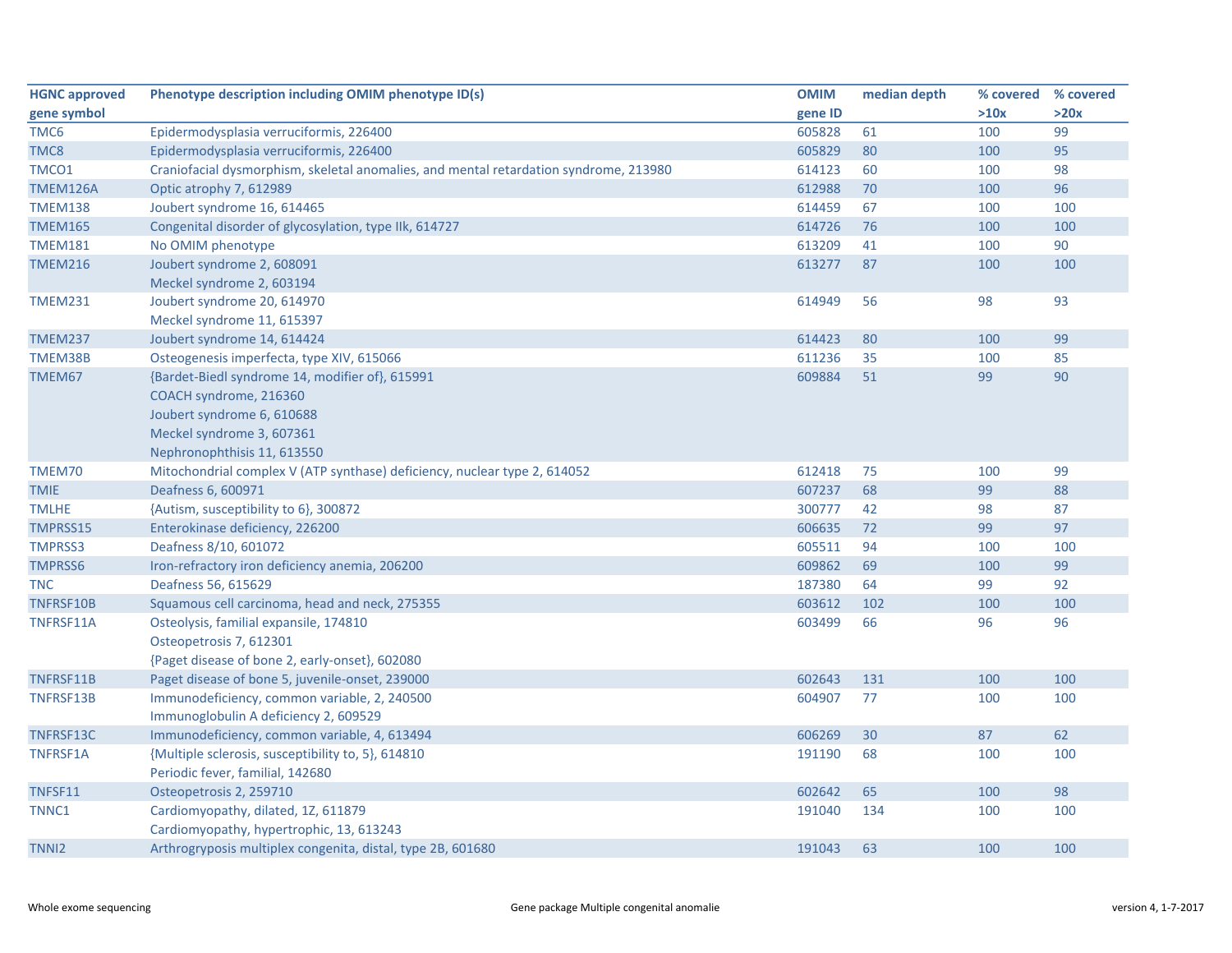| <b>HGNC approved</b> | Phenotype description including OMIM phenotype ID(s)                              | <b>OMIM</b> | median depth | % covered | % covered |
|----------------------|-----------------------------------------------------------------------------------|-------------|--------------|-----------|-----------|
| gene symbol          |                                                                                   | gene ID     |              | >10x      | >20x      |
| TNN <sub>13</sub>    | Cardiomyopathy, dilated, 1FF, 613286                                              | 191044      | 81           | 100       | 96        |
|                      | ?Cardiomyopathy, dilated, 2A, 611880                                              |             |              |           |           |
|                      | Cardiomyopathy, familial restrictive, 1, 115210                                   |             |              |           |           |
|                      | Cardiomyopathy, hypertrophic, 7, 613690                                           |             |              |           |           |
| TNNT1                | Nemaline myopathy 5, Amish type, 605355                                           | 191041      | 71           | 100       | 96        |
| TNNT <sub>2</sub>    | Cardiomyopathy, dilated, 1D, 601494                                               | 191045      | 75           | 100       | 100       |
|                      | Cardiomyopathy, familial restrictive, 3, 612422                                   |             |              |           |           |
|                      | Cardiomyopathy, hypertrophic, 2, 115195                                           |             |              |           |           |
|                      | Left ventricular noncompaction 6, 601494                                          |             |              |           |           |
| TNNT3                | Arthyrgryposis, distal, type 2B, 601680                                           | 600692      | 71           | 100       | 97        |
| <b>TNXB</b>          | Ehlers-Danlos syndrome due to tenascin X deficiency, 606408                       | 600985      | 96           | 100       | 98        |
|                      | Vesicoureteral reflux 8, 615963                                                   |             |              |           |           |
| TOP1                 | DNA topoisomerase I, camptothecin-resistant                                       | 126420      | 71           | 99        | 94        |
| TOP <sub>2</sub> A   | DNA topoisomerase II, resistance to inhibition of, by amsacrine                   | 126430      | 69           | 100       | 97        |
| <b>TOPORS</b>        | Retinitis pigmentosa 31, 609923                                                   | 609507      | 76           | 100       | 100       |
| <b>TP53</b>          | Adrenal cortical carcinoma, 202300                                                | 191170      | 70           | 100       | 100       |
|                      | {Basal cell carcinoma 7}, 614740                                                  |             |              |           |           |
|                      | Breast cancer, 114480                                                             |             |              |           |           |
|                      | Choroid plexus papilloma, 260500                                                  |             |              |           |           |
|                      | Colorectal cancer, 114500                                                         |             |              |           |           |
|                      | {Glioma susceptibility 1}, 137800                                                 |             |              |           |           |
|                      | Hepatocellular carcinoma, 114550                                                  |             |              |           |           |
|                      | Li-Fraumeni syndrome, 151623                                                      |             |              |           |           |
|                      | Nasopharyngeal carcinoma, 607107                                                  |             |              |           |           |
|                      | Osteosarcoma, 259500                                                              |             |              |           |           |
|                      | Pancreatic cancer, 260350                                                         |             |              |           |           |
| <b>TP63</b>          | ADULT syndrome, 103285                                                            | 603273      | 109          | 100       | 100       |
|                      | Ectrodactyly, ectodermal dysplasia, and cleft lip/palate syndrome 3, 604292       |             |              |           |           |
|                      | Hay-Wells syndrome, 106260                                                        |             |              |           |           |
|                      | Limb-mammary syndrome, 603543                                                     |             |              |           |           |
|                      | Orofacial cleft 8, 129400                                                         |             |              |           |           |
|                      | Rapp-Hodgkin syndrome, 129400                                                     |             |              |           |           |
|                      | Split-hand/foot malformation 4, 605289                                            |             |              |           |           |
| TPI1                 | Hemolytic anemia due to triosephosphate isomerase deficiency, 615512              | 190450      | 41           | 92        | 81        |
| TPK1                 | Thiamine metabolism dysfunction syndrome 5 (episodic encephalopathy type), 614458 | 606370      | 63           | 100       | 100       |
| TPM1                 | Cardiomyopathy, dilated, 1Y, 611878                                               | 191010      | 80           | 100       | 100       |
|                      | Cardiomyopathy, hypertrophic, 3, 115196                                           |             |              |           |           |
|                      | Left ventricular noncompaction 9, 611878                                          |             |              |           |           |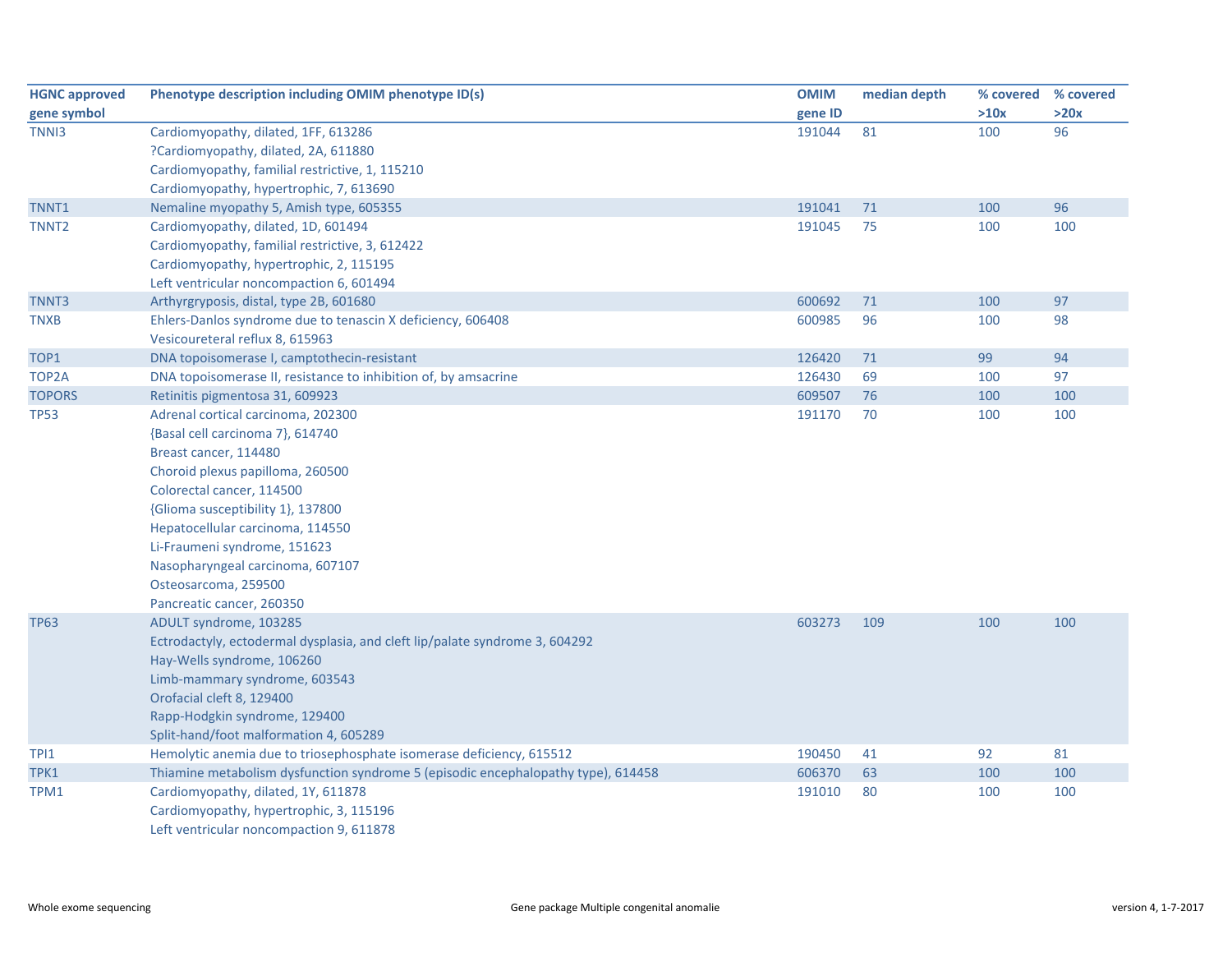| <b>HGNC approved</b> | Phenotype description including OMIM phenotype ID(s)                                               | <b>OMIM</b> | median depth |      | % covered % covered |
|----------------------|----------------------------------------------------------------------------------------------------|-------------|--------------|------|---------------------|
| gene symbol          |                                                                                                    | gene ID     |              | >10x | >20x                |
| TPM2                 | Arthrogryposis multiplex congenita, distal, type 1, 108120                                         | 190990      | 79           | 98   | 91                  |
|                      | Arthrogryposis, distal, type 2B, 601680                                                            |             |              |      |                     |
|                      | CAP myopathy 2, 609285                                                                             |             |              |      |                     |
|                      | Nemaline myopathy 4, 609285                                                                        |             |              |      |                     |
| TPM3                 | CAP myopathy 1, 609284                                                                             | 191030      | 83           | 100  | 99                  |
|                      | Myopathy, congenital, with fiber-type disproportion, 255310                                        |             |              |      |                     |
|                      | Nemaline myopathy 1 or recessive, 609284                                                           |             |              |      |                     |
| <b>TPMT</b>          | {Thiopurines, poor metabolism of, 1}, 610460                                                       | 187680      | 34           | 90   | 76                  |
| <b>TPO</b>           | Thyroid dyshormonogenesis 2A, 274500                                                               | 606765      | 84           | 99   | 92                  |
| TPP1                 | Ceroid lipofuscinosis, neuronal, 2, 204500                                                         | 607998      | 79           | 100  | 98                  |
|                      | Spinocerebellar ataxia 7, 609270                                                                   |             |              |      |                     |
| <b>TPRN</b>          | Deafness 79, 613307                                                                                | 613354      | 49           | 80   | 71                  |
| TRAPPC11             | Muscular dystrophy, limb-girdle, type 2S, 615356                                                   | 614138      | 44           | 96   | 82                  |
| <b>TRAPPC2</b>       | Spondyloepiphyseal dysplasia tarda, 313400                                                         | 300202      | 31           | 67   | 44                  |
| <b>TRAPPC9</b>       | Mental retardation 13, 613192                                                                      | 611966      | 85           | 100  | 99                  |
| <b>TRDN</b>          | Ventricular tachycardia, catecholaminergic polymorphic, 5, with or without muscle weakness, 615441 | 603283      | 52           | 95   | 82                  |
| TREM2                | Nasu-Hakola disease, 221770                                                                        | 605086      | 79           | 100  | 100                 |
| TREX1                | Aicardi-Goutieres syndrome 1, dominant and recessive, 225750                                       | 606609      | 129          | 100  | 100                 |
|                      | Chilblain lupus, 610448                                                                            |             |              |      |                     |
|                      | {Systemic lupus erythematosus, susceptibility to}, 152700                                          |             |              |      |                     |
|                      | Vasculopathy, retinal, with cerebral leukodystrophy, 192315                                        |             |              |      |                     |
| <b>TRHR</b>          | Thyrotropin-releasing hormone resistance, generalized                                              | 188545      | 85           | 100  | 100                 |
| <b>TRIM24</b>        | No OMIM phenotype                                                                                  | 603406      | 78           | 99   | 94                  |
| TRIM32               | ?Bardet-Biedl syndrome 11, 615988                                                                  | 602290      | 77           | 100  | 100                 |
|                      | Muscular dystrophy, limb-girdle, type 2H, 254110                                                   |             |              |      |                     |
| TRIM33               | No OMIM phenotype                                                                                  | 605769      | 74           | 97   | 91                  |
| TRIM37               | Mulibrey nanism, 253250                                                                            | 605073      | 74           | 100  | 97                  |
| <b>TRIOBP</b>        | Deafness 28, 609823                                                                                | 609761      | 120          | 100  | 99                  |
| <b>TRIP11</b>        | Achondrogenesis, type IA, 200600                                                                   | 604505      | 57           | 97   | 91                  |
| <b>TRMU</b>          | {Deafness, modifier of}, 580000                                                                    | 610230      | 76           | 100  | 100                 |
|                      | Liver failure, transient infantile, 613070                                                         |             |              |      |                     |
| TRPA1                | Episodic pain syndrome, familial, 615040                                                           | 604775      | 53           | 96   | 85                  |
| TRPC6                | Glomerulosclerosis, focal segmental, 2, 603965                                                     | 603652      | 75           | 94   | 93                  |
| TRPM1                | Night blindness, congenital stationary (complete), 1C, 613216                                      | 603576      | 87           | 100  | 100                 |
| TRPM4                | Progressive familial heart block, type IB, 604559                                                  | 606936      | 77           | 100  | 98                  |
| TRPM6                | Hypomagnesemia 1, intestinal, 602014                                                               | 607009      | 81           | 100  | 99                  |
| TRPS1                | Trichorhinophalangeal syndrome, type I, 190350                                                     | 604386      | 70           | 100  | 100                 |
|                      | Trichorhinophalangeal syndrome, type III, 190351                                                   |             |              |      |                     |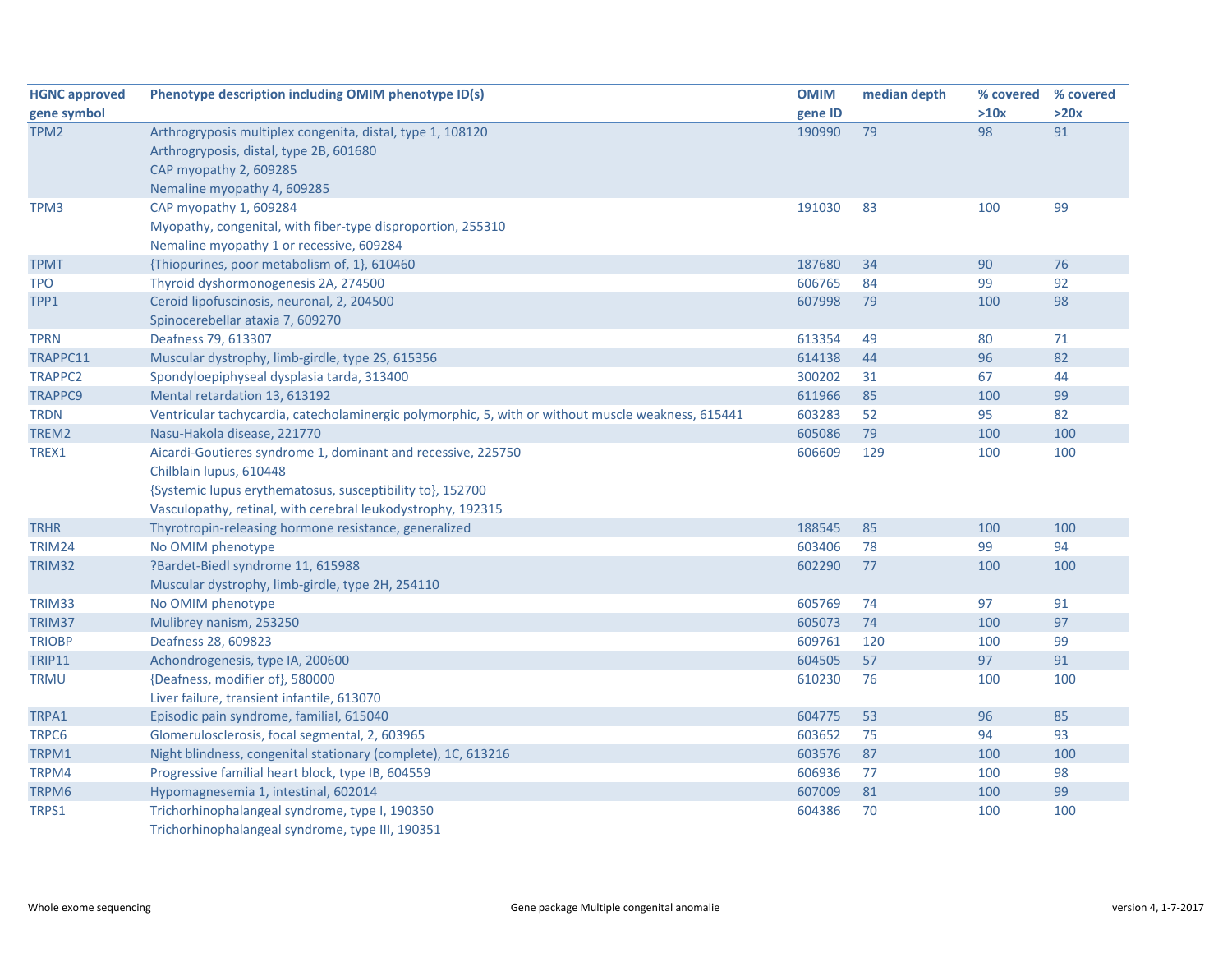| <b>HGNC approved</b> | Phenotype description including OMIM phenotype ID(s)               | <b>OMIM</b> | median depth | % covered % covered |      |
|----------------------|--------------------------------------------------------------------|-------------|--------------|---------------------|------|
| gene symbol          |                                                                    | gene ID     |              | >10x                | >20x |
| TRPV3                | Olmsted syndrome, 614594                                           | 607066      | 92           | 100                 | 96   |
|                      | ?Palmoplantar keratoderma, nonepidermolytic, focal 2, 616400       |             |              |                     |      |
| TRPV4                | ?Avascular necrosis of femoral head, primary, 2, 617383            | 605427      | 92           | 100                 | 100  |
|                      | Brachyolmia type 3, 113500                                         |             |              |                     |      |
|                      | Digital arthropathy-brachydactyly, familial, 606835                |             |              |                     |      |
|                      | Hereditary motor and sensory neuropathy, type IIc, 606071          |             |              |                     |      |
|                      | Metatropic dysplasia, 156530                                       |             |              |                     |      |
|                      | Parastremmatic dwarfism, 168400                                    |             |              |                     |      |
|                      | SED, Maroteaux type, 184095                                        |             |              |                     |      |
|                      | Scapuloperoneal spinal muscular atrophy, 181405                    |             |              |                     |      |
|                      | [Sodium serum level QTL 1], 613508                                 |             |              |                     |      |
|                      | Spinal muscular atrophy, distal, congenital nonprogressive, 600175 |             |              |                     |      |
|                      | Spondylometaphyseal dysplasia, Kozlowski type, 184252              |             |              |                     |      |
| TSC1                 | Focal cortical dysplasia, type II, somatic, 607341                 | 605284      | 94           | 100                 | 99   |
|                      | Lymphangioleiomyomatosis, 606690                                   |             |              |                     |      |
|                      | Tuberous sclerosis-1, 191100                                       |             |              |                     |      |
| TSC <sub>2</sub>     | ?Focal cortical dysplasia, type II, somatic, 607341                | 191092      | 94           | 100                 | 100  |
|                      | Lymphangioleiomyomatosis, somatic, 606690                          |             |              |                     |      |
|                      | Tuberous sclerosis-2, 613254                                       |             |              |                     |      |
| TSEN <sub>2</sub>    | Pontocerebellar hypoplasia type 2B, 612389                         | 608753      | 84           | 100                 | 98   |
| TSEN34               | ?Pontocerebellar hypoplasia type 2C, 612390                        | 608754      | 56           | 90                  | 83   |
| <b>TSEN54</b>        | Pontocerebellar hypoplasia type 2A, 277470                         | 608755      | 67           | 96                  | 96   |
|                      | Pontocerebellar hypoplasia type 4, 225753                          |             |              |                     |      |
|                      | ?Pontocerebellar hypoplasia type 5, 610204                         |             |              |                     |      |
| <b>TSFM</b>          | Combined oxidative phosphorylation deficiency 3, 610505            | 604723      | 59           | 100                 | 98   |
| <b>TSG101</b>        | Breast cancer, somatic, 114480                                     | 601387      | 54           | 100                 | 96   |
| <b>TSHB</b>          | Hypothryoidism, congenital, nongoitrous 4, 275100                  | 188540      | 120          | 100                 | 100  |
| <b>TSHR</b>          | Hyperthyroidism, familial gestational, 603373                      | 603372      | 93           | 100                 | 98   |
|                      | Hyperthyroidism, nonautoimmune, 609152                             |             |              |                     |      |
|                      | Hypothyroidism, congenital, nongoitrous, 1, 275200                 |             |              |                     |      |
|                      | Thyroid adenoma, hyperfunctioning, somatic                         |             |              |                     |      |
|                      | Thyroid carcinoma with thyrotoxicosis                              |             |              |                     |      |
| TSHZ1                | Aural atresia, congenital, 607842                                  | 614427      | 90           | 99                  | 99   |
| TSPAN12              | Exudative vitreoretinopathy 5, 613310                              | 613138      | 85           | 100                 | 100  |
| <b>TSPAN7</b>        | Mental retardation 58, 300210                                      | 300096      | 40           | 100                 | 85   |
| <b>TSPEAR</b>        | Deafness 98, 614861                                                | 612920      | 97           | 100                 | 100  |
| TSPYL1               | Sudden infant death with dysgenesis of the testes syndrome, 608800 | 604714      | 99           | 100                 | 100  |
| TTBK2                | Spinocerebellar ataxia 11, 604432                                  | 611695      | 70           | 100                 | 99   |
| TTC19                | Mitochondrial complex III deficiency, nuclear type 2, 615157       | 613814      | 57           | 90                  | 78   |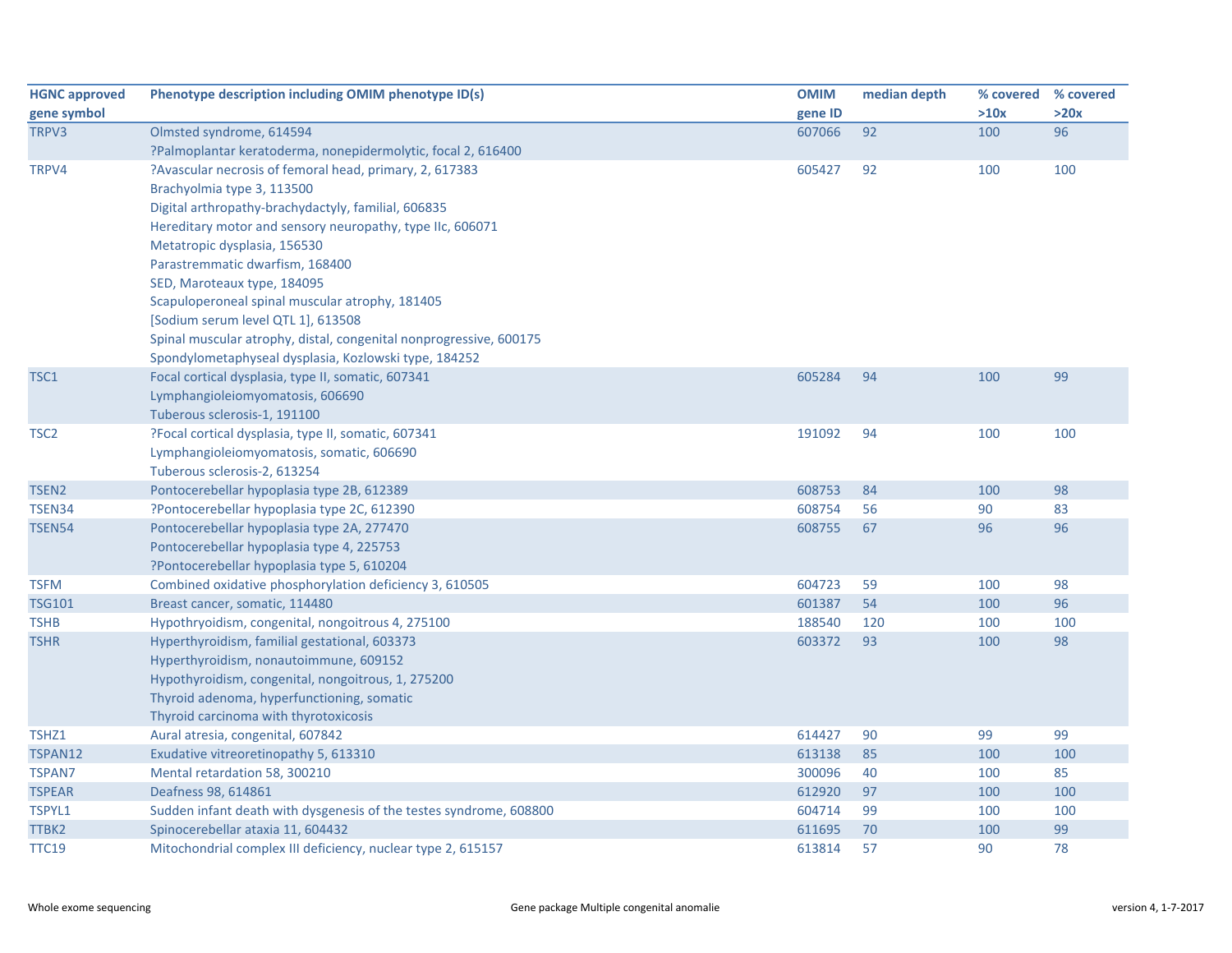| <b>HGNC approved</b> | Phenotype description including OMIM phenotype ID(s)                  | <b>OMIM</b> | median depth | % covered % covered |      |
|----------------------|-----------------------------------------------------------------------|-------------|--------------|---------------------|------|
| gene symbol          |                                                                       | gene ID     |              | >10x                | >20x |
| TTC21B               | Nephronophthisis 12, 613820                                           | 612014      | 70           | 100                 | 97   |
|                      | Short-rib thoracic dysplasia 4 with or without polydactyly, 613819    |             |              |                     |      |
| TTC37                | Trichohepatoenteric syndrome 1, 222470                                | 614589      | 77           | 100                 | 98   |
| TTC7A                | Gastrointestinal defects and immunodeficiency syndrome, 243150        | 609332      | 54           | 99                  | 90   |
| TTC8                 | Bardet-Biedl syndrome 8, 615985                                       | 608132      | 64           | 100                 | 90   |
|                      | ?Retinitis pigmentosa 51, 613464                                      |             |              |                     |      |
| TTI <sub>2</sub>     | Mental retardation 39, 615541                                         | 614426      | 79           | 100                 | 100  |
| <b>TTN</b>           | Cardiomyopathy, dilated, 1G, 604145                                   | 188840      | 90           | 100                 | 99   |
|                      | Cardiomyopathy, familial hypertrophic, 9, 613765                      |             |              |                     |      |
|                      | Muscular dystrophy, limb-girdle, type 2J, 608807                      |             |              |                     |      |
|                      | Myopathy, early-onset, with fatal cardiomyopathy, 611705              |             |              |                     |      |
|                      | Myopathy, proximal, with early respiratory muscle involvement, 603689 |             |              |                     |      |
|                      | Tibial muscular dystrophy, tardive, 600334                            |             |              |                     |      |
| <b>TTPA</b>          | Ataxia with isolated vitamin E deficiency, 277460                     | 600415      | 70           | 96                  | 89   |
| <b>TTR</b>           | Amyloidosis, hereditary, transthyretin-related, 105210                | 176300      | 87           | 100                 | 100  |
|                      | Carpal tunnel syndrome, familial, 115430                              |             |              |                     |      |
|                      | [Dystransthyretinemic hyperthyroxinemia], 145680                      |             |              |                     |      |
| <b>TUBA1A</b>        | Lissencephaly 3, 611603                                               | 602529      | 34           | 93                  | 78   |
| <b>TUBA8</b>         | Polymicrogyria with optic nerve hypoplasia, 613180                    | 605742      | 116          | 100                 | 99   |
| TUBB1                | Macrothrombocytopenia, TUBB1-related, 613112                          | 612901      | 104          | 100                 | 100  |
| <b>TUBB2A</b>        | Cortical dysplasia, complex, with other brain malformations 5, 615763 | 615101      | 51           | 100                 | 89   |
| <b>TUBB2B</b>        | Polymicrogyria, symmetric or asymmetric, 610031                       | 612850      | 65           | 100                 | 94   |
| TUBB3                | Cortical dysplasia, complex, with other brain malformations 1, 614039 | 602661      | 75           | 100                 | 100  |
|                      | Fibrosis of extraocular muscles, congenital, 3A, 600638               |             |              |                     |      |
| <b>TUBB4A</b>        | Dystonia 4, torsion, 128101                                           | 602662      | 60           | 97                  | 93   |
|                      | Leukodystrophy, hypomyelinating, 6, 612438                            |             |              |                     |      |
| TUBG1                | Cortical dysplasia, complex, with other brain malformations 4, 615412 | 191135      | 65           | 100                 | 99   |
| <b>TUBGCP6</b>       | Microcephaly and chorioretinopathy, 1, 251270                         | 610053      | 94           | 100                 | 100  |
| <b>TUFM</b>          | Combined oxidative phosphorylation deficiency 4, 610678               | 602389      | 76           | 100                 | 97   |
| TULP1                | Leber congenital amaurosis 15, 613843                                 | 602280      | 65           | 100                 | 97   |
|                      | Retinitis pigmentosa 14, 600132                                       |             |              |                     |      |
| TUSC3                | Mental retardation 7, 611093                                          | 601385      | 74           | 100                 | 100  |
| TWIST1               | Craniosynostosis 1, 123100                                            | 601622      | 79           | 100                 | 86   |
|                      | Robinow-Sorauf syndrome, 180750                                       |             |              |                     |      |
|                      | Saethre-Chotzen syndrome, 101400                                      |             |              |                     |      |
|                      | Saethre-Chotzen syndrome with eyelid anomalies, 101400                |             |              |                     |      |
| <b>TWIST2</b>        | Ablepharon-macrostomia syndrome, 200110                               | 607556      | 103          | 100                 | 100  |
|                      | Barber-Say syndrome, 209885                                           |             |              |                     |      |
|                      | Focal facial dermal dysplasia 3, Setleis type, 227260                 |             |              |                     |      |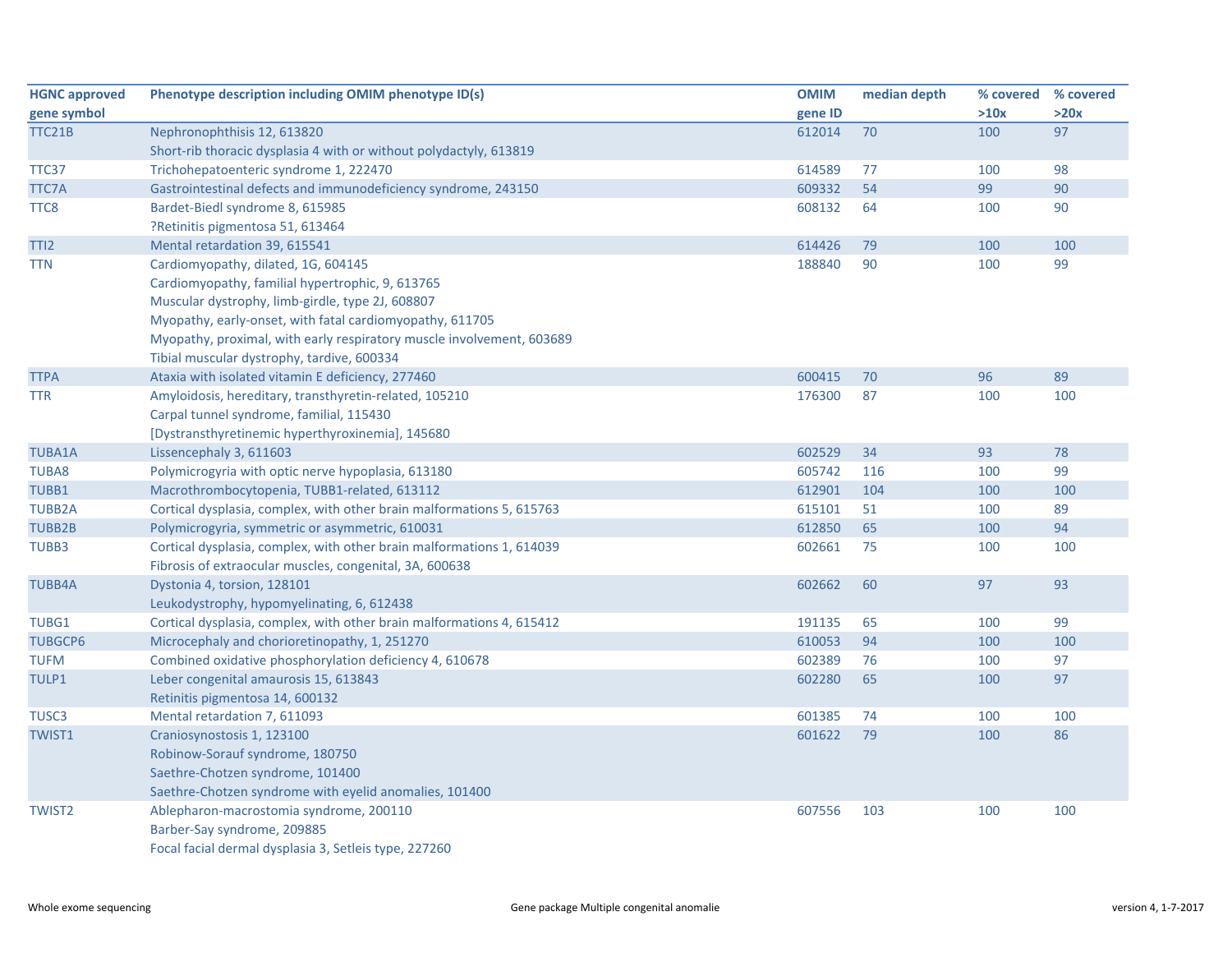| <b>HGNC approved</b> | Phenotype description including OMIM phenotype ID(s)                              | <b>OMIM</b> | median depth |      | % covered % covered |
|----------------------|-----------------------------------------------------------------------------------|-------------|--------------|------|---------------------|
| gene symbol          |                                                                                   | gene ID     |              | >10x | >20x                |
| <b>TWNK</b>          | Mitochondrial DNA depletion syndrome 7 (hepatocerebral type), 271245              | 606075      | 103          | 100  | 100                 |
|                      | Perrault syndrome 5, 616138                                                       |             |              |      |                     |
|                      | Progressive external ophthalmoplegia with mitochondrial DNA deletions 3, 609286   |             |              |      |                     |
| TYK <sub>2</sub>     | Immunodeficiency 35, 611521                                                       | 176941      | 73           | 100  | 100                 |
| <b>TYMP</b>          | Mitochondrial DNA depletion syndrome 1 (MNGIE type), 603041                       | 131222      | 54           | 99   | 84                  |
| <b>TYR</b>           | Albinism, oculocutaneous, type IA, 203100                                         | 606933      | 71           | 100  | 100                 |
|                      | Albinism, oculocutaneous, type IB, 606952                                         |             |              |      |                     |
|                      | {Melanoma, cutaneous malignant, susceptibility to, 8}, 601800                     |             |              |      |                     |
|                      | [Skin/hair/eye pigmentation 3, blue/green eyes], 601800                           |             |              |      |                     |
|                      | [Skin/hair/eye pigmentation 3, light/dark/freckling skin], 601800                 |             |              |      |                     |
|                      | Waardenburg syndrome/albinism, digenic, 103470                                    |             |              |      |                     |
| <b>TYROBP</b>        | Nasu-Hakola disease, 221770                                                       | 604142      | 44           | 100  | 92                  |
| TYRP1                | Albinism, oculocutaneous, type III, 203290                                        | 115501      | 107          | 100  | 100                 |
|                      | [Skin/hair/eye pigmentation, variation in, 11 (Melanesian blond hair)], 612271    |             |              |      |                     |
| UBA1                 | Spinal muscular atrophy 2, infantile, 301830                                      | 314370      | 63           | 100  | 98                  |
| UBE2A                | Mental retardation syndromic, Nascimento-type, 300860                             | 312180      | 33           | 100  | 96                  |
| UBE3A                | Angelman syndrome, 105830                                                         | 601623      | 61           | 100  | 99                  |
| UBE3B                | Kaufman oculocerebrofacial syndrome, 244450                                       | 608047      | 49           | 99   | 90                  |
| UBIAD1               | Corneal dystrophy, Schnyder type, 121800                                          | 611632      | 83           | 100  | 100                 |
| UBQLN2               | Amyotrophic lateral sclerosis 15, with or without frontotemporal dementia, 300857 | 300264      | 47           | 100  | 100                 |
| UBR1                 | Johanson-Blizzard syndrome, 243800                                                | 605981      | 69           | 100  | 95                  |
| UGT1A1               | [Bilirubin, serum level of, QTL1], 601816                                         | 191740      | 100          | 100  | 100                 |
|                      | Crigler-Najjar syndrome, type I, 218800                                           |             |              |      |                     |
|                      | Crigler-Najjar syndrome, type II, 606785                                          |             |              |      |                     |
|                      | [Gilbert syndrome], 143500                                                        |             |              |      |                     |
|                      | Hyperbilirubinemia, familial transient neonatal, 237900                           |             |              |      |                     |
| <b>UMOD</b>          | Glomerulocystic kidney disease with hyperuricemia and isosthenuria, 609886        | 191845      | 82           | 100  | 99                  |
|                      | Hyperuricemic nephropathy, familial juvenile 1, 162000                            |             |              |      |                     |
|                      | Medullary cystic kidney disease 2, 603860                                         |             |              |      |                     |
| <b>UMPS</b>          | Orotic aciduria, 258900                                                           | 613891      | 105          | 100  | 100                 |
| <b>UNG</b>           | Immunodeficiency with hyper IgM, type 5, 608106                                   | 191525      | 79           | 100  | 100                 |
| UPB1                 | Beta-ureidopropionase deficiency, 613161                                          | 606673      | 108          | 100  | 100                 |
| UPF3B                | Mental retardation, syndromic 14, 300676                                          | 300298      | 32           | 99   | 83                  |
| <b>UQCRB</b>         | Mitochondrial complex III deficiency, nuclear type 3, 615158                      | 191330      | 81           | 100  | 89                  |
| UQCRC2               | Mitochondrial complex III deficiency, nuclear type 5, 615160                      | 191329      | 42           | 98   | 81                  |
| <b>UQCRQ</b>         | Mitochondrial complex III deficiency, nuclear type 4, 615159                      | 612080      | 167          | 100  | 100                 |
| UROC1                | ?Urocanase deficiency, 276880                                                     | 613012      | 82           | 100  | 100                 |
| <b>UROD</b>          | Porphyria cutanea tarda, 176100                                                   | 613521      | 85           | 100  | 100                 |
|                      | Porphyria, hepatoerythropoietic, 176100                                           |             |              |      |                     |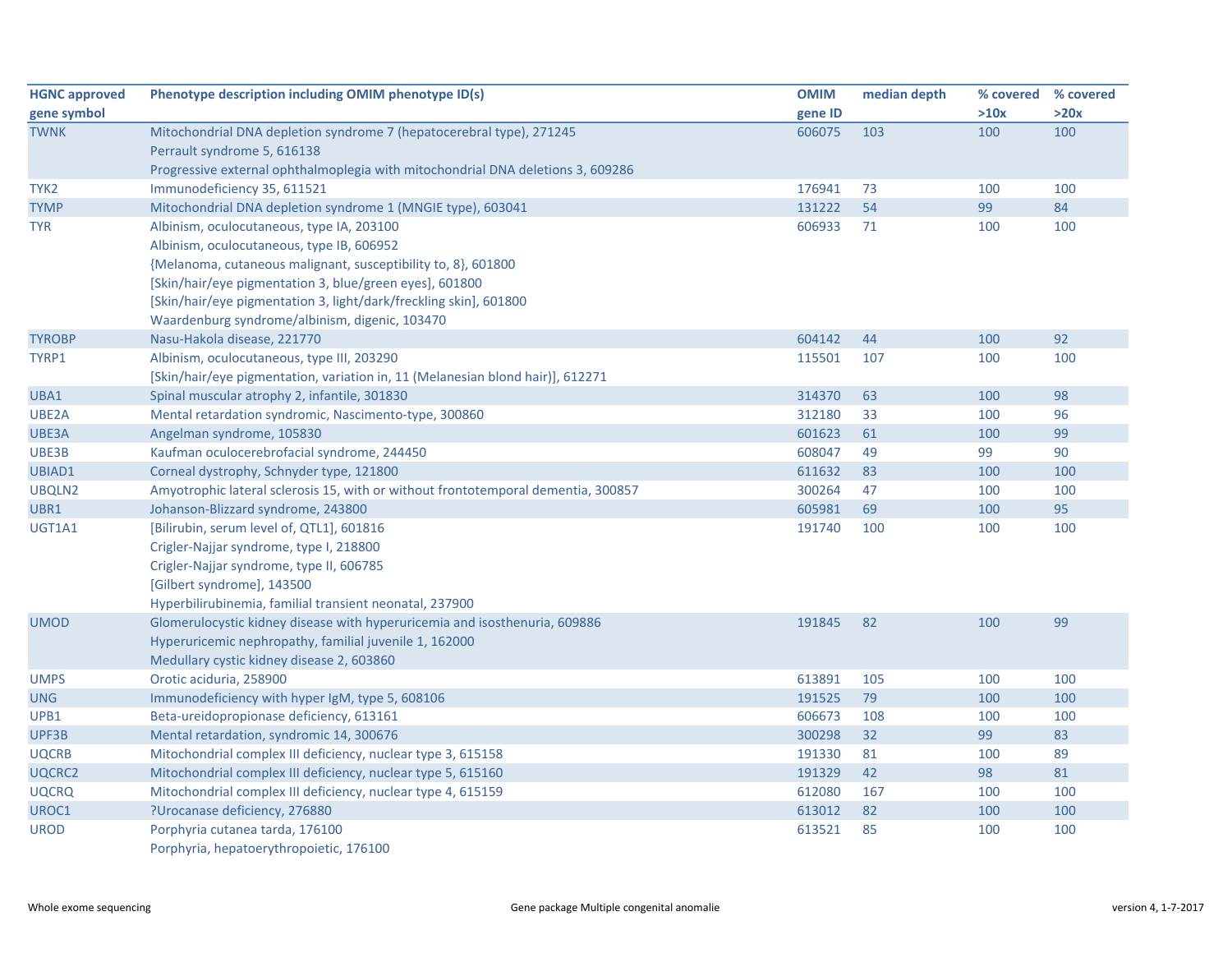| <b>HGNC approved</b> | Phenotype description including OMIM phenotype ID(s)                                          | <b>OMIM</b> | median depth | % covered | % covered |
|----------------------|-----------------------------------------------------------------------------------------------|-------------|--------------|-----------|-----------|
| gene symbol          |                                                                                               | gene ID     |              | >10x      | >20x      |
| <b>UROS</b>          | Porphyria, congenital erythropoietic, 263700                                                  | 606938      | 60           | 100       | 100       |
| USB1                 | Poikiloderma with neutropenia, 604173                                                         | 613276      | 85           | 100       | 100       |
| USH1C                | Deafness 18A, 602092                                                                          | 605242      | 70           | 100       | 91        |
|                      | Usher syndrome, type 1C, 276904                                                               |             |              |           |           |
| USH1G                | Usher syndrome, type 1G, 606943                                                               | 607696      | 86           | 100       | 99        |
| USH <sub>2</sub> A   | Retinitis pigmentosa 39, 613809                                                               | 608400      | 90           | 100       | 100       |
|                      | Usher syndrome, type 2A, 276901                                                               |             |              |           |           |
| <b>USP21</b>         | No OMIM phenotype                                                                             | 604729      | 74           | 100       | 96        |
| USP9Y                | Spermatogenic failure, Y-linked, 2, 415000, Y-linked                                          | 400005      | 42           | 98        | 86        |
| UTP4                 | No OMIM phenotype                                                                             | 607456      | 87           | 100       | 100       |
| <b>UVSSA</b>         | UV-sensitive syndrome 3, 614640                                                               | 614632      | 81           | 100       | 99        |
| <b>VANGL1</b>        | Caudal regression syndrome, 600145                                                            | 610132      | 89           | 100       | 100       |
|                      | {Neural tube defects, susceptibility to}, 182940                                              |             |              |           |           |
| <b>VANGL2</b>        | Neural tube defects, 182940                                                                   | 600533      | 83           | 100       | 99        |
| <b>VAPB</b>          | Amyotrophic lateral sclerosis 8, 608627                                                       | 605704      | 85           | 100       | 89        |
|                      | Spinal muscular atrophy, late-onset, Finkel type, 182980                                      |             |              |           |           |
| VAX1                 | ?Microphthalmia, syndromic 11, 614402                                                         | 604294      | 54           | 90        | 84        |
| <b>VCAN</b>          | Wagner syndrome 1, 143200                                                                     | 118661      | 78           | 100       | 100       |
| <b>VCL</b>           | Cardiomyopathy, dilated, 1W, 611407                                                           | 193065      | 87           | 100       | 100       |
|                      | Cardiomyopathy, hypertrophic, 15, 613255                                                      |             |              |           |           |
| <b>VCP</b>           | Amyotrophic lateral sclerosis 14, with or without frontotemporal dementia, 613954             | 601023      | 84           | 100       | 99        |
|                      | Charcot-Marie-Tooth disease, type 2Y, 616687                                                  |             |              |           |           |
|                      | Inclusion body myopathy with early-onset Paget disease and frontotemporal dementia 1, 167320  |             |              |           |           |
| <b>VDR</b>           | ?Osteoporosis, involutional, 166710                                                           | 601769      | 90           | 100       | 100       |
|                      | Rickets, vitamin D-resistant, type IIA, 277440                                                |             |              |           |           |
| <b>VHL</b>           | Erythrocytosis, familial, 2, 263400                                                           | 608537      | 75           | 98        | 87        |
|                      | Hemangioblastoma, cerebellar, somatic                                                         |             |              |           |           |
|                      | Pheochromocytoma, 171300                                                                      |             |              |           |           |
|                      | Renal cell carcinoma, somatic, 144700                                                         |             |              |           |           |
|                      | von Hippel-Lindau syndrome, 193300                                                            |             |              |           |           |
| <b>VIM</b>           | Cataract 30, pulverulent, 116300                                                              | 193060      | 96           | 100       | 100       |
| VIPAS39              | Arthrogryposis, renal dysfunction, and cholestasis 2, 613404                                  | 613401      | 69           | 100       | 94        |
| <b>VKORC1</b>        | Vitamin K-dependent clotting factors, combined deficiency of, 2, 607473                       | 608547      | 107          | 100       | 100       |
|                      | Warfarin resistance, 122700                                                                   |             |              |           |           |
| <b>VLDLR</b>         | Cerebellar hypoplasia and mental retardation with or without quadrupedal locomotion 1, 224050 | 192977      | 105          | 100       | 99        |
| VPS13A               | Choreoacanthocytosis, 200150                                                                  | 605978      | 57           | 99        | 94        |
| VPS13B               | Cohen syndrome, 216550                                                                        | 607817      | 83           | 100       | 99        |
| VPS33B               | Arthrogryposis, renal dysfunction, and cholestasis 1, 208085                                  | 608552      | 83           | 100       | 99        |
| <b>VPS35</b>         | {Parkinson disease 17}, 614203                                                                | 601501      | 52           | 89        | 79        |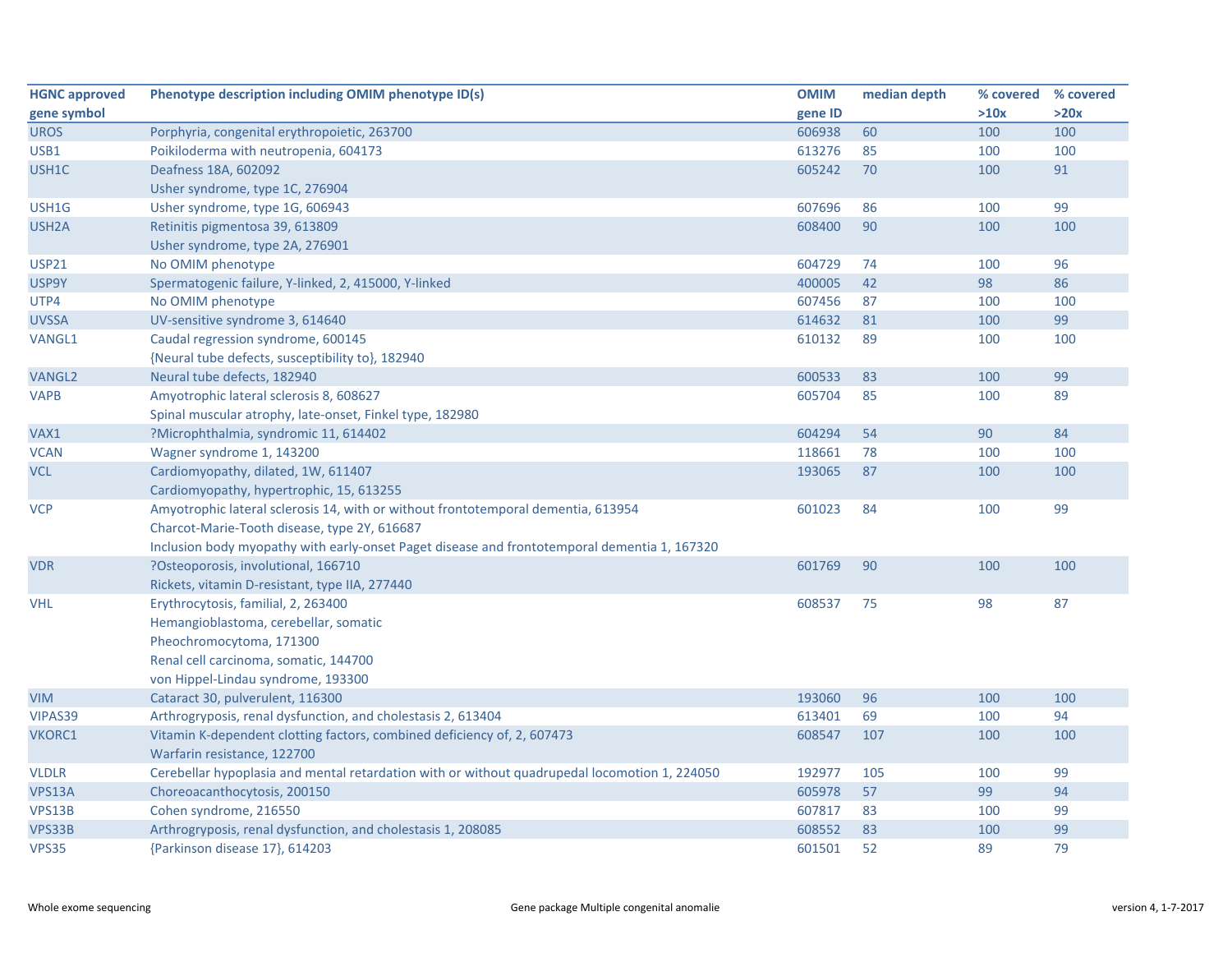| <b>HGNC approved</b> | Phenotype description including OMIM phenotype ID(s)                         | <b>OMIM</b> | median depth | % covered | % covered |
|----------------------|------------------------------------------------------------------------------|-------------|--------------|-----------|-----------|
| gene symbol          |                                                                              | gene ID     |              | >10x      | >20x      |
| VPS37A               | Spastic paraplegia 53, 614898                                                | 609927      | 46           | 76        | 55        |
| <b>VPS45</b>         | Neutropenia, severe congenital, 5, 615285                                    | 610035      | 48           | 97        | 87        |
| VRK1                 | Pontocerebellar hypoplasia type 1A, 607596                                   | 602168      | 78           | 100       | 96        |
| VSX1                 | ?Craniofacial anomalies and anterior segment dysgenesis syndrome, 614195     | 605020      | 62           | 89        | 78        |
|                      | Keratoconus 1, 148300                                                        |             |              |           |           |
| VSX <sub>2</sub>     | Microphthalmia with coloboma 3, 610092                                       | 142993      | 74           | 100       | 100       |
|                      | Microphthalmia, isolated 2, 610093                                           |             |              |           |           |
| <b>VWF</b>           | von Willebrand disease, type 1, 193400                                       | 613160      | 65           | 99        | 93        |
|                      | von Willebrand disease, types 2A, 2B, 2M, and 2N, 613554                     |             |              |           |           |
|                      | von Willibrand disease, type 3, 277480                                       |             |              |           |           |
| <b>WAS</b>           | Neutropenia, severe congenital, 300299                                       | 300392      | 35           | 94        | 73        |
|                      | Thrombocytopenia, 313900                                                     |             |              |           |           |
|                      | Thrombocytopenia, intermittent, 313900                                       |             |              |           |           |
|                      | Wiskott-Aldrich syndrome, 301000                                             |             |              |           |           |
| <b>WASHC5</b>        | Ritscher-Schinzel syndrome 1, 220210                                         | 610657      | 96           | 100       | 99        |
|                      | Spastic paraplegia 8, 603563                                                 |             |              |           |           |
| <b>WDPCP</b>         | ?Bardet-Biedl syndrome 15, 615992                                            | 613580      | 67           | 100       | 93        |
|                      | ?Congenital heart defects, hamartomas of tongue, and polysyndactyly, 217085  |             |              |           |           |
| <b>WDR11</b>         | Hypogonadotropic hypogonadism 14 with or without anosmia, 614858             | 606417      | 75           | 98        | 95        |
| <b>WDR19</b>         | ?Cranioectodermal dysplasia 4, 614378                                        | 608151      | 73           | 100       | 98        |
|                      | Nephronophthisis 13, 614377                                                  |             |              |           |           |
|                      | Senior-Loken syndrome 8, 616307                                              |             |              |           |           |
|                      | ?Short-rib thoracic dysplasia 5 with or without polydactyly, 614376          |             |              |           |           |
| WDR34                | Short-rib thoracic dysplasia 11 with or without polydactyly, 615633          | 613363      | 48           | 100       | 93        |
| WDR35                | Cranioectodermal dysplasia 2, 613610                                         | 613602      | 82           | 100       | 95        |
|                      | Short-rib thoracic dysplasia 7 with or without polydactyly, 614091           |             |              |           |           |
| WDR36                | Glaucoma 1, open angle, G, 609887                                            | 609669      | 72           | 100       | 96        |
| WDR45                | Neurodegeneration with brain iron accumulation 5, 300894                     | 300526      | 32           | 89        | 78        |
| WDR60                | Short-rib thoracic dysplasia 8 with or without polydactyly, 615503           | 615462      | 41           | 94        | 81        |
| <b>WDR62</b>         | Microcephaly 2, primary, with or without cortical malformations, 604317      | 613583      | 90           | 100       | 100       |
| <b>WDR72</b>         | Amelogenesis imperfecta, type IIA3, 613211                                   | 613214      | 77           | 100       | 99        |
| WDR81                | Cerebellar ataxia, mental retardation, and dysequilibrium syndrome 2, 610185 | 614218      | 90           | 100       | 100       |
| WFS1                 | ?Cataract 41, 116400                                                         | 606201      | 102          | 100       | 100       |
|                      | Deafness 6/14/38, 600965                                                     |             |              |           |           |
|                      | {Diabetes mellitus, noninsulin-dependent, association with}, 125853          |             |              |           |           |
|                      | Wolfram syndrome, 222300                                                     |             |              |           |           |
|                      | Wolfram-like syndrome, 614296                                                |             |              |           |           |
| <b>WHRN</b>          | Deafness 31, 607084                                                          | 607928      | 68           | 100       | 98        |
|                      | Usher syndrome, type 2D, 611383                                              |             |              |           |           |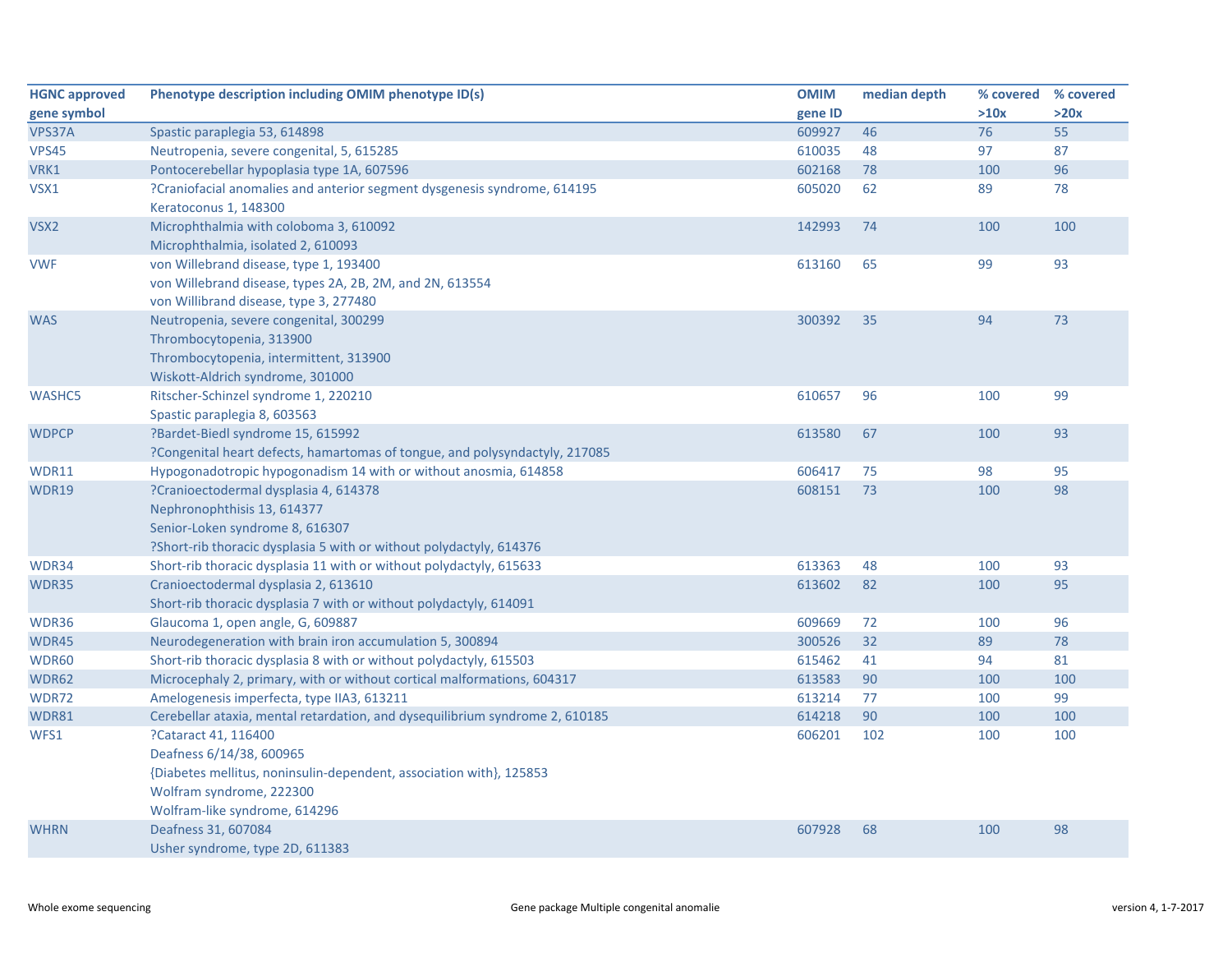| <b>HGNC approved</b> | Phenotype description including OMIM phenotype ID(s)                                                      | <b>OMIM</b> | median depth | % covered % covered |      |
|----------------------|-----------------------------------------------------------------------------------------------------------|-------------|--------------|---------------------|------|
| gene symbol          |                                                                                                           | gene ID     |              | >10x                | >20x |
| WIPF1                | ?Wiskott-Aldrich syndrome 2, 614493                                                                       | 602357      | 55           | 100                 | 98   |
| WISP3                | Arthropathy, progressive pseudorheumatoid, of childhood, 208230                                           | 603400      | 85           | 100                 | 100  |
|                      | Spondyloepiphyseal dysplasia tarda with progressive arthropathy, 208230                                   |             |              |                     |      |
| WNK1                 | Neuropathy, hereditary sensory and autonomic, type II, 201300                                             | 605232      | 83           | 100                 | 98   |
|                      | Pseudohypoaldosteronism, type IIC, 614492                                                                 |             |              |                     |      |
| WNK4                 | Pseudohypoaldosteronism, type IIB, 614491                                                                 | 601844      | 89           | 100                 | 100  |
| WNT1                 | Osteogenesis imperfecta, type XV, 615220                                                                  | 164820      | 98           | 100                 | 96   |
|                      | {Osteoporosis, early-onset, susceptibility to}, 615221                                                    |             |              |                     |      |
| WNT10A               | Odontoonychodermal dysplasia, 257980                                                                      | 606268      | 90           | 100                 | 99   |
|                      | Schopf-Schulz-Passarge syndrome, 224750                                                                   |             |              |                     |      |
|                      | Tooth agenesis, selective, 4, 150400                                                                      |             |              |                     |      |
| WNT10B               | Split-hand/foot malformation 6, 225300                                                                    | 601906      | 91           | 100                 | 100  |
|                      | Tooth agenesis, selective, 8, 617073                                                                      |             |              |                     |      |
| WNT3                 | ?Tetra-amelia syndrome, 273395                                                                            | 165330      | 86           | 100                 | 95   |
| WNT4                 | Mullerian aplasia and hyperandrogenism, 158330                                                            | 603490      | 125          | 96                  | 92   |
|                      | ?SERKAL syndrome, 611812                                                                                  |             |              |                     |      |
| WNT5A                | Robinow syndrome 1, 180700                                                                                | 164975      | 117          | 100                 | 99   |
| WNT7A                | Fuhrmann syndrome, 228930                                                                                 | 601570      | 103          | 100                 | 100  |
|                      | Ulna and fibula, absence of, with severe limb deficiency, 276820                                          |             |              |                     |      |
| WRAP53               | Dyskeratosis congenita 3, 613988                                                                          | 612661      | 97           | 100                 | 99   |
| <b>WRN</b>           | Werner syndrome, 277700                                                                                   | 604611      | 71           | 100                 | 92   |
| WT1                  | Denys-Drash syndrome, 194080                                                                              | 607102      | 61           | 99                  | 90   |
|                      | Frasier syndrome, 136680                                                                                  |             |              |                     |      |
|                      | Meacham syndrome, 608978                                                                                  |             |              |                     |      |
|                      | Mesothelioma, somatic, 156240                                                                             |             |              |                     |      |
|                      | Nephrotic syndrome, type 4, 256370                                                                        |             |              |                     |      |
|                      | Wilms tumor, type 1, 194070                                                                               |             |              |                     |      |
| <b>WWOX</b>          | Epileptic encephalopathy, early infantile, 28, 616211                                                     | 605131      | 72           | 100                 | 100  |
|                      | Esophageal squamous cell carcinoma, somatic, 133239                                                       |             |              |                     |      |
|                      | Spinocrebellar ataxia 12, 614322                                                                          |             |              |                     |      |
| <b>XDH</b>           | Xanthinuria, type I, 278300                                                                               | 607633      | 80           | 100                 | 99   |
| <b>XIAP</b>          | Lymphoproliferative syndrome, 2, 300635                                                                   | 300079      | 36           | 99                  | 87   |
| XK                   | McLeod syndrome with or without chronic granulomatous disease, 300842                                     | 314850      | 54           | 100                 | 98   |
| <b>XPA</b>           | Xeroderma pigmentosum, group A, 278700                                                                    | 611153      | 47           | 98                  | 86   |
| <b>XPC</b>           | Xeroderma pigmentosum, group C, 278720                                                                    | 613208      | 95           | 100                 | 100  |
| XPNPEP3              | Nephronophthisis-like nephropathy 1, 613159                                                               | 613553      | 85           | 100                 | 99   |
| YAP1                 | Coloboma, ocular, 120433                                                                                  | 606608      | 40           | 86                  | 73   |
|                      | Coloboma, ocular, with or without hearing impairment, cleft lip/palate, and/or mental retardation, 120433 |             |              |                     |      |
| <b>YARS</b>          | Charcot-Marie-Tooth disease, dominant intermediate C, 608323                                              | 603623      | 89           | 100                 | 100  |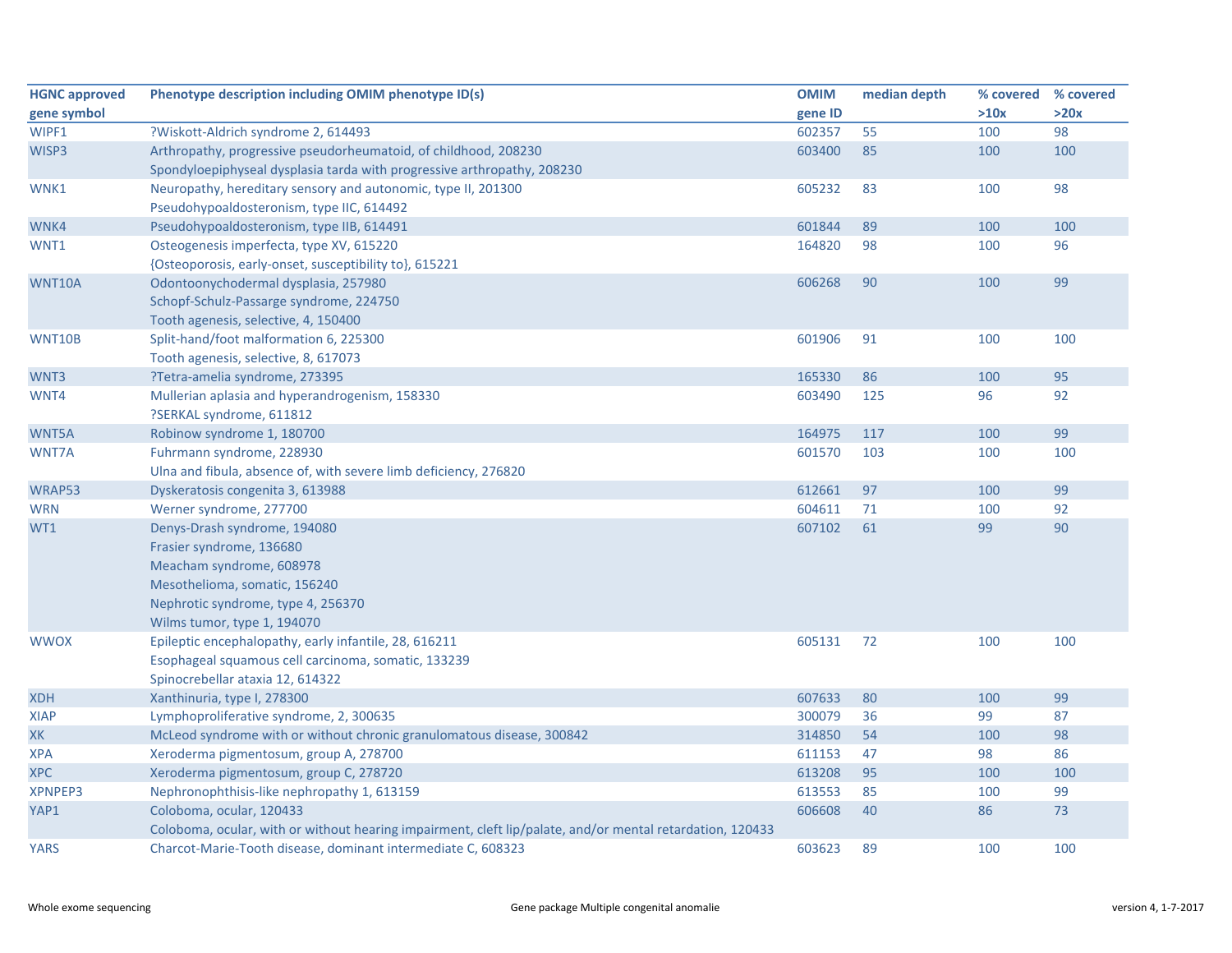| <b>HGNC approved</b> | Phenotype description including OMIM phenotype ID(s)                         | <b>OMIM</b> | median depth | % covered | % covered |
|----------------------|------------------------------------------------------------------------------|-------------|--------------|-----------|-----------|
| gene symbol          |                                                                              | gene ID     |              | >10x      | >20x      |
| YARS2                | Myopathy, lactic acidosis, and sideroblastic anemia 2, 613561                | 610957      | 91           | 100       | 100       |
| <b>ZAP70</b>         | Autoimmune disease, multisystem, infantile-onset, 2, 617006                  | 176947      | 113          | 100       | 100       |
|                      | Immunodeficiency 48, 269840                                                  |             |              |           |           |
| ZBTB16               | Leukemia, acute promyelocytic, PL2F/RARA type                                | 176797      | 79           | 100       | 100       |
|                      | Skeletal defects, genital hypoplasia, and mental retardation, 612447         |             |              |           |           |
| ZBTB24               | Immunodeficiency-centromeric instability-facial anomalies syndrome-2, 614069 | 614064      | 82           | 100       | 100       |
| ZC4H2                | Wieacker-Wolff syndrome, 314580                                              | 300897      | 25           | 97        | 70        |
| ZCCHC16              | No OMIM phenotype                                                            | No id       | 38           | 100       | 95        |
| ZDHHC9               | Mental retardation syndromic, Raymond type, 300799                           | 300646      | 44           | 100       | 90        |
| ZEB1                 | Corneal dystrophy, Fuchs endothelial, 6, 613270                              | 189909      | 88           | 100       | 100       |
|                      | Corneal dystrophy, posterior polymorphous, 3, 609141                         |             |              |           |           |
| ZEB <sub>2</sub>     | Mowat-Wilson syndrome, 235730                                                | 605802      | 81           | 100       | 100       |
| ZFP57                | Diabetes mellitus, transient neonatal, 1, 601410                             | 612192      | 53           | 99        | 95        |
| ZFPM2                | Diaphragmatic hernia 3, 610187                                               | 603693      | 78           | 100       | 100       |
|                      | Tetralogy of Fallot, 187500                                                  |             |              |           |           |
|                      | 46XY sex reversal 9, 616067                                                  |             |              |           |           |
| ZFYVE26              | Spastic paraplegia 15, 270700                                                | 612012      | 79           | 100       | 97        |
| ZFYVE27              | Spastic paraplegia 33, 610244                                                | 610243      | 71           | 100       | 100       |
| ZIC <sub>2</sub>     | Holoprosencephaly 5, 609637                                                  | 603073      | 92           | 93        | 88        |
| ZIC <sub>3</sub>     | Congenital heart defects, nonsyndromic, 1, 306955                            | 300265      | 53           | 100       | 100       |
|                      | Heterotaxy, visceral, 1, 306955                                              |             |              |           |           |
|                      | VACTERL association, 314390                                                  |             |              |           |           |
| ZMPSTE24             | Mandibuloacral dysplasia with type B lipodystrophy, 608612                   | 606480      | 77           | 100       | 100       |
|                      | Restrictive dermopathy, lethal, 275210                                       |             |              |           |           |
| ZMYND10              | Ciliary dyskinesia, primary, 22, 615444                                      | 607070      | 60           | 100       | 96        |
| <b>ZNF335</b>        | ?Microcephaly 10, primary, 615095                                            | 610827      | 77           | 100       | 100       |
| <b>ZNF423</b>        | Joubert syndrome 19, 614844                                                  | 604557      | 102          | 100       | 100       |
|                      | Nephronophthisis 14, 614844                                                  |             |              |           |           |
| <b>ZNF469</b>        | Brittle cornea syndrome 1, 229200                                            | 612078      | 69           | 100       | 97        |
| <b>ZNF513</b>        | ?Retinitis pigmentosa 58, 613617                                             | 613598      | 66           | 100       | 100       |
| <b>ZNF592</b>        | No OMIM phenotype                                                            | 613624      | 80           | 100       | 99        |
| <b>ZNF644</b>        | Myopia 21, 614167                                                            | 614159      | 67           | 100       | 99        |
| <b>ZNF711</b>        | Mental retardation 97, 300803                                                | 314990      | 39           | 100       | 92        |
| <b>ZNF750</b>        | Seborrhea-like dermatitis with psoriasiform elements, 610227                 | 610226      | 77           | 100       | 100       |
| <b>ZNF81</b>         | No OMIM phenotype                                                            | 314998      | 36           | 100       | 92        |

‐ Gene symbols according HGCN

‐ OMIM release used: 2‐6‐2017

‐ "No OMIM phenotypes" indicates <sup>a</sup> gene without <sup>a</sup> current OMIM association

‐ OMIM phenotypes between "[ ]", indicate "nondiseases," mainly genetic variations that lead to apparently abnormal laboratory test values

‐ OMIM phenotypes between "{}" indicate risk factors